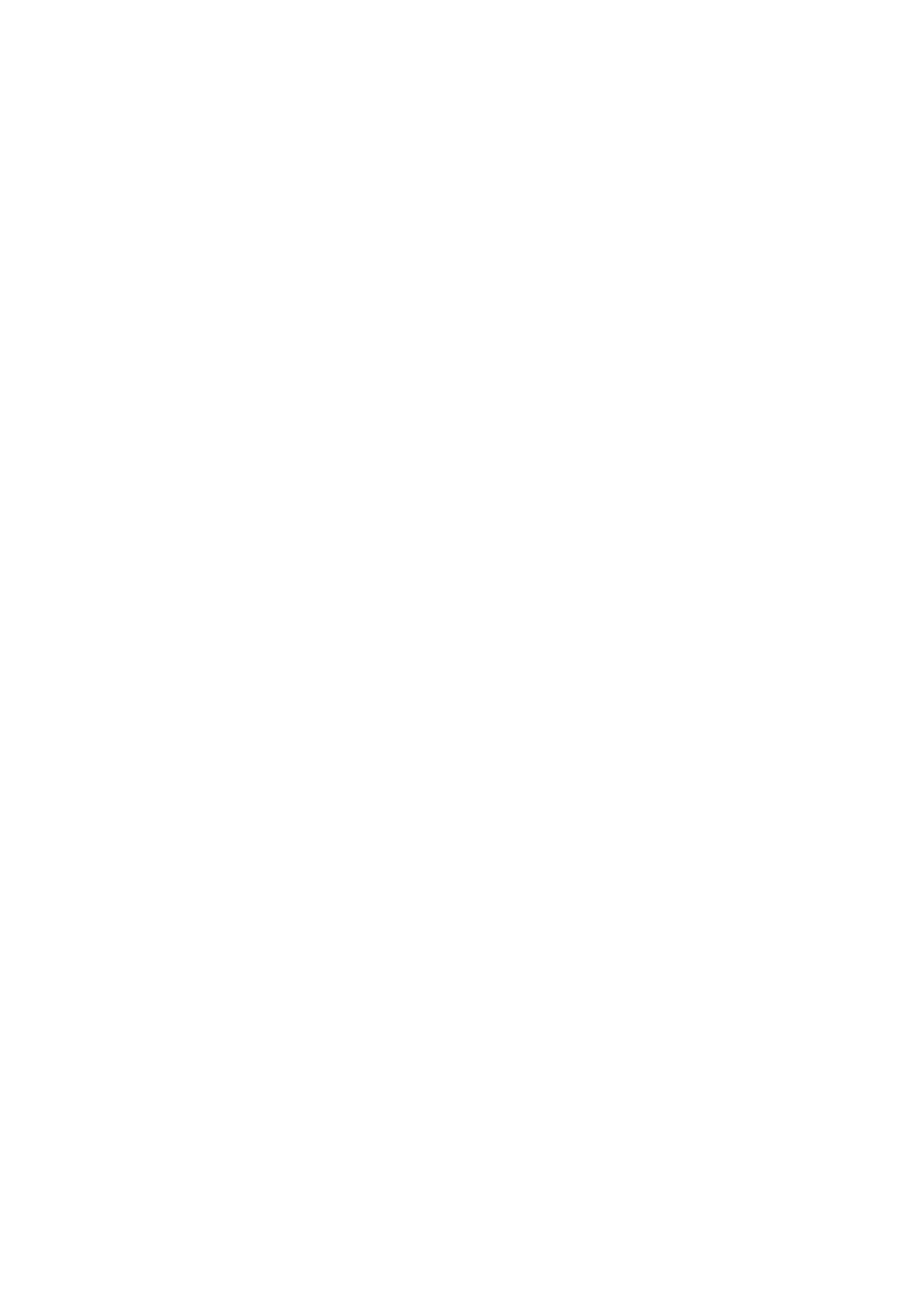# **Contents**

| Statement of Changes in Net Assets Attributable to Redeemable |
|---------------------------------------------------------------|
|                                                               |
|                                                               |
|                                                               |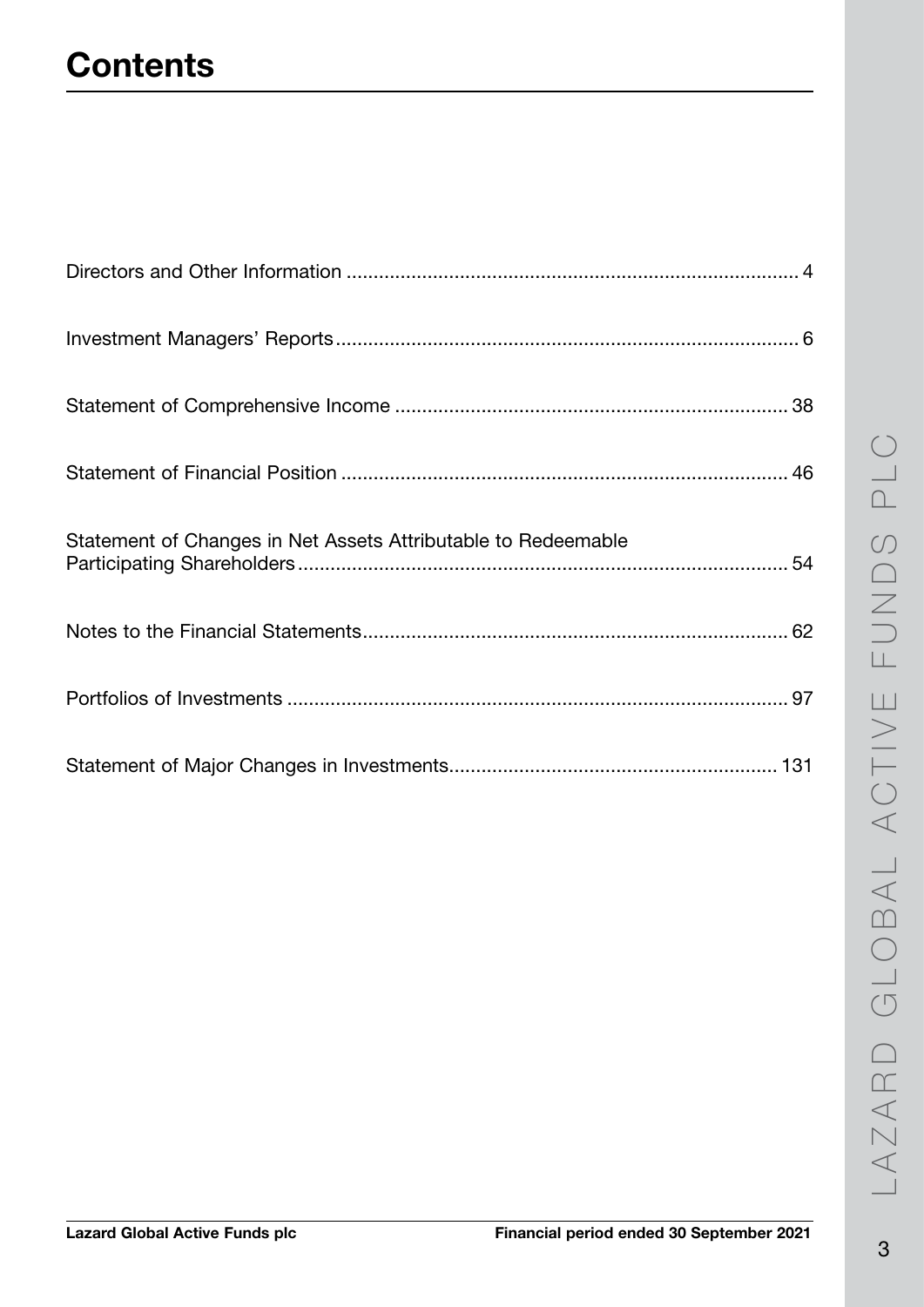# Directors and Other Information

#### Registered Office

6th Floor 2 Grand Canal Square Dublin 2 D02 A342 IRELAND Registration Number: 247292

#### Manager

Lazard Fund Managers (Ireland) Limited 6th Floor 2 Grand Canal Square Dublin 2 D02 A342 IRELAND

#### Investment Managers

Lazard Asset Management Limited 50 Stratton Street London W1J 8LL UNITED KINGDOM

> *Lazard Global Strategic Equity Fund <sup>8</sup> Lazard European Equity Fund Lazard Pan European Equity Fund <sup>5</sup> Lazard UK Omega Equity Fund <sup>5</sup>*

Lazard Asset Management LLC 30 Rockefeller Plaza New York NY 10112-6300 UNITED STATES OF AMERICA

> *Lazard Global Sustainable Equity Fund Lazard Global Managed Volatility Fund Lazard Global Thematic Fund Lazard Global Thematic Focus Fund Lazard Global Small Cap Fund 9 Lazard Pan-European Small Cap Fund Lazard US Equity Concentrated Fund Lazard Emerging World Fund Lazard Emerging Markets Equity Fund Lazard Emerging Markets Core Equity Fund Lazard Emerging Markets Equity Advantage Fund Lazard Emerging Markets Managed Volatility Fund Lazard Developing Markets Equity Fund Lazard Global Sustainable Fixed Income Fund <sup>7</sup> Lazard Global Equity Income Fund <sup>3</sup>*

Lazard Japan Asset Management K.K. Akasaka Twin Tower Annex (ATT) Level 7, 2-11-7 Akasaka Minato – Ku Tokyo, 107-0052 JAPAN

Lazard Asset Management LLC 30 Rockefeller Plaza New York NY 10112-6300 UNITED STATES OF AMERICA

*Lazard Japanese Strategic Equity Fund*

#### Investment Managers (continued)

Lazard Asset Management Pacific Co. Level 39, Gateway Building 1 Macquarie Place Sydney NSW 2000 AUSTRALIA

*Lazard Global Listed Infrastructure Equity Fund Lazard Global Equity Franchise Fund*

Lazard Asset Management (Deutschland) GmbH Neue Mainzer Strasse 75 60311 Frankfurt am Main GERMANY

*Lazard Sterling High Quality Bond Fund <sup>4</sup>*

Lazard Gulf Limited Gate Village 1 Level 2, Office 206 Dubai International Financial Centre P.O. Box 506644 UNITED ARAB EMIRATES

*Lazard MENA Fund <sup>6</sup>*

#### **Depositary**

The Bank of New York Mellon SA/NV, Dublin Branch Riverside II Sir John Rogerson's Quay Grand Canal Dock Dublin 2 D02 KV60 IRELAND

#### Administrator, Registrar and Transfer Agent

BNY Mellon Fund Services (Ireland) Designated Activity Company One Dockland Central Guild Street IFSC Dublin 1 D01 E4X0 IRELAND

#### **Directors**

Gavin Caldwell (Irish) *<sup>1</sup>* / *<sup>2</sup>* Andreas Hübner (German) Daniel Morrissey (Irish) *<sup>1</sup>* / *<sup>2</sup>* Jeremy Taylor (British) *<sup>2</sup>*

#### Promoter

Lazard Asset Management Limited 50 Stratton Street London W1J 8LL UNITED KINGDOM

*All Directors are Non-Executive.*

- *1 Independent Directors*
- *2 Member of the Audit Committee*
- *<sup>3</sup> The Fund fully redeemed on 19 February 2019.*
- *<sup>4</sup> The Fund fully redeemed on 14 October 2019.*
- *<sup>5</sup> The Fund fully redeemed on 25 November 2019.*
- *<sup>6</sup> The Fund fully redeemed on 28 May 2020.*
- *<sup>7</sup> Effective 12 May 2021, Fund name changed from Lazard Global Fixed Income Fund to Lazard Global Sustainable Fixed Income Fund.*
- *<sup>8</sup> The Fund fully redeemed on 27 July 2021.*
- *<sup>9</sup> The Fund launched on 27 July 2021.*

LAZARD GLOBAL ACTIVE FUNDS PLC

LAZARD GLOBAL ACTIVE FUNDS PLC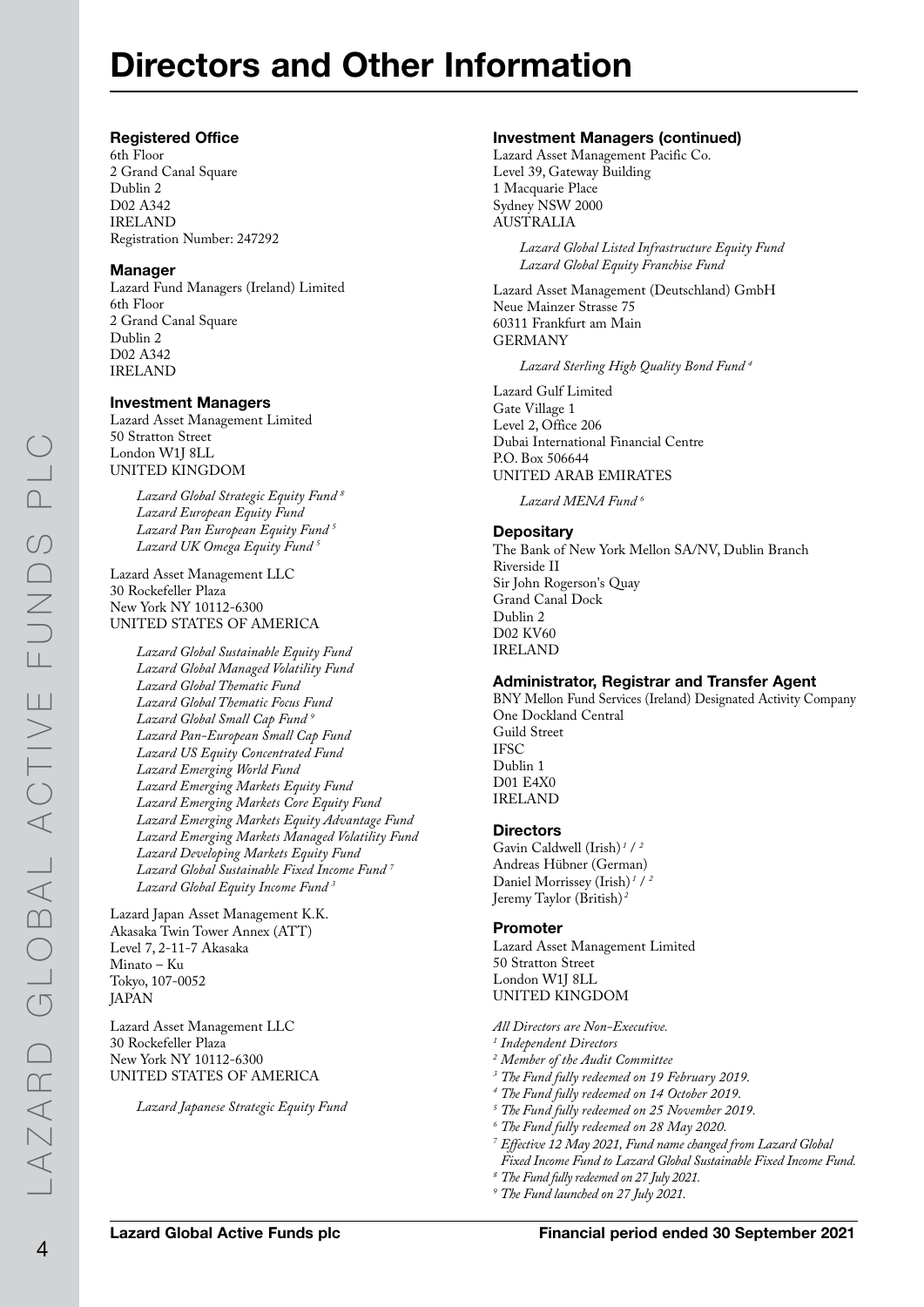# Directors and Other Information (continued)

#### **Distributors**

Lazard Asset Management Limited 50 Stratton Street London W1J 8LL UNITED KINGDOM

Lazard Asset Management (Deutschland) GmbH Neue Mainzer Strasse 75 60311 Frankfurt am Main GERMANY

Lazard Asset Management Schweiz AG Usteristrasse 9 Zürich CH-8001 SWITZERLAND

Lazard Frères Gestion 25 rue de Courcelles 75008 Paris FRANCE

Lazard Asset Management (Singapore) Pte. Limited 1 Raffles Place #25-01, One Raffles Place Tower 1 SINGAPORE 048616

Lazard Asset Management (Hong Kong) Limited Level 20 1 Harbour View Street, Central HONG KONG

Lazard Fund Managers (Ireland) Limited, Spanish Branch Paseo De La Castellana 140 Piso 10 28046 Madrid SPAIN

Lazard Fund Managers (Ireland) Limited, Belgian Branch Avenue Louise 326 1050 Brussels **BELGIUM** 

Lazard Fund Managers (Ireland) Limited, Dutch Branch The Office Operators Mondrian Tower Amstelplein 54 1096 BC Amsterdam **NETHERLANDS** 

Lazard Gulf Limited Gate Village 1 Level 2, Office 206 Dubai International Financial Centre Dubai P.O. Box 506644 UNITED ARAB EMIRATES

#### Legal Advisers as to Irish Law

William Fry 2 Grand Canal Square Dublin 2 D02 A342 IRELAND

#### Legal Advisers as to English Law

MacFarlanes LLP 20 Cursitor Street London EC4A 1LT UNITED KINGDOM

#### **Secretary**

Wilton Secretarial Limited 6th Floor 2 Grand Canal Square Dublin 2 D02 A342 IRELAND

#### Independent Auditors

PricewaterhouseCoopers Chartered Accountants and Registered Auditors One Spencer Dock North Wall Quay Dublin 1 D01 X9R7 IRELAND

#### Paying Agent in Switzerland

NPB Neue Privat Bank AG Limmatquai 1/am Bellevue P.O. Box CH-8022 Zürich SWITZERLAND

#### Authorised Representative in Switzerland

ACOLIN Fund Services AG Affolternstrasse 56 8050 Zürich SWITZERLAND

#### Currency Manager

The Bank of New York Mellon 46 Rue Montoyerstraat B-1000 Brussels **BELGIUM** 

This Interim Report and Unaudited Financial Statements (the "Report and Accounts") may be translated into other languages. Any such translation shall only contain the same information and have the same meaning as the English language Report and Accounts. To the extent that there is any inconsistency between the English language Report and Accounts and the Report and Accounts in another language, the English language Report and Accounts will prevail, except to the extent (and only to the extent) that it is required by law of any jurisdiction where the shares are sold, that in an action based upon disclosure in a Report and Accounts in a language other than English, the language of the Report and Accounts on which such action is based shall prevail. Any disputes as to the terms of the Report and Accounts, regardless of the language of the Report and Accounts, shall be governed by and construed in accordance with the laws of Ireland.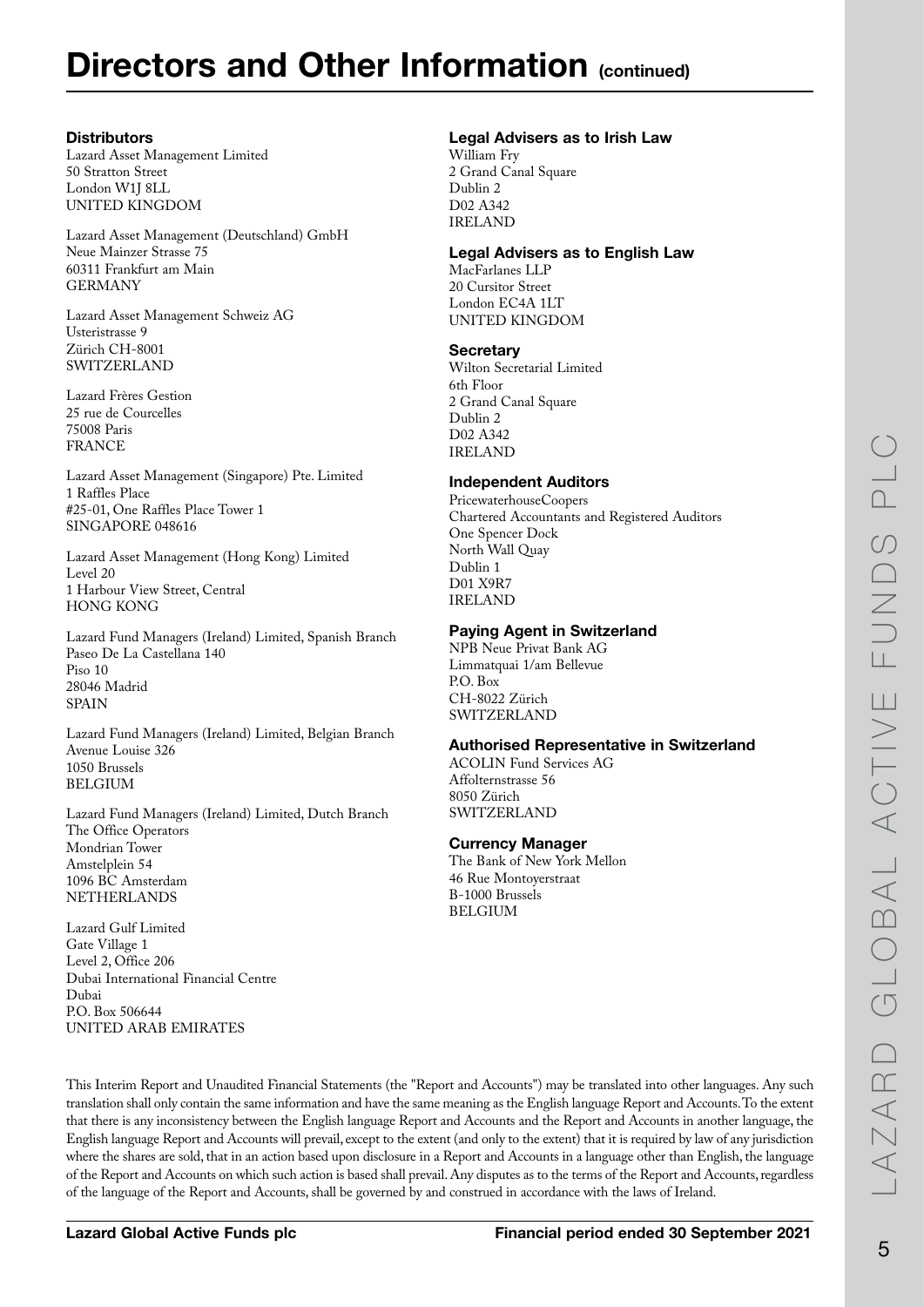# Investment Managers' Report (continued)

## Lazard Global Listed Infrastructure Equity Fund

#### Investment Review

The Lazard Global Listed Infrastructure Equity Fund (the "Fund") returned 2.99% in the six months to 30 September 2021, outperforming the MSCI World Core Infrastructure Index which had a total return of 2.62% for the same period  $^{1}$ .

### Market Review

World equity markets rose in the six months to 30 September 2021 on investor confidence that the global economic recovery would continue despite the emergence of inflation risk. While coronavirus ("COVID-19") risk remained a concern as intensifying outbreaks emerged in many parts of the world, the spectre of inflation was front and centre in the minds of investors during the period amid supply-chain bottlenecks, a surge in commodity prices, and sharp increases in China's factory-gate prices in April and May 2021. Investors were increasingly worried that pandemic-driven stimulus measures would result in a significant rise in global inflation, which, in turn, could force key central banks to retreat from their ultra-accommodative monetary policy stances before an economic recovery is fully realised. The current low interest rate environment has also propped up stock markets by driving investors chasing higher returns toward risk assets.

### Portfolio Review

#### What Contributed to Returns:

- Global toll road and airport owner/operator Ferrovial reported better than expected Q1 2021 results during the period to 30 September 2021
- Regulated utility network owner Spark Infrastructure Group (SKI) rose during the quarter to 30 September 2021 following news the company had received a conditional and non-binding indicative proposal from a consortium consisting of Kohlberg Kravis Roberts (KKR) and Ontario Teachers' Pension Plan Board (OTPP)
- Severn Trent performed well following confirmation of its additional investments for the UK Government's Green Recovery programs

#### What Detracted from Returns:

- Pinnacle West detracted from performance over the past six months. Pinnacle West owns the Arizona Public Service Company, a regulated electric utility located in Arizona, U.S., serving 1.3 million customers. The company is nearing the end of a general rate case, from which regulatory news flow has caused the company's share price to move around considerably
- The share price of U.S. freight rail network CSX declined over the past two quarters. CSX is currently focused on improving network fluidity (speed, on time performance) which have deteriorated
- Norfolk Southern slightly detracted during the period on no significant company specific news

### **Outlook**

Whilst we see some pockets of attractive value opportunities particularly in Europe, the majority of global listed infrastructure stocks are U.S.-listed utilities, which we believe, as a cohort, remain relatively unattractive. Due to the small number of investment opportunities that we believe will produce an absolute positive return, we have strategically increased our cash weighting. This broad view has not changed. We believe a concentration of names and higher cash weighting is the correct positioning in the current environment, and we have added to underperforming positions where our assessment of risk/return trade-off has improved. We caution investors to expect some volatility in the short to medium term. We believe the preferred infrastructure characteristics we seek for all our investments will continue to serve our investors well over the longer term.

All data contained herein is sourced by Lazard Asset Management Limited unless otherwise noted, as at 30 September 2021.

1 Source: Lazard Asset Management Limited, NAV to NAV Price, net income reinvested in US dollars. 'A' accumulation share class Net of fees, to 30 September 2021. Index returns shown on a total return basis.

Fund Manager: Warryn Robertson, John Mulquiney and team.

Figures refer to past performance, which is not a reliable indicator of future results.

#### Lazard Asset Management Pacific Co.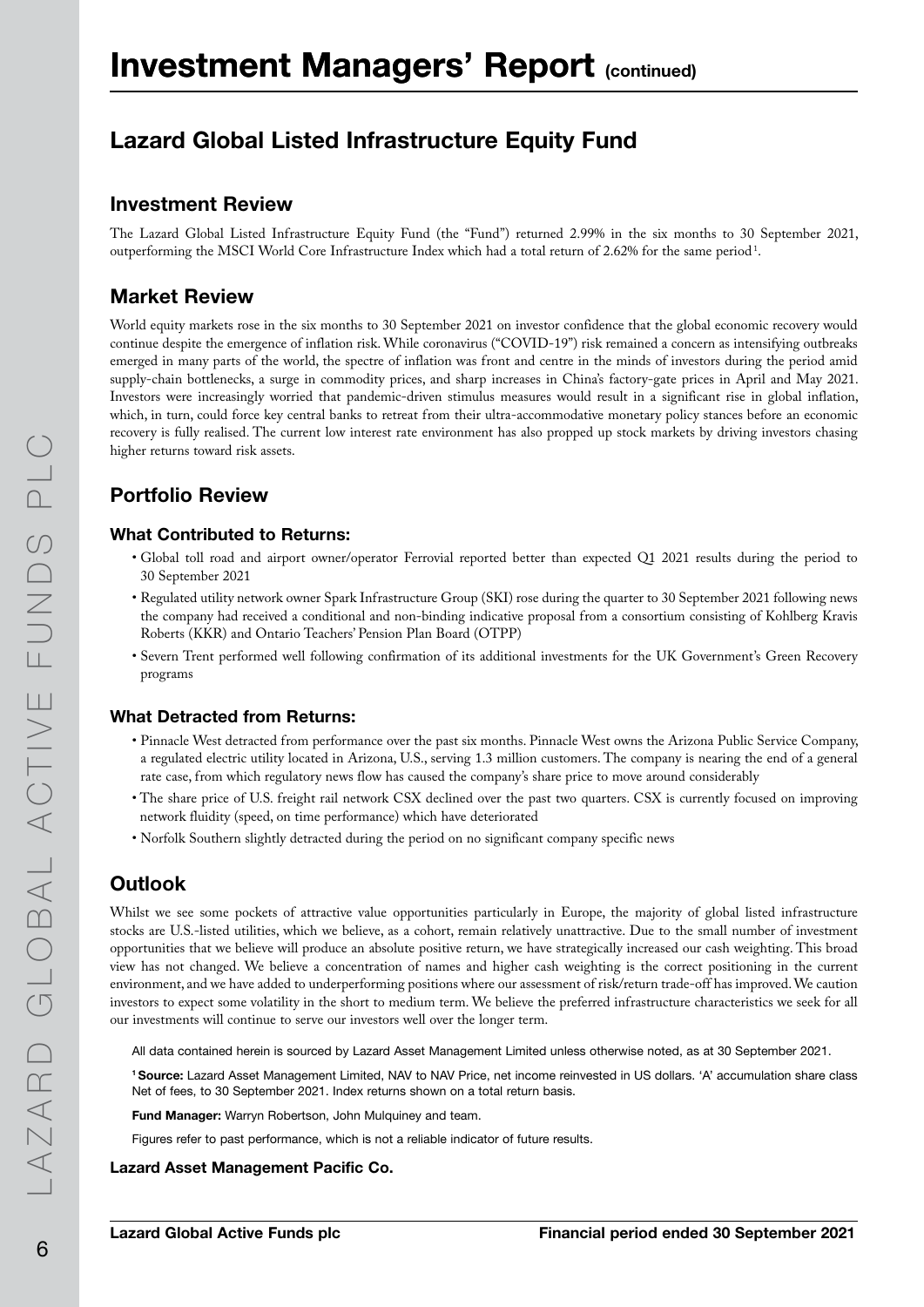## Lazard Global Strategic Equity Fund\*

### Investment Review

During the period from 31 March 2021 to 27 July 2021 (date of full redemption), the Lazard Global Strategic Equity Fund (the "Fund") returned 8.19% in US Dollar terms, slightly outperforming the MSCI ACWI Index (the "Benchmark"), which had a total return of  $8.04\%$ <sup>1</sup>.

### Market Review

Global equity markets rose during the period. Vaccine deployment led to the reopening of economies which benefitted more cyclical sectors. Companies in a variety of sectors generally reported strong demand, but rising prices and input costs caused a spike in inflation data and put upward pressure on bond yields. Towards the end of the June, yields retreated with increasing fears over the latest coronavirus ("COVID-19") variant combined with a growing view that the inflation spike was likely to be temporary. This effect was strong enough for longer-duration, stable, and growth companies to begin outperforming, while more cyclical stocks lagged. This rotation continued into July, but to a much lesser extent. Government and central bank support to the economy and markets remained strong.

### Portfolio Review

#### What Contributed to Returns:

- BayCurrent Consulting, the Japanese IT services provider, reported strong organic growth. Low digital adoption in the country provides an opportunity for continued growth and margin expansion for the business
- IQVIA Holdings, the US health care contract research firm, raised guidance following its acquisition of the remaining interest in Q2 Solutions, a clinical lab services firm
- Genmab, the Danish biotech company, saw a recovery in its share price after investors had been disappointed by earlier guidance

#### What Detracted from Returns:

- Siemens Gamesa Renewable Energy disclosed operational issues in their onshore business that would hurt near-term profitability, though the longer-term business case remains intact
- Not owning Apple detracted from relative performance
- Volkswagen, which is accelerating their shift towards electric vehicles, gave back some its recent gains

All data contained herein is sourced by Lazard Asset Management Limited unless otherwise noted, as at 30 September 2021.

1 Source: Lazard Asset Management Limited, NAV to NAV Price, gross income reinvested in US Dollars, 'A' accumulation share class Net of fees, from 31 March 2021 to 27 July 2021. Index returns shown on a total return basis.

Fund Manager: Robin Jones, Mark Little, Barney Wilson, John Reinsberg and team.

Figures refer to past performance, which is not a reliable indicator of future results.

\* The Fund fully redeemed on 27 July 2021.

#### Lazard Asset Management Limited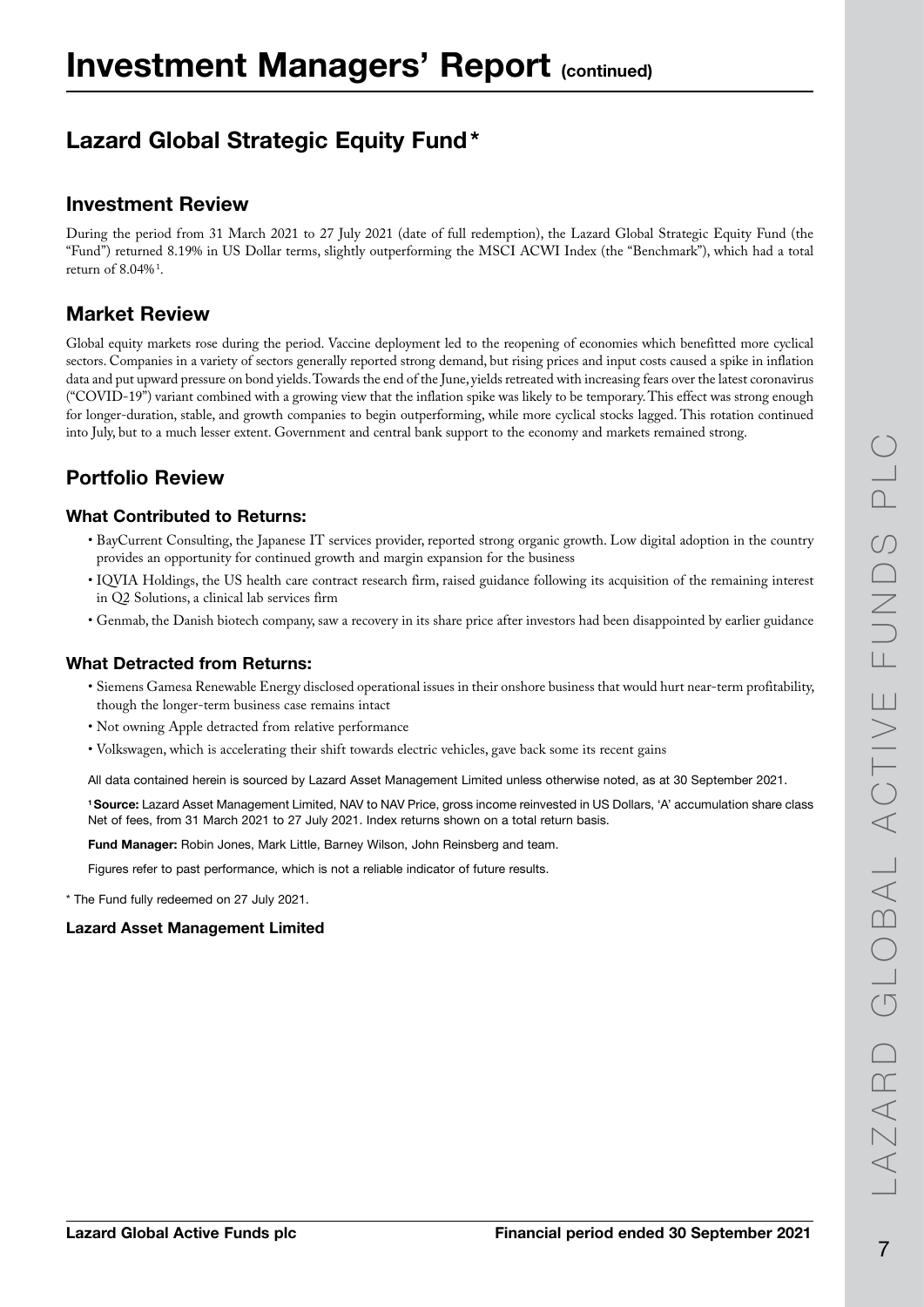## Lazard Global Sustainable Equity Fund

#### Investment Review

Over the six-month period ended 30 September 2021, the Lazard Global Sustainable Equity Fund (the "Fund") returned 12.89% in US Dollar terms, outperforming the MSCI ACW Index (the "Benchmark"), which had a total return of 6.26%<sup>1</sup>.

### Market Review

In the trailing six-month period ended 30 September 2021, global equity markets pushed ahead, thanks to significant global stimulus in response to the pandemic, accommodative monetary policy and strong corporate earnings.

Coronavirus ("COVID-19") risk continued to hang over financial markets during the period with the emergence of the Delta variant. Since the start of the pandemic, the massive stimulus measures initiated by key central banks to contain the economic fallout brought about by the viral outbreak also provided significant support to global equity stock markets.

Worries about inflation rose and fell throughout the period amid supply-chain bottlenecks, labour shortages, and sharp increases in shipping costs and oil prices. Concerns about inflation eased thereafter but became more acute in September.

Events in China were also a source of concern in the period. Signs that China's economy – the world's second largest – was slowing, the ongoing crackdown by Chinese regulators on certain domestic sectors, and news of a possible default by debt-laden private Chinese private real estate developer Evergrande unnerved investors and led to a sharp sell-off of Chinese stocks.

Exceptionally strong corporate earnings buoyed risk sentiment. The percentage of companies in both the S&P 500 Index and the pan-European STOXX 600 index that reported positive earnings surprise exceeded their long-term historical averages in the first and second quarters. Equally encouraging were the data during these periods indicating that an earnings recovery was underway for companies on both sides of the Atlantic. Energy was the best performing sector, as oil prices surged on rising demand and supply shortages. Utilities was the worst performing sector, as the rise in US Treasury yields put pressure on high-dividend-paying bond proxies.

### Portfolio Review

#### What Contributed to Returns:

- Stock selection in the health care sector contributed to performance
- Shares of diversified health care company Danaher rose after the company reported quarterly results above expectations, driven by better base-business performance and COVID-related tailwinds. We hold Danaher as management has a history of strong execution against a backdrop of solid end-market conditions, and we are seeing strategic and financial benefits from its acquisition of GE Life Sciences
- Stock selection in the consumer discretionary sector also contributed to performance. Shares of Swedish helmet component maker MIPs rose after the company reported strong organic growth and record net sales

#### What Detracted from Returns:

- Stock selection and an underweight in the financials sector detracted from performance
- Shares of Banco Bradesco, the third largest bank in Brazil, fell along with the local markets. The country's stock market has performed poorly due to questions regarding political reform and the economic effects of a significant drought
- Lack of exposure to the energy sector also detracted from performance

### **Outlook**

As we exit 2021, most economies have recovered well from the lockdowns caused by the pandemic. We have developed COVID-19 vaccines in record time that remain highly effective despite ongoing mutations in the virus. We have also successfully deployed the vaccine to over one-third of the global population in less than one year and continue to ramp up production of existing and new vaccines. While expectations for real GDP have drifted through recent months, the level of growth we expect remains at a blistering pace, and the United States and Europe could exceed pre-pandemic GDP trend levels in 2022. As always, the key to investing against such a backdrop is to understand how each individual company can navigate the changing economic environment and which companies can deliver sustained high returns on capital, as well as those that can improve their returns and those that cannot. We believe investing in these Compounders and Improvers can drive stronger risk-adjusted returns through the cycle.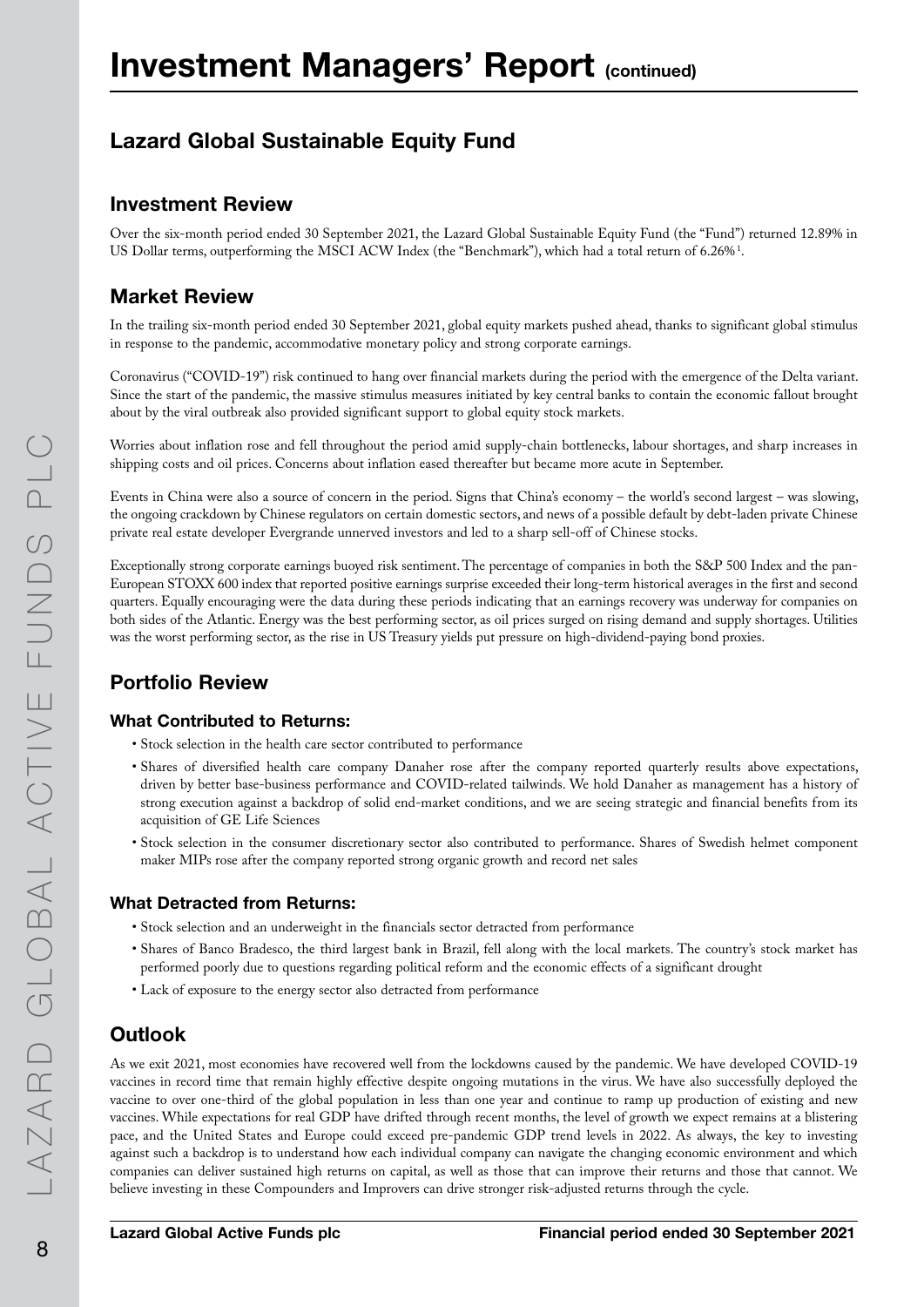## Lazard Global Sustainable Equity Fund (continued)

All data contained herein is sourced by Lazard Asset Management Limited unless otherwise noted, as at 30 September 2021.

1 Source: Lazard Asset Management Limited, NAV to NAV price, net income reinvested in US Dollars. 'A' accumulation share class Net of fees, to 30 September 2021. Index returns shown on a total return basis.

Fund Manager: Louis Florentin-Lee and team.

Figures refer to past performance, which is not a reliable indicator of future results.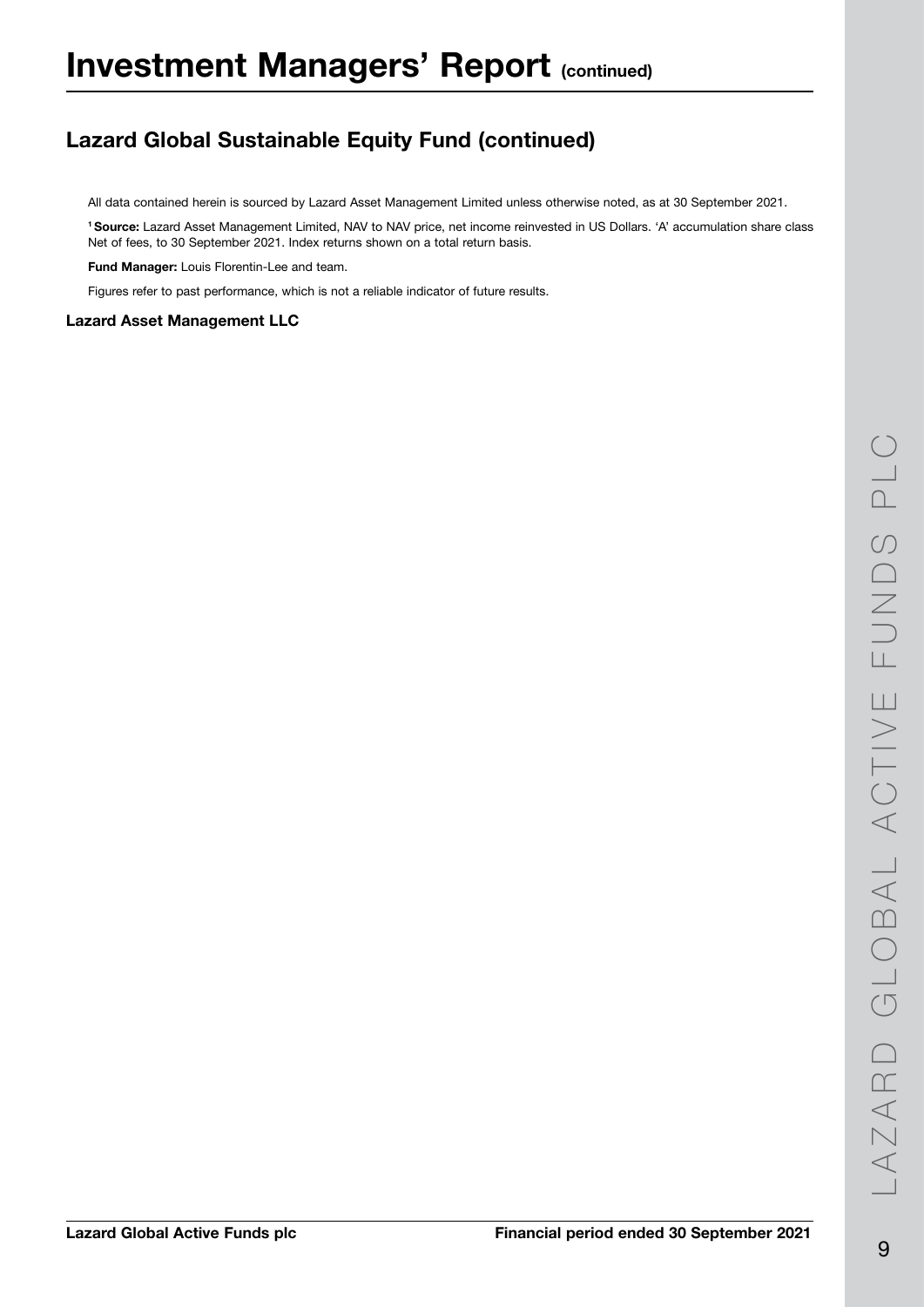## Lazard Global Managed Volatility Fund

#### Investment Review

Over the six-month period ended 30 September 2021, the Lazard Global Managed Volatility (the "Fund") returned 5.26% in US Dollar terms, underperforming the MSCI World Index total return of  $7.74\%$ <sup>1</sup>.

### Market Review

Developed equity markets fell in September to finish the third quarter flat in US dollar terms. The US Federal Reserve's stimulus policy path was a focal point as the central bank announced preparations to slow the monthly purchase of government-backed bonds, but also to raise interest rates in 2022. In Europe, the European Central Bank and the Bank of England also signalled they were prepared to retreat from their accommodative monetary policy stances while in Asia, the Bank of Japan announced that it would hold its accommodative monetary policy steady to support the Japan market. Broad-based supply chain disruptions continue to hamper the global recovery, creating inflationary pressures on everything from agricultural produce to electronics to medical supplies. Shipping rates have more than doubled in the past five months. After a dip in August, oil prices reached highs not seen since 2014. China was another source of worry amid data indicating that the country's economy was slowing. Compounding this anxiety was the ongoing crackdown by Chinese regulators on certain domestic sectors in the name of general prosperity. The news that the debt-laden real estate developer Evergrande could default on its obligations prompted contagion fears as real estate represents a disproportionate 28% of the Chinese economy.

### Portfolio Review

#### What Contributed to Returns:

- Novo Nordisk has outperformed in recent months, driven by the Denmark-based drugmaker's strong financials. Shares received an additional boost from the initial substantial demand for its obesity drug Wegovy in the US, which enabled Novo Nordisk to raise its outlook for the full year. The company is undergoing a share buyback program
- US-based trash and recycling services company Republic Services saw its stock price climb after reporting solid second-quarter results. Moreover, Republic Services raised its full-year financial guidance for the second time this year
- UK-based insurer Aon rallied on news that its merger with Willis Towers Watson had been called off. The merger was facing significant legal hurdles, particularly in Europe and the costs were likely to subsume most of the synergies

#### What Detracted from Returns:

- Rio Tinto retreated, as the decline in commodity prices, notably iron ore, weighed on the Anglo-Australian miner's stock. With commodity prices at multi-year highs, near-time volatility is expected
- Shares of US-based game maker Activision Blizzard fell on news that the president of the company's Blizzard Entertainment was stepping down weeks after being hit with a discrimination and sexual harassment lawsuit in California, and news of a backlash from employees over its work environment
- Shares of Colgate-Palmolive detracted after the US-based consumer goods makers reported mixed second-quarter results. Sales in the US and China sales fell below expectations and operating margins were weaker than expected. Logistics issues continue to plague the company's distribution and analysts have reduced their price target

### Outlook

Despite a selloff in September, returns for developed market equities remain in the mid-teens for the year reflecting strong corporate profit growth, ongoing stimulus from the central banks and broad progress on containing the coronavirus ("COVID 19") and its variants. Emerging markets have behaved in an entirely different manner falling into negative territory for the year. Difficulties in dealing with the global pandemic and the Delta variant, the potential of higher US interest rates, a slowdown in China's economic growth and their regulatory overreach to a 'common prosperity' pushed the markets into negative territory for the year.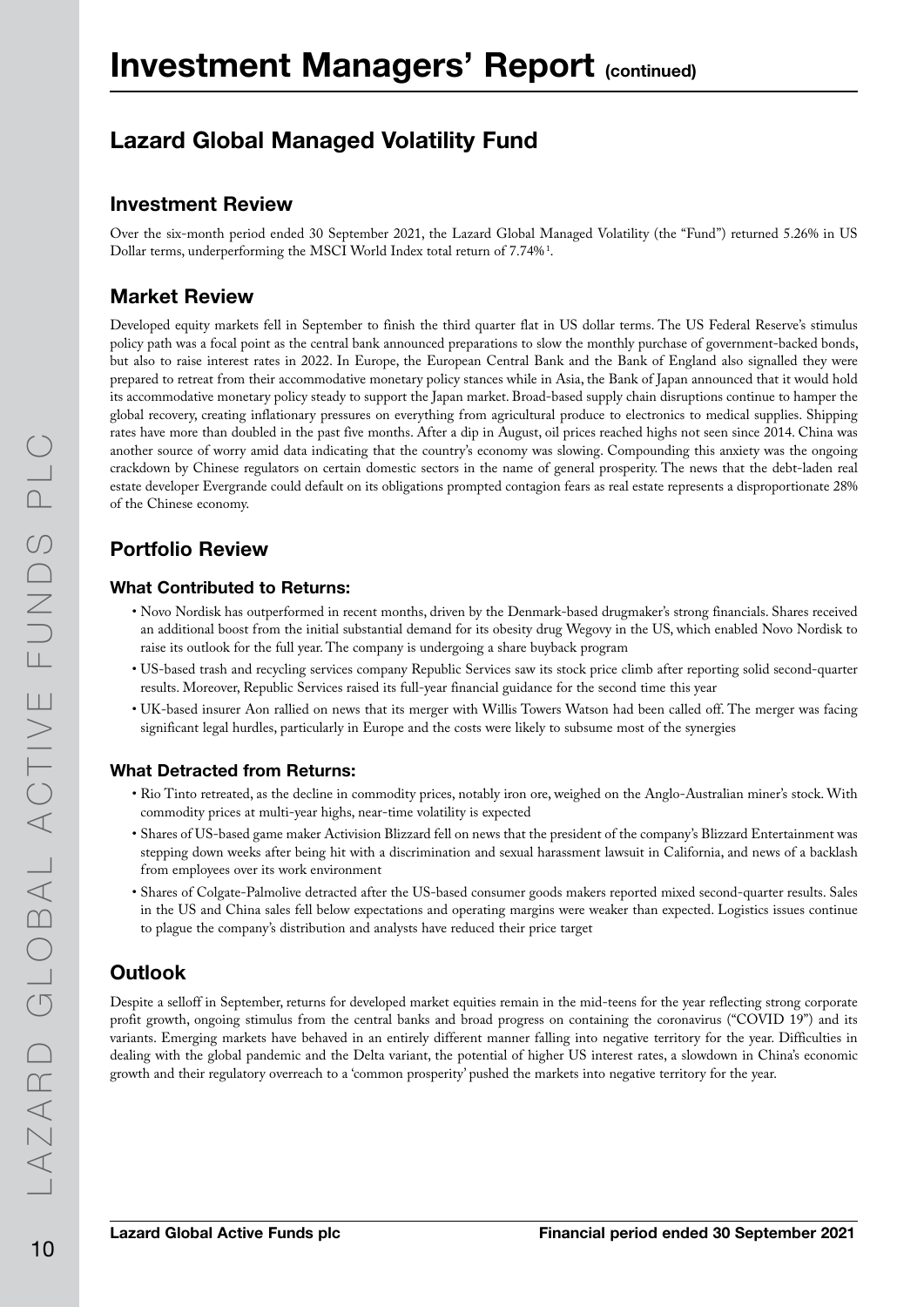## Lazard Global Managed Volatility Fund (continued)

### Outlook (continued)

As we look forward to the fourth quarter and onto 2022, we remain constructive on the equity markets largely driven by continued progress on fighting the COVID-19 which will reopen markets and allow for continued growth in corporate profits albeit at a slower pace. We believe that the inflationary pressures are largely a result of supply chain imbalances and will resolve themselves over time reducing the upward pressure on prices and wages. We do expect that interest rates will increase from present levels as central banks begin to taper their numerous stimulus programs, rearming to fight the next recession. We look for the growth levels to subside but remain positive going into 2022.

All data contained herein is sourced by Lazard Asset Management Limited unless otherwise noted, as at 30 September 2021.

1 Source: Lazard Asset Management Limited, NAV to NAV Price, net income reinvested in US Dollar terms, 'A' accumulation share class net of fees, to 30 September 2021. Index returns shown on a total return basis.

Fund Manager: Susanne Willumsen and team.

Figures refer to past performance which is not a reliable indicator of future results.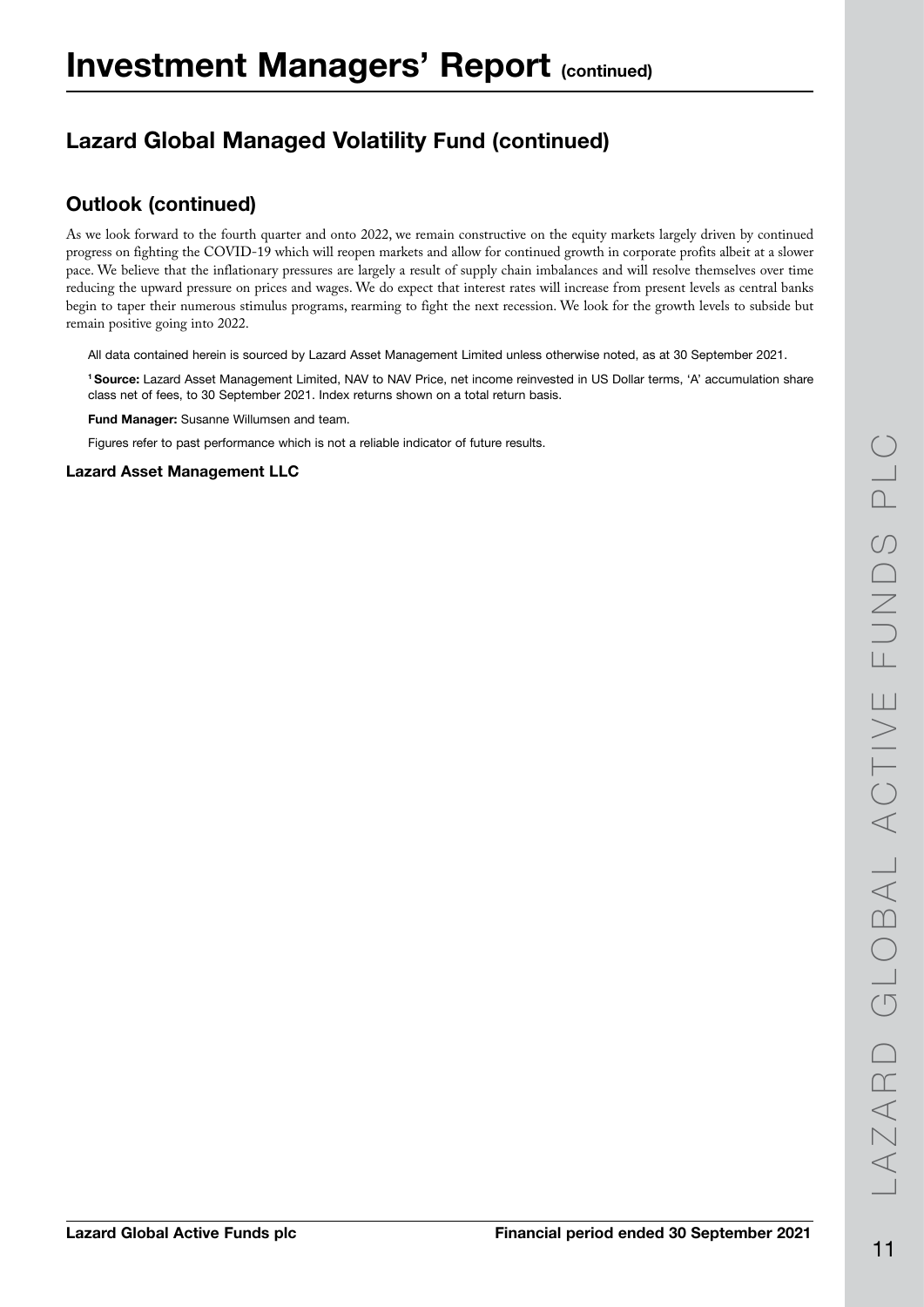## Lazard Global Thematic Fund

### Investment Review

Over the six-month period ended 30 September 2021, the Lazard Global Thematic Fund ("the Fund") returned 5.82% in US Dollar terms, against the MSCI AC World Index total return of  $6.26\%$ <sup>1</sup>.

### Market Review

In the trailing six-month period ended 30 September 2021, global equity markets pushed ahead, as risk appetites ebbed and flowed amid crosscurrent developments.

Coronavirus ("COVID-19") risk continued to hang over financial markets during the period with the emergence of the highly transmissible Delta variant. Throughout the six-month period, the Federal Reserve's ("the Fed's") stimulus policy path was front and centre in the minds of traders. Stock markets at first reacted positively to the Fed's plans but became more volatile as the policy grew closer to realisation.

Worries about inflation rose and fell throughout the period amid supply-chain bottlenecks, labour shortages, and sharp increases in shipping costs and oil prices. Concerns about inflation grew more acute in September, leading to a spike in the yields of long-term US government bonds that put global equity markets under pressure.

Events in China caused apprehension in the period. Signs that China's economy – the world's second largest – was slowing, the ongoing crackdown by Chinese regulators on certain domestic sectors, and news of a possible default by debt-laden private Chinese private real estate developer Evergrande unnerved investors and led to a sharp sell-off of Chinese stocks.

Despite the obstacles, exceptionally strong corporate earnings in the second half of the year buoyed risk sentiment. The percentage of companies in both the S&P 500 Index and the pan-European STOXX 600 index that reported positive earnings surprise exceeded their long-term historical averages in the first and second quarters.

### Portfolio Review

#### What Contributed to Returns:

- First World Health: Life Sciences names Thermo Fisher, Danaher, IQVIA and Siemens Healthineers rose on strong results and expectations for protracted coronavirus-related test spending
- Software as a Standard: Intuit traded higher, thanks to strong quarterly results and investor enthusiasm about its latest acquisition of email marketing firm Mailchimp. Microsoft rose on strong results, driven by cloud division. Salesforce climbed, thanks to strong quarterly results and a capital markets update
- Data, Networks & Profits: Alphabet climbed on strong results showing demand acceleration, recovery in advertising spend, and strong cost control. AON rose on strong quarterly results and the termination of its merger with Willis Towers Watson. Wolters Kluwer rose as organic growth accelerated

#### What Detracted from Returns:

- China: Increasing regulation in various domestic industries and worries about spill-over effect from Evergrande incident weighed on our Chinese holdings Ping An Insurance, Alibaba, and Tencent, and on video game maker Nexon (sold)
- COVID-19: The impact of the delta variant delayed investors' expectations for a post-pandemic recovery which hurt our holdings exposed to travel and industrial activities such as Fanuc, Deere, PTC, FIS, and Disney
- Energy Transitions: Rising input costs weighed on wind turbine manufacturers Siemens Gamesa and Vestas. Iberdrola fell in response to adverse changes in Spanish regulation in response to rising energy prices

### **Outlook**

As the market's attention turns toward post-pandemic period, we believe investors will prioritise structural changes over short-term data. Our portfolio continues to be anchored to the long term and we continue to identify attractive opportunities to capture structural change.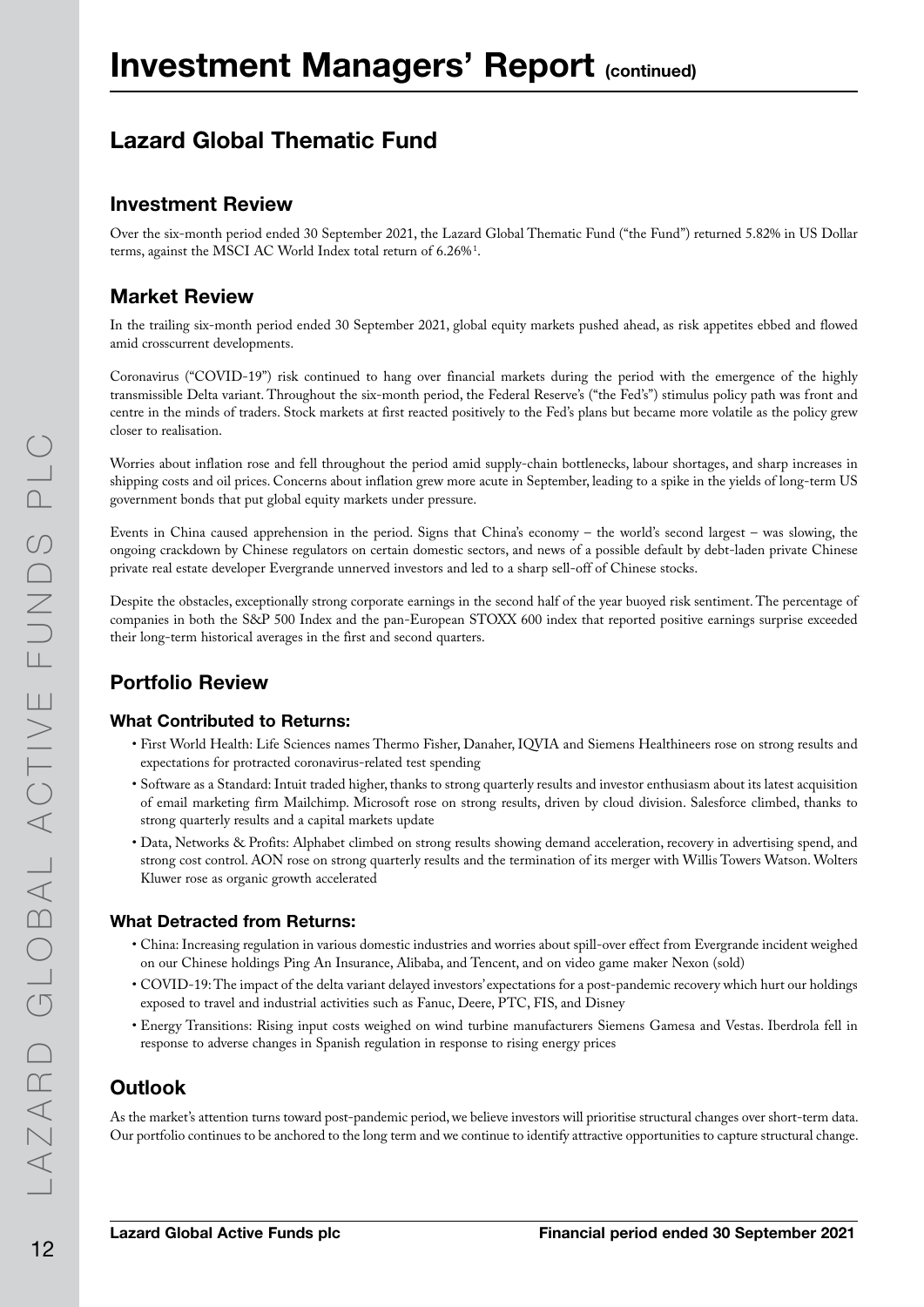## Lazard Global Thematic Fund (continued)

### Outlook (continued)

Our recent buys Nike, Live Nation, and Electronic Arts in Empowered Consumer theme are in our view solid structural winners during a moment of short-term weakness. The case can be made that they will emerge from the pandemic period stronger than before, thanks to new investments, the weakness of competitors and broader structural shifts that are likely to endure.

Digital Runway theme focused on the financial sector digital opportunity in certain emerging markets, this theme has lagged throughout the pandemic period. We have allocated more capital to favoured names such as AIA, Bank Central Asia, and Bank Rakyat Indonesia at what we believe are attractive entry points.

Finally, we see expanding profit pools emerging from societal shifts towards sustainability and launched new theme Sustainable Solutions this quarter focusing on solution providers to sustainable goals.

All data contained herein is sourced by Lazard Asset Management Limited unless otherwise noted, as at 30 September 2021.

1 Source: Lazard Asset Management Limited, NAV to NAV Price, net income reinvested in US Dollars, 'A' accumulation share class Net of fees, to 30 September 2021. Index returns shown on a total return basis.

Fund Manager: Steve Wreford and team.

Figures refer to past performance, which is not a reliable indicator of future results.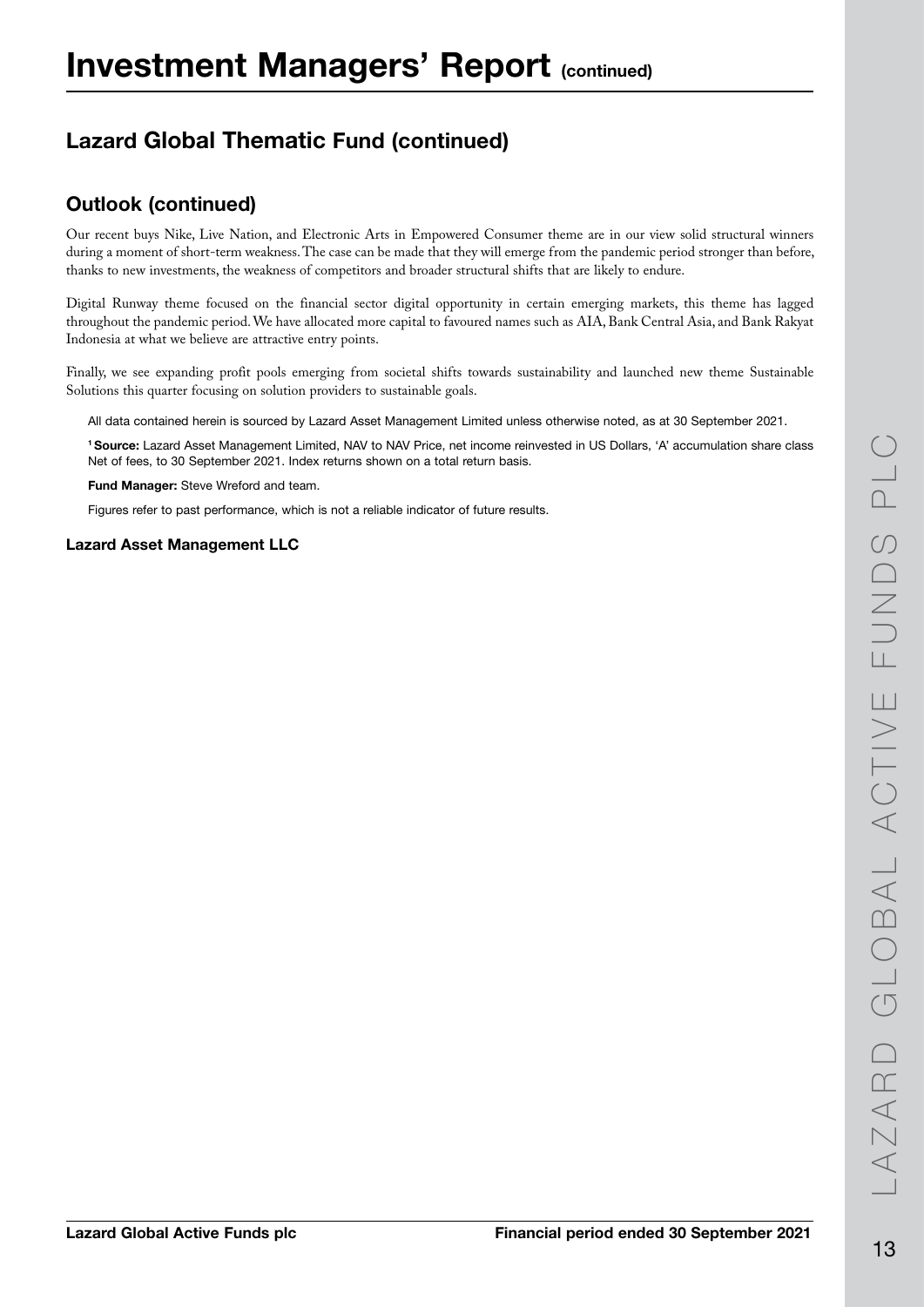## Lazard Global Thematic Focus Fund

### Investment Review

Over the six-month period ended 30 September 2021, the Lazard Global Thematic Focus Fund ("the Fund") returned 5.12% in US Dollar terms, against the MSCI AC World Index total return of  $6.26\%$ <sup>1</sup>.

### Market Review

In the trailing six-month period ended 30 September 2021, global equity markets pushed ahead, as risk appetites ebbed and flowed amid crosscurrent developments.

Coronavirus ("COVID-19") risk continued to hang over financial markets during the period with the emergence of the highly transmissible Delta variant. Throughout the six-month period, the Federal Reserve's ("the Fed's") stimulus policy path was front and centre in the minds of traders. Stock markets at first reacted positively to the Fed's plans but became more volatile as the policy grew closer to realisation.

Worries about inflation rose and fell throughout the period amid supply-chain bottlenecks, labour shortages, and sharp increases in shipping costs and oil prices. Concerns about inflation grew more acute in September, leading to a spike in the yields of long-term US government bonds that put global equity markets under pressure.

Events in China caused apprehension in the period. Signs that China's economy – the world's second largest – was slowing, the ongoing crackdown by Chinese regulators on certain domestic sectors, and news of a possible default by debt-laden private Chinese private real estate developer Evergrande unnerved investors and led to a sharp sell-off of Chinese stocks.

Despite the obstacles, exceptionally strong corporate earnings in the second half of the year buoyed risk sentiment. The percentage of companies in both the S&P 500 Index and the pan-European STOXX 600 index that reported positive earnings surprise exceeded their long-term historical averages in the first and second quarters.

### Portfolio Review

#### What Contributed to Returns:

- Software as a Standard: Intuit traded higher, thanks to strong quarterly results and investor enthusiasm about its latest acquisition of email marketing firm Mailchimp. Microsoft rose on strong results, driven by cloud division. Salesforce climbed, thanks to strong quarterly results and a capital markets update
- Data, Networks & Profits: Alphabet climbed on strong results showing demand acceleration, recovery in advertising spend, and strong cost control. AON rose on strong quarterly results and the termination of its merger with Willis Towers Watson. Wolters Kluwer rose as organic growth accelerated
- Bits of Chips: ASML and AMAT climbed on with better-than-expected quarterly results and broad demand for new and old generation equipment. Keysight rose on strong 5G testing demand

#### What Detracted from Returns:

- China: Increasing regulation in various domestic industries and worries about spill-over effect from Evergrande incident weighed on our Chinese holdings Ping An Insurance, Alibaba, and Tencent, and on video game maker Nexon (sold)
- COVID-19: The impact of the delta variant delayed investors' expectations for a post-pandemic recovery which hurt our holdings exposed to travel and industrial activities such as Fanuc, Deere, PTC, FIS, and Disney
- Stock-specific: Activision fell on pending lawsuit regarding discrimination in the workplace

### Outlook

As the market's attention turns toward post-pandemic period, we believe investors will prioritise structural changes over short-term data. Our portfolio continues to be anchored to the long term and we continue to identify attractive opportunities to capture structural change.

Our recent buys Nike, Live Nation, and Electronic Arts in Empowered Consumer theme are in our view solid structural winners during a moment of short-term weakness. The case can be made that they will emerge from the pandemic period stronger than before, thanks to new investments, the weakness of competitors and broader structural shifts that are likely to endure.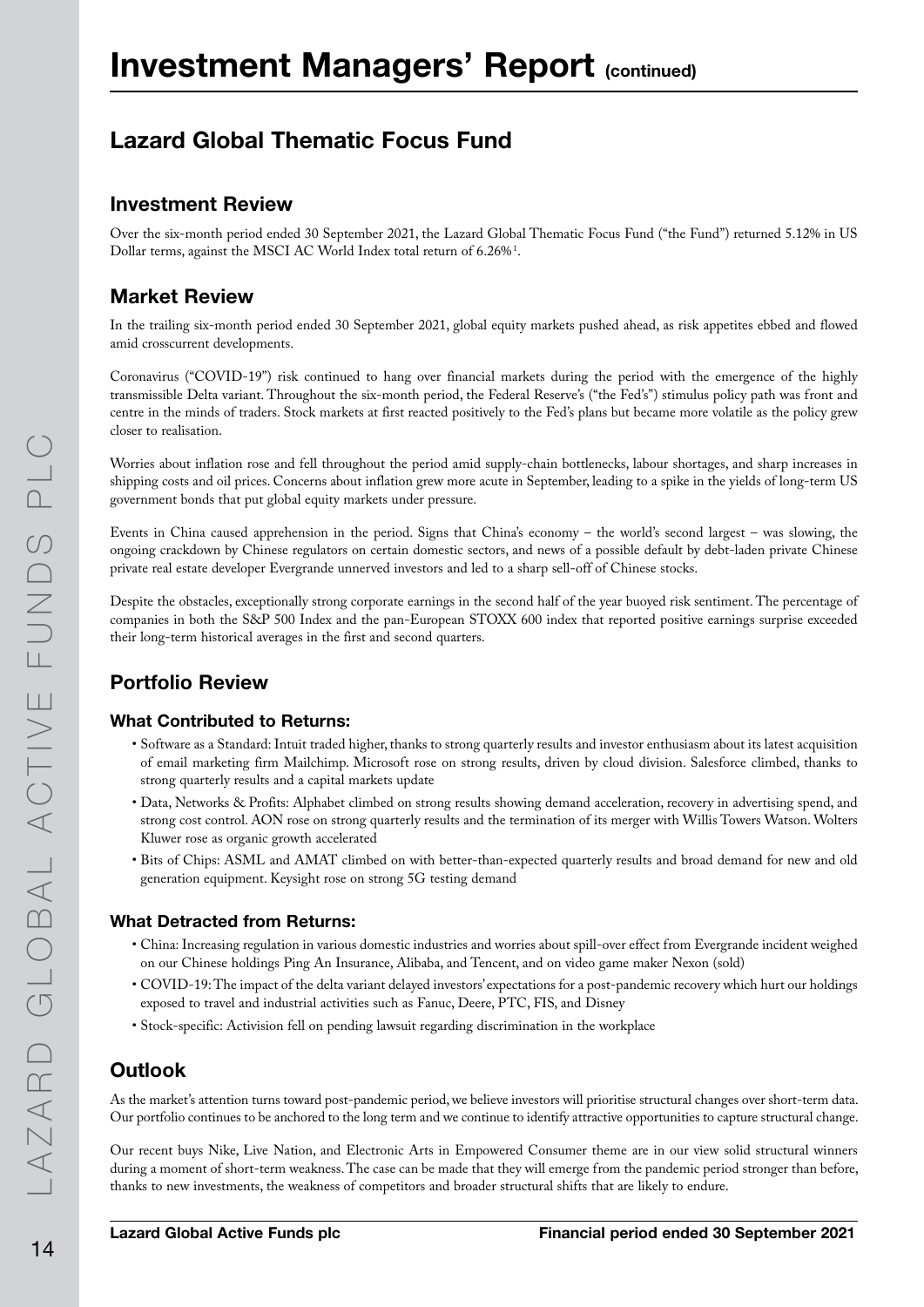## Lazard Global Thematic Focus Fund (continued)

### Outlook (continued)

Digital Runway theme focused on the financial sector digital opportunity in certain emerging markets, this theme has lagged throughout the pandemic period. We have allocated more capital to favoured names such as AIA, Bank Central Asia, and Bank Rakyat Indonesia at what we believe are attractive entry points.

All data contained herein is sourced by Lazard Asset Management Limited unless otherwise noted, as at 30 September 2021.

1 Source: Lazard Asset Management Limited, NAV to NAV Price, net income reinvested in US Dollars, 'A' accumulation share class Net of fees, to 30 September 2021. Index returns shown on a total return basis.

Fund Manager: Steve Wreford and team.

Figures refer to past performance, which is not a reliable indicator of future results.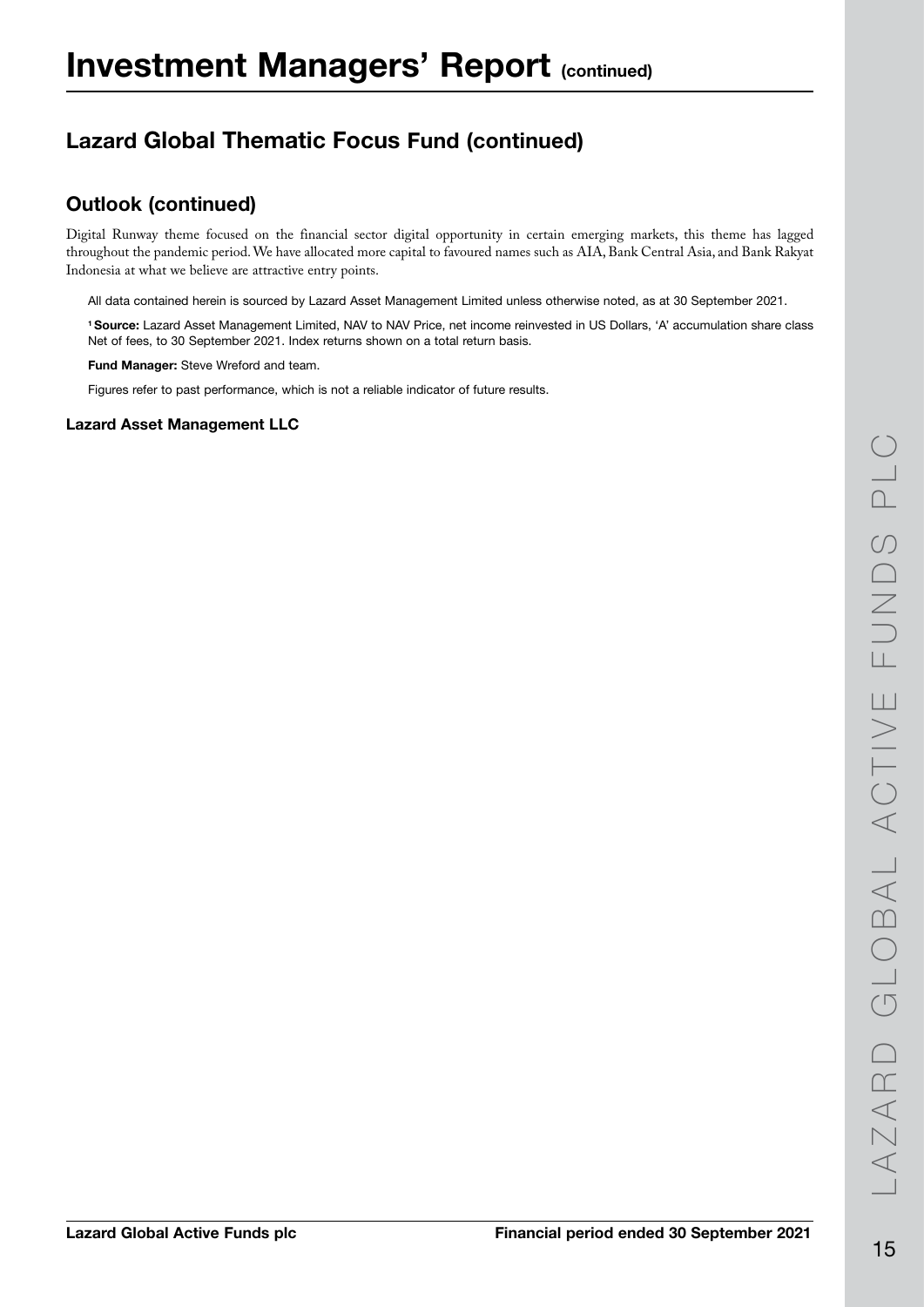## Lazard Global Equity Franchise Fund

#### Investment Review

Over the six-month period ended 30 September 2021, the Lazard Global Equity Franchise Fund (the "Fund") returned 5.97% in US Dollar terms, against the MSCI World Index total return of  $7.74\%$ <sup>1</sup>.

### Market Review

World equity markets rose in the six months to 30 September 2021 on investor confidence that the global economic recovery would continue despite the emergence of inflation risk. While coronavirus ("COVID-19") risk remained a concern as intensifying outbreaks emerged in many parts of the world, the spectre of inflation was front and centre in the minds of investors during the period to 30 September 2021, amid supply-chain bottlenecks, a surge in commodity prices, and sharp increases in China's factory-gate prices in April and May 2021. Investors were increasingly worried that COVID-19 pandemic-driven stimulus measures would result in a significant rise in global inflation, which, in turn, could force key central banks to retreat from their ultra-accommodative monetary policy stances before an economic recovery is fully realised. The current low interest rate environment has also propped up stock markets by driving investors chasing higher returns toward risk assets.

### Portfolio Review

#### What Contributed to Returns:

- The world's leading lottery concession holder and gaming company International Gaming Technology (IGT) rose strongly during the six months to 30 September 2021, following the release of its Q2 2021 results which once again exceeded expectations
- The world largest tax agent, H&R Block (HRB) released its preliminary results for the 2021 U.S. tax season, reflecting strong growth in tax return volume and estimated market share gains both overall and critically in the Assisted category
- CVS Health shares responded positively to yet another strong set of results. Importantly, the strong performance was positive across all three businesses, notably, the Pharmacy Benefit Management business that continues to show higher than expected growth and profitability

#### What Detracted from Returns:

- Nielsen, the dominant U.S. provider of ratings for TV and premium video, fell during the six-month period to 30 September 2021 after an outbreak of industry controversy over its ratings product
- Tapestry shares fell in the six months to 30 September 2021. This was largely after the announcement by China of the "Common prosperity" policy. Despite considerable uncertainty on what this policy really means, companies selling luxury items have been affected
- Secom, the largest provider of residential and commercial security services in Japan, saw its shares fall in the six months to 30 September 2021 after reporting a decline in electronic security-related works and product sales because of COVID-19, as well as a hit from people shying away from healthcare at the medical services segment

### **Outlook**

The Fund's portfolio currently holds high-quality franchise companies with higher financial productivity than the market which are trading at reasonable valuations. Our portfolio is now trading at a modest discount to intrinsic value and a sizable discount to the broader MSCI World Index on a number of valuation measures. We believe the economic franchise characteristics we seek for all our investments will continue to serve our investors well over the long run.

All data contained herein is sourced by Lazard Asset Management Limited unless otherwise noted, as at 30 September 2021.

1 Source: Lazard Asset Management Limited, NAV to NAV Price, net income reinvested in US Dollars terms, 'A' accumulation share class Net of fees, to 30 September 2021. Index returns shown on a total return basis.

Fund Manager: Warryn Robertson, John Mulquiney and team.

Figures refer to past performance, which is not a reliable indicator of future results.

#### Lazard Asset Management Pacific Co.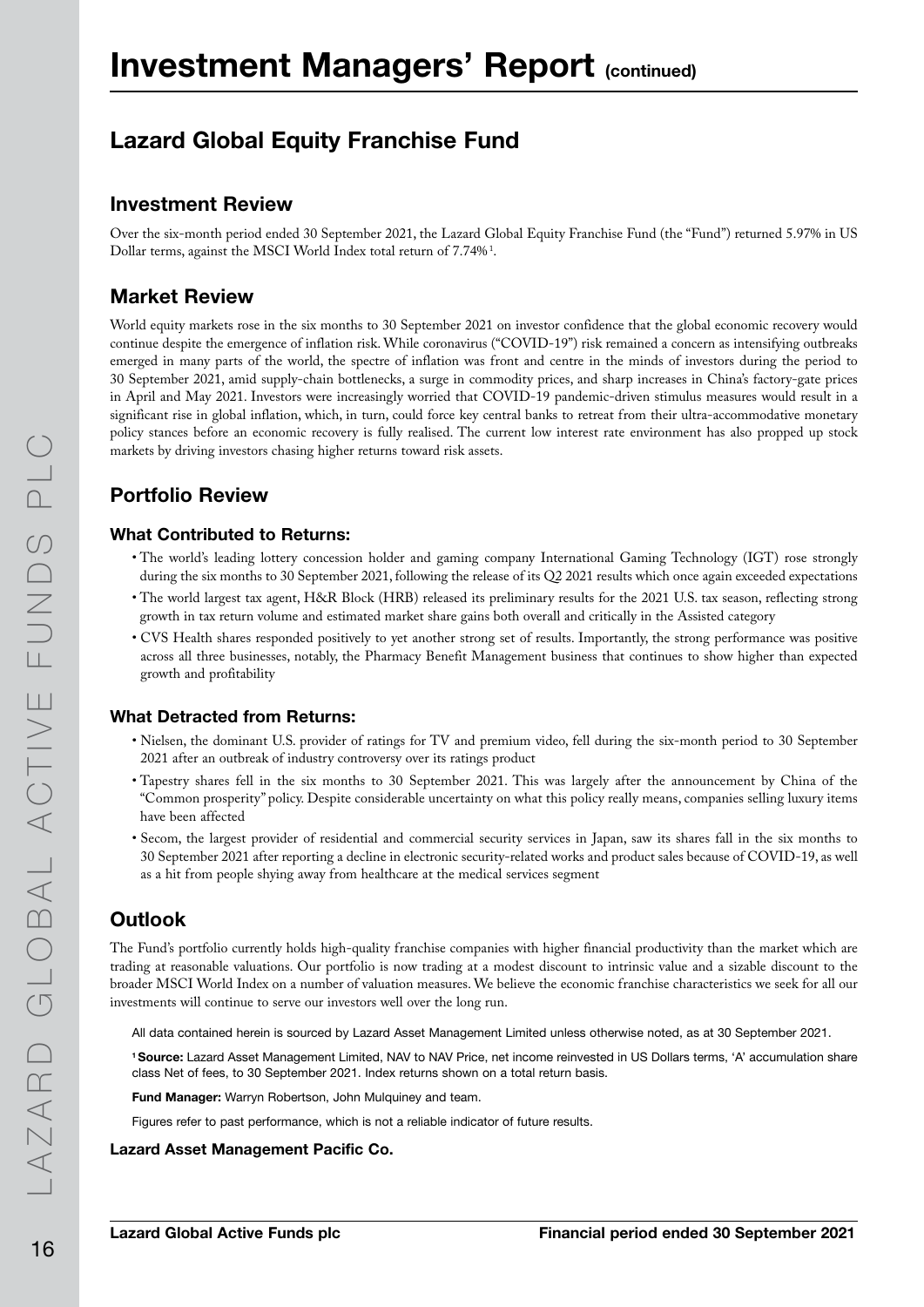## Lazard Global Small Cap Fund\*

### Investment Review

Over the period from 27 July 2021 to 30 September 2021 (the "Period"), the Lazard Global Small Cap Fund (the "Fund") returned -0.68% in U.S. Dollar terms, against the MSCI World Small Cap Index total return of 0.31%  $^1$ .

### Market Review

Global small cap equity markets rose marginally in the period. Investor optimism was buoyed somewhat as coronavirus ("COVID-19") vaccination rates increased, mobility and gathering restrictions decreased, and those businesses most impacted by the pandemic began to reopen. On the other hand, central bank policy became slightly less stimulative and concerns about inflation continued.

From a sector point of view, there was wide dispersion on a relative basis. Stocks within the energy and financials sectors led small cap returns while those in materials and utilities underperformed significantly. Regionally, stocks in the United Kingdom and Continental Europe outperformed on a relative basis, while stocks in Japan and North America underperformed (although Canada saw strong local performance in the period).

### Portfolio Review

#### What Contributed to Returns:

- Stock selection in the health care and industrials sectors, as well as within Continental Europe
- Technopros, a Japan-listed provider of engineering staffing services, contributed positively to relative performance in the period. Shares rose sharply as the company reported better-than-expected results in the second quarter
- Dermapharm, a Germany-listed manufacturer of patent-free branded pharmaceuticals, contributed positively to relative performance in the period. The shares performed well alongside the release of solid half-year results and increased optimism regarding revenue potential from the company's vaccine business

#### What Detracted from Returns:

- Stock selection in the information technology and financials sectors
- FlatexDEGIRO, a German-listed online brokerage, detracted from relative performance in the period. The shares were weak alongside the release of quarterly results that did not meet optimistic investor expectations following exceptionally strong results in the prior quarter
- UTZ Brands, a US-listed branded snack food maker, detracted from relative performance in the period. The shares fell alongside the release of weaker-than-expected quarterly results that saw profit margins negatively impacted due to rising commodity, transportation, and labour costs

### **Outlook**

How the global recovery will evolve remains a key question for investors going forward. Monetary policy is becoming slightly less stimulative as some central banks move to decrease accommodation, and although fiscal stimulus helped lift the global economy back to pre-pandemic GDP levels, progress from here remains less certain. The inflation debate also continues. Many investors still view higher inflation as transitory, stemming mainly from supply chain bottlenecks as the global economy reopens. Others see inflation as a more structural effect of massive stimulus, both fiscal and monetary, in response to the pandemic. Supply chain disruptions are likely to be alleviated over time, but there is less certainty with regards to wage inflation which is typically longer lasting. While geopolitical uncertainty has decreased in Europe, it is increasing elsewhere, particularly in China and the Middle East.

All data contained herein is sourced by Lazard Asset Management Limited unless otherwise noted, as at 30 September 2021.

1 Source: Lazard Asset Management Ireland, NAV to NAV Price, net income reinvested in U.S. Dollars terms, 'A' accumulation share class Net of fees, from July 27 2021 to 30 September 2021. Index returns shown on a total return basis.

Fund Manager: Ed Rosenfeld and team.

Figures refer to past performance, which is not a reliable indicator of future results.

\* The Fund launched on 27 July 2021.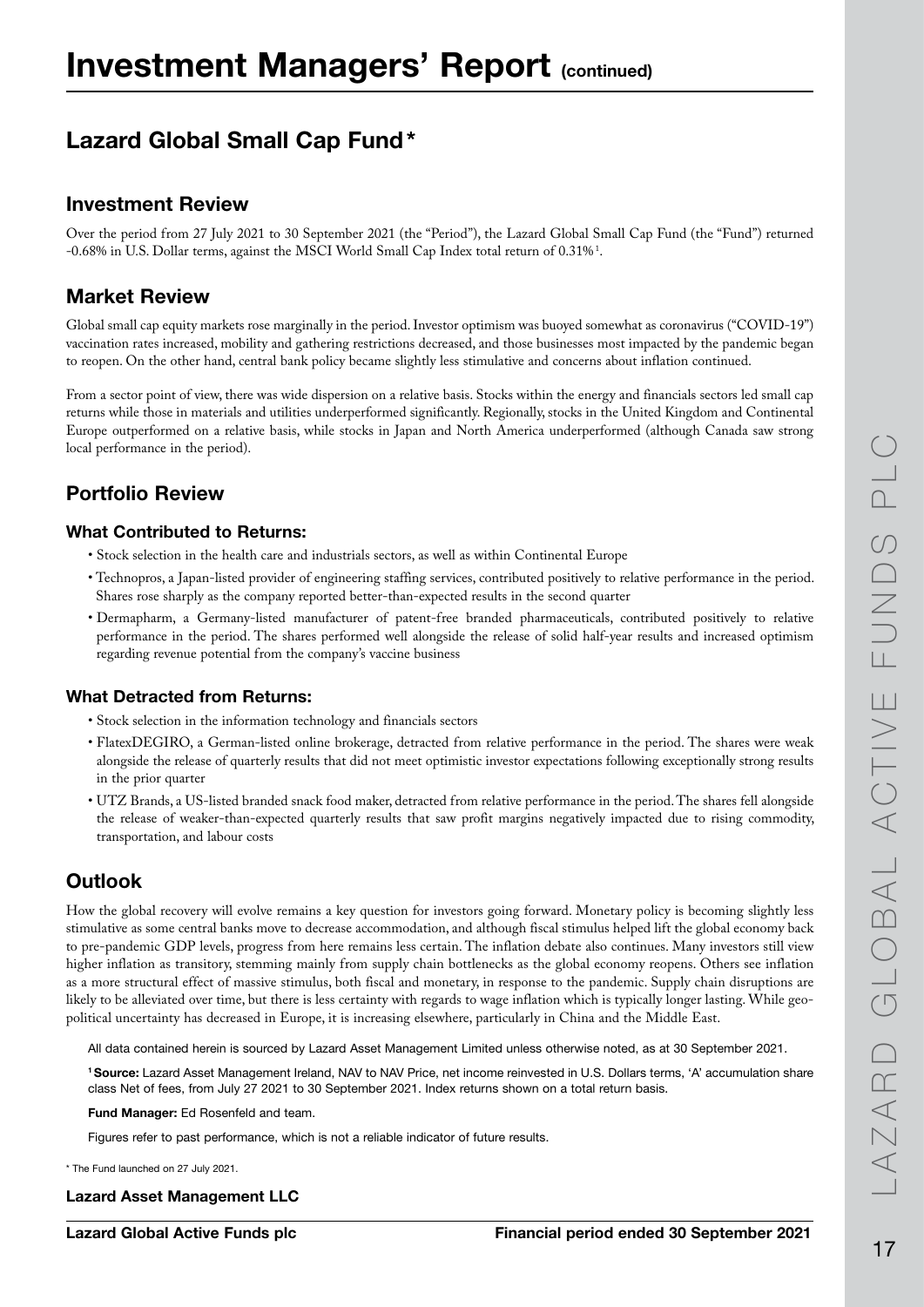## Lazard European Equity Fund

### Investment Review

Over the six-month period ended 30 September 2021, the Lazard European Equity Fund (the "Fund") returned 7.18% in Euros, against the benchmark of the FTSE World Europe ex-UK Index, which gave a total return of  $8.11\%$ <sup>1</sup>.

### Market Review

European markets continued their strong recovery over the six-month period, as the roll out of vaccine programmes permitted a phased reopening of European economies. Corporate earnings momentum gained momentum through the period, as major EU countries caught up to the US and UK on vaccination rates, raising the prospect for a major growth rebound. The emergence of the Delta variant of coronavirus ("COVID-19") created some market volatility, however in general the economic reopening accelerated, with the opening of hospitality and travel boosting spending on services. Eurozone Manufacturing and Services PMI rose to a 15-year peak in the summer before moderating amidst input shortages in both manufacturing and service sectors. Inflation also began to weigh on the minds of investors. A range of cost inputs including supply chain bottlenecks, rising energy prices, and labour shortages contributed to increasing the cost of production. Central Banks in other parts of the world have started to talk about adjusting their policy stances in response to price increases, however this is some way off in Europe. In politics, Germany held a general election which saw the Social Democrats ("SPD") take the largest share of the votes. The ultimate outcome should be a coalition of moderate parties – a positive for markets generally.

### Portfolio Review

#### What Contributed to Returns:

- Stock selection in financials and real estate contributed to performance
- Porsche had strong performance in the first half of the period making it was a contributor to fund performance. It benefited from an increased appreciation of Volkswagen's position as the most advanced OEM in the shift towards electric vehicles
- Nordea contributed positively after reporting positive surprises on income, capital, and buyback intent in its Q2 results

#### What Detracted from Returns:

- Stock selection in industrials and utilities detracted from performance
- Automated parcel machine business InPost was a detractor. Shares struggled through the early portion of the period, as news that AliExpress intends to roll its own automatic parcel machines in Poland by the end of next year was not well-received by the market
- Danish pharmaceuticals business Novo Nordisk was a notable detractor, as it was not owned when it performed well on the back of results at the beginning of August

### **Outlook**

In general, the economic recovery is still on track and the impact of the virus on economies is decreasing. However, European economies are experiencing significant price increases across an array of commodities and input components, particularly natural gas with knock-on effects to electricity. As such, there is a real chance that inflation will be more pronounced than expected, at least in the short term. Labour inflation, on the other hand, may be more sticky medium term.

Equity market participants should also be increasingly wary of the gap in valuations between the top and bottom quartiles of the European market when selecting securities. Despite the stretched valuations in some parts of the market, there are currently a range of companies that look extremely good value and that have improving prospects.

This continues to be a complicated, nuanced, and highly dispersed market and economic situation. Once again, we believe active management is well placed to parse the potential effects of valuation distortions, growth disruption, inflation, central bank tapering, and changes to global climate regulation and policy.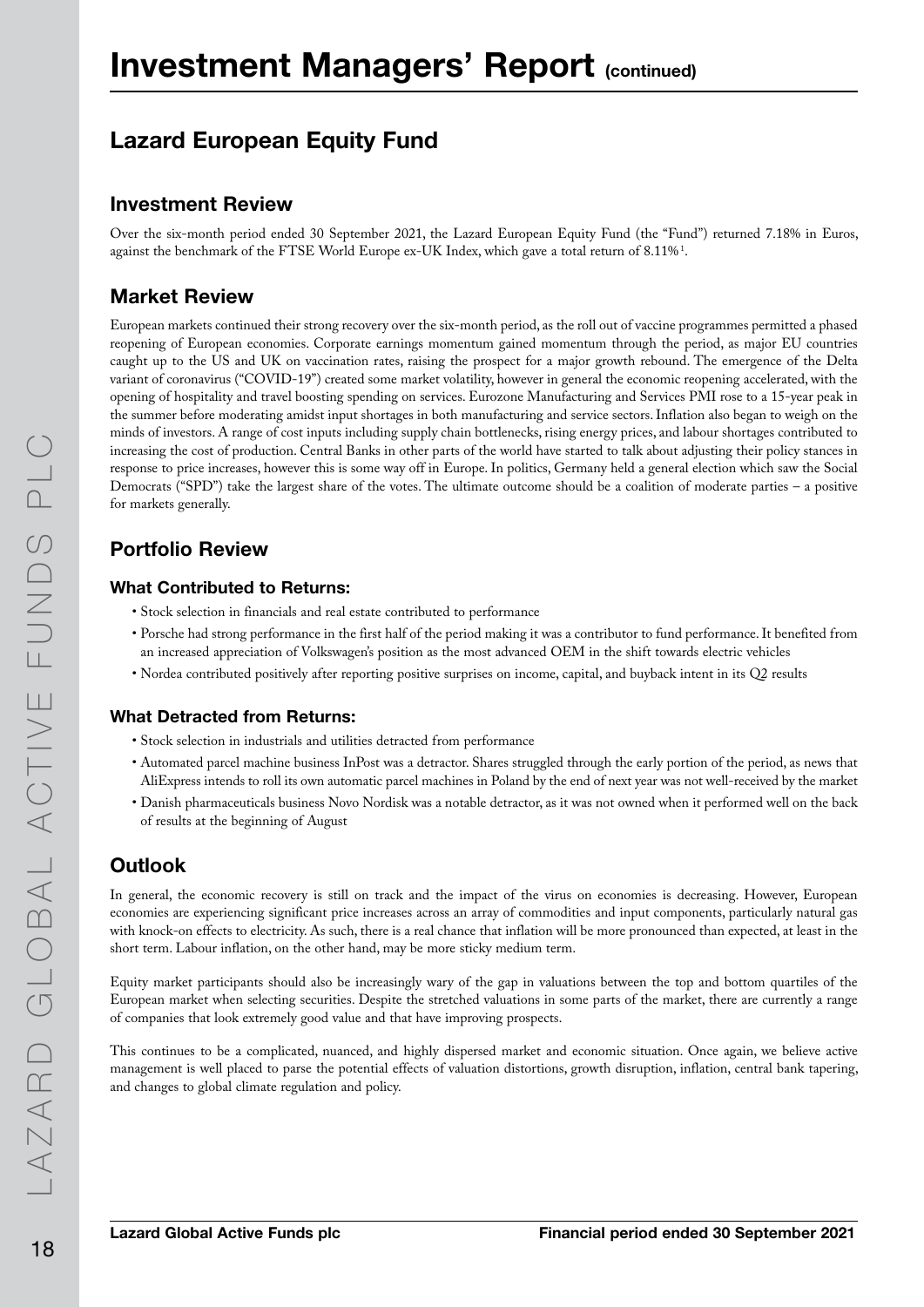## Lazard European Equity Fund (continued)

All data contained herein is sourced by Lazard Asset Management Limited unless otherwise noted, as at 30 September 2021.

1 Source: Lazard Asset Management Limited, NAV to NAV Price, net income reinvested in Euros terms, 'A' accumulation share class Net of fees, to 30 September 2021. Index returns shown on a total return basis.

Fund Manager: Aaron Barnfather, Paul Selvey-Clinton and team.

Figures refer to past performance, which is not a reliable indicator of future results.

#### Lazard Asset Management Limited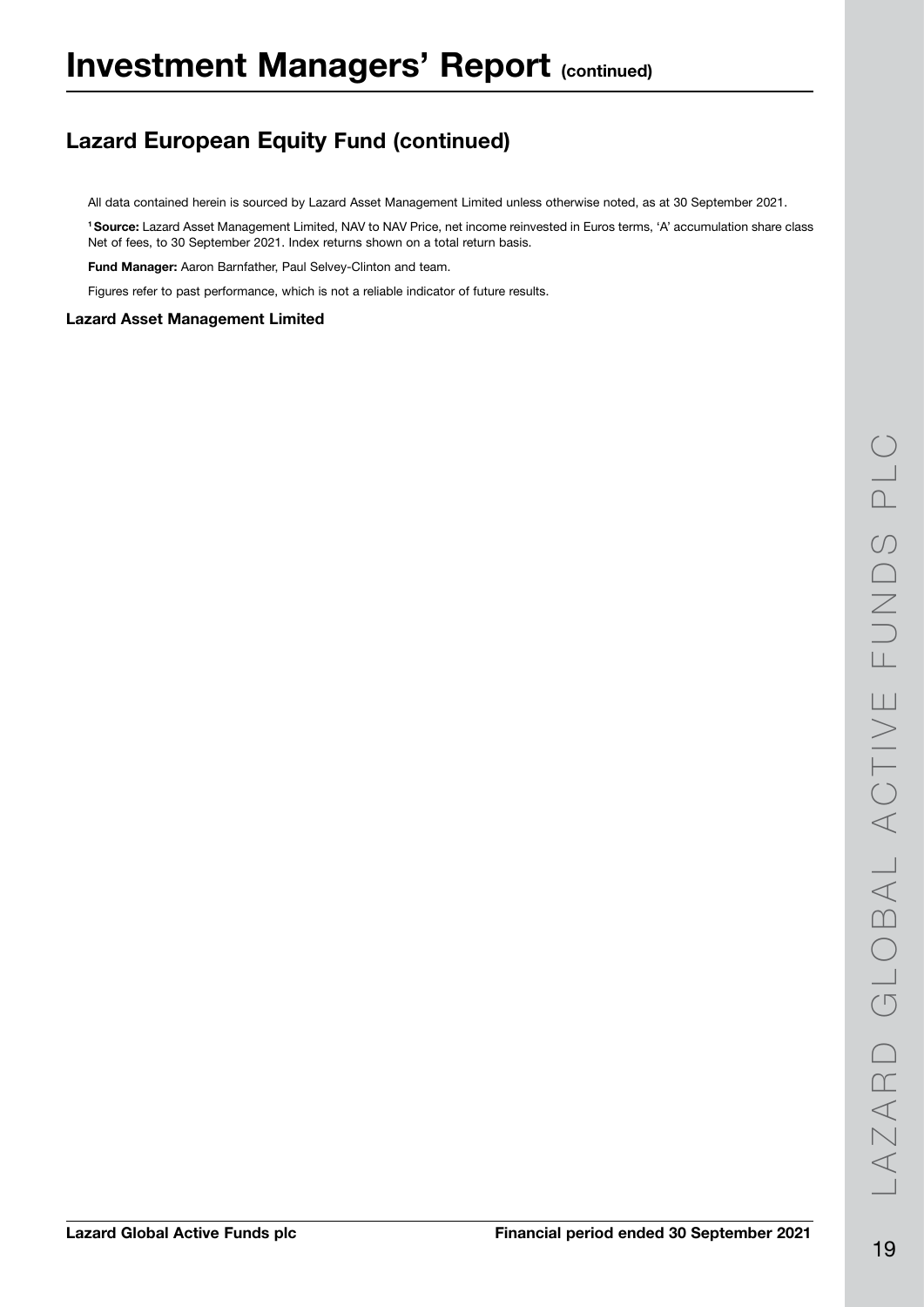## Lazard Pan-European Small Cap Fund

### Investment Review

Over the six-month period ended 30 September 2021, the Lazard Pan European Small Cap Fund (the "Fund") returned 13.32% in Euro terms, against the MSCI Europe Small Cap Index total return of 7.95%1 .

### Market Review

European mall cap equity markets rallied again in the period, although not to the extent witnessed in the prior six months. Investor optimism climbed as coronavirus ("COVID-19") vaccination rates increased, mobility and gathering restrictions decreased, and those businesses most impacted by the pandemic began to reopen. The outcome of the German elections, as well as additional communication from the European Central Bank regarding monetary policy, also buoyed investor sentiment in the period.

Value stocks trailed growth stocks during the period after outperforming strongly over the prior six months. In general, stocks of higher-quality companies (e.g., top half ROE) also outperformed. Similarly, the performance of profitable companies outpaced that of unprofitable ones during the period.

All sectors except utilities rose in the period, but there was wide dispersion on a relative basis. Stocks within the health care and financials sectors led small cap returns while those in consumer discretionary and utilities underperformed significantly. Among the larger countries in the region, Sweden and Switzerland outperformed, the United Kingdom and France lagged, and Germany performed roughly in line with the Index.

### Portfolio Review

#### What Contributed to Returns:

- Stock selection in the financials and consumer discretionary sectors, as well as within the UK
- ASM International, a Netherlands-listed front-end semiconductor equipment manufacturer, contributed positively to relative performance in the period. The shares performed well in conjunction with a well-received capital markets day, the announcement of stronger-than-expected order growth, and as a robust medium-term outlook from management
- Dermapharm, a Germany-listed manufacturer of patent-free branded pharmaceuticals, contributed positively to relative performance in the period. The shares performed well alongside the release of solid half-year results and increased optimism regarding revenue potential from the company's vaccine business

#### What Detracted from Returns:

- Stock selection in the communications services and energy sectors
- Stillfront, a Sweden-listed mobile and online games publisher, detracted from relative performance in the period. The share price fell alongside the release of a mixed set of quarterly results and lingering industry concerns regarding changes in Apple's app tracking policy for advertisers
- TeamViewer, a German-listed software solutions provider that enables full remote access and control functionality for connected devices, detracted from performance in the period. The share price suffered as the company's growth rate, though still high, failed to meet lofty investor expectations

### **Outlook**

How the global recovery will evolve as different regions reach the end of the V-shaped rebound remains a key question for investors going forward. Monetary policy is becoming slightly less stimulative as some central banks move to decrease accommodation, and although fiscal stimulus helped lift the global economy back to pre-pandemic GDP levels, progress from here remains less certain. The inflation debate also continues. Many investors still view higher inflation as transitory, stemming mainly from supply chain bottlenecks as the global economy reopens. Others see inflation as a more structural effect of massive stimulus, both fiscal and monetary, in response to the pandemic. Supply chain disruptions are likely to be alleviated over time, but there is less certainty with regards to wage inflation which is typically longer lasting. While geo-political uncertainty has decreased in Europe, it is increasing elsewhere, particularly in China and the Middle East.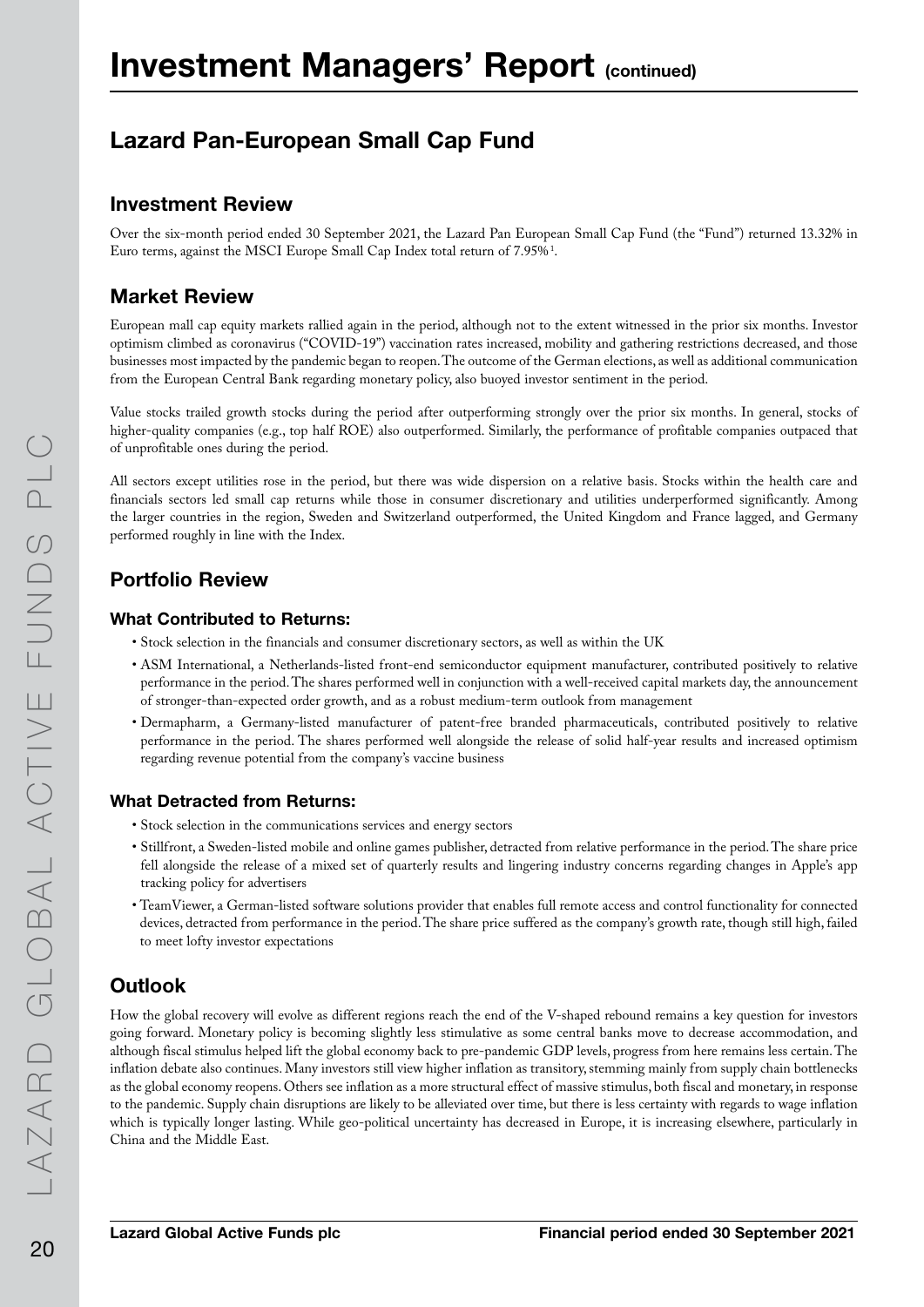## Lazard Pan-European Small Cap Fund (continued)

All data contained herein is sourced by Lazard Asset Management Limited unless otherwise noted, as at 30 September 2021.

1 Source: Lazard Asset Management Limited, NAV to NAV Price, net income reinvested in Euro, 'B' accumulation share class net of fees, to 30 September 2021. Index returns shown on a total return basis.

Fund Manager: Ed Rosenfeld and team.

Figures refer to past performance, which is not a reliable indicator of future results.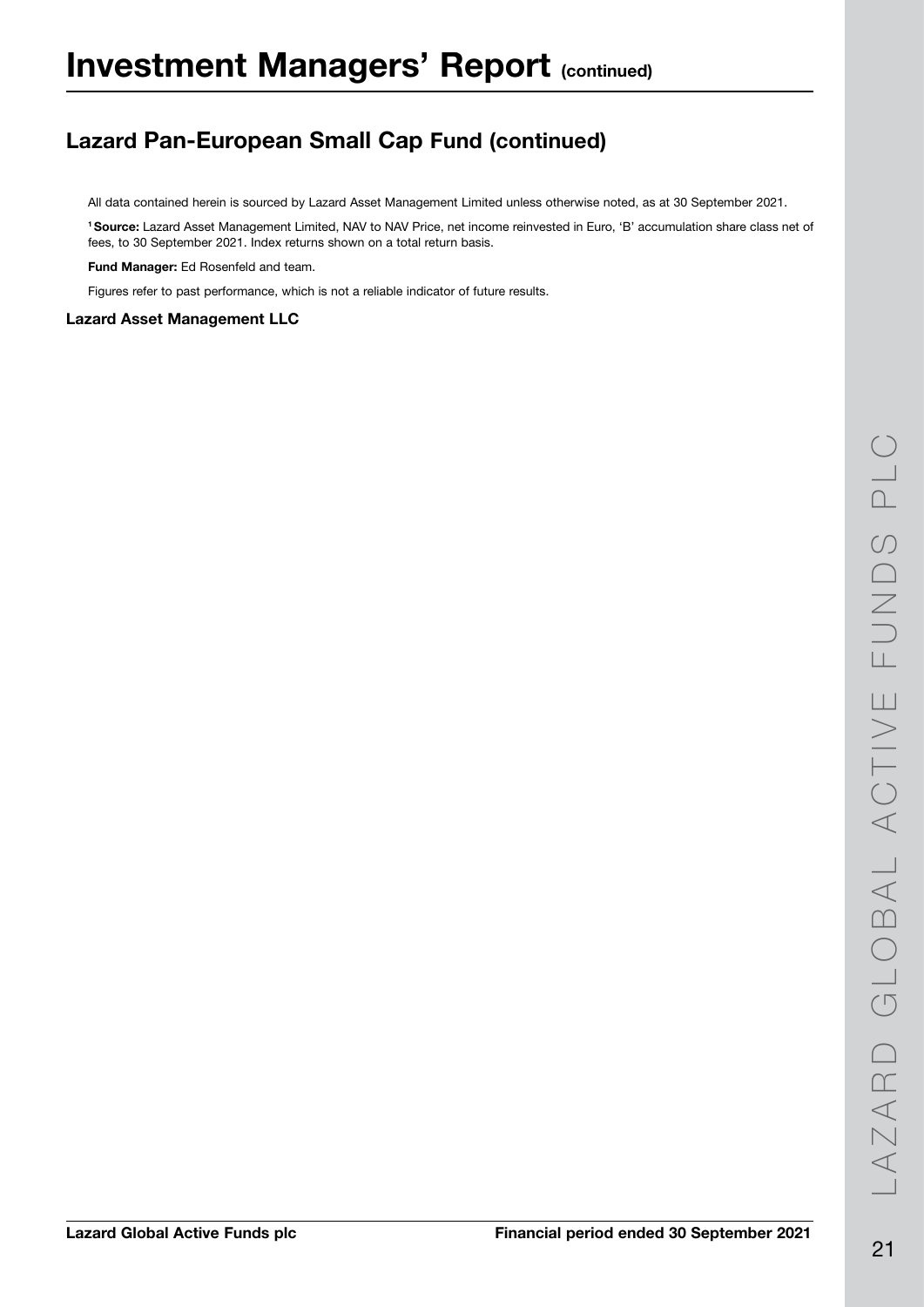## Lazard US Equity Concentrated Fund

#### Investment Review

Over the six-month period ended 30 September 2021, the Lazard US Equity Concentrated Fund (the "Fund") returned 6.51% in US Dollar terms, against the S&P 500 (NTR) Index total return of  $8.95\%$ <sup>1</sup>.

### Market Review

In the trailing six-month period ended 30 September 2021, the US equity market pushed ahead, as risk appetites ebbed and flowed amid crosscurrent developments.

Coronavirus ("COVID-19") risk continued to hang over financial markets during the period with the emergence of the highly transmissible Delta variant. Since the start of the pandemic, the massive stimulus measures initiated by the Federal Reserve to contain the economic fallout brought about by the viral outbreak also provided significant support to the US stock market. Throughout the six-month period, the Fed's stimulus policy path was front and centre in the minds of traders. In August and again in September, the US central bank announced that it was prepared soon to slow the pace of its monthly purchase of government-backed bonds and may begin to raise interest rates sometime next year. Stock markets at first reacted positively to the Fed's plans but became more volatile as the policy grew closer to realisation.

Internationally, events in China were a major source of worry amid data released in the period indicating that the country's economy – the world's second largest – was slowing. China's mounting economic woes reverberated across the world because many of the countries there rely on strong Chinese demand. In the US, 79 companies in the S&P 500 Index generate at least 5% of their revenues from China.

Despite the obstacles, exceptionally strong corporate earnings in the six-month period buoyed risk sentiment. At least 85% of S&P 500 companies reported positive earnings surprises in the first and second quarters, exceeding the long-term historical average. Equally encouraging were the data during these periods indicating that an earnings recovery was underway for US companies.

### Portfolio Review

#### What Contributed to Returns:

- A position in Alphabet contributed to performance, as shares rose after the company reported strong quarterly results throughout the year. Revenues beat investor expectations, driven by Google Search and YouTube reflecting two-year growth that is well above historical levels
- The portfolio was also helped by its position in Waste Management, as shares rose after the company reported broadly solid results, with its core business nearly back to pre-COVID earnings trajectory
- A position in self-storage services provider Public Storage also helped returns, as shares rose after the company reported strong results driven by performance across all metrics. In addition, the announced acquisition of east coast competitor ezStorage boosted shares

#### What Detracted from Returns:

- In contrast, a position in payments processor Fiserv hurt returns, as shares lagged along with peers due to pandemic-driven uncertainties, as the anticipated ramp-up in consumer spending was hampered by concerns of COVID-related flare-ups, particularly in Europe
- The portfolio was also hurt by its position in discount retailer Dollar Tree, as shares fell after the company lowered guidance due to higher labour and freight costs
- A position in hospital supply company Baxter also detracted from returns, as pandemic-related headwinds, including higher inflation and pipeline delays, weighed on the stock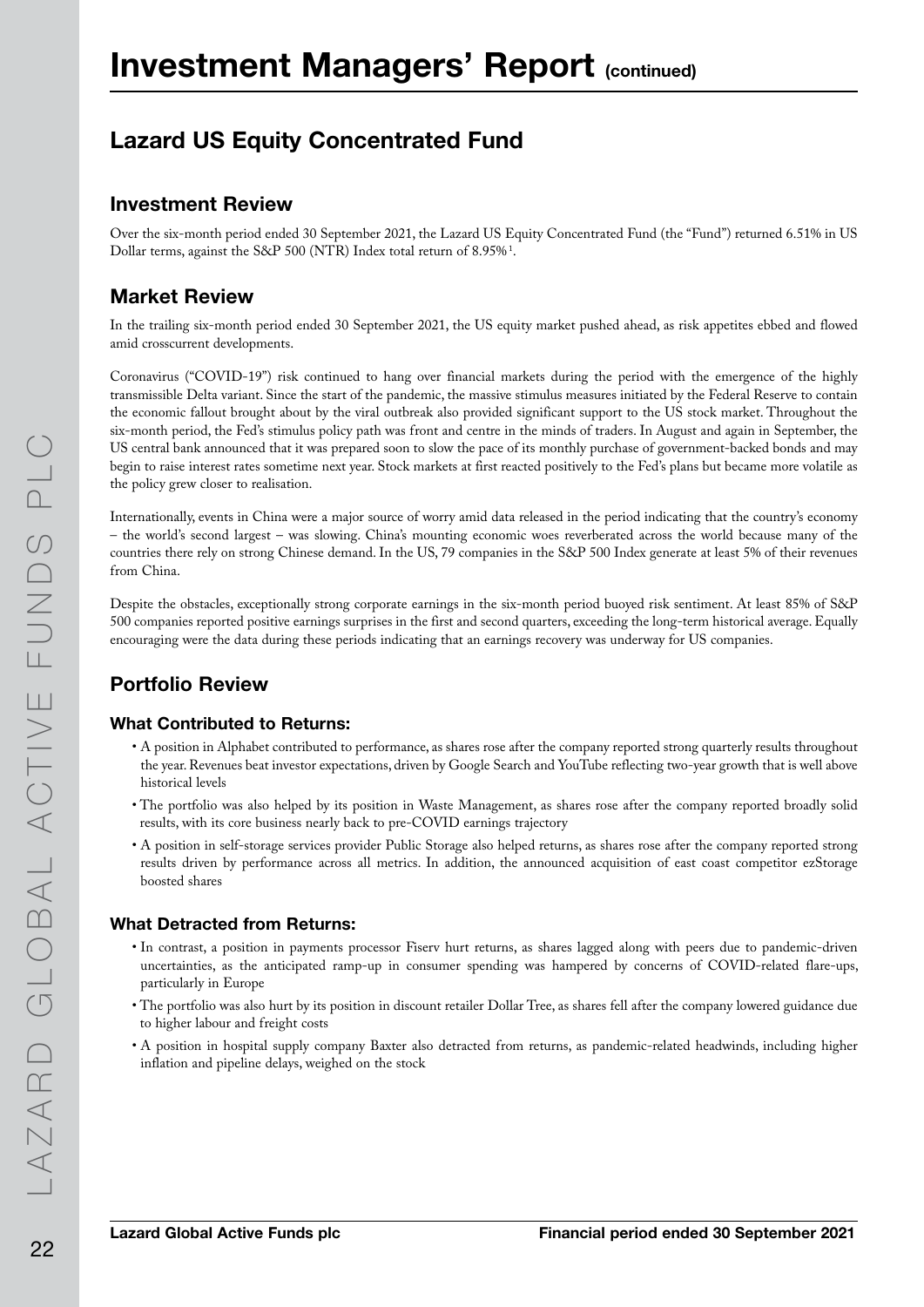## Lazard US Equity Concentrated Fund (continued)

### **Outlook**

We believe the Fund provides an attractive solution for investors who do not expect extreme levels of narrow market leadership to persist. Last year's market volatility presented us with opportunities to buy companies that have clear long-term advantages in their respective markets, and that in our view will be able to effectively put their shareholders' capital to work. We believe such advantages will ultimately be reflected in valuations. Our current portfolio is comprised of a diversified set of market leaders and market share gainers with attractive balance sheets, high returns on capital, pricing power, and wide competitive moats. We are confident that these attributes will translate into outperformance as markets rationalise.

All data contained herein is sourced by Lazard Asset Management Limited unless otherwise noted, as at 30 September 2021.

1 Source: Lazard Asset Management Limited, NAV to NAV Price, net income reinvested in US Dollars terms, 'A' accumulation share class Net of fees, to 30 September 2021. Index returns shown on a total return basis.

Fund Manager: Christopher Blake, Martin Flood and team.

Figures refer to past performance, which is not a reliable indicator of future results.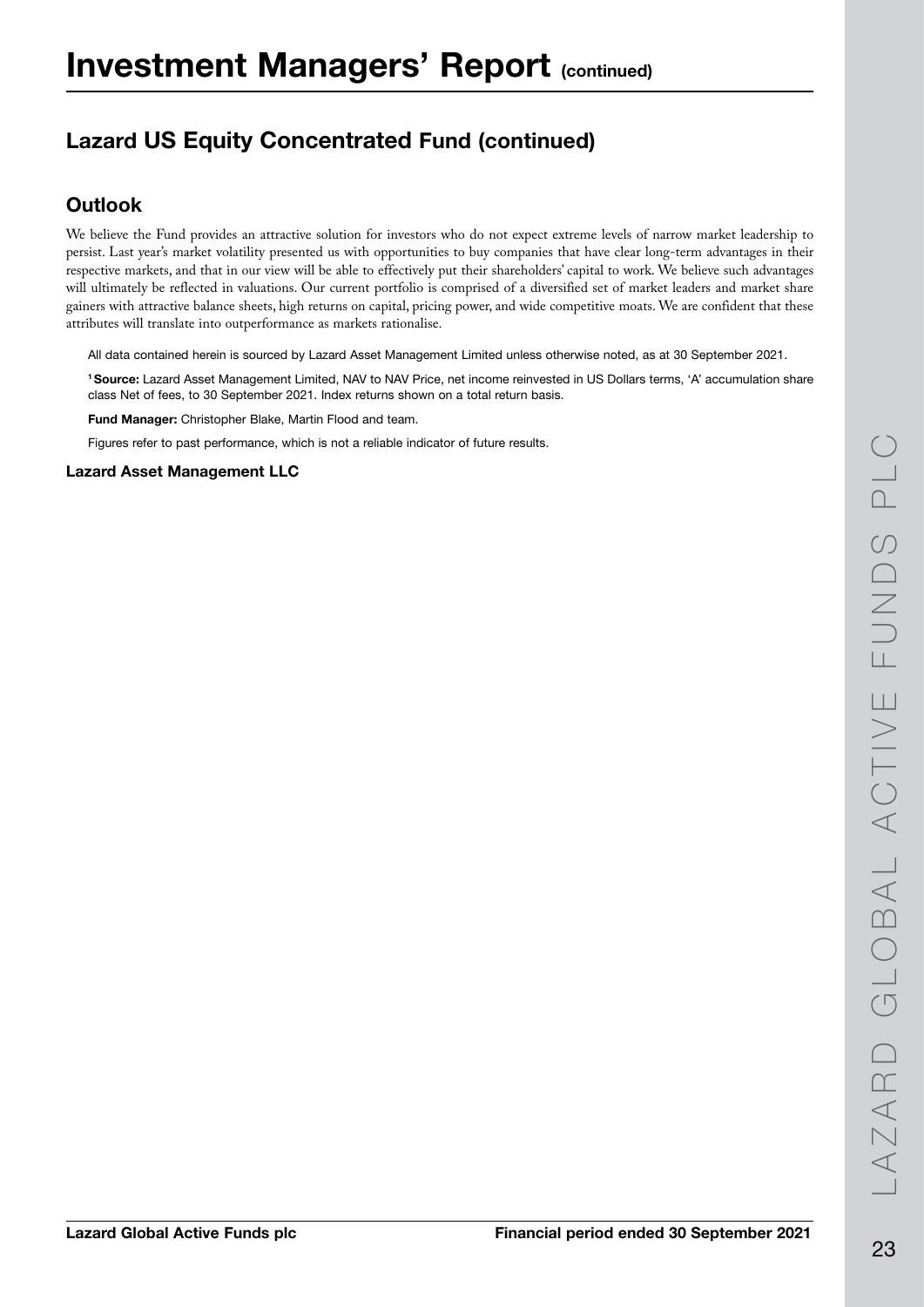## Lazard Japanese Strategic Equity Fund

#### Investment Review

Over the six-month period ended 30 September 2021, the Lazard Japanese Strategic Equity Fund ("the Fund") returned 2.17%, against the TOPIX Total Return Index total return of  $4.97\%$ <sup>1</sup>.

### Market Review

Corporate earnings continued to recover from pandemic lows due to favourable export demand, however, the domestic economy saw lacklustre performance as Japan faced additional waves of coronavirus ("COVID-19") cases forcing on and off state of emergencies. In this environment, Tokyo hosted a successful Olympics albeit to empty stadiums. Not surprisingly, the equity market moved into a consolidation phase following its robust performance in the prior six months. However, following the surprise announcement that Prime Minster Suga would not seek re-election as president of the ruling Liberal Democratic Party ("LDP"), the market strengthened on anticipation that vaccine tsar and administrative reform minister, Taro Kono, would become Japan's next PM and represent a positive change for the economy. While Mr. Kono had led the election polls, he subsequently lost to former foreign minister Fumio Kishida in a run-off election. While Mr. Kishida is viewed as a safe pair of hands for LDP policy continuity, he does lack broader appeal among Japanese citizens.

### Portfolio Review

#### What Contributed to Returns:

- Overweights in insurance, construction and banks contributed to relative return
- Hitachi reported better than expected earnings and continued to see share price strength as the market further embraced Hitachi's mid-term vision following its business portfolio rationalisation
- Dai-ichi Life Holdings reported better than expected earnings as well as strong guidance. In addition, the company started a large share repurchase program

#### What Detracted from Returns:

- Overweights in machinery and underweights in information & communication and transportation equipment were detractors to relative return
- Komatsu declined after China reported disappointing heavy equipment demand
- SoftBank Group suffered from continued selling pressure amid investor concerns about its Chinese investments as the Chinese government continues to implement surprise policy changes

### **Outlook**

New Prime Minister Kishida has promised fiscal stimulus to support the economy through the pandemic, but he is well known as a fiscal conservative, and this could present a longer-term headwind for Japan. Kishida also lacks the reform credentials of Kono. Nevertheless, many of the structural reforms put in place during Prime Minster Abe's tenure have been largely institutionalised: the foundations of continued long-term improvement in Japanese corporate governance.

Our near-term outlook is positive for investors. Corporate earnings are on track to beat consensus estimates thanks to continued export demand and a recovering domestic demand with re-opening.

All data contained herein is sourced by Lazard Asset Management Limited unless otherwise noted, as at 30 September 2021.

1 Source: Lazard Asset Management Limited, NAV to NAV Price, net income reinvested in Yen, 'A' accumulation share class Net of fees, to 30 September 2021. Index returns shown on a total return basis.

Fund Manager: Tim Griffen and team.

Figures refer to past performance which is not a reliable indicator of future results.

Lazard Japan Asset Management K.K. Lazard Asset Management LLC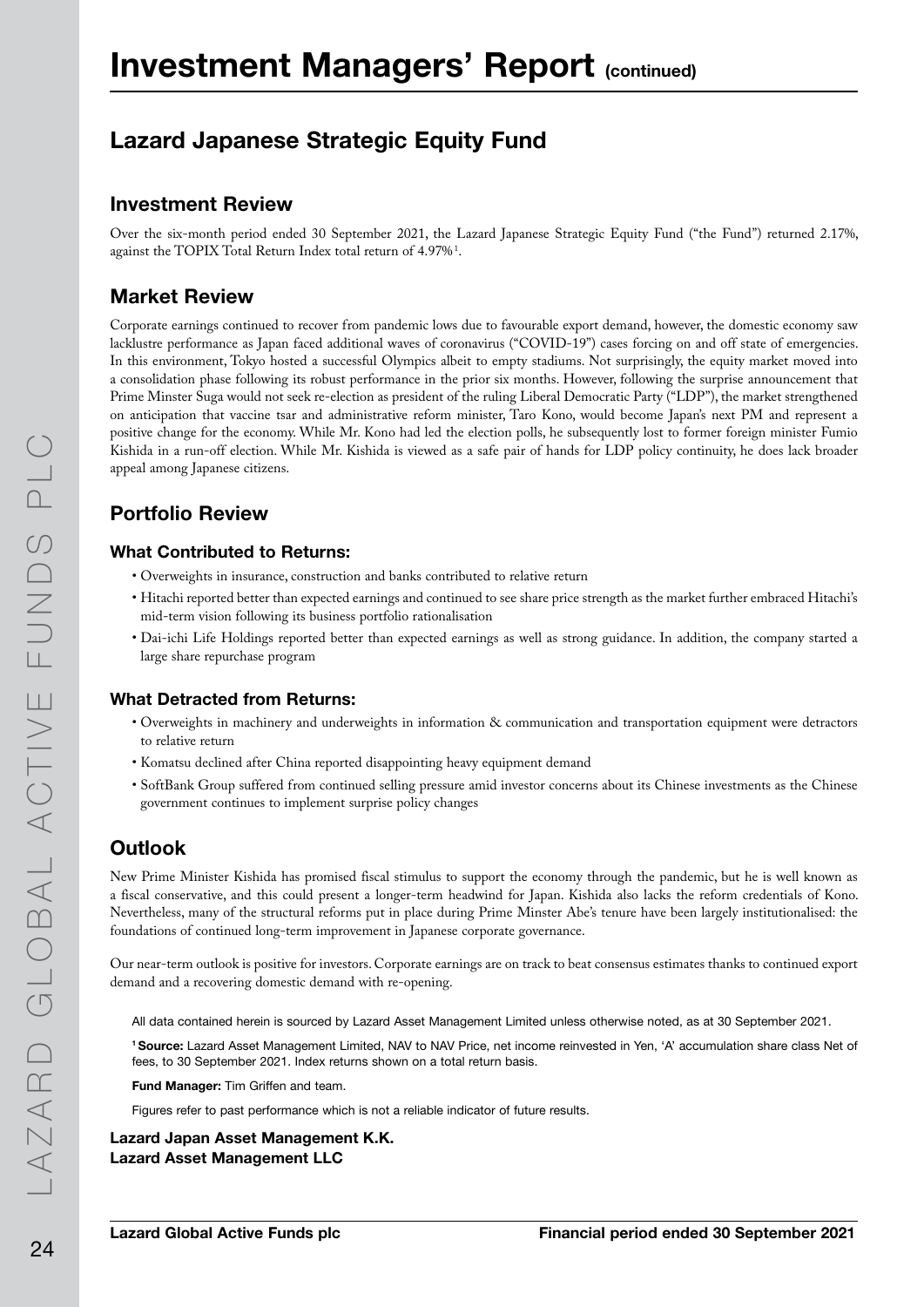## Lazard Emerging World Fund

### Investment Review

Over the six-month period ended 30 September 2021, the Lazard Emerging World Fund (the "Fund") returned -4.24% in US Dollar terms, against the MSCI Emerging Markets Index total return of -3.45% $^{\rm 1}.$ 

### Market Review

The rebound in emerging equity markets since the March 2020 bottoming slowed over the period and global emerging markets fell on average. While markets continue to be supported by extraordinary stimulus measures offered by the central banks, investors seemed to be concerned with the end of such stimulus as central banks look to taper and potentially raise interest rates. Inflation globally has increased, it too being a potential catalyst for potential rate hikes in major developed markets and developing markets alike. Perhaps the largest concern over the period came out of China and the government's involvement with industries including education and technology/social. Increased regulation and larger government involvement were seen as a potential negative in the world's second largest economy, and by far the largest economy among developing nations.

### Portfolio Review

#### What Contributed to Returns:

- Europe focused investments were the largest contributors to return, rising 33% on average, driven by Russia investments (+29%)
- Frontier Markets investments rose 10% on average, led by Vietnam investments (+11%)
- Latin America investments were 5% higher, led by Brazil focused companies which rose 10%

#### What Detracted from Returns:

- Asia focused investments detracted most from returns, falling 8% on average and led lower by China (-17%)
- The Fund's global emerging markets (GEM) fell 4% on average in absolute terms
- The Fund's global commodity and precious metals focused investments fell 6%

### **Outlook**

We believe the emerging markets are attractively valued, trading at a substantial discount to their developed peers. Careful stock selection will continue to be paramount. Emerging markets stocks are currently on their way back up, but the foundation supporting the rise is very narrow indeed, begging the question of how much further growth it can support. It's too soon to tell whether a recent global tech sell-off is the beginning of a trend reversal, but it's something we will continue to watch closely. Furthermore, the threat of another wave of the COVID-19 virus in emerging markets makes the level of national planning for vaccine development all the more important.

All data contained herein is sourced by Lazard Asset Management Limited unless otherwise noted, as at 30 September 2021.

1 Source: Lazard Asset Management Limited, NAV to NAV Price, net income reinvested in US Dollar terms, 'A' accumulation share class Net of fees, to 30 September 2021. Index returns shown on a total return basis.

Fund Manager: Kun Deng and team.

Figures refer to past performance which is not a reliable indicator of future results.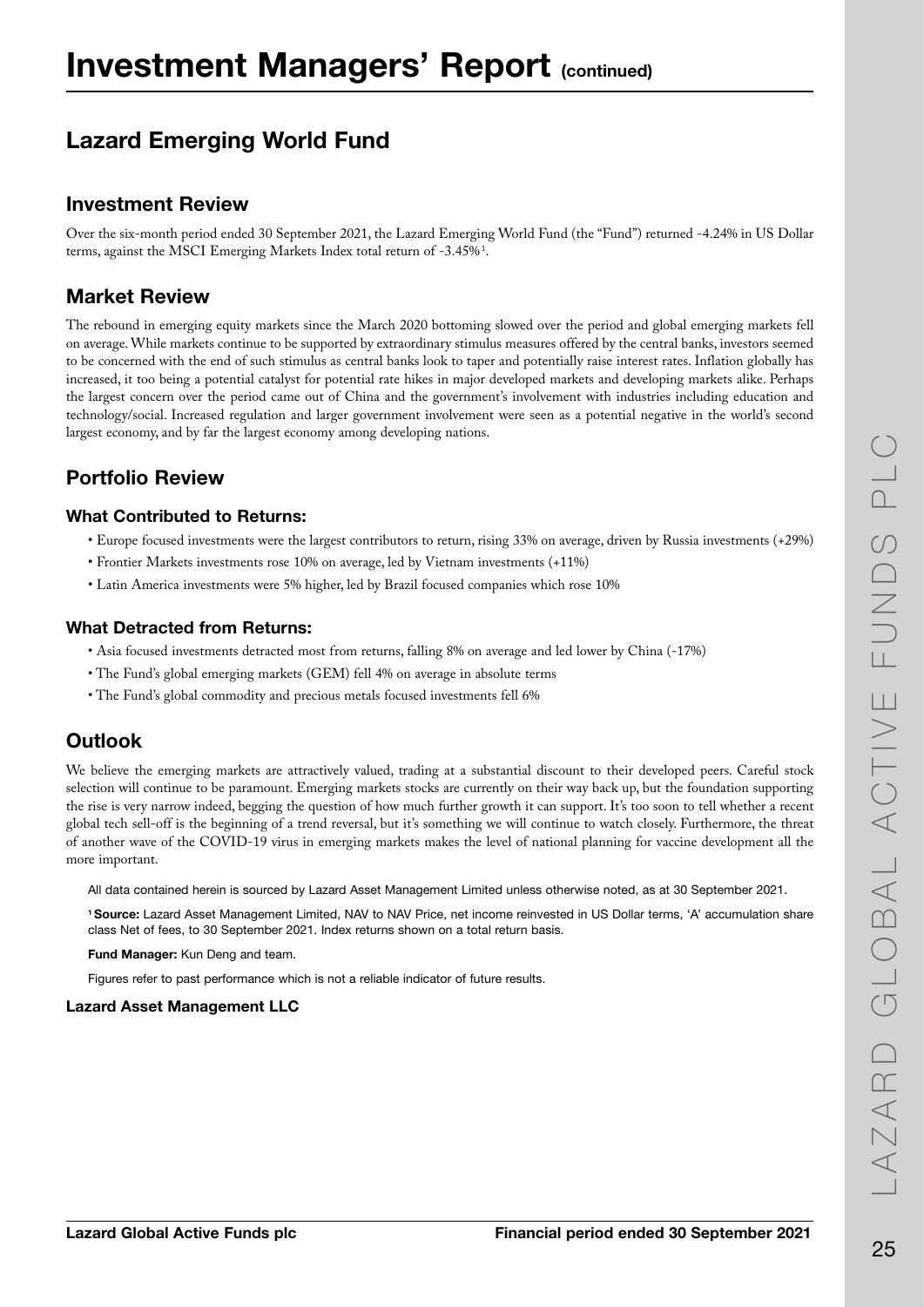## Lazard Emerging Markets Equity Fund

### Investment Review

Over the six-month period ended 30 September 2021, the Lazard Emerging Markets Equity Fund (the "Fund") returned 0.59% in US Dollar terms, against the total return of -3.45% by the MSCI Emerging Markets Index<sup>1</sup>.

### Market Review

Equity markets in the developing world retreated from the highs reached in early 2021, as countries struggled with coronavirus ("COVID-19") outbreaks, the potential of higher US interest rates, and the overreach of China's regulatory authorities in the name of "common prosperity". Concerns about China were compounded by data indicating that its economy was slowing, along with financial troubles in one of its largest private real estate developers, threatening a sector that represents 28% of the country's economy. Oil prices rose sharply in the period, benefiting the stock markets of many exporting countries, including Russia, Saudi Arabia, and the United Arab Emirates. European stock markets were strong as they benefited from higher vaccination rates and a pick-up in economic activity across the region. India also recovered from the depths of its COVID-19 crisis after ramping up vaccination efforts and benefiting from its place as an alternative to China.

Worries about inflation rose and fell throughout the period amid supply-chain bottlenecks, labour shortages, and sharp increases in shipping costs and oil prices. Among emerging economies, factory gate inflation in China spiked at times to multi-year highs and inflation surged in Brazil and Turkey. Concerns about inflation grew more acute in September, leading to a spike in the yields of longterm US government bonds that put risk assets under pressure.

Latin America was the worst performing region in the period, with Brazil's stock market plunging on concerns about the country's dimming economic outlook and intensifying political uncertainty in the run up to country's elections next year.

### Portfolio Review

#### What Contributed to Returns:

- Shares of Samsung Electronics, a Korean manufacturer of electronic goods, rose after securing a US\$6 billion networking equipment order from Verizon and on the back of improving memory expectations and the potential for Samsung's foundry to benefit from Taiwan Semiconductor's struggles
- Otp Bank, a Hungarian based financial institution, outperformed after posting better-than- expected second quarter earnings led by strong operating performance
- Sberbank, a Russian State-Owned financial institution, outperformed following strong second quarter results driven by payment business growth, improving core business, and business to business services performance

#### What Detracted from Returns:

- Despite favourable industry trends in the first quarter, shares of Ping An Insurance, a Chinese provider of insurance services, experienced muted first quarter growth due to impairment charges for its China Fortune Land investments, and investors were further concerned about potential dilutive mergers and acquisitions in restructured assets
- Hengan, the leading paper product company in China, underperformed as investors focused on the beneficiaries of strong "premiumisation" trends in China
- Anhui Conch, a Chinese cement company, experienced weaker-than-expected demand driven by heavy rains, which led to higher inventory levels and weaker pricing. Shares also detracted by rising coal prices and delayed corresponding price rises for its products

### **Outlook**

Looking forward to the fourth quarter and 2022, we remain constructive on equity markets, largely driven by the ongoing progress on fighting the COVID-19, which we believe will reopen markets and allow for continued growth in corporate profits, albeit at a slower pace. We believe inflationary pressures are largely a result of supply chain imbalances and will resolve themselves over time. We expect interest rates will increase as central banks begin tapering. Pent-up demand from 18 months of consumer isolation and labour demand should maintain economic growth at a modest but positive level. Equity market valuations have actually decreased since year end due to strong corporate profit growth. We look for growth levels to subside but remain positive going into 2022.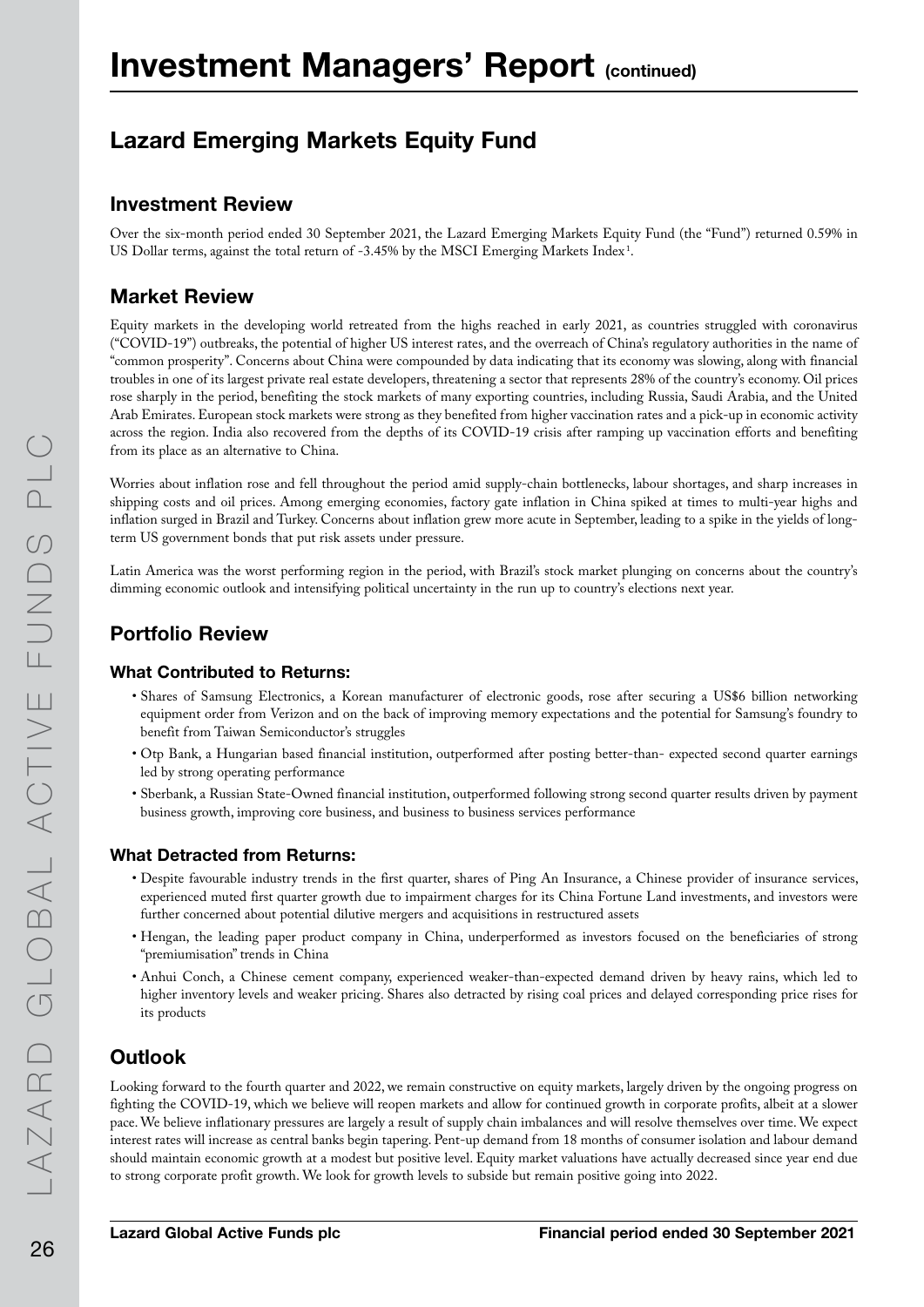## Lazard Emerging Markets Equity Fund (continued)

### Outlook (continued)

The uncertainties for us going into the fourth quarter are largely political. It is clear from virtually every free election that there is significant demand for greater equity and government spending for social programs. This will likely increase government deficits and raise interest rates and corporate taxes. We expect equity returns will be more muted as a result, with pricier developed markets lagging their inexpensive emerging markets counterparts. A carefully designed bottom-up stock selection strategy offers the potential to be well positioned to deliver superior returns in such an environment.

All data contained herein is sourced by Lazard Asset Management Limited unless otherwise noted, as at 30 September 2021.

1 Source: Lazard Asset Management Limited, NAV to NAV Price, net income reinvested in US Dollar terms, 'A' accumulation share class Net of fees, to 30 September 2021. Index returns shown on a total return basis.

Fund Manager: James Donald and team.

Figures refer to past performance, which is not a reliable indicator of future results.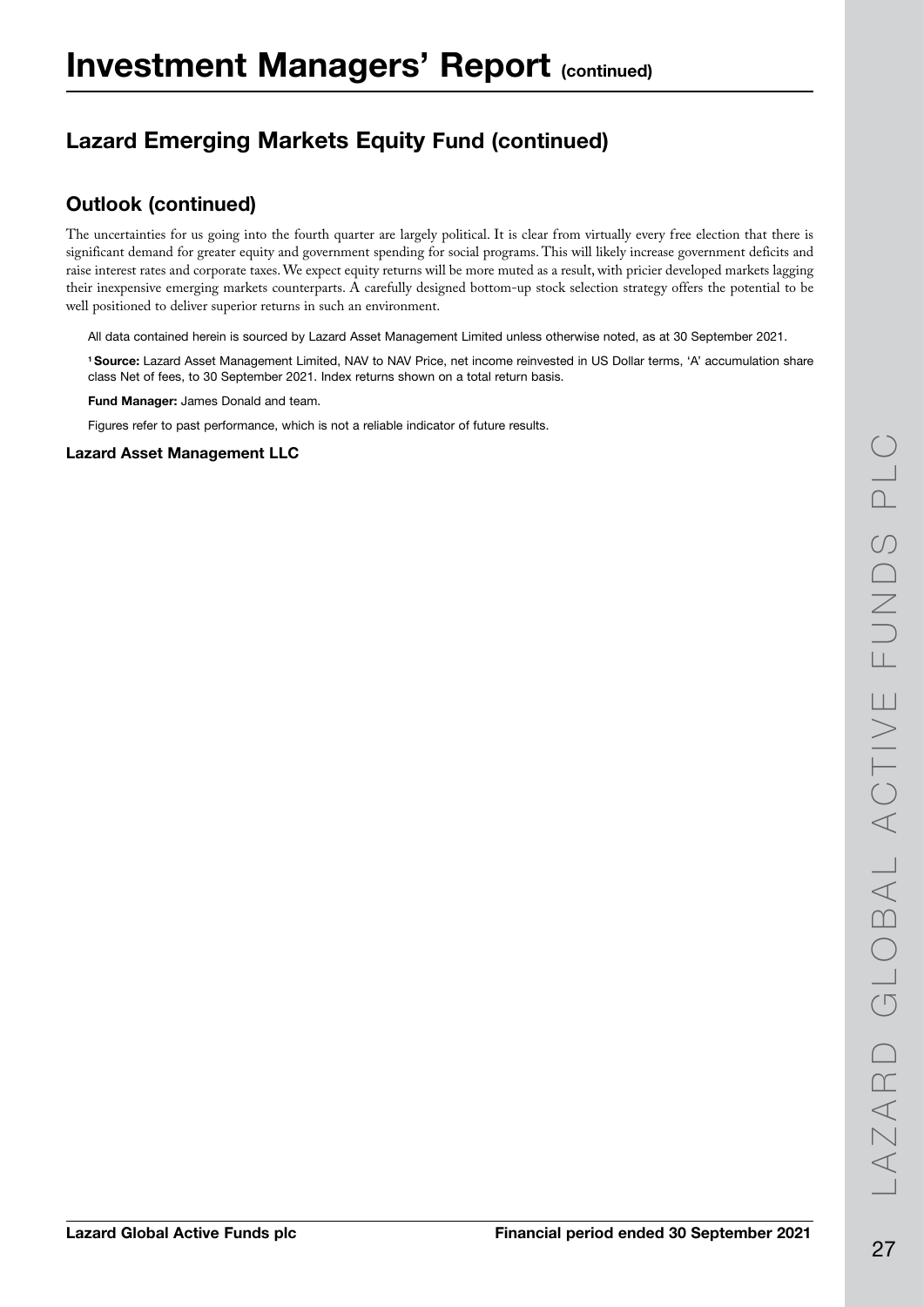## Lazard Emerging Markets Core Equity Fund

### Investment Review

Over the financial period, the Lazard Emerging Markets Core Equity Fund (the "Fund") returned -10.08% in US Dollar terms, against the MSCI Emerging Markets Index (the "Benchmark") total return of -3.45%<sup>1</sup>.

### Market Review

Equity prices in the Czech Republic and Hungary performed particularly strongly as Europe's vaccination program expanded and an economic rebound took hold. The recovering crude oil price helped share prices in Russia, Saudi Arabia and the Middle East. South African stocks also began to perform on tentative signs of economic improvement after a long and difficult period.

Latin American markets finished the period significantly higher as investors also began to anticipate economic recoveries. This was despite the generally still high coronavirus (COVID-19) infection rates and difficulties obtaining vaccines. Mexican equity prices recovered particularly strongly, helped by the rebound in the US economy, its major trading partner. Peruvian shares fell during the period because of socialist presidential candidate Pedro Castillo's election victory.

Despite a severe period of COVID-19 infections in early 2021, Indian equities rebounded sharply as economic demand accelerated. South East Asian markets were also affected by high infection rates and only witnessed strong stock market performance towards the period's end, as signs of stronger demand materialised. The Chinese market, which had performed relatively well through the pandemic, started to decline in the second quarter of 2021 on slowing growth and a changing regulatory tone from the government. Official comments to reduce profitability for education tutoring firms, restricted gaming for children and considerable fines for some of the large internet firms resulted in investor confusion and share price weakness. This was exacerbated towards the period's end as highly indebted property company Evergrande missed debt payments, raising questions about a larger financial failure.

### Portfolio Review

#### What Contributed to Returns:

- Hindalco Industries, an Indian producer and marketer of aluminium and copper, outperformed as its U.S based subsidiary Novelis, reported better-than-expected earnings and announced plans to raise millions in capital to refinance higher-cost bonds
- Lukoil, a Russian oil and gas company, outperformed on the back of rising oil prices and increased demand from economic reopening's travel bans being lifted globally
- Stock selection in the consumer discretionary sector was positive as well as in Brazil

#### What Detracted from Returns:

- New Oriental Education, a Chinese provider of private educational services, declined sharply as regulators took aim at the education industry and forcing them to convert to a non-profit
- Tencent, a Chinese internet conglomerate, declined because of the technology crack down from Chinese regulators and they were specifically targeted for their video gaming business
- Stock selection in the information technology and financials sector was negative as well as in China and Taiwan

### **Outlook**

The easing of Delta variant headwinds with a gradual lifting of mobility restrictions, the economic growth premium moving back in favour of emerging markets over developed markets, further fiscal support from the US infrastructure plan and EU recovery fund, markets becoming more comfortable with the US Federal Reserve's tapering plans, and a steepening yield curve are all supportive factors for value. We believe this could be an attractive entry point for long-term investors seeking exposure to emerging markets equities that are attractively valued, highly profitable, and benefiting from a recovery in earnings growth. When reviewing the fundamentals of our portfolio, we are encouraged by the prospects of future returns for economically sensitive securities. Through our bottom-up active management approach, we see real value in many of the businesses that we hold, and we believe that our conviction will continue to be rewarded by the market in the coming years.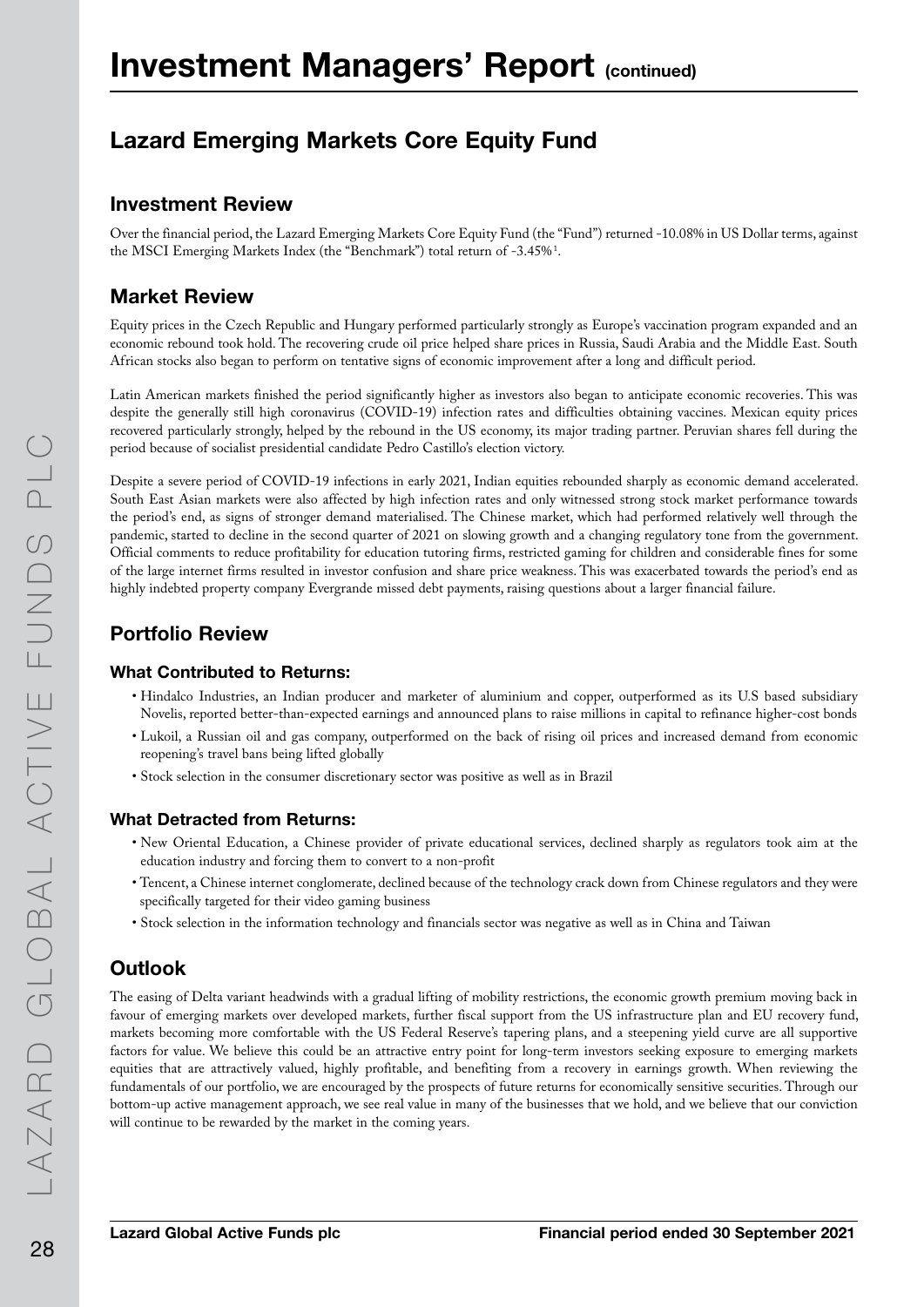## Lazard Emerging Markets Core Equity Fund (continued)

All data contained herein is sourced by Lazard Asset Management Limited unless otherwise noted, as at 30 September 2021.

1 Source: Lazard Asset Management Limited, NAV to NAV price, net income reinvested in US Dollars. 'A' accumulation share class Net of fees, to 30 September 2021. Index returns shown on a total return basis.

Fund Manager: Stephen Russell and team.

Figures refer to past performance, which is not a reliable indicator of future results.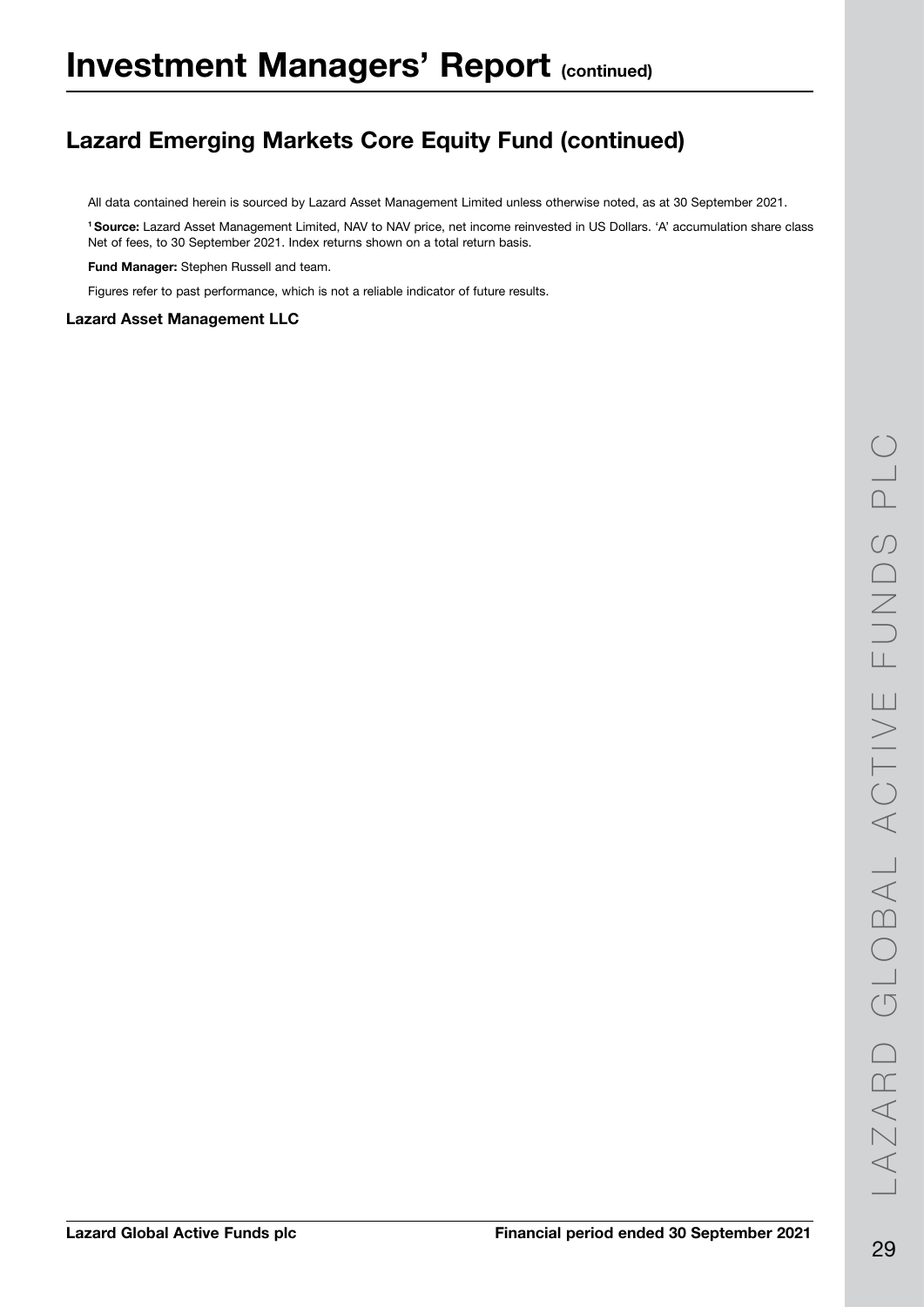## Lazard Emerging Markets Equity Advantage Fund

### Investment Review

In the trailing six-month period ended 30 September 2021, the Lazard Emerging Market Equity Advantage Fund (the "Fund") returned -4.64% in US Dollar terms against a -3.45% total return in the benchmark MSCI Emerging Market Index !.

### Market Review

Equity markets in the developing world retreated from the highs reached in early 2021, as countries struggled with coronavirus ("COVID-19") outbreaks, the potential of higher US interest rates, and the overreach of China's regulatory authorities in the name of "common prosperity." Concerns about China were compounded by data indicating that its economy was slowing, along with financial troubles in one of its largest private real estate developers, threatening a sector that represents 28% of the country's economy. Oil prices rose sharply in the period, benefiting the stock markets of many exporting countries, including Russia, Saudi Arabia, and the United Arab Emirates. European stock markets were strong as they benefited from higher vaccination rates and a pick-up in economic activity across the region. India also recovered from the depths of its COVID-19 crisis after ramping up vaccination efforts and benefiting from its place as an alternative to China.

Worries about inflation rose and fell throughout the period amid supply-chain bottlenecks, labour shortages, and sharp increases in shipping costs and oil prices. Among emerging economies, factory gate inflation in China spiked at times to multi-year highs and inflation surged in Brazil and Turkey. Concerns about inflation grew more acute in September, leading to a spike in the yields of longterm US government bonds that put risk assets under pressure.

Latin America was the worst performing region in the period, with Brazil's stock market plunging on concerns about the country's dimming economic outlook and intensifying political uncertainty in the run up to country's elections next year.

### Portfolio Review

#### What Contributed to Returns:

- Stock selection in the industrials and consumer discretionary sectors. Overweight exposure to industrials and to European equity markets, including Hungary and Poland, and underweight exposure to consumer discretionary
- The rise in the stock price of Taiwan-based shipping company Wan Hai Lines was attributable to the disruption in the global supply chain, which has increased shipping rates exponentially, with a similar impact on shipper's stock price
- Shares of Li Ning Company gained, as the China-based sportswear apparel company has seen explosive growth, reporting a 60% growth in annual sales and an increase in its operating margins. Customers have favoured the local brand versus the those offered by some of international competitors

#### What Detracted from Returns:

- Stock selection in materials and financials. Underweight exposure to utilities and materials, as well as to Mideast markets and India. Value and growth measures trailed
- The Fund's lack of exposure to Russian gas company Gazprom proved to be detrimental to relative performance, as shares have soared with the increase in natural gas prices. We have initiated a position recently but continue to find more attractive opportunities in the energy sector
- China-based property developer Yuexiu Property saw its stock price fall on regulatory risk after the Chinese government moved aggressively against real estate developers in an effort to curb speculation. The potential bankruptcy of debt-laden property developer Evergrande also weighed on the entire sector

### **Outlook**

Looking forward to the fourth quarter and 2022, we remain constructive on equity markets, largely driven by the ongoing progress on fighting the COVID-19, which we believe will reopen markets and allow for continued growth in corporate profits, albeit at a slower pace. We believe inflationary pressures are largely a result of supply chain imbalances and will resolve themselves over time. We expect interest rates will increase as central banks begin tapering. Pent-up demand from 18 months of consumer isolation and labour demand should maintain economic growth at a modest but positive level. Equity market valuations have actually decreased since year end due to strong corporate profit growth.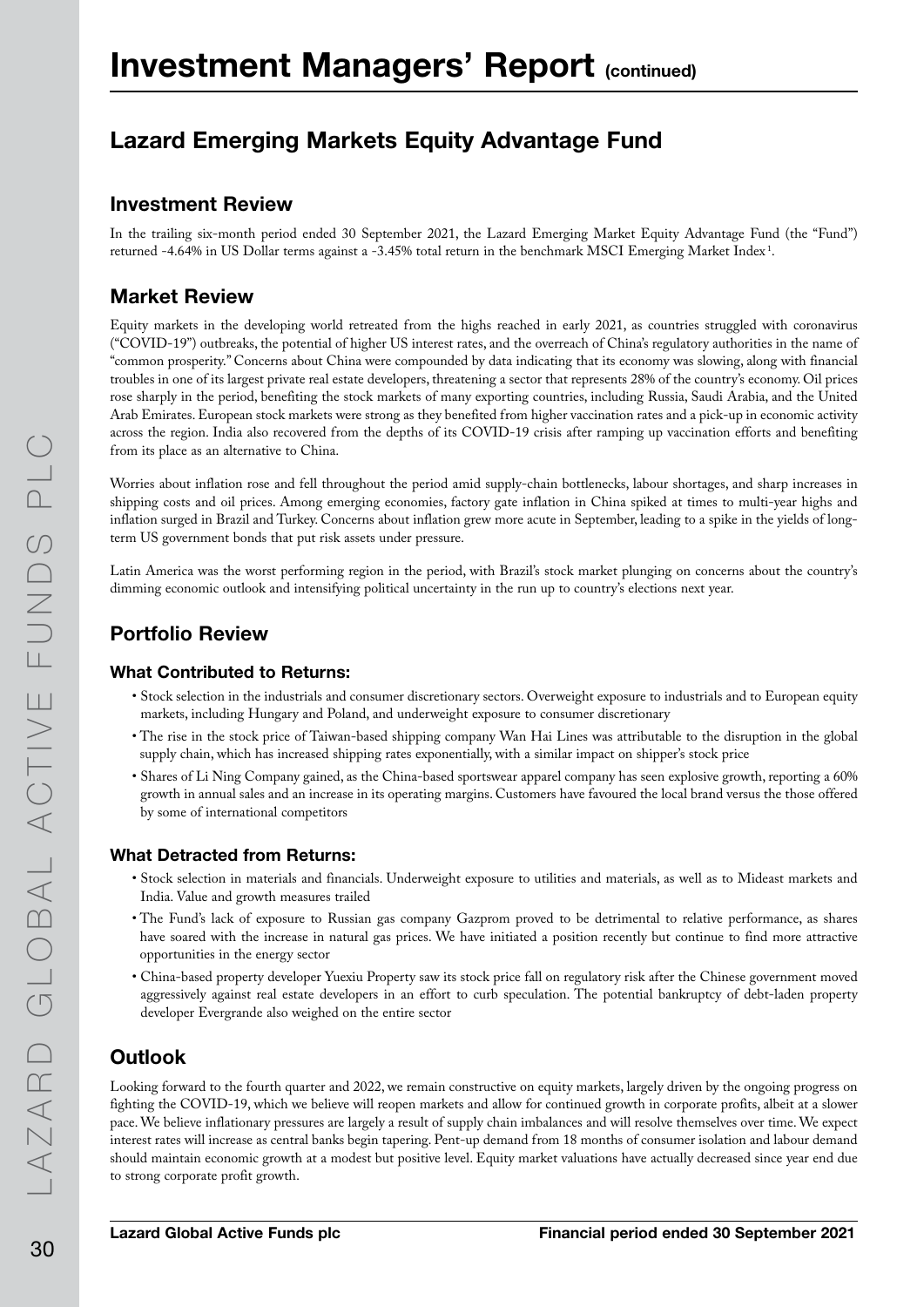## Lazard Emerging Markets Equity Advantage Fund (continued)

### Outlook (continued)

The uncertainties for us going into the fourth quarter are largely political. It is clear from virtually every free election that there is strong demand for greater equity and government spending for social programs. This will likely increase government deficits and raise interest rates and corporate taxes. We expect equity returns will be more muted as a result, with pricier developed markets lagging their inexpensive emerging markets counterparts. A carefully designed bottom-up stock selection strategy offers the potential to be well positioned to deliver superior returns in such an environment.

All data contained herein is sourced by Lazard Asset Management Limited unless otherwise noted, as at 30 September 2021.

1 Source: Lazard Asset Management Limited, NAV to NAV Price, net income reinvested in US Dollars, 'EA' accumulation share class Net of fees, to 30 September 2021. Index returns shown on a total return basis.

Fund Manager: Paul Moghtader and team.

Figures refer to past performance, which is not a reliable indicator of future results.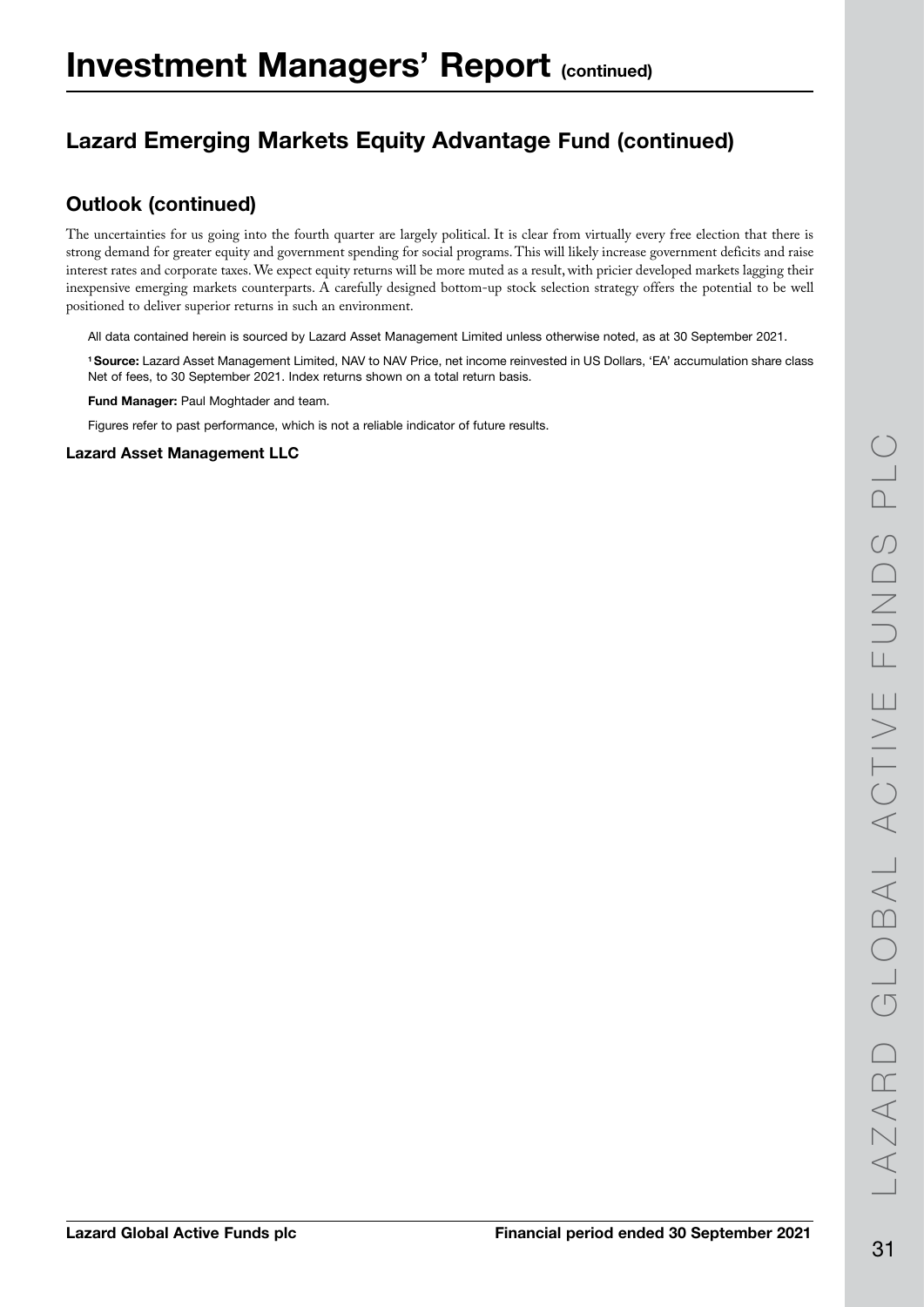## Lazard Emerging Markets Managed Volatility Fund

#### Investment Review

Over the six-month period ended 30 September 2021, the Lazard Emerging Markets Managed Volatility (the "Fund") returned -0.57% in US Dollar terms, against the MSCI Emerging Markets Index total return of -3.45% $^1$ .

### Market Review

The emerging markets sold off sharply in the third quarter pushing the index to a loss for the year. There was considerable dispersion in quarterly returns across regions and sectors as investors grappled with rising interest rates and oil prices, uneven coronavirus ("COVID-19") vaccination rates and new outbreaks and a stronger US Dollar.

China was the focal point of the quarter's loss as the market was off over 17%. The news from China was worrying on many different fronts. The first was the growing probability that the debt-laden private Chinese private real estate developer Evergrande could default on its debt obligations. This potential development was especially worrisome because traders feared that it could damage China's broader property development industry, which is heavily in debt and accounts for a disproportionate 28% of the economy. The regulatory crackdown in a drive for "common prosperity" sent tech and gaming stocks plummeting and effectively bankrupted the private education industry. Weakness in China began to spill over to other Asian markets particularly in September. Taiwan and Thailand posted only modest gains. India continued to be the region's best market for the year as they have recovered rapidly from the depths of the COVID-19 outbreak in May.

Latin America was the worst performing region, with Brazil's stock market plunging on concerns about more interest rate hikes to combat rising inflation, ongoing COVID-19 infections and intensifying political uncertainty in the run up to country's elections next year. European markets posted a strong gain in the quarter as the economic recovery in Europe and containment of the virus provided a lift to the region. Increasing oil prices benefitted the mid-East markets which marginally exceeded Europe's return in the quarter.

### Portfolio Review

#### What Contributed to Returns:

- HCL Technologies continues to see a strong demand for their IT services, as spending for accelerated cloud and digital transformation remains high
- Fubon Financial, a Taiwan Life insurer, remained a standout performer, as they reported another very strong quarter with net profit up over 150% in the year
- Tech Mahindra, a technology service provider to the telecommunications industry, has benefitted from the transformation to 5G with 60-70% of new projects involving 5G integration

#### What Detracted from Returns:

- Alibaba was faced with a number of headwinds, such as weakening retail sales and power supply disruption, which caused investors to question management's 30% profit growth figure for 2021
- LG Household and Health Care's results fell below expectations as growth in their cosmetic sales were well below the industry
- Ping An Insurance continues to lag on concerns over its sales practices and holdings in China Fortune Land Development

### **Outlook**

Emerging markets have diverged significantly from developed markets falling into negative territory for the year. Difficulties in dealing with the global pandemic and the Delta variant, the potential of higher US interest rates, a slowdown in China's economic growth and their regulatory overreach to a 'common prosperity' pushed the markets into negative territory for the year.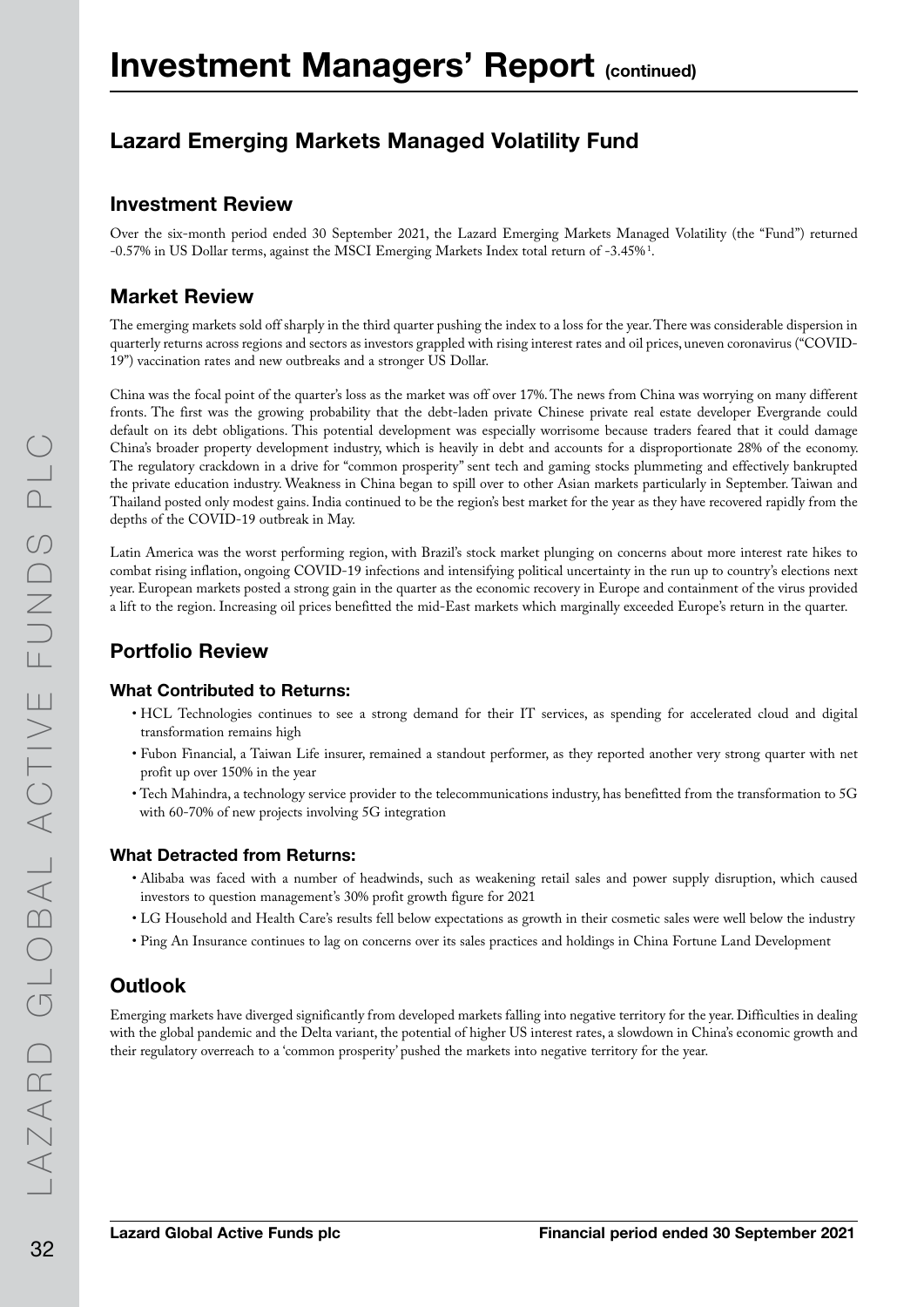## Lazard Emerging Markets Managed Volatility Fund (continued)

### Outlook (continued)

As we look forward to the fourth quarter and onto 2022, we remain constructive on the equity markets largely driven by continued progress on fighting the COVID-19 which will reopen markets and allow for continued growth in corporate profits albeit at a slower pace. We believe that the inflationary pressures are largely a result of supply chain imbalances and will resolve themselves over time reducing the upward pressure on prices and wages. We do expect that interest rates will increase from present levels as central banks begin to taper their numerous stimulus programs, rearming to fight the next recession. Still pent-up demand from 18 months of consumer isolation and labor demand should maintain economic growth at a modest but positive level. Equity market valuations have actually decreased since year end as a result of strong corporate profit growth. We look for the growth levels to subside but remain positive going into 2022.

All data contained herein is sourced by Lazard Asset Management Limited unless otherwise noted, as at 30 September 2021.

1 Source: Lazard Asset Management Limited, NAV to NAV Price, net income reinvested in US Dollar terms, 'A' accumulation share class Net of fees, to 30 September 2021. Index returns shown on a total return basis.

Fund Manager: Susanne Willumsen and team.

Figures refer to past performance, which is not a reliable indicator of future results.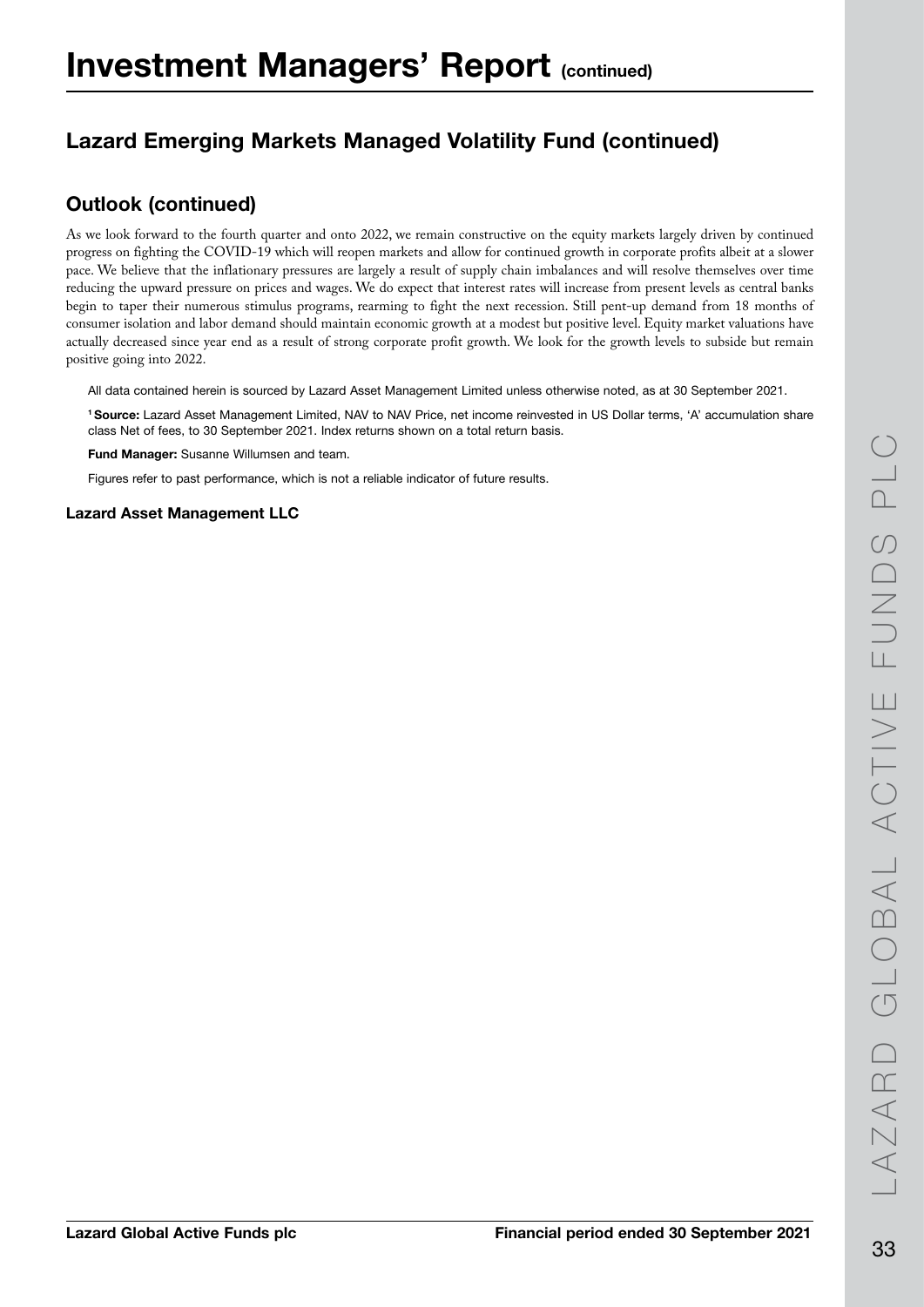## Lazard Developing Markets Equity Fund

### Investment Review

Over the six-month period ended 30 September 2021, the Lazard Developing Markets Equity Fund (the "Fund") returned -12.37% in US dollars, against the MSCI Emerging Markets Index total return of -3.45% $^1$ .

### Market Review

In the trailing six-month period ended 30 September 2021, equity markets in the developing world retreated, as investors were unnerved by growing downside risks.

Coronavirus ("COVID-19") risk continued to hang over financial markets during the period with the emergence of the highly transmissible Delta variant. Since the start of the pandemic, the massive stimulus measures initiated by key central banks to contain the economic fallout brought about by the viral outbreak also provided significant support to global equity stock markets. Throughout the six-month period, the Federal Reserve's (the Fed's) stimulus policy path was front and centre in the minds of traders.

Worries about inflation rose and fell throughout the period amid supply-chain bottlenecks, labour shortages, and sharp increases in shipping costs and oil prices. Among emerging economies, factory gate inflation in China spiked at times to multi-year highs and inflation surged in Brazil and Turkey. Concerns about inflation grew more acute in September, leading to a spike in the yields of longterm US government bonds that put risk assets under pressure.

Events in China were a major source of concern in the period. Signs that China's economy – the world's second largest – was slowing, the ongoing crackdown by Chinese regulators on certain domestic sectors, and news of a possible default by debt-laden private Chinese private real estate developer Evergrande had investors apprehensive, leading to a sharp sell-off of Chinese stocks.

Latin America was the worst performing region in the period, with Brazil's stock market plunging on concerns about the country's dimming economic outlook and intensifying political uncertainty in the run up to country's elections next year.

### Portfolio Review

#### What Contributed to Returns:

- Sberbank, the largest bank in Russia, moved higher on the back of strong growth in its retail loan portfolio and fee revenues
- Stock selection within the energy and financials sectors as well as in Mexico, South Africa and the Philippines helped performance
- Lower than index exposure within the consumer discretionary and real estate sectors as well as to China; and higher than index exposure within the financials, industrials, and information technology sectors as well as to Colombia, Russia, India, Indonesia, and the Philippines added value

#### What Detracted from Returns:

- Alibaba, a leading Chinese ecommerce platform company, was weak on continued concerns around regulations on the internet space in China. Tencent, a Chinese gaming and social media company, underperformed on concerns that increasing regulations in the gaming space would reduce growth and profitability
- Stock selection within the communication services, consumer discretionary, industrials, information technology, materials, and utilities sectors as well as in Brazil, China, India, Korea and Taiwan detracted value
- Lower than index exposure within the consumer staples, energy, materials, and utilities sectors as well as in Poland, Kuwait, Saudi Arabia and UAE; and higher than index exposure within the communications sector hurt performance

### **Outlook**

Looking forward to the fourth quarter and 2022, we remain constructive on equity markets, largely driven by the ongoing progress on fighting the coronavirus, which we believe will reopen markets and allow for continued growth in corporate profits, albeit at a slower pace. We believe inflationary pressures are largely a result of supply chain imbalances and will resolve themselves over time. We expect interest rates will increase as central banks begin tapering. Pent-up demand from 18 months of consumer isolation and labour demand should maintain economic growth at a modest but positive level. Equity market valuations have actually decreased since year end due to strong corporate profit growth. We look for growth levels to subside but remain positive going into 2022.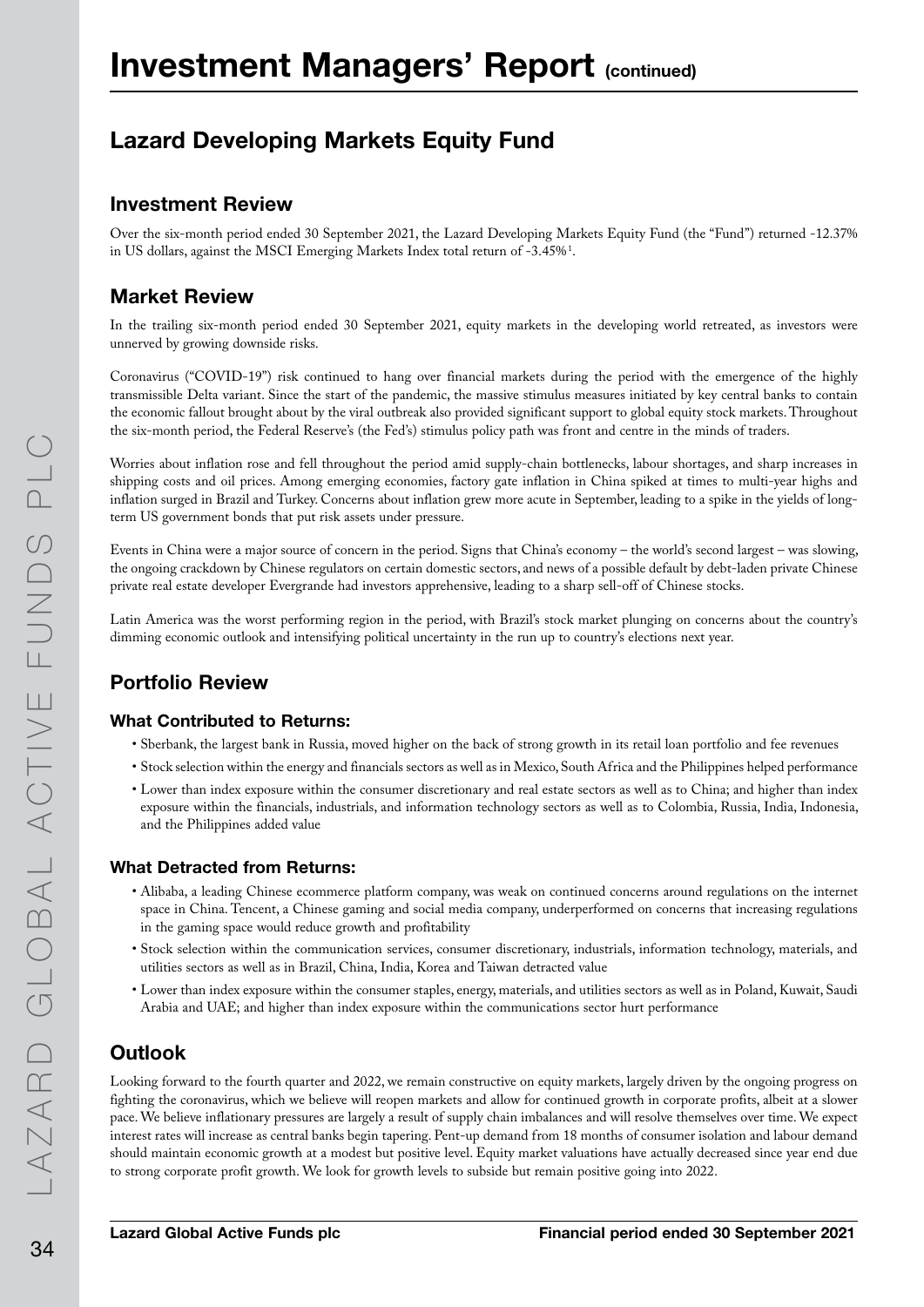## Lazard Developing Markets Equity Fund (continued)

### Outlook (continued)

The uncertainties for us going into the fourth quarter are largely political. It is clear from virtually every free election that there is strong demand for greater equity and government spending for social programs. This will likely increase government deficits and raise interest rates and corporate taxes. We expect equity returns will be more muted as a result, with pricier developed markets lagging their inexpensive emerging markets counterparts. A carefully designed bottom-up stock selection strategy offers the potential to be well positioned to deliver superior returns in such an environment.

All data contained herein is sourced by Lazard Asset Management Limited unless otherwise noted, as at 30 September 2021.

1 Source: Lazard Asset Management Limited, NAV to NAV price, net income reinvested in US Dollars. 'A' accumulation share class Net of fees, to 30 September 2021. Index returns shown on a total return basis.

Fund Manager: Kevin O'Hare and team.

Figures refer to past performance, which is not a reliable indicator of future results.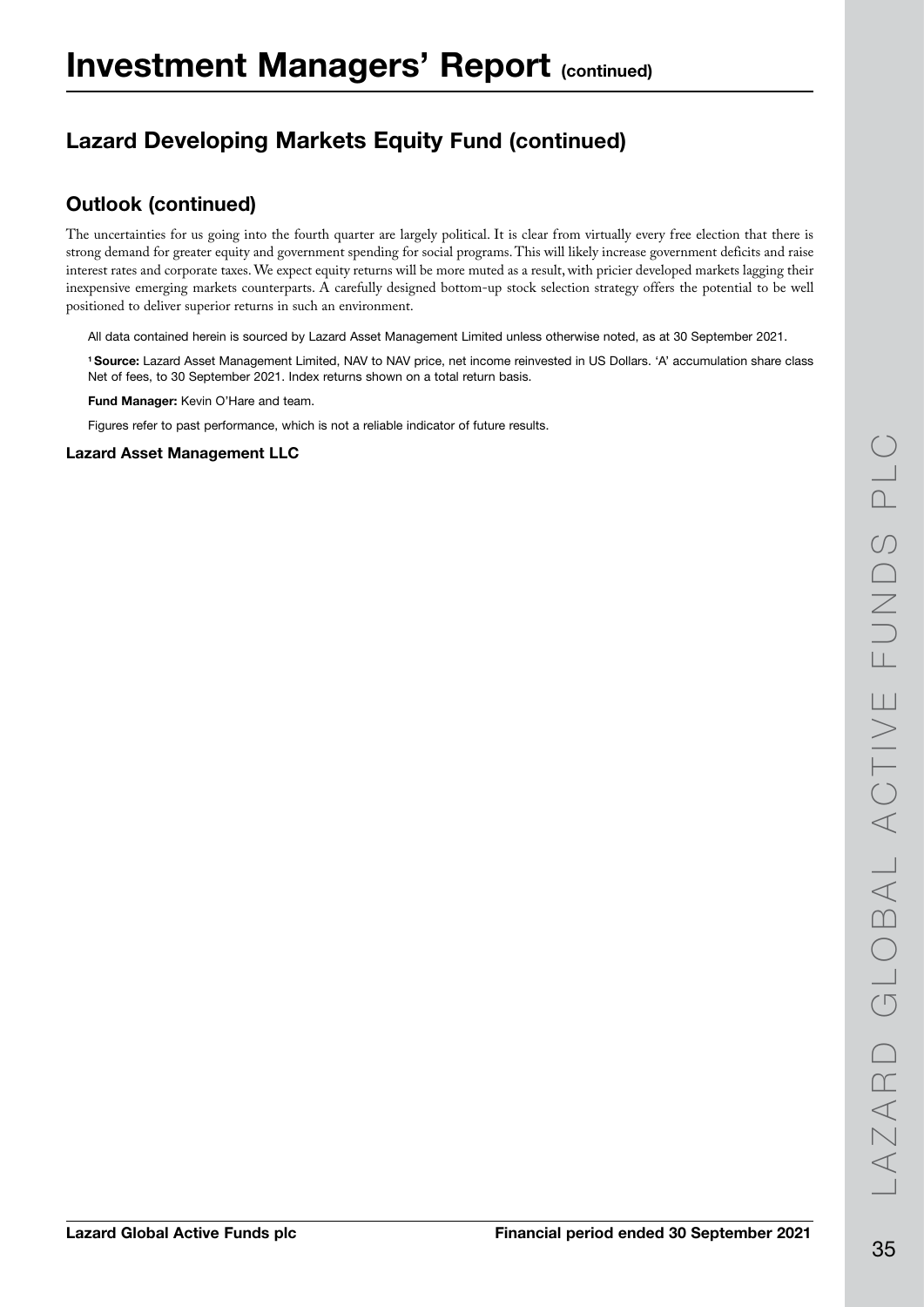## Lazard Global Sustainable Fixed Income Fund\*

### Investment Review

For the six months ended 30 September 2021, the Lazard Global Sustainable Fixed Income Fund (the "Fund") returned -0.54% compared to the Bloomberg Global Aggregate Bond Index total return of  $0.42\%$   $^{1}$ .

### Market Review

The start of the financial period was marked by interest rates across many countries moving lower, reversing course from rising yields and steeper curves experienced in the first quarter. By July, global interest rates started to find a bottom, initially dropping in many countries amid anxiety around the Delta variant. After a quiet August, global interest rates moved higher and many yield curves steepened during September as investors tried to assess inflation pressures driven largely by supply-chain bottlenecks, labour shortages, rising shipping costs, and higher energy prices. The U.S. Fed also reiterated its view that inflationary pressures are transitory in nature and provided a clearer timeline to begin tapering asset purchases, which is now expected in late 2021.

Credit spreads were slightly tighter for most sectors, even with the high yield market experiencing some outflows after a relatively strong year start to the year. Defaults also have been running at a low pace, while new issuance has been brisk across all sectors.

Labelled Green, Social, and Sustainable Bonds now make up more than one-third of the strategy's holdings, and during the period we added the debut sovereign green bond issued by Spain, sustainability bonds issued by Thailand and New Zealand Housing Authority, and green bonds issued by ING and Visa. Overall, we continue to focus on issuers who pursue sustainable businesses / initiatives and we added Mueller Water Products and Clean Harbors (unlabelled bonds).

The US Dollar started the period generally weaker against most currencies such as the euro and several Eastern European currencies, but reasserted itself during the summer, especially against most emerging market currencies.

### Portfolio Review

#### What Contributed to Returns:

- Country allocation: Underweight exposure to bonds in the eurozone and Japan, overweight to Australian bonds
- Sector selection: Overweight exposure to global spread product and underweight to government bonds and mortgages
- Currency management: effective low cost of hedging and positive carry from euro proxy trades

#### What Detracted from Returns:

- Country allocation: Overweight exposure to select bonds in South America, Eastern Europe, and New Zealand
- Currency effect: Modest exposure to the Australian Dollar, Thai Baht, and Mexican Peso; Euro proxy underperformance (directionally)
- An overweight to Caribbean bonds hurt the relative performance of the portfolio in the period

### **Outlook**

We continue to expect a mixed and unsynchronised recovery around the world, with economic data softening slightly the rest of the year. Thus, we believe policymakers are likely to remain cautious. Fiscal policy will also vary within developed economies, especially in the US, where political gridlock has become the norm. Meanwhile, many emerging markets have little space for fiscal stimulus packages, having suffered greater economic fallout from the pandemic. Importantly, new initiatives in China geared towards "common prosperity" bear watching and may ultimately have far reaching global implications for markets and supply chains. We will also be focused on a few elections this fall in Canada, Japan, and Chile.

We believe that rates in the US and Europe will stay within recent ranges for now, barring any new upside inflation surprises. We expect underlying inflation to hover near central bank targets in the medium term, but we are closely monitoring the categories facing upward pressure now, especially supply-chain disruptions, wages, and energy prices going into the winter season.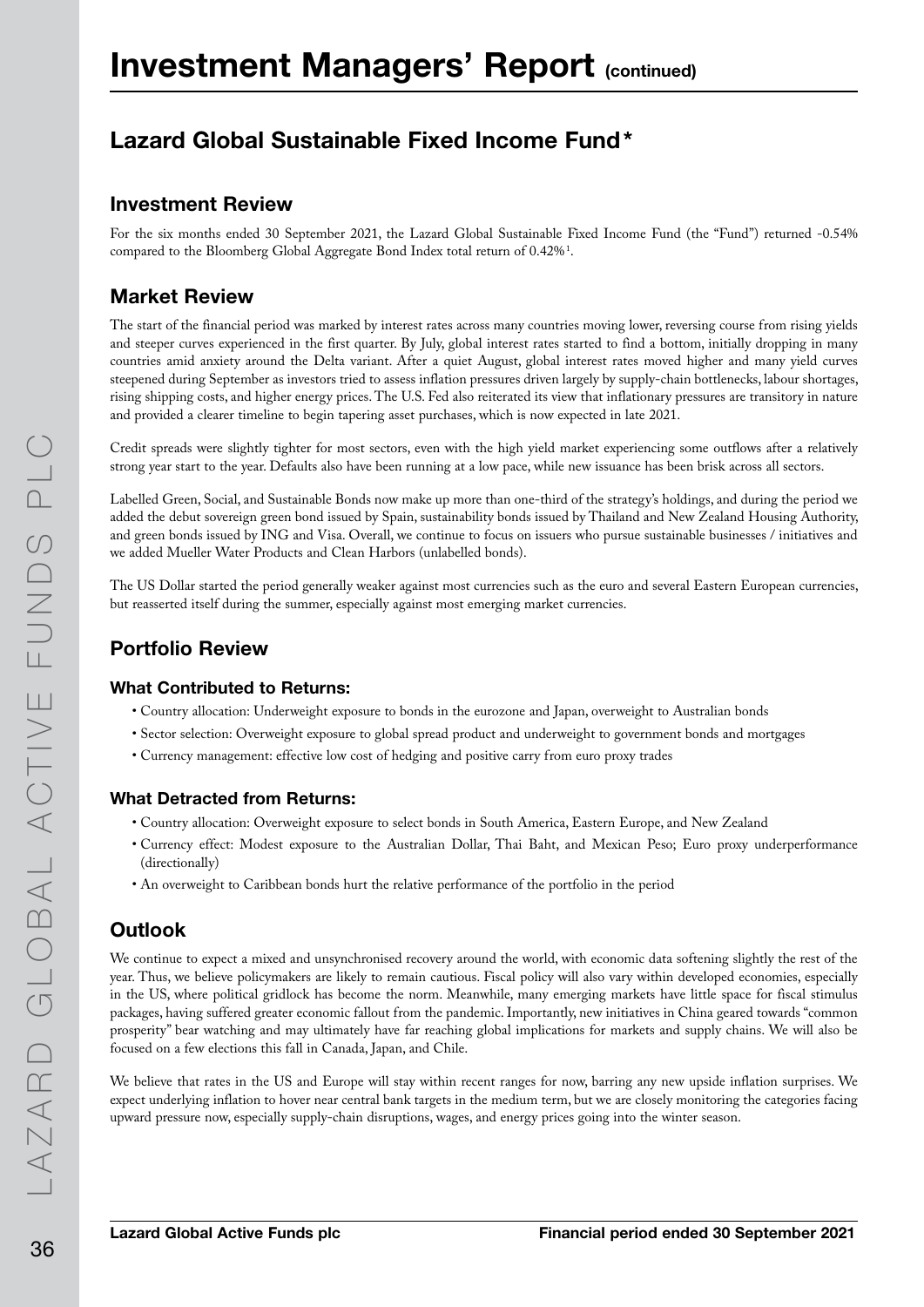# Lazard Global Sustainable Fixed Income Fund\* (continued)

All data contained herein is sourced by Lazard Asset Management Limited unless otherwise noted, as at 30 September 2021.

1 Source: Lazard Asset Management Limited, NAV to NAV Price, net income reinvested in US Dollars. 'A' accumulation share class Net of fees, to 30 September 2021. Index returns shown on a total return basis.

Fund Manager: Yvette Klevan and team.

Figures refer to past performance which is not a reliable indicator of future results.

\* Effective 12 May 2021, Fund name changed from Lazard Global Fixed Income Fund to Lazard Global Sustainable Fixed Income Fund.

#### Lazard Asset Management LLC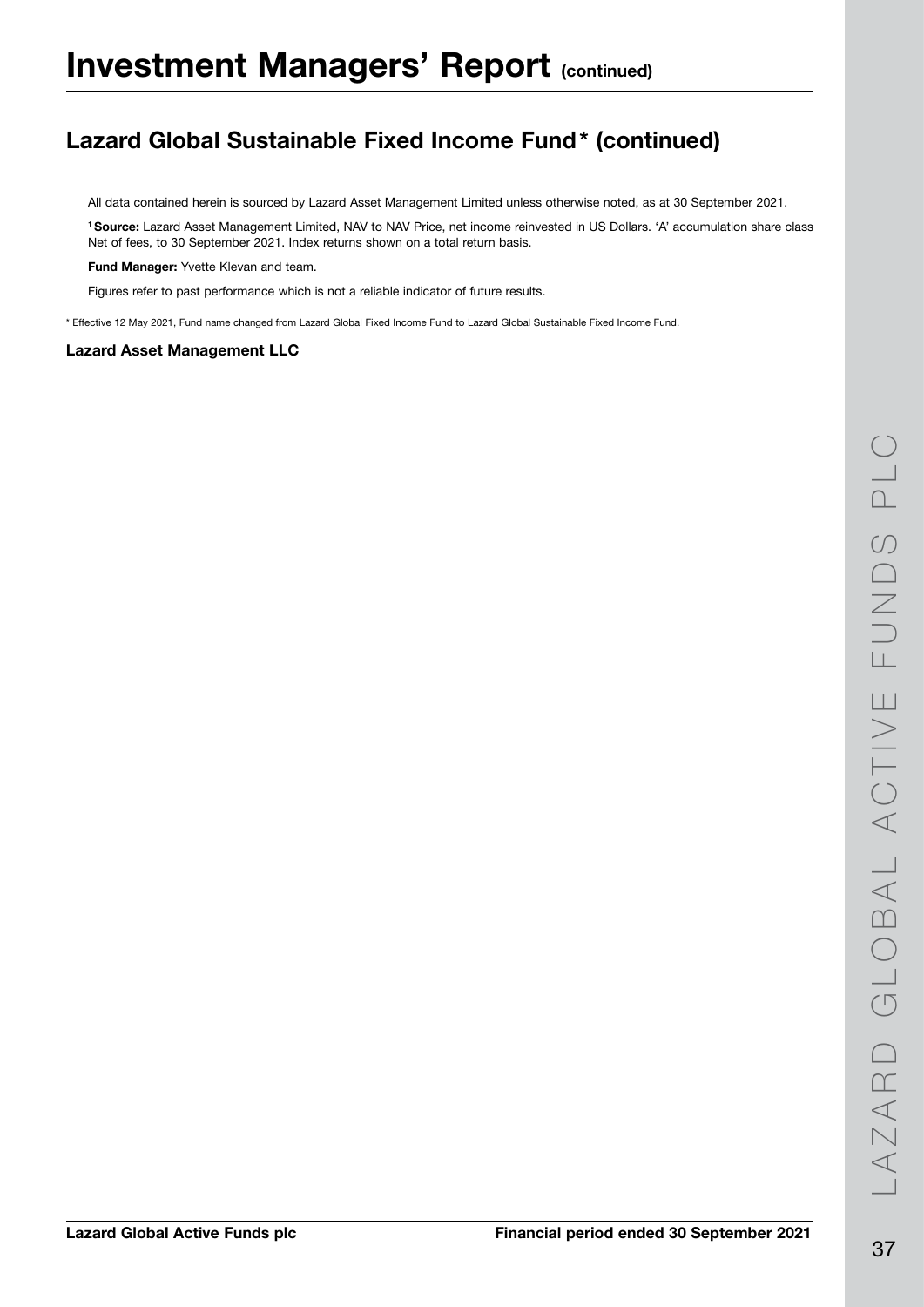## Statement of Comprehensive Income

|                                                                                                     |       |               | <b>Lazard Global Listed</b><br><b>Infrastructure Equity Fund</b> |             | <b>Lazard Global</b><br><b>Strategic Equity Fund*</b> | <b>Lazard Global</b><br><b>Sustainable Equity Fund</b> |            |
|-----------------------------------------------------------------------------------------------------|-------|---------------|------------------------------------------------------------------|-------------|-------------------------------------------------------|--------------------------------------------------------|------------|
|                                                                                                     |       | 30/09/2021    | 30/09/2020                                                       | 30/09/2021  | 30/09/2020                                            | 30/09/2021                                             | 30/09/2020 |
|                                                                                                     | Notes | <b>GBP</b>    | <b>GBP</b>                                                       | <b>USD</b>  | <b>USD</b>                                            | <b>USD</b>                                             | <b>USD</b> |
|                                                                                                     |       |               |                                                                  |             |                                                       |                                                        |            |
| <b>Investment income</b>                                                                            |       |               |                                                                  |             |                                                       |                                                        |            |
| Bond income                                                                                         |       |               |                                                                  |             |                                                       |                                                        |            |
| Dividend income                                                                                     |       | 27,379,895    | 27,951,628                                                       | 54,808      | 79,688                                                | 236,805                                                | 120,001    |
| <b>Bank interest</b>                                                                                |       | 68            | 13,847                                                           | 23          | 16                                                    | 35                                                     | 44         |
| Other income                                                                                        | 4     |               |                                                                  |             |                                                       |                                                        |            |
| Net realised gain/(loss) on investments and foreign currency                                        |       | 63,629,573    | 40,347,735                                                       | 4,046,030   | 471,141                                               | 2,304,849                                              | 200,314    |
| Net movement in unrealised gain/(loss) on investments and<br>foreign currency                       |       | 5,986,098     | 30,286,751                                                       | (2,932,013) | 2,175,132                                             | (1, 152, 430)                                          | 5,220,236  |
| Total investment income/(expenses)                                                                  |       | 96,995,634    | 98,599,961                                                       | 1,168,848   | 2,725,977                                             | 1,389,259                                              | 5,540,595  |
| <b>Expenses</b>                                                                                     |       |               |                                                                  |             |                                                       |                                                        |            |
| <b>Management fees</b>                                                                              | 3     | 6,325,327     | 5,947,189                                                        | 7,427       | 12,911                                                | 121,918                                                | 55,214     |
| Administration, transfer agency & depositary fees                                                   | 3     | 926,416       | 941,261                                                          | 18,322      | 12,840                                                | 39,454                                                 | 21,922     |
| Legal fees                                                                                          |       | 103,557       | 98,401                                                           | 642         | 627                                                   | 5,684                                                  | 3,783      |
| <b>Audit fees</b>                                                                                   |       | 3,163         | 4,756                                                            | 3,038       | 4,853                                                 | 4,421                                                  | 4,853      |
| Directors' fees                                                                                     | 3     | 20,417        | 23,679                                                           | 149         | 161                                                   | 530                                                    | 279        |
| Tax advice and professional fees                                                                    |       | 13,118        | 13,505                                                           | 3,422       | 8,459                                                 | 6,319                                                  | 7,885      |
| Other expenses                                                                                      |       | 142,585       | 101,712                                                          | 2,958       | 5,770                                                 | 6,715                                                  | 4,834      |
| <b>Total expenses</b>                                                                               |       | 7,534,583     | 7,130,503                                                        | 35,958      | 45,621                                                | 185,041                                                | 98,770     |
| <b>Reimbursement from Manager</b>                                                                   | 3     |               |                                                                  | (8, 238)    | (8, 493)                                              |                                                        | (4,328)    |
| Net investment income/(expenses)                                                                    |       | 89,461,051    | 91,469,458                                                       | 1,141,128   | 2,688,849                                             | 1,204,218                                              | 5,446,153  |
| <b>Finance costs</b>                                                                                |       |               |                                                                  |             |                                                       |                                                        |            |
| <b>Distributions</b>                                                                                | 13    | (6, 192, 505) | (6, 565, 431)                                                    | (432)       |                                                       |                                                        |            |
| <b>Bank interest</b>                                                                                |       | (10, 313)     | (570)                                                            | (378)       | (101)                                                 | (70)                                                   |            |
| <b>Total finance costs</b>                                                                          |       | (6, 202, 818) | (6,566,001)                                                      | (810)       | (101)                                                 | (70)                                                   |            |
| Profit/(loss) for the financial year before tax                                                     |       | 83,258,233    | 84,903,457                                                       | 1,140,318   | 2,688,748                                             | 1,204,148                                              | 5,446,153  |
| Foreign capital gains tax on appreciated securities                                                 |       |               |                                                                  |             | (46)                                                  |                                                        |            |
| Withholding tax                                                                                     | 4     | (1,349,187)   | (2,825,383)                                                      | (17,062)    | (16, 204)                                             | (37, 492)                                              | (24, 142)  |
|                                                                                                     |       |               |                                                                  |             |                                                       |                                                        |            |
| Profit/(loss) for the financial year after tax                                                      |       | 81,909,046    | 82,078,074                                                       | 1,123,256   | 2,672,498                                             | 1,166,656                                              | 5,422,011  |
| Adjustment for write-off of organisational costs                                                    |       |               |                                                                  |             |                                                       |                                                        |            |
| Net movement in net assets attributable to redeemable<br>participating shareholders from operations |       | 81,909,046    | 82,078,074                                                       | 1,123,256   | 2,672,498                                             | 1,166,656                                              | 5,422,011  |

Gains and losses arose solely from continuing operations except for Lazard Global Strategic Equity Fund which arose from discontinuing operations.

There were no gains or losses other than those dealt with in the Statement of Comprehensive Income.

The EUR, GBP and JPY Funds are translated in the total column at the average exchange rate for the financial year as disclosed in Note 7.

The accompanying notes are an integral part of the financial statements.

\* The Fund fully redeemed on 27 July 2021.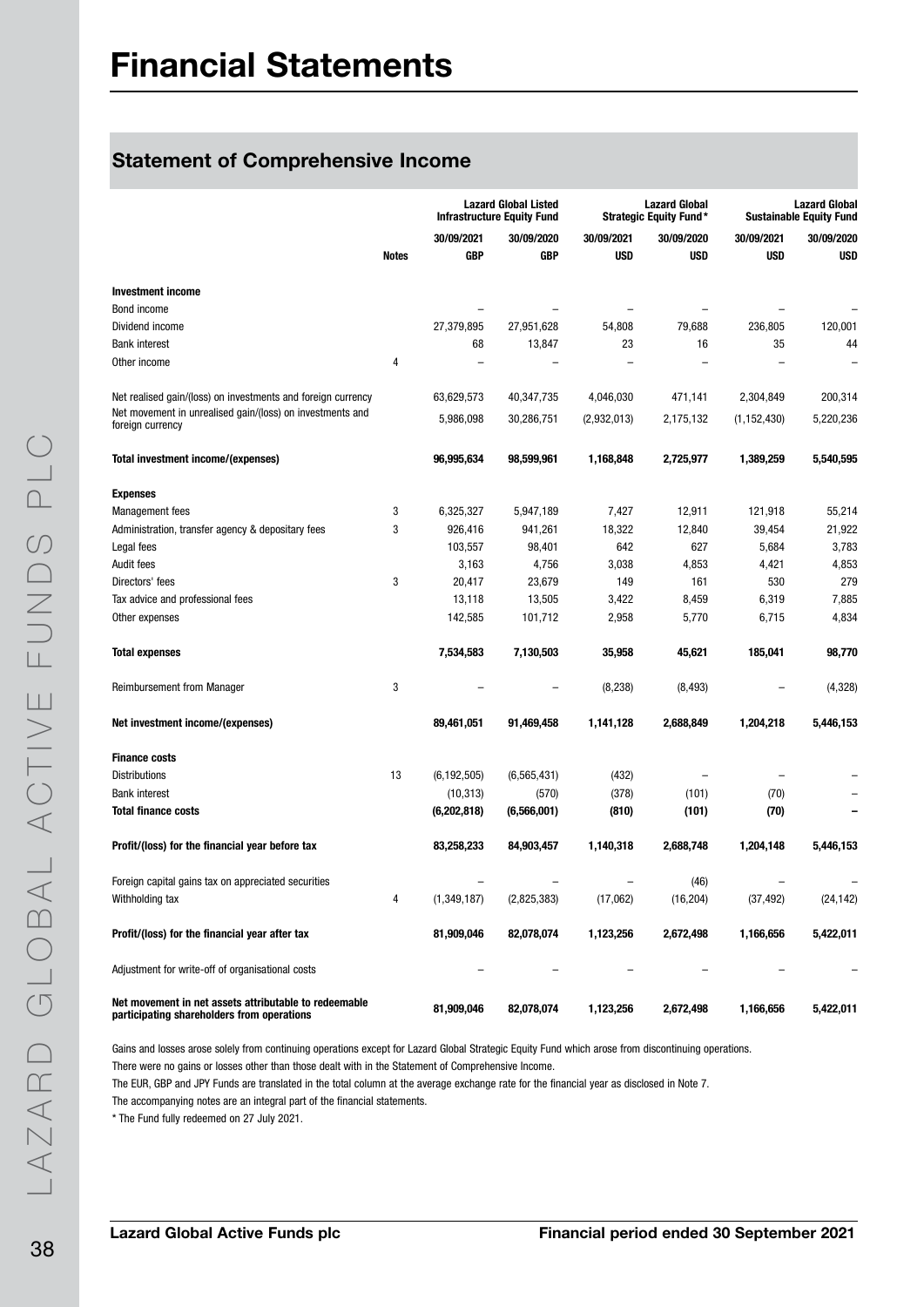|                                                                                                     |              | Global Equity Income Fund* | Lazard                   |             | <b>Lazard Global</b><br><b>Managed Volatility Fund</b> | Lazard<br><b>Global Thematic Fund</b> |            |  |
|-----------------------------------------------------------------------------------------------------|--------------|----------------------------|--------------------------|-------------|--------------------------------------------------------|---------------------------------------|------------|--|
|                                                                                                     |              | 30/09/2021                 | 30/09/2020               | 30/09/2021  | 30/09/2020                                             | 30/09/2021                            | 30/09/2020 |  |
|                                                                                                     | <b>Notes</b> | <b>USD</b>                 | <b>USD</b>               | <b>USD</b>  | <b>USD</b>                                             | <b>USD</b>                            | <b>USD</b> |  |
|                                                                                                     |              |                            |                          |             |                                                        |                                       |            |  |
| <b>Investment income</b>                                                                            |              |                            |                          |             |                                                        |                                       |            |  |
| Bond income                                                                                         |              |                            |                          |             |                                                        |                                       |            |  |
| Dividend income                                                                                     |              | 23                         | -                        | 1,370,261   | 2,135,711                                              | 255,816                               | 194,652    |  |
| <b>Bank interest</b>                                                                                |              | 2                          | 3                        | 235         | 217                                                    | 44                                    | 86         |  |
| Other income                                                                                        | 4            | 2,332                      |                          |             |                                                        |                                       |            |  |
| Net realised (loss)/gain on investments and foreign currency                                        |              | (109)                      | $\qquad \qquad -$        | 17,751,100  | (8, 181, 564)                                          | 1,630,106                             | 677,380    |  |
| Net movement in unrealised (loss)/gain on investments and<br>foreign currency                       |              | (1, 290)                   | 909                      | (7,792,056) | 29,501,918                                             | 37,440                                | 5,305,509  |  |
| Total investment income/(expenses)                                                                  |              | 958                        | 912                      | 11,329,540  | 23,456,282                                             | 1,923,406                             | 6,177,627  |  |
| <b>Expenses</b>                                                                                     |              |                            |                          |             |                                                        |                                       |            |  |
| <b>Management</b> fees                                                                              | 3            |                            | $\qquad \qquad -$        | 361,150     | 512,149                                                | 105,602                               | 76,001     |  |
| Administration, transfer agency & depositary fees                                                   | 3            |                            | 2,766                    | 73,477      | 102,333                                                | 26,550                                | 24,961     |  |
| Legal fees                                                                                          |              | -                          | 2,342                    | 12,393      | 14,879                                                 | 2,765                                 | 1,853      |  |
| Audit fees                                                                                          |              |                            | $\qquad \qquad -$        | 4,421       | 4,931                                                  | 4,421                                 | 4,949      |  |
| Directors' fees                                                                                     | 3            |                            |                          | 2,084       | 2,979                                                  | 557                                   | 434        |  |
| Tax advice and professional fees                                                                    |              |                            | $\overline{\phantom{a}}$ | 5,297       | 10,543                                                 | 9,738                                 | 9,649      |  |
| Other expenses                                                                                      |              |                            | 87                       | 13,376      | 17,760                                                 | 9,066                                 | 7,221      |  |
| <b>Total expenses</b>                                                                               |              |                            | 5,195                    | 472,198     | 665,574                                                | 158,699                               | 125,068    |  |
| <b>Reimbursement from Manager</b>                                                                   | 3            |                            |                          |             |                                                        |                                       | (2, 185)   |  |
| Net investment income/(expenses)                                                                    |              | 958                        | (4, 283)                 | 10,857,342  | 22,790,708                                             | 1,764,707                             | 6,054,744  |  |
| <b>Finance costs</b>                                                                                |              |                            |                          |             |                                                        |                                       |            |  |
| <b>Distributions</b>                                                                                | 13           |                            |                          | (2, 136)    | (79, 517)                                              | (317, 807)                            | (32, 795)  |  |
| <b>Bank interest</b>                                                                                |              |                            |                          | (350)       | (6, 480)                                               | (1)                                   | (262)      |  |
| <b>Total finance costs</b>                                                                          |              |                            |                          | (2, 486)    | (85, 997)                                              | (317, 808)                            | (33,057)   |  |
| Profit/(loss) for the financial year before tax                                                     |              | 958                        | (4, 283)                 | 10,854,856  | 22,704,711                                             | 1,446,899                             | 6,021,687  |  |
| Foreign capital gains tax on appreciated securities                                                 |              |                            |                          |             |                                                        | (4, 125)                              |            |  |
| Withholding tax                                                                                     | 4            |                            | -                        | (210, 410)  | (416, 271)                                             | (38, 134)                             | (34, 781)  |  |
|                                                                                                     |              |                            |                          |             |                                                        |                                       |            |  |
| Profit/(loss) for the financial year after tax                                                      |              | 958                        | (4, 283)                 | 10,644,446  | 22,288,440                                             | 1,404,640                             | 5,986,906  |  |
| Adjustment for write-off of organisational costs                                                    |              |                            |                          |             |                                                        |                                       |            |  |
| Net movement in net assets attributable to redeemable<br>participating shareholders from operations |              | 958                        | (4, 283)                 | 10,644,446  | 22,288,440                                             | 1,404,640                             | 5,986,906  |  |

Gains and losses arose solely from continuing operations, except for Lazard Global Equity Income Fund which arose from discontinued operations.

There were no gains or losses other than those dealt with in the Statement of Comprehensive Income.

The EUR, GBP and JPY Funds are translated in the total column at the average exchange rate for the financial year as disclosed in Note 7.

The accompanying notes are an integral part of the financial statements.

\* The Fund fully redeemed on 19 February 2019.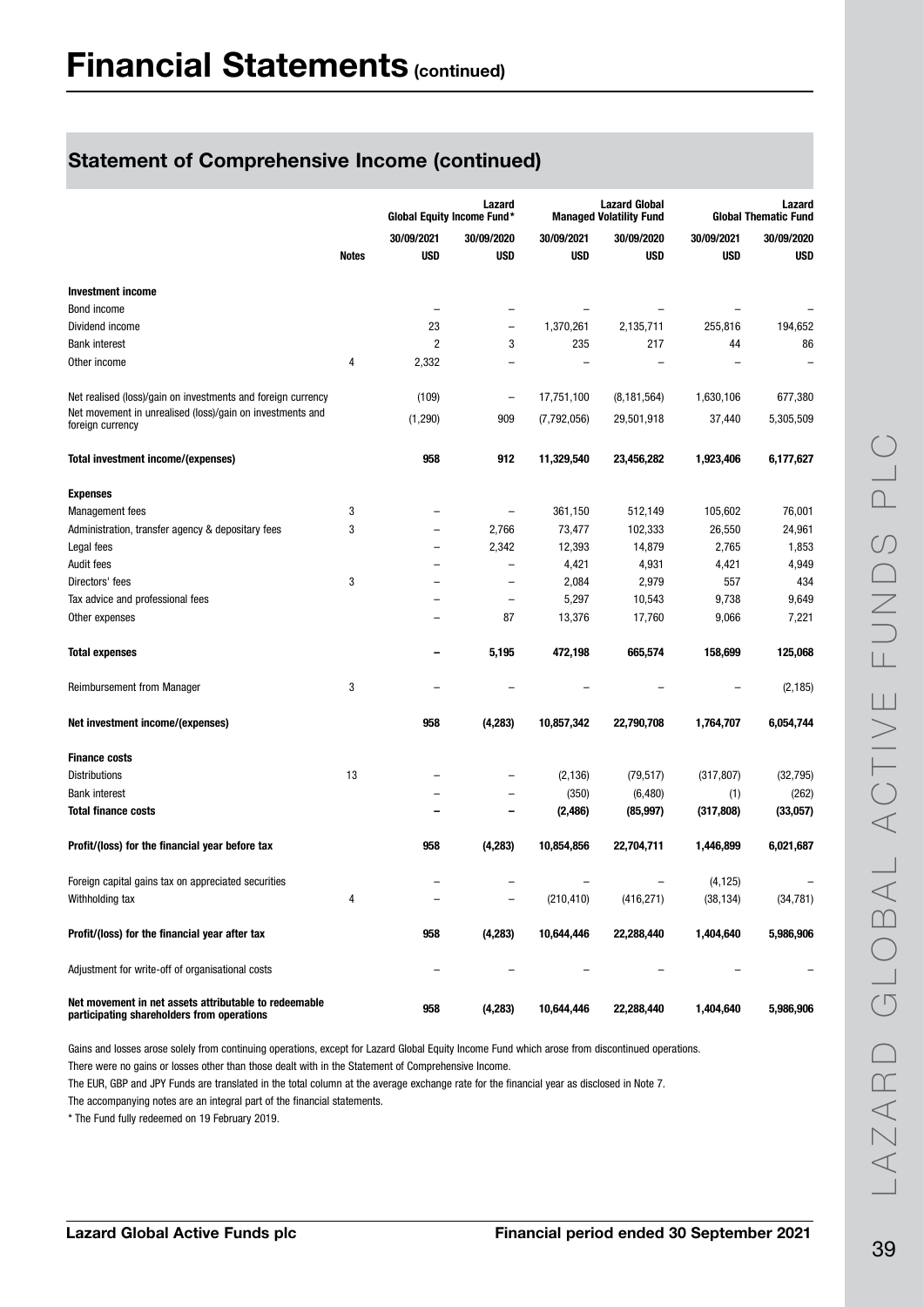|                                                                                                     |       | <b>Lazard Global</b><br><b>Thematic Focus Fund</b> |            |               | <b>Lazard Global</b><br><b>Equity Franchise Fund</b> | Lazard<br><b>Global Small</b><br>Cap Fund* | Lazard<br><b>European Equity Fund</b> |            |  |
|-----------------------------------------------------------------------------------------------------|-------|----------------------------------------------------|------------|---------------|------------------------------------------------------|--------------------------------------------|---------------------------------------|------------|--|
|                                                                                                     |       | 30/09/2021                                         | 30/09/2020 | 30/09/2021    | 30/09/2020                                           | 30/09/2021                                 | 30/09/2021                            | 30/09/2020 |  |
|                                                                                                     | Notes | <b>USD</b>                                         | <b>USD</b> | <b>USD</b>    | <b>USD</b>                                           | <b>USD</b>                                 | <b>EUR</b>                            | <b>EUR</b> |  |
| <b>Investment income</b>                                                                            |       |                                                    |            |               |                                                      |                                            |                                       |            |  |
| Bond income                                                                                         |       |                                                    |            | -             |                                                      |                                            |                                       |            |  |
| Dividend income                                                                                     |       | 1,037,885                                          | 342,109    | 4,303,925     | 3,960,316                                            | 79,566                                     | 269,931                               | 367,401    |  |
| <b>Bank interest</b>                                                                                |       | 257                                                | 145        | 755           | 1,226                                                | 2,336                                      | 5                                     | 2          |  |
| Other income                                                                                        | 4     |                                                    |            |               |                                                      |                                            |                                       |            |  |
| Net realised gain/(loss) on investments and foreign currency                                        |       | 7,101,388                                          | 775,985    | 20,248,640    | (28, 937, 927)                                       | 80,906                                     | 1,012,332                             | 1,179,732  |  |
| Net movement in unrealised gain/(loss) on investments and<br>foreign currency                       |       | 483,165                                            | 12,687,503 | (4, 337, 247) | 96,215,278                                           | (281, 970)                                 | 33,693                                | 4,510,755  |  |
| Total investment income/(expenses)                                                                  |       | 8,622,695                                          | 13,805,742 | 20,216,073    | 71,238,893                                           | (119, 162)                                 | 1,315,961                             | 6,057,890  |  |
| <b>Expenses</b>                                                                                     |       |                                                    |            |               |                                                      |                                            |                                       |            |  |
| <b>Management fees</b>                                                                              | 3     | 286,369                                            | 73,166     | 1,272,904     | 1,069,373                                            | 27,789                                     | 103,214                               | 192,322    |  |
| Administration, transfer agency & depositary fees                                                   | 3     | 108,520                                            | 36,852     | 171,761       | 172,966                                              | 8,148                                      | 21,344                                | 25,538     |  |
| Legal fees                                                                                          |       | 13,521                                             | 1,741      | 26,934        | 24,817                                               | 640                                        | 3,889                                 | 4,571      |  |
| <b>Audit fees</b>                                                                                   |       | 4,421                                              | 4,073      | 4,421         | 4,973                                                | 2,117                                      | 3,678                                 | 4,404      |  |
| Directors' fees                                                                                     | 3     | 2,651                                              | 422        | 7,139         | 5,414                                                | 161                                        | 400                                   | 527        |  |
| Tax advice and professional fees                                                                    |       | 6,489                                              | 4,802      | 15,673        | 14,771                                               | 1,249                                      | 9,494                                 | 14,669     |  |
| Other expenses                                                                                      |       | 26,308                                             | 23,232     | 47,346        | 45,479                                               | 35,379                                     | 6,100                                 | 13,897     |  |
| <b>Total expenses</b>                                                                               |       | 448,279                                            | 144,288    | 1,546,178     | 1,337,793                                            | 75,483                                     | 148,119                               | 255,928    |  |
| <b>Reimbursement from Manager</b>                                                                   | 3     |                                                    |            |               |                                                      |                                            | (9,787)                               | (9, 817)   |  |
| Net investment income/(expenses)                                                                    |       | 8,174,416                                          | 13,661,454 | 18,669,895    | 69,901,100                                           | (194, 645)                                 | 1,177,629                             | 5,811,779  |  |
| <b>Finance costs</b>                                                                                |       |                                                    |            |               |                                                      |                                            |                                       |            |  |
| <b>Distributions</b>                                                                                | 13    | (31, 506)                                          | (96)       | (394, 556)    | (444, 918)                                           | $\qquad \qquad -$                          | (99, 990)                             | (207)      |  |
| <b>Bank interest</b>                                                                                |       | (16, 566)                                          | (7,052)    | (207)         | (28)                                                 | (2, 322)                                   | (1, 383)                              | (1, 317)   |  |
| <b>Total finance costs</b>                                                                          |       | (48,072)                                           | (7, 148)   | (394, 763)    | (444, 946)                                           | (2, 322)                                   | (101, 373)                            | (1,524)    |  |
| Profit/(loss) for the financial year before tax                                                     |       | 8,126,344                                          | 13,654,306 | 18,275,132    | 69,456,154                                           | (196, 967)                                 | 1,076,256                             | 5,810,255  |  |
| Foreign capital gains tax on appreciated securities                                                 |       | (40, 474)                                          |            |               |                                                      |                                            |                                       |            |  |
| Withholding tax                                                                                     | 4     | (130, 697)                                         | (55, 277)  | (633, 940)    | (754, 374)                                           | (18, 704)                                  | (22, 502)                             | (39, 337)  |  |
| Profit/(loss) for the financial year after tax                                                      |       | 7,955,173                                          | 13,599,029 | 17,641,192    | 68,701,780                                           | (215, 671)                                 | 1,053,754                             | 5,770,918  |  |
| Adjustment for write-off of organisational costs                                                    |       | (2,722)                                            | 18,821     |               | $\overline{\phantom{0}}$                             | 32,858                                     |                                       |            |  |
| Net movement in net assets attributable to redeemable<br>participating shareholders from operations |       | 7,952,451                                          | 13,617,850 | 17,641,192    | 68,701,780                                           | (182, 813)                                 | 1,053,754                             | 5,770,918  |  |

Gains and losses arose solely from continuing operations.

There were no gains or losses other than those dealt with in the Statement of Comprehensive Income.

The EUR, GBP and JPY Funds are translated in the total column at the average exchange rate for the financial year as disclosed in Note 7.

The accompanying notes are an integral part of the financial statements.

\* The Fund launched on 27 July 2021, therefore there are no comparatives.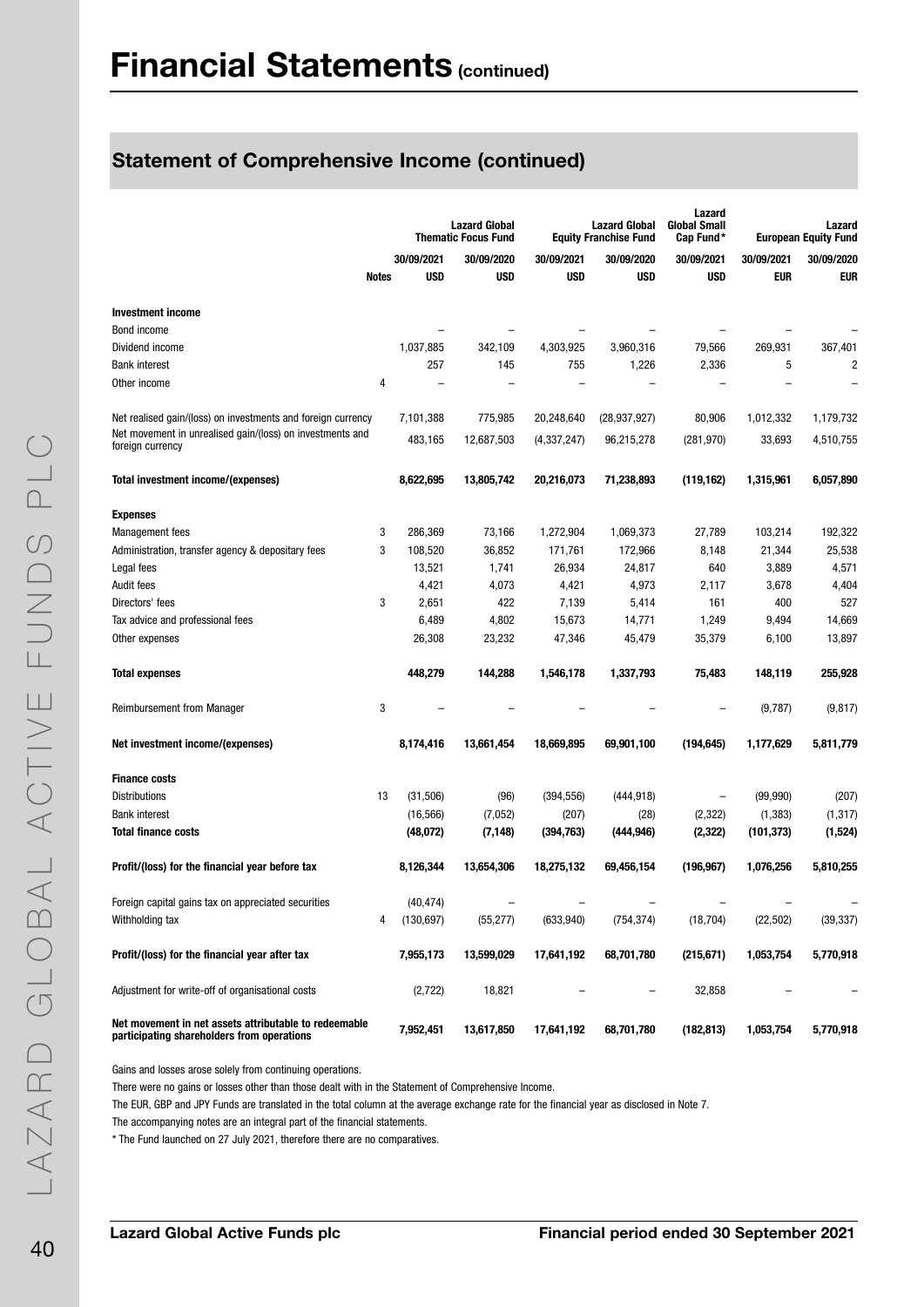|                                                                                                     |              | Lazard<br>Pan European Equity Fund* |                   |            | <b>Lazard Pan-European</b><br><b>Small Cap Fund</b> | Lazard<br>UK Omega Equity Fund* |            |
|-----------------------------------------------------------------------------------------------------|--------------|-------------------------------------|-------------------|------------|-----------------------------------------------------|---------------------------------|------------|
|                                                                                                     |              | 30/09/2021                          | 30/09/2020        | 30/09/2021 | 30/09/2020                                          | 30/09/2021                      | 30/09/2020 |
|                                                                                                     | <b>Notes</b> | <b>EUR</b>                          | <b>EUR</b>        | <b>EUR</b> | eur                                                 | <b>GBP</b>                      | <b>GBP</b> |
| <b>Investment income</b>                                                                            |              |                                     |                   |            |                                                     |                                 |            |
| Bond income                                                                                         |              |                                     |                   |            |                                                     |                                 |            |
| Dividend income                                                                                     |              |                                     |                   | 1,054,717  | 667,492                                             |                                 |            |
| <b>Bank interest</b>                                                                                |              |                                     |                   |            |                                                     |                                 | 3          |
| Other income                                                                                        | 4            |                                     |                   |            |                                                     |                                 |            |
| Net realised gain/(loss) on investments and foreign currency                                        |              |                                     | $\qquad \qquad -$ | 3,474,797  | (1, 186, 359)                                       |                                 | (2)        |
| Net movement in unrealised gain/(loss) on investments and<br>foreign currency                       |              |                                     | (9)               | 7,892,795  | 15,430,155                                          |                                 |            |
| Total investment income/(expenses)                                                                  |              |                                     | (9)               | 12,422,309 | 14,911,288                                          |                                 | 1          |
| <b>Expenses</b>                                                                                     |              |                                     |                   |            |                                                     |                                 |            |
| <b>Management</b> fees                                                                              | 3            |                                     |                   | 515,966    | 376,901                                             |                                 |            |
| Administration, transfer agency & depositary fees                                                   | 3            |                                     |                   | 66,548     | 59,403                                              |                                 |            |
| Legal fees                                                                                          |              | −                                   |                   | 9,093      | 6,694                                               | $\overline{\phantom{0}}$        |            |
| Audit fees                                                                                          |              |                                     |                   | 3,678      | 4,432                                               |                                 |            |
| Directors' fees                                                                                     | 3            |                                     |                   | 1,327      | 1,040                                               |                                 |            |
| Tax advice and professional fees                                                                    |              |                                     |                   | 4,264      | 9,280                                               |                                 |            |
| Other expenses                                                                                      |              |                                     |                   | 17,887     | 22,058                                              |                                 |            |
| <b>Total expenses</b>                                                                               |              |                                     |                   | 618,763    | 479,808                                             |                                 |            |
| Reimbursement from Manager                                                                          | 3            |                                     |                   | (5, 455)   | (32, 905)                                           |                                 |            |
| Net investment income/(expenses)                                                                    |              |                                     | (9)               | 11,809,001 | 14,464,385                                          |                                 | 1          |
| <b>Finance costs</b>                                                                                |              |                                     |                   |            |                                                     |                                 |            |
| <b>Distributions</b>                                                                                | 13           |                                     |                   |            |                                                     |                                 |            |
| <b>Bank interest</b>                                                                                |              |                                     |                   | (14, 367)  | (10, 018)                                           |                                 |            |
| <b>Total finance costs</b>                                                                          |              |                                     |                   | (14, 367)  | (10, 018)                                           |                                 |            |
| Profit/(loss) for the financial year before tax                                                     |              |                                     | (9)               | 11,794,634 | 14,454,367                                          |                                 | 1          |
| Foreign capital gains tax on appreciated securities                                                 |              |                                     |                   |            |                                                     |                                 |            |
| Withholding tax                                                                                     | 4            |                                     | 663               | (67, 714)  | (68, 876)                                           |                                 | 179        |
| Profit/(loss) for the financial year after tax                                                      |              |                                     | 654               | 11,726,920 | 14,385,491                                          |                                 | 180        |
| Adjustment for write-off of organisational costs                                                    |              |                                     | $\overline{a}$    |            |                                                     |                                 |            |
| Net movement in net assets attributable to redeemable<br>participating shareholders from operations |              |                                     | 654               | 11,726,920 | 14,385,491                                          |                                 | 180        |

Gains and losses arose solely from continuing operations, except for Lazard Pan European Equity Fund and Lazard UK Omega Equity Fund which arose from discontinued operations.

There were no gains or losses other than those dealt with in the Statement of Comprehensive Income.

The EUR, GBP and JPY Funds are translated in the total column at the average exchange rate for the financial year as disclosed in Note 7.

The accompanying notes are an integral part of the financial statements.

\* These Funds fully redeemed on 25 November 2019.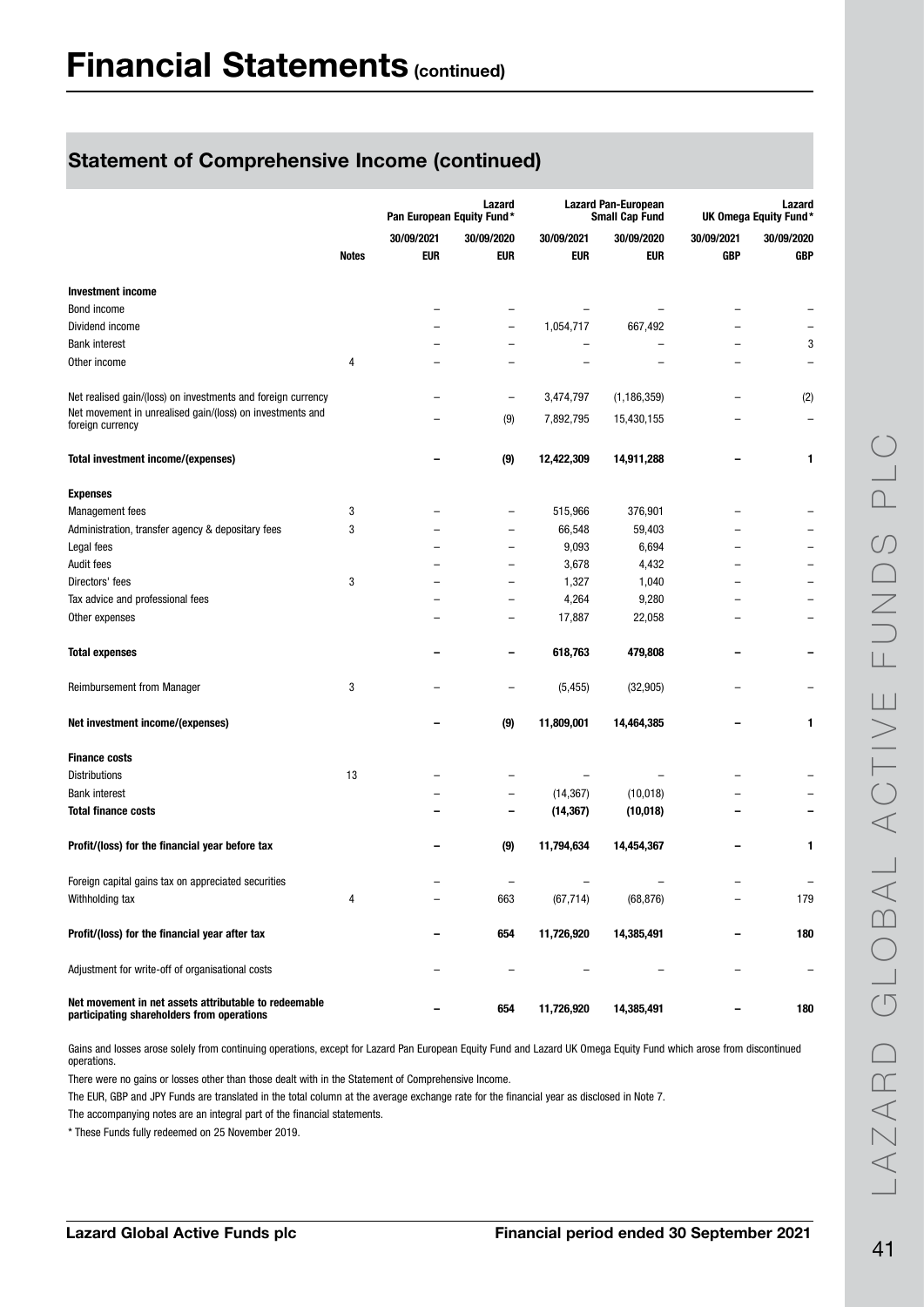|                                                                                                     |              | <b>US Equity Concentrated Fund</b> | Lazard                   |                | <b>Lazard Japanese</b><br><b>Strategic Equity Fund</b> |               | <b>Lazard Emerging World Fund</b> |  |
|-----------------------------------------------------------------------------------------------------|--------------|------------------------------------|--------------------------|----------------|--------------------------------------------------------|---------------|-----------------------------------|--|
|                                                                                                     |              | 30/09/2021                         | 30/09/2020               | 30/09/2021     | 30/09/2020                                             | 30/09/2021    | 30/09/2020                        |  |
|                                                                                                     | <b>Notes</b> | <b>USD</b>                         | <b>USD</b>               | <b>JPY</b>     | <b>JPY</b>                                             | <b>USD</b>    | <b>USD</b>                        |  |
| <b>Investment income</b>                                                                            |              |                                    |                          |                |                                                        |               |                                   |  |
| Bond income                                                                                         |              |                                    |                          |                |                                                        |               |                                   |  |
| Dividend income                                                                                     |              | 4,087,521                          | 3,397,892                | 17,688,794     | 12,300,497                                             | 366,334       | 227,094                           |  |
| <b>Bank interest</b>                                                                                |              | 391                                | 915                      |                | 5                                                      | 31            | 33                                |  |
| Other income                                                                                        | 4            |                                    |                          |                |                                                        |               |                                   |  |
|                                                                                                     |              |                                    |                          |                |                                                        |               |                                   |  |
| Net realised gain/(loss) on investments and foreign currency                                        |              | 40,265,925                         | 6,919,404                | 33,454,490     | 8,040,935                                              | 130,816       | 555,074                           |  |
| Net movement in unrealised (loss)/gain on investments and<br>foreign currency                       |              | (229, 457)                         | 91,590,830               | (12, 156, 957) | 157,506,354                                            | (1, 284, 613) | 4,199,411                         |  |
| Total investment income/(expenses)                                                                  |              | 44,124,380                         | 101,909,041              | 38,986,327     | 177,847,791                                            | (787, 432)    | 4,981,612                         |  |
| <b>Expenses</b>                                                                                     |              |                                    |                          |                |                                                        |               |                                   |  |
| <b>Management</b> fees                                                                              | 3            | 2,979,455                          | 1,868,451                | 4,411,529      | 3,437,057                                              | 114,946       | 85,401                            |  |
| Administration, transfer agency & depositary fees                                                   | 3            | 359,440                            | 233,661                  | 1,594,529      | 1,129,475                                              | 21,869        | 15,508                            |  |
| Legal fees                                                                                          |              | 49,206                             | 28,306                   | 437,802        | 302,111                                                | 1,629         | 1,179                             |  |
| <b>Audit fees</b>                                                                                   |              | 4,421                              | 5,097                    | 480,093        | 440,124                                                | 4,421         | 4,858                             |  |
| Directors' fees                                                                                     | 3            | 9,406                              | 6,337                    | 20,327         | 10,129                                                 | 346           | 289                               |  |
| Tax advice and professional fees                                                                    |              | 10,209                             | 13,908                   | 336,790        | 624,318                                                | 15,372        | 13,033                            |  |
| Other expenses                                                                                      |              | 60,252                             | 47,287                   | 445,092        | 449,582                                                | 5,352         | 8,554                             |  |
| <b>Total expenses</b>                                                                               |              | 3,472,389                          | 2,203,047                | 7,726,162      | 6,392,796                                              | 163,935       | 128,822                           |  |
| <b>Reimbursement from Manager</b>                                                                   | 3            |                                    |                          | (935, 851)     | (911, 475)                                             | (8, 396)      | (11, 954)                         |  |
| Net investment income/(expenses)                                                                    |              | 40,651,991                         | 99,705,994               | 32,196,016     | 172,366,470                                            | (942, 971)    | 4,864,744                         |  |
| <b>Finance costs</b>                                                                                |              |                                    |                          |                |                                                        |               |                                   |  |
| <b>Distributions</b>                                                                                | 13           | (3,741)                            | (9,863)                  | (47, 148)      | (37, 415)                                              | (31,768)      | (21, 013)                         |  |
| <b>Bank interest</b>                                                                                |              |                                    | $\overline{\phantom{0}}$ | (42, 783)      | (40, 479)                                              | (2)           |                                   |  |
| <b>Total finance costs</b>                                                                          |              | (3,741)                            | (9,863)                  | (89, 931)      | (77, 894)                                              | (31, 770)     | (21, 013)                         |  |
| Profit/(loss) for the financial year before tax                                                     |              | 40,648,250                         | 99,696,131               | 32,106,085     | 172,288,576                                            | (974, 741)    | 4,843,731                         |  |
| Foreign capital gains tax on appreciated securities                                                 |              |                                    |                          |                |                                                        | (9, 552)      |                                   |  |
| Withholding tax                                                                                     | 4            | (999, 868)                         | (896, 269)               | (2,653,314)    | (1, 845, 798)                                          | (19, 236)     | 590                               |  |
|                                                                                                     |              |                                    |                          |                |                                                        |               |                                   |  |
| Profit/(loss) for the financial year after tax                                                      |              | 39,648,382                         | 98,799,862               | 29,452,771     | 170,442,778                                            | (1,003,529)   | 4,844,321                         |  |
| Adjustment for write-off of organisational costs                                                    |              |                                    |                          |                |                                                        |               |                                   |  |
| Net movement in net assets attributable to redeemable<br>participating shareholders from operations |              | 39,648,382                         | 98,799,862               | 29,452,771     | 170,442,778                                            | (1,003,529)   | 4,844,321                         |  |

Gains and losses arose solely from continuing operations.

There were no gains or losses other than those dealt with in the Statement of Comprehensive Income.

The EUR, GBP and JPY Funds are translated in the total column at the average exchange rate for the financial year as disclosed in Note 7.

The accompanying notes are an integral part of the financial statements.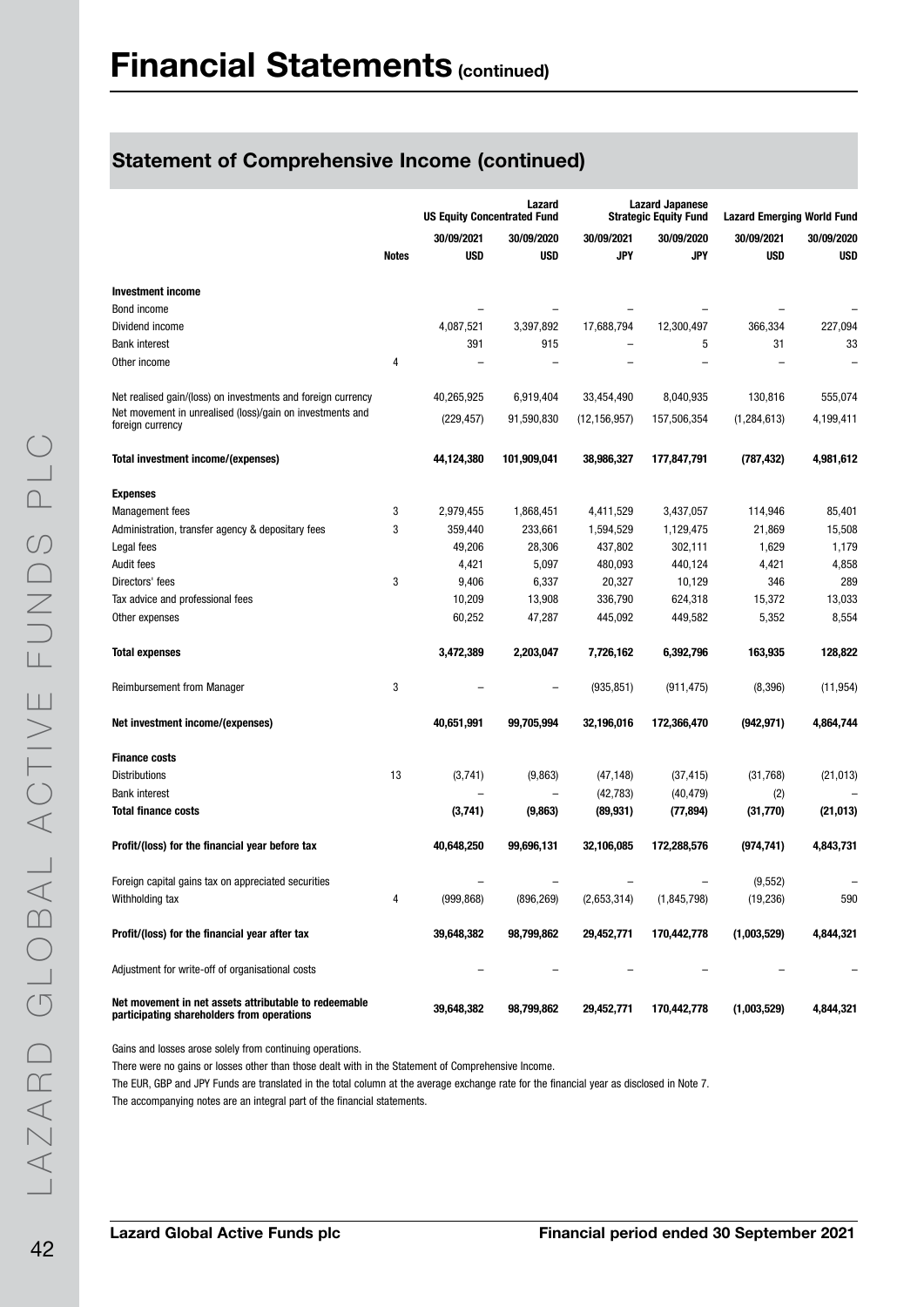|                                                                                                     |       | <b>Emerging Markets Equity Fund</b> | Lazard        |               | <b>Lazard Emerging</b><br><b>Markets Core Equity Fund</b> | <b>Lazard Emerging Markets</b><br><b>Equity Advantage Fund</b> |            |
|-----------------------------------------------------------------------------------------------------|-------|-------------------------------------|---------------|---------------|-----------------------------------------------------------|----------------------------------------------------------------|------------|
|                                                                                                     |       | 30/09/2021                          | 30/09/2020    | 30/09/2021    | 30/09/2020                                                | 30/09/2021                                                     | 30/09/2020 |
|                                                                                                     | Notes | <b>USD</b>                          | <b>USD</b>    | USD           | <b>USD</b>                                                | USD                                                            | USD        |
| <b>Investment income</b>                                                                            |       |                                     |               |               |                                                           |                                                                |            |
| Bond income                                                                                         |       |                                     |               |               |                                                           |                                                                |            |
| Dividend income                                                                                     |       | 9,809,334                           | 10,253,666    | 130,658       | 1,206,044                                                 | 7,994,278                                                      | 2,630,692  |
| <b>Bank interest</b>                                                                                |       | 392                                 | 1,837         | 34            | 99                                                        | 230                                                            | 450        |
| Other income                                                                                        | 4     |                                     |               |               |                                                           |                                                                |            |
| Net realised gain/(loss) on investments and foreign currency                                        |       | 7,859,508                           | (133,063,170) | 2,560,693     | (1,260,301)                                               | 14,432,457                                                     | 4,044,518  |
| Net movement in unrealised (loss)/gain on investments and<br>foreign currency                       |       | (11, 228, 435)                      | 208,785,337   | (3, 422, 901) | 19,690,547                                                | (36, 504, 041)                                                 | 35,131,793 |
| Total investment income/(expenses)                                                                  |       | 6,440,799                           | 85,977,670    | (731, 516)    | 19,636,389                                                | (14,077,076)                                                   | 41,807,453 |
| <b>Expenses</b>                                                                                     |       |                                     |               |               |                                                           |                                                                |            |
| <b>Management</b> fees                                                                              | 3     | 1,233,481                           | 2,157,175     | 23,296        | 191,918                                                   | 928,400                                                        | 362,128    |
| Administration, transfer agency & depositary fees                                                   | 3     | 248,576                             | 476,414       | 18,425        | 59,387                                                    | 307,529                                                        | 136,395    |
| Legal fees                                                                                          |       | 27,851                              | 47,734        | 3,863         | 7,562                                                     | 28,861                                                         | 11,491     |
| Audit fees                                                                                          |       | 4,421                               | 5,512         | 4,421         | 4,883                                                     | 4,421                                                          | 4,807      |
| Directors' fees                                                                                     | 3     | 6,006                               | 11,466        | 170           | 1,203                                                     | 5,661                                                          | 2,265      |
| Tax advice and professional fees                                                                    |       | 31,671                              | 36,208        | 15,090        | 11,792                                                    | 13,887                                                         | 9,772      |
| Other expenses                                                                                      |       | 56,390                              | 60,637        | 8,421         | 12,611                                                    | 54,553                                                         | 22,023     |
| <b>Total expenses</b>                                                                               |       | 1,608,396                           | 2,795,146     | 73,686        | 289,356                                                   | 1,343,312                                                      | 548,881    |
| <b>Reimbursement from Manager</b>                                                                   | 3     |                                     | (900)         | (35, 176)     |                                                           |                                                                | (25)       |
| Net investment income/(expenses)                                                                    |       | 4,832,403                           | 83,183,424    | (770,026)     | 19,347,033                                                | (15, 420, 388)                                                 | 41,258,597 |
| <b>Finance costs</b>                                                                                |       |                                     |               |               |                                                           |                                                                |            |
| <b>Distributions</b>                                                                                | 13    | (662, 424)                          | (1,965,007)   | (2)           | (12)                                                      |                                                                |            |
| <b>Bank interest</b>                                                                                |       | (3,861)                             | (689)         | (2, 242)      | (313)                                                     | (1,893)                                                        | (440)      |
| <b>Total finance costs</b>                                                                          |       | (666, 285)                          | (1,965,696)   | (2, 244)      | (325)                                                     | (1,893)                                                        | (440)      |
| Profit/(loss) for the financial year before tax                                                     |       | 4,166,118                           | 81,217,728    | (772, 270)    | 19,346,708                                                | (15, 422, 281)                                                 | 41,258,157 |
| Foreign capital gains tax on appreciated securities                                                 |       | (1,016,772)                         | 211,598       | (74, 755)     | 133,445                                                   | (835, 458)                                                     |            |
| Withholding tax                                                                                     | 4     | (1, 175, 213)                       | (1, 154, 368) | (21, 281)     | (143, 732)                                                | (907, 680)                                                     | (319, 125) |
| Profit/(loss) for the financial year after tax                                                      |       | 1,974,133                           | 80,274,958    | (868, 306)    | 19,336,421                                                | (17, 165, 419)                                                 | 40,939,032 |
| Adjustment for write-off of organisational costs                                                    |       |                                     |               |               |                                                           |                                                                |            |
| Net movement in net assets attributable to redeemable<br>participating shareholders from operations |       | 1,974,133                           | 80,274,958    | (868, 306)    | 19,336,421                                                | (17, 165, 419)                                                 | 40,939,032 |

Gains and losses arose solely from continuing operations.

There were no gains or losses other than those dealt with in the Statement of Comprehensive Income.

The EUR, GBP and JPY Funds are translated in the total column at the average exchange rate for the financial year as disclosed in Note 7.

The accompanying notes are an integral part of the financial statements.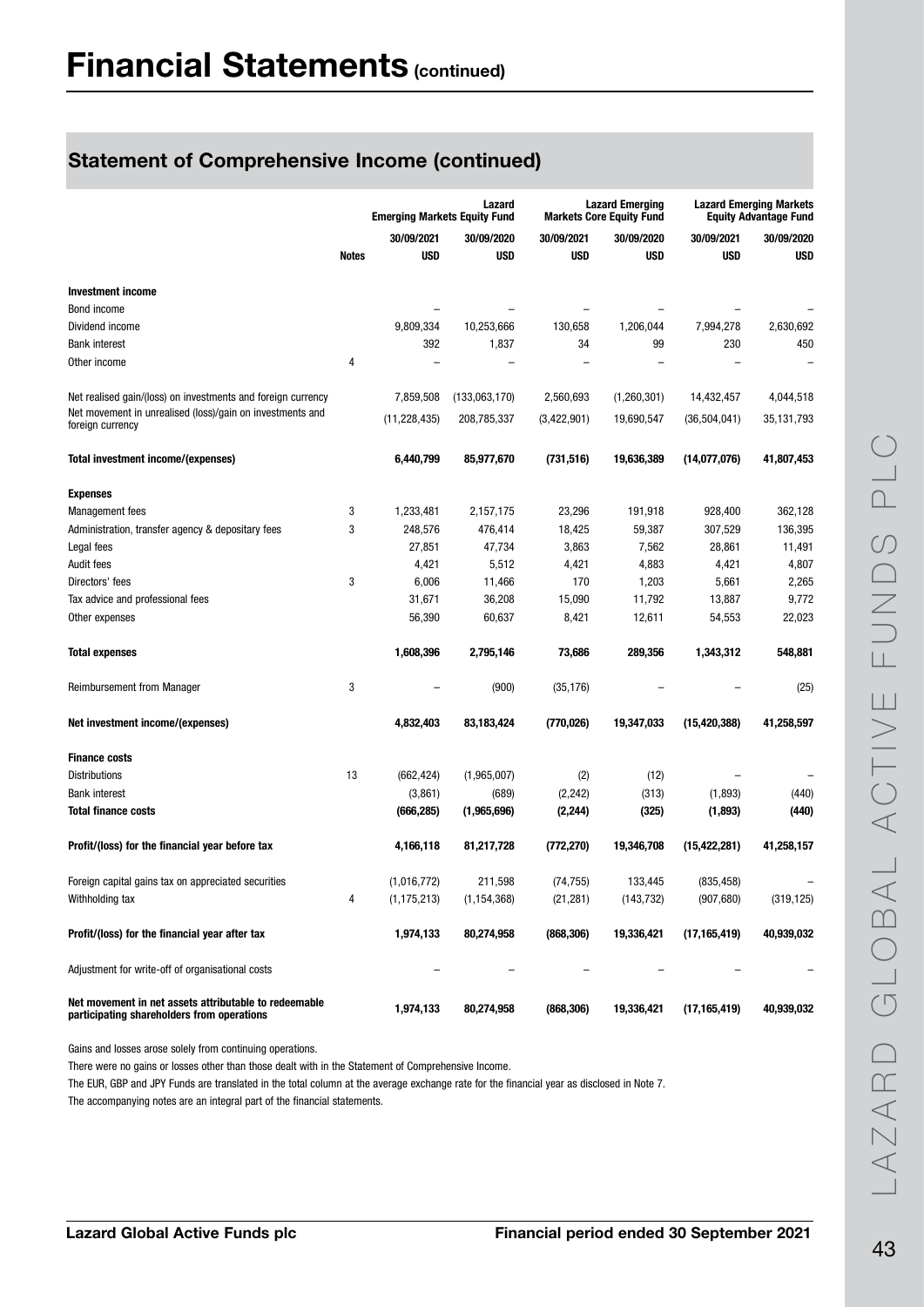|                                                                                                     |              |             | <b>Lazard Emerging Markets</b><br><b>Managed Volatility Fund</b> | <b>Lazard Developing</b><br><b>Markets Equity Fund</b> |            |                          | Lazard MENA Fund* |
|-----------------------------------------------------------------------------------------------------|--------------|-------------|------------------------------------------------------------------|--------------------------------------------------------|------------|--------------------------|-------------------|
|                                                                                                     |              | 30/09/2021  | 30/09/2020                                                       | 30/09/2021                                             | 30/09/2020 | 30/09/2021               | 30/09/2020        |
|                                                                                                     | <b>Notes</b> | <b>USD</b>  | <b>USD</b>                                                       | <b>USD</b>                                             | <b>USD</b> | <b>USD</b>               | <b>USD</b>        |
| <b>Investment income</b>                                                                            |              |             |                                                                  |                                                        |            |                          |                   |
| Bond income                                                                                         |              |             |                                                                  |                                                        |            | $\overline{\phantom{0}}$ |                   |
| Dividend income                                                                                     |              | 3,747,825   | 4,030,532                                                        | 217,342                                                | 293,391    | 429                      | 23,074            |
| <b>Bank interest</b>                                                                                |              | 101         | 6,068                                                            | 23,470                                                 | 61         | 1                        | 23                |
| Other income                                                                                        | 4            |             |                                                                  |                                                        |            |                          |                   |
| Net realised gain/(loss) on investments and foreign currency                                        |              | 5,413,050   | 5,796,332                                                        | 5,138,118                                              | 1,174,229  | 5                        | (1, 567, 821)     |
| Net movement in unrealised (loss)/gain on investments and<br>foreign currency                       |              | (7,743,821) | 30,331,141                                                       | (7, 363, 262)                                          | 6,405,885  | 3                        | 1,654,081         |
| Total investment income/(expenses)                                                                  |              | 1,417,155   | 40,164,073                                                       | (1,984,332)                                            | 7,873,566  | 438                      | 109,357           |
| <b>Expenses</b>                                                                                     |              |             |                                                                  |                                                        |            |                          |                   |
| <b>Management fees</b>                                                                              | 3            | 213,266     | 273,668                                                          | 80,927                                                 | 118,326    | -                        | 265               |
| Administration, transfer agency & depositary fees                                                   | 3            | 118,177     | 116,327                                                          | 28,943                                                 | 35,276     | -                        | 19,379            |
| Legal fees                                                                                          |              | 8,706       | 8,052                                                            | 4,889                                                  | 4,186      | $\overline{\phantom{0}}$ | 897               |
| <b>Audit fees</b>                                                                                   |              | 4,421       | 3,704                                                            | 4,420                                                  | 4,876      | $\overline{\phantom{0}}$ | 5,106             |
| Directors' fees                                                                                     | 3            | 1,607       | 2,046                                                            | 463                                                    | 393        | $\overline{\phantom{0}}$ | 248               |
| Tax advice and professional fees                                                                    |              | 8,941       | 4,262                                                            | 15,521                                                 | 18,182     | -                        | 1,103             |
| Other expenses                                                                                      |              | 11,052      | 61,730                                                           | 9,602                                                  | 9,876      | 239                      | 3,018             |
| <b>Total expenses</b>                                                                               |              | 366,170     | 469,789                                                          | 144,765                                                | 191,115    | 239                      | 30,016            |
| <b>Reimbursement from Manager</b>                                                                   | 3            |             | $\overline{\phantom{0}}$                                         | (22,090)                                               | (13, 264)  | -                        | (19,069)          |
| Net investment income/(expenses)                                                                    |              | 1,050,985   | 39,694,284                                                       | (2,107,007)                                            | 7,695,715  | 199                      | 98,410            |
| <b>Finance costs</b>                                                                                |              |             |                                                                  |                                                        |            |                          |                   |
| Distributions                                                                                       | 13           |             |                                                                  |                                                        |            |                          |                   |
| <b>Bank interest</b>                                                                                |              | (2, 180)    | (8,682)                                                          | (250)                                                  | (2)        |                          | (2)               |
| <b>Total finance costs</b>                                                                          |              | (2, 180)    | (8,682)                                                          | (250)                                                  | (2)        |                          | (2)               |
| Profit/(loss) for the financial year before tax                                                     |              | 1,048,805   | 39,685,602                                                       | (2,107,257)                                            | 7,695,713  | 199                      | 98,408            |
| Foreign capital gains tax on appreciated securities                                                 |              | (229, 658)  |                                                                  | (78,009)                                               | 25,455     |                          |                   |
| Withholding tax                                                                                     | 4            | (467, 919)  | (507, 958)                                                       | (35, 408)                                              | (21, 816)  |                          | (382)             |
| Profit/(loss) for the financial year after tax                                                      |              | 351,228     | 39,177,644                                                       | (2, 220, 674)                                          | 7,699,352  | 199                      | 98,026            |
| Adjustment for write-off of organisational costs                                                    |              | (5, 445)    | 48,108                                                           |                                                        |            |                          |                   |
| Net movement in net assets attributable to redeemable<br>participating shareholders from operations |              | 345,783     | 39,225,752                                                       | (2, 220, 674)                                          | 7,699,352  | 199                      | 98,026            |

Gains and losses arose solely from continuing operations, except for Lazard MENA Fund which arose from discontinued operations.

There were no gains or losses other than those dealt with in the Statement of Comprehensive Income.

The EUR, GBP and JPY Funds are translated in the total column at the average exchange rate for the financial year as disclosed in Note 7.

The accompanying notes are an integral part of the financial statements.

\* The Fund fully redeemed on 28 May 2020.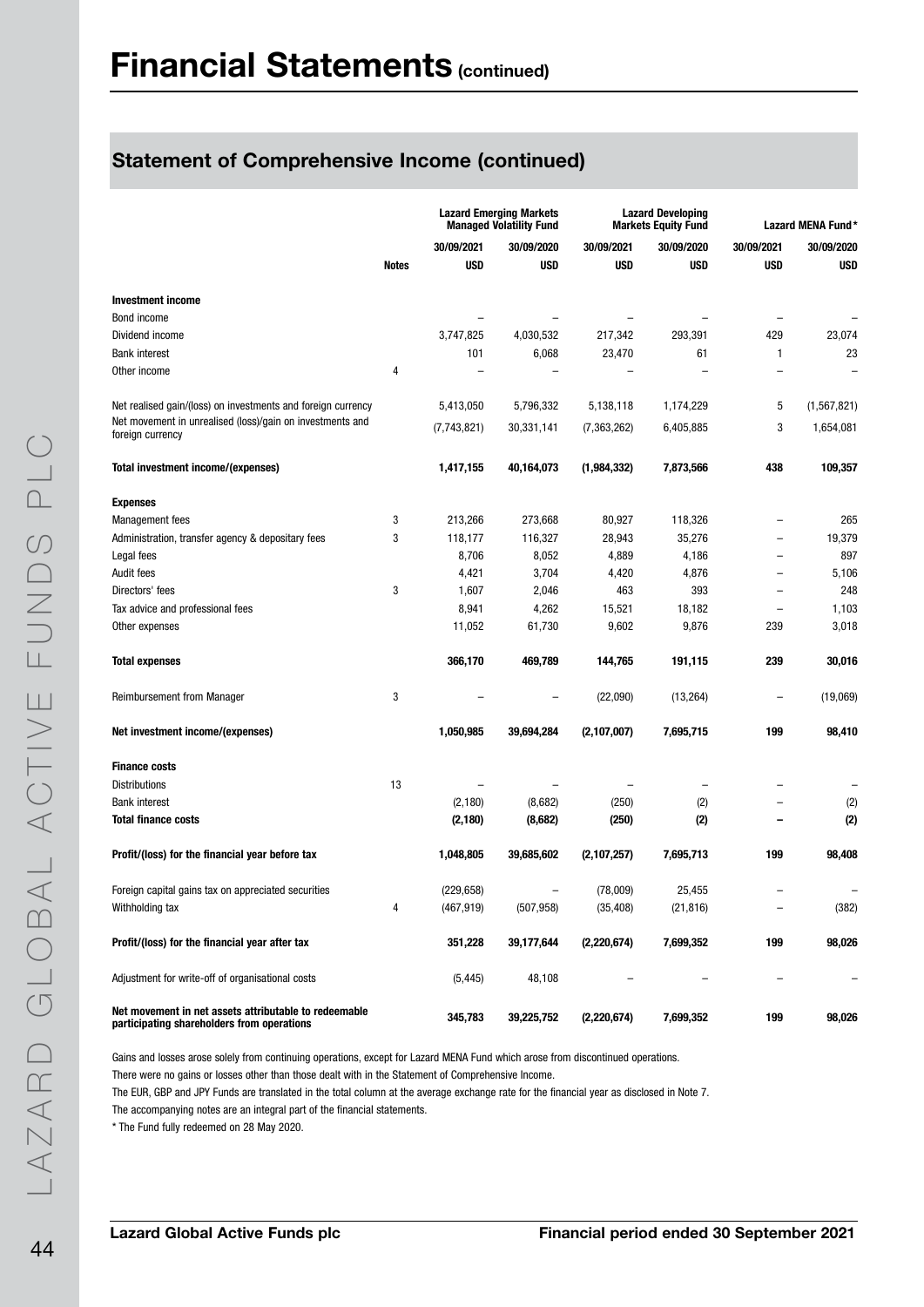|                                                                                                     |              | Sustainable Fixed Income Fund* | <b>Lazard Global</b>     |                          | <b>Lazard Sterling</b><br><b>High Quality Bond Fund**</b> | Lazard<br><b>Global Active Funds plc</b> |                 |  |
|-----------------------------------------------------------------------------------------------------|--------------|--------------------------------|--------------------------|--------------------------|-----------------------------------------------------------|------------------------------------------|-----------------|--|
|                                                                                                     |              | 30/09/2021                     | 30/09/2020               | 30/09/2021               | 30/09/2020                                                | 30/09/2021                               | 30/09/2020      |  |
|                                                                                                     | <b>Notes</b> | <b>USD</b>                     | <b>USD</b>               | <b>GBP</b>               | <b>GBP</b>                                                | <b>USD</b>                               | <b>USD</b>      |  |
|                                                                                                     |              |                                |                          |                          |                                                           |                                          |                 |  |
| <b>Investment income</b>                                                                            |              |                                |                          |                          |                                                           |                                          |                 |  |
| Bond income                                                                                         |              | 299,194                        | 421,911                  |                          |                                                           | 299,194                                  | 421,911         |  |
| Dividend income                                                                                     |              |                                | $\overline{\phantom{0}}$ |                          | $\overline{a}$                                            | 73,432,852                               | 65,557,138      |  |
| <b>Bank interest</b>                                                                                |              | 18,865                         | 95                       |                          | -                                                         | 47,302                                   | 28,848          |  |
| Other income                                                                                        | 4            |                                | $\overline{\phantom{0}}$ |                          |                                                           | 2,332                                    |                 |  |
| Net realised gain/(loss) on investments and foreign currency                                        |              | 681,420                        | 735,566                  |                          | $\overline{\phantom{0}}$                                  | 223,607,972                              | (100, 531, 518) |  |
| Net movement in unrealised (loss)/gain on investments and<br>foreign currency                       |              | (213, 370)                     | 2,221,887                |                          | $\overline{\phantom{0}}$                                  | (66, 322, 616)                           | 613,528,616     |  |
| Total investment income/(expenses)                                                                  |              | 786,109                        | 3,379,459                |                          | -                                                         | 231,067,036                              | 579,004,995     |  |
| <b>Expenses</b>                                                                                     |              |                                |                          |                          |                                                           |                                          |                 |  |
| <b>Management</b> fees                                                                              | 3            | 47,422                         | 74,092                   |                          | -                                                         | 17,361,299                               | 15,134,156      |  |
| Administration, transfer agency & depositary fees                                                   | 3            | 35,333                         | 36,833                   |                          | -                                                         | 2,989,558                                | 2,801,895       |  |
| Legal fees                                                                                          |              | 5,740                          | 5,167                    |                          | -                                                         | 356,510                                  | 304,745         |  |
| <b>Audit fees</b>                                                                                   |              | 4,421                          | 4,860                    |                          | -                                                         | 80,157                                   | 92,491          |  |
| Directors' fees                                                                                     | 3            | 414                            | 628                      |                          | $\overline{\phantom{0}}$                                  | 67,924                                   | 66,402          |  |
| Tax advice and professional fees                                                                    |              | 9,427                          | 6,692                    |                          | $\overline{\phantom{0}}$                                  | 205,976                                  | 221,148         |  |
| Other expenses                                                                                      |              | 9,229                          | 10,384                   | $\overline{\phantom{0}}$ | 245                                                       | 586,772                                  | 514,505         |  |
| <b>Total expenses</b>                                                                               |              | 111,986                        | 138,656                  |                          | 245                                                       | 21,648,196                               | 19,135,342      |  |
| Reimbursement from Manager                                                                          | 3            | (12, 927)                      |                          |                          | -                                                         | (113, 518)                               | (117, 185)      |  |
| Net investment income/(expenses)                                                                    |              | 687,050                        | 3,240,803                |                          | (245)                                                     | 209,532,358                              | 559,986,838     |  |
| <b>Finance costs</b>                                                                                |              |                                |                          |                          |                                                           |                                          |                 |  |
| <b>Distributions</b>                                                                                | 13           | (17,760)                       | (23, 150)                |                          | $\overline{\phantom{0}}$                                  | (10, 176, 230)                           | (10, 885, 757)  |  |
| <b>Bank interest</b>                                                                                |              | (133)                          | (539)                    |                          |                                                           | (63, 928)                                | (38, 541)       |  |
| <b>Total finance costs</b>                                                                          |              | (17, 893)                      | (23, 689)                |                          | $\overline{\phantom{0}}$                                  | (10, 240, 158)                           | (10, 924, 298)  |  |
| Profit/(loss) for the financial year before tax                                                     |              | 669,157                        | 3,217,114                |                          | (245)                                                     | 199,292,200                              | 549,062,540     |  |
| Foreign capital gains tax on appreciated securities                                                 |              |                                |                          |                          |                                                           | (2, 288, 803)                            | 370,452         |  |
| Withholding tax                                                                                     | 4            | (1,028)                        | (5, 367)                 |                          |                                                           | (6,718,281)                              | (8,064,089)     |  |
| Profit/(loss) for the financial year after tax                                                      |              | 668,129                        | 3,211,747                |                          | (245)                                                     | 190,285,116                              | 541,368,903     |  |
| Adjustment for write-off of organisational costs                                                    |              |                                |                          | -                        |                                                           | 24,691                                   | 66,929          |  |
| Net movement in net assets attributable to redeemable<br>participating shareholders from operations |              | 668,129                        | 3,211,747                |                          | (245)                                                     | 190,309,807                              | 541,435,832     |  |

Gains and losses arose solely from continuing operations, except for Lazard Sterling High Quality Bond Fund which arose from discontinued operations.

There were no gains or losses other than those dealt with in the Statement of Comprehensive Income.

The EUR, GBP and JPY Funds are translated in the total column at the average exchange rate for the financial year as disclosed in Note 7.

The accompanying notes are an integral part of the financial statements.

\* Effective 12 May 2021, Fund name changed from Lazard Global Fixed Income Fund to Lazard Global Sustainable Fixed Income Fund.

\*\* The Fund fully redeemed on 14 October 2019.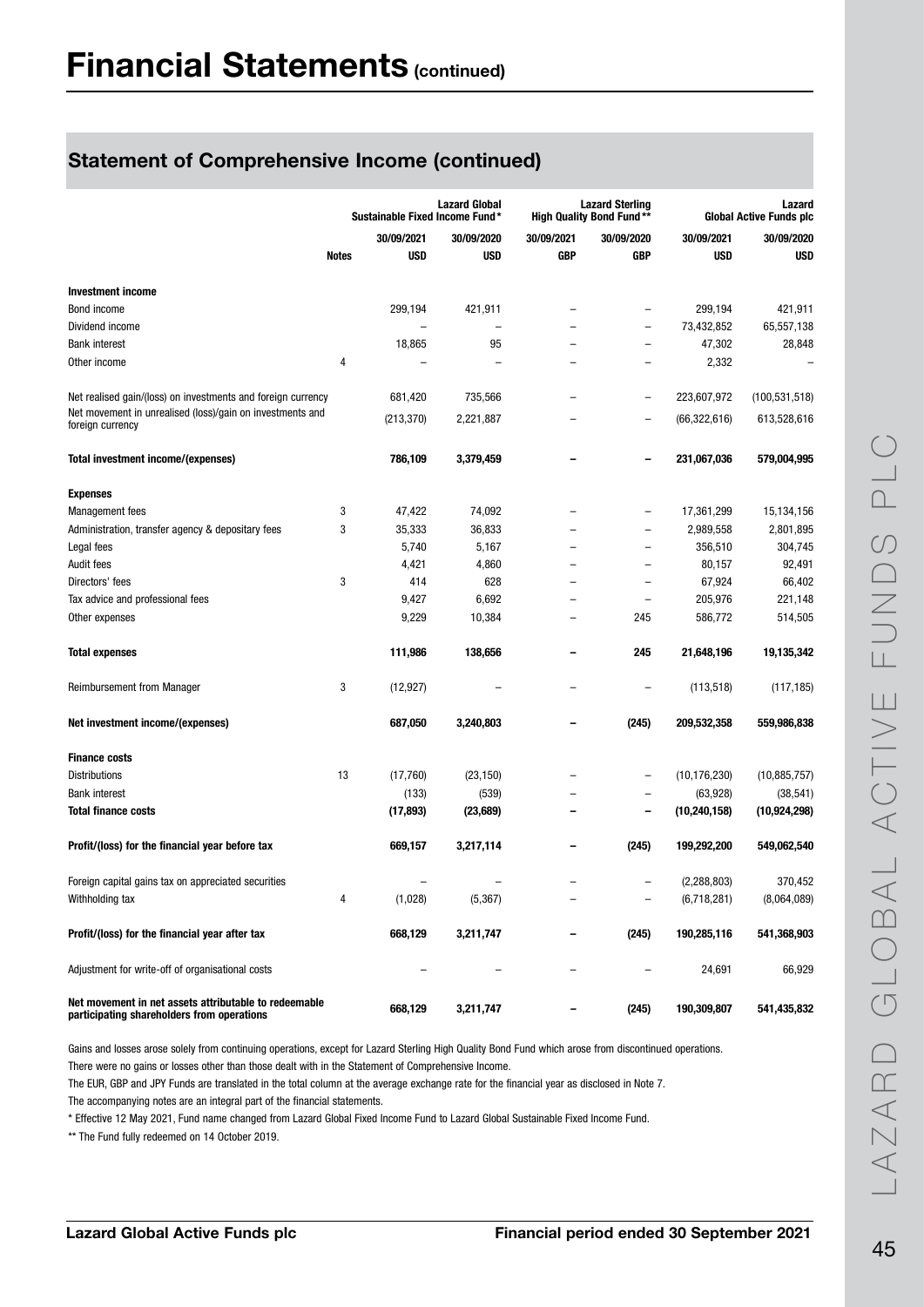## Statement of Financial Position

|                                                                     |             |               | <b>Lazard Global Listed</b><br><b>Infrastructure Equity Fund</b> |            | <b>Lazard Global</b><br><b>Strategic Equity Fund*</b> | <b>Lazard Global</b><br><b>Sustainable Equity Fund</b> |            |  |
|---------------------------------------------------------------------|-------------|---------------|------------------------------------------------------------------|------------|-------------------------------------------------------|--------------------------------------------------------|------------|--|
|                                                                     |             | 30/09/2021    | 31/03/2021                                                       | 30/09/2021 | 31/03/2021                                            | 30/09/2021                                             | 31/03/2021 |  |
|                                                                     | <b>Note</b> | <b>GBP</b>    | <b>GBP</b>                                                       | <b>USD</b> | <b>USD</b>                                            | <b>USD</b>                                             | <b>USD</b> |  |
| <b>Current Assets</b>                                               |             |               |                                                                  |            |                                                       |                                                        |            |  |
| Financial assets at fair value through profit or loss               |             | 1,385,864,578 | 1,321,348,462                                                    |            | 13,706,707                                            | 88,346,354                                             | 36,946,202 |  |
| Cash at bank                                                        | 8           | 101,381,024   | 99,866,722                                                       | 30,089     | 271,200                                               | 1,454,100                                              | 656,312    |  |
| Subscriptions receivable                                            |             | 2,907,390     | 3,415,523                                                        |            | $\overline{\phantom{0}}$                              |                                                        |            |  |
| Investments sold receivable                                         |             | 491,111       |                                                                  |            | 1.108                                                 |                                                        |            |  |
| Investments income receivable                                       |             | 884,011       | 1,125,445                                                        | 575        | 23.987                                                | 21,978                                                 | 14.842     |  |
| Other assets                                                        |             | 3             | 3                                                                | 47         | 3,078                                                 | 4,754                                                  | 12         |  |
| <b>Total assets</b>                                                 |             | 1,491,528,117 | 1,425,756,155                                                    | 30,711     | 14,006,080                                            | 89,827,186                                             | 37,617,368 |  |
| <b>Current liabilities</b>                                          |             |               |                                                                  |            |                                                       |                                                        |            |  |
| Financial liabilities at fair value through profit or loss          |             | 13,792,138    | 3,152,015                                                        |            |                                                       |                                                        |            |  |
| Redemptions payable                                                 |             | 2,283,299     | 2,565,056                                                        | 3,559      | 13,301                                                |                                                        |            |  |
| Investments purchased payable                                       |             | 368,502       | 291,341                                                          |            |                                                       |                                                        |            |  |
| Distribution payable                                                |             |               |                                                                  |            |                                                       |                                                        |            |  |
| Accrued foreign capital gains tax on appreciated securities         |             |               |                                                                  |            |                                                       |                                                        |            |  |
| Expenses payable                                                    |             | 1,968,730     | 1,856,331                                                        | 27,152     | 41,561                                                | 79,611                                                 | 60,763     |  |
| <b>Total liabilities</b>                                            |             | 18,412,669    | 7,864,743                                                        | 30,711     | 54,862                                                | 79,611                                                 | 60,763     |  |
| Net assets attributable to redeemable participating<br>shareholders |             |               | 1,473,115,448 1,417,891,412                                      |            | 13,951,218                                            | 89,747,575                                             | 37,556,605 |  |
| Adjustment for write-off of organisational costs                    |             |               |                                                                  |            |                                                       |                                                        |            |  |
| Net assets attributable to redeemable participating<br>shareholders |             |               | 1,473,115,448 1,417,891,412                                      |            | 13,951,218                                            | 89,747,575                                             | 37,556,605 |  |

The EUR, GBP and JPY Funds are translated in the total column at the financial year end exchange rate as disclosed in Note 7. The accompanying notes are an integral part of the financial statements.

\* The Fund fully redeemed on 27 July 2021.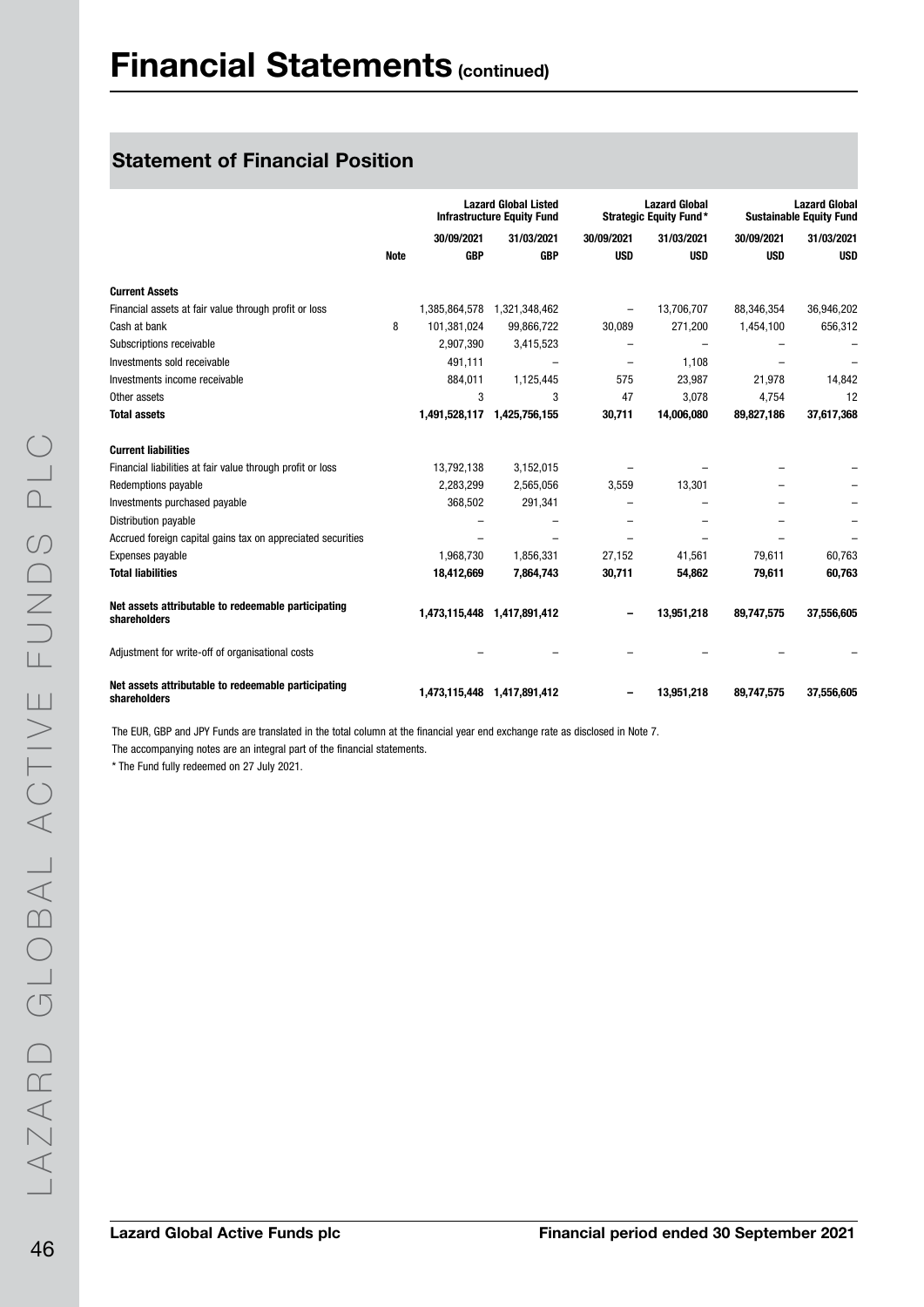|                                                                     |             | <b>Global Equity Income Fund*</b> | Lazard                   |            | <b>Lazard Global</b><br><b>Managed Volatility Fund</b> | Lazard<br><b>Global Thematic Fund</b> |            |  |
|---------------------------------------------------------------------|-------------|-----------------------------------|--------------------------|------------|--------------------------------------------------------|---------------------------------------|------------|--|
|                                                                     |             | 30/09/2021                        | 31/03/2021               | 30/09/2021 | 31/03/2021                                             | 30/09/2021                            | 31/03/2021 |  |
|                                                                     | <b>Note</b> | <b>USD</b>                        | <b>USD</b>               | <b>USD</b> | <b>USD</b>                                             | <b>USD</b>                            | <b>USD</b> |  |
| <b>Current Assets</b>                                               |             |                                   |                          |            |                                                        |                                       |            |  |
| Financial assets at fair value through profit or loss               |             |                                   | $\overline{\phantom{0}}$ | 40.796.817 | 127,192,405                                            | 34,569,679                            | 29,388,606 |  |
| Cash at bank                                                        | 8           | 34,453                            | 32,192                   | 562,995    | 1,926,138                                              | 2,163,264                             | 951,564    |  |
| Subscriptions receivable                                            |             |                                   |                          |            |                                                        |                                       |            |  |
| Investments sold receivable                                         |             |                                   |                          |            | 27,907                                                 | 1,961,682                             |            |  |
| Investments income receivable                                       |             |                                   | -                        | 362,851    | 692,380                                                | 53,989                                | 46,731     |  |
| Other assets                                                        |             |                                   |                          | 75         | 76                                                     | 103                                   | 1          |  |
| <b>Total assets</b>                                                 |             | 34,453                            | 32,192                   | 41,722,738 | 129,838,906                                            | 38,748,717                            | 30,386,902 |  |
| <b>Current liabilities</b>                                          |             |                                   |                          |            |                                                        |                                       |            |  |
| Financial liabilities at fair value through profit or loss          |             |                                   |                          |            | 57,475                                                 |                                       |            |  |
| Redemptions payable                                                 |             | 34,453                            | 32,192                   |            |                                                        |                                       |            |  |
| Investments purchased payable                                       |             |                                   |                          |            | $\overline{\phantom{0}}$                               | 1,773,186                             | 118,226    |  |
| Distribution payable                                                |             |                                   |                          |            |                                                        |                                       |            |  |
| Accrued foreign capital gains tax on appreciated securities         |             |                                   |                          |            |                                                        | 4,125                                 |            |  |
| Expenses payable                                                    |             |                                   |                          | 127,917    | 185,341                                                | 68,301                                | 66,929     |  |
| <b>Total liabilities</b>                                            |             | 34,453                            | 32,192                   | 127,917    | 242,816                                                | 1,845,612                             | 185,155    |  |
| Net assets attributable to redeemable participating<br>shareholders |             |                                   |                          | 41.594.821 | 129,596,090                                            | 36,903,105                            | 30,201,747 |  |
| Adjustment for write-off of organisational costs                    |             |                                   |                          |            |                                                        |                                       |            |  |
| Net assets attributable to redeemable participating<br>shareholders |             |                                   |                          | 41,594,821 | 129,596,090                                            | 36,903,105                            | 30,201,747 |  |

The EUR, GBP and JPY Funds are translated in the total column at the financial year end exchange rate as disclosed in Note 7.

The accompanying notes are an integral part of the financial statements.

\* The Fund fully redeemed on 19 February 2019.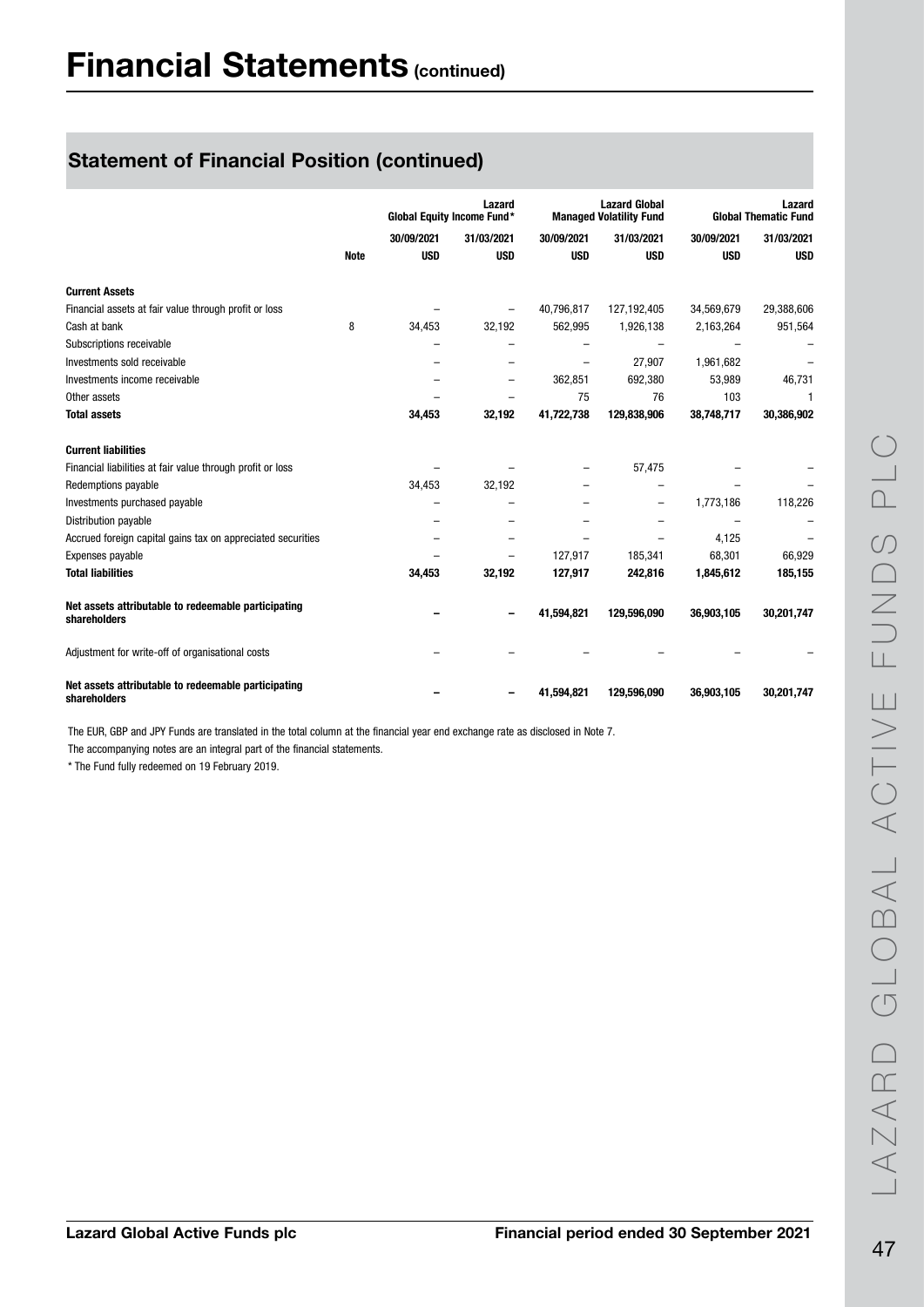|                                                                     |             | <b>Lazard Global</b><br><b>Thematic Focus Fund</b> |             | <b>Lazard Global</b><br><b>Equity Franchise Fund</b> | Lazard<br><b>Global Small</b><br>Cap Fund* | Lazard<br><b>European Equity Fund</b> |            |
|---------------------------------------------------------------------|-------------|----------------------------------------------------|-------------|------------------------------------------------------|--------------------------------------------|---------------------------------------|------------|
|                                                                     | 30/09/2021  | 31/03/2021                                         | 30/09/2021  | 31/03/2021                                           | 30/09/2021                                 | 30/09/2021                            | 31/03/2021 |
| <b>Note</b>                                                         | <b>USD</b>  | <b>USD</b>                                         | <b>USD</b>  | <b>USD</b>                                           | <b>USD</b>                                 | <b>EUR</b>                            | <b>EUR</b> |
| <b>Current Assets</b>                                               |             |                                                    |             |                                                      |                                            |                                       |            |
| Financial assets at fair value through profit or loss               | 184.468.043 | 143,792,589                                        | 272,223,290 | 272,944,035                                          | 26,743,512                                 | 17,834,823                            | 16,213,960 |
| 8<br>Cash at bank                                                   | 2.847.261   | 4,612,587                                          | 8,366,147   | 11,381,173                                           | 823,443                                    | 162.725                               | 292,747    |
| Subscriptions receivable                                            | 1,471,063   | 624,822                                            | 1,807,230   | 11,703,571                                           | $\overline{\phantom{0}}$                   | 102                                   | 14         |
| Investments sold receivable                                         | 13,414,429  | $\overline{\phantom{0}}$                           | 2,534,974   | 4,591,944                                            | 97,003                                     | 39,783                                | 111,034    |
| Investments income receivable                                       | 87,054      | 61,742                                             | 605,022     | 466,430                                              | 30,692                                     | 72,383                                | 92,692     |
| Other assets                                                        | 907         | 47                                                 | 65          | 65                                                   | $\overline{\phantom{0}}$                   | 2,095                                 | 6,875      |
| <b>Total assets</b>                                                 | 202,288,757 | 149,091,787                                        | 285,536,728 | 301,087,218                                          | 27,694,650                                 | 18,111,911                            | 16,717,322 |
| <b>Current liabilities</b>                                          |             |                                                    |             |                                                      |                                            |                                       |            |
| Financial liabilities at fair value through profit or loss          |             |                                                    | 5,231       | 3,262                                                |                                            |                                       |            |
| Redemptions payable                                                 | 147.244     | 222.652                                            | 5,323       | 321.455                                              |                                            | 1.934                                 | 33,189     |
| Investments purchased payable                                       | 13,451,692  | 1,066,416                                          | 2,517,594   | 4,690,508                                            | 61,798                                     | 165.718                               | 194,537    |
| Distribution payable                                                |             | ۰                                                  | -           |                                                      | $\overline{\phantom{0}}$                   |                                       |            |
| Accrued foreign capital gains tax on appreciated securities         | 40,474      |                                                    |             |                                                      |                                            |                                       |            |
| Expenses payable                                                    | 153,673     | 117,021                                            | 411,544     | 404.420                                              | 26,523                                     | 77,724                                | 72,545     |
| <b>Total liabilities</b>                                            | 13,793,083  | 1,406,089                                          | 2,939,692   | 5,419,645                                            | 88,321                                     | 245,376                               | 300,271    |
| Net assets attributable to redeemable participating<br>shareholders | 188,495,674 | 147,685,698                                        | 282,597,036 | 295,667,573                                          | 27,606,329                                 | 17,866,535                            | 16,417,051 |
| Adjustment for write-off of organisational costs                    | 12,652      | 15,374                                             |             |                                                      | 32,858                                     |                                       |            |
| Net assets attributable to redeemable participating<br>shareholders | 188,508,326 | 147,701,072                                        | 282,597,036 | 295,667,573                                          | 27,639,187                                 | 17,866,535                            | 16,417,051 |

The EUR, GBP and JPY Funds are translated in the total column at the financial year end exchange rate as disclosed in Note 7.

The accompanying notes are an integral part of the financial statements.

\* The Fund launched on 27 July 2021, therefore there are no comparatives.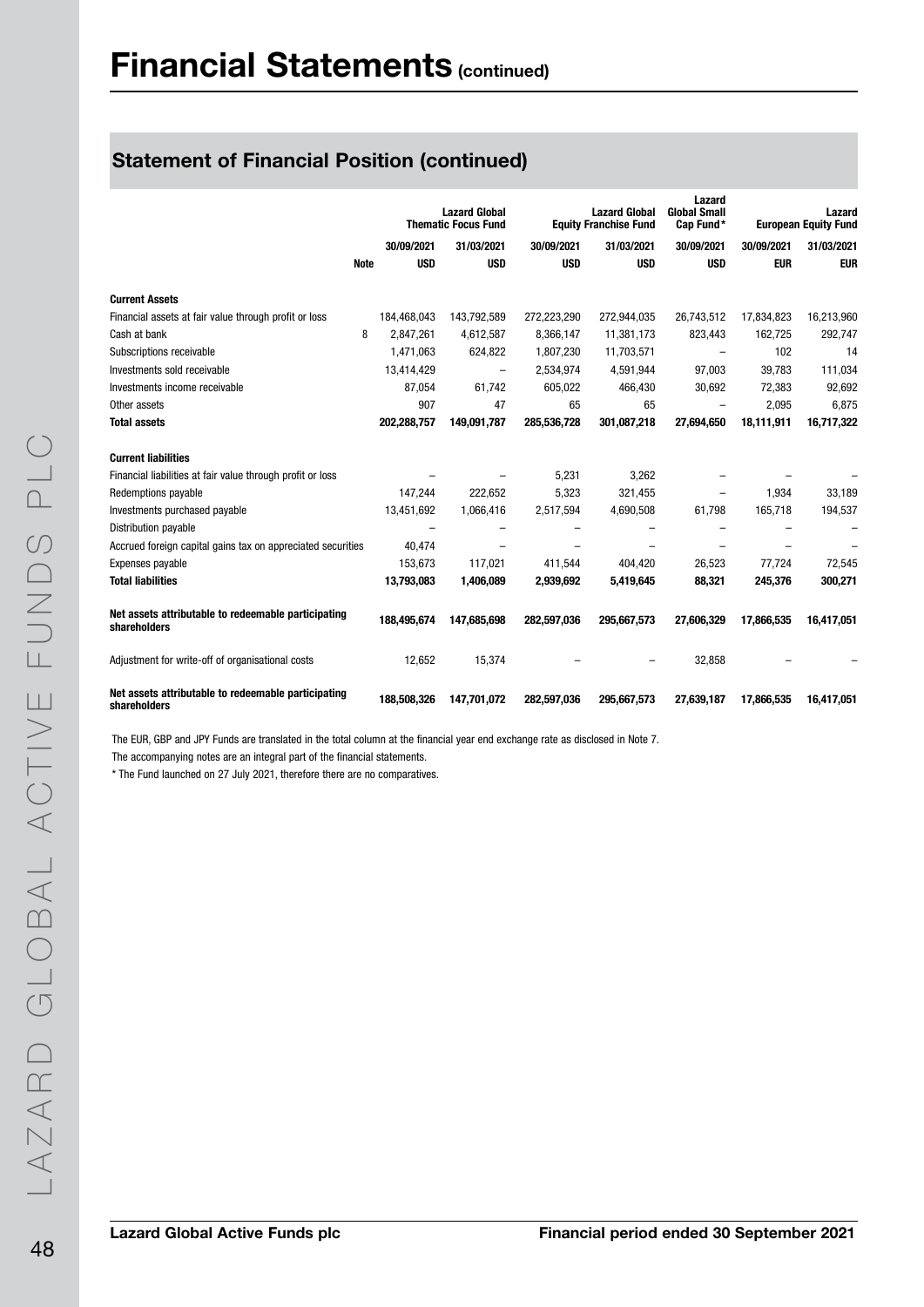|                                                                     |             | Lazard<br>Pan European Equity Fund* |            | <b>Lazard Pan-European</b><br><b>Small Cap Fund</b> |            | Lazard<br>UK Omega Equity Fund* |            |
|---------------------------------------------------------------------|-------------|-------------------------------------|------------|-----------------------------------------------------|------------|---------------------------------|------------|
|                                                                     |             | 30/09/2021                          | 31/03/2021 | 30/09/2021                                          | 31/03/2021 | 30/09/2021                      | 31/03/2021 |
|                                                                     | <b>Note</b> | <b>EUR</b>                          | <b>EUR</b> | <b>EUR</b>                                          | <b>EUR</b> | <b>GBP</b>                      | <b>GBP</b> |
| <b>Current Assets</b>                                               |             |                                     |            |                                                     |            |                                 |            |
| Financial assets at fair value through profit or loss               |             |                                     | -          | 100,038,407                                         | 83,440,431 |                                 |            |
| Cash at bank                                                        | 8           | 86,093                              | 78,817     | 1,288,429                                           | 1,558,879  | 56,212                          | 56,212     |
| Subscriptions receivable                                            |             |                                     |            | 26,209                                              | 453,796    |                                 |            |
| Investments sold receivable                                         |             |                                     |            | 904,559                                             | 109,374    |                                 |            |
| Investments income receivable                                       |             |                                     |            | 192,172                                             | 152,173    |                                 |            |
| Other assets                                                        |             | 799                                 |            |                                                     |            |                                 |            |
| <b>Total assets</b>                                                 |             | 86,892                              | 78,817     | 102,449,776                                         | 85,714,653 | 56,212                          | 56,212     |
| <b>Current liabilities</b>                                          |             |                                     |            |                                                     |            |                                 |            |
| Financial liabilities at fair value through profit or loss          |             |                                     |            |                                                     |            |                                 |            |
| Redemptions payable                                                 |             | 86,892                              | 78,817     | 604,874                                             | 447        | 56,011                          | 56,011     |
| Investments purchased payable                                       |             |                                     |            | 94,687                                              |            |                                 |            |
| Distribution payable                                                |             |                                     | -          |                                                     |            | 201                             | 201        |
| Accrued foreign capital gains tax on appreciated securities         |             |                                     |            |                                                     |            |                                 |            |
| Expenses payable                                                    |             |                                     |            | 211,191                                             | 186,092    |                                 |            |
| <b>Total liabilities</b>                                            |             | 86,892                              | 78,817     | 910,752                                             | 186,539    | 56,212                          | 56,212     |
| Net assets attributable to redeemable participating<br>shareholders |             |                                     |            | 101,539,024                                         | 85,528,114 |                                 |            |
| Adjustment for write-off of organisational costs                    |             |                                     |            |                                                     |            |                                 |            |
| Net assets attributable to redeemable participating<br>shareholders |             |                                     |            | 101,539,024                                         | 85,528,114 |                                 |            |

The EUR, GBP and JPY Funds are translated in the total column at the financial year end exchange rate as disclosed in Note 7.

The accompanying notes are an integral part of the financial statements.

\* These Funds fully redeemed on 25 November 2019.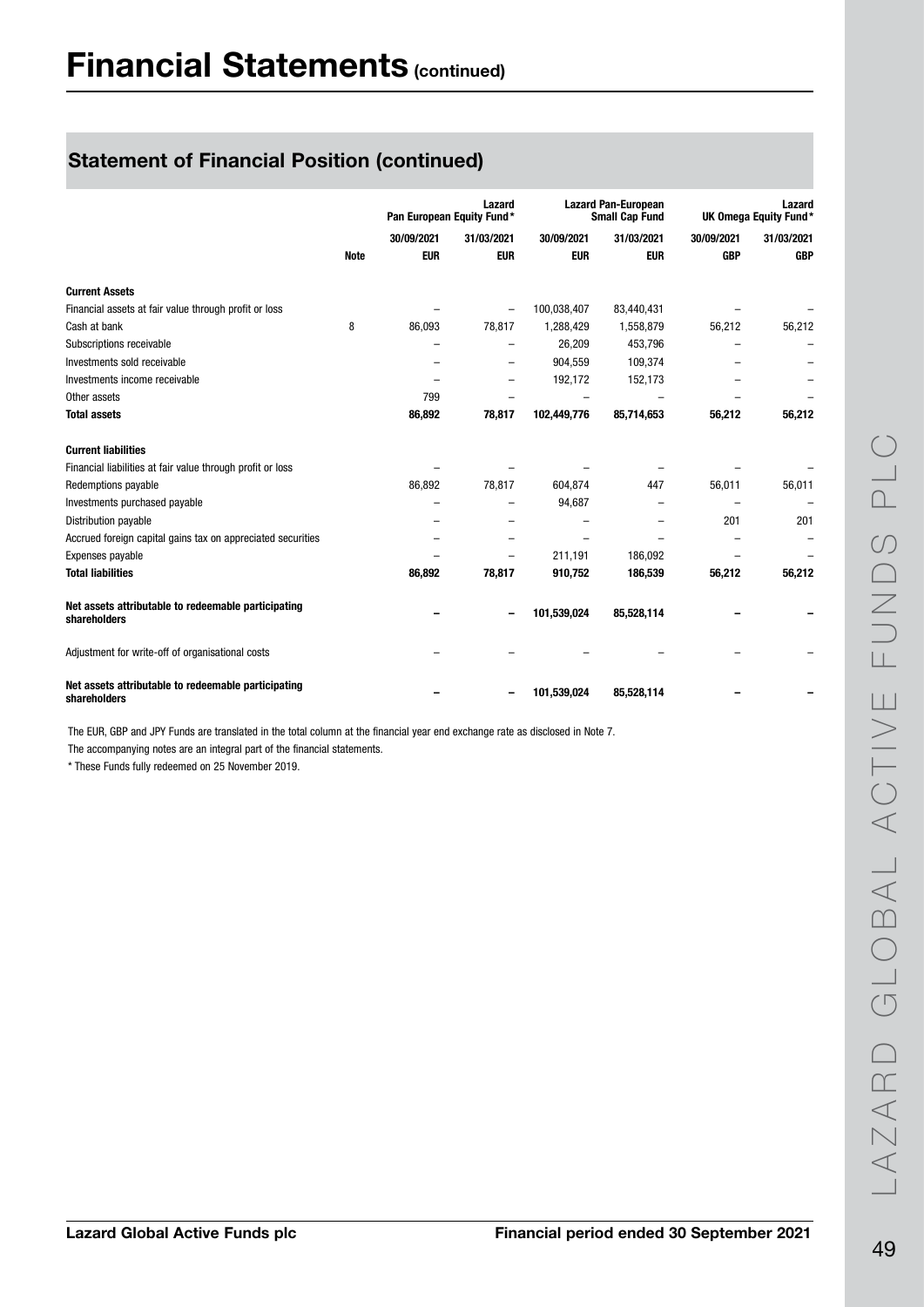|                                                                     |             | Lazard<br><b>US Equity Concentrated Fund</b> |             |                                         | <b>Lazard Japanese</b><br><b>Strategic Equity Fund</b> | <b>Lazard Emerging World Fund</b> |              |
|---------------------------------------------------------------------|-------------|----------------------------------------------|-------------|-----------------------------------------|--------------------------------------------------------|-----------------------------------|--------------|
|                                                                     |             | 30/09/2021                                   | 31/03/2021  | 30/09/2021                              | 31/03/2021                                             | 30/09/2021                        | 31/03/2021   |
|                                                                     | <b>Note</b> | <b>USD</b>                                   | <b>USD</b>  | <b>JPY</b>                              | <b>JPY</b>                                             | <b>USD</b>                        | <b>USD</b>   |
| <b>Current Assets</b>                                               |             |                                              |             |                                         |                                                        |                                   |              |
| Financial assets at fair value through profit or loss               |             | 638,746,833                                  | 627,158,521 | 1,300,168,823 1,218,413,616             |                                                        | 21,456,236                        | 22,571,170   |
| Cash at bank                                                        | 8           | 47,651,120                                   | 11,814,404  | 2,959,162                               | 13,322,479                                             | 633,322                           | 492,459      |
| Subscriptions receivable                                            |             | 1,274,087                                    | 808,697     |                                         |                                                        |                                   | 1,571        |
| Investments sold receivable                                         |             |                                              |             |                                         |                                                        |                                   |              |
| Investments income receivable                                       |             | 526,489                                      | 426,133     | 12,569,649                              | 13,283,382                                             | 30,417                            | 64,198       |
| Other assets                                                        |             | 2,646                                        | 1           | 211,928                                 | 269,527                                                | 1,708                             | 2,099        |
| <b>Total assets</b>                                                 |             | 688,201,175                                  | 640,207,756 | 1,315,909,562                           | 1,245,289,004                                          | 22,121,683                        | 23, 131, 497 |
| <b>Current liabilities</b>                                          |             |                                              |             |                                         |                                                        |                                   |              |
| Financial liabilities at fair value through profit or loss          |             | 2,307,571                                    | 1,140,240   | 119,337                                 | 36,609                                                 |                                   |              |
| Redemptions payable                                                 |             | 1,696,318                                    | 1,291,128   | 452,230                                 | 449.913                                                |                                   |              |
| Investments purchased payable                                       |             | 3,353,456                                    |             |                                         |                                                        |                                   |              |
| Distribution payable                                                |             |                                              |             |                                         |                                                        |                                   |              |
| Accrued foreign capital gains tax on appreciated securities         |             |                                              |             |                                         |                                                        | 9,776                             | 224          |
| Expenses payable                                                    |             | 883,764                                      | 766,213     | 3,845,822                               | 3,654,329                                              | 85,430                            | 78,728       |
| <b>Total liabilities</b>                                            |             | 8,241,109                                    | 3,197,581   | 4,417,389                               | 4,140,851                                              | 95,206                            | 78,952       |
| Net assets attributable to redeemable participating<br>shareholders |             | 679,960,066                                  |             | 637,010,175 1,311,492,173 1,241,148,153 |                                                        | 22,026,477                        | 23,052,545   |
| Adjustment for write-off of organisational costs                    |             |                                              |             |                                         |                                                        |                                   |              |
| Net assets attributable to redeemable participating<br>shareholders |             | 679,960,066                                  | 637,010,175 | 1,311,492,173 1,241,148,153             |                                                        | 22,026,477                        | 23,052,545   |

The EUR, GBP and JPY Funds are translated in the total column at the financial year end exchange rate as disclosed in Note 7. The accompanying notes are an integral part of the financial statements.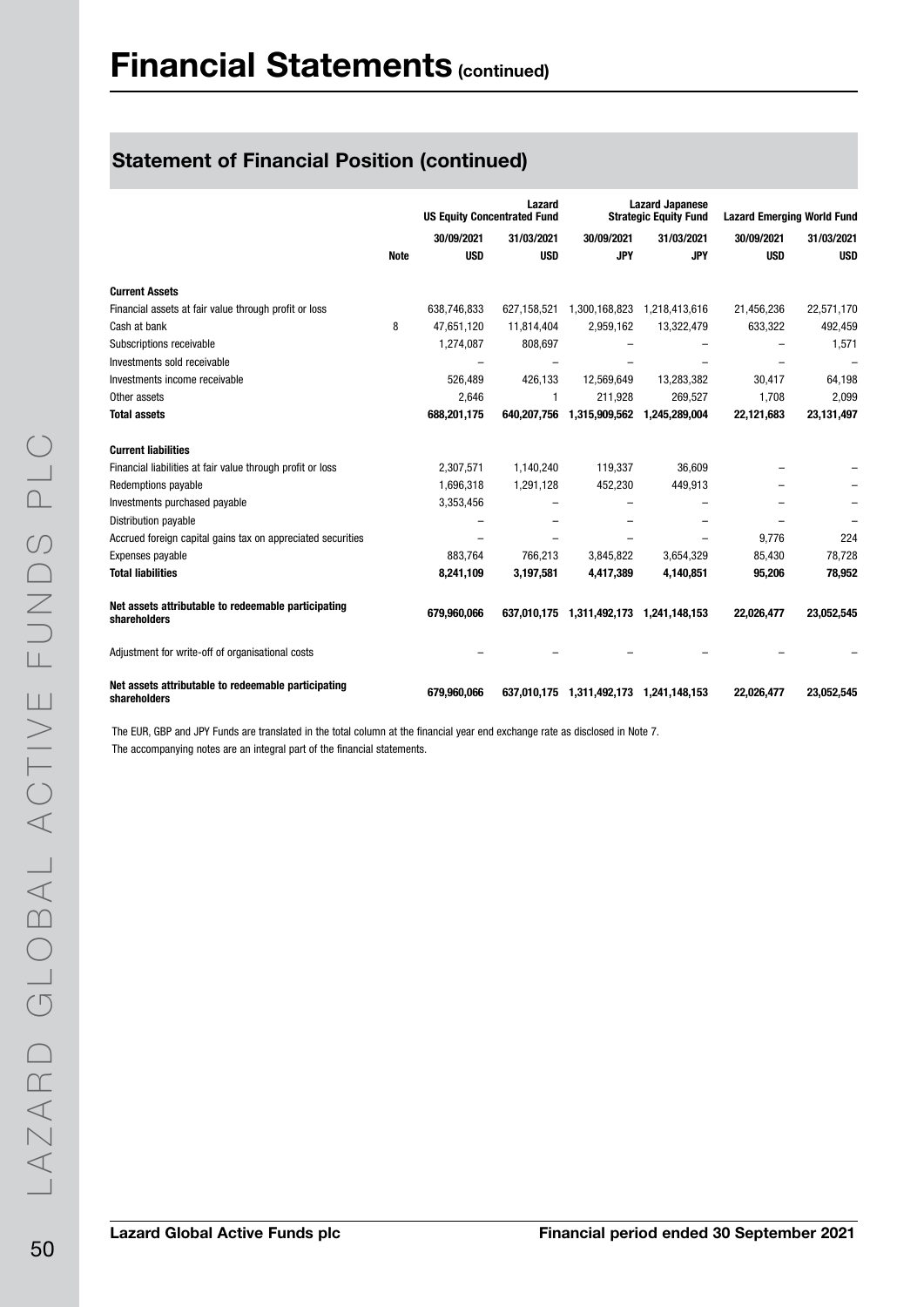|                                                                     |             | Lazard<br><b>Emerging Markets Equity Fund</b> |             |            | <b>Lazard Emerging</b><br><b>Markets Core Equity Fund</b> | <b>Lazard Emerging Markets</b><br><b>Equity Advantage Fund</b> |             |  |
|---------------------------------------------------------------------|-------------|-----------------------------------------------|-------------|------------|-----------------------------------------------------------|----------------------------------------------------------------|-------------|--|
|                                                                     |             | 30/09/2021                                    | 31/03/2021  | 30/09/2021 | 31/03/2021                                                | 30/09/2021                                                     | 31/03/2021  |  |
|                                                                     | <b>Note</b> | <b>USD</b>                                    | <b>USD</b>  | <b>USD</b> | <b>USD</b>                                                | <b>USD</b>                                                     | <b>USD</b>  |  |
| <b>Current Assets</b>                                               |             |                                               |             |            |                                                           |                                                                |             |  |
| Financial assets at fair value through profit or loss               |             | 309.316,645                                   | 314,484,200 | 8,232,629  | 15,575,290                                                | 362,417,260                                                    | 362,654,213 |  |
| Cash at bank                                                        | 8           | 7,719,590                                     | 3,769,627   | 98,349     | 24, 151, 253                                              | 4,144,167                                                      | 6,379,239   |  |
| Subscriptions receivable                                            |             | 24,477                                        | 131,034     | -          | 104,345                                                   | 14,059,366                                                     | 440,030     |  |
| Investments sold receivable                                         |             | 1,601,290                                     | 1,909,271   | 2,790      | 24,557,943                                                | 1,812,057                                                      | 1,581,239   |  |
| Investments income receivable                                       |             | 616,102                                       | 1,761,209   | (2,717)    | 291,279                                                   | 346,866                                                        | 905,767     |  |
| Other assets                                                        |             |                                               | 2           | 40,597     |                                                           | 2,879                                                          |             |  |
| <b>Total assets</b>                                                 |             | 319,278,104                                   | 322,055,343 | 8,371,648  | 64,680,110                                                | 382,782,595                                                    | 371,960,488 |  |
| <b>Current liabilities</b>                                          |             |                                               |             |            |                                                           |                                                                |             |  |
| Financial liabilities at fair value through profit or loss          |             | 8,281                                         | 4,903       |            |                                                           | 1,544                                                          | 932         |  |
| Redemptions payable                                                 |             | 75,536                                        | 1,805,840   | 44,831     | 48,543,037                                                | 36,274                                                         | 138,810     |  |
| Investments purchased payable                                       |             | 1,588,451                                     | 228,900     |            | 99,118                                                    | 14,130,975                                                     | 1,804,326   |  |
| Distribution payable                                                |             |                                               |             |            |                                                           |                                                                |             |  |
| Accrued foreign capital gains tax on appreciated securities         |             | 537,135                                       | -           | 40,174     | $\overline{\phantom{0}}$                                  | 590,030                                                        |             |  |
| Expenses payable                                                    |             | 631,472                                       | 715.233     | 47,397     | 127.609                                                   | 425.990                                                        | 420,826     |  |
| <b>Total liabilities</b>                                            |             | 2,840,875                                     | 2,754,876   | 132,402    | 48,769,764                                                | 15,184,813                                                     | 2,364,894   |  |
| Net assets attributable to redeemable participating<br>shareholders |             | 316,437,229                                   | 319,300,467 | 8.239.246  | 15.910.346                                                | 367,597,782                                                    | 369.595.594 |  |
| Adjustment for write-off of organisational costs                    |             |                                               |             |            |                                                           |                                                                |             |  |
| Net assets attributable to redeemable participating<br>shareholders |             | 316,437,229                                   | 319,300,467 | 8,239,246  | 15,910,346                                                | 367,597,782                                                    | 369,595,594 |  |

The EUR, GBP and JPY Funds are translated in the total column at the financial year end exchange rate as disclosed in Note 7. The accompanying notes are an integral part of the financial statements.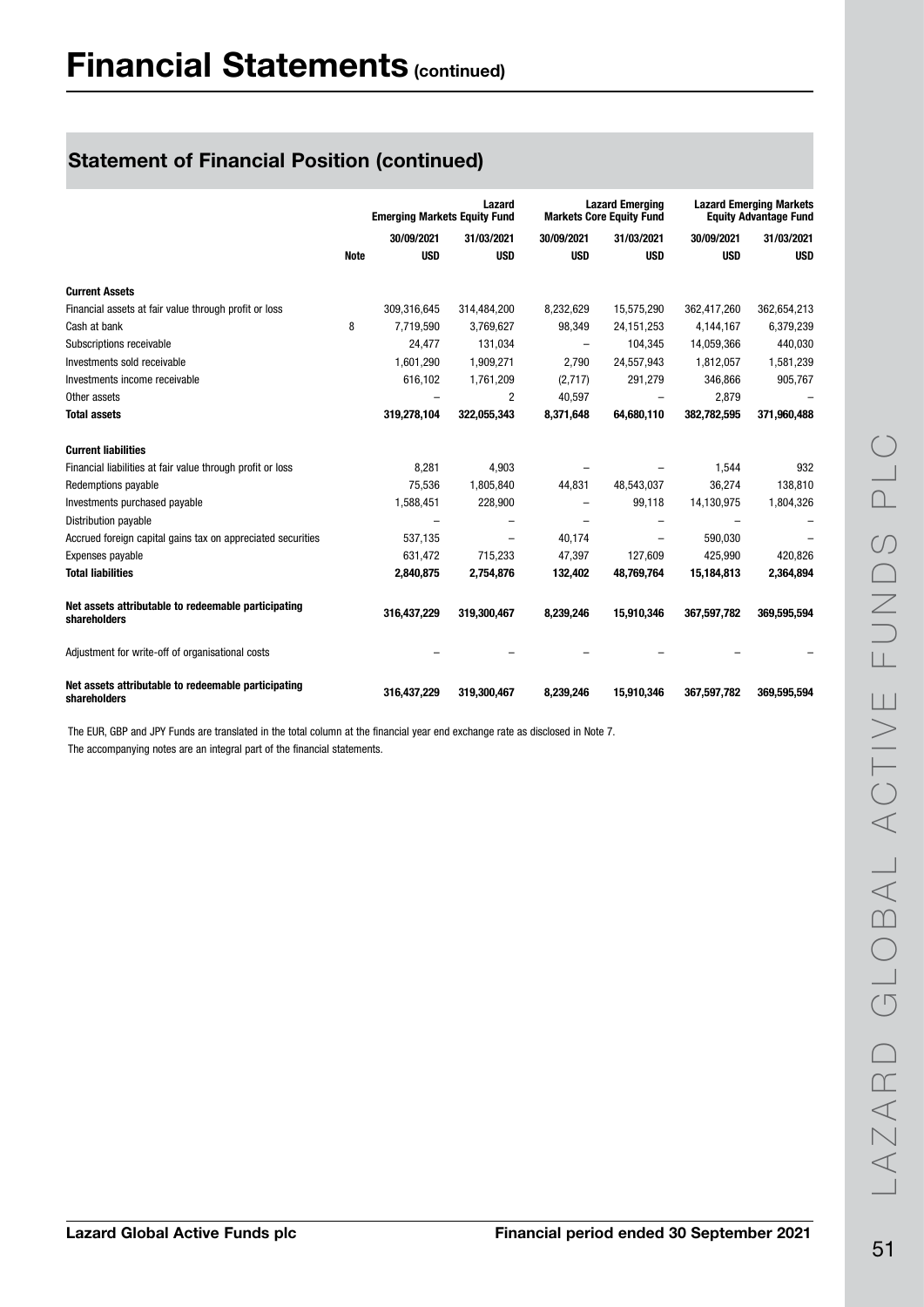|                                                                     |             | <b>Lazard Emerging Markets</b><br><b>Managed Volatility Fund</b> |                          | <b>Lazard Developing</b><br><b>Markets Equity Fund</b> |            | Lazard MENA Fund* |            |
|---------------------------------------------------------------------|-------------|------------------------------------------------------------------|--------------------------|--------------------------------------------------------|------------|-------------------|------------|
|                                                                     |             | 30/09/2021                                                       | 31/03/2021               | 30/09/2021                                             | 31/03/2021 | 30/09/2021        | 31/03/2021 |
|                                                                     | <b>Note</b> | <b>USD</b>                                                       | <b>USD</b>               | <b>USD</b>                                             | <b>USD</b> | <b>USD</b>        | <b>USD</b> |
|                                                                     |             |                                                                  |                          |                                                        |            |                   |            |
| <b>Current Assets</b>                                               |             |                                                                  |                          |                                                        |            |                   |            |
| Financial assets at fair value through profit or loss               |             | 96,560,508                                                       | 131,739,780              | 6,015,826                                              | 30,129,370 |                   |            |
| Cash at bank                                                        | 8           | 2,466,680                                                        | 3,036,720                | 169,576                                                | 1,121,969  | 15,056            | 22,347     |
| Subscriptions receivable                                            |             |                                                                  |                          |                                                        |            |                   |            |
| Investments sold receivable                                         |             | 5,825,640                                                        |                          | 47,065                                                 |            |                   |            |
| Investments income receivable                                       |             | 195,651                                                          | 409,109                  | 7,412                                                  | 68,661     |                   |            |
| Other assets                                                        |             |                                                                  |                          | 6,820                                                  | 368        |                   | 10,514     |
| <b>Total assets</b>                                                 |             | 105,048,479                                                      | 135,185,609              | 6,246,699                                              | 31,320,368 | 15,056            | 32,861     |
| <b>Current liabilities</b>                                          |             |                                                                  |                          |                                                        |            |                   |            |
| Financial liabilities at fair value through profit or loss          |             |                                                                  |                          | 11                                                     |            |                   |            |
| Redemptions payable                                                 |             | 5,760,591                                                        |                          |                                                        |            | 2,576             | 2,377      |
| Investments purchased payable                                       |             | 1,871,396                                                        | 133,670                  | 12,971                                                 |            |                   |            |
| Distribution payable                                                |             |                                                                  |                          |                                                        |            |                   |            |
| Accrued foreign capital gains tax on appreciated securities         |             | 220,400                                                          | $\overline{\phantom{m}}$ | 16,052                                                 | 3,532      |                   |            |
| Expenses payable                                                    |             | 143,385                                                          | 173,001                  | 70,750                                                 | 106,051    | 12,480            | 30,484     |
| <b>Total liabilities</b>                                            |             | 7,995,772                                                        | 306,671                  | 99,784                                                 | 109,583    | 15,056            | 32,861     |
| Net assets attributable to redeemable participating<br>shareholders |             | 97,052,707                                                       | 134,878,938              | 6,146,915                                              | 31,210,785 |                   |            |
| Adjustment for write-off of organisational costs                    |             | 35,550                                                           | 40,995                   |                                                        |            |                   |            |
| Net assets attributable to redeemable participating<br>shareholders |             | 97,088,257                                                       | 134,919,933              | 6.146.915                                              | 31,210,785 |                   |            |

The EUR, GBP and JPY Funds are translated in the total column at the financial year end exchange rate as disclosed in Note 7. The accompanying notes are an integral part of the financial statements.

\* The Fund fully redeemed on 28 May 2020.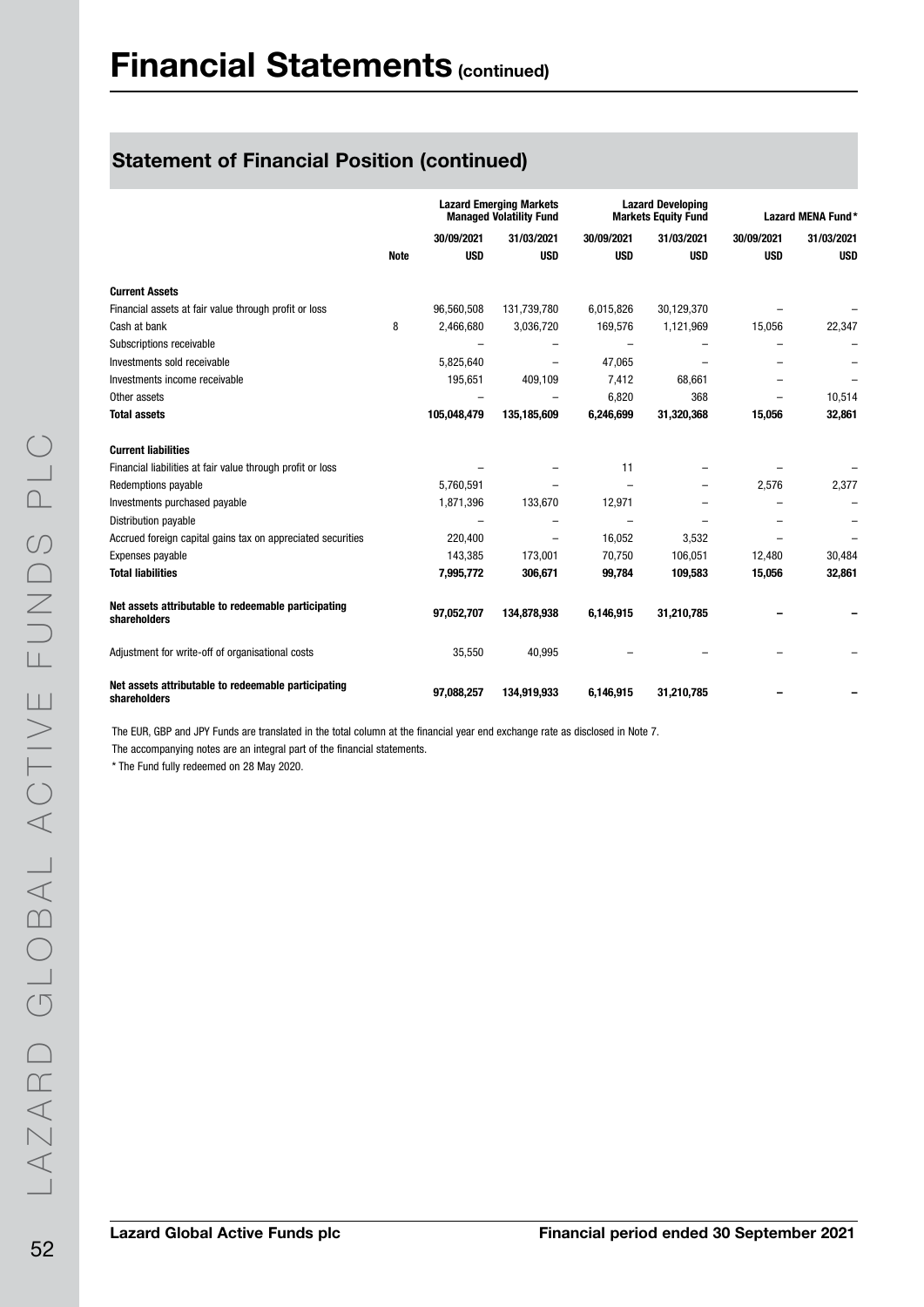|                                                                     |             | Sustainable Fixed Income Fund* | <b>Lazard Global</b>     |            | <b>Lazard Sterling</b><br><b>High Quality Bond Fund**</b> |               | Lazard<br><b>Global Active Funds plc</b> |
|---------------------------------------------------------------------|-------------|--------------------------------|--------------------------|------------|-----------------------------------------------------------|---------------|------------------------------------------|
|                                                                     |             | 30/09/2021                     | 31/03/2021               | 30/09/2021 | 31/03/2021                                                | 30/09/2021    | 31/03/2021                               |
|                                                                     | <b>Note</b> | <b>USD</b>                     | <b>USD</b>               | <b>GBP</b> | <b>GBP</b>                                                | <b>USD</b>    | <b>USD</b>                               |
| <b>Current Assets</b>                                               |             |                                |                          |            |                                                           |               |                                          |
| Financial assets at fair value through profit or loss               |             | 25,635,163                     | 35,519,470               |            |                                                           | 4,131,064,107 | 4,113,284,970                            |
| Cash at bank                                                        | 8           | 1,183,967                      | 1,672,202                | 851,793    | 851,795                                                   | 219,995,085   | 213,603,632                              |
| Subscriptions receivable                                            |             |                                |                          |            | $\overline{\phantom{0}}$                                  | 22,584,118    | 19,054,905                               |
| Investments sold receivable                                         |             |                                |                          |            | $\overline{\phantom{0}}$                                  | 29,052,537    | 32,927,890                               |
| Investments income receivable                                       |             | 229,314                        | 304,125                  |            |                                                           | 4,722,200     | 7,495,259                                |
| Other assets                                                        |             | 2,827                          |                          |            |                                                           | 68,689        | 26,764                                   |
| <b>Total assets</b>                                                 |             | 27,051,271                     | 37,495,797               | 851.793    | 851.795                                                   | 4,407,486,736 | 4,386,393,420                            |
| <b>Current liabilities</b>                                          |             |                                |                          |            |                                                           |               |                                          |
| Financial liabilities at fair value through profit or loss          |             | 229,889                        | 899,931                  |            |                                                           | 21,137,126    | 6,452,441                                |
| Redemptions payable                                                 |             |                                | $\overline{\phantom{0}}$ | 851,793    | 851,795                                                   | 12,914,012    | 57,294,420                               |
| Investments purchased payable                                       |             | 101,493                        | 544,975                  |            | $\overline{\phantom{0}}$                                  | 39,661,173    | 9,315,921                                |
| Distribution payable                                                |             |                                |                          |            | -                                                         | 271           | 277                                      |
| Accrued foreign capital gains tax on appreciated securities         |             | $\overline{\phantom{0}}$       |                          |            | $\overline{\phantom{0}}$                                  | 1,458,166     | 3,756                                    |
| Expenses payable                                                    |             | 71,593                         | 79,651                   |            |                                                           | 6,288,871     | 6,269,283                                |
| <b>Total liabilities</b>                                            |             | 402,975                        | 1,524,557                | 851,793    | 851,795                                                   | 81,459,619    | 79,336,098                               |
| Net assets attributable to redeemable participating<br>shareholders |             | 26,648,296                     | 35,971,240               |            |                                                           | 4,326,027,117 | 4,307,057,322                            |
| Adjustment for write-off of organisational costs                    |             |                                |                          |            |                                                           | 81,060        | 56,369                                   |
| Net assets attributable to redeemable participating<br>shareholders |             | 26,648,296                     | 35,971,240               |            |                                                           | 4,326,108,177 | 4,307,113,691                            |

The EUR, GBP and JPY Funds are translated in the total column at the financial year end exchange rate as disclosed in Note 7.

The accompanying notes are an integral part of the financial statements.

\* Effective 12 May 2021, Fund name changed from Lazard Global Fixed Income Fund to Lazard Global Sustainable Fixed Income Fund.

\*\* The Fund fully redeemed on 14 October 2019.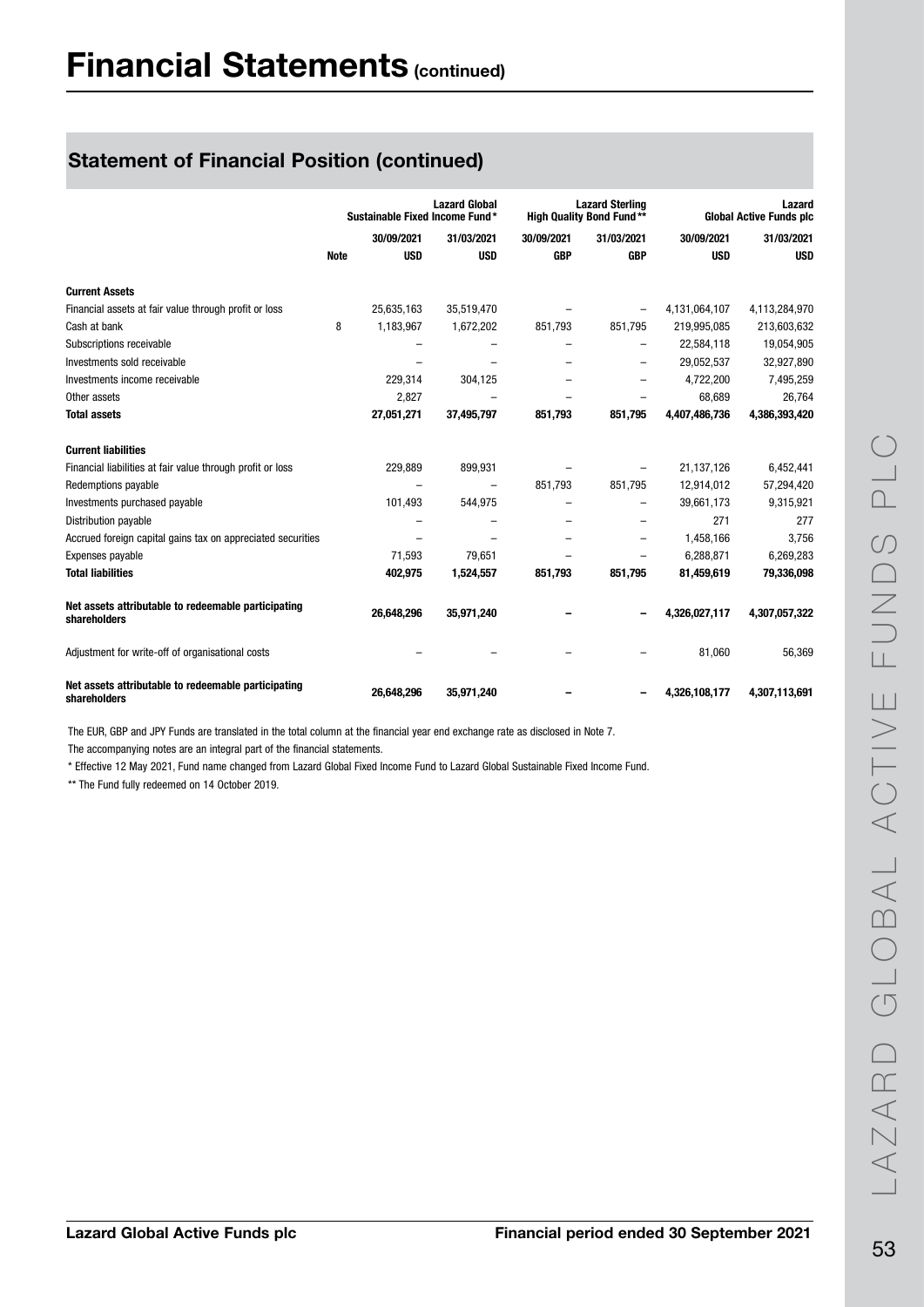|                                                                                                      | <b>Lazard Global Listed</b><br><b>Infrastructure Equity Fund</b> |               |               |                | <b>Lazard Global</b><br><b>Strategic Equity Fund*</b> | <b>Lazard Global</b><br><b>Sustainable Equity Fund</b> |             |
|------------------------------------------------------------------------------------------------------|------------------------------------------------------------------|---------------|---------------|----------------|-------------------------------------------------------|--------------------------------------------------------|-------------|
|                                                                                                      |                                                                  | 30/09/2021    | 30/09/2020    | 30/09/2021     | 30/09/2020                                            | 30/09/2021                                             | 30/09/2020  |
|                                                                                                      | <b>Notes</b>                                                     | <b>GBP</b>    | <b>GBP</b>    | <b>USD</b>     | <b>USD</b>                                            | <b>USD</b>                                             | <b>USD</b>  |
| Net assets attributable to redeemable participating<br>shareholders at beginning of financial period |                                                                  | 1,417,891,412 | 1,293,822,227 | 13,951,218     | 8,986,994                                             | 37,556,605                                             | 15,183,082  |
| Proceeds from redeemable participating shares issued                                                 | 5                                                                | 170.866.487   | 275,217,171   | 403,248        | 928.522                                               | 59,773,821                                             | 3,559,893   |
| Payments for redeemable participating shares redeemed                                                | 5                                                                | (197,551,497) | (208,216,102) | (15, 477, 722) | (1,008,558)                                           | (8,749,507)                                            | (1,806,358) |
| Anti-dilution levy                                                                                   |                                                                  |               |               |                |                                                       |                                                        | 1,374       |
| Net movement in net assets attributable to redeemable<br>participating shareholders from operations  |                                                                  | 81.909.046    | 82,078,074    | 1,123,256      | 2,672,498                                             | 1,166,656                                              | 5,422,011   |
| Foreign currency translation adjustment                                                              |                                                                  |               |               |                |                                                       |                                                        |             |
| Net assets attributable to redeemable participating<br>shareholders at end of financial period       |                                                                  | 1,473,115,448 | 1,442,901,370 |                | 11,579,456                                            | 89,747,575                                             | 22,360,002  |

The EUR, GBP and JPY Funds are translated in the total column at the average exchange rate for the financial year as disclosed in Note 7. The accompanying notes are an integral part of the financial statements.

\* The Fund fully redeemed on 27 July 2021.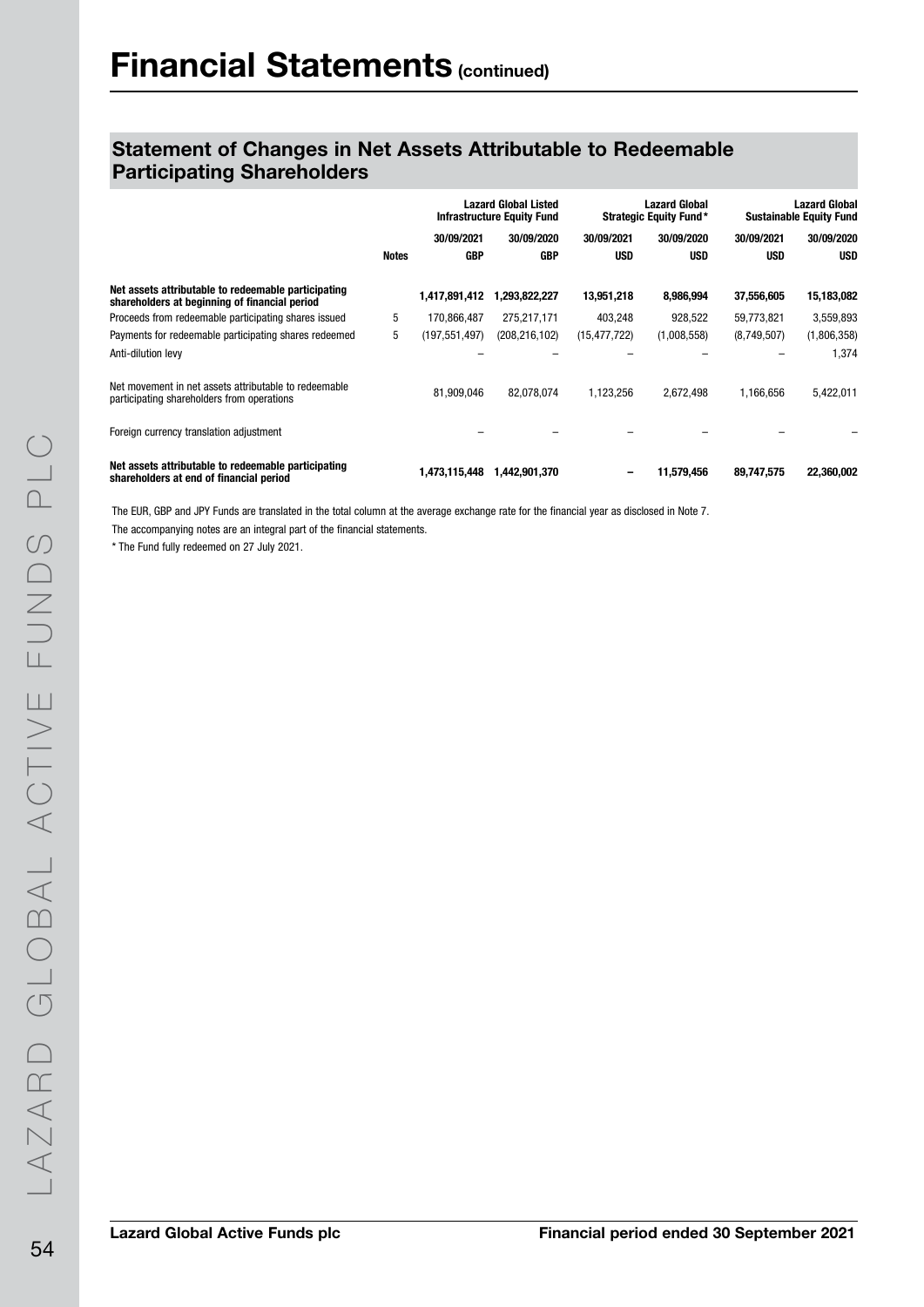|                                                                                                      |              | <b>Lazard Global</b><br><b>Equity Income Fund*</b> |            | <b>Lazard Global</b><br><b>Managed Volatility Fund</b> |                | Lazard<br><b>Global Thematic Fund</b> |               |
|------------------------------------------------------------------------------------------------------|--------------|----------------------------------------------------|------------|--------------------------------------------------------|----------------|---------------------------------------|---------------|
|                                                                                                      |              | 30/09/2021                                         | 30/09/2020 | 30/09/2021                                             | 30/09/2020     | 30/09/2021                            | 30/09/2020    |
|                                                                                                      | <b>Notes</b> | <b>USD</b>                                         | <b>USD</b> | <b>USD</b>                                             | <b>USD</b>     | <b>USD</b>                            | <b>USD</b>    |
| Net assets attributable to redeemable participating<br>shareholders at beginning of financial period |              |                                                    | -          | 129.596.090                                            | 174,369,399    | 30,201,747                            | 19,121,403    |
| Proceeds from redeemable participating shares issued                                                 | 5            |                                                    |            | 409.298                                                | 4,266,977      | 5,839,598                             | 1,345,247     |
| Payments for redeemable participating shares redeemed                                                | 5            | (958)                                              | 4,283      | (99,055,013)                                           | (56, 773, 719) | (542, 880)                            | (2, 178, 855) |
| Anti-dilution levy                                                                                   |              |                                                    |            |                                                        | 24,627         |                                       |               |
| Net movement in net assets attributable to redeemable<br>participating shareholders from operations  |              | 958                                                | (4, 283)   | 10,644,446                                             | 22,288,440     | 1,404,640                             | 5,986,906     |
| Foreign currency translation adjustment                                                              |              |                                                    |            |                                                        |                |                                       |               |
| Net assets attributable to redeemable participating<br>shareholders at end of financial period       |              |                                                    |            | 41,594,821                                             | 144,175,724    | 36,903,105                            | 24,274,701    |

The EUR, GBP and JPY Funds are translated in the total column at the average exchange rate for the financial year as disclosed in Note 7.

The accompanying notes are an integral part of the financial statements.

\* The Fund fully redeemed on 19 February 2019.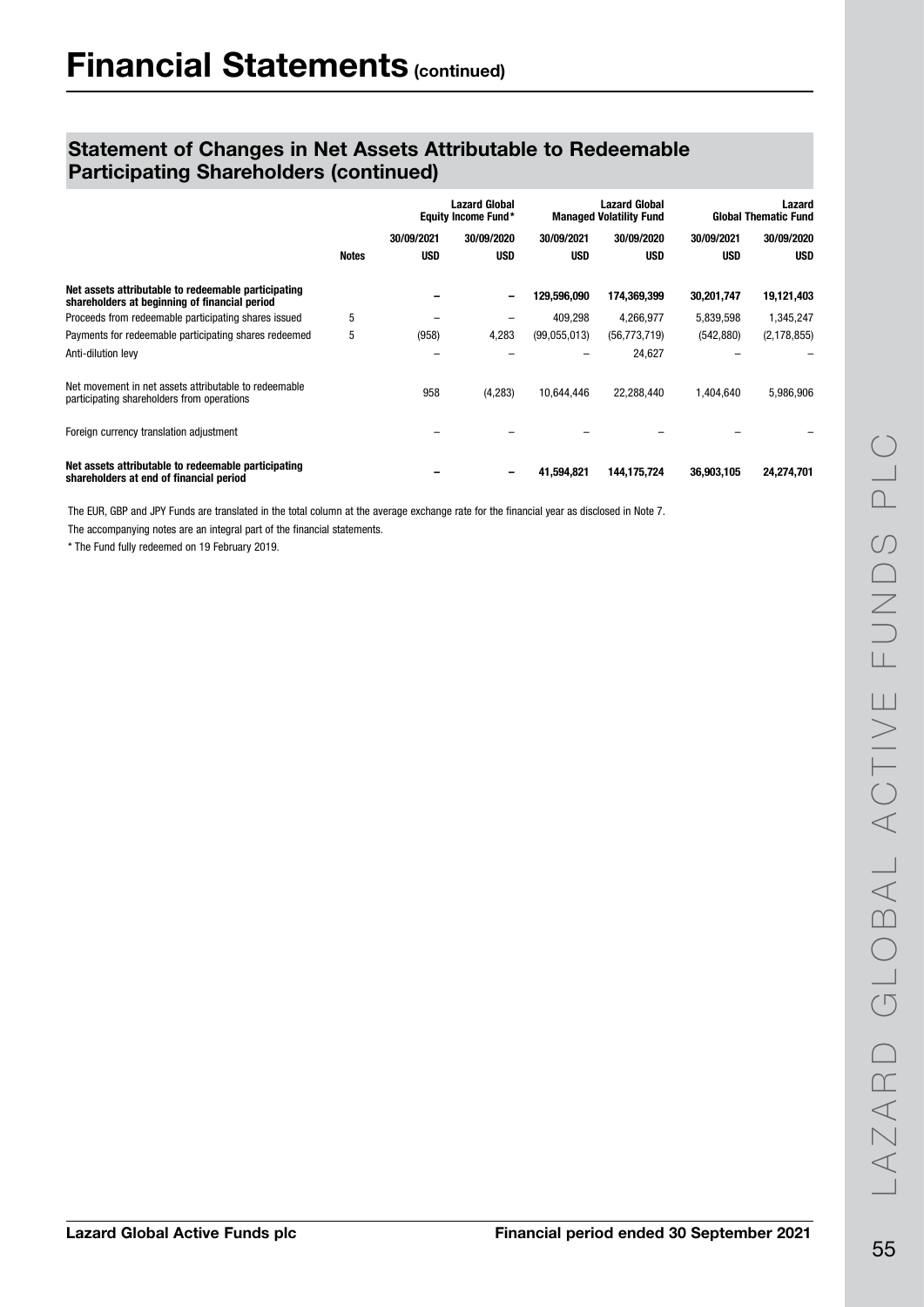|                                                                                                      |       |               | <b>Lazard Global</b><br><b>Thematic Focus Fund</b> |                 | <b>Lazard Global</b><br><b>Equity Franchise Fund</b> | Lazard<br><b>Global Small</b><br>Cap Fund* | Lazard<br><b>European Equity Fund</b> |              |
|------------------------------------------------------------------------------------------------------|-------|---------------|----------------------------------------------------|-----------------|------------------------------------------------------|--------------------------------------------|---------------------------------------|--------------|
|                                                                                                      |       | 30/09/2021    | 30/09/2020                                         | 30/09/2021      | 30/09/2020                                           | 30/09/2021                                 | 30/09/2021                            | 30/09/2020   |
|                                                                                                      | Notes | <b>USD</b>    | <b>USD</b>                                         | <b>USD</b>      | <b>USD</b>                                           | <b>USD</b>                                 | <b>EUR</b>                            | EUR          |
| Net assets attributable to redeemable participating<br>shareholders at beginning of financial period |       | 147,701,072   | 16,372,748                                         | 295,667,573     | 336,118,529                                          | $\qquad \qquad$                            | 16,417,051                            | 30,790,288   |
| Proceeds from redeemable participating shares issued                                                 | 5     | 41.994.063    | 62,402,315                                         | 110,779,487     | 66,022,818                                           | 27,822,000                                 | 1,044,322                             | 753,013      |
| Payments for redeemable participating shares redeemed                                                | 5     | (9, 139, 260) | (8, 263, 197)                                      | (141, 491, 216) | (178, 364, 544)                                      | $\qquad \qquad -$                          | (648, 592)                            | (14,836,053) |
| Anti-dilution levy                                                                                   |       |               | 7,422                                              |                 | 70,290                                               |                                            |                                       | 20,305       |
| Net movement in net assets attributable to redeemable<br>participating shareholders from operations  |       | 7,952,451     | 13,617,850                                         | 17,641,192      | 68,701,780                                           | (182, 813)                                 | 1,053,754                             | 5,770,918    |
| Foreign currency translation adjustment                                                              |       |               |                                                    |                 |                                                      |                                            |                                       |              |
| Net assets attributable to redeemable participating<br>shareholders at end of financial period       |       | 188,508,326   | 84,137,138                                         | 282,597,036     | 292,548,873                                          | 27,639,187                                 | 17,866,535                            | 22,498,471   |

The EUR, GBP and JPY Funds are translated in the total column at the average exchange rate for the financial year as disclosed in Note 7.

The accompanying notes are an integral part of the financial statements.

\* The Fund launched on 27 July 2021, therefore there are no comparatives.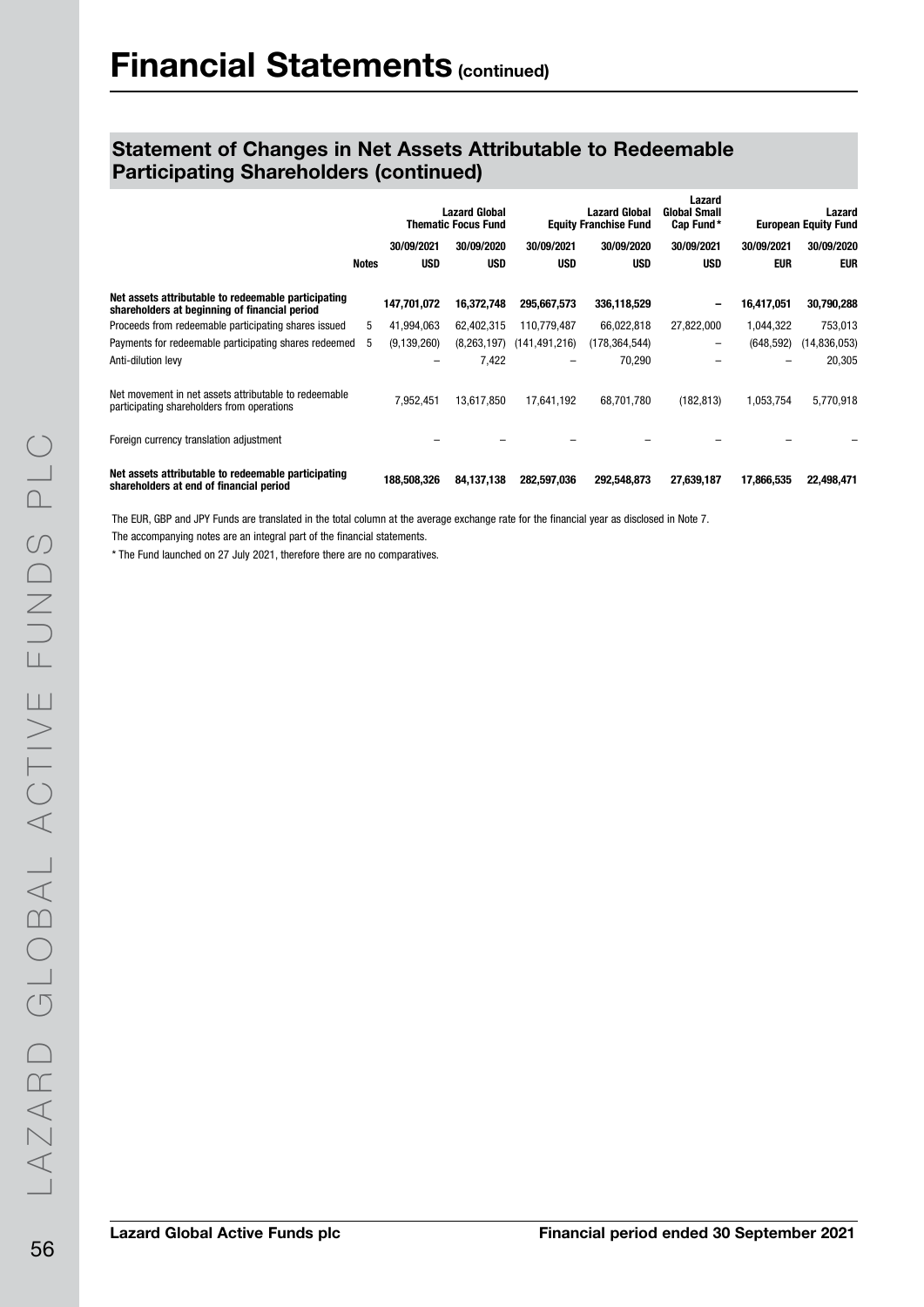|                                                                                                      | Lazard<br>Pan European Equity Fund* |            |            |             | <b>Lazard Pan-European</b><br><b>Small Cap Fund</b> | Lazard<br>UK Omega Equity Fund* |            |
|------------------------------------------------------------------------------------------------------|-------------------------------------|------------|------------|-------------|-----------------------------------------------------|---------------------------------|------------|
|                                                                                                      |                                     | 30/09/2021 | 30/09/2020 | 30/09/2021  | 30/09/2020                                          | 30/09/2021                      | 30/09/2020 |
|                                                                                                      | Notes                               | <b>EUR</b> | <b>EUR</b> | <b>EUR</b>  | eur                                                 | <b>GBP</b>                      | <b>GBP</b> |
| Net assets attributable to redeemable participating<br>shareholders at beginning of financial period |                                     |            | -          | 85,528,114  | 55,031,589                                          |                                 |            |
| Proceeds from redeemable participating shares issued                                                 | 5                                   |            | -          | 5,972,585   | 8,192,384                                           |                                 |            |
| Payments for redeemable participating shares redeemed                                                | 5                                   |            | (654)      | (1,688,595) | (1, 274, 863)                                       |                                 | (180)      |
| Anti-dilution levy                                                                                   |                                     |            |            |             |                                                     |                                 |            |
| Net movement in net assets attributable to redeemable<br>participating shareholders from operations  |                                     |            | 654        | 11,726,920  | 14,385,491                                          |                                 | 180        |
| Foreign currency translation adjustment                                                              |                                     |            |            |             |                                                     |                                 |            |
| Net assets attributable to redeemable participating<br>shareholders at end of financial period       |                                     |            | -          | 101,539,024 | 76,334,601                                          |                                 |            |

The EUR, GBP and JPY Funds are translated in the total column at the average exchange rate for the financial year as disclosed in Note 7.

The accompanying notes are an integral part of the financial statements.

\* These Funds fully redeemed on 25 November 2019.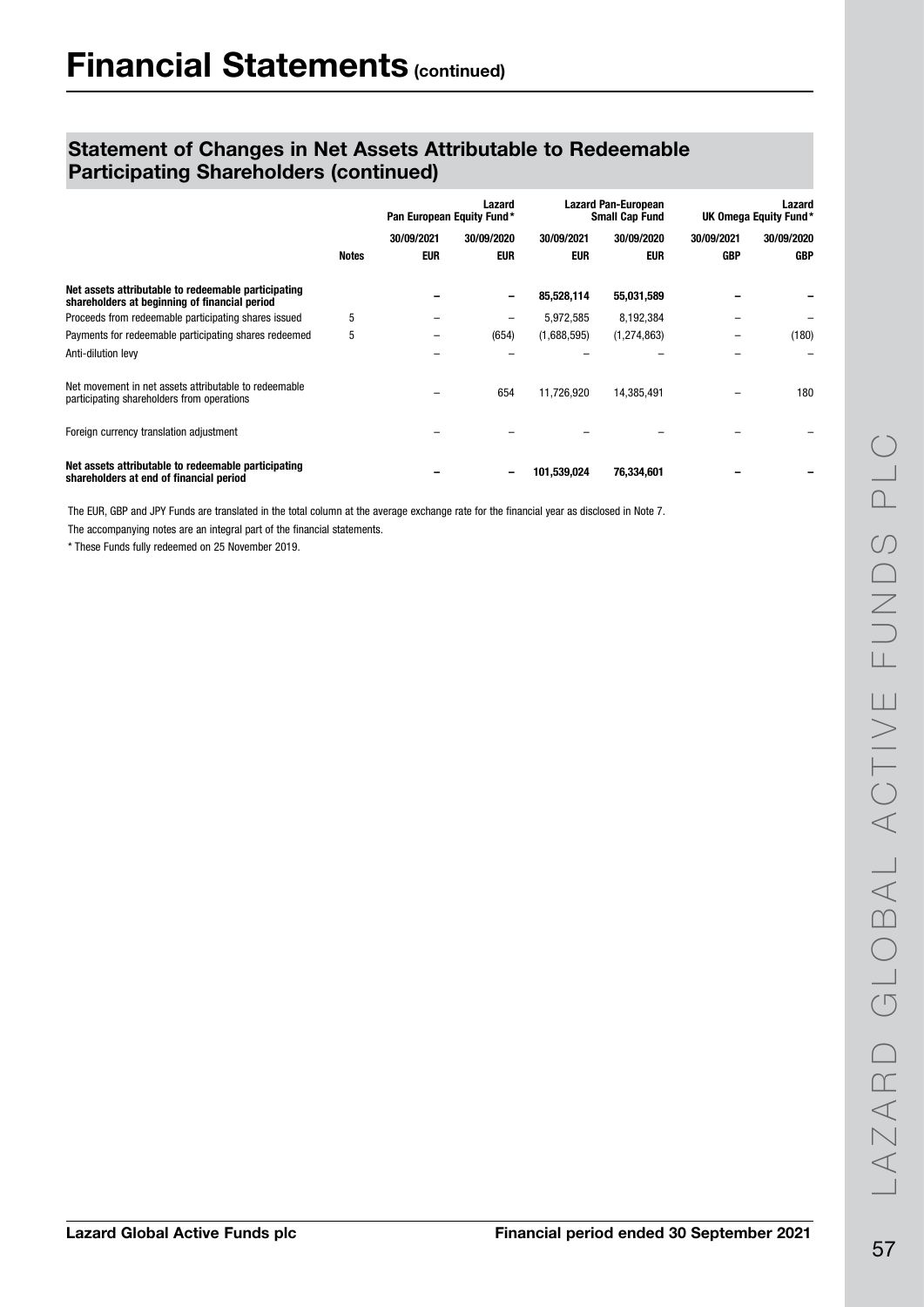|                                                                                                      |              | Lazard<br><b>US Equity Concentrated Fund</b> |                | <b>Lazard Japanese</b><br><b>Strategic Equity Fund</b> |                | <b>Lazard Emerging World Fund</b> |             |
|------------------------------------------------------------------------------------------------------|--------------|----------------------------------------------|----------------|--------------------------------------------------------|----------------|-----------------------------------|-------------|
|                                                                                                      |              | 30/09/2021                                   | 30/09/2020     | 30/09/2021                                             | 30/09/2020     | 30/09/2021                        | 30/09/2020  |
|                                                                                                      | <b>Notes</b> | <b>USD</b>                                   | <b>USD</b>     | <b>JPY</b>                                             | <b>JPY</b>     | <b>USD</b>                        | <b>USD</b>  |
| Net assets attributable to redeemable participating<br>shareholders at beginning of financial period |              | 637,010,175                                  | 338,659,916    | ,241,148,153                                           | 852,118,246    | 23,052,545                        | 15,796,413  |
| Proceeds from redeemable participating shares issued                                                 | 5            | 82,677,564                                   | 140,468,554    | 85,161,380                                             | 61,314,266     | 37,530                            | 15,078      |
| Payments for redeemable participating shares redeemed                                                | 5            | (79, 376, 055)                               | (50, 734, 488) | (44, 270, 131)                                         | (34, 644, 903) | (60, 069)                         | (2,667,616) |
| Anti-dilution levy                                                                                   |              |                                              |                |                                                        |                |                                   | 14,194      |
| Net movement in net assets attributable to redeemable<br>participating shareholders from operations  |              | 39,648,382                                   | 98,799,862     | 29,452,771                                             | 170.442.778    | (1,003,529)                       | 4,844,321   |
| Foreign currency translation adjustment                                                              |              |                                              |                |                                                        |                |                                   |             |
| Net assets attributable to redeemable participating<br>shareholders at end of financial period       |              | 679,960,066                                  | 527,193,844    | 1,311,492,173                                          | 1,049,230,387  | 22,026,477                        | 18,002,390  |

The EUR, GBP and JPY Funds are translated in the total column at the average exchange rate for the financial year as disclosed in Note 7. The accompanying notes are an integral part of the financial statements.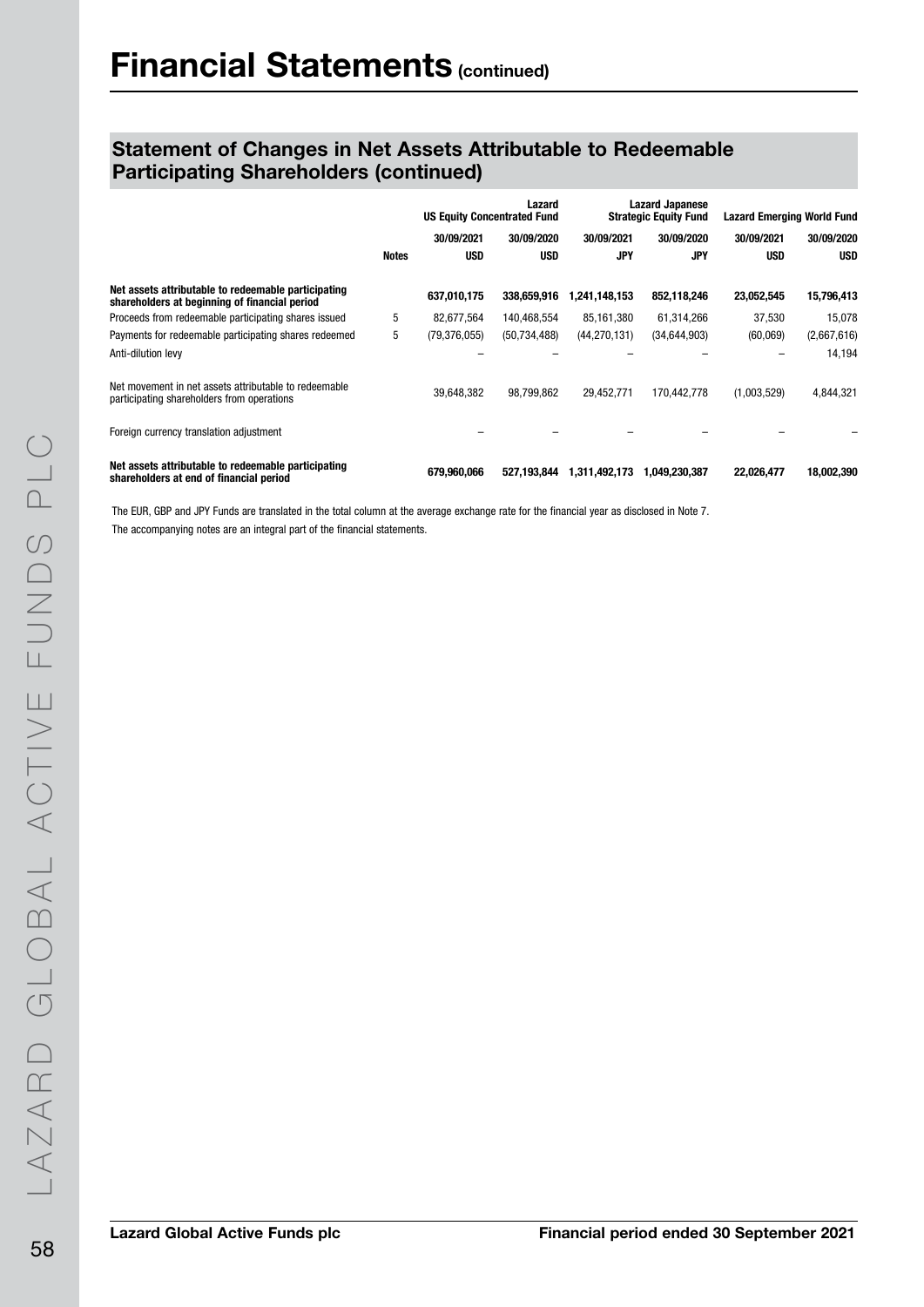|                                                                                                      |       | Lazard<br><b>Emerging Markets Equity Fund</b> |                 | <b>Lazard Emerging</b><br><b>Markets Core Equity Fund</b> |               | <b>Lazard Emerging Markets</b><br><b>Equity Advantage Fund</b> |                |
|------------------------------------------------------------------------------------------------------|-------|-----------------------------------------------|-----------------|-----------------------------------------------------------|---------------|----------------------------------------------------------------|----------------|
|                                                                                                      |       | 30/09/2021                                    | 30/09/2020      | 30/09/2021                                                | 30/09/2020    | 30/09/2021                                                     | 30/09/2020     |
|                                                                                                      | Notes | <b>USD</b>                                    | <b>USD</b>      | <b>USD</b>                                                | <b>USD</b>    | <b>USD</b>                                                     | <b>USD</b>     |
| Net assets attributable to redeemable participating<br>shareholders at beginning of financial period |       | 319,300,467                                   | 699,055,485     | 15,910,346                                                | 65,343,975    | 369,595,594                                                    | 144,928,335    |
| Proceeds from redeemable participating shares issued                                                 | 5     | 92.910.677                                    | 116,759,750     | 1,036,509                                                 | 4,238,042     | 56,994,908                                                     | 10,939,046     |
| Payments for redeemable participating shares redeemed                                                | 5     | (97, 748, 048)                                | (505, 208, 005) | (7, 841, 874)                                             | (4, 257, 988) | (41, 827, 301)                                                 | (82, 461, 420) |
| Anti-dilution levy                                                                                   |       |                                               | 369,570         | 2,571                                                     |               |                                                                | 116,026        |
| Net movement in net assets attributable to redeemable<br>participating shareholders from operations  |       | 1,974,133                                     | 80.274.958      | (868, 306)                                                | 19,336,421    | (17, 165, 419)                                                 | 40,939,032     |
| Foreign currency translation adjustment                                                              |       |                                               |                 |                                                           |               |                                                                |                |
| Net assets attributable to redeemable participating<br>shareholders at end of financial period       |       | 316,437,229                                   | 391,251,758     | 8,239,246                                                 | 84,660,450    | 367,597,782                                                    | 114,461,019    |

The EUR, GBP and JPY Funds are translated in the total column at the average exchange rate for the financial year as disclosed in Note 7. The accompanying notes are an integral part of the financial statements.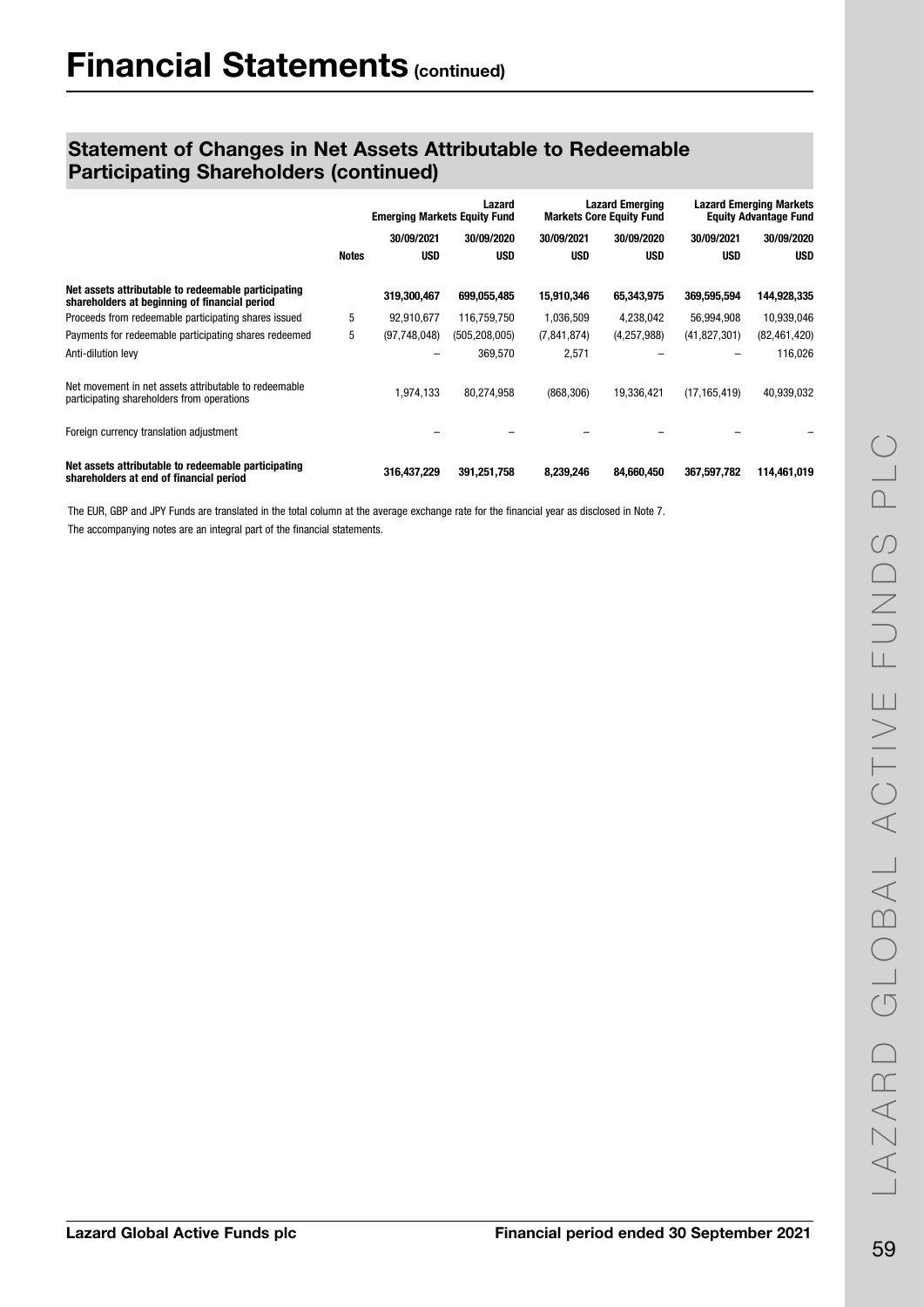|                                                                                                      |       | <b>Lazard Emerging Markets</b><br><b>Managed Volatility Fund</b> |             | <b>Lazard Developing</b><br><b>Markets Equity Fund</b> |            | Lazard MENA Fund* |             |
|------------------------------------------------------------------------------------------------------|-------|------------------------------------------------------------------|-------------|--------------------------------------------------------|------------|-------------------|-------------|
|                                                                                                      |       | 30/09/2021                                                       | 30/09/2020  | 30/09/2021                                             | 30/09/2020 | 30/09/2021        | 30/09/2020  |
|                                                                                                      | Notes | <b>USD</b>                                                       | <b>USD</b>  | <b>USD</b>                                             | <b>USD</b> | <b>USD</b>        | <b>USD</b>  |
| Net assets attributable to redeemable participating<br>shareholders at beginning of financial period |       | 134,919,933                                                      | 130,971,573 | 31,210,785                                             | 20,738,467 |                   | 3,599,152   |
| Proceeds from redeemable participating shares issued                                                 | 5     | 304,412                                                          | 2,136,091   | 599,835                                                | 1,498,382  |                   |             |
| Payments for redeemable participating shares redeemed                                                | 5     | (38, 481, 871)                                                   | (4,870,111) | (23, 443, 031)                                         | (791, 183) | (199)             | (3,697,178) |
| Anti-dilution levy                                                                                   |       |                                                                  |             |                                                        |            |                   |             |
| Net movement in net assets attributable to redeemable<br>participating shareholders from operations  |       | 345.783                                                          | 39,225,752  | (2,220,674)                                            | 7,699,352  | 199               | 98,026      |
| Foreign currency translation adjustment                                                              |       |                                                                  |             |                                                        |            |                   |             |
| Net assets attributable to redeemable participating<br>shareholders at end of financial period       |       | 97,088,257                                                       | 167,463,305 | 6,146,915                                              | 29,145,018 |                   |             |

The EUR, GBP and JPY Funds are translated in the total column at the average exchange rate for the financial year as disclosed in Note 7. The accompanying notes are an integral part of the financial statements.

\* The Fund fully redeemed on 28 May 2020.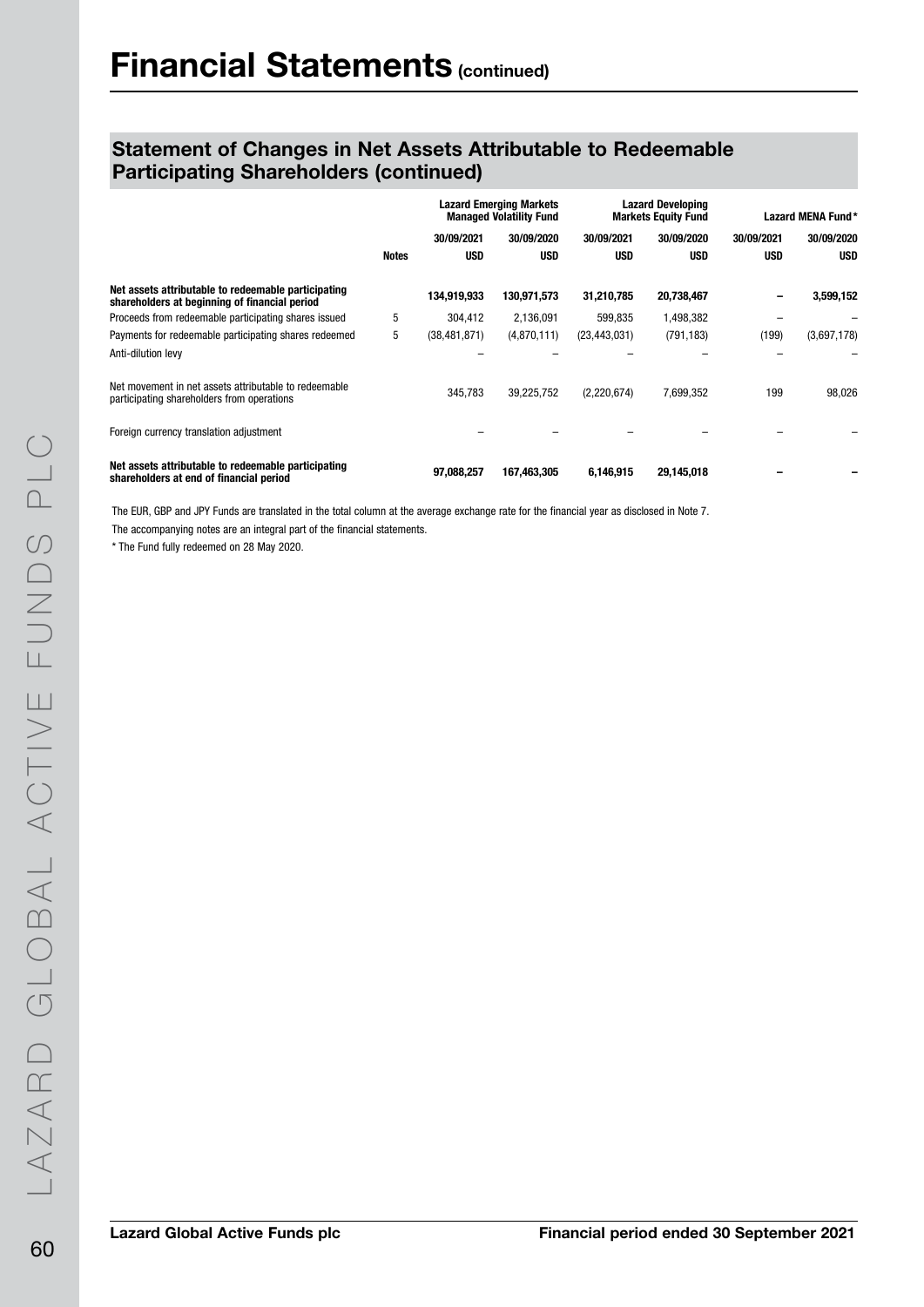|                                                                                                      |              |                | <b>Lazard Global</b><br>Sustainable Fixed Income Fund* |            | Lazard Sterling<br><b>High Quality Bond Fund**</b> |               | Lazard<br><b>Global Active Funds plc</b> |
|------------------------------------------------------------------------------------------------------|--------------|----------------|--------------------------------------------------------|------------|----------------------------------------------------|---------------|------------------------------------------|
|                                                                                                      |              | 30/09/2021     | 30/09/2020                                             | 30/09/2021 | 30/09/2020                                         | 30/09/2021    | 30/09/2020                               |
|                                                                                                      | <b>Notes</b> | <b>USD</b>     | <b>USD</b>                                             | GBP        | <b>GBP</b>                                         | <b>USD</b>    | <b>USD</b>                               |
| Net assets attributable to redeemable participating<br>shareholders at beginning of financial period |              | 35,971,240     | 38,241,711                                             |            | -                                                  | 4,307,113,691 | 3,737,122,625                            |
| Proceeds from redeemable participating shares issued                                                 | 5            | 6,180,837      | 2,487,308                                              |            | $\qquad \qquad -$                                  | 734.045.659   | 776,081,455                              |
| Payments for redeemable participating shares redeemed                                                | 5            | (16, 171, 910) | (7, 418, 521)                                          |            | 245                                                |               | $(856, 774, 993)$ $(1, 192, 593, 488)$   |
| Anti-dilution levy                                                                                   |              |                | 4,900                                                  |            |                                                    | 2.571         | 631.424                                  |
| Net movement in net assets attributable to redeemable<br>participating shareholders from operations  |              | 668.129        | 3.211.747                                              |            | (245)                                              | 190.309.807   | 541,435,832                              |
| Foreign currency translation adjustment                                                              |              |                |                                                        |            | -                                                  | (48,588,558)  | 72,777,117                               |
| Net assets attributable to redeemable participating<br>shareholders at end of financial period       |              | 26,648,296     | 36,527,145                                             |            |                                                    | 4,326,108,177 | 3,935,454,965                            |

The EUR, GBP and JPY Funds are translated in the total column at the average exchange rate for the financial year as disclosed in Note 7.

The accompanying notes are an integral part of the financial statements.

\* Effective 12 May 2021, Fund name changed from Lazard Global Fixed Income Fund to Lazard Global Sustainable Fixed Income Fund.

\*\* The Fund fully redeemed on 14 October 2019.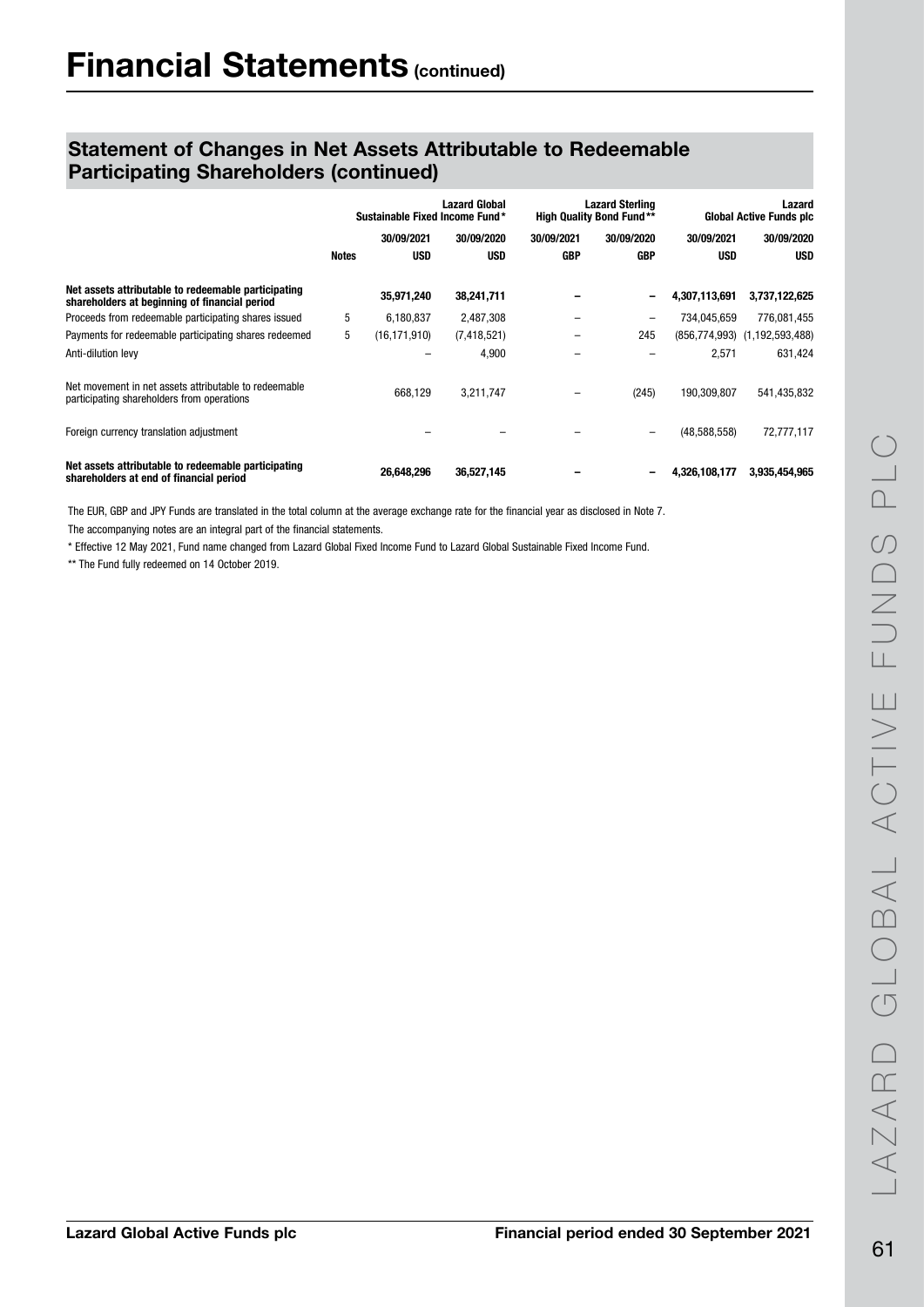## 1. General

Lazard Global Active Funds plc (the "Company") was incorporated on 10 April 1996 as an open-ended investment company with variable capital structured as an umbrella fund and with segregated liability between its sub funds (individually referred to as the "Fund" and collectively the "Funds") organised under the laws of Ireland. The Company qualifies and is authorised in Ireland by the Central Bank of Ireland (the "Central Bank") as an Undertaking for Collective Investment in Transferable Securities ("UCITS") pursuant to the European Communities (Undertakings for Collective Investment in Transferable Securities) Regulations, 2011 (as amended) (the "UCITS Regulations") and the Central Bank (Supervision and Enforcement) Act 2013 (Section 48(1)) (Undertakings for Collective Investment in Transferable Securities) Regulations 2019 (the "Central Bank UCITS Regulations"). The Company is structured as an umbrella fund in that the share capital of the Company may be divided into different classes of shares with one or more classes representing a separate Fund of the Company.

The Company currently has eighteen Funds in existence as at 30 September 2021 as follows: Lazard Global Listed Infrastructure Equity Fund, Lazard Global Sustainable Equity Fund, Lazard Global Managed Volatility Fund, Lazard Global Thematic Fund, Lazard Global Thematic Focus Fund, Lazard Global Equity Franchise Fund, Lazard Global Small Cap Fund, Lazard European Equity Fund, Lazard Pan-European Small Cap Fund, Lazard US Equity Concentrated Fund, Lazard Japanese Strategic Equity Fund, Lazard Emerging World Fund, Lazard Emerging Markets Equity Fund, Lazard Emerging Markets Core Equity Fund, Lazard Emerging Markets Equity Advantage Fund, Lazard Emerging Markets Managed Volatility Fund, Lazard Developing Markets Equity Fund and Lazard Global Sustainable Fixed Income Fund (formerly Lazard Global Fixed Income Fund). The investment objectives of each Fund within the Company are set out in the Prospectus and relevant Supplements for the Funds.

Lazard Global Equity Income Fund was fully redeemed on 19 February 2019 and is pending application to the Central Bank to revoke Fund's registration.

Lazard Sterling High Quality Bond Fund was fully redeemed on 14 October 2019 and is pending application to the Central Bank to revoke Fund's registration.

Lazard Pan European Equity Fund and Lazard UK Omega Equity Fund were fully redeemed on 25 November 2019 and are pending application to the Central Bank to revoke Funds' registration.

Lazard MENA Fund was fully redeemed on 28 May 2020 and is pending application to the Central Bank to revoke the Fund's authorisation.

Lazard Global Strategic Equity Fund was fully redeemed on 27 July 2021 and is pending application to the Central Bank to revoke the Fund's authorisation.

# 2. Significant Accounting Policies

The significant accounting policies and estimation techniques adopted by the Company in the preparation of the financial statements are set out below. All references to net assets throughout the financial statements refer to net assets attributable to redeemable participating shareholders unless otherwise stated.

### Statement of Compliance

The interim report and unaudited financial statements for the financial period ended 30 September 2021 have been prepared in accordance with Financial Reporting Standard ("FRS") 104: "Interim Financial Reporting", the UCITS Regulations and the Central Bank UCITS Regulations. The interim report and unaudited financial statements should be read in conjunction with the audited financial statements for the financial year ended 31 March 2021, which have been prepared in accordance with FRS 102: "The Financial Reporting Standard applicable in the United Kingdom and the Republic of Ireland'' ("FRS 102") and Irish statute comprising the Companies Act 2014, the UCITS Regulations and the Central Bank UCITS Regulations.

The same accounting policies, presentation and methods of computation have been followed in these interim report and unaudited financial statements as were applied in the preparation of the Company's annual report and audited financial statements for the financial year ended 31 March 2021.

These interim financial statements are unaudited. We note that the statutory auditor's report in the Company's annual report and audited financial statements for the financial year ended 31 March 2021 was unqualified.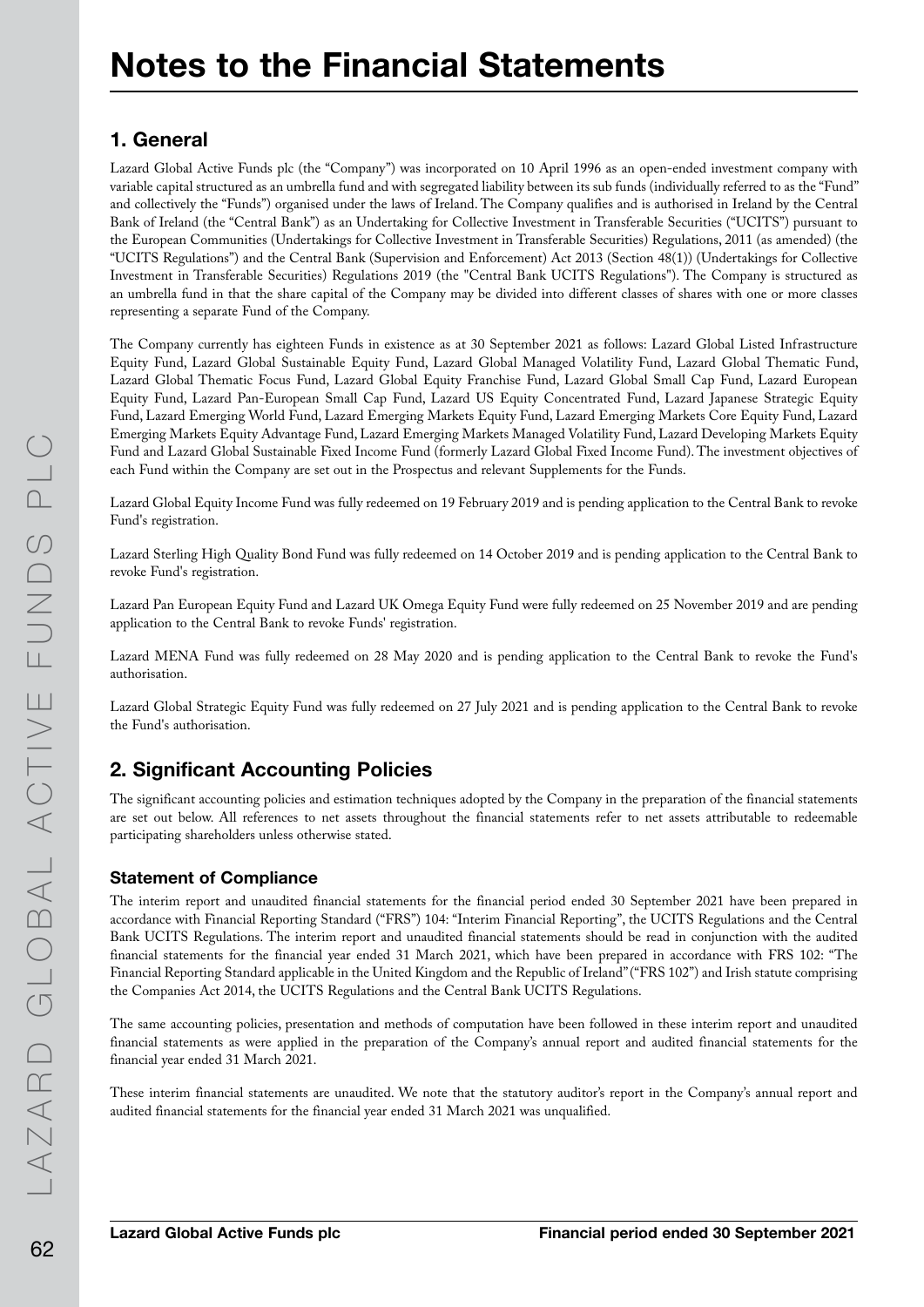# 2. Significant Accounting Policies (continued)

### Basis of Preparation

The financial statements are prepared under the historical cost convention as modified by the revaluation of financial assets and financial liabilities held at fair value through profit or loss. The financial statements have been prepared on a going concern basis and in accordance with accounting standards generally accepted in Ireland and the provisions of the UCITS Regulations and the Central Bank UCITS Regulations. Accounting standards generally accepted in Ireland in preparing financial statements giving a true and fair view are those accounting standards issued by the Financial Reporting Council (Generally Accepted Accounting Practice in Ireland). Lazard Global Equity Income Fund, Lazard Pan European Equity Fund, Lazard UK Omega Equity Fund, Lazard MENA Fund and Lazard Sterling High Quality Bond Fund were closed in previous financial year ends and Lazard Global Strategic Equity Fund was closed during this financial period end. As a result, the financial statements of these Funds have been prepared on a non-going concern basis.

The Company has availed of the exemption available to open-ended investment funds under FRS 102, Section 7 "Statement of Cash Flows" not to prepare a cash flow statement on the basis that substantially all of the Company's investments are highly liquid and carried at fair value, and the Company provides a statement of changes in net assets attributable to redeemable participating shareholders.

Items included in the Company's financial statements are measured using the currency of the primary economic environment in which it operates (the "functional currency"). This is US Dollar ("USD") except for Lazard Japanese Strategic Equity Fund which is Japanese Yen ("JPY"), Lazard European Equity Fund, Lazard Pan European Equity Fund and Lazard Pan-European Small Cap Fund which are Euro ("EUR") and Lazard Global Listed Infrastructure Equity Fund, Lazard UK Omega Equity Fund and Lazard Sterling High Quality Bond Fund which are Pound Sterling ("GBP"). The Company has adopted the functional currency of each Fund as the presentation currency for each Fund, and the Company level financial statements are presented in USD, which is the Company's presentation currency.

For the purpose of combining the financial statements of each Fund to arrive at the aggregated figures, the financial assets and financial liabilities in the financial statements have been translated to USD at the exchange rate at the financial period end. The amounts in the Statement of Comprehensive Income and the Statement of Changes in Net Assets Attributable to Redeemable Participating Shareholders have been translated to USD using an average rate for the financial period as an approximation for actual rates. This has no effect on the net asset value per share attributable to the individual Funds. All exchange rates are disclosed in Note 7.

The foreign currency translation adjustment of USD (48,588,558) (30 September 2020: USD 72,777,117) included in the Statement of Changes in Net Assets Attributable to Redeemable Participating Shareholders reflects the movement in exchange rates for the financial period. This is a notional amount which has no impact on the results of the individual Funds.

## 3. Fees

### Management Fees

Lazard Fund Managers (Ireland) Limited (the "Manager") has responsibility for the management and administration of the Company's affairs and the distribution of the shares, subject to the overall supervision and control of the Board of Directors ("Directors").

The Manager is entitled to a charge per annum of the Net Asset Value attributable respectively to each of the following shares classes:

| <b>Class</b>            | <b>Lazard Global</b><br><b>Listed Infrastructure</b><br><b>Equity Fund</b> | Lazard<br><b>Global Strategic</b><br>Equity Fund* | <b>Lazard Global</b><br><b>Sustainable</b><br><b>Equity Fund</b> | Lazard<br><b>Global Managed</b><br><b>Volatility Fund</b> | <b>Lazard Global</b><br>Thematic Fund |
|-------------------------|----------------------------------------------------------------------------|---------------------------------------------------|------------------------------------------------------------------|-----------------------------------------------------------|---------------------------------------|
| A Acc CHF Hedged        | 0.85%                                                                      |                                                   |                                                                  |                                                           |                                       |
| A Acc EUR               |                                                                            |                                                   | 0.85%                                                            | 0.65%                                                     |                                       |
| A Acc EUR Hedged        | 0.85%                                                                      |                                                   |                                                                  |                                                           |                                       |
| A Acc GBP               | 0.85%                                                                      | 0.85%                                             |                                                                  | 0.65%                                                     |                                       |
| A Acc USD               | 0.85%                                                                      | 0.85%                                             | 0.85%                                                            | 0.65%                                                     | 0.85%                                 |
| A Acc USD Hedged        | 0.85%                                                                      |                                                   |                                                                  |                                                           |                                       |
| A Dist EUR              |                                                                            |                                                   |                                                                  | 0.65%                                                     |                                       |
| A Dist EUR Hedged       | 0.85%                                                                      |                                                   |                                                                  |                                                           |                                       |
| A Dist GBP              | 0.85%                                                                      |                                                   |                                                                  |                                                           | 0.85%                                 |
| A Dist USD              | 0.85%                                                                      |                                                   | 0.85%                                                            |                                                           | 0.85%                                 |
| A Dist USD Hedged       | 0.85%                                                                      |                                                   |                                                                  |                                                           |                                       |
| <b>B Acc CHF Hedged</b> | 1.75%                                                                      |                                                   |                                                                  |                                                           |                                       |
| <b>B Acc EUR Hedged</b> | 1.75%                                                                      |                                                   |                                                                  |                                                           |                                       |

\* The Fund fully redeemed on 27 July 2021.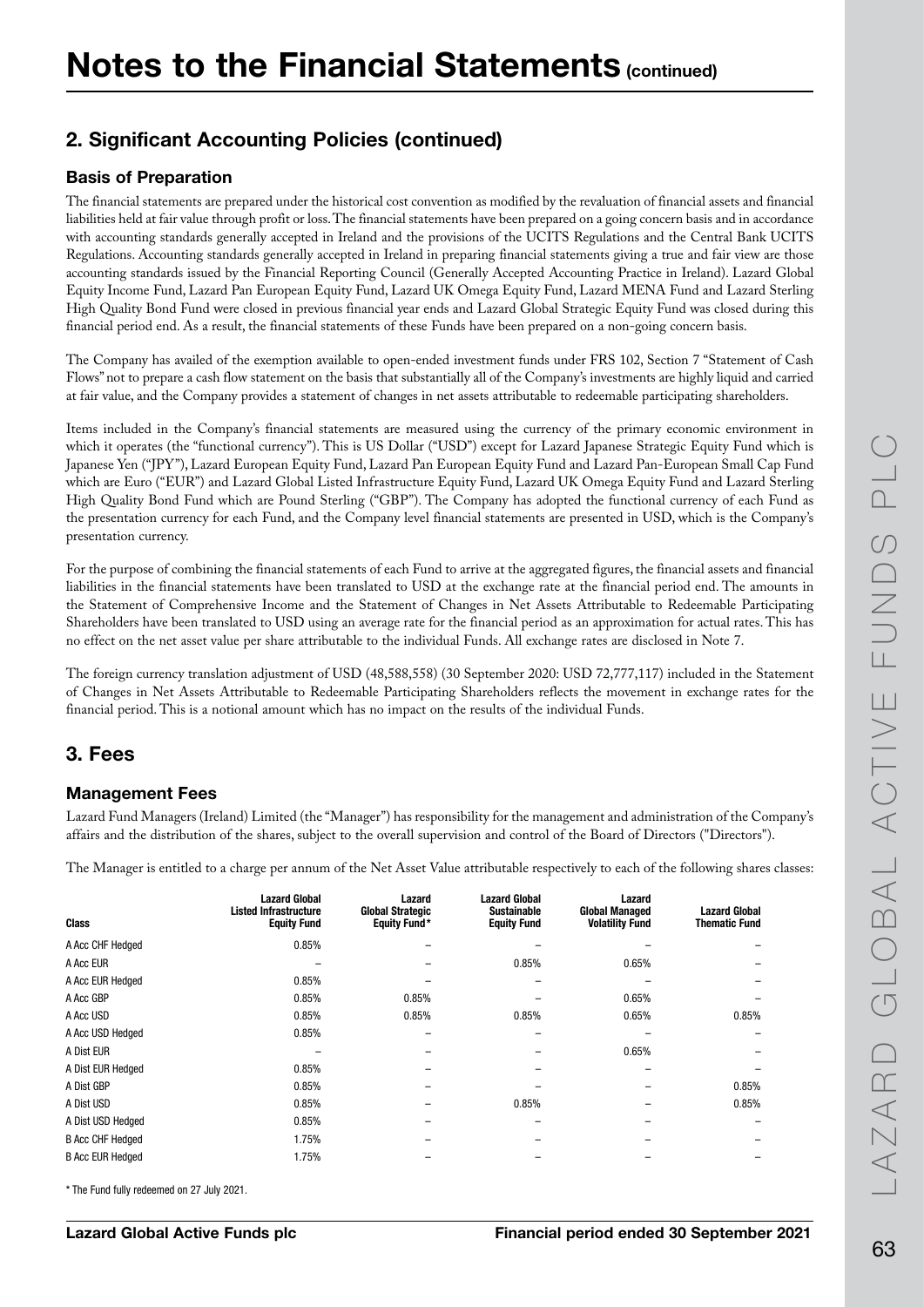#### Management Fees (continued)

| <b>Class</b>             | <b>Lazard Global</b><br><b>Listed Infrastructure</b><br><b>Equity Fund</b> | Lazard<br><b>Global Strategic</b><br><b>Equity Fund*</b> | <b>Lazard Global</b><br><b>Sustainable</b><br><b>Equity Fund</b> | Lazard<br><b>Global Managed</b><br><b>Volatility Fund</b> | <b>Lazard Global</b><br><b>Thematic Fund</b> |
|--------------------------|----------------------------------------------------------------------------|----------------------------------------------------------|------------------------------------------------------------------|-----------------------------------------------------------|----------------------------------------------|
| <b>B Acc GBP</b>         | 1.75%                                                                      |                                                          |                                                                  |                                                           |                                              |
| <b>B Acc USD Hedged</b>  | 1.75%                                                                      |                                                          |                                                                  |                                                           |                                              |
| <b>B Dist USD Hedged</b> | 1.75%                                                                      |                                                          |                                                                  |                                                           |                                              |
| BP Acc USD               | 2.00%                                                                      |                                                          | 1.75%                                                            |                                                           |                                              |
| BP Acc USD Hedged        | 2.00%                                                                      |                                                          |                                                                  |                                                           |                                              |
| BP Dist USD              | 2.00%                                                                      |                                                          | 1.75%                                                            |                                                           |                                              |
| BP Dist USD Hedged       | 2.00%                                                                      |                                                          |                                                                  |                                                           |                                              |
| C Acc EUR Hedged         | 0.85%                                                                      |                                                          |                                                                  | 0.55%                                                     | 0.75%                                        |
| C Acc GBP                |                                                                            |                                                          | 0.75%                                                            |                                                           |                                              |
| C Dist EUR Hedged        | 0.85%                                                                      |                                                          |                                                                  |                                                           |                                              |
| C Dist GBP               | 0.85%                                                                      |                                                          | 0.75%                                                            |                                                           |                                              |
| C Dist USD Hedged        | 0.85%                                                                      |                                                          |                                                                  |                                                           |                                              |
| EA Acc GBP               |                                                                            | 0.50%                                                    | 0.50%                                                            |                                                           |                                              |
| EA Acc USD               |                                                                            |                                                          | 0.50%                                                            |                                                           |                                              |
| EA Dist GBP              |                                                                            | 0.50%                                                    | 0.50%                                                            |                                                           |                                              |

\* The Fund fully redeemed on 27 July 2021.

| <b>Class</b>            | <b>Lazard Global</b><br><b>Thematic Focus Fund</b> | <b>Lazard Global Equity</b><br><b>Franchise Fund</b> | <b>Lazard Global</b><br>Small Cap Fund** | Lazard<br><b>European Equity Fund</b> | <b>Lazard Pan-European</b><br><b>Small Cap Fund</b> |
|-------------------------|----------------------------------------------------|------------------------------------------------------|------------------------------------------|---------------------------------------|-----------------------------------------------------|
| A Acc EUR               |                                                    | 0.85%                                                |                                          | 1.00%                                 | 1.00%                                               |
| A Acc EUR Hedged        |                                                    | 0.85%                                                |                                          |                                       |                                                     |
| A Acc GBP               |                                                    | 0.85%                                                |                                          |                                       |                                                     |
| A Acc USD               | 0.85%                                              | 0.85%                                                | 1.00%                                    | 1.00%                                 |                                                     |
| A Dist EUR              |                                                    |                                                      |                                          | 1.00%                                 |                                                     |
| A Dist EUR Hedged       |                                                    | 0.85%                                                |                                          |                                       |                                                     |
| A Dist USD              |                                                    |                                                      |                                          | 1.00%                                 |                                                     |
| AP Acc EUR              |                                                    |                                                      |                                          |                                       | 1.00%                                               |
| <b>B Acc EUR</b>        |                                                    |                                                      |                                          |                                       | 1.50%                                               |
| <b>B Acc EUR Hedged</b> |                                                    | 1.50%                                                |                                          |                                       |                                                     |
| <b>B Acc GBP</b>        |                                                    | 1.50%                                                |                                          |                                       |                                                     |
| <b>B Dist EUR</b>       |                                                    |                                                      |                                          | 1.50%                                 |                                                     |
| BP Acc USD              | 1.75%                                              | 1.75%                                                |                                          | 1.75%                                 |                                                     |
| BP Dist USD             |                                                    |                                                      |                                          | 1.75%                                 |                                                     |
| C Acc EUR               | 0.75%                                              | 0.75%                                                |                                          |                                       | 0.75%                                               |
| C Acc GBP               |                                                    | 0.75%                                                |                                          | 0.75%                                 |                                                     |
| C Dist GBP              |                                                    | 0.75%                                                |                                          | 0.75%                                 |                                                     |
| E Acc GBP               | 1.00%*                                             |                                                      |                                          |                                       |                                                     |
| E Acc USD               | 1.00%*                                             |                                                      |                                          |                                       |                                                     |
| E Dist GBP              | 1.00%*                                             |                                                      |                                          |                                       |                                                     |
| E Dist USD              | 1.00%*                                             |                                                      |                                          |                                       |                                                     |
| <b>EA Acc EUR</b>       | 0.50%                                              |                                                      |                                          |                                       |                                                     |
| EA Acc GBP              | 0.50%                                              | 0.50%                                                | 0.55%                                    |                                       |                                                     |
| EA Acc USD              |                                                    | 0.50%                                                |                                          |                                       |                                                     |
| <b>EA Dist EUR</b>      |                                                    | 0.50%                                                |                                          |                                       |                                                     |
| <b>EA Dist GBP</b>      |                                                    | 0.50%                                                |                                          |                                       |                                                     |
| J Acc GBP               |                                                    | 1.00%*                                               |                                          |                                       |                                                     |
| J Dist GBP              |                                                    | 1.00%*                                               |                                          |                                       |                                                     |

\* Management fee is up to 1%.

\*\* The Fund launched on 27 July 2021.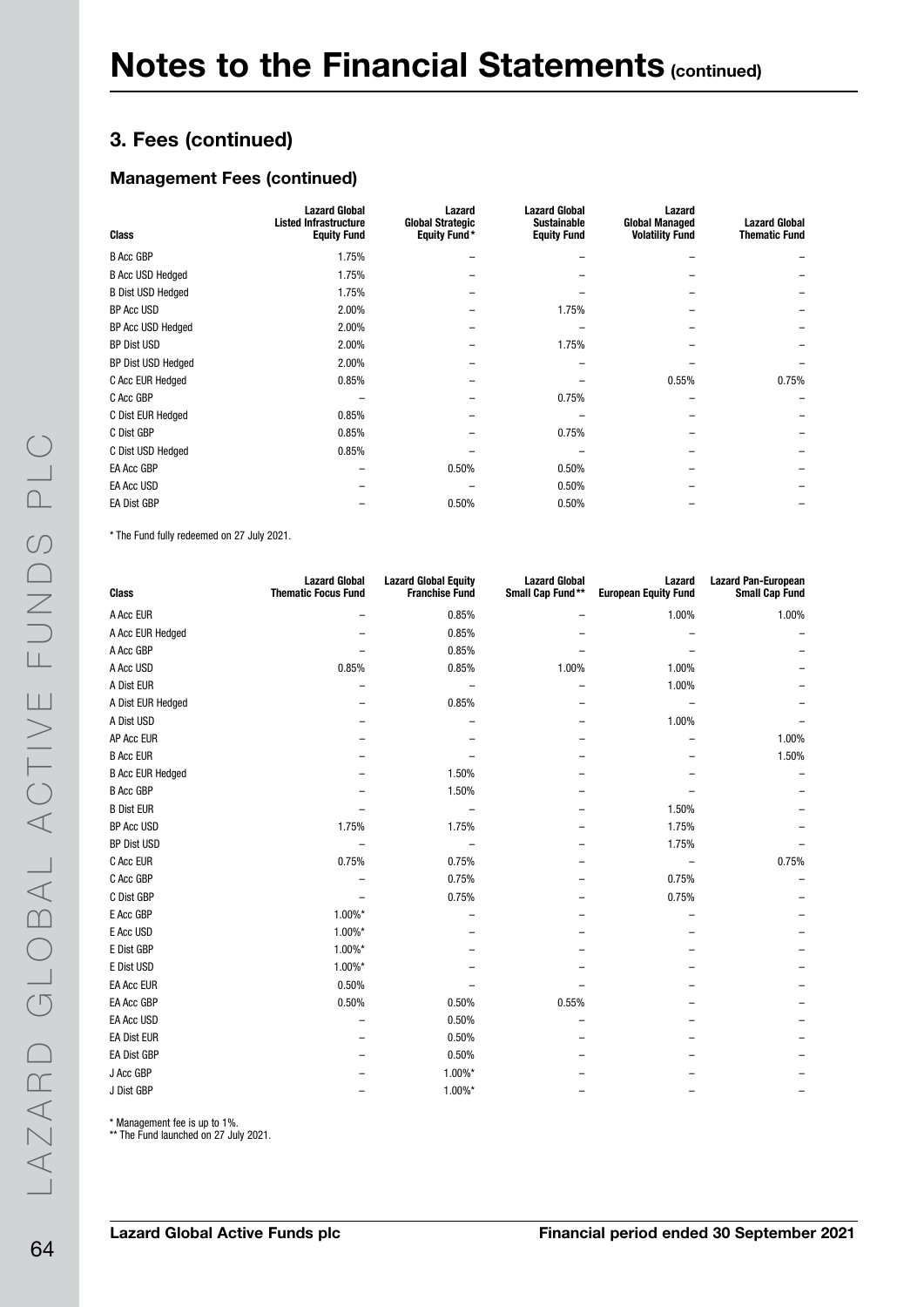### Management Fees (continued)

| Class                   | <b>Lazard US Equity</b><br><b>Concentrated Fund</b> | <b>Lazard Japanese</b><br><b>Strategic Equity Fund</b> | Lazard<br><b>Emerging World Fund</b> | <b>Lazard Emerging</b><br><b>Markets Equity Fund</b> | Lazard<br><b>Emerging Markets</b><br><b>Core Equity Fund</b> |
|-------------------------|-----------------------------------------------------|--------------------------------------------------------|--------------------------------------|------------------------------------------------------|--------------------------------------------------------------|
| A Acc EUR               |                                                     |                                                        |                                      | 1.00%                                                |                                                              |
| A Acc GBP               |                                                     | $\overline{a}$                                         |                                      | 1.00%                                                | 1.00%                                                        |
| A Acc JPY               |                                                     | 0.85%                                                  |                                      | $\qquad \qquad -$                                    |                                                              |
| A Acc USD               | 0.75%                                               | 0.85%                                                  | 1.00%                                | 1.00%                                                | 1.00%                                                        |
| A Acc USD Hedged        |                                                     | 0.85%                                                  |                                      | $\overline{\phantom{0}}$                             |                                                              |
| A Dist EUR              |                                                     | -                                                      |                                      | 1.00%                                                |                                                              |
| A Dist EUR Hedged       |                                                     | $\overline{\phantom{0}}$                               |                                      | 1.00%                                                |                                                              |
| A Dist USD              | 0.75%                                               | 0.85%                                                  |                                      | 1.00%                                                | 1.00%                                                        |
| A Dist USD Hedged       | $\overline{\phantom{0}}$                            | 0.85%                                                  |                                      | $\overline{\phantom{0}}$                             |                                                              |
| AP Acc EUR              | 1.00%                                               |                                                        |                                      | $\overline{\phantom{0}}$                             |                                                              |
| <b>B Acc EUR Hedged</b> | 1.50%                                               |                                                        |                                      | 1.50%                                                |                                                              |
| <b>B Acc USD</b>        | 1.50%                                               |                                                        |                                      | 1.50%                                                |                                                              |
| <b>B Dist USD</b>       | 1.50%                                               | -                                                      | 1.50%                                | $\overline{\phantom{0}}$                             |                                                              |
| <b>BP Acc USD</b>       | 2.00%                                               | 1.75%                                                  |                                      | 1.75%                                                | 1.75%                                                        |
| BP Acc USD Hedged       | $\qquad \qquad -$                                   | 1.75%                                                  |                                      |                                                      |                                                              |
| <b>BP Dist USD</b>      | 2.00%                                               | 1.75%                                                  |                                      | 1.75%                                                | 1.75%                                                        |
| BP Dist USD Hedged      | $\overline{\phantom{0}}$                            | 1.75%                                                  |                                      |                                                      |                                                              |
| C Acc EUR               | 0.75%                                               |                                                        |                                      | 1.00%                                                |                                                              |
| C Acc EUR Hedged        | 0.75%                                               | -                                                      |                                      |                                                      |                                                              |
| C Acc GBP               | 0.75%                                               |                                                        | 0.75%                                |                                                      |                                                              |
| C Acc USD               | 0.75%                                               |                                                        |                                      |                                                      |                                                              |
| C Dist GBP              | $\overline{\phantom{0}}$                            | $\overline{\phantom{0}}$                               | $\overline{\phantom{0}}$             |                                                      | 0.75%                                                        |
| C Dist GBP Hedged       | -                                                   | 0.85%                                                  | -                                    |                                                      |                                                              |
| C Dist USD              | 0.75%                                               |                                                        | 0.75%                                |                                                      |                                                              |
| E Acc GBP               | $1.00\%$ *                                          | ÷                                                      |                                      |                                                      |                                                              |
| <b>EA Acc EUR</b>       | 0.50%                                               |                                                        |                                      |                                                      |                                                              |
| EA Acc GBP              | 0.50%                                               |                                                        |                                      |                                                      | 0.50%                                                        |
| <b>EA Acc USD</b>       | 0.50%                                               |                                                        |                                      |                                                      | 0.50%                                                        |
| S Acc EUR               |                                                     |                                                        |                                      | 0.85%                                                |                                                              |
| S Acc GBP               | $\overline{\phantom{0}}$                            |                                                        |                                      | 0.85%                                                |                                                              |
| S Acc USD               | -                                                   |                                                        |                                      | 0.85%                                                |                                                              |
| S Dist EUR              |                                                     |                                                        |                                      | 0.85%                                                |                                                              |
| S Dist GBP              |                                                     |                                                        |                                      | 0.85%                                                |                                                              |
| S Dist USD              |                                                     |                                                        |                                      | 0.85%                                                |                                                              |
| <b>SA Acc EUR</b>       |                                                     |                                                        | −                                    | $1.00\%$ *                                           |                                                              |

\* Management fee is up to 1%.

| <b>Class</b>            | <b>Lazard Emerging</b><br><b>Markets Equity</b><br><b>Advantage Fund</b> | <b>Lazard Emerging</b><br><b>Markets Managed</b><br><b>Volatility Fund</b> | <b>Lazard Developing</b><br><b>Markets Equity Fund</b> | <b>Lazard Global</b><br><b>Sustainable Fixed</b><br>Income Fund* |
|-------------------------|--------------------------------------------------------------------------|----------------------------------------------------------------------------|--------------------------------------------------------|------------------------------------------------------------------|
| A Acc EUR               |                                                                          |                                                                            |                                                        | 0.50%                                                            |
| A Acc EUR Hedged        |                                                                          |                                                                            |                                                        | 0.50%                                                            |
| A Acc GBP               |                                                                          |                                                                            | 1.00%                                                  |                                                                  |
| A Acc USD               | 0.70%                                                                    | 0.70%                                                                      | 1.00%                                                  | 0.50%                                                            |
| A Dist EUR              |                                                                          |                                                                            | 1.00%                                                  |                                                                  |
| A Dist USD              |                                                                          |                                                                            | 1.00%                                                  | 0.50%                                                            |
| <b>B Acc EUR Hedged</b> |                                                                          |                                                                            |                                                        | 1.00%                                                            |
| <b>B</b> Dist USD       |                                                                          |                                                                            |                                                        | 1.00%                                                            |
| BP Acc USD              |                                                                          |                                                                            | 1.75%                                                  | 1.50%                                                            |
| <b>BP Dist USD</b>      |                                                                          |                                                                            | 1.75%                                                  | 1.50%                                                            |
| C Acc GBP               | 0.60%                                                                    |                                                                            |                                                        |                                                                  |

\* Effective 12 May 2021, Fund name changed from Lazard Global Fixed Income Fund to Lazard Global Sustainable Fixed Income Fund.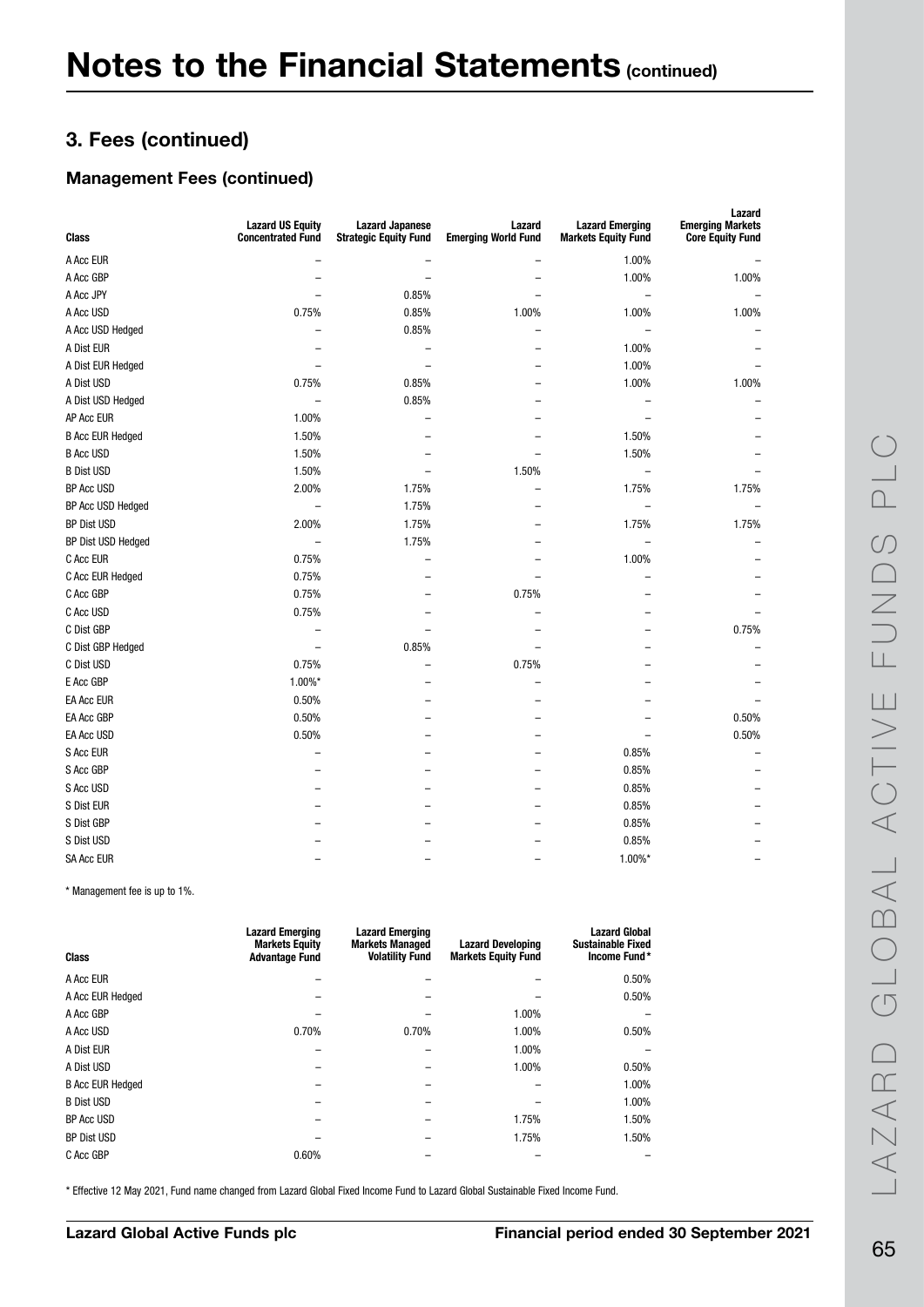#### Management Fees (continued)

| <b>Class</b>      | <b>Lazard Emerging</b><br><b>Markets Equity</b><br><b>Advantage Fund</b> | <b>Lazard Emerging</b><br><b>Markets Managed</b><br><b>Volatility Fund</b> | <b>Lazard Developing</b><br><b>Markets Equity Fund</b> | <b>Lazard Global</b><br><b>Sustainable Fixed</b><br>Income Fund* |
|-------------------|--------------------------------------------------------------------------|----------------------------------------------------------------------------|--------------------------------------------------------|------------------------------------------------------------------|
| C Dist GBP        | 0.60%                                                                    |                                                                            | 0.85%                                                  |                                                                  |
| C Dist USD        |                                                                          |                                                                            | 0.85%                                                  |                                                                  |
| EA Acc EUR Hedged | 0.40%                                                                    |                                                                            |                                                        |                                                                  |
| EA Acc GBP        | 0.40%                                                                    |                                                                            |                                                        |                                                                  |
| <b>EA Acc USD</b> | 0.40%                                                                    |                                                                            |                                                        |                                                                  |
| I Acc CHF         |                                                                          | $1.00\%**$                                                                 |                                                        |                                                                  |

\* Effective 12 May 2021, Fund name changed from Lazard Global Fixed Income Fund to Lazard Global Sustainable Fixed Income Fund. \*\* Management fee is up to 1%.

The above fees shall accrue daily and shall be payable monthly in arrears. The Manager shall also be entitled to be reimbursed by the Funds for its reasonable out-of-pocket expenses.

Investors are only permitted to hold units in the X share class where Lazard or an Affiliate are appointed as the Investment Manager to carry out investment management or advisory services on their behalf. Shareholders in the class will be subject to a fee with regard to their investment in the Funds based on the Investment Management Agreement between themselves and the Investment Manager or a Lazard Affiliate. Shares in the M Class (Management Class) are available only to other Funds managed or advised by a Lazard Affiliate or to such other persons as the Manager may determine from time to time. The annual management fee on the M Class (Management Class) is nil and this class has therefore been excluded in the preceding fee rate disclosure.

The Manager has delegated the performance of the investment management function in respect of the Funds to the Investment Managers. The Manager is responsible for discharging the fees and expenses of the Investment Managers and the Distributors out of its fee. For the financial period ended 30 September 2021, management fees of USD 17,361,299 (30 September 2020: USD 15,134,156) were charged, of which USD 2,772,633 (31 March 2021: USD 2,839,636) remained payable at the financial period end.

#### Reimbursement from Manager

Each class of shares of each Fund shall bear its attributable portion of the other expenses of the Company (as set out in detail under the heading "Other Expenses" in the section of the Prospectus entitled "Fees and Expenses"), subject to an overall cap on expenses of 0.30% per annum of the Net Asset Value of the Funds. In the case of Lazard Global Managed Volatility Fund and Lazard Emerging Markets Equity Advantage Fund, the cap is 0.23% and in the case of Lazard Global Equity Franchise Fund and Lazard Pan-European Small Cap Fund the cap is 0.20%. In the case of Lazard Global Small Cap Fund, the cap is 0.38%. During the financial period ended 30 September 2021 the above cap in expenses was used in all Funds except for Lazard Global Listed Infrastructure Equity Fund, Lazard Global Sustainable Equity Fund, Lazard Global Managed Volatility Fund, Lazard Global Thematic Fund, Lazard Global Thematic Focus Fund, Lazard Global Equity Franchise Fund, Lazard Global Small Cap Fund, Lazard US Equity Concentrated Fund, Lazard Emerging Markets Equity Fund, Lazard Emerging Markets Equity Advantage Fund and Lazard Emerging Markets Managed Volatility Fund. During the financial period ended 30 September 2020, the above cap expenses were used in all Funds except for Lazard Global Thematic Focus Fund, Lazard Global Equity Franchise, Lazard US Equity Concentrated Fund, Lazard Emerging Markets Core Equity Fund, Lazard Global Managed Volatility Fund and Lazard Global Sustainable Fixed Income Fund (formerly Lazard Global Fixed Income Fund). The Manager will be responsible for any such expenses in excess of this limit with the exception of the expenses of acquiring and disposing of investments (including brokerage expenses, custodial and sub-custodial transaction charges, stamp duties and other relevant taxes). For Lazard Global Equity Franchise Fund, Lazard Global Small Cap Fund, Lazard Pan-European Small Cap Fund, Lazard US Equity Concentrated Fund and Lazard Emerging Markets Core Equity Fund, custodial and sub-custodial transactions charges are included in the cap. For the avoidance of doubt, the Manager will not be responsible for the costs of hedging the currency exposure for the benefit of any particular share class of the Funds, which costs shall be attributable exclusively to the relevant share class.

The fees reimbursed by the Manager during the financial period ended 30 September 2021 amounted to USD 113,518 (30 September 2020: USD 117,185), of which USD 25,526 (31 March 2021: USD 26,157) remained receivable at the financial period end.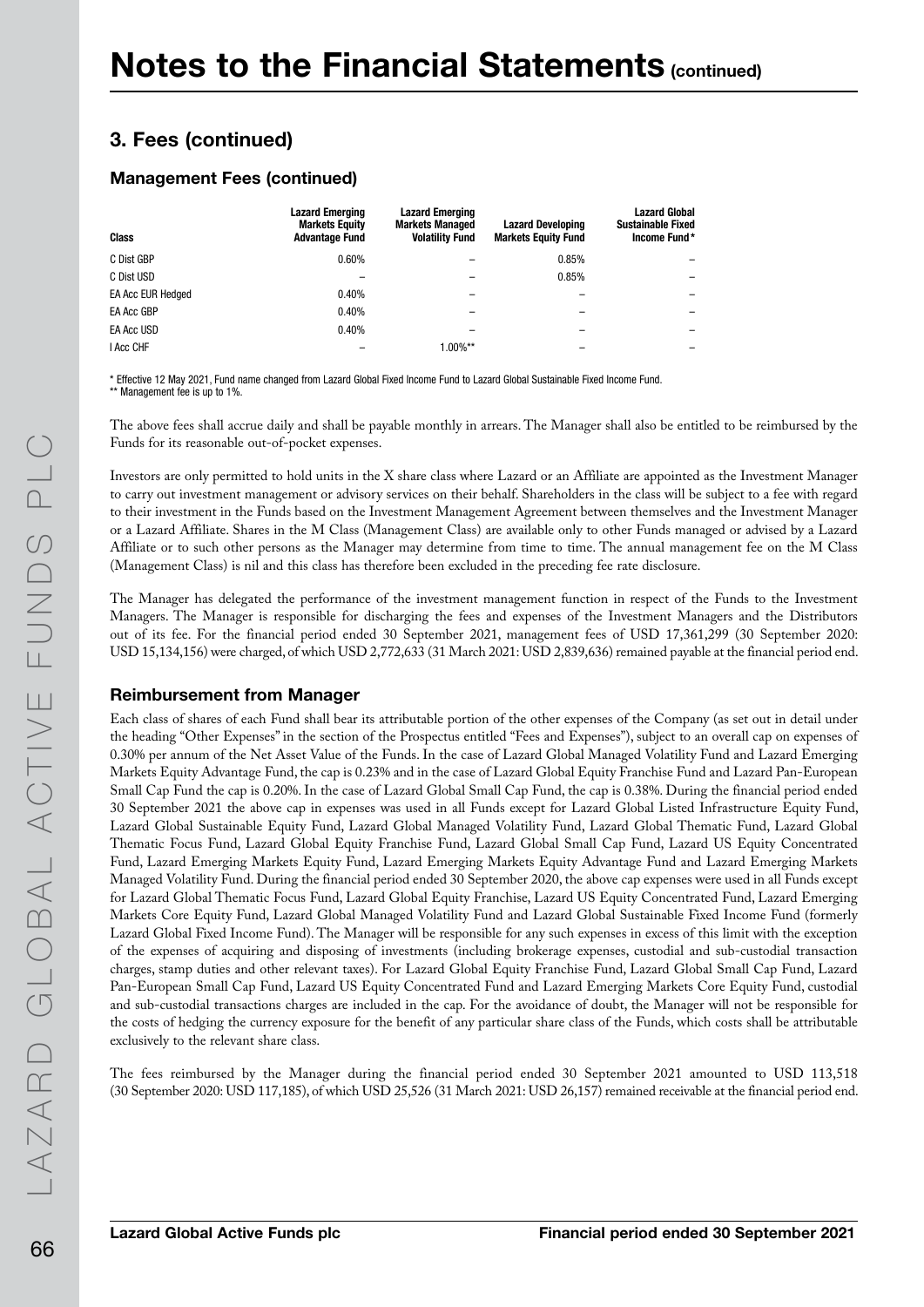### Administration, Transfer Agency and Depositary Fees

The Administrator is entitled to an annual fee payable by the Funds of up to 0.07% of the Funds' Net Asset Value. Such fees shall accrue daily and shall be payable monthly in arrears. The Administrator shall also be entitled to recover from the Funds its reasonable out-of-pocket expenses.

Shareholder and transfer agency services will be charged at USD 20 per investor holding at Fund level per annum (exclusive of transaction charges, which shall be at normal commercial rates).

The Depositary is entitled to be paid by the Funds an annual fee for the performance of its trustee functions of up to 0.0225% of the Funds' Net Asset Value. Such fees shall accrue daily and shall be payable monthly in arrears. The Depositary is also entitled to charge the Funds transaction fees, which shall be at normal commercial rates, and to be reimbursed by the Funds for the fees and transactions charges of any sub-custodian (which shall also be at normal commercial rates), together with its reasonable out-of-pocket expenses.

The administration, transfer agency and depositary fees charged during the financial period ended 30 September 2021 (including outof-pocket expenses) amounted to USD 2,989,558 (30 September 2020: USD 2,801,895), of which USD 1,805,997 (31 March 2021: USD 1,927,961) remained payable at the financial period end.

### Directors' Fees

Directors' fees paid during the financial period ended 30 September 2021 were USD 67,924 (30 September 2020: USD 66,402), of which USD 27,625 (31 March 2021: USD 21,602) remained payable at the financial period end.

### 4. Taxation

Under current Irish law and practice, the Company qualifies as an investment undertaking as defined in Section 739B of the Taxes Consolidation Act, 1997, as amended. On that basis the Company will not be liable to taxation in respect of its income and gains, other than on the occurrence of a chargeable event. Generally, a chargeable event arises on any distribution, redemption, repurchase, cancellation, transfer of shares or on the ending of a 'relevant period', a 'relevant period' being an eight year period beginning with the acquisition of the shares by the shareholders and each subsequent period of eight years beginning immediately after the preceding relevant period.

A chargeable event does not include:

- a) any transactions in relation to shares held in a recognised clearing system as designated by order of the Revenue Commissioners of Ireland; or
- b) an exchange of shares representing a Fund for another Fund; or
- c) an exchange of shares arising on a qualifying amalgamation or reconstruction of a Fund with another Fund; or
- d) certain exchanges of shares between spouses and former spouses.

A chargeable event will not occur in respect of shareholders who are neither resident nor ordinarily resident in Ireland and who have provided the Company with a relevant declaration to that effect.

In the absence of an appropriate declaration, the Company will be liable to Irish Tax on the occurrence of a chargeable event. There were no chargeable events during the financial period under review.

Capital gains, dividends and interest received may be subject to withholding taxes imposed by the country of origin and such taxes may not be recoverable by a Fund or its shareholders.

#### Withholding Tax Refunds

During the financial period ended 30 September 2021, Lazard Global Equity Income Fund received withholding tax refunds which were not previously recognised due to uncertainty around their recoverability. Upon receipt of these refunds, these amounts are included in the Net Asset Value of the relevant Fund and are recorded in the Statement of Comprehensive Income as "Other Income". These refunds would generally have a positive impact on the performance of the relevant Fund which received them. During the financial period ended 30 September 2020, none of the Funds received withholding tax refunds.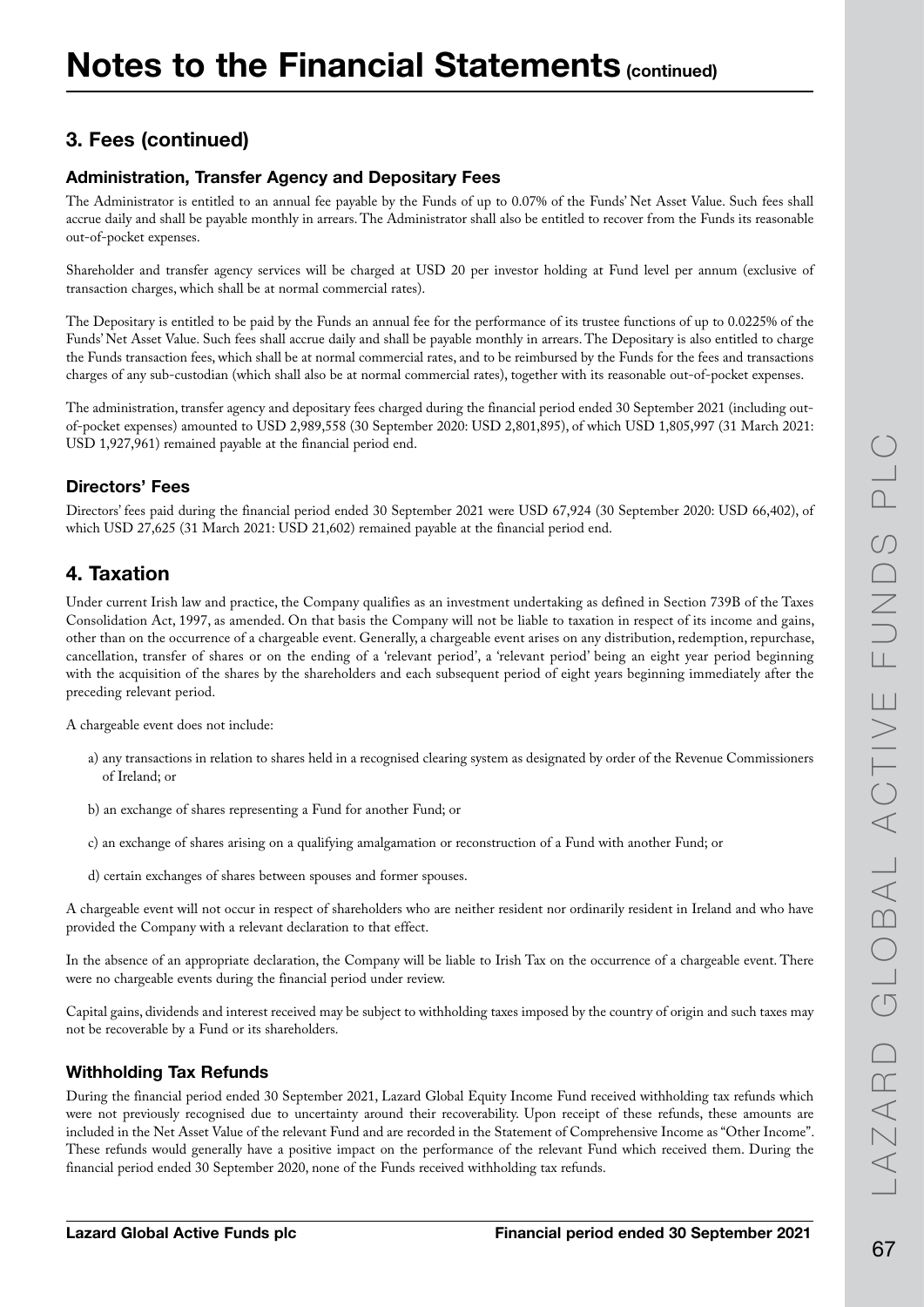## 5. Capital and Reserves

The Company has a variable share capital.

#### Management Shares

On incorporation, the authorised share capital of the Company was GBP 40,000 divided in 40,000 subscriber shares of par value of GBP 1 each ("Equity shares"), which were subsequently redeemed.

There is currently 1 subscriber share in issue and that is held by the Manager.

The subscriber share does not form part of the net asset value of the Company.

#### Redeemable Participating Shares

The Company has an authorised share capital of 500,000,000,000 shares of no par value which are available for issue as fully paid Participating Shares in each of the Company's Funds ("Redeemable Participating Shares"). They may be redeemed by the Company at the request of the shareholder. Redeemable Participating Shares are available for subscription and redemption on each dealing day as outlined in the Funds' Supplement to the Prospectus. The value of shares issued and redeemed during the financial period is set out in the Statement of Changes in Net Assets Attributable to Redeemable Participating Shareholders.

Redeemable Participating Shares carry the right to a proportionate share in the assets of the Funds and to any distributions in net assets that may be declared. The holder of the share is entitled to one vote each on a poll. Under Section 22 "Liabilities and Equity" of FRS 102, the Redeemable Participating Shares are redeemable at the shareholder's option and are classified as financial liabilities.

All Redeemable Participating Shares issued by the Company provide the investors with the right to require redemption for cash at the value proportionate to the investors share in each Fund's net assets at the redemption date. In accordance with Section 22 of FRS 102, such instruments give rise to a financial liability for the present value of the redemption amount that would be payable at the Statement of Financial Position date if the shareholders exercised their rights to put the shares back to the Company.

The activities on Redeemable Participating Shares for the financial periods ended 30 September 2021 and 30 September 2020 are detailed in the table below and on the following pages.

The Redeemable Participating Shares in issue at the beginning of the financial periods are as at 31 March 2021 and 31 March 2020, respectively.

|                                                                           | 30 September 2021 |                                                            | 30 September 2020 |                                                            |
|---------------------------------------------------------------------------|-------------------|------------------------------------------------------------|-------------------|------------------------------------------------------------|
| <b>Lazard Global Listed Infrastructure Equity Fund</b>                    | <b>Shares</b>     | <b>Value of Share</b><br><b>Transactions</b><br><b>GBP</b> | <b>Shares</b>     | <b>Value of Share</b><br><b>Transactions</b><br><b>GBP</b> |
| Redeemable participating shares in issue at beginning of financial period | 720,439,113       |                                                            | 764,094,381       |                                                            |
| Redeemable participating shares issued during the financial period        |                   |                                                            |                   |                                                            |
| - X Acc JPY Hedged                                                        | 150,067           | 162,366                                                    | 225,095           | 242,198                                                    |
| - B Acc EUR Hedged                                                        | 322,252           | 3,783,486                                                  | 141,951           | 1,572,555                                                  |
| - A Acc EUR Hedged                                                        | 9,014,404         | 19,921,633                                                 | 6,256,206         | 12,953,081                                                 |
| - B Acc GBP                                                               | 35,247            | 440,388                                                    | 142,027           | 1,595,868                                                  |
| - B Dist USD Hedged                                                       | 31,749            | 292,532                                                    | 4,566             | 40,401                                                     |
| - B Acc USD Hedged                                                        | 604,011           | 6,433,548                                                  | 38,098            | 396,181                                                    |
| - A Dist EUR Hedged                                                       | 515,289           | 923,751                                                    | 9,146,741         | 15,616,953                                                 |
| - A Acc CHF Hedged                                                        | 247,815           | 2,552,214                                                  | 605,863           | 5,908,233                                                  |
| - A Acc GBP                                                               | 20,098,229        | 43,361,560                                                 | 21,297,350        | 39,899,492                                                 |
| - A Dist GBP                                                              | 27,461,397        | 47,272,355                                                 | 40,884,348        | 63,304,229                                                 |
| - A Acc USD Hedged                                                        | 6,950,131         | 17,338,393                                                 | 48,145,385        | 118,174,899                                                |
| - A Dist USD Hedged                                                       | 1,775,916         | 3,968,901                                                  | 414,024           | 893,365                                                    |
| - B Acc CHF Hedged                                                        | 4,800             | 39,237                                                     | 5,000             | 39,569                                                     |
| - A Dist USD                                                              | 98,445            | 782,838                                                    | 13,280            | 88,084                                                     |
| - A Acc USD                                                               | 201,558           | 1,734,695                                                  | 28,854            | 220,117                                                    |
| - BP Acc USD                                                              | 126,740           | 1,042,564                                                  |                   |                                                            |
| - BP Acc USD Hedged                                                       | 14                | 120                                                        | 812,076           | 6,509,028                                                  |
| - BP Dist USD                                                             | 859               | 6,354                                                      | 27,723            | 196,768                                                    |
| - BP Dist USD Hedged                                                      | 161               | 1,214                                                      | 195,909           | 1,475,264                                                  |
| - M Acc USD                                                               | 395               | 349,327                                                    | 815               | 602,007                                                    |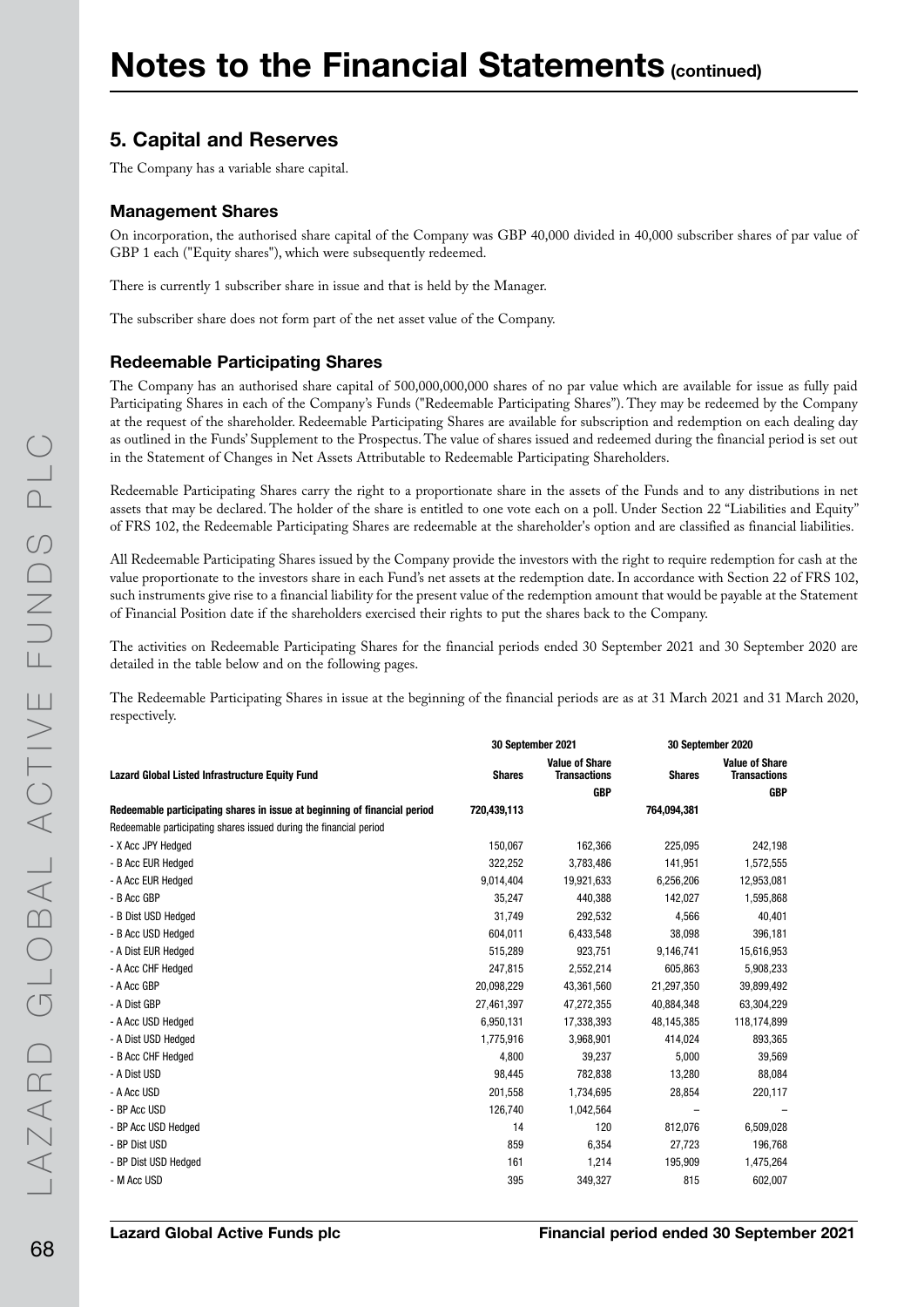#### Redeemable Participating Shares (continued)

|                                                                                | 30 September 2021        |                                              | 30 September 2020 |                                              |
|--------------------------------------------------------------------------------|--------------------------|----------------------------------------------|-------------------|----------------------------------------------|
| Lazard Global Listed Infrastructure Equity Fund (continued)                    | <b>Shares</b>            | <b>Value of Share</b><br><b>Transactions</b> | <b>Shares</b>     | <b>Value of Share</b><br><b>Transactions</b> |
|                                                                                |                          | <b>GBP</b>                                   |                   | <b>GBP</b>                                   |
| Redeemable participating shares issued during the financial period (continued) |                          |                                              |                   |                                              |
| - C Acc EUR Hedged                                                             | 1,047,360                | 9,444,383                                    | 199,478           | 1,634,587                                    |
| - C Dist GBP                                                                   | 528,954                  | 5,803,449                                    | 250,346           | 2,484,211                                    |
| - C Dist EUR Hedged                                                            |                          |                                              | 17,665            | 155,384                                      |
| - C Dist USD Hedged                                                            | 650,709                  | 5,211,179                                    | 158,949           | 1,214,697                                    |
|                                                                                | 69,866,502               | 170,866,487                                  | 129,011,749       | 275,217,171                                  |
| Redeemable participating shares redeemed during the financial period           |                          |                                              |                   |                                              |
| - X Acc JPY Hedged                                                             | (112, 493)               | (126, 157)                                   | (232, 333)        | (245, 190)                                   |
| - B Acc EUR Hedged                                                             | (54, 696)                | (645, 038)                                   | (33, 308)         | (357, 454)                                   |
| - A Acc EUR Hedged                                                             | (2,972,682)              | (6,638,097)                                  | (4,340,408)       | (8,829,869)                                  |
| - B Acc GBP                                                                    | (89, 499)                | (1, 146, 686)                                | (24, 581)         | (270, 494)                                   |
| - B Dist USD Hedged                                                            | $\overline{\phantom{0}}$ |                                              | (25, 809)         | (236, 082)                                   |
| - B Acc USD Hedged                                                             | (280, 800)               | (3,058,852)                                  | (82, 881)         | (843, 220)                                   |
| - A Dist EUR Hedged                                                            | (28, 671, 941)           | (51, 332, 652)                               | (14,506,690)      | (24, 761, 531)                               |
| - A Acc CHF Hedged                                                             | (1,401,523)              | (14, 862, 940)                               | (202, 190)        | (1,960,995)                                  |
| - A Acc GBP                                                                    | (15,544,640)             | (33,573,531)                                 | (43,629,142)      | (81,996,056)                                 |
| - A Dist GBP                                                                   | (35, 887, 011)           | (61,043,510)                                 | (28, 228, 195)    | (43, 133, 070)                               |
| - A Acc USD Hedged                                                             | (7,500,267)              | (18, 946, 237)                               | (15,607,306)      | (37, 714, 614)                               |
| - A Dist USD Hedged                                                            | (814, 078)               | (1,834,426)                                  | (401, 287)        | (879, 308)                                   |
| - B Acc CHF Hedged                                                             | (8, 298)                 | (69, 072)                                    | (6, 141)          | (45,000)                                     |
| - A Dist USD                                                                   | (22, 270)                | (175, 809)                                   | (5,201)           | (37, 628)                                    |
| - A Acc USD                                                                    | (40, 826)                | (349, 450)                                   | (17, 673)         | (130, 187)                                   |
| - BP Acc USD                                                                   | (2, 117)                 | (18, 368)                                    |                   |                                              |
| - BP Acc USD Hedged                                                            | (195, 639)               | (1,627,403)                                  | (172, 106)        | (1, 413, 422)                                |
| - BP Dist USD Hedged                                                           | (36, 020)                | (284, 145)                                   | (44, 781)         | (354, 425)                                   |
| - M Acc USD                                                                    | (508)                    | (440, 364)                                   | (1,880)           | (1, 415, 351)                                |
| - C Acc EUR Hedged                                                             | (98, 400)                | (904, 785)                                   | (422, 412)        | (3,548,401)                                  |
| - C Dist GBP                                                                   | (43, 026)                | (471, 687)                                   | (4, 464)          | (43, 805)                                    |
| - C Dist USD Hedged                                                            | (294)                    | (2, 288)                                     |                   |                                              |
|                                                                                | (93, 777, 028)           | (197, 551, 497)                              | (107, 988, 788)   | (208, 216, 102)                              |
| Redeemable participating shares in issue at end of financial period            | 696,528,587              |                                              | 785,117,342       |                                              |
|                                                                                |                          |                                              |                   |                                              |

|                                                                           | 30 September 2021 |                                              | 30 September 2020 |                                       |
|---------------------------------------------------------------------------|-------------------|----------------------------------------------|-------------------|---------------------------------------|
| Lazard Global Strategic Equity Fund*                                      | <b>Shares</b>     | <b>Value of Share</b><br><b>Transactions</b> | <b>Shares</b>     | <b>Value of Share</b><br>Transactions |
|                                                                           |                   | <b>USD</b>                                   |                   | <b>USD</b>                            |
| Redeemable participating shares in issue at beginning of financial period | 179,738           |                                              | 209,443           |                                       |
| Redeemable participating shares issued during the financial period        |                   |                                              |                   |                                       |
| - EA Dist GBP                                                             |                   |                                              | 1,000             | 21,938                                |
| - M Acc USD                                                               | 264               | 403,248                                      | 872               | 906,584                               |
|                                                                           | 264               | 403,248                                      | 1,872             | 928,522                               |
| Redeemable participating shares redeemed during the financial period      |                   |                                              |                   |                                       |
| - EA Acc GBP                                                              | (16, 952)         | (483, 530)                                   | (8,740)           | (185, 997)                            |
| - EA Dist GBP                                                             | (18, 525)         | (563, 874)                                   | (3, 545)          | (78, 265)                             |
| - A Acc USD                                                               | (135,998)         | (2,986,308)                                  | (1, 482)          | (25, 128)                             |
| - A Acc GBP                                                               | (1, 108)          | (25, 105)                                    |                   |                                       |
| - M Acc USD                                                               | (7, 419)          | (11, 418, 905)                               | (692)             | (719, 168)                            |
|                                                                           | (180,002)         | (15, 477, 722)                               | (14, 459)         | (1,008,558)                           |
| Redeemable participating shares in issue at end of financial period       |                   |                                              | 196,856           |                                       |

\* The Fund fully redeemed on 27 July 2021.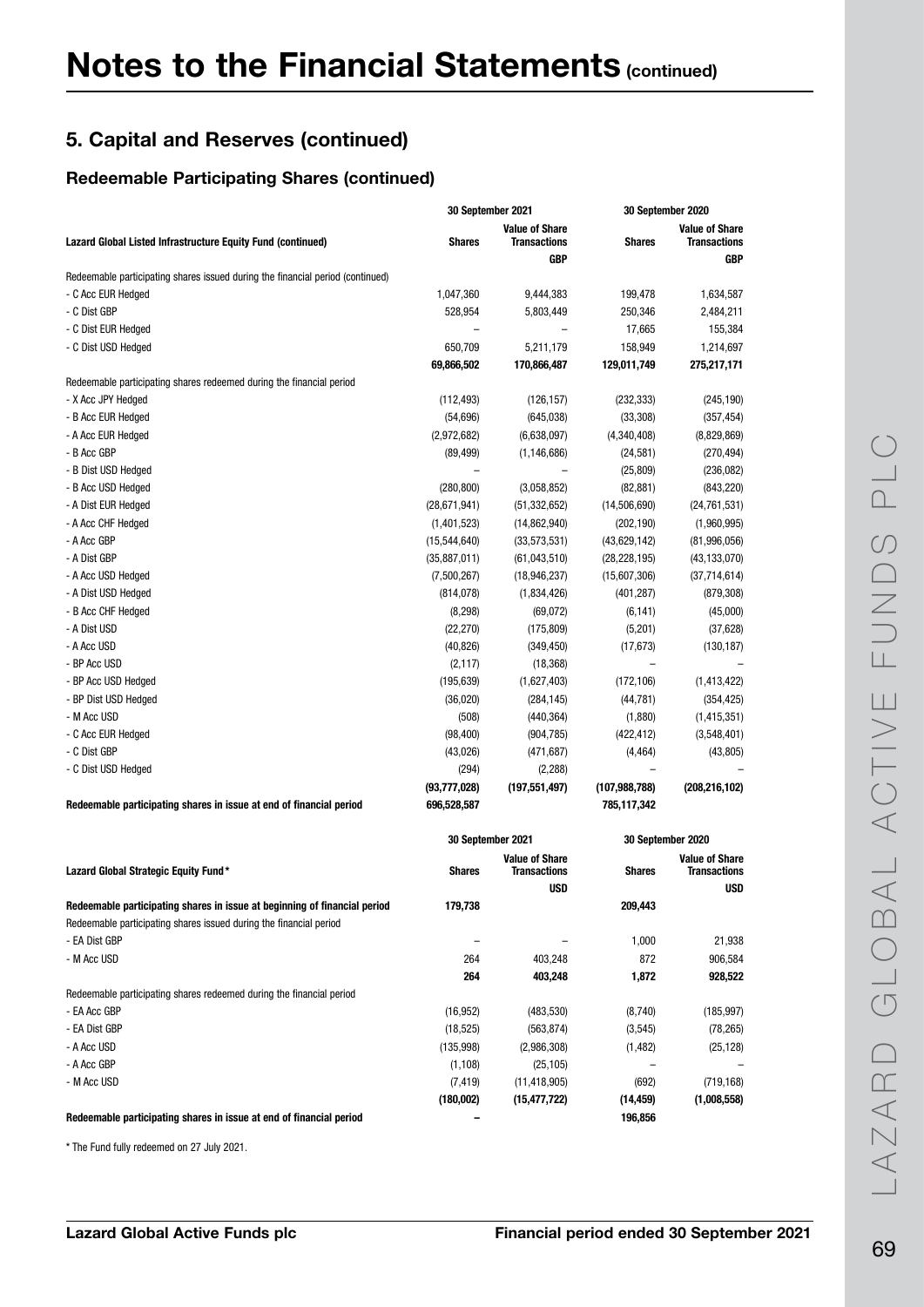### Redeemable Participating Shares (continued)

| <b>Value of Share</b><br><b>Value of Share</b><br><b>Shares</b><br><b>Transactions</b><br><b>Shares</b><br><b>Transactions</b><br><b>Lazard Global Sustainable Equity Fund</b><br><b>USD</b><br><b>USD</b><br>147,687<br>Redeemable participating shares in issue at beginning of financial period<br>84,612<br>Redeemable participating shares issued during the financial period<br>- A Acc USD<br>70<br>278,203<br>17,418<br>1,713<br>398<br>- EA Acc USD<br>1,016<br>215,212<br>59,671<br>- A Dist USD<br>359<br>55,617<br>$\equiv$<br>- BP Acc USD<br>2,477<br>17,114<br>373,521<br>1,938,776<br>- BP Dist USD<br>1<br>191<br>$\overline{a}$<br>1,328<br>1,202,853<br>- M Acc USD<br>2,101,676<br>1,191<br>- EA Acc GBP<br>3,491<br>695,882<br>160<br>20,438<br>- EA Dist GBP<br>281,889<br>157<br>19,984<br>56,258,708<br>- C Dist GBP<br>1<br>99<br>156<br>19,984<br>33<br>19,984<br>- C Acc GBP<br>5,629<br>157<br>- A Acc EUR<br>418<br>49,868<br>291,083<br>21,046<br>3,559,893<br>59,773,821<br>Redeemable participating shares redeemed during the financial period<br>- A Acc USD<br>(28, 565)<br>(7,698)<br>(1, 397, 869)<br>(7, 115, 664)<br>- EA Acc USD<br>(370)<br>(75, 310)<br>(1,689)<br>(244, 322)<br>- A Dist USD<br>(225)<br>(40,000)<br>$\overline{\phantom{0}}$<br>- BP Acc USD<br>(2, 427)<br>(373, 855)<br>(27)<br>(2,797)<br>- M Acc USD<br>(578)<br>(892, 199)<br>(161)<br>(161, 370)<br>- EA Acc GBP<br>(985)<br>(194, 764)<br>- EA Dist GBP<br>(24)<br>(52,035)<br>- C Acc GBP<br>(32)<br>(5,680)<br>(33, 206)<br>(8,749,507)<br>(1,806,358)<br>(9,575)<br>Redeemable participating shares in issue at end of financial period<br>405,564<br>96,083<br>30 September 2020<br>30 September 2021<br><b>Value of Share</b><br><b>Value of Share</b><br><b>Transactions</b><br><b>Lazard Global Managed Volatility Fund</b><br><b>Shares</b><br><b>Shares</b><br><b>Transactions</b><br><b>USD</b><br><b>USD</b><br>657,308<br>1,119,998<br>Redeemable participating shares in issue at beginning of financial period<br>Redeemable participating shares issued during the financial period<br>- A Dist EUR<br>15<br>2,136<br>15<br>8,176<br>- A Acc USD<br>774<br>176,769<br>21,159<br>4,057,616<br>- M Acc USD<br>205<br>230,393<br>216<br>201,185<br>994<br>409,298<br>21,390<br>4,266,977<br>Redeemable participating shares redeemed during the financial period<br>- A Acc EUR<br>(15, 556)<br>(3,880)<br>(527, 459)<br>(2,497,389)<br>- A Dist EUR<br>(97, 960)<br>(12, 315, 843)<br>- A Acc USD<br>(406, 966)<br>(96, 297, 072)<br>(228, 687)<br>(43, 424, 102)<br>- M Acc USD<br>(229)<br>(260, 552)<br>(552)<br>(506, 315)<br>(422, 751)<br>(99,055,013)<br>(331,079)<br>(56, 773, 719) |                                                                     | 30 September 2021 | 30 September 2020 |  |
|-----------------------------------------------------------------------------------------------------------------------------------------------------------------------------------------------------------------------------------------------------------------------------------------------------------------------------------------------------------------------------------------------------------------------------------------------------------------------------------------------------------------------------------------------------------------------------------------------------------------------------------------------------------------------------------------------------------------------------------------------------------------------------------------------------------------------------------------------------------------------------------------------------------------------------------------------------------------------------------------------------------------------------------------------------------------------------------------------------------------------------------------------------------------------------------------------------------------------------------------------------------------------------------------------------------------------------------------------------------------------------------------------------------------------------------------------------------------------------------------------------------------------------------------------------------------------------------------------------------------------------------------------------------------------------------------------------------------------------------------------------------------------------------------------------------------------------------------------------------------------------------------------------------------------------------------------------------------------------------------------------------------------------------------------------------------------------------------------------------------------------------------------------------------------------------------------------------------------------------------------------------------------------------------------------------------------------------------------------------------------------------------------------------------------------------------------------------------------------------------------------------------------------------------------------------------------------------------------------------------------------------------------------------------------------------------------------------------------------|---------------------------------------------------------------------|-------------------|-------------------|--|
|                                                                                                                                                                                                                                                                                                                                                                                                                                                                                                                                                                                                                                                                                                                                                                                                                                                                                                                                                                                                                                                                                                                                                                                                                                                                                                                                                                                                                                                                                                                                                                                                                                                                                                                                                                                                                                                                                                                                                                                                                                                                                                                                                                                                                                                                                                                                                                                                                                                                                                                                                                                                                                                                                                                             |                                                                     |                   |                   |  |
|                                                                                                                                                                                                                                                                                                                                                                                                                                                                                                                                                                                                                                                                                                                                                                                                                                                                                                                                                                                                                                                                                                                                                                                                                                                                                                                                                                                                                                                                                                                                                                                                                                                                                                                                                                                                                                                                                                                                                                                                                                                                                                                                                                                                                                                                                                                                                                                                                                                                                                                                                                                                                                                                                                                             |                                                                     |                   |                   |  |
|                                                                                                                                                                                                                                                                                                                                                                                                                                                                                                                                                                                                                                                                                                                                                                                                                                                                                                                                                                                                                                                                                                                                                                                                                                                                                                                                                                                                                                                                                                                                                                                                                                                                                                                                                                                                                                                                                                                                                                                                                                                                                                                                                                                                                                                                                                                                                                                                                                                                                                                                                                                                                                                                                                                             |                                                                     |                   |                   |  |
|                                                                                                                                                                                                                                                                                                                                                                                                                                                                                                                                                                                                                                                                                                                                                                                                                                                                                                                                                                                                                                                                                                                                                                                                                                                                                                                                                                                                                                                                                                                                                                                                                                                                                                                                                                                                                                                                                                                                                                                                                                                                                                                                                                                                                                                                                                                                                                                                                                                                                                                                                                                                                                                                                                                             |                                                                     |                   |                   |  |
|                                                                                                                                                                                                                                                                                                                                                                                                                                                                                                                                                                                                                                                                                                                                                                                                                                                                                                                                                                                                                                                                                                                                                                                                                                                                                                                                                                                                                                                                                                                                                                                                                                                                                                                                                                                                                                                                                                                                                                                                                                                                                                                                                                                                                                                                                                                                                                                                                                                                                                                                                                                                                                                                                                                             |                                                                     |                   |                   |  |
|                                                                                                                                                                                                                                                                                                                                                                                                                                                                                                                                                                                                                                                                                                                                                                                                                                                                                                                                                                                                                                                                                                                                                                                                                                                                                                                                                                                                                                                                                                                                                                                                                                                                                                                                                                                                                                                                                                                                                                                                                                                                                                                                                                                                                                                                                                                                                                                                                                                                                                                                                                                                                                                                                                                             |                                                                     |                   |                   |  |
|                                                                                                                                                                                                                                                                                                                                                                                                                                                                                                                                                                                                                                                                                                                                                                                                                                                                                                                                                                                                                                                                                                                                                                                                                                                                                                                                                                                                                                                                                                                                                                                                                                                                                                                                                                                                                                                                                                                                                                                                                                                                                                                                                                                                                                                                                                                                                                                                                                                                                                                                                                                                                                                                                                                             |                                                                     |                   |                   |  |
|                                                                                                                                                                                                                                                                                                                                                                                                                                                                                                                                                                                                                                                                                                                                                                                                                                                                                                                                                                                                                                                                                                                                                                                                                                                                                                                                                                                                                                                                                                                                                                                                                                                                                                                                                                                                                                                                                                                                                                                                                                                                                                                                                                                                                                                                                                                                                                                                                                                                                                                                                                                                                                                                                                                             |                                                                     |                   |                   |  |
|                                                                                                                                                                                                                                                                                                                                                                                                                                                                                                                                                                                                                                                                                                                                                                                                                                                                                                                                                                                                                                                                                                                                                                                                                                                                                                                                                                                                                                                                                                                                                                                                                                                                                                                                                                                                                                                                                                                                                                                                                                                                                                                                                                                                                                                                                                                                                                                                                                                                                                                                                                                                                                                                                                                             |                                                                     |                   |                   |  |
|                                                                                                                                                                                                                                                                                                                                                                                                                                                                                                                                                                                                                                                                                                                                                                                                                                                                                                                                                                                                                                                                                                                                                                                                                                                                                                                                                                                                                                                                                                                                                                                                                                                                                                                                                                                                                                                                                                                                                                                                                                                                                                                                                                                                                                                                                                                                                                                                                                                                                                                                                                                                                                                                                                                             |                                                                     |                   |                   |  |
|                                                                                                                                                                                                                                                                                                                                                                                                                                                                                                                                                                                                                                                                                                                                                                                                                                                                                                                                                                                                                                                                                                                                                                                                                                                                                                                                                                                                                                                                                                                                                                                                                                                                                                                                                                                                                                                                                                                                                                                                                                                                                                                                                                                                                                                                                                                                                                                                                                                                                                                                                                                                                                                                                                                             |                                                                     |                   |                   |  |
|                                                                                                                                                                                                                                                                                                                                                                                                                                                                                                                                                                                                                                                                                                                                                                                                                                                                                                                                                                                                                                                                                                                                                                                                                                                                                                                                                                                                                                                                                                                                                                                                                                                                                                                                                                                                                                                                                                                                                                                                                                                                                                                                                                                                                                                                                                                                                                                                                                                                                                                                                                                                                                                                                                                             |                                                                     |                   |                   |  |
|                                                                                                                                                                                                                                                                                                                                                                                                                                                                                                                                                                                                                                                                                                                                                                                                                                                                                                                                                                                                                                                                                                                                                                                                                                                                                                                                                                                                                                                                                                                                                                                                                                                                                                                                                                                                                                                                                                                                                                                                                                                                                                                                                                                                                                                                                                                                                                                                                                                                                                                                                                                                                                                                                                                             |                                                                     |                   |                   |  |
|                                                                                                                                                                                                                                                                                                                                                                                                                                                                                                                                                                                                                                                                                                                                                                                                                                                                                                                                                                                                                                                                                                                                                                                                                                                                                                                                                                                                                                                                                                                                                                                                                                                                                                                                                                                                                                                                                                                                                                                                                                                                                                                                                                                                                                                                                                                                                                                                                                                                                                                                                                                                                                                                                                                             |                                                                     |                   |                   |  |
|                                                                                                                                                                                                                                                                                                                                                                                                                                                                                                                                                                                                                                                                                                                                                                                                                                                                                                                                                                                                                                                                                                                                                                                                                                                                                                                                                                                                                                                                                                                                                                                                                                                                                                                                                                                                                                                                                                                                                                                                                                                                                                                                                                                                                                                                                                                                                                                                                                                                                                                                                                                                                                                                                                                             |                                                                     |                   |                   |  |
|                                                                                                                                                                                                                                                                                                                                                                                                                                                                                                                                                                                                                                                                                                                                                                                                                                                                                                                                                                                                                                                                                                                                                                                                                                                                                                                                                                                                                                                                                                                                                                                                                                                                                                                                                                                                                                                                                                                                                                                                                                                                                                                                                                                                                                                                                                                                                                                                                                                                                                                                                                                                                                                                                                                             |                                                                     |                   |                   |  |
|                                                                                                                                                                                                                                                                                                                                                                                                                                                                                                                                                                                                                                                                                                                                                                                                                                                                                                                                                                                                                                                                                                                                                                                                                                                                                                                                                                                                                                                                                                                                                                                                                                                                                                                                                                                                                                                                                                                                                                                                                                                                                                                                                                                                                                                                                                                                                                                                                                                                                                                                                                                                                                                                                                                             |                                                                     |                   |                   |  |
|                                                                                                                                                                                                                                                                                                                                                                                                                                                                                                                                                                                                                                                                                                                                                                                                                                                                                                                                                                                                                                                                                                                                                                                                                                                                                                                                                                                                                                                                                                                                                                                                                                                                                                                                                                                                                                                                                                                                                                                                                                                                                                                                                                                                                                                                                                                                                                                                                                                                                                                                                                                                                                                                                                                             |                                                                     |                   |                   |  |
|                                                                                                                                                                                                                                                                                                                                                                                                                                                                                                                                                                                                                                                                                                                                                                                                                                                                                                                                                                                                                                                                                                                                                                                                                                                                                                                                                                                                                                                                                                                                                                                                                                                                                                                                                                                                                                                                                                                                                                                                                                                                                                                                                                                                                                                                                                                                                                                                                                                                                                                                                                                                                                                                                                                             |                                                                     |                   |                   |  |
|                                                                                                                                                                                                                                                                                                                                                                                                                                                                                                                                                                                                                                                                                                                                                                                                                                                                                                                                                                                                                                                                                                                                                                                                                                                                                                                                                                                                                                                                                                                                                                                                                                                                                                                                                                                                                                                                                                                                                                                                                                                                                                                                                                                                                                                                                                                                                                                                                                                                                                                                                                                                                                                                                                                             |                                                                     |                   |                   |  |
|                                                                                                                                                                                                                                                                                                                                                                                                                                                                                                                                                                                                                                                                                                                                                                                                                                                                                                                                                                                                                                                                                                                                                                                                                                                                                                                                                                                                                                                                                                                                                                                                                                                                                                                                                                                                                                                                                                                                                                                                                                                                                                                                                                                                                                                                                                                                                                                                                                                                                                                                                                                                                                                                                                                             |                                                                     |                   |                   |  |
|                                                                                                                                                                                                                                                                                                                                                                                                                                                                                                                                                                                                                                                                                                                                                                                                                                                                                                                                                                                                                                                                                                                                                                                                                                                                                                                                                                                                                                                                                                                                                                                                                                                                                                                                                                                                                                                                                                                                                                                                                                                                                                                                                                                                                                                                                                                                                                                                                                                                                                                                                                                                                                                                                                                             |                                                                     |                   |                   |  |
|                                                                                                                                                                                                                                                                                                                                                                                                                                                                                                                                                                                                                                                                                                                                                                                                                                                                                                                                                                                                                                                                                                                                                                                                                                                                                                                                                                                                                                                                                                                                                                                                                                                                                                                                                                                                                                                                                                                                                                                                                                                                                                                                                                                                                                                                                                                                                                                                                                                                                                                                                                                                                                                                                                                             |                                                                     |                   |                   |  |
|                                                                                                                                                                                                                                                                                                                                                                                                                                                                                                                                                                                                                                                                                                                                                                                                                                                                                                                                                                                                                                                                                                                                                                                                                                                                                                                                                                                                                                                                                                                                                                                                                                                                                                                                                                                                                                                                                                                                                                                                                                                                                                                                                                                                                                                                                                                                                                                                                                                                                                                                                                                                                                                                                                                             |                                                                     |                   |                   |  |
|                                                                                                                                                                                                                                                                                                                                                                                                                                                                                                                                                                                                                                                                                                                                                                                                                                                                                                                                                                                                                                                                                                                                                                                                                                                                                                                                                                                                                                                                                                                                                                                                                                                                                                                                                                                                                                                                                                                                                                                                                                                                                                                                                                                                                                                                                                                                                                                                                                                                                                                                                                                                                                                                                                                             |                                                                     |                   |                   |  |
|                                                                                                                                                                                                                                                                                                                                                                                                                                                                                                                                                                                                                                                                                                                                                                                                                                                                                                                                                                                                                                                                                                                                                                                                                                                                                                                                                                                                                                                                                                                                                                                                                                                                                                                                                                                                                                                                                                                                                                                                                                                                                                                                                                                                                                                                                                                                                                                                                                                                                                                                                                                                                                                                                                                             |                                                                     |                   |                   |  |
|                                                                                                                                                                                                                                                                                                                                                                                                                                                                                                                                                                                                                                                                                                                                                                                                                                                                                                                                                                                                                                                                                                                                                                                                                                                                                                                                                                                                                                                                                                                                                                                                                                                                                                                                                                                                                                                                                                                                                                                                                                                                                                                                                                                                                                                                                                                                                                                                                                                                                                                                                                                                                                                                                                                             |                                                                     |                   |                   |  |
|                                                                                                                                                                                                                                                                                                                                                                                                                                                                                                                                                                                                                                                                                                                                                                                                                                                                                                                                                                                                                                                                                                                                                                                                                                                                                                                                                                                                                                                                                                                                                                                                                                                                                                                                                                                                                                                                                                                                                                                                                                                                                                                                                                                                                                                                                                                                                                                                                                                                                                                                                                                                                                                                                                                             |                                                                     |                   |                   |  |
|                                                                                                                                                                                                                                                                                                                                                                                                                                                                                                                                                                                                                                                                                                                                                                                                                                                                                                                                                                                                                                                                                                                                                                                                                                                                                                                                                                                                                                                                                                                                                                                                                                                                                                                                                                                                                                                                                                                                                                                                                                                                                                                                                                                                                                                                                                                                                                                                                                                                                                                                                                                                                                                                                                                             |                                                                     |                   |                   |  |
|                                                                                                                                                                                                                                                                                                                                                                                                                                                                                                                                                                                                                                                                                                                                                                                                                                                                                                                                                                                                                                                                                                                                                                                                                                                                                                                                                                                                                                                                                                                                                                                                                                                                                                                                                                                                                                                                                                                                                                                                                                                                                                                                                                                                                                                                                                                                                                                                                                                                                                                                                                                                                                                                                                                             |                                                                     |                   |                   |  |
|                                                                                                                                                                                                                                                                                                                                                                                                                                                                                                                                                                                                                                                                                                                                                                                                                                                                                                                                                                                                                                                                                                                                                                                                                                                                                                                                                                                                                                                                                                                                                                                                                                                                                                                                                                                                                                                                                                                                                                                                                                                                                                                                                                                                                                                                                                                                                                                                                                                                                                                                                                                                                                                                                                                             |                                                                     |                   |                   |  |
|                                                                                                                                                                                                                                                                                                                                                                                                                                                                                                                                                                                                                                                                                                                                                                                                                                                                                                                                                                                                                                                                                                                                                                                                                                                                                                                                                                                                                                                                                                                                                                                                                                                                                                                                                                                                                                                                                                                                                                                                                                                                                                                                                                                                                                                                                                                                                                                                                                                                                                                                                                                                                                                                                                                             |                                                                     |                   |                   |  |
|                                                                                                                                                                                                                                                                                                                                                                                                                                                                                                                                                                                                                                                                                                                                                                                                                                                                                                                                                                                                                                                                                                                                                                                                                                                                                                                                                                                                                                                                                                                                                                                                                                                                                                                                                                                                                                                                                                                                                                                                                                                                                                                                                                                                                                                                                                                                                                                                                                                                                                                                                                                                                                                                                                                             |                                                                     |                   |                   |  |
|                                                                                                                                                                                                                                                                                                                                                                                                                                                                                                                                                                                                                                                                                                                                                                                                                                                                                                                                                                                                                                                                                                                                                                                                                                                                                                                                                                                                                                                                                                                                                                                                                                                                                                                                                                                                                                                                                                                                                                                                                                                                                                                                                                                                                                                                                                                                                                                                                                                                                                                                                                                                                                                                                                                             |                                                                     |                   |                   |  |
|                                                                                                                                                                                                                                                                                                                                                                                                                                                                                                                                                                                                                                                                                                                                                                                                                                                                                                                                                                                                                                                                                                                                                                                                                                                                                                                                                                                                                                                                                                                                                                                                                                                                                                                                                                                                                                                                                                                                                                                                                                                                                                                                                                                                                                                                                                                                                                                                                                                                                                                                                                                                                                                                                                                             |                                                                     |                   |                   |  |
|                                                                                                                                                                                                                                                                                                                                                                                                                                                                                                                                                                                                                                                                                                                                                                                                                                                                                                                                                                                                                                                                                                                                                                                                                                                                                                                                                                                                                                                                                                                                                                                                                                                                                                                                                                                                                                                                                                                                                                                                                                                                                                                                                                                                                                                                                                                                                                                                                                                                                                                                                                                                                                                                                                                             |                                                                     |                   |                   |  |
|                                                                                                                                                                                                                                                                                                                                                                                                                                                                                                                                                                                                                                                                                                                                                                                                                                                                                                                                                                                                                                                                                                                                                                                                                                                                                                                                                                                                                                                                                                                                                                                                                                                                                                                                                                                                                                                                                                                                                                                                                                                                                                                                                                                                                                                                                                                                                                                                                                                                                                                                                                                                                                                                                                                             |                                                                     |                   |                   |  |
|                                                                                                                                                                                                                                                                                                                                                                                                                                                                                                                                                                                                                                                                                                                                                                                                                                                                                                                                                                                                                                                                                                                                                                                                                                                                                                                                                                                                                                                                                                                                                                                                                                                                                                                                                                                                                                                                                                                                                                                                                                                                                                                                                                                                                                                                                                                                                                                                                                                                                                                                                                                                                                                                                                                             |                                                                     |                   |                   |  |
|                                                                                                                                                                                                                                                                                                                                                                                                                                                                                                                                                                                                                                                                                                                                                                                                                                                                                                                                                                                                                                                                                                                                                                                                                                                                                                                                                                                                                                                                                                                                                                                                                                                                                                                                                                                                                                                                                                                                                                                                                                                                                                                                                                                                                                                                                                                                                                                                                                                                                                                                                                                                                                                                                                                             |                                                                     |                   |                   |  |
|                                                                                                                                                                                                                                                                                                                                                                                                                                                                                                                                                                                                                                                                                                                                                                                                                                                                                                                                                                                                                                                                                                                                                                                                                                                                                                                                                                                                                                                                                                                                                                                                                                                                                                                                                                                                                                                                                                                                                                                                                                                                                                                                                                                                                                                                                                                                                                                                                                                                                                                                                                                                                                                                                                                             |                                                                     |                   |                   |  |
|                                                                                                                                                                                                                                                                                                                                                                                                                                                                                                                                                                                                                                                                                                                                                                                                                                                                                                                                                                                                                                                                                                                                                                                                                                                                                                                                                                                                                                                                                                                                                                                                                                                                                                                                                                                                                                                                                                                                                                                                                                                                                                                                                                                                                                                                                                                                                                                                                                                                                                                                                                                                                                                                                                                             |                                                                     |                   |                   |  |
|                                                                                                                                                                                                                                                                                                                                                                                                                                                                                                                                                                                                                                                                                                                                                                                                                                                                                                                                                                                                                                                                                                                                                                                                                                                                                                                                                                                                                                                                                                                                                                                                                                                                                                                                                                                                                                                                                                                                                                                                                                                                                                                                                                                                                                                                                                                                                                                                                                                                                                                                                                                                                                                                                                                             |                                                                     |                   |                   |  |
|                                                                                                                                                                                                                                                                                                                                                                                                                                                                                                                                                                                                                                                                                                                                                                                                                                                                                                                                                                                                                                                                                                                                                                                                                                                                                                                                                                                                                                                                                                                                                                                                                                                                                                                                                                                                                                                                                                                                                                                                                                                                                                                                                                                                                                                                                                                                                                                                                                                                                                                                                                                                                                                                                                                             | Redeemable participating shares in issue at end of financial period | 235,551           | 810,309           |  |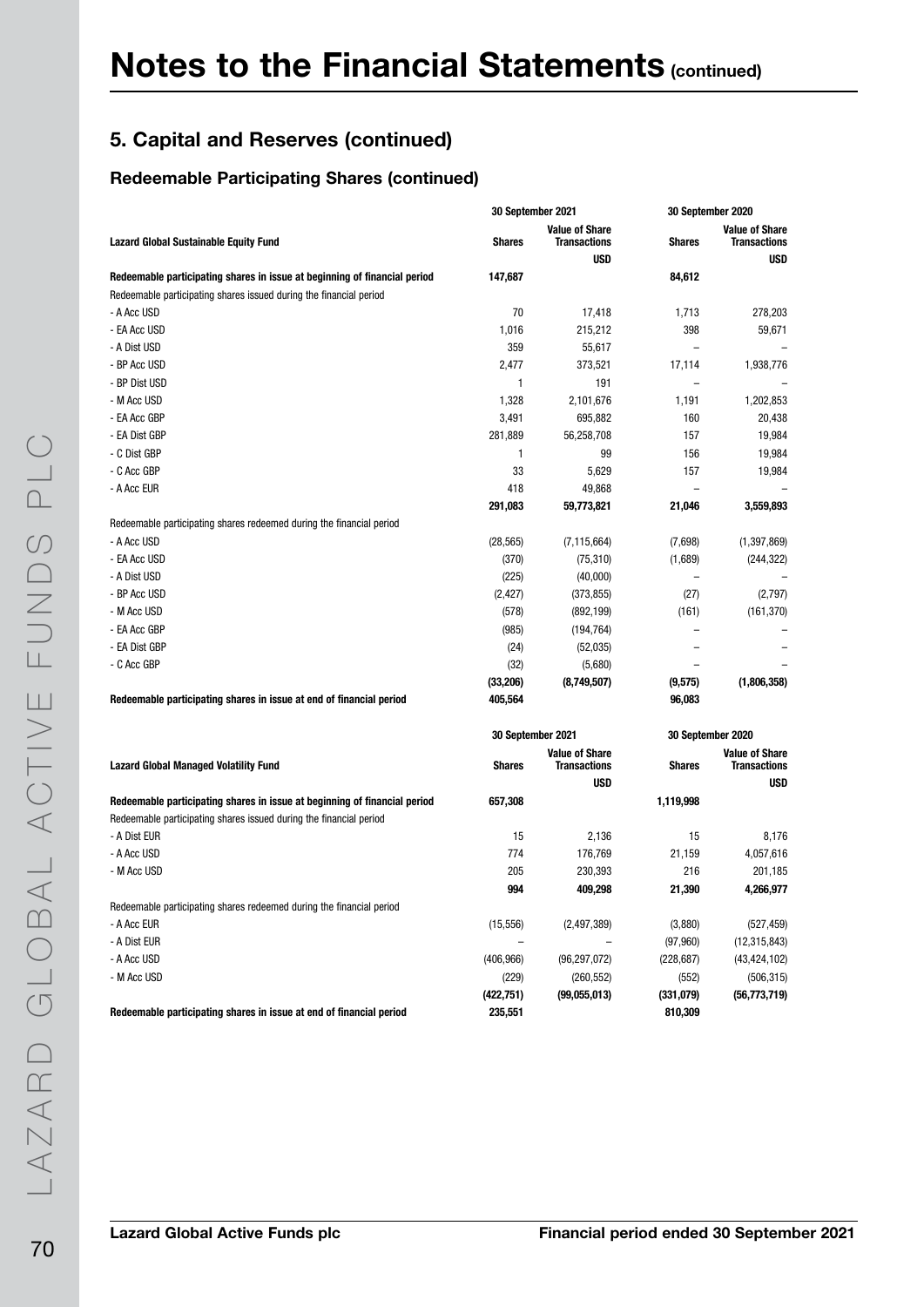#### Redeemable Participating Shares (continued)

|                                                                           | 30 September 2021        |                                                            | 30 September 2020        |                                                            |
|---------------------------------------------------------------------------|--------------------------|------------------------------------------------------------|--------------------------|------------------------------------------------------------|
| <b>Lazard Global Thematic Fund</b>                                        | <b>Shares</b>            | <b>Value of Share</b><br><b>Transactions</b><br><b>USD</b> | <b>Shares</b>            | <b>Value of Share</b><br><b>Transactions</b><br><b>USD</b> |
| Redeemable participating shares in issue at beginning of financial period | 72,932                   |                                                            | 79,109                   |                                                            |
| Redeemable participating shares issued during the financial period        |                          |                                                            |                          |                                                            |
| - A Dist GBP                                                              | 764                      | 254,464                                                    | 164                      | 35,172                                                     |
| - A Acc USD                                                               | 5,470                    | 2,062,233                                                  | 46                       | 11,552                                                     |
| - A Dist USD                                                              |                          |                                                            |                          |                                                            |
| - M Acc USD                                                               | 4,161                    | 1,465,947                                                  | 2,323<br>744             | 533,086                                                    |
|                                                                           | 1,346                    | 2,056,954                                                  |                          | 765,437                                                    |
|                                                                           | 11,741                   | 5,839,598                                                  | 3,277                    | 1,345,247                                                  |
| Redeemable participating shares redeemed during the financial period      |                          |                                                            |                          |                                                            |
| - A Dist GBP                                                              | (10)                     | (3,523)                                                    | (84)                     | (23, 217)                                                  |
| - A Acc USD                                                               | (252)                    | (94, 843)                                                  | (1, 941)                 | (555, 329)                                                 |
| - A Dist USD                                                              |                          |                                                            | (2, 423)                 | (665, 837)                                                 |
| - M Acc USD                                                               | (288)                    | (444, 514)                                                 | (315)                    | (317, 912)                                                 |
| - C Acc EUR Hedged                                                        |                          |                                                            | (5,739)                  | (616, 560)                                                 |
|                                                                           | (550)                    | (542, 880)                                                 | (10,502)                 | (2, 178, 855)                                              |
| Redeemable participating shares in issue at end of financial period       | 84,123                   |                                                            | 71,884                   |                                                            |
|                                                                           | <b>30 September 2021</b> |                                                            | 30 September 2020        |                                                            |
|                                                                           |                          | <b>Value of Share</b>                                      |                          | <b>Value of Share</b>                                      |
| <b>Lazard Global Thematic Focus Fund</b>                                  | <b>Shares</b>            | <b>Transactions</b>                                        | <b>Shares</b>            | <b>Transactions</b>                                        |
|                                                                           |                          | <b>USD</b>                                                 |                          | <b>USD</b>                                                 |
| Redeemable participating shares in issue at beginning of financial period | 883,645                  |                                                            | 93,924                   |                                                            |
| Redeemable participating shares issued during the financial period        |                          |                                                            |                          |                                                            |
| - A Acc USD                                                               | 30,938                   | 4,361,914                                                  |                          |                                                            |
| - M Acc USD                                                               | 71                       | 100,000                                                    | $\overline{\phantom{0}}$ |                                                            |
| - E Dist GBP                                                              | 187,993                  | 33,421,688                                                 | 356,018                  | 42,900,809                                                 |
| - EA Acc GBP                                                              | 2,233                    | 393,982                                                    | 315                      | 44,810                                                     |
| - E Acc GBP                                                               | 18,545                   | 3,238,675                                                  | 124,789                  | 15,150,976                                                 |
| - EA Acc EUR                                                              |                          |                                                            | 39,113                   | 4,299,220                                                  |
| - E Acc USD                                                               |                          |                                                            | 65                       | 6,500                                                      |
| - C Acc EUR                                                               | 1,077                    | 129,054                                                    |                          |                                                            |
| - BP Acc USD                                                              | 3,500                    | 348,750                                                    |                          |                                                            |
|                                                                           | 244,357                  | 41,994,063                                                 | 520,300                  | 62,402,315                                                 |
| Redeemable participating shares redeemed during the financial period      |                          |                                                            |                          |                                                            |
| - A Acc USD                                                               | (22, 329)                | (3,079,547)                                                |                          |                                                            |
| - M Acc USD                                                               |                          |                                                            | (2,904)                  | (2,600,000)                                                |
| - E Dist GBP                                                              | (27,062)                 | (4,855,148)                                                | (5,308)                  | (692, 853)                                                 |
| - EA Acc GBP                                                              | (1,023)                  | (181, 903)                                                 |                          |                                                            |
| - E Acc GBP                                                               | (5,690)                  | (991, 538)                                                 | (1,223)                  | (153, 472)                                                 |
| - EA Acc EUR                                                              | (11)                     | (1,861)                                                    | (38, 220)                | (4,816,872)                                                |
| - C Acc EUR                                                               | (236)                    | (29, 263)                                                  |                          |                                                            |
|                                                                           | (56, 351)                | (9, 139, 260)                                              | (47, 655)                | (8,263,197)                                                |
| Redeemable participating shares in issue at end of financial period       | 1.071.651                |                                                            | 566.569                  |                                                            |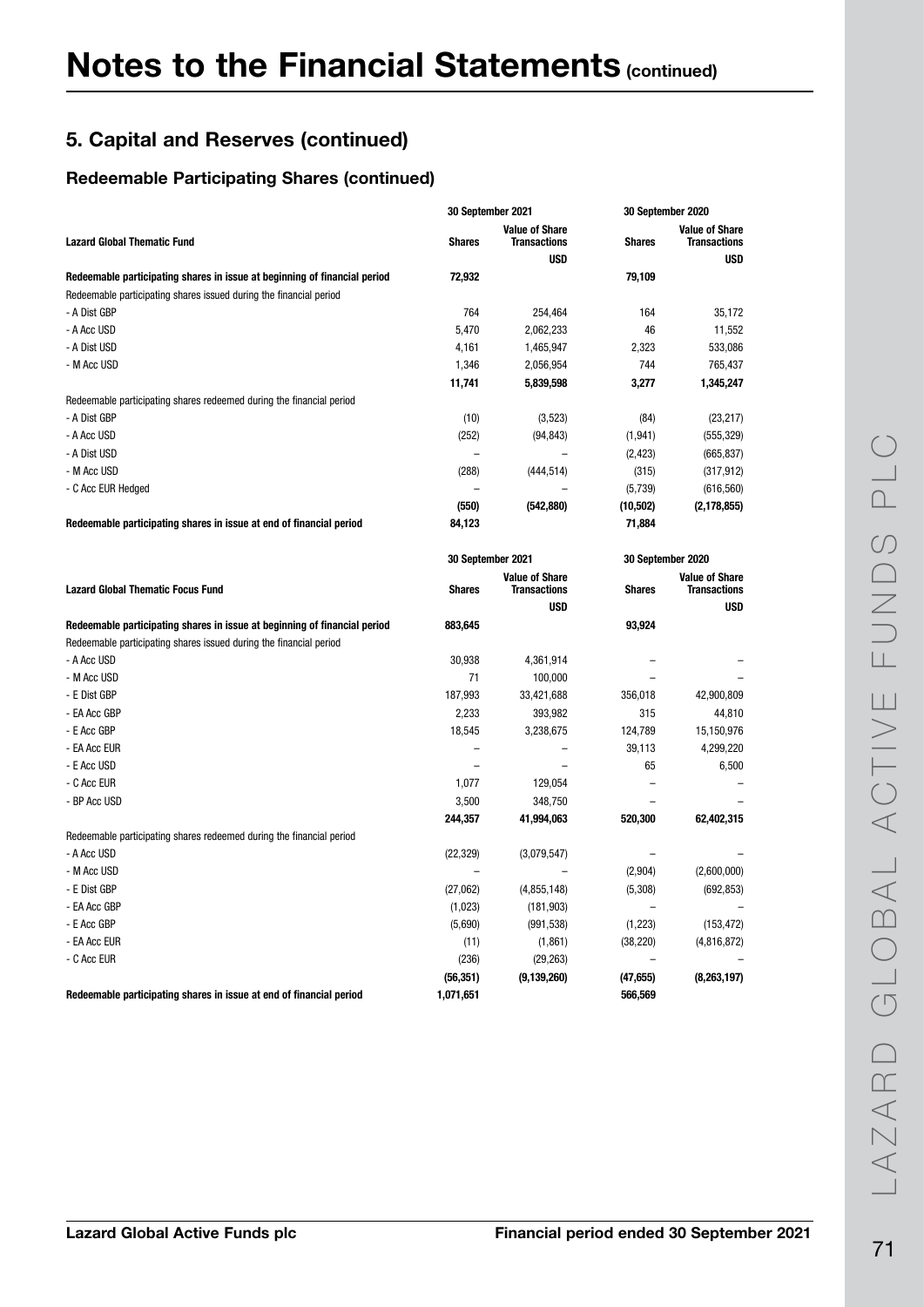### Redeemable Participating Shares (continued)

|                                                                           | 30 September 2021        |                                              | 30 September 2020        |                                       |
|---------------------------------------------------------------------------|--------------------------|----------------------------------------------|--------------------------|---------------------------------------|
| <b>Lazard Global Equity Franchise Fund</b>                                | <b>Shares</b>            | <b>Value of Share</b><br><b>Transactions</b> | Shares                   | <b>Value of Share</b><br>Transactions |
| Redeemable participating shares in issue at beginning of financial period | 1,876,733                | USD                                          | 3,252,577                | <b>USD</b>                            |
| Redeemable participating shares issued during the financial period        |                          |                                              |                          |                                       |
| - A Acc GBP                                                               | 20,311                   | 5,650,885                                    | 5,764                    | 1,051,630                             |
| - A Acc USD                                                               | 147,167                  | 27,653,789                                   | 273,037                  | 31,867,720                            |
| - EA Acc GBP                                                              |                          |                                              | 31,818                   | 4,283,789                             |
| - EA Acc USD                                                              |                          |                                              | 366                      | 41,737                                |
| - EA Dist GBP                                                             | 290                      | 46,905                                       | 128,687                  | 15,743,732                            |
| - B Acc GBP                                                               | 4,170                    | 786,011                                      | 1,364                    | 176,933                               |
| - C Acc GBP                                                               | 61,868                   | 11,774,110                                   | 17,081                   | 2,173,171                             |
| - C Dist GBP                                                              | 58,451                   | 10,112,162                                   | 2,796                    | 331,813                               |
| - EA Dist EUR                                                             | $\overline{\phantom{0}}$ | $\overline{\phantom{0}}$                     | 1,480                    | 163,829                               |
| - C Acc EUR                                                               | 33,422                   | 4,874,707                                    | 26,914                   | 2,665,741                             |
| - A Acc EUR                                                               | 27                       | 3,932                                        | 24                       | 2,383                                 |
| - M Acc USD                                                               | 1,769                    | 2,295,943                                    | 619                      | 503,369                               |
| - BP Acc USD                                                              | 9,703                    | 1,129,447                                    | 92,633                   | 7,016,971                             |
| - J Acc GBP                                                               | 39,872                   | 5,439,702                                    |                          |                                       |
| - J Dist GBP                                                              | 290,972                  | 41,011,894                                   |                          |                                       |
|                                                                           | 668,022                  | 110,779,487                                  | 582,583                  | 66,022,818                            |
| Redeemable participating shares redeemed during the financial period      |                          |                                              |                          |                                       |
| - A Acc GBP                                                               | (32, 570)                | (9, 164, 308)                                | (15, 574)                | (3,036,571)                           |
| - A Acc USD                                                               | (111, 370)               | (20, 730, 434)                               | (655, 230)               | (75,635,923)                          |
| - EA Acc GBP                                                              | (129, 222)               | (26, 712, 522)                               | (41, 137)                | (5,419,590)                           |
| - EA Acc USD                                                              |                          |                                              | (525, 952)               | (64, 210, 507)                        |
| - EA Dist GBP                                                             | (129, 632)               | (22, 867, 875)                               | (128, 877)               | (14, 449, 613)                        |
| - B Acc GBP                                                               | (21, 390)                | (3,948,467)                                  | (9,867)                  | (1,289,114)                           |
| - C Acc GBP                                                               | (184, 659)               |                                              |                          |                                       |
| - C Dist GBP                                                              | (31, 713)                | (34, 879, 722)                               | (71, 720)                | (9,572,458)                           |
| - EA Dist EUR                                                             |                          | (5,654,391)                                  | (13, 407)                | (1,645,018)                           |
|                                                                           | (2, 364)                 | (378, 579)                                   | (4,270)                  | (424, 142)                            |
| - A Acc EUR Hedged                                                        |                          |                                              | (6,880)                  | (609, 663)                            |
| - B Acc EUR Hedged                                                        | $\overline{\phantom{0}}$ |                                              | (11)                     | (955)                                 |
| - C Acc EUR                                                               | (28, 148)                | (4,057,878)                                  | (14, 542)                | (1,459,014)                           |
| - A Acc EUR                                                               | (63)                     | (9,099)                                      | $\overline{\phantom{0}}$ |                                       |
| - M Acc USD                                                               | (155)                    | (209, 809)                                   | (483)                    | (416, 247)                            |
| - BP Acc USD                                                              | (100, 476)               | (11, 733, 304)                               | (2,620)                  | (195, 729)                            |
| - J Acc GBP                                                               | (1,224)                  | (171, 300)                                   |                          |                                       |
| - J Dist GBP                                                              | (6,999)                  | (973, 528)                                   |                          |                                       |
|                                                                           | (779, 985)               | (141, 491, 216)                              | (1,490,570)              | (178, 364, 544)                       |
| Redeemable participating shares in issue at end of financial period       | 1,764,770                |                                              | 2,344,590                |                                       |
|                                                                           | 30 September 2021        |                                              |                          | 30 September 2020                     |
|                                                                           |                          | <b>Value of Share</b>                        |                          | <b>Value of Share</b>                 |
| Lazard Global Small Cap Fund*                                             | <b>Shares</b>            | <b>Transactions</b><br><b>USD</b>            | <b>Shares</b>            | <b>Transactions</b><br>USD            |
| Redeemable participating shares in issue at beginning of financial period |                          |                                              |                          |                                       |
| Redeemable participating shares issued during the financial period        |                          |                                              |                          |                                       |
| - A Acc USD                                                               | 500                      | 50,000                                       |                          |                                       |
| - EA Acc GBP                                                              | 200,000                  | 27,772,000                                   |                          |                                       |

\* The Fund launched on 27 July 2021, therefore there are no comparatives.

Redeemable participating shares in issue at end of financial period 200,500 –

200,500 27,822,000 – –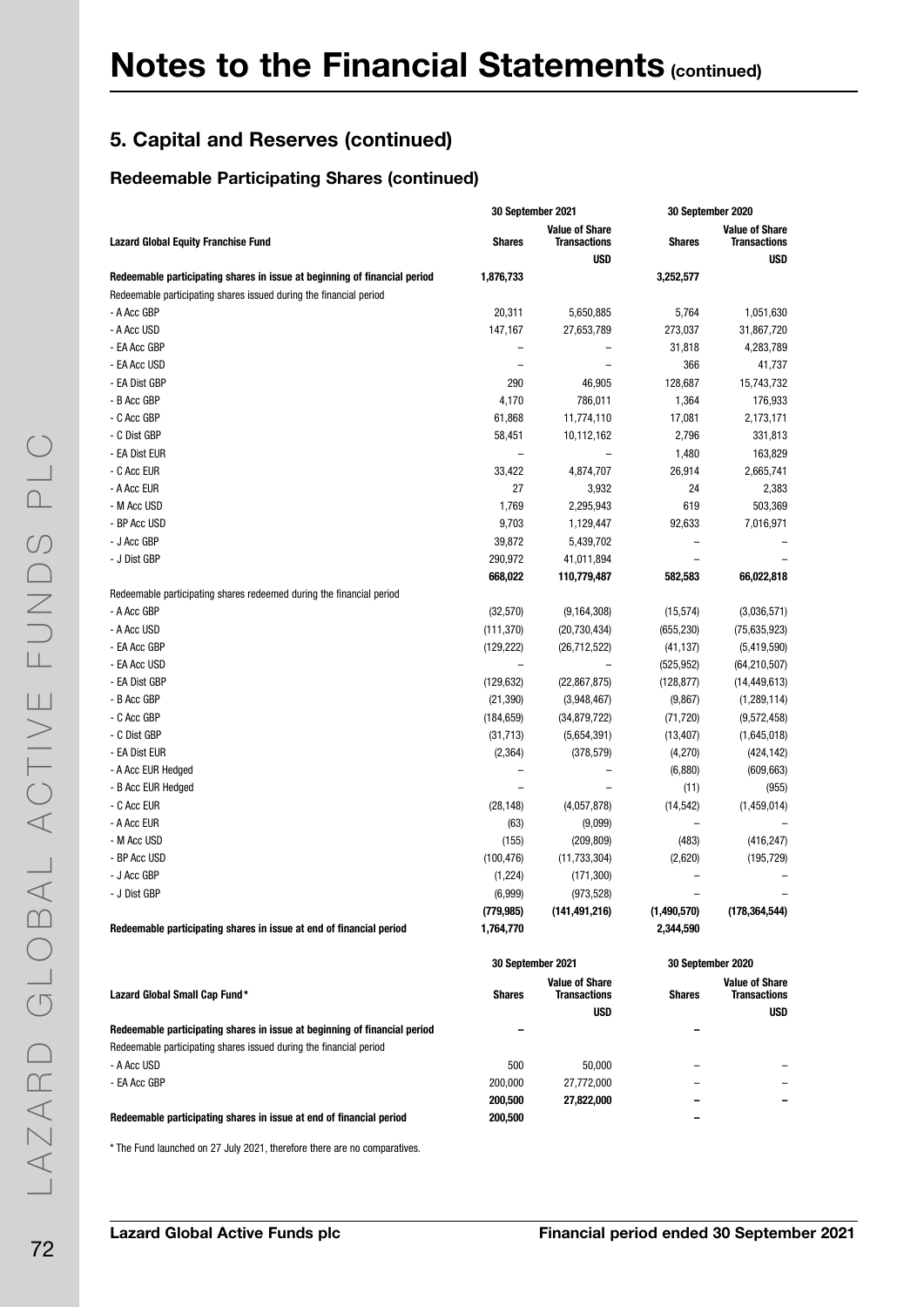|                                                                                                                                                 | <b>30 September 2021</b> |                                                     | 30 September 2020        |                                                            |
|-------------------------------------------------------------------------------------------------------------------------------------------------|--------------------------|-----------------------------------------------------|--------------------------|------------------------------------------------------------|
| <b>Lazard European Equity Fund</b>                                                                                                              | <b>Shares</b>            | <b>Value of Share</b><br><b>Transactions</b><br>eur | <b>Shares</b>            | <b>Value of Share</b><br><b>Transactions</b><br><b>EUR</b> |
| Redeemable participating shares in issue at beginning of financial period<br>Redeemable participating shares issued during the financial period | 4,508,856                |                                                     | 12,432,370               |                                                            |
| - B Dist EUR                                                                                                                                    | 63,311                   | 225,168                                             | 14,536                   | 39,281                                                     |
| - C Acc GBP                                                                                                                                     |                          |                                                     | 874                      |                                                            |
|                                                                                                                                                 | 3,404                    | 13,906                                              |                          | 2,696                                                      |
| - C Dist GBP                                                                                                                                    | 692                      | 2,446                                               |                          |                                                            |
| - A Acc USD                                                                                                                                     | 37,996                   | 60,612                                              |                          |                                                            |
| - A Dist USD                                                                                                                                    | 23                       | 228                                                 |                          |                                                            |
| - BP Acc USD                                                                                                                                    | 13                       | 129                                                 | $\overline{\phantom{0}}$ |                                                            |
| - BP Dist USD                                                                                                                                   | 23                       | 228                                                 |                          |                                                            |
| - M Acc USD                                                                                                                                     | 621                      | 741,605                                             | 824                      | 711,036                                                    |
|                                                                                                                                                 | 106,083                  | 1,044,322                                           | 16,234                   | 753,013                                                    |
| Redeemable participating shares redeemed during the financial period                                                                            |                          |                                                     |                          |                                                            |
| - A Acc EUR                                                                                                                                     |                          |                                                     | (187, 056)               | (477, 909)                                                 |
| - B Dist EUR                                                                                                                                    | (136, 997)               | (493, 160)                                          | (4,843,688)              | (14,066,467)                                               |
| - C Acc GBP                                                                                                                                     | (384)                    | (1,541)                                             | (879)                    | (2,998)                                                    |
| - C Dist GBP                                                                                                                                    |                          |                                                     | (2, 222)                 | (6,007)                                                    |
| - A Acc USD                                                                                                                                     | $\equiv$                 | $\equiv$                                            | (5,274)                  | (6, 764)                                                   |
| - M Acc USD                                                                                                                                     | (131)                    | (153, 891)                                          | (320)                    | (275,908)                                                  |
|                                                                                                                                                 | (137,512)                | (648, 592)                                          | (5,039,439)              | (14, 836, 053)                                             |
| Redeemable participating shares in issue at end of financial period                                                                             | 4,477,427                |                                                     | 7,409,165                |                                                            |
|                                                                                                                                                 |                          |                                                     |                          |                                                            |
|                                                                                                                                                 | 30 September 2021        |                                                     | 30 September 2020        |                                                            |
| Lazard Pan-European Small Cap Fund                                                                                                              | <b>Shares</b>            | <b>Value of Share</b><br><b>Transactions</b>        | <b>Shares</b>            | <b>Value of Share</b><br><b>Transactions</b>               |
|                                                                                                                                                 |                          | <b>EUR</b>                                          |                          | <b>EUR</b>                                                 |
| Redeemable participating shares in issue at beginning of financial period<br>Redeemable participating shares issued during the financial period | 621,656                  |                                                     | 638,656                  |                                                            |
| - C Acc EUR                                                                                                                                     | 139                      | 20,000                                              |                          |                                                            |
| - AP Acc EUR                                                                                                                                    |                          |                                                     | 127                      | 12,348                                                     |
| - B Acc EUR                                                                                                                                     | 9,227                    | 1,501,325                                           | 3,439                    | 364,915                                                    |
| - A Acc EUR                                                                                                                                     | 29,476                   | 4,451,260                                           | 79,831                   | 7,815,121                                                  |
|                                                                                                                                                 | 38,842                   | 5,972,585                                           | 83,397                   | 8,192,384                                                  |
| Redeemable participating shares redeemed during the financial period                                                                            |                          |                                                     |                          |                                                            |
| - AP Acc EUR                                                                                                                                    |                          |                                                     | (116)                    | (13, 077)                                                  |
| - B Acc EUR                                                                                                                                     | (6, 757)                 | (1,095,827)                                         | (7, 166)                 | (770, 827)                                                 |
| - A Acc EUR                                                                                                                                     | (3,824)                  | (592, 768)                                          | (4, 564)                 | (490, 959)                                                 |
|                                                                                                                                                 | (10, 581)                | (1,688,595)                                         | (11, 846)                | (1, 274, 863)                                              |
| Redeemable participating shares in issue at end of financial period                                                                             | 649,917                  |                                                     | 710,207                  |                                                            |
|                                                                                                                                                 |                          |                                                     |                          |                                                            |
|                                                                                                                                                 |                          | 30 September 2021                                   | 30 September 2020        |                                                            |
| <b>Lazard US Equity Concentrated Fund</b>                                                                                                       | <b>Shares</b>            | <b>Value of Share</b><br><b>Transactions</b>        | Shares                   | <b>Value of Share</b><br><b>Transactions</b>               |
| Redeemable participating shares in issue at beginning of financial period                                                                       | 3,599,335                | USD                                                 | 2,809,612                | USD                                                        |
| Redeemable participating shares issued during the financial period                                                                              |                          |                                                     |                          |                                                            |
| - C Acc USD                                                                                                                                     | 108,643                  | 21,045,698                                          | 123,988                  | 17,219,797                                                 |
| - B Dist USD                                                                                                                                    | 3,535                    | 645,160                                             | 300                      | 41,728                                                     |
| - C Acc GBP                                                                                                                                     | 13,093                   | 3,065,336                                           | 442,752                  | 76,130,141                                                 |
| - C Dist USD                                                                                                                                    | 856                      | 146,000                                             | 12,557                   | 1,623,916                                                  |
| - B Acc USD                                                                                                                                     | 3,559                    | 589,021                                             | 4,870                    |                                                            |
|                                                                                                                                                 |                          |                                                     |                          | 566,677                                                    |
| - C Acc EUR Hedged                                                                                                                              | 8,216                    | 1,477,739                                           | 8,760                    | 1,205,337                                                  |
| - B Acc EUR Hedged                                                                                                                              | 84,884                   | 14,860,845                                          | 184,867                  | 23,300,356                                                 |
| - BP Acc USD                                                                                                                                    | 2,323                    | 361,854                                             | 2,698                    | 324,696                                                    |
| - BP Dist USD                                                                                                                                   |                          | 213                                                 | 9                        | 873                                                        |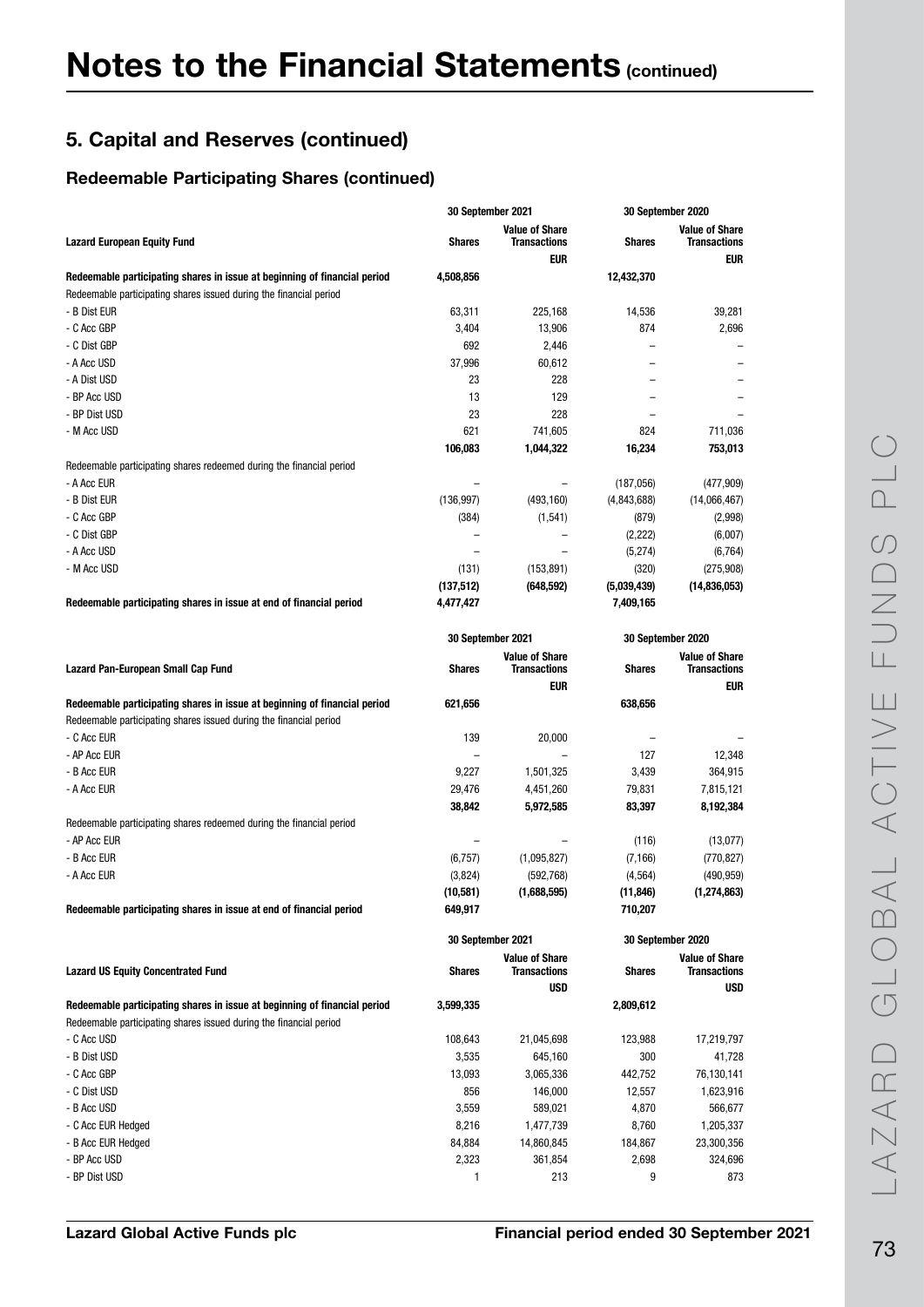|                                                                                | 30 September 2021       |                                              |                | 30 September 2020                            |
|--------------------------------------------------------------------------------|-------------------------|----------------------------------------------|----------------|----------------------------------------------|
| <b>Lazard US Equity Concentrated Fund (continued)</b>                          | <b>Shares</b>           | <b>Value of Share</b><br><b>Transactions</b> | <b>Shares</b>  | <b>Value of Share</b><br><b>Transactions</b> |
|                                                                                |                         | <b>USD</b>                                   |                | <b>USD</b>                                   |
| Redeemable participating shares issued during the financial period (continued) |                         |                                              |                |                                              |
| - A Acc USD                                                                    | 451                     | 70,744                                       | 6,240          | 738,251                                      |
| - A Dist USD                                                                   | 879                     | 138,398                                      | 12,614         | 1,350,197                                    |
| - C Acc EUR                                                                    | 126,315                 | 22,450,769                                   | 6,630          | 823,622                                      |
| - A Acc EUR                                                                    |                         |                                              | 59,957         | 6,512,885                                    |
| - E Acc GBP                                                                    | 33,013                  | 5,676,151                                    | 11,391         | 1,514,431                                    |
| - AP Acc EUR                                                                   | 81,294                  | 12,149,636                                   | 76,852         | 9,115,647                                    |
|                                                                                | 467,062                 | 82,677,564                                   | 954,485        | 140,468,554                                  |
| Redeemable participating shares redeemed during the financial period           |                         |                                              |                |                                              |
| - C Acc USD                                                                    | (100, 365)              | (19, 273, 418)                               | (65, 839)      | (9,576,015)                                  |
| - EA Acc EUR                                                                   |                         |                                              | (71, 627)      | (10, 258, 498)                               |
| - B Dist USD                                                                   | (580)                   | (103, 072)                                   | (26, 567)      | (3,729,777)                                  |
| - C Acc GBP                                                                    | (165, 359)              | (38, 813, 115)                               | (62, 295)      | (10,808,569)                                 |
| - EA Acc USD                                                                   | (16, 132)               | (3,303,756)                                  |                |                                              |
| - C Dist USD                                                                   | (3,691)                 | (648, 391)                                   | (703)          | (90,000)                                     |
| - B Acc USD                                                                    | (226)                   | (37, 375)                                    | (588)          | (69, 852)                                    |
| - C Acc EUR Hedged                                                             | (8,072)                 | (1,469,124)                                  | (5,961)        | (734, 995)                                   |
| - B Acc EUR Hedged                                                             | (35, 742)               | (6, 299, 566)                                | (39,059)       | (4,609,245)                                  |
| - BP Acc USD                                                                   | (1, 498)                | (226, 498)                                   | $\overline{a}$ |                                              |
| - BP Dist USD                                                                  | $\overline{a}$          | $\overline{\phantom{0}}$                     | (9)            | (885)                                        |
| - A Acc USD                                                                    | (761)                   | (119, 949)                                   | (56, 852)      | (6,845,549)                                  |
| - A Dist USD                                                                   | (2,086)                 | (321, 461)                                   | (19, 143)      | (2, 102, 943)                                |
| - C Acc EUR                                                                    | (27, 958)               | (5,028,543)                                  | (6, 301)       | (800, 220)                                   |
| - A Acc EUR                                                                    |                         |                                              | (8, 186)       | (1,025,416)                                  |
| - E Acc GBP                                                                    | (21, 487)               | (3,673,077)                                  | (622)          | (82, 524)                                    |
| - AP Acc EUR                                                                   | (375)                   | (58, 710)                                    |                |                                              |
|                                                                                | (384, 332)              | (79, 376, 055)                               | (363,752)      | (50, 734, 488)                               |
| Redeemable participating shares in issue at end of financial period            | 3,682,065               |                                              | 3,400,345      |                                              |
|                                                                                |                         |                                              |                |                                              |
|                                                                                |                         | 30 September 2021                            |                | 30 September 2020                            |
| <b>Lazard Japanese Strategic Equity Fund</b>                                   | <b>Shares</b>           | <b>Value of Share</b><br><b>Transactions</b> | <b>Shares</b>  | <b>Value of Share</b><br><b>Transactions</b> |
|                                                                                |                         | JPY                                          |                | JPY                                          |
| Redeemable participating shares in issue at beginning of financial period      | 5,238,129               |                                              | 5,834,675      |                                              |
| Redeemable participating shares issued during the financial period             |                         |                                              |                |                                              |
| - A Acc JPY                                                                    | 92,346                  | 16,341,006                                   | 4,388          | 545,481                                      |
| - C Dist GBP Hedged                                                            | 267                     | 7,584,597                                    |                |                                              |
| - A Acc USD Hedged                                                             | 485                     | 7,875,249                                    |                |                                              |
| - A Acc USD                                                                    | 1                       | 8,208                                        |                |                                              |
| - A Dist USD                                                                   | $\overline{c}$          | 22,122                                       | 2              | 11,987                                       |
| - BP Acc USD                                                                   | 1                       | 16,454                                       |                |                                              |
| - BP Dist USD                                                                  | $\overline{\mathbf{c}}$ | 22,450                                       | 1              | 5,265                                        |
| - A Dist USD Hedged                                                            | 2                       | 23,078                                       | 1              | 11,816                                       |
|                                                                                | 1                       |                                              |                |                                              |
| - BP Acc USD Hedged                                                            |                         | 16,989                                       |                |                                              |
| - BP Dist USD Hedged                                                           | 2                       | 23,611                                       | 1              | 4,887                                        |
| - M Acc USD                                                                    | 338                     | 53,227,616                                   | 581            | 60,734,830                                   |
|                                                                                | 93,447                  | 85,161,380                                   | 4,974          | 61,314,266                                   |
| Redeemable participating shares redeemed during the financial period           |                         |                                              |                |                                              |
| - A Acc JPY                                                                    | (88, 335)               | (15,621,870)                                 |                |                                              |
| - C Dist GBP Hedged                                                            | (128)                   | (3,639,365)                                  | (2)            | (41, 561)                                    |
| - A Acc USD Hedged                                                             | $\qquad \qquad -$       |                                              | (2,056)        | (24, 014, 878)                               |
| - M Acc USD                                                                    | (157)                   | (25,008,896)                                 | (104)          | (10, 588, 464)                               |
|                                                                                | (88, 620)               | (44, 270, 131)                               | (2, 162)       | (34, 644, 903)                               |
| Redeemable participating shares in issue at end of financial period            | 5,242,956               |                                              | 5,837,487      |                                              |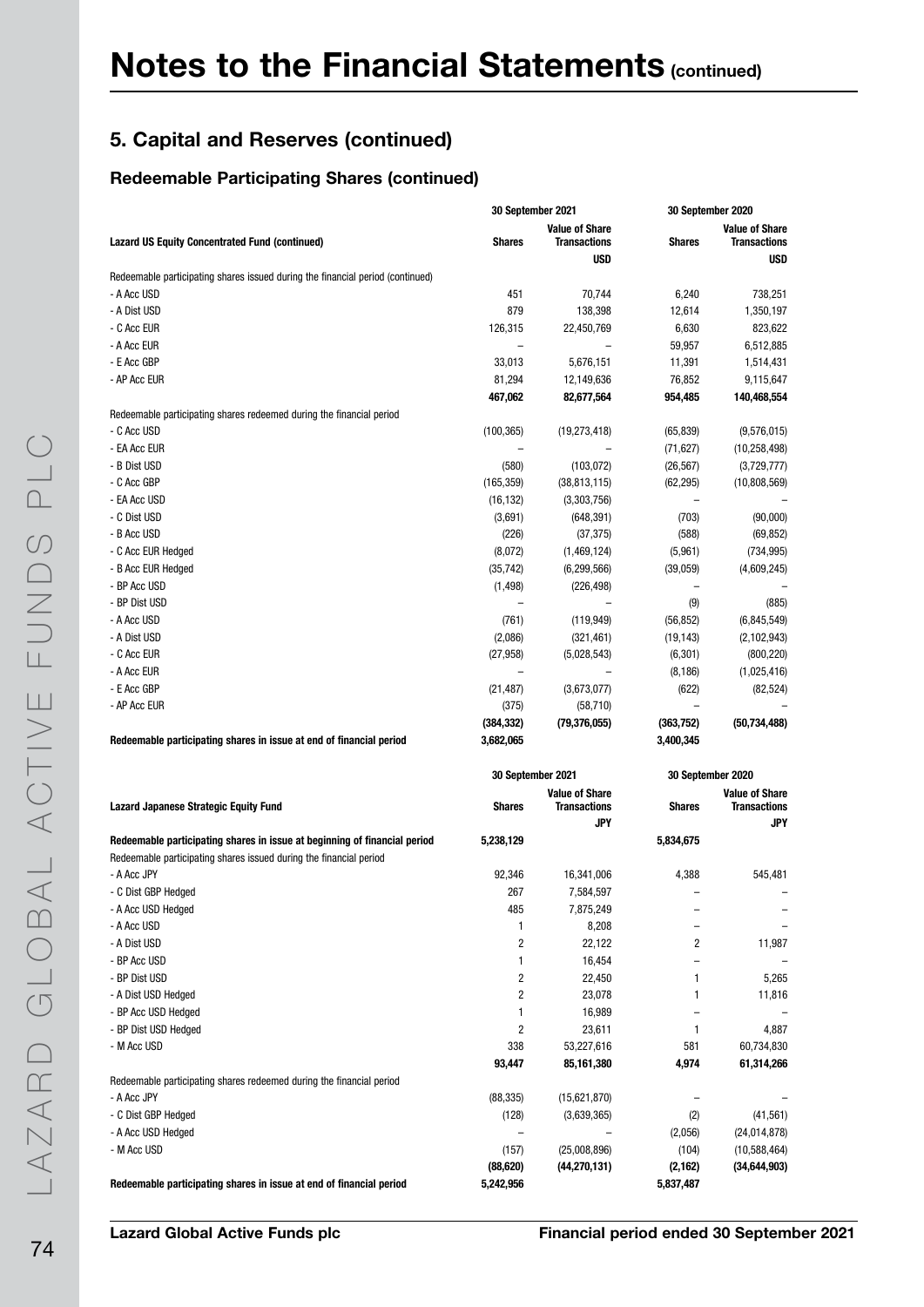|                                                                                                                                                 | 30 September 2021  |                                              | 30 September 2020          |                                              |
|-------------------------------------------------------------------------------------------------------------------------------------------------|--------------------|----------------------------------------------|----------------------------|----------------------------------------------|
| <b>Lazard Emerging World Fund</b>                                                                                                               | Shares             | <b>Value of Share</b><br><b>Transactions</b> | <b>Shares</b>              | <b>Value of Share</b><br><b>Transactions</b> |
| Redeemable participating shares in issue at beginning of financial period<br>Redeemable participating shares issued during the financial period | 555,118            | <b>USD</b>                                   | 789,630                    | <b>USD</b>                                   |
| - B Dist USD                                                                                                                                    | 931                | 37,530                                       | 619                        | 14,055                                       |
| - C Dist USD                                                                                                                                    |                    |                                              | 1,384                      | 1,023                                        |
|                                                                                                                                                 | 931                | 37,530                                       | 2,003                      | 15,078                                       |
| Redeemable participating shares redeemed during the financial period                                                                            |                    |                                              |                            |                                              |
| - C Acc GBP                                                                                                                                     |                    |                                              | (85,000)                   | (2,579,916)                                  |
| - B Dist USD                                                                                                                                    | (1, 468)           | (60,069)                                     | (3,268)                    | (87,700)                                     |
|                                                                                                                                                 | (1, 468)           | (60, 069)                                    | (88, 268)                  | (2,667,616)                                  |
| Redeemable participating shares in issue at end of financial period                                                                             | 554,581            |                                              | 703,365                    |                                              |
|                                                                                                                                                 | 30 September 2021  |                                              | 30 September 2020          |                                              |
| <b>Lazard Emerging Markets Equity Fund</b>                                                                                                      | Shares             | <b>Value of Share</b><br><b>Transactions</b> | <b>Shares</b>              | <b>Value of Share</b><br>Transactions        |
|                                                                                                                                                 |                    | <b>USD</b>                                   |                            | <b>USD</b>                                   |
| Redeemable participating shares in issue at beginning of financial period<br>Redeemable participating shares issued during the financial period | 132,367,169        |                                              | 619,076,377                |                                              |
| - A Dist EUR                                                                                                                                    | 1,068              | 145,010                                      | 19,852                     | 2,024,034                                    |
| - A Acc USD                                                                                                                                     | 877,213            | 1,021,670                                    | 116,514,932                | 94,510,385                                   |
| - A Acc GBP                                                                                                                                     | 1,355              | 242,882                                      | 531                        | 61,311                                       |
| - S Acc GBP                                                                                                                                     | 105,850            | 212,642                                      | 27,226                     | 41,610                                       |
| - S Dist GBP                                                                                                                                    | 36,005             | 62,241                                       | 183,614                    | 234,324                                      |
| - A Dist USD                                                                                                                                    | 58,116             | 7,543,992                                    | 24,070                     | 2,200,378                                    |
| - S Acc USD                                                                                                                                     | 22,630             | 29,327                                       |                            |                                              |
| - B Acc USD                                                                                                                                     | 113                | 120                                          | 120,507                    | 94,722                                       |
| - A Acc EUR                                                                                                                                     | 2,708,220          | 3,506,329                                    | 2,202,566                  | 2,097,476                                    |
| - BP Acc USD                                                                                                                                    | 13                 | 146                                          |                            |                                              |
| - BP Dist USD                                                                                                                                   | 15                 | 148                                          | 2                          | 15                                           |
| - A Dist EUR Hedged                                                                                                                             | 123                | 136                                          | 117                        | 144                                          |
| - S Acc EUR                                                                                                                                     | 372,257            | 490,435                                      | 539,647                    | 524,523                                      |
| - C Acc EUR                                                                                                                                     | -                  |                                              | 1,960                      | 1,887                                        |
| - SA Acc EUR                                                                                                                                    | 60,279,778         | 79,655,599                                   | 16,359,896                 | 14,968,941                                   |
|                                                                                                                                                 | 64,462,756         | 92,910,677                                   | 135,994,920                | 116,759,750                                  |
| Redeemable participating shares redeemed during the financial period                                                                            |                    |                                              |                            |                                              |
| - A Dist EUR                                                                                                                                    | (428, 109)         | (60, 759, 548)                               | (883, 754)                 | (95, 324, 212)                               |
| - A Acc USD                                                                                                                                     | (489, 665)         | (572, 427)                                   | (452, 671, 758)            | (362, 885, 987)                              |
| - A Acc GBP                                                                                                                                     | (175)              | (31, 935)                                    | (2,665)                    | (330, 460)                                   |
| - S Acc GBP                                                                                                                                     | (88, 326)          | (176, 101)                                   | (915, 183)                 | (1,380,946)                                  |
| - S Dist GBP                                                                                                                                    | (742, 817)         | (1, 290, 944)                                | (1,842,950)                | (2,424,999)<br>(25,076,432)                  |
| - A Dist USD<br>- S Acc USD                                                                                                                     | (100, 916)         | (13, 446, 084)                               | (263, 462)                 |                                              |
| - S Dist USD                                                                                                                                    | (1,043,092)        | (1, 351, 020)                                | (2,016,311)<br>(1,638,387) | (1,856,299)                                  |
| - B Acc USD                                                                                                                                     | (1,258,917)<br>(2) | (1,399,373)<br>(2)                           | (210, 194)                 | (1, 399, 454)<br>(149, 995)                  |
| - A Acc EUR                                                                                                                                     | (5,459,620)        | (7, 204, 148)                                | (6,628,106)                | (6, 562, 347)                                |
| - S Dist EUR                                                                                                                                    | (11, 720)          | (14,001)                                     | (171, 562)                 | (153,086)                                    |
| - S Acc EUR                                                                                                                                     | (90, 429)          | (117, 443)                                   | (370, 980)                 | (356, 705)                                   |
| - C Acc EUR                                                                                                                                     | (16, 571)          | (21, 444)                                    | (2,383,505)                | (2,077,586)                                  |
| - SA Acc EUR                                                                                                                                    | (8,797,785)        | (11, 363, 578)                               | (5,455,819)                | (5,229,497)                                  |
|                                                                                                                                                 | (18,528,144)       | (97,748,048)                                 | (475, 454, 636)            | (505, 208, 005)                              |
| Redeemable participating shares in issue at end of financial period                                                                             | 178,301,781        |                                              | 279,616,661                |                                              |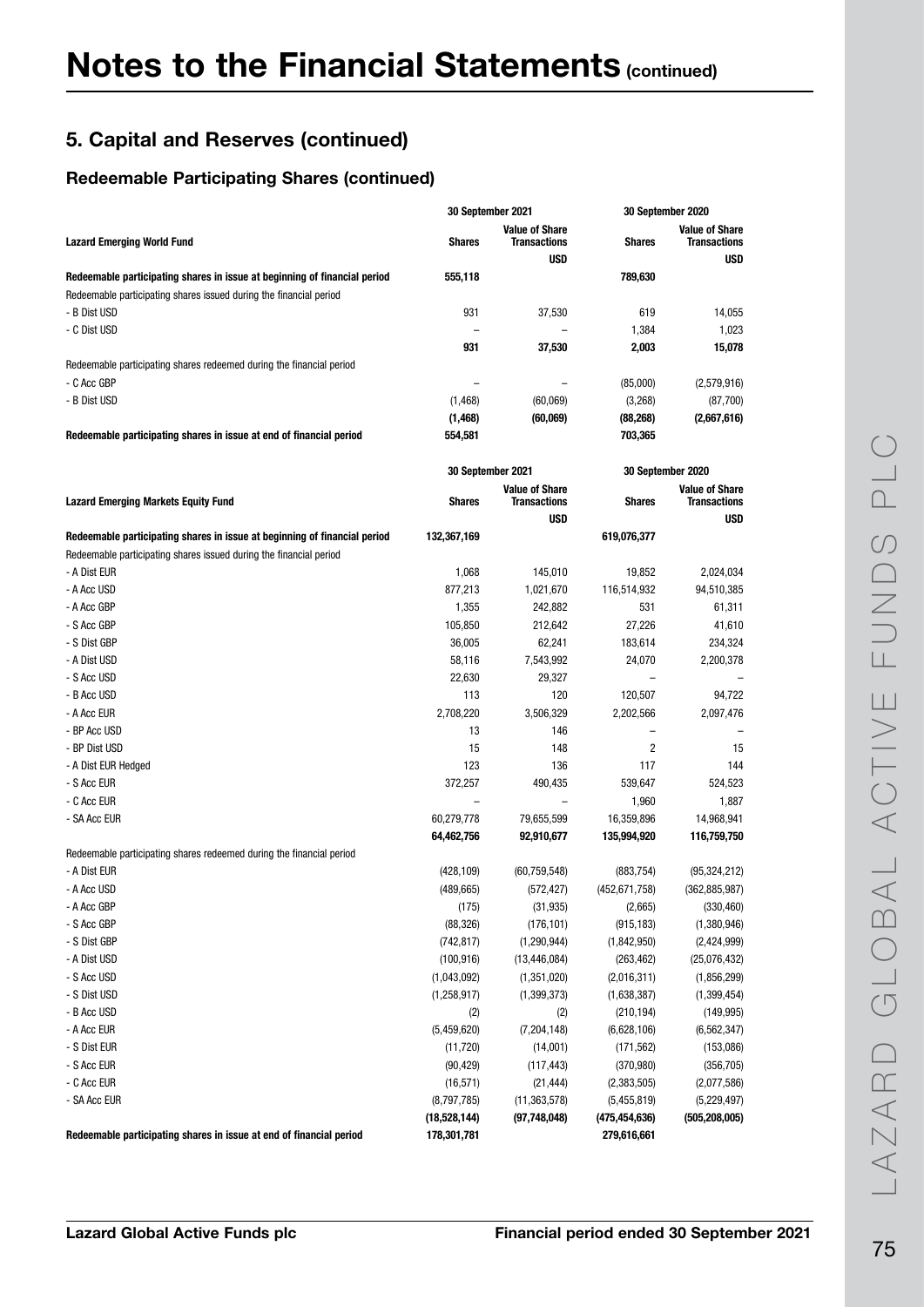|                                                                                                                                                 |                          | 30 September 2021                            |                          | 30 September 2020                            |
|-------------------------------------------------------------------------------------------------------------------------------------------------|--------------------------|----------------------------------------------|--------------------------|----------------------------------------------|
| <b>Lazard Emerging Markets Core Equity Fund</b>                                                                                                 | <b>Shares</b>            | <b>Value of Share</b><br><b>Transactions</b> | <b>Shares</b>            | <b>Value of Share</b><br><b>Transactions</b> |
|                                                                                                                                                 |                          | <b>USD</b>                                   |                          | <b>USD</b>                                   |
| Redeemable participating shares in issue at beginning of financial period                                                                       | 79,671                   |                                              | 585,764                  |                                              |
| Redeemable participating shares issued during the financial period<br>- EA Acc GBP                                                              | 29                       | 7,335                                        |                          |                                              |
|                                                                                                                                                 |                          |                                              | 6,586                    | 1,327,625                                    |
| - A Acc USD<br>- EA Acc USD                                                                                                                     | 3,340<br>461             | 465,713                                      | 580                      | 63,152                                       |
| - A Dist USD                                                                                                                                    | 1                        | 76,899<br>89                                 | 18,883                   | 2,237,460                                    |
| - BP Acc USD                                                                                                                                    | 1                        | 152                                          | -                        |                                              |
| - BP Dist USD                                                                                                                                   | $\mathbf{1}$             | 153                                          |                          |                                              |
| - M Acc USD                                                                                                                                     | 385                      | 486,168                                      | 682                      | 609,805                                      |
|                                                                                                                                                 | 4,218                    | 1,036,509                                    | 26,731                   | 4,238,042                                    |
| Redeemable participating shares redeemed during the financial period                                                                            |                          |                                              |                          |                                              |
| - EA Acc GBP                                                                                                                                    | (4, 363)                 | (1, 143, 305)                                | (1,884)                  | (375, 426)                                   |
| - A Acc USD                                                                                                                                     | (411)                    |                                              |                          |                                              |
|                                                                                                                                                 |                          | (53, 675)                                    | (5, 343)                 | (584, 964)                                   |
| - EA Acc USD                                                                                                                                    | (37, 630)                | (6, 254, 018)                                | (24, 873)                | (3,013,569)                                  |
| - C Dist GBP                                                                                                                                    |                          |                                              | (14)                     | (1, 963)                                     |
| - M Acc USD                                                                                                                                     | (304)                    | (390, 876)                                   | (326)                    | (282,066)                                    |
|                                                                                                                                                 | (42, 708)                | (7, 841, 874)                                | (32, 440)                | (4,257,988)                                  |
| Redeemable participating shares in issue at end of financial period                                                                             | 41,181                   |                                              | 580,055                  |                                              |
|                                                                                                                                                 |                          | 30 September 2021                            |                          | 30 September 2020                            |
|                                                                                                                                                 |                          | <b>Value of Share</b>                        |                          | <b>Value of Share</b>                        |
| <b>Lazard Emerging Markets Equity Advantage Fund</b>                                                                                            | <b>Shares</b>            | <b>Transactions</b>                          | <b>Shares</b>            | <b>Transactions</b>                          |
|                                                                                                                                                 |                          | USD                                          |                          | USD                                          |
| Redeemable participating shares in issue at beginning of financial period<br>Redeemable participating shares issued during the financial period | 2,579,319                |                                              | 1,394,964                |                                              |
| - EA Acc USD                                                                                                                                    | 656                      | 89,160                                       |                          |                                              |
| - C Acc GBP                                                                                                                                     | 118,300                  | 20,222,289                                   | 66,765                   | 8,108,403                                    |
| - C Dist GBP                                                                                                                                    | 44                       | 6,269                                        |                          |                                              |
| - EA Acc GBP                                                                                                                                    | 130,909                  | 21,671,190                                   | 6,198                    | 685,847                                      |
| - X Acc EUR                                                                                                                                     | $\overline{a}$           |                                              | 18,380                   | 2,144,796                                    |
| - A Acc USD                                                                                                                                     | 133,739                  | 15,006,000                                   | $\overline{\phantom{0}}$ |                                              |
|                                                                                                                                                 | 383,648                  | 56,994,908                                   | 91,343                   | 10,939,046                                   |
| Redeemable participating shares redeemed during the financial period                                                                            |                          |                                              |                          |                                              |
| - EA Acc USD                                                                                                                                    | $\overline{\phantom{0}}$ |                                              | (271)                    | (30,000)                                     |
| - C Acc GBP                                                                                                                                     | (38, 573)                | (6,635,172)                                  | (344, 784)               | (46, 417, 659)                               |
| - EA Acc GBP                                                                                                                                    | (40, 053)                | (6,642,257)                                  | (283, 799)               | (36,013,761)                                 |
| - X Acc EUR                                                                                                                                     | (44,096)                 | (6,607,739)                                  | $\overline{\phantom{0}}$ |                                              |
| - A Acc USD                                                                                                                                     | (186,000)                | (21, 942, 133)                               | $\overline{\phantom{0}}$ |                                              |
|                                                                                                                                                 | (308, 722)               | (41, 827, 301)                               | (628, 854)               | (82, 461, 420)                               |
| Redeemable participating shares in issue at end of financial period                                                                             | 2,654,245                |                                              | 857,453                  |                                              |
|                                                                                                                                                 |                          |                                              |                          |                                              |
|                                                                                                                                                 |                          | 30 September 2021                            |                          | 30 September 2020                            |
| <b>Lazard Emerging Markets Managed Volatility Fund</b>                                                                                          | Shares                   | <b>Value of Share</b><br><b>Transactions</b> | <b>Shares</b>            | <b>Value of Share</b><br>Transactions        |
|                                                                                                                                                 |                          | <b>USD</b>                                   |                          | USD                                          |
| Redeemable participating shares in issue at beginning of financial period                                                                       | 1,144,634                |                                              | 1,723,921                |                                              |
| Redeemable participating shares issued during the financial period                                                                              |                          |                                              |                          |                                              |
| - I Acc CHF                                                                                                                                     | 2,561                    | 304,210                                      | 21,424                   | 2,136,091                                    |
| - A Acc USD                                                                                                                                     | 2                        | 202                                          |                          |                                              |
|                                                                                                                                                 |                          | 304,412                                      |                          | 2,136,091                                    |
|                                                                                                                                                 | 2,563                    |                                              | 21,424                   |                                              |
| Redeemable participating shares redeemed during the financial period<br>- I Acc CHF                                                             |                          |                                              |                          |                                              |
|                                                                                                                                                 | (320, 100)               | (38, 481, 871)                               | (49,200)                 | (4,870,111)                                  |
|                                                                                                                                                 | (320, 100)               | (38, 481, 871)                               | (49,200)                 | (4,870,111)                                  |
| Redeemable participating shares in issue at end of financial period                                                                             | 827,097                  |                                              | 1,696,145                |                                              |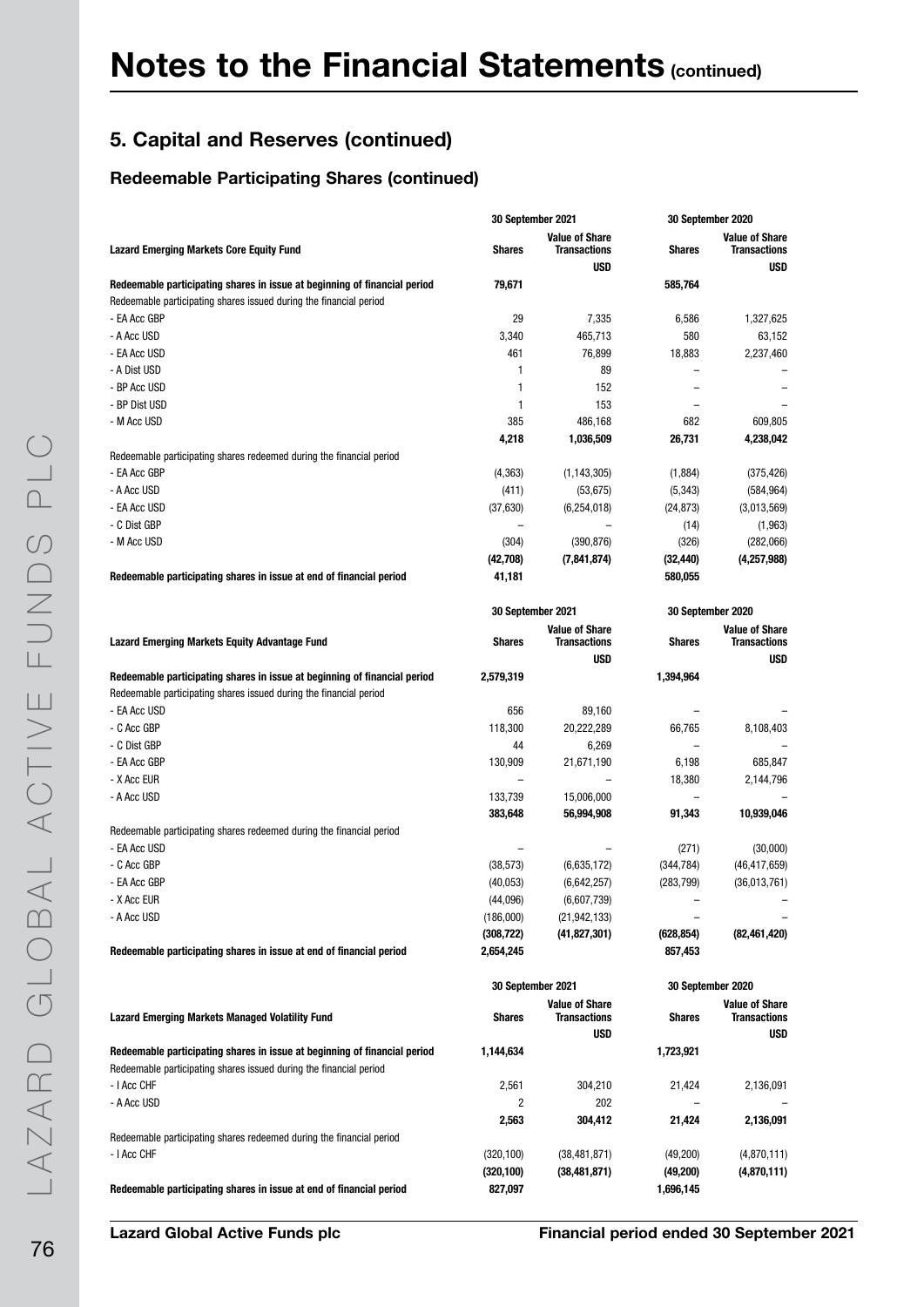#### Redeemable Participating Shares (continued)

|                                                                                                                                                   | 30 September 2021    |                                                            | 30 September 2020    |                                                            |
|---------------------------------------------------------------------------------------------------------------------------------------------------|----------------------|------------------------------------------------------------|----------------------|------------------------------------------------------------|
| <b>Lazard Developing Markets Equity Fund</b>                                                                                                      | <b>Shares</b>        | <b>Value of Share</b><br><b>Transactions</b><br><b>USD</b> | <b>Shares</b>        | <b>Value of Share</b><br><b>Transactions</b><br><b>USD</b> |
| Redeemable participating shares in issue at beginning of financial period                                                                         | 1,840,847            |                                                            | 1,997,796            |                                                            |
| Redeemable participating shares issued during the financial period                                                                                |                      |                                                            |                      |                                                            |
| - A Acc GBP                                                                                                                                       | -                    |                                                            | 201                  | 3,437                                                      |
| - A Acc USD                                                                                                                                       | 1,000                | 13,244                                                     | 114,878              | 1,146,720                                                  |
| - A Dist USD                                                                                                                                      | 8                    | 99                                                         |                      |                                                            |
| - BP Acc USD                                                                                                                                      | 7,918                | 104,078                                                    |                      |                                                            |
| - BP Dist USD                                                                                                                                     | 14                   | 171                                                        |                      |                                                            |
| - M Acc USD                                                                                                                                       | 345                  | 482,243                                                    | 381                  | 348,225                                                    |
|                                                                                                                                                   | 9,285                | 599,835                                                    | 115,460              | 1,498,382                                                  |
| Redeemable participating shares redeemed during the financial period                                                                              |                      |                                                            |                      |                                                            |
| - A Dist EUR                                                                                                                                      | (633, 200)           | (10,920,019)                                               |                      |                                                            |
| - A Acc USD                                                                                                                                       | (973, 255)           | (11, 551, 800)                                             | (33,012)             | (313, 286)                                                 |
| - C Dist GBP                                                                                                                                      | (2, 387)             | (43, 547)                                                  | (1,745)              | (24, 079)                                                  |
| - M Acc USD                                                                                                                                       | (667)                | (927, 665)                                                 | (484)                | (453, 818)                                                 |
|                                                                                                                                                   | (1,609,509)          | (23, 443, 031)                                             | (35, 241)            | (791,183)                                                  |
| Redeemable participating shares in issue at end of financial period                                                                               | 240,623              |                                                            | 2,078,015            |                                                            |
|                                                                                                                                                   |                      |                                                            |                      |                                                            |
|                                                                                                                                                   | 30 September 2021    |                                                            | 30 September 2020    |                                                            |
| Lazard MENA Fund*                                                                                                                                 | <b>Shares</b>        | <b>Value of Share</b><br><b>Transactions</b>               | <b>Shares</b>        | <b>Value of Share</b><br><b>Transactions</b>               |
|                                                                                                                                                   |                      | <b>USD</b>                                                 |                      | <b>USD</b>                                                 |
| Redeemable participating shares in issue at beginning of financial period<br>Redeemable participating shares redeemed during the financial period |                      |                                                            | 44,291               |                                                            |
| - A Acc USD                                                                                                                                       |                      |                                                            | (10, 948)            | (1, 345, 882)                                              |
| - EA Acc USD                                                                                                                                      |                      |                                                            | (33, 343)            | (2,351,296)                                                |
|                                                                                                                                                   | ۰                    |                                                            | (44, 291)            | (3,697,178)                                                |
| Redeemable participating shares in issue at end of financial period                                                                               |                      |                                                            |                      |                                                            |
| * The Fund fully redeemed on 28 May 2020.                                                                                                         |                      |                                                            |                      |                                                            |
|                                                                                                                                                   | 30 September 2021    |                                                            | 30 September 2020    |                                                            |
| Lazard Global Sustainable Fixed Income Fund**                                                                                                     | <b>Shares</b>        | <b>Value of Share</b><br><b>Transactions</b>               | <b>Shares</b>        | <b>Value of Share</b><br><b>Transactions</b>               |
|                                                                                                                                                   |                      | <b>USD</b>                                                 |                      | USD                                                        |
| Redeemable participating shares in issue at beginning of financial period<br>Redeemable participating shares issued during the financial period   | 170,976              |                                                            | 197,094              |                                                            |
| - A Acc USD                                                                                                                                       | 467                  | 71,286                                                     |                      |                                                            |
| - B Dist USD                                                                                                                                      | 4                    | 438                                                        | 5                    | 581                                                        |
| - A Dist USD                                                                                                                                      |                      | 164                                                        |                      | 123                                                        |
| - BP Acc USD                                                                                                                                      | 1                    | 123                                                        | 6,019                | 860,000                                                    |
| - BP Dist USD                                                                                                                                     | 352                  | 48,660                                                     | 1                    | 63                                                         |
| - M Acc USD                                                                                                                                       | 5,375                | 6,060,166                                                  | 1,507                | 1,626,541                                                  |
|                                                                                                                                                   | 6,200                | 6,180,837                                                  | 7,533                | 2,487,308                                                  |
| Redeemable participating shares redeemed during the financial period                                                                              |                      |                                                            |                      |                                                            |
| - A Acc EUR Hedged                                                                                                                                | (109, 256)           | (12, 841, 576)                                             | (22,089)             | (2, 337, 661)                                              |
| - A Acc USD                                                                                                                                       |                      |                                                            | (26)                 | (4,062)                                                    |
| - B Dist USD                                                                                                                                      |                      |                                                            | (192)                | (24, 149)                                                  |
| - BP Acc USD                                                                                                                                      | (1,715)              | (241, 681)                                                 |                      |                                                            |
| - M Acc USD                                                                                                                                       | (2, 722)             | (3,088,653)                                                | (3, 419)             | (3,665,925)                                                |
| - A Acc EUR                                                                                                                                       |                      |                                                            | (11, 754)            | (1,386,724)                                                |
| Redeemable participating shares in issue at end of financial period                                                                               | (113, 693)<br>63,483 | (16, 171, 910)                                             | (37, 480)<br>167,147 | (7, 418, 521)                                              |

\*\* Effective 12 May 2021, Fund name changed from Lazard Global Fixed Income Fund to Lazard Global Sustainable Fixed Income Fund.

See Note 14 for information on the launch and termination dates of the above share classes.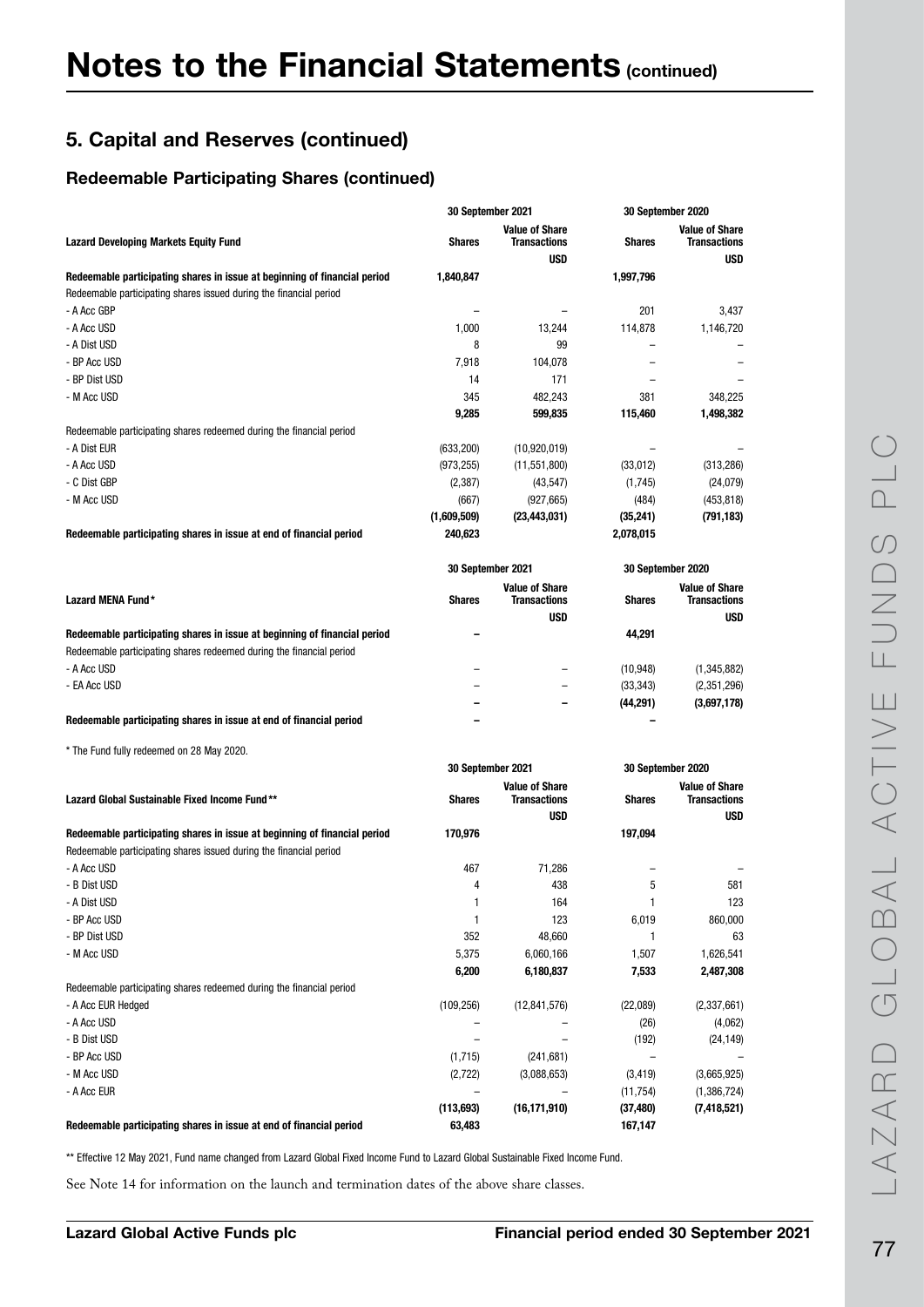### 6. Net Asset Value

The net asset value per share of any class of shares in a portfolio is determined by dividing the value of net assets of the Fund by the total number of Redeemable Participating Shares in issue as at 30 September 2021, 31 March 2021 and 31 March 2020. The net asset value and net asset value per share in the following tables are stated in the currency of the relevant class.

|                                                        | <b>Net Asset Value</b><br>at 30 September<br>2021 | Number of<br>Redeemable<br><b>Participating</b><br><b>Shares in</b><br>issue at 30<br>September 2021 | <b>Net Asset</b><br>Value per<br>Share at 30<br>September 2021 | <b>Net Asset Value</b><br>at 31 March<br>2021 | Number of<br>Redeemable<br><b>Participating</b><br><b>Shares in</b><br>issue at 31<br>March 2021 | <b>Net Asset</b><br>Value per<br>Share at 31<br>March 2021 | <b>Net Asset Value</b><br>at 31 March<br>2020 | <b>Net Asset</b><br>Value per<br>Share at 31<br><b>March 2020</b> |
|--------------------------------------------------------|---------------------------------------------------|------------------------------------------------------------------------------------------------------|----------------------------------------------------------------|-----------------------------------------------|--------------------------------------------------------------------------------------------------|------------------------------------------------------------|-----------------------------------------------|-------------------------------------------------------------------|
| <b>Lazard Global Listed Infrastructure Equity Fund</b> |                                                   |                                                                                                      |                                                                |                                               |                                                                                                  |                                                            |                                               |                                                                   |
| - X Acc JPY Hedged                                     | ¥4,313,572,012                                    | 25,821,260                                                                                           | ¥167.0551                                                      | ¥4,072,623,804                                | 25,783,686                                                                                       | ¥157.9535                                                  | ¥3,460,707,972                                | ¥133.9206                                                         |
| - B Acc EUR Hedged                                     | €9,311,346                                        | 687,298                                                                                              | €13.5478                                                       | €5,435,340                                    | 419,743                                                                                          | €12.9492                                                   | €2,176,284                                    | €11.2377                                                          |
| - A Acc EUR Hedged                                     | €87,672,475                                       | 33,909,664                                                                                           | €2.5855                                                        | €68,562,363                                   | 27,867,942                                                                                       | €2.4603                                                    | €55,609,456                                   | €2.1161                                                           |
| - B Acc GBP                                            | £3,929,779                                        | 311,685                                                                                              | £12.6082                                                       | £4,395,457                                    | 365,937                                                                                          | £12.0115                                                   | £2,132,824                                    | £10.3616                                                          |
| - B Dist USD Hedged                                    | \$2,216,742                                       | 170,161                                                                                              | \$13.0273                                                      | \$1,733,008                                   | 138,412                                                                                          | \$12.5207                                                  | \$1,950,672                                   | \$11.0402                                                         |
| - B Acc USD Hedged                                     | \$22,701,410                                      | 1,522,639                                                                                            | \$14.9093                                                      | \$17,023,027                                  | 1,199,427                                                                                        | \$14.1926                                                  | \$7,375,721                                   | \$12.1762                                                         |
| - A Dist EUR Hedged                                    | €48,331,853                                       | 23,125,589                                                                                           | €2.0900                                                        | €102,976,116                                  | 51,282,241                                                                                       | €2.0080                                                    | €115,045,522                                  | €1.7740                                                           |
| - A Acc CHF Hedged                                     | CHF37,742,111                                     | 2,876,329                                                                                            | CHF13.1216                                                     | CHF50,402,113                                 | 4,030,036                                                                                        | CHF12.5066                                                 | CHF39,122,517                                 | CHF10.7729                                                        |
| - A Acc GBP                                            | £346,003,470                                      | 160,898,488                                                                                          | £2.1504                                                        | £318,859,009                                  | 156,344,899                                                                                      | £2.0395                                                    | £324,534,233                                  | £1.7436                                                           |
| - A Dist GBP                                           | £541,293,431                                      | 316,389,555                                                                                          | £1.7108                                                        | £531,953,040                                  | 324,815,169                                                                                      | £1.6377                                                    | £521,220,743                                  | £1.4398                                                           |
| - A Acc USD Hedged                                     | \$395,733,973                                     | 114,059,859                                                                                          | \$3.4695                                                       | \$376,880,880                                 | 114,609,995                                                                                      | \$3.2884                                                   | \$228,467,973                                 | \$2.7967                                                          |
| - A Dist USD Hedged                                    | \$33,541,287                                      | 10,818,261                                                                                           | \$3.1004                                                       | \$29,240,237                                  | 9,856,423                                                                                        | \$2.9666                                                   | \$27,554,009                                  | \$2.5928                                                          |
| - B Acc CHF Hedged                                     | CHF4,376,304                                      | 416,503                                                                                              | CHF10.5073                                                     | CHF4,224,575                                  | 420,001                                                                                          | CHF10.0585                                                 | CHF3,418,946                                  | CHF8.7446                                                         |
| - A Dist USD                                           | \$1,378,077                                       | 129,148                                                                                              | \$10.6705                                                      | \$553,819                                     | 52,973                                                                                           | \$10.4546                                                  | \$348,317                                     | \$8.2909                                                          |
| - A Acc USD                                            | \$3,669,062                                       | 317,205                                                                                              | \$11.5668                                                      | \$1,757,351                                   | 156,474                                                                                          | \$11.2309                                                  | \$449,479                                     | \$8.6626                                                          |
| - BP Acc USD                                           | \$1,780,992                                       | 159,811                                                                                              | \$11.1444                                                      | \$382,996                                     | 35,188                                                                                           | \$10.8842                                                  | \$12,723                                      | \$8.4821                                                          |
| - BP Acc USD Hedged                                    | \$2,587,145                                       | 222,538                                                                                              | \$11.6256                                                      | \$4,633,525                                   | 418,163                                                                                          | \$11.0807                                                  | \$3,197,129                                   | \$9.5315                                                          |
| - BP Dist USD                                          | \$948,206                                         | 91,199                                                                                               | \$10.3972                                                      | \$925,189                                     | 90,340                                                                                           | \$10.2412                                                  | \$418,267                                     | \$8.2097                                                          |
| - BP Dist USD Hedged                                   | \$518,595                                         | 47,731                                                                                               | \$10.8650                                                      | \$873,858                                     | 83,590                                                                                           | \$10.4541                                                  | \$674,766                                     | \$9.2449                                                          |
| - M Acc USD                                            | \$9,007,445                                       | 7,631                                                                                                | \$1,180.3883                                                   | \$8,832,487                                   | 7,744                                                                                            | \$1,140.5981                                               | \$7,852,933                                   | \$871.6205                                                        |
| - C Acc EUR Hedged                                     | €14,131,854                                       | 1,333,423                                                                                            | €10.5982                                                       | €3,876,916                                    | 384,463                                                                                          | €10.0840                                                   | €7,788,973                                    | €8.6753                                                           |
| - C Dist GBP                                           | £17,500,802                                       | 1,607,443                                                                                            | £10.8874                                                       | £11,688,281                                   | 1,121,515                                                                                        | £10.4219                                                   |                                               |                                                                   |
| - C Dist EUR Hedged                                    | €216,121                                          | 19,956                                                                                               | €10.8301                                                       | €207,595                                      | 19,956                                                                                           | €10.4028                                                   | $\overline{\phantom{0}}$                      |                                                                   |
| - C Dist USD Hedged                                    | \$17,473,829                                      | 1,585,211                                                                                            | \$11.0230                                                      | \$9,856,527                                   | 934,796                                                                                          | \$10.5440                                                  |                                               |                                                                   |
| Lazard Global Strategic Equity Fund****                |                                                   |                                                                                                      |                                                                |                                               |                                                                                                  |                                                            |                                               |                                                                   |
| - EA Acc GBP                                           | $\overline{\phantom{0}}$                          | $\overline{\phantom{0}}$                                                                             | -                                                              | £325,245                                      | 16,952                                                                                           | £19.1859                                                   | £393,288                                      | £13.9059                                                          |
| - EA Dist GBP                                          |                                                   |                                                                                                      | $\qquad \qquad -$                                              | £379,421                                      | 18,525                                                                                           | £20.4819                                                   | £490,011                                      | £14.8624                                                          |
| - A Acc USD                                            |                                                   | -                                                                                                    | -                                                              | \$2,767,545                                   | 135,998                                                                                          | \$20.3499                                                  | \$1,877,306                                   | \$13.3521                                                         |
| - A Acc GBP                                            |                                                   | $\overline{\phantom{0}}$                                                                             | $\overline{\phantom{0}}$                                       | £15,695                                       | 1,108                                                                                            | £14.1565                                                   | £11,429                                       | £10.3091                                                          |
| - M Acc USD                                            |                                                   |                                                                                                      | $\overline{\phantom{0}}$                                       | \$10,190,583                                  | 7,155                                                                                            | \$1,424.2590                                               | \$5,998,346                                   | \$925.2270                                                        |
| <b>Lazard Global Sustainable Equity Fund</b>           |                                                   |                                                                                                      |                                                                |                                               |                                                                                                  |                                                            |                                               |                                                                   |
| - A Acc USD                                            | \$1,269,284                                       | 4,770                                                                                                | \$266.0916                                                     | \$7,840,987                                   | 33,265                                                                                           | \$235.7118                                                 | \$5,873,070                                   | \$150.7156                                                        |
| - EA Acc USD                                           | \$16,745,515                                      | 79,400                                                                                               | \$210.8999                                                     | \$14,687,296                                  | 78,755                                                                                           | \$186.4939                                                 | \$4,116,957                                   | \$118.7968                                                        |
| - A Dist USD                                           | \$46,955                                          | 286                                                                                                  | \$164.5169                                                     | \$21,925                                      | 150                                                                                              | \$145.7336                                                 | \$14,019                                      | \$93.1812                                                         |
| - BP Acc USD                                           | \$4,314,851                                       | 26,878                                                                                               | \$160.5375                                                     | \$3,832,404                                   | 26,828                                                                                           | \$142.8516                                                 | \$508,324                                     | \$92.1327                                                         |
| - BP Dist USD                                          | \$24,275                                          | 151                                                                                                  | \$160.5255                                                     | \$21,426                                      | 150                                                                                              | \$142.8415                                                 | \$13,820                                      | \$92.1361                                                         |
| - M Acc USD                                            | \$13,704,287                                      | 8,509                                                                                                | \$1,610.5814                                                   | \$11,022,878                                  | 7,759                                                                                            | \$1,420.6355                                               | \$4,656,892                                   | \$900.5130                                                        |
| - EA Acc GBP                                           | £392,914                                          | 2,816                                                                                                | £139.5148                                                      | £37,442                                       | 310                                                                                              | £120.7084                                                  |                                               |                                                                   |
| - EA Dist GBP                                          | £39,336,568                                       | 282,022                                                                                              | £139.4806                                                      | £18,902                                       | 157                                                                                              | £120.7520                                                  | $\overline{\phantom{0}}$                      |                                                                   |
| - C Dist GBP                                           | £21,875                                           | 157                                                                                                  | £139.2632                                                      | £18,864                                       | 157                                                                                              | £120.5104                                                  |                                               |                                                                   |
| - C Acc GBP                                            | £21,895                                           | 157                                                                                                  | £139.3898                                                      | £18,864                                       | 156                                                                                              | £120.5104                                                  |                                               |                                                                   |
| - A Acc EUR                                            | €44,829                                           | 418                                                                                                  | €107.1969                                                      |                                               |                                                                                                  |                                                            |                                               |                                                                   |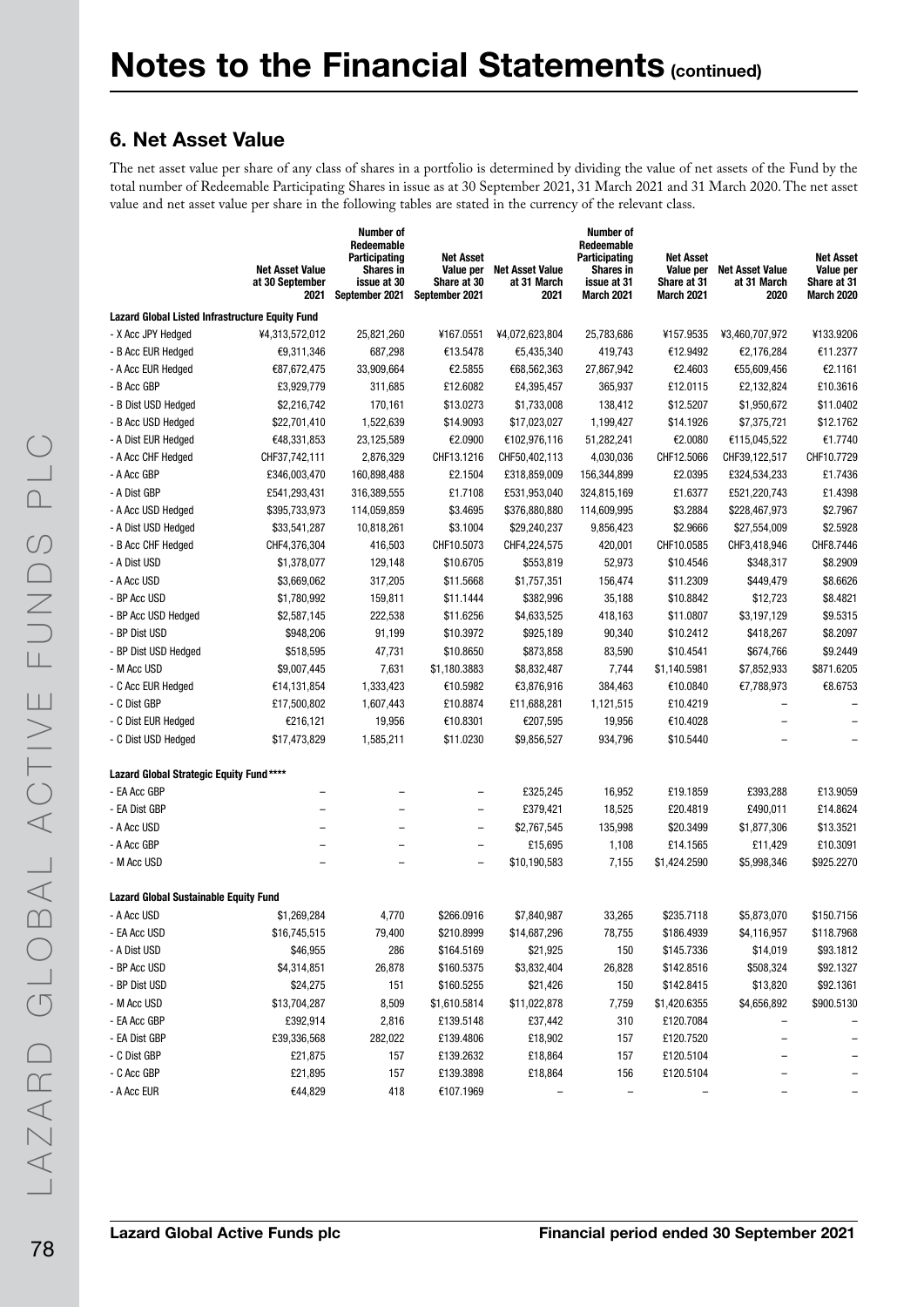|                                              | <b>Net Asset Value</b><br>at 30 September<br>2021 | Number of<br>Redeemable<br><b>Participating</b><br><b>Shares in</b><br>issue at 30<br>September 2021 | <b>Net Asset</b><br>Value per<br>Share at 30<br>September 2021 | <b>Net Asset Value</b><br>at 31 March<br>2021 | Number of<br>Redeemable<br>Participating<br><b>Shares in</b><br>issue at 31<br>March 2021 | <b>Net Asset</b><br>Value per<br>Share at 31<br>March 2021 | <b>Net Asset Value</b><br>at 31 March<br>2020 | <b>Net Asset</b><br>Value per<br>Share at 31<br>March 2020 |
|----------------------------------------------|---------------------------------------------------|------------------------------------------------------------------------------------------------------|----------------------------------------------------------------|-----------------------------------------------|-------------------------------------------------------------------------------------------|------------------------------------------------------------|-----------------------------------------------|------------------------------------------------------------|
| <b>Lazard Global Managed Volatility Fund</b> |                                                   |                                                                                                      |                                                                |                                               |                                                                                           |                                                            |                                               |                                                            |
| - A Acc EUR                                  | €31,777,413                                       | 227,318                                                                                              | €139.7928                                                      | €31,861,496                                   | 242,874                                                                                   | €131.1855                                                  | €23,102,029                                   | €112.2572                                                  |
| - A Dist EUR                                 | €301,567                                          | 2,332                                                                                                | €129.3015                                                      | €282,967                                      | 2,317                                                                                     | €122.1099                                                  | €10,617,319                                   | €105.9107                                                  |
| - A Acc USD                                  | \$542,076                                         | 2,386                                                                                                | \$227.1868                                                     | \$88,185,683                                  | 408,578                                                                                   | \$215.8356                                                 | \$123,359,339                                 | \$173.6768                                                 |
| - A Acc GBP                                  | £13,160                                           | 111                                                                                                  | £118.3354                                                      | £12,182                                       | 111                                                                                       | £109.8770                                                  | £10,880                                       | £98.1340                                                   |
| - C Acc EUR Hedged                           |                                                   | $\qquad \qquad -$                                                                                    |                                                                | $\overline{\phantom{0}}$                      | $\overline{\phantom{0}}$                                                                  | $\overline{\phantom{0}}$                                   | €8,738,828                                    | €88.5151                                                   |
| - M Acc USD                                  | \$3,876,126                                       | 3,404                                                                                                | \$1,138.6964                                                   | \$3,696,911                                   | 3,428                                                                                     | \$1,078.2845                                               | \$4,168,896                                   | \$862.0654                                                 |
| <b>Lazard Global Thematic Fund</b>           |                                                   |                                                                                                      |                                                                |                                               |                                                                                           |                                                            |                                               |                                                            |
| - A Dist GBP                                 | £13,833,580                                       | 53,821                                                                                               | £257.0303                                                      | £12,777,989                                   | 53,067                                                                                    | £240.7911                                                  | £8,970,719                                    | £169.4965                                                  |
| - A Acc USD                                  | \$1,932,431                                       | 5,283                                                                                                | \$365.7694                                                     | \$22,782                                      | 66                                                                                        | \$345.6651                                                 | \$431,112                                     | \$218.5693                                                 |
| - A Dist USD                                 | \$6,459,228                                       | 18,605                                                                                               | \$347.1866                                                     | \$4,806,305                                   | 14,444                                                                                    | \$332.7515                                                 | \$2,955,189                                   | \$210.9777                                                 |
| - M Acc USD                                  | \$9,872,080                                       | 6,414                                                                                                | \$1,539.1315                                                   | \$7,756,924                                   | 5,355                                                                                     | \$1,448.3498                                               | \$4,053,905                                   | \$908.0266                                                 |
| - C Acc EUR Hedged                           |                                                   |                                                                                                      |                                                                |                                               |                                                                                           |                                                            | €488,405                                      | €85.1066                                                   |
| <b>Lazard Global Thematic Focus Fund</b>     |                                                   |                                                                                                      |                                                                |                                               |                                                                                           |                                                            |                                               |                                                            |
| - A Acc USD                                  | \$8,333,202                                       | 59,290                                                                                               | \$140.5496                                                     | \$6,776,292                                   | 50,682                                                                                    | \$133.7037                                                 | \$162,009                                     | \$81.0045                                                  |
| - M Acc USD                                  | \$1,240,177                                       | 869                                                                                                  | \$1,426.9067                                                   | \$1,079,095                                   | 798                                                                                       | \$1,351.6331                                               | \$7,851,280                                   | \$812.0008                                                 |
| - E Dist GBP                                 | £107,634,484                                      | 814,293                                                                                              | £132.1815                                                      | £80,089,468                                   | 653,362                                                                                   | £122.5805                                                  | £5,356,482                                    | £82.3048                                                   |
| - E Dist USD                                 | \$68,034                                          | 450                                                                                                  | \$151.1860                                                     | \$64,559                                      | 450                                                                                       | \$143.4638                                                 | \$13,004                                      | \$86.6923                                                  |
| - EA Acc GBP                                 | £710,429                                          | 5,408                                                                                                | £131.3577                                                      | £511,881                                      | 4,198                                                                                     | £121.9476                                                  | £75,406                                       | £81.7866                                                   |
| - E Acc GBP                                  | £23,939,954                                       | 185,890                                                                                              | £128.7858                                                      | £20,663,305                                   | 173,035                                                                                   | £119.4169                                                  | £1,287,744                                    | £79.9742                                                   |
| - EA Acc EUR                                 | €124,443                                          | 809                                                                                                  | €153.8228                                                      | €118,313                                      | 820                                                                                       | €144.2840                                                  |                                               |                                                            |
| - E Acc USD                                  | \$41,031                                          | 300                                                                                                  | \$136.7707                                                     | \$38,925                                      | 300                                                                                       | \$129.7510                                                 | $\overline{\phantom{0}}$                      |                                                            |
| - C Acc EUR                                  | €88,462                                           | 841                                                                                                  | €105.2398                                                      |                                               | $\overline{a}$                                                                            |                                                            |                                               |                                                            |
| - BP Acc USD                                 | \$338,632                                         | 3,501                                                                                                | \$96.7388                                                      |                                               |                                                                                           |                                                            |                                               |                                                            |
| <b>Lazard Global Equity Franchise Fund</b>   |                                                   |                                                                                                      |                                                                |                                               |                                                                                           |                                                            |                                               |                                                            |
| - A Acc GBP                                  | £3,196,450                                        | 15,694                                                                                               | £203.6748                                                      | £5,256,131                                    | 27,953                                                                                    | £188.0374                                                  | £5,731,391                                    | £129.3120                                                  |
| - A Acc USD                                  | \$75,824,049                                      | 415,881                                                                                              | \$182.3214                                                     | \$65,395,063                                  | 380,084                                                                                   | \$172.0543                                                 | \$71,135,170                                  | \$106.5747                                                 |
| - EA Acc GBP                                 | £4,588,415                                        | 30,612                                                                                               | £149.8905                                                      | £22,071,155                                   | 159,833                                                                                   | £138.0885                                                  | £21,352,148                                   | £94.6409                                                   |
| - EA Acc USD                                 | \$14,834,527                                      | 82,841                                                                                               | \$179.0726                                                     | \$13,974,619                                  | 82,841                                                                                    | \$168.6923                                                 | \$132,039,577                                 | \$104.1290                                                 |
| - EA Dist GBP                                | £44,504,073                                       | 351,680                                                                                              | £126.5470                                                      | £56,315,792                                   | 481,023                                                                                   | £117.0750                                                  | £31,291,229                                   | £81.9240                                                   |
| - B Acc GBP                                  | £201,012                                          | 1,509                                                                                                | £133.2337                                                      | £2,313,716                                    | 18,728                                                                                    | £123.5405                                                  | £2,630,481                                    | £85.5071                                                   |
| - C Acc GBP                                  | £3,523,671                                        | 25,649                                                                                               | £137.3823                                                      | £18,822,283                                   | 148,440                                                                                   | £126.8007                                                  | £18,203,232                                   | £87.1221                                                   |
| - C Dist GBP                                 | £5,230,555                                        | 40,842                                                                                               | £128.0665                                                      | £1,674,593                                    | 14,104                                                                                    | £118.7316                                                  | £1,656,990                                    | £83.3034                                                   |
| - EA Dist EUR                                | €416,495                                          | 3,127                                                                                                | €133.2146                                                      | €684,104                                      | 5,491                                                                                     | €124.5879                                                  | €621,143                                      | €83.4988                                                   |
| - A Acc EUR Hedged                           |                                                   |                                                                                                      |                                                                |                                               |                                                                                           |                                                            | €525,482                                      | €75.2904                                                   |
| - B Acc EUR Hedged                           |                                                   |                                                                                                      |                                                                |                                               |                                                                                           |                                                            | €731                                          | €69.8423                                                   |
| - A Dist EUR Hedged                          | €203,339                                          | 1,800                                                                                                | €112.9660                                                      | €193,895                                      | 1,800                                                                                     | €107.7194                                                  | €137,977                                      | €69.3349                                                   |
| - C Acc EUR                                  | €19,529,722                                       | 157,826                                                                                              | €123.7421                                                      | €17,590,046                                   | 152,552                                                                                   | €115.3050                                                  | €9,619,473                                    | €75.8851                                                   |
| - A Acc EUR                                  | €71,461                                           | 578                                                                                                  | €123.5375                                                      | €70,707                                       | 614                                                                                       | €115.1580                                                  | €45,981                                       | €75.8611                                                   |
| - M Acc USD                                  | \$6,712,139                                       | 5,216                                                                                                | \$1,286.8049                                                   | \$4,356,297                                   | 3,603                                                                                     | \$1,209.1800                                               | \$2,902,744                                   | \$742.6892                                                 |
| - BP Acc USD                                 | \$35,420,224                                      | 308,894                                                                                              | \$114.6679                                                     | \$43,443,658                                  | 399,667                                                                                   | \$108.6997                                                 | \$17,520,279                                  | \$67.9368                                                  |
| - J Acc GBP                                  | £3,931,877                                        | 38,648                                                                                               | £101.7358                                                      |                                               |                                                                                           |                                                            |                                               |                                                            |
| - J Dist GBP                                 | £28,621,599                                       | 283,973                                                                                              | £100.7898                                                      |                                               | -                                                                                         |                                                            |                                               |                                                            |
| Lazard Global Small Cap Fund***              |                                                   |                                                                                                      |                                                                |                                               |                                                                                           |                                                            |                                               |                                                            |
| - A Acc USD                                  | \$49,659                                          | 500                                                                                                  | \$99.3172                                                      |                                               |                                                                                           |                                                            |                                               |                                                            |
| - EA Acc GBP                                 | £20,476,123                                       | 200,000                                                                                              | £102.3806                                                      |                                               |                                                                                           |                                                            |                                               |                                                            |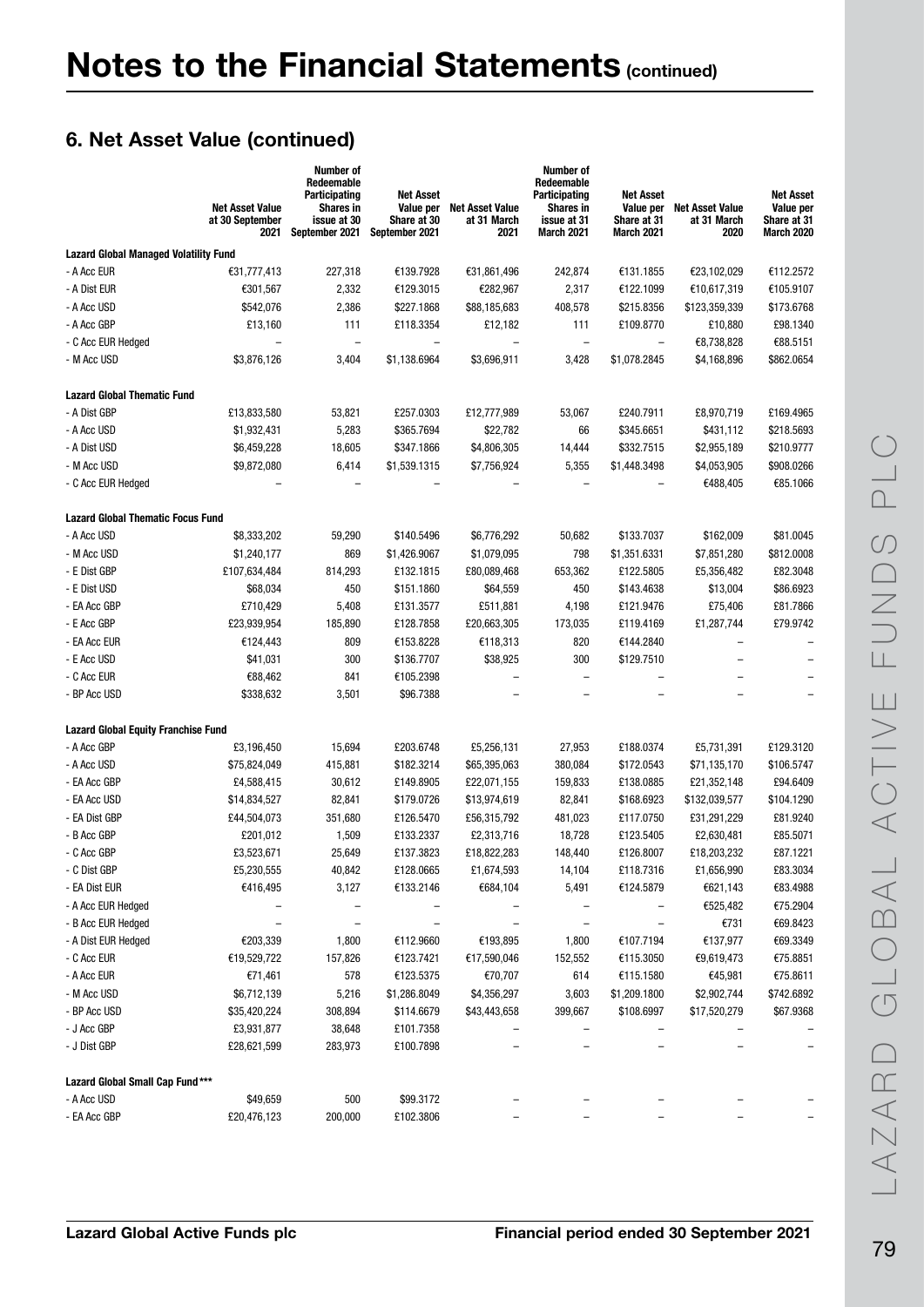|                                              | <b>Net Asset Value</b><br>at 30 September<br>2021 | <b>Number of</b><br>Redeemable<br>Participating<br>Shares in<br>issue at 30<br>September 2021 | <b>Net Asset</b><br>Value per<br>Share at 30<br>September 2021 | <b>Net Asset Value</b><br>at 31 March<br>2021 | <b>Number of</b><br>Redeemable<br>Participating<br><b>Shares in</b><br>issue at 31<br><b>March 2021</b> | <b>Net Asset</b><br>Value per<br>Share at 31<br>March 2021 | <b>Net Asset Value</b><br>at 31 March<br>2020 | <b>Net Asset</b><br>Value per<br>Share at 31<br><b>March 2020</b> |
|----------------------------------------------|---------------------------------------------------|-----------------------------------------------------------------------------------------------|----------------------------------------------------------------|-----------------------------------------------|---------------------------------------------------------------------------------------------------------|------------------------------------------------------------|-----------------------------------------------|-------------------------------------------------------------------|
| <b>Lazard European Equity Fund</b>           |                                                   |                                                                                               |                                                                |                                               |                                                                                                         |                                                            |                                               |                                                                   |
| - A Acc EUR                                  | €1,137,731                                        | 313,906                                                                                       | €3.6244                                                        | €1,061,497                                    | 313,906                                                                                                 | €3.3816                                                    | €1,266,084                                    | €2.4255                                                           |
| - B Dist EUR                                 | €11,670,123                                       | 3,265,609                                                                                     | €3.5736                                                        | €11,250,960                                   | 3,339,295                                                                                               | €3.3693                                                    | €26,871,113                                   | €2.4322                                                           |
| - C Acc GBP                                  | £62,671                                           | 17,533                                                                                        | £3.5744                                                        | £47,840                                       | 14,513                                                                                                  | £3.2963                                                    | £19,322                                       | £2.4635                                                           |
| - C Dist GBP                                 | £485,971                                          | 151,769                                                                                       | £3.2020                                                        | £451,213                                      | 151,078                                                                                                 | £2.9866                                                    | £341,674                                      | £2.2414                                                           |
| - A Acc USD                                  | \$811,616                                         | 435,430                                                                                       | \$1.8639                                                       | \$699,766                                     | 397,433                                                                                                 | \$1.7607                                                   | \$486,709                                     | \$1.1880                                                          |
| - A Dist EUR                                 | €350,512                                          | 285,722                                                                                       | €1.2268                                                        | €330,397                                      | 285,722                                                                                                 | €1.1564                                                    | €237,720                                      | €0.8320                                                           |
| - A Dist USD                                 | \$18,482                                          | 1,574                                                                                         | \$11.7411                                                      | \$17,377                                      | 1,551                                                                                                   | \$11.2060                                                  | \$11,722                                      | \$7.5825                                                          |
| - BP Acc USD                                 | \$18,078                                          | 1,513                                                                                         | \$11.9522                                                      | \$16,998                                      | 1,500                                                                                                   | \$11.3323                                                  | \$11,553                                      | \$7.7017                                                          |
| - BP Dist USD                                | \$18,081                                          | 1,559                                                                                         | \$11.5972                                                      | \$17,002                                      | 1,536                                                                                                   | \$11.0714                                                  | \$11,555                                      | \$7.5245                                                          |
| - M Acc USD                                  | \$3,848,240                                       | 2,812                                                                                         | \$1,368.3790                                                   | \$2,986,966                                   | 2,322                                                                                                   | \$1,286.2874                                               | \$1,694,010                                   | \$859.7299                                                        |
| Lazard Pan-European Small Cap Fund           |                                                   |                                                                                               |                                                                |                                               |                                                                                                         |                                                            |                                               |                                                                   |
| - C Acc EUR                                  | €36,336                                           | 239                                                                                           | €151.8702                                                      | €13,352                                       | 100                                                                                                     | €133.5214                                                  | €8,286                                        | €82.8618                                                          |
| - AP Acc EUR                                 |                                                   | $\qquad \qquad -$                                                                             | $\overline{\phantom{0}}$                                       | $\overline{a}$                                | $\qquad \qquad -$                                                                                       | $\qquad \qquad -$                                          | €97,209                                       | €90.2430                                                          |
| - B Acc EUR                                  | €12,140,767                                       | 73,516                                                                                        | €165.1448                                                      | €10,354,104                                   | 71,046                                                                                                  | €145.7372                                                  | €11,443,304                                   | €91.1257                                                          |
| - A Acc EUR                                  | €89,361,921                                       | 576,162                                                                                       | €155.0986                                                      | €75,160,659                                   | 550,510                                                                                                 | €136.5292                                                  | €43,482,790                                   | €84.9436                                                          |
| <b>Lazard US Equity Concentrated Fund</b>    |                                                   |                                                                                               |                                                                |                                               |                                                                                                         |                                                            |                                               |                                                                   |
| - C Acc USD                                  | \$226,778,756                                     | 1,190,566                                                                                     | \$190.4797                                                     | \$211,433,168                                 | 1,182,288                                                                                               | \$178.8339                                                 | \$197,319,826                                 | \$119.2960                                                        |
| - EA Acc EUR                                 |                                                   | $\overline{\phantom{0}}$                                                                      | $\overline{\phantom{0}}$                                       | $\overline{\phantom{0}}$                      | $\overline{a}$                                                                                          | $\overline{\phantom{0}}$                                   | €8,340,392                                    | €116.4425                                                         |
| - B Dist USD                                 | \$5,220,872                                       | 28,877                                                                                        | \$180.7973                                                     | \$4,416,649                                   | 25,922                                                                                                  | \$170.3827                                                 | \$5,978,225                                   | \$114.5104                                                        |
| - C Acc GBP                                  | £81,406,585                                       | 470,744                                                                                       | £172.9318                                                      | £98,876,482                                   | 623,010                                                                                                 | £158.7076                                                  | £39,141,757                                   | £117.5838                                                         |
| - EA Acc GBP                                 |                                                   | $\overline{\phantom{0}}$                                                                      | $\qquad \qquad -$                                              |                                               |                                                                                                         | $\overline{\phantom{0}}$                                   | £4,714,837                                    | £140.0187                                                         |
| - EA Acc USD                                 | \$17,148,564                                      | 82,812                                                                                        | \$207.0772                                                     | \$19,212,461                                  | 98,945                                                                                                  | \$194.1731                                                 | \$13,186,424                                  | \$129.2065                                                        |
| - C Dist USD                                 | \$5,355,401                                       | 30,829                                                                                        | \$173.7153                                                     | \$5,493,536                                   | 33,663                                                                                                  | \$163.1918                                                 | \$1,850,198                                   | \$109.1642                                                        |
| - B Acc USD                                  | \$4,561,935                                       | 27,834                                                                                        | \$163.8969                                                     | \$3,784,395                                   | 24,502                                                                                                  | \$154.4558                                                 | \$2,138,860                                   | \$103.8059                                                        |
| - C Acc EUR Hedged                           | €7,609,586                                        | 50,035                                                                                        | €152.0845                                                      | €7,160,526                                    | 49,891                                                                                                  | €143.5226                                                  | €9,224,342                                    | €97.1036                                                          |
| - B Acc EUR Hedged                           | €81,102,998                                       | 554,883                                                                                       | €146.1624                                                      | €70,022,119                                   | 505,741                                                                                                 | €138.4545                                                  | €28,551,296                                   | €94.3514                                                          |
| - BP Acc USD                                 | \$867,479                                         | 5,752                                                                                         | \$150.8113                                                     | \$702,090                                     | 4,928                                                                                                   | \$142.4806                                                 | \$164,522                                     | \$96.2360                                                         |
| - BP Dist USD                                | \$359,003                                         | 2,381                                                                                         | \$150.8008                                                     | \$338,973                                     | 2,379                                                                                                   | \$142.4708                                                 | \$228,953                                     | \$96.2294                                                         |
| - A Acc USD                                  | \$66,080,468                                      | 419,952                                                                                       | \$157.3526                                                     | \$62,086,054                                  | 420,261                                                                                                 | \$147.7321                                                 | \$6,192,956                                   | \$98.5487                                                         |
| - A Dist USD                                 | \$2,834,474                                       | 18,148                                                                                        | \$156.1892                                                     | \$2,838,674                                   | 19,355                                                                                                  | \$146.6609                                                 | \$4,105,844                                   | \$98.1010                                                         |
| - C Acc EUR                                  | €86,786,867                                       | 560,491                                                                                       | €154.8407                                                      | €66,366,854                                   | 462,134                                                                                                 | €143.6095                                                  | €1,956,537                                    | €101.9465                                                         |
| - E Acc GBP                                  | £9,600,894                                        | 75,753                                                                                        | £126.7401                                                      | £7,462,370                                    | 64,227                                                                                                  | £116.1886                                                  |                                               |                                                                   |
| - AP Acc EUR                                 | €21,443,100                                       | 163,008                                                                                       | €131.5463                                                      | €10,028,727                                   | 82,089                                                                                                  | €122.1690                                                  |                                               |                                                                   |
| <b>Lazard Japanese Strategic Equity Fund</b> |                                                   |                                                                                               |                                                                |                                               |                                                                                                         |                                                            |                                               |                                                                   |
| - A Acc JPY                                  | ¥964,096,298                                      | 5,235,967                                                                                     | ¥184.1296                                                      | ¥942,931,571                                  | 5,231,956                                                                                               | ¥180.2254                                                  | ¥656,673,932                                  | ¥112.7062                                                         |
| - C Dist GBP Hedged                          | £31,534                                           | 168                                                                                           | £188.2805                                                      | £5,301                                        | 28                                                                                                      | £186.0932                                                  | £2,838                                        | £118.1385                                                         |
| - A Acc USD Hedged                           | \$642,888                                         | 4,155                                                                                         | \$154.7292                                                     | \$555,474                                     | 3,670                                                                                                   | \$151.3671                                                 | \$552,108                                     | \$94.1114                                                         |
| - A Acc USD                                  | \$18,188                                          | 151                                                                                           | \$120.7416                                                     | \$17,819                                      | 150                                                                                                     | \$118.7902                                                 | \$11,475                                      | \$76.4977                                                         |
| - A Dist USD                                 | \$18,190                                          | 157                                                                                           | \$116.1443                                                     | \$17,821                                      | 155                                                                                                     | \$115.0787                                                 | \$11,474                                      | \$75.1471                                                         |
| - BP Acc USD                                 | \$17,720                                          | 151                                                                                           | \$117.1079                                                     | \$17,361                                      | 150                                                                                                     | \$115.7367                                                 | \$11,280                                      | \$75.2031                                                         |
| - BP Dist USD                                | \$17,721                                          | 153                                                                                           | \$115.5974                                                     | \$17,362                                      | 151                                                                                                     | \$114.6010                                                 | \$11,280                                      | \$74.7949                                                         |
| - A Dist USD Hedged                          | \$19,383                                          | 157                                                                                           | \$123.9663                                                     | \$18,883                                      | 155                                                                                                     | \$122.1232                                                 | \$11,745                                      | \$76.9823                                                         |
| - BP Acc USD Hedged                          | \$18,884                                          | 151                                                                                           | \$124.8085                                                     | \$18,397                                      | 150                                                                                                     | \$122.6481                                                 | \$11,546                                      | \$76.9748                                                         |
| - BP Dist USD Hedged                         | \$18,884                                          | 153                                                                                           | \$123.3209                                                     | \$18,398                                      | 151                                                                                                     | \$121.5790                                                 | \$11,546                                      | \$76.6131                                                         |
| - M Acc USD                                  | \$2,307,050                                       | 1,593                                                                                         | \$1,447.9395                                                   | \$2,004,486                                   | 1,413                                                                                                   | \$1,418.7605                                               | \$1,181,684                                   | \$907.0004                                                        |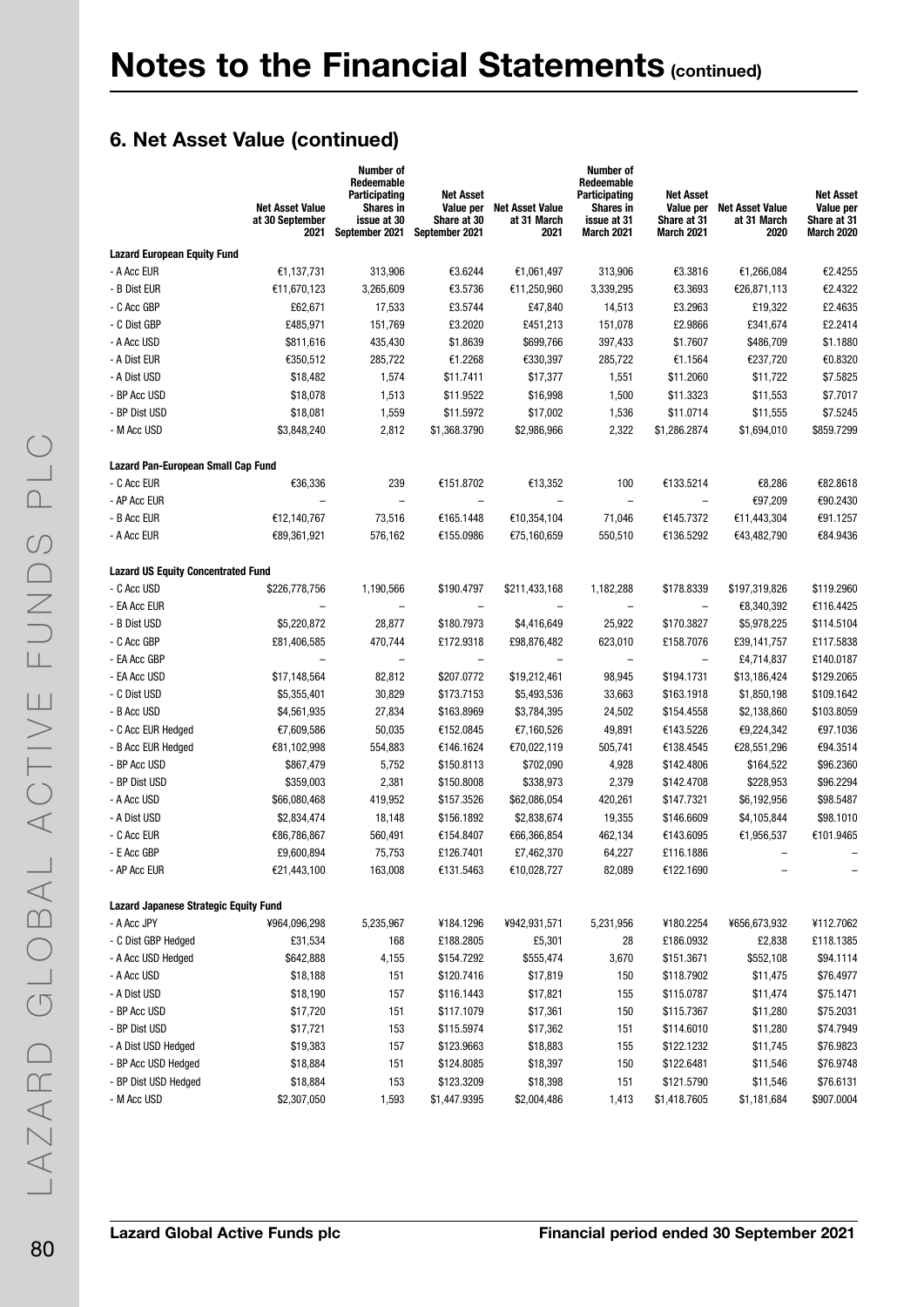|                                                        | <b>Net Asset Value</b><br>at 30 September<br>2021 | Number of<br>Redeemable<br>Participating<br><b>Shares in</b><br>issue at 30<br>September 2021 | <b>Net Asset</b><br>Value per<br>Share at 30<br>September 2021 | <b>Net Asset Value</b><br>at 31 March<br>2021 | Number of<br>Redeemable<br>Participating<br><b>Shares in</b><br>issue at 31<br>March 2021 | Net Asset<br>Value per<br>Share at 31<br>March 2021 | <b>Net Asset Value</b><br>at 31 March<br>2020 | <b>Net Asset</b><br>Value per<br>Share at 31<br>March 2020 |
|--------------------------------------------------------|---------------------------------------------------|-----------------------------------------------------------------------------------------------|----------------------------------------------------------------|-----------------------------------------------|-------------------------------------------------------------------------------------------|-----------------------------------------------------|-----------------------------------------------|------------------------------------------------------------|
| <b>Lazard Emerging World Fund</b>                      |                                                   |                                                                                               |                                                                |                                               |                                                                                           |                                                     |                                               |                                                            |
| - C Acc GBP                                            | £11,219,956                                       | 366,984                                                                                       | £30.5734                                                       | £11,437,452                                   | 366,984                                                                                   | £31.1661                                            | £9,073,107                                    | £20.0740                                                   |
| - A Acc USD                                            | \$127,682                                         | 3,006                                                                                         | \$42.4722                                                      | \$133,338                                     | 3,006                                                                                     | \$44.3536                                           | \$77,564                                      | \$25.8009                                                  |
| - B Dist USD                                           | \$6,775,195                                       | 179,868                                                                                       | \$37.6676                                                      | \$7,145,406                                   | 180,405                                                                                   | \$39.6076                                           | \$4,335,153                                   | \$23.3332                                                  |
| - C Dist USD                                           | \$5,832                                           | 4,723                                                                                         | \$1.2349                                                       | \$6,131                                       | 4,723                                                                                     | \$1.2980                                            | \$113,990                                     | \$0.7658                                                   |
| <b>Lazard Emerging Markets Equity Fund</b>             |                                                   |                                                                                               |                                                                |                                               |                                                                                           |                                                     |                                               |                                                            |
| - A Dist EUR                                           | €15,608,008                                       | 133,664                                                                                       | €116.7707                                                      | €64,595,862                                   | 560,705                                                                                   | €115.2048                                           | €118,994,318                                  | €83.5510                                                   |
| - A Acc USD                                            | \$4,177,440                                       | 3,634,141                                                                                     | \$1.1495                                                       | \$3,710,200                                   | 3,246,593                                                                                 | \$1.1428                                            | \$354,898,552                                 | \$0.7623                                                   |
| - A Acc GBP                                            | £2,897,453                                        | 21,928                                                                                        | £132.1329                                                      | £2,663,977                                    | 20,749                                                                                    | £128.3931                                           | £2,086,371                                    | £95.0403                                                   |
| - S Acc GBP                                            | £1,268,309                                        | 883,775                                                                                       | £1.4351                                                        | £1,207,153                                    | 866,251                                                                                   | £1.3935                                             | £1,805,774                                    | £1.0304                                                    |
| - S Dist GBP                                           | £1,729,225                                        | 1,350,319                                                                                     | £1.2806                                                        | £2,570,590                                    | 2,057,131                                                                                 | £1.2496                                             | £3,806,311                                    | £0.9463                                                    |
| - A Dist USD                                           |                                                   | 544,606                                                                                       | \$125.6141                                                     | \$73,664,205                                  | 587,406                                                                                   | \$125.4059                                          | \$81,927,041                                  | \$85.5202                                                  |
| - S Acc USD                                            | \$68,410,216<br>\$3,649,808                       | 2,881,608                                                                                     | \$1.2666                                                       |                                               | 3,902,070                                                                                 | \$1.2583                                            |                                               | \$0.8379                                                   |
| - S Dist USD                                           | \$1,538,509                                       |                                                                                               |                                                                | \$4,909,813<br>\$2,926,382                    | 2,649,397                                                                                 |                                                     | \$3,697,272                                   |                                                            |
| - B Acc USD                                            |                                                   | 1,390,481                                                                                     | \$1.1065                                                       |                                               |                                                                                           | \$1.1045                                            | \$3,966,494                                   | \$0.7534<br>\$0.6888                                       |
|                                                        | \$167,607                                         | 162,543                                                                                       | \$1.0312                                                       | \$166,934                                     | 162,432                                                                                   | \$1.0277                                            | \$642,296                                     | €0.7710                                                    |
| - A Acc EUR                                            | €22,641,305                                       | 20,459,281                                                                                    | €1.1067                                                        | €25,228,002<br>€317,058                       | 23,210,680                                                                                | €1.0869                                             | €22,643,098                                   | €0.7258                                                    |
| - B Acc EUR Hedged                                     | €315,994                                          | 296,241                                                                                       | €1.0667<br>$\qquad \qquad -$                                   |                                               | 296,241                                                                                   | €1.0703                                             | €116,624                                      | €0.7276                                                    |
| - S Dist EUR<br>- BP Acc USD                           | \$67,939                                          | $\overline{\phantom{0}}$                                                                      |                                                                | €11,743                                       | 11,720                                                                                    | €1.0020<br>\$11.0339                                | €167,537                                      | \$7.4137                                                   |
|                                                        |                                                   | 6,144                                                                                         | \$11.0569                                                      | \$67,653                                      | 6,131                                                                                     |                                                     | \$11,120                                      |                                                            |
| - BP Dist USD                                          | \$15,593                                          | 1,570                                                                                         | \$9.9327                                                       | \$15,426                                      | 1,555                                                                                     | \$9.9195                                            | \$10,364                                      | \$6.7383                                                   |
| - A Dist EUR Hedged                                    | €12,479                                           | 13,502                                                                                        | €0.9242                                                        | €12,427                                       | 13,379                                                                                    | €0.9289                                             | €8,392                                        | €0.6407                                                    |
| - S Acc EUR                                            | €3,739,101                                        | 3,382,840                                                                                     | €1.1053                                                        | €3,363,530                                    | 3,101,012                                                                                 | €1.0847                                             | €12,966,273                                   | €0.7688                                                    |
| - C Acc EUR                                            | €1,067,414                                        | 983,978                                                                                       | €1.0848                                                        | €1,065,844                                    | 1,000,550                                                                                 | €1.0653                                             | €1,864,525                                    | €0.7558                                                    |
| - SA Acc EUR                                           | €155,576,261                                      | 142,155,160                                                                                   | €1.0944                                                        | €97,231,231                                   | 90,673,167                                                                                | €1.0723                                             | €64,780,531                                   | €0.7568                                                    |
| <b>Lazard Emerging Markets Core Equity Fund</b>        |                                                   |                                                                                               |                                                                |                                               |                                                                                           |                                                     |                                               |                                                            |
| - EA Acc GBP                                           | £332,248                                          | 1,910                                                                                         | £173.9696                                                      | £1,178,143                                    | 6,244                                                                                     | £188.6788                                           | £6,825,451                                    | £132.0448                                                  |
| - A Acc USD                                            | \$1,841,596                                       | 14,217                                                                                        | \$129.5345                                                     | \$1,626,023                                   | 11,288                                                                                    | \$144.0496                                          | \$950,169                                     | \$91.0422                                                  |
| - EA Acc USD                                           | \$3,302,745                                       | 22,081                                                                                        | \$149.5770                                                     | \$9,830,815                                   | 59,250                                                                                    | \$165.9212                                          | \$54,377,102                                  | \$104.3448                                                 |
| - A Dist USD                                           | \$26,522                                          | 259                                                                                           | \$102.4231                                                     | \$29,403                                      | 258                                                                                       | \$113.9006                                          | \$11,110                                      | \$72.5079                                                  |
| - C Dist GBP                                           | £1,968                                            | 18                                                                                            | £112.3051                                                      | £2,138                                        | 17                                                                                        | £122.0180                                           | £2,726                                        | £86.2463                                                   |
| - BP Acc USD                                           | \$15,550                                          | 151                                                                                           | \$102.7330                                                     | \$17,201                                      | 150                                                                                       | \$114.6765                                          | \$10,953                                      | \$73.0195                                                  |
| - BP Dist USD                                          | \$15,550                                          | 154                                                                                           | \$100.9780                                                     | \$17,201                                      | 153                                                                                       | \$112.7175                                          | \$10,953                                      | \$72.0114                                                  |
| - A Acc GBP                                            | £11,721                                           | 111                                                                                           | £105.7153                                                      | £12,739                                       | 111                                                                                       | £114.9018                                           | £8,936                                        | £80.5984                                                   |
| - M Acc USD                                            | \$2,571,168                                       | 2,280                                                                                         | \$1,127.5032                                                   | \$2,745,006                                   | 2,200                                                                                     | \$1,247.5693                                        | \$1,491,309                                   | \$780.6793                                                 |
| <b>Lazard Emerging Markets Equity Advantage Fund</b>   |                                                   |                                                                                               |                                                                |                                               |                                                                                           |                                                     |                                               |                                                            |
| - EA Acc EUR Hedged                                    | €59,087                                           | 498                                                                                           | €118.6252                                                      | €62,274                                       | 498                                                                                       | €125.0241                                           | €39,641                                       | €79.5839                                                   |
| - EA Acc USD                                           | \$114,120,837                                     | 895,171                                                                                       | \$127.4849                                                     | \$119,582,225                                 | 894,515                                                                                   | \$133.6838                                          | \$7,082,368                                   | \$83.9234                                                  |
| - C Acc GBP                                            | £73,984,218                                       | 617,474                                                                                       | £119.8176                                                      | £66,110,105                                   | 537,748                                                                                   | £122.9388                                           | £58,132,373                                   | £85.8859                                                   |
| - C Dist GBP                                           | £4,418                                            | 45                                                                                            | £99.0720                                                       |                                               | $\qquad \qquad$                                                                           | $\qquad \qquad -$                                   |                                               |                                                            |
| - EA Acc GBP                                           | £67,562,207                                       | 578,959                                                                                       | £116.6961                                                      | £58,386,517                                   | 488,103                                                                                   | £119.6193                                           | £52,810,584                                   | £83.4002                                                   |
| - X Acc EUR                                            | €981,749                                          | 8,119                                                                                         | €120.9229                                                      | €6,532,600                                    | 52,215                                                                                    | €125.1100                                           |                                               |                                                            |
| - A Acc USD                                            | \$61,545,680                                      | 553,979                                                                                       | \$111.0974                                                     | \$70,648,333                                  | 606,240                                                                                   | \$116.5352                                          |                                               |                                                            |
| <b>Lazard Emerging Markets Managed Volatility Fund</b> |                                                   |                                                                                               |                                                                |                                               |                                                                                           |                                                     |                                               |                                                            |
| - I Acc CHF                                            | CHF90,426,941                                     | 826,595                                                                                       |                                                                | CHF109.3969 CHF127,466,495                    | 1,144,134                                                                                 |                                                     | CHF111.4087 CHF126,021,907                    | CHF73.1231                                                 |
| - A Acc USD                                            | \$57,707                                          | 502                                                                                           | \$115.0197                                                     | \$57,838                                      | 500                                                                                       | \$115.6758                                          | \$37,394                                      | \$74.7881                                                  |
|                                                        |                                                   |                                                                                               |                                                                |                                               |                                                                                           |                                                     |                                               |                                                            |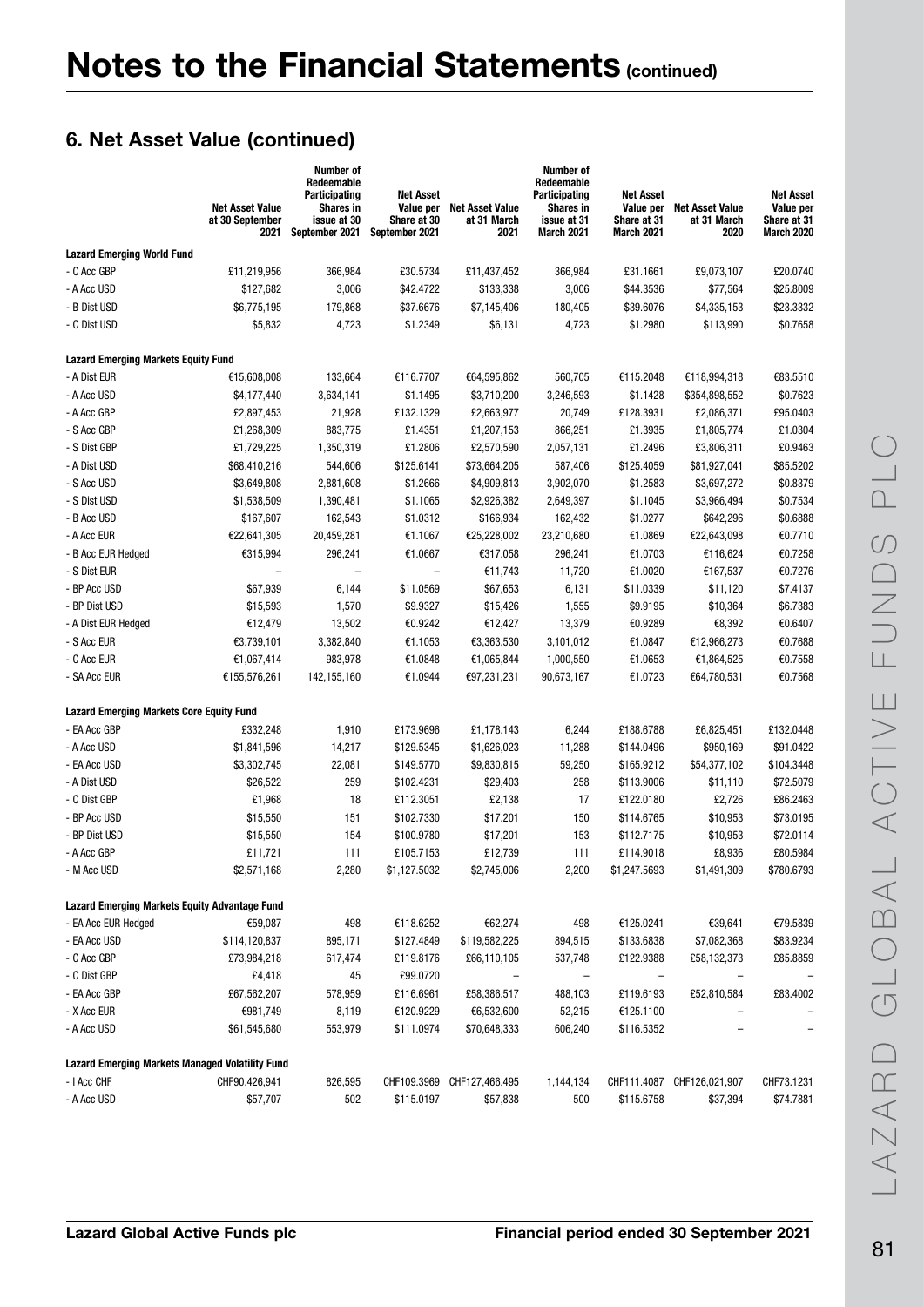|                                               | <b>Net Asset Value</b><br>at 30 September<br>2021 | <b>Number of</b><br>Redeemable<br>Participating<br><b>Shares in</b><br>issue at 30<br>September 2021 | <b>Net Asset</b><br>Value per<br>Share at 30<br>September 2021 | <b>Net Asset Value</b><br>at 31 March<br>2021 | <b>Number of</b><br>Redeemable<br><b>Participating</b><br><b>Shares in</b><br>issue at 31<br>March 2021 | <b>Net Asset</b><br>Value per<br>Share at 31<br>March 2021 | <b>Net Asset Value</b><br>at 31 March<br>2020 | <b>Net Asset</b><br>Value per<br>Share at 31<br>March 2020 |
|-----------------------------------------------|---------------------------------------------------|------------------------------------------------------------------------------------------------------|----------------------------------------------------------------|-----------------------------------------------|---------------------------------------------------------------------------------------------------------|------------------------------------------------------------|-----------------------------------------------|------------------------------------------------------------|
| <b>Lazard Developing Markets Equity Fund</b>  |                                                   |                                                                                                      |                                                                |                                               |                                                                                                         |                                                            |                                               |                                                            |
| - A Dist EUR                                  | €13,307                                           | 1,000                                                                                                | €13.3069                                                       | €9,512,840                                    | 634,200                                                                                                 | €14.9998                                                   | €5,955,168                                    | €9.3841                                                    |
| - A Acc GBP                                   |                                                   |                                                                                                      |                                                                |                                               |                                                                                                         |                                                            | £3,052,740                                    | £11.4181                                                   |
| - A Acc USD                                   | \$1,340,286                                       | 117,241                                                                                              | \$11.4318                                                      | \$14,213,252                                  | 1,089,496                                                                                               | \$13.0457                                                  | \$7,915,899                                   | \$7.6540                                                   |
| - C Dist USD                                  | \$10,851                                          | 849                                                                                                  | \$12.7811                                                      | \$12,374                                      | 849                                                                                                     | \$14.5746                                                  | \$7,275                                       | \$8.5684                                                   |
| - C Dist GBP                                  | £522,606                                          | 45,099                                                                                               | £11.5881                                                       | £613,292                                      | 47,486                                                                                                  | £12.9151                                                   | £454,738                                      | £8.4279                                                    |
| - A Dist USD                                  | \$315,753                                         | 27,877                                                                                               | \$11.3269                                                      | \$360,226                                     | 27,869                                                                                                  | \$12.9259                                                  | \$11,567                                      | \$7.6027                                                   |
| - BP Acc USD                                  | \$498,737                                         | 44,403                                                                                               | \$11.2320                                                      | \$469,414                                     | 36,485                                                                                                  | \$12.8660                                                  | \$11,404                                      | \$7.6024                                                   |
| - BP Dist USD                                 | \$16,995                                          | 1,525                                                                                                | \$11.1468                                                      | \$19,291                                      | 1,511                                                                                                   | \$12.7682                                                  | \$11,404                                      | \$7.5476                                                   |
| - M Acc USD                                   | \$3,244,719                                       | 2,629                                                                                                | \$1,234.0501                                                   | \$4,134,772                                   | 2,951                                                                                                   | \$1,401.2140                                               | \$1,856,251                                   | \$813.9439                                                 |
| Lazard MENA Fund*                             |                                                   |                                                                                                      |                                                                |                                               |                                                                                                         |                                                            |                                               |                                                            |
| - A Acc USD                                   |                                                   |                                                                                                      |                                                                |                                               |                                                                                                         |                                                            | \$1,277,480                                   | \$116.6869                                                 |
| - EA Acc USD                                  |                                                   |                                                                                                      |                                                                |                                               |                                                                                                         |                                                            | \$2,321,672                                   | \$69.6305                                                  |
| Lazard Global Sustainable Fixed Income Fund** |                                                   |                                                                                                      |                                                                |                                               |                                                                                                         |                                                            |                                               |                                                            |
| - A Acc EUR Hedged                            |                                                   |                                                                                                      |                                                                | €10,234,922                                   | 109,256                                                                                                 | €93.6781                                                   | €11,900,776                                   | €90.6071                                                   |
| - A Acc USD                                   | \$508,393                                         | 3,424                                                                                                | \$148.4699                                                     | \$441,337                                     | 2,957                                                                                                   | \$149.2690                                                 | \$400,418                                     | \$142.6169                                                 |
| - B Dist USD                                  | \$3,531,203                                       | 28,480                                                                                               | \$123.9874                                                     | \$3,575,241                                   | 28,477                                                                                                  | \$125.5489                                                 | \$3,485,590                                   | \$121.6151                                                 |
| - A Dist USD                                  | \$16,359                                          | 121                                                                                                  | \$134.8317                                                     | \$16,385                                      | 120                                                                                                     | \$136.4033                                                 | \$15,655                                      | \$132.1293                                                 |
| - BP Acc USD                                  | \$1,494,197                                       | 10,863                                                                                               | \$137.5547                                                     | \$1,747,470                                   | 12,576                                                                                                  | \$138.9510                                                 | \$298,867                                     | \$133.7560                                                 |
| - BP Dist USD                                 | \$63,028                                          | 470                                                                                                  | \$134.2055                                                     | \$16,033                                      | 118                                                                                                     | \$135.8860                                                 | \$15,434                                      | \$131.6308                                                 |
| - B Acc EUR Hedged                            | €110,844                                          | 1,083                                                                                                | €102.3947                                                      | €112,216                                      | 1,083                                                                                                   | €103.6615                                                  | €148,901                                      | €100.5262                                                  |
| - M Acc USD                                   | \$20,906,719                                      | 19,042                                                                                               | \$1,097.9297                                                   | \$18,040,399                                  | 16,389                                                                                                  | \$1,100.7671                                               | \$19,390,711                                  | \$1,043.8717                                               |
| - A Acc EUR                                   |                                                   |                                                                                                      |                                                                |                                               |                                                                                                         |                                                            | €1,219,769                                    | €103.7747                                                  |

\* The Fund fully redeemed on 28 May 2020.

\*\* Effective 12 May 2021, Fund name changed from Lazard Global Fixed Income Fund to Lazard Global Sustainable Fixed Income Fund.

\*\*\* The Fund launched on 27 July 2021.

\*\*\*\* The Fund fully redeemed on 27 July 2021.

### 7. Exchange Rates

The financial statements are prepared in USD (except for the financial statements for Lazard Japanese Strategic Equity Fund which is prepared in JPY, Lazard European Equity Fund, Lazard Pan European Equity Fund and Lazard Pan-European Small Cap Fund which are prepared in EUR and Lazard Global Listed Infrastructure Equity Fund, Lazard UK Omega Equity Fund and Lazard Sterling High Quality Bond Fund which are prepared in GBP). The following financial period/year end exchange rates have been used to translate financial assets and financial liabilities in other currencies to USD:

| <b>Exchange Rates against USD</b> | 30 September 2021 | 31 March 2021 | 30 September 2020 |
|-----------------------------------|-------------------|---------------|-------------------|
| Australian Dollar                 | 1.38322           | 1.31655       | 1.39617           |
| <b>Brazilian Real</b>             | 5.44575           | 5.62865       | 5.61592           |
| Canadian Dollar                   | 1.26659           | 1.25671       | 1.33154           |
| <b>Chilean Peso</b>               | 810.80006         | 720.43504     | 785.06506         |
| Chinese Yuan                      | 6.46215           | 6.56498       | 6.81063           |
| Colombian Peso                    | 3.807.80039       | 3.661.70042   | 3,827.00035       |
| Czech Koruna                      | 21.87635          | 22.25635      | 23.07944          |
| Danish Krone                      | 6.41999           | 6.34321       | 6.34991           |
| <b>Eqyptian Pound</b>             | 15.72002          | 15.71750      | 15.76502          |
| Euro                              | 0.86329           | 0.85271       | 0.85291           |
| Hong Kong Dollar                  | 7.78462           | 7.77408       | 7.75003           |
| Hungarian Forint                  | 310.26907         | 308.81731     | 310.01329         |
| <b>Indian Rupee</b>               | 74.22748          | 73.11374      | 73.77998          |
|                                   |                   |               |                   |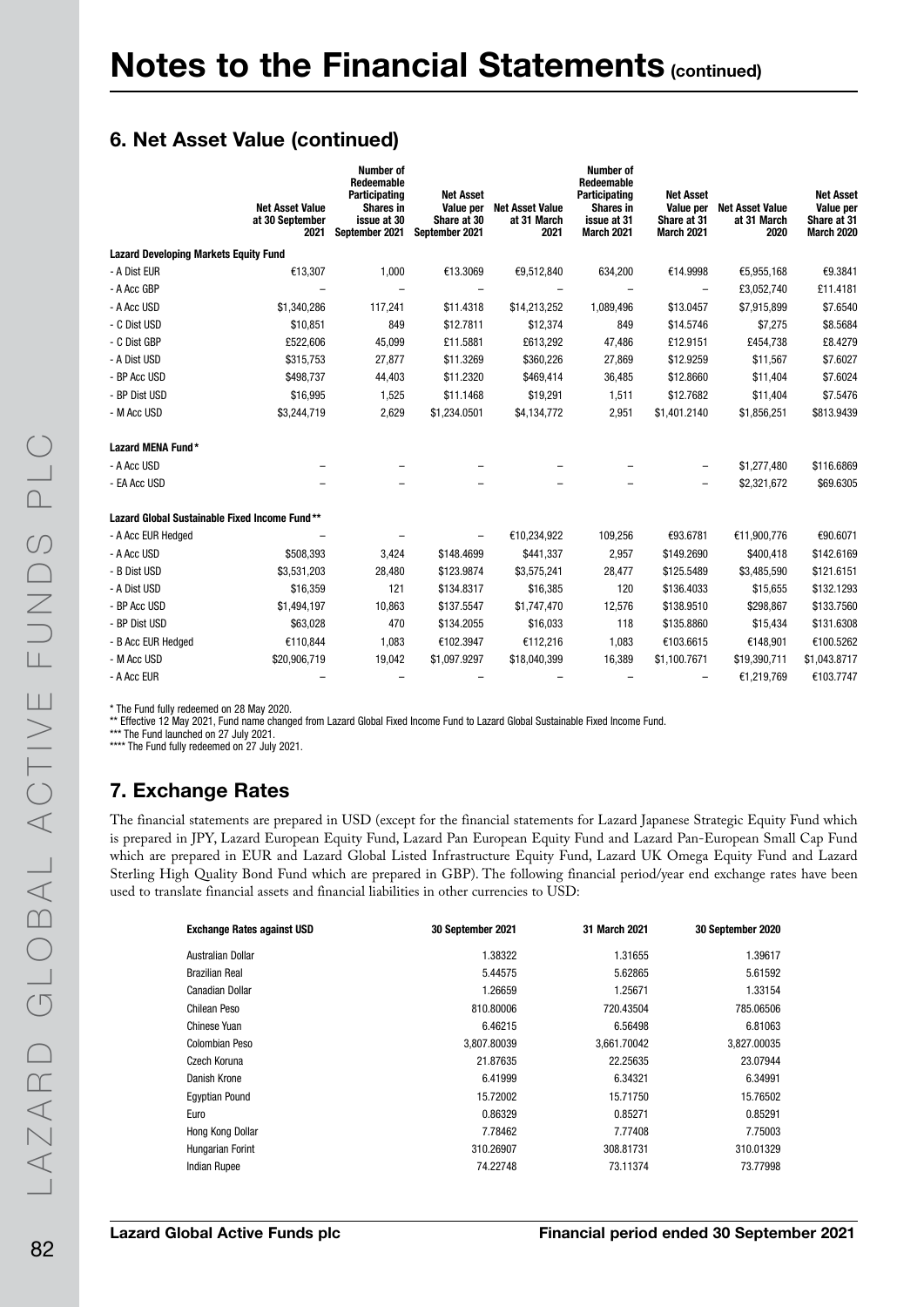# 7. Exchange Rates (continued)

| <b>Exchange Rates against USD</b> | 30 September 2021 | 31 March 2021 | 30 September 2020 |
|-----------------------------------|-------------------|---------------|-------------------|
| <b>Indonesian Rupiah</b>          | 14,312.50037      | 14,525.00073  | 14,880.00775      |
| <b>Israeli Shekel</b>             | 3.22395           | 3.34310       | 3.42570           |
| Japanese Yen                      | 111.29501         | 110.72501     | 105.46499         |
| Kuwaiti Dinar                     | 0.30154           | 0.30234       | 0.30643           |
| Malaysian Ringgit                 | 4.18647           | 4.14653       | 4.15550           |
| <b>Mexican Peso</b>               | 20.64149          | 20.43950      | 22.11148          |
| New Zealand Dollar                | 1.44857           | 1.43185       | 1.51161           |
| Norwegian Krone                   | 8.74172           | 8.55310       | 9.32751           |
| <b>Omani Rial</b>                 | n/a               | n/a           | 0.38505           |
| Pakistan Rupee                    | n/a               | n/a           | 165.75003         |
| Peruvian Sol                      | 4.13452           | 3.74351       | 3.60360           |
| Philippine Peso                   | 51.01002          | 48.53750      | 48.47999          |
| Polish Zloty                      | 3.97725           | 3.95191       | 3.86539           |
| <b>Pound Sterling</b>             | 0.74217           | 0.72537       | 0.77498           |
| Qatari Riyal                      | 3.64101           | n/a           | 3.64176           |
| Romanian Leu                      | 4.27227           | 4.19509       | 4.15686           |
| <b>Russian Ruble</b>              | 72.79126          | 75.61000      | 77.70500          |
| Saudi Arabian Riyal               | 3.75071           | 3.75029       | 3.75088           |
| Singapore Dollar                  | 1.35780           | 1.34521       | 1.36506           |
| South African Rand                | 15.05874          | 14.76001      | 16.74999          |
| South Korean Won                  | 1,184.00015       | 1,131.75000   | 1,169.50002       |
| Swedish Krona                     | 8.75438           | 8.73350       | 8.95583           |
| Swiss Franc                       | 0.93194           | 0.94516       | 0.92103           |
| <b>Taiwan Dollar</b>              | 27.86051          | 28.53300      | 28.96199          |
| Thai Baht                         | 33.83498          | 31.25000      | 31.68749          |
| <b>Turkish Lira</b>               | 8.89302           | 8.25725       | 7.72279           |
| <b>UAE Dirham</b>                 | 3.67315           | 3.67315       | 3.67315           |

The following financial period/year end exchange rates have been used to translate financial assets and financial liabilities in other currencies to EUR:

| <b>Exchange Rates against EUR</b> | 30 September 2021 | 31 March 2021 | 30 September 2020 |
|-----------------------------------|-------------------|---------------|-------------------|
| <b>Canadian Dollar</b>            | n/a               | n/a           | 1.56117           |
| Danish Krone                      | 7.43664           | 7.43886       | 7.44500           |
| Norwegian Krone                   | 10.12603          | 10.03045      | 10.93612          |
| Pound Sterling                    | 0.85970           | 0.85067       | 0.90864           |
| Swedish Krona                     | 10.14069          | 10.24201      | 10.50034          |
| Swiss Franc                       | n/a               | 1.10842       | 1.07987           |
| Turkish Lira                      | n/a               | n/a           | 9.05465           |
| <b>US Dollar</b>                  | 1.15836           | 1.17273       | 1.17246           |

The following financial period/year end exchange rates have been used to translate financial assets and financial liabilities in other currencies to GBP:

| <b>Exchange Rates against GBP</b> | 30 September 2021 | 31 March 2021 | 30 September 2020 |
|-----------------------------------|-------------------|---------------|-------------------|
| Australian Dollar                 | 1.86375           | 1.81500       | 1.80155           |
| Canadian Dollar                   | 1.70660           | 1.73250       | 1.71815           |
| Euro                              | 1.16320           | 1.17555       | 1.10055           |
| Hong Kong Dollar                  | 10.48900          | 10.71735      | 10.00025          |
| Japanese Yen                      | 149.95890         | 152.64550     | 136.08675         |
| Swiss Franc                       | 1.25570           | 1.30300       | 1.18845           |
| <b>US Dollar</b>                  | 1.34740           | 1.37860       | 1.29035           |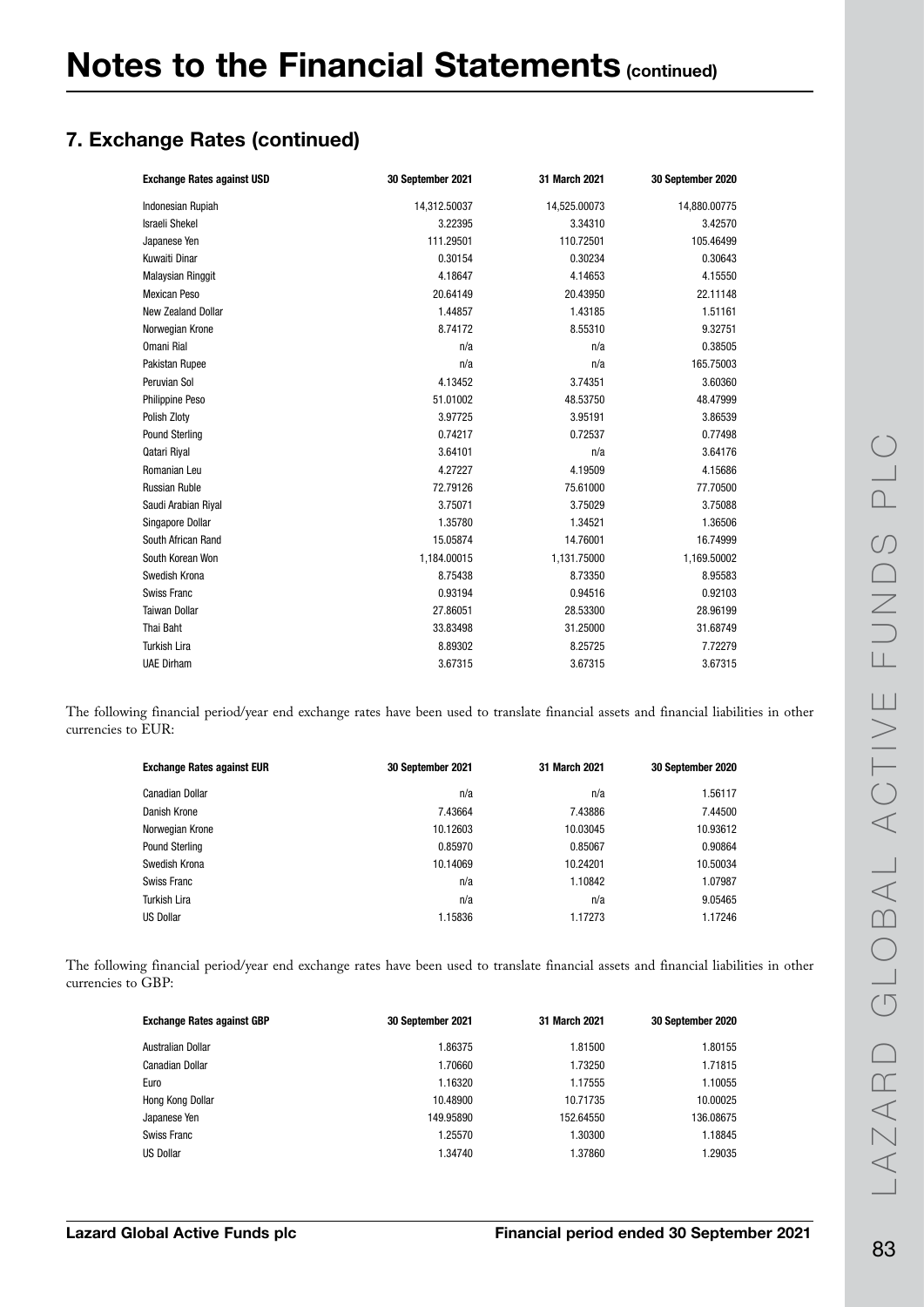# 7. Exchange Rates (continued)

The following financial period/year end exchange rates have been used to translate financial assets and financial liabilities in other currencies to JPY:

| <b>Exchange Rates against JPY</b> | 30 September 2021 | 31 March 2021 | 30 September 2020 |
|-----------------------------------|-------------------|---------------|-------------------|
| Euro                              | n/a               | n/a           | 0.00809           |
| Pound Sterling                    | 0.00667           | 0.00655       | 0.00735           |
| <b>US Dollar</b>                  | 0.00899           | 0.00903       | 0.00948           |

The following average exchange rates have been used to translate Statement of Comprehensive Income and Statement of Changes in Net Assets Attributable to Redeemable Participating Shareholders balances in other currencies to USD:

| Average Exchange Rates against USD | 30 September 2021 | 30 September 2020 |
|------------------------------------|-------------------|-------------------|
| Euro                               | 0.83910           | 0.88203           |
| Japanese Yen                       | 109.76271         | 106.84561         |
| Pound Sterling                     | 0.72052           | 0.79018           |

### 8. Cash at Bank

Cash at bank and bank overdrafts (if any) as at 30 September 2021 and 31 March 2021 comprise of current deposits and overdrafts with banks. As at 30 September 2021 and 31 March 2021, cash held by the Funds is deposited with the Depositary.

Cash account arrangements have been put in place in respect of the Company and the Funds as a consequence of the introduction of the requirements relating to the subscription and redemption collection accounts pursuant to the Central Bank of Ireland (Supervision and Enforcement) Act 2013 (Section 48 (i)) Investor Money Regulations 2015 for Fund Service Providers ("Investor Money Regulations"), which took effect from 1 July 2016.

These cash accounts, held with the Depositary for collection of subscriptions and payment of redemptions and dividends for the Company, are deemed assets of the Company. The balances on these cash accounts are reflected on the Statement of Financial Position of the relevant Funds as at 30 September 2021 and 31 March 2021.

### 9. Risk Management Policies and Procedures

The Funds' investment activities expose them to the various types of risk which are associated with the financial instruments and markets in which they invest. The following information is not intended to be a comprehensive summary of all risks and investors should refer to the Prospectus and Supplements for a more detailed discussion of the risks inherent in investing in the Funds.

The Directors review reporting from Lazard Asset Management Limited, Lazard Asset Management LLC, Lazard Japan Asset Management K.K., Lazard Asset Management Pacific Co., Lazard Asset Management (Deutschland) GmbH and Lazard Gulf Limited (the "Investment Managers") on a quarterly basis and more frequently as required in relation to the Funds' performance and risk profile.

The Investment Managers are also responsible for ensuring that the Funds are managed within the terms of each Fund's investment guidelines and limits set out in the Prospectus and Supplements as well as each Investment Manager's own internal investment guidelines and limits. The Directors delegate to the Manager who in turn delegates to the Investment Managers responsibility for the monitoring and oversight of risk for the Funds.

There is a Risk Management Team responsible for overseeing the risk management process of the Investment Managers. Risk Management is delegated to the respective risk team in either the country of operation of the relevant Investment Manager or where not available, Lazard Asset Management LLC. The Head of Risk reports into the Oversight Committee. The Oversight Committee is the central management body for the Investment Managers' investment platform. It reviews and monitors all Funds to ensure they remain consistent with their stated goals and objectives in terms of product characteristics, performance and risk meaning that the Funds are managed in line with client expectations and their legal and constitutional regulations. There have been no material updates in the risk management process since 31 March 2021.

The following paragraphs outline procedures undertaken to manage the market, credit and liquidity risks of the Funds. These are consistent with the risks that existed as at 31 March 2021.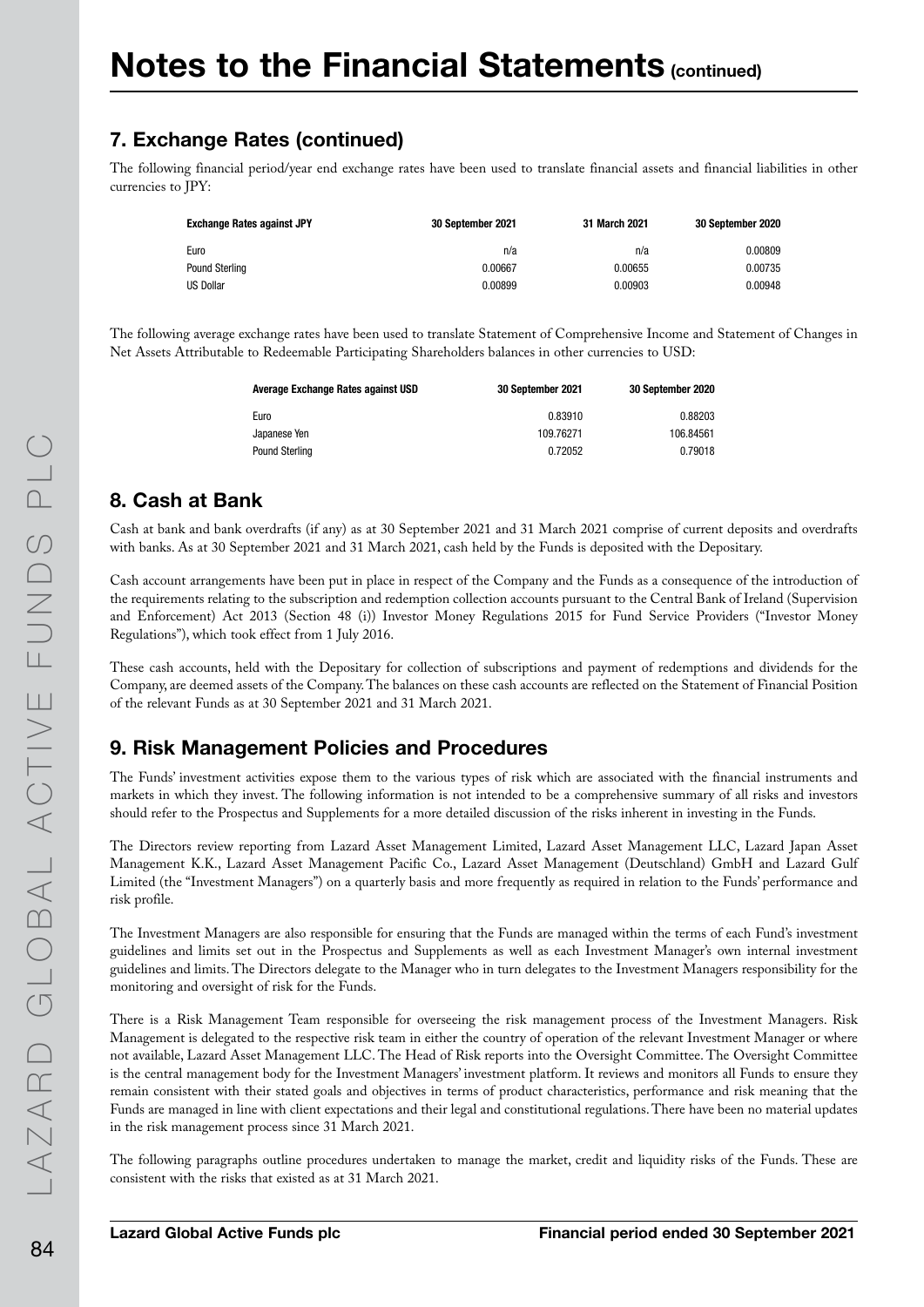#### Market Risk

Market risk arises mainly from uncertainty about future values of financial instruments held specifically from price, currency and interest rate movements. It represents the potential loss the Funds might suffer through holding market positions in the face of market movements.

#### (i) Market Price Risk

Market price risk is the risk that the fair value or future cash flows of a financial instrument will fluctuate because of changes in market prices (other than those arising from interest rate risk or currency risk), whether those changes are caused by factors specific to the individual financial instrument or its issuer, or factors affecting similar financial instruments traded in the market. The Funds are exposed to market price risk arising from its investments in securities. By diversifying the portfolio, the risk that a price change of a particular investment will have a material impact on the Company is controlled. The Investment Managers manage the Funds' market risk on a daily basis in accordance with the Fund's investment objective, policies and core philosophy. The core philosophy of total performance measurement entails the active management of return, risk and cost. Relative-to-benchmark risk is controlled through the construction of diversified portfolios where exposures to certain market features (such as capitalisation or industry) are limited. All of the securities (excluding derivatives) were designated at fair value through profit or loss at the financial period end.

The Company does not currently use financial derivative instruments for efficient portfolio management purposes. However, a number of the Funds use forward foreign currency exchange contracts for portfolio and share class hedging and investment purposes. Details of forward foreign currency exchange contracts held as at 30 September 2021 are included in the Portfolio of Investments. The Company uses the commitment approach to measure global exposure for the Funds which hold forward foreign currency exchange contracts.

#### (ii) Foreign Currency Risk

The Funds may invest in securities denominated in currencies other than its functional currency (or, indeed, the currency of the investor). Furthermore, the Funds may invest in forward foreign currency exchange contracts for the purpose of implementing investment views and/or share class hedging purposes. Consequently, the Funds are exposed to risks that the exchange rate of its reporting currency relative to other currencies may change in a manner that has an adverse effect on the value of the portion of the Fund's assets that are denominated in currencies other than its own currency. Currencies may also move in such a way as to cause losses on forward foreign currency exchange contracts.

For portfolios in which currency risk is hedged out, the currency risk is managed by regular rebalancing of the forward foreign currency exchange contracts to maintain zero (or close to zero) currency exposure. For those portfolios for which currency exposure is a critical source of return, exposures are managed relative to the appropriate benchmark. For other portfolios, there is no explicit currency management policy.

As at 30 September 2021 and 30 September 2020, two of the Funds (Lazard Japanese Strategic Equity Fund and Lazard US Equity Concentrated Fund) invest only in securities denominated in the base currency of the portfolio, so bear no significant currency risk.

#### (iii) Interest Rate Risk

Interest rate risk is the risk that the fair value or future cash flows of a financial instrument will fluctuate because of changes in prevailing interest rates. The Funds are exposed to interest rate risk through investments in securities with fixed and floating rates of interest held within bond Funds. The Investment Managers manage the Funds' interest rate risk on a daily basis in accordance with the Funds' investment objectives, policies and core philosophy.

#### Credit Risk

Credit risk is the risk that the counterparty or issuer to a financial instrument will fail to discharge an obligation or commitment that it has entered into with each Fund. The Company is exposed to credit risk via the Funds that invest in fixed income securities.

All transactions involving transferable securities are settled upon delivery using approved brokers. The risk of default is considered minimal, as delivery of securities sold is only made once the broker has received payment. Payment is made on a purchase once the securities have been received by the broker. The trade will fail if either party fails to meet their obligations.

Substantially all of the cash and securities held in the Funds are held via the Depositary, except for the financial derivative instruments which are held with the counterparties as disclosed in the Portfolio of Investments.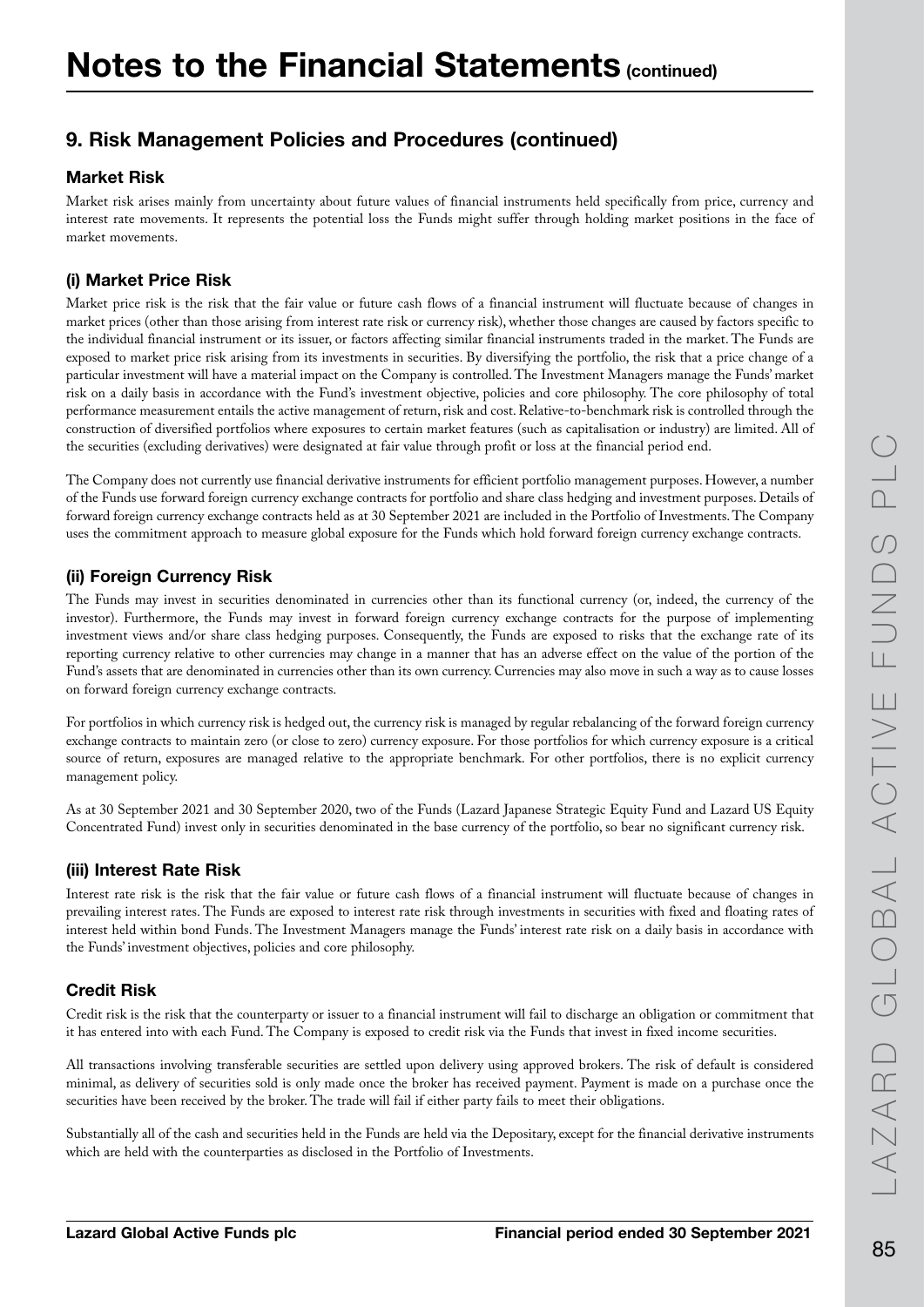#### Credit Risk (continued)

While cash held by the Depositary is identifiable as belonging to the Funds, the Funds will be exposed to the credit risk of the financial institution where cash is deposited. In the event of insolvency of the financial institution, the Funds will be treated as a general creditor of the financial institution in relation to cash holdings of the Funds.

In circumstances such as the insolvency of the Depositary or registrar, or retro-active application of legislation, the Funds may not, in all cases, be able to establish title to investments made and may suffer losses as a result. The Funds may find it impossible to enforce its rights against third parties. In addition, as the Funds may invest in markets where custodial and/or settlement systems are not fully developed, there is a transaction and custody risk involved in dealing in such markets. In certain circumstances, a Fund may not be able to recover some of its assets. Such circumstances may include any acts or omissions or the liquidation, bankruptcy or insolvency of the Depositary, retroactive application of legislation and fraud or improper registration of title. The costs borne by a Fund in investing and holding investments in such markets will generally be higher than in organised securities markets.

The Funds' securities are always separately identified on the accounting records of the Depositary, therefore the rights, with respect to those securities, are preserved. Thus in the event of insolvency or bankruptcy of the Depositary, the Funds' securities are segregated and protected and this further reduces counterparty risk.

Bankruptcy or insolvency by the Depositary may cause the Funds' rights with respect to the cash and the securities held by the Depositary to be delayed or limited. The Funds monitor their risk by monitoring the credit quality and financial position of the Depositary that the Funds use. The Standard & Poor's credit rating of the Depositary as at 30 September 2021 was AA- for long term deposits (31 March 2021: AA-) and A-1+ for short term deposits (31 March 2021: A-1+).

#### Counterparty/Issuer Risk

The Funds are exposed to a credit risk to parties with whom they trade and will bear the risk of settlement default. Counterparty/issuer risk is monitored and managed by a formal counterparty or issuer exposure management program within the Investment Managers.

The Investment Managers' approved list of counterparties is generally limited to the most highly rated and recognised dealers in their sectors. The Investment Managers perform ongoing monitoring of this list. Counterparty/issuer risk is monitored on an ongoing basis in the following manner:

- Approved broker selection the trading system only permits trading with approved brokers. New brokers are added, subject to a formal review process that includes a review of the broker's creditworthiness, financial strength, ability to enter into legally enforceable arrangements and standing in the financial community.
- Broker monitoring performed through a variety of ongoing activities, including the assessment of certain regulatory filings and financial statements.
- Measurement and monitoring of counterparty or issuer trade exposure a daily review of outstanding positions is performed.

A Fund is exposed to a credit risk on the over-the-counter ("OTC") counterparties with whom it trades, that these counterparties may not perform their obligations and that settlement of transactions may not occur. All OTC counterparties must meet the following criteria as set out in the Central Bank UCITS Regulations namely:

- (i) A credit institution in accordance with the Central Bank UCITS Regulations, or
- (ii) Have a minimum credit rating of A2 or equivalent, or in the opinion of the Investment Managers, an implied credit minimum rating of A2 or equivalent.

Exposures to individual counterparties are limited to 10% of Net Asset Value in the case of (i) above and 5% of Net Asset Value in the case of (ii) above.

All counterparties to the forward foreign currency exchange contracts are disclosed in the relevant Portfolio of Investments.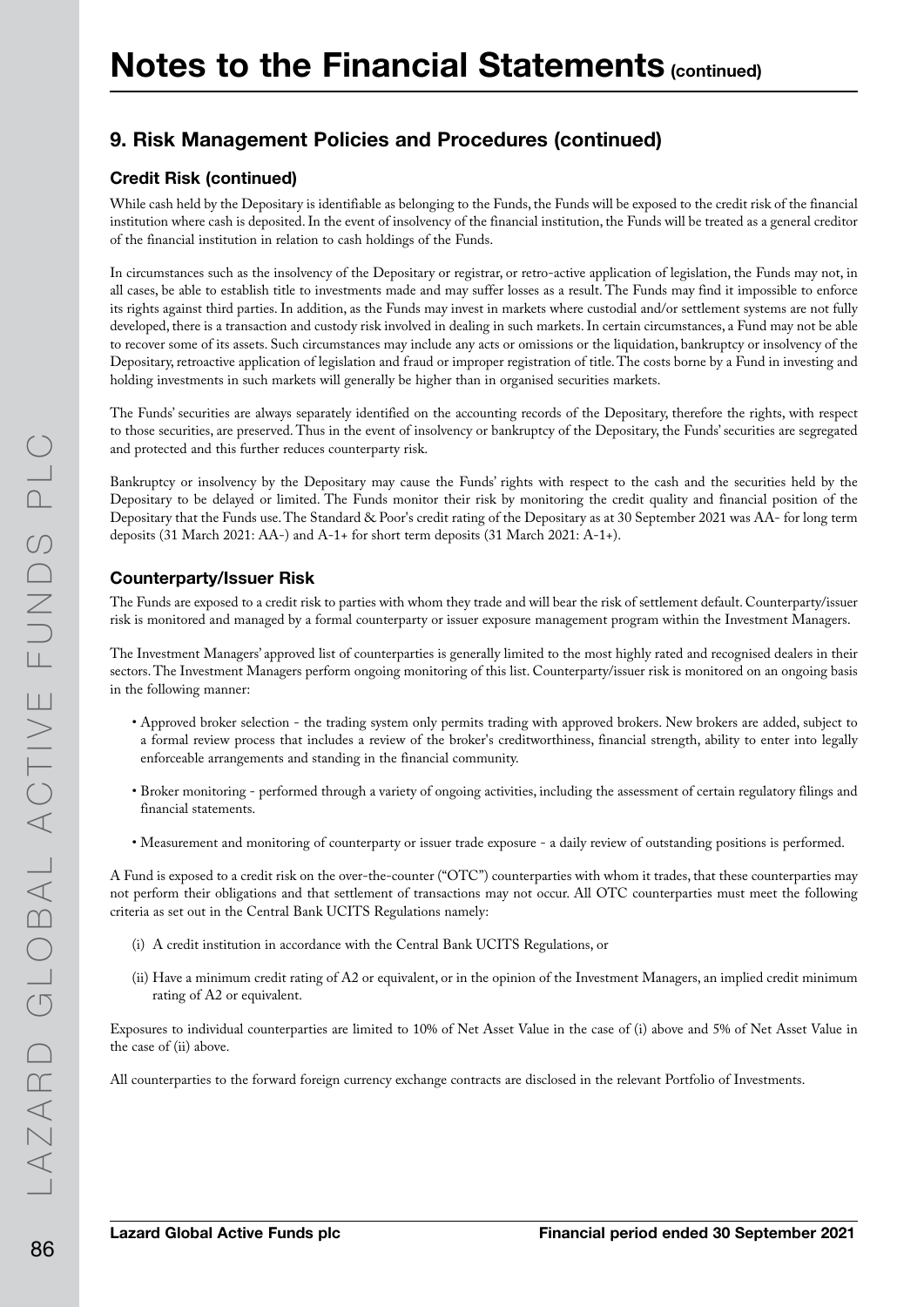#### Counterparty/Issuer Risk (continued)

A number of the Funds can be also exposed to credit risk via their investment in Participatory Notes ("P-Notes"). P-Notes are financial instruments that may be used by the Funds to obtain exposure to an equity investment in a local market where direct ownership is not allowed. Investment in P-Notes may involve an OTC transaction with a third party. Investing in P-Notes may expose the Funds not only to movements in the value of the underlying equity but also to the risk of counterparty default, which may in the event of counterparty default result in the loss of the full market value of the equity. This exposure to counterparties is managed to the Central Bank UCITS Regulations exposure limits as detailed above. P-Notes generally are issued by banks or broker-dealers and are promissory notes that are designed to replicate the performance of a particular underlying equity security or market. The return on a P-Note that is linked to a particular underlying security generally is increased to the extent of any dividends paid in connection with the underlying security. However, the holder of a P-Note typically does not receive voting rights as it would if it directly owned the underlying security. As at 30 September 2021 and 31 March 2021, none of the Funds held P-Notes.

#### Liquidity Risk

The Funds' assets comprise mainly of realisable securities which can be readily sold. The main liability of the Funds is the redemption of any shares that investors wish to sell. Shareholders have the right to require the Funds to redeem their shares in the Funds on any business day subject to restrictions set out in the Prospectus. If total requests for redemption and/or switching on any dealing day for any Fund exceed 10% of the Net Asset Value of that Fund, each redemption or switching request in respect of shares in such Fund may, at the discretion of the Directors, be reduced pro rata so that the total number of shares of such Fund for redemption or switching on that dealing day shall not exceed 10% of the Net Asset Value of that Fund. Any redemption or switching request so reduced shall be carried forward to the next dealing day and effected in accordance with the Constitution on the following dealing day(s). The Funds have the ability to borrow in the short term to ensure settlement. No such borrowings have arisen during the current or prior financial period.

The Funds' financial liabilities due for payment within three months relate, in the most part, to investment purchased payable, redemptions payable, distribution payable and payment of expenses and bank overdraft interest. Details of these amounts where relevant, can be found in the Statement of Financial Position. There are no other financial liabilities that fall due within three months except for the forward foreign currency exchange contracts which are outlined in the Portfolios of Investments as at 30 September 2021. There is no final maturity for capital gains tax on appreciated securities.

Certain securities held by a Fund may be difficult (or impossible) to sell at the time and at the price the relevant Investment Manager would like. A Fund may have to hold these securities longer than it would like and may forego other investment opportunities. There is the possibility that a Fund may lose money or be prevented from earning capital gains if it cannot sell a security at the time and price that is most beneficial to that Fund. Funds that invest in certain small company securities, high-yield bonds, mortgage-backed securities or foreign or emerging market securities, which have all experienced periods of illiquidity, maybe subject to liquidity risks.

#### Concentration Risk

The Funds may be exposed to concentration risk when a shareholder holds a significant portion of the issued share capital of the Fund.

#### Fair Value Measurement

The Company has classified fair value measurements using a fair value hierarchy that reflects the significance of the inputs used in making the measurements. The fair value hierarchy has the overleaf levels:

Level 1 inputs are unadjusted quoted prices in active markets for identical assets or liabilities that the reporting entity has the ability to access at the valuation date. An active market for the asset or liability is a market in which transactions for the asset or liability occur with sufficient frequency and volume to provide pricing information on an ongoing basis.

Level 2 inputs are inputs other than quoted prices in active markets included within level 1 that are observable for the asset or liability, either directly or indirectly. Fair value is determined through the use of models or other valuation methodologies. Level 2 inputs include the below points:

- a) Quoted prices for similar assets or liabilities in active markets.
- b) Quoted prices for identical or similar assets or liabilities in markets that are not active, that is, markets in which there are few transactions for the asset or liability, the prices are not current, or price quotations vary substantially either over time or among market makers, or in which little information is released publicly.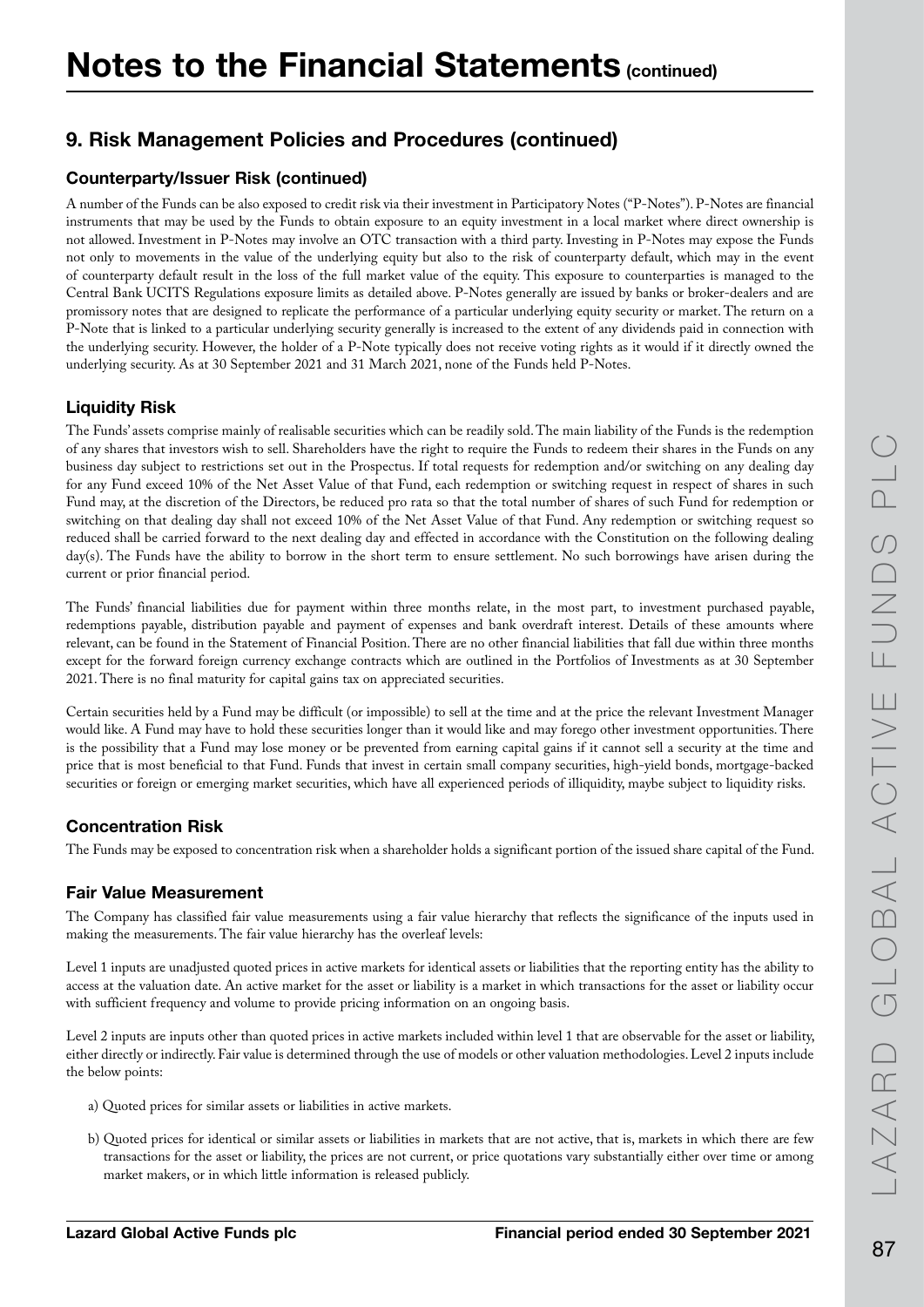#### Fair Value Measurement (continued)

- c) Inputs other than quoted prices that are observable for the asset or liability (e.g. interest rate and yield curves observable at commonly quoted intervals, volatilities, prepayment speeds, loss severities, credit risks and default rates).
- d) Inputs that are derived principally from or corroborated by observable market data by correlation or other means.

Level 3 inputs are unobservable inputs for the asset or liability. Unobservable inputs reflect the Company's own assumptions about how market participants would be expected to value the asset or liability. Unobservable inputs are developed based on the best information available in the circumstances, other than market data obtained from sources independent of the Company and might include the Company's own data.

An investment is always categorised as level 1, 2 or 3 in its entirety. In certain cases, the fair value measurement for an investment may use a number of different inputs that fall into different levels of the fair value hierarchy. In such cases, an investment's level within the fair value hierarchy is based on the lowest level of input that is significant to the fair value measurement. The assessment of the significance of a particular input to the fair value measurement requires judgement and is specific to the investment.

All financial instruments for each Fund are level 1, apart from the financial instruments listed below which are level 2 as at 30 September 2021 and 31 March 2021:

|                                                            | 30 September 2021  | % of NAV                 | 31 March 2021      | % of NAV |
|------------------------------------------------------------|--------------------|--------------------------|--------------------|----------|
| <b>Lazard Global Listed Infrastructure Equity Fund</b>     | Level <sub>2</sub> |                          | Level <sub>2</sub> |          |
| Financial assets at fair value through profit or loss      | <b>GBP</b>         |                          | <b>GBP</b>         |          |
| Rights                                                     |                    | $\overline{\phantom{0}}$ | 21,742             | 0.00     |
| Forward Foreign Currency Exchange Contracts                | 8,974,118          | 0.61                     | 7,528,336          | 0.53     |
| <b>Total</b>                                               | 8,974,118          | 0.61                     | 7,550,078          | 0.53     |
| Financial liabilities at fair value through profit or loss | GBP                |                          | <b>GBP</b>         |          |
| Forward Foreign Currency Exchange Contracts                | (13,792,138)       | (0.94)                   | (3, 152, 015)      | (0.22)   |
| <b>Total</b>                                               | (13,792,138)       | (0.94)                   | (3, 152, 015)      | (0.22)   |
|                                                            | 30 September 2021  | % of NAV                 | 31 March 2021      | % of NAV |
| <b>Lazard Global Managed Volatility Fund</b>               | Level <sub>2</sub> |                          | Level 2            |          |
| Financial assets at fair value through profit or loss      | <b>USD</b>         |                          | <b>USD</b>         |          |
| Forward Foreign Currency Exchange Contracts                |                    |                          | 71,210             | 0.05     |
| Total                                                      |                    |                          | 71,210             | 0.05     |
| Financial liabilities at fair value through profit or loss | <b>USD</b>         |                          | <b>USD</b>         |          |
| Forward Foreign Currency Exchange Contracts                |                    |                          | (57, 475)          | (0.04)   |
| <b>Total</b>                                               |                    |                          | (57, 475)          | (0.04)   |
|                                                            |                    |                          |                    |          |
|                                                            | 30 September 2021  | % of NAV                 | 31 March 2021      | % of NAV |
| <b>Lazard Global Equity Franchise Fund</b>                 | Level <sub>2</sub> |                          | Level 2            |          |
| Financial assets at fair value through profit or loss      | <b>USD</b>         |                          | <b>USD</b>         |          |
| Rights                                                     |                    |                          | 1.631              | 0.00     |
| Forward Foreign Currency Exchange Contracts                | 158                | 0.00                     | 69                 | 0.00     |
| <b>Total</b>                                               | 158                | 0.00                     | 1,700              | 0.00     |
| Financial liabilities at fair value through profit or loss | <b>USD</b>         |                          | <b>USD</b>         |          |
| Forward Foreign Currency Exchange Contracts                | (5, 231)           | (0.00)                   | (3,262)            | (0.00)   |
| <b>Total</b>                                               | (5, 231)           | (0.00)                   | (3,262)            | (0.00)   |
|                                                            | 30 September 2021  | % of NAV                 | 31 March 2021      | % of NAV |
| <b>Lazard US Equity Concentrated Fund</b>                  | Level <sub>2</sub> |                          | Level 2            |          |
| Financial assets at fair value through profit or loss      | <b>USD</b>         |                          | <b>USD</b>         |          |
| Forward Foreign Currency Exchange Contracts                | 84,545             | 0.01                     | 25,568             | 0.01     |
| <b>Total</b>                                               | 84,545             | 0.01                     | 25,568             | 0.01     |
| Financial liabilities at fair value through profit or loss | <b>USD</b>         |                          | <b>USD</b>         |          |
| Forward Foreign Currency Exchange Contracts                | (2,307,571)        | (0.34)                   | (1, 140, 240)      | (0.18)   |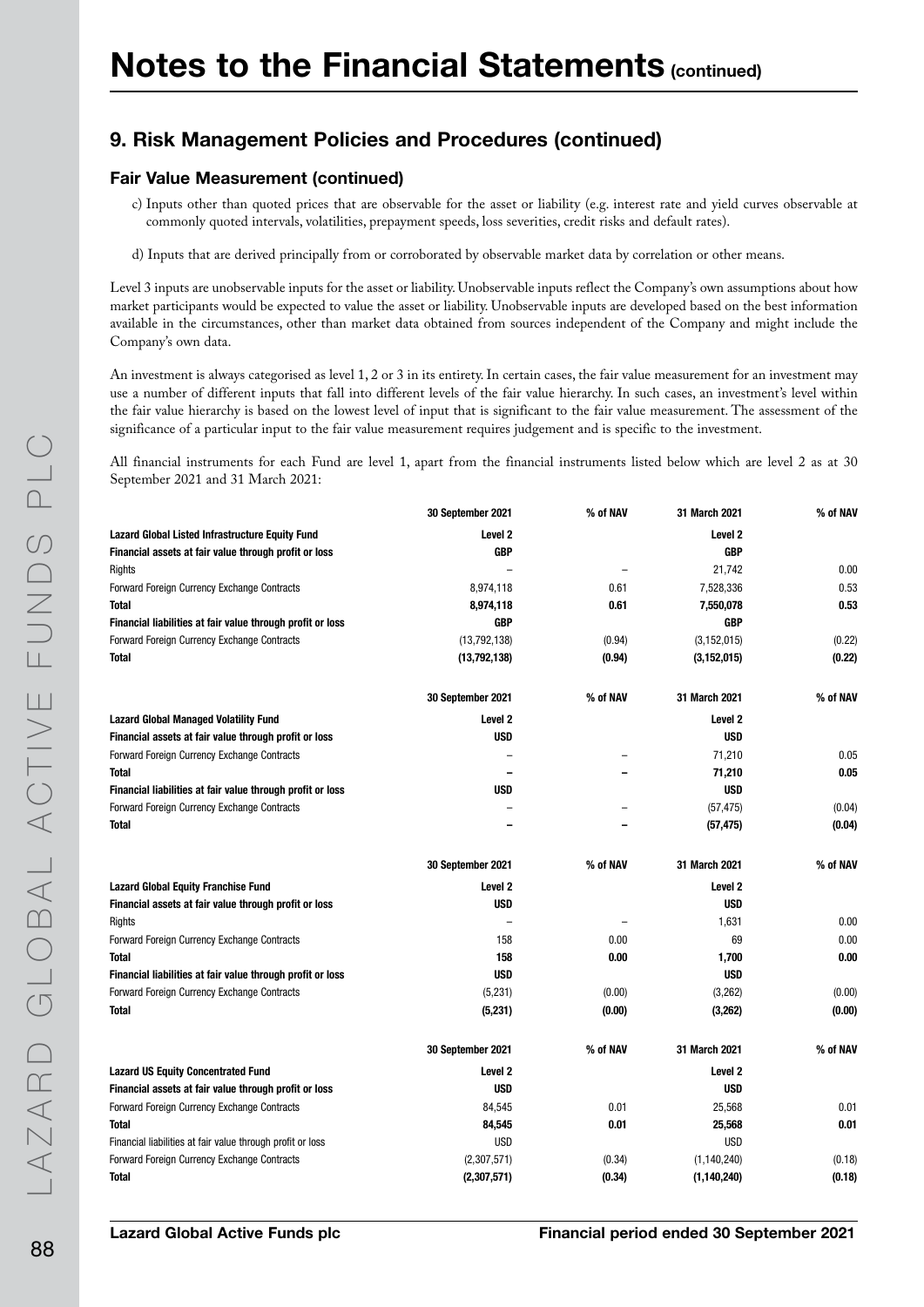#### Fair Value Measurement (continued)

|                                                            | 30 September 2021        | % of NAV         | 31 March 2021            | % of NAV         |
|------------------------------------------------------------|--------------------------|------------------|--------------------------|------------------|
| Lazard Japanese Strategic Equity Fund                      | Level 2                  |                  | Level <sub>2</sub>       |                  |
| Financial assets at fair value through profit or loss      | <b>JPY</b>               |                  | <b>JPY</b>               |                  |
| Forward Foreign Currency Exchange Contracts                | 1,130,990                | 0.09             | 1,282,231                | 0.10             |
| <b>Total</b>                                               | 1,130,990                | 0.09             | 1,282,231                | 0.10             |
| Financial liabilities at fair value through profit or loss | JPY                      |                  | JPY                      |                  |
| Forward Foreign Currency Exchange Contracts                | (119, 337)               | (0.01)           | (36, 609)                | (0.00)           |
| <b>Total</b>                                               | (119, 337)               | (0.01)           | (36, 609)                | (0.00)           |
|                                                            | 30 September 2021        | % of NAV         | 31 March 2021            | % of NAV         |
| <b>Lazard Emerging Markets Equity Fund</b>                 | Level <sub>2</sub>       |                  | Level <sub>2</sub>       |                  |
| Financial assets at fair value through profit or loss      | <b>USD</b>               |                  | <b>USD</b>               |                  |
| Forward Foreign Currency Exchange Contracts                | 572                      | 0.00             | 132                      | 0.00             |
| <b>Total</b>                                               | 572                      | 0.00             | 132                      | 0.00             |
| Financial liabilities at fair value through profit or loss | <b>USD</b>               |                  | <b>USD</b>               |                  |
| Forward Foreign Currency Exchange Contracts                | (8, 281)                 | (0.00)           | (4,903)                  | (0.00)           |
| <b>Total</b>                                               | (8,281)                  | (0.00)           | (4,903)                  | (0.00)           |
|                                                            | 30 September 2021        | % of NAV         | 31 March 2021            | % of NAV         |
| <b>Lazard Emerging Markets Equity Advantage Fund</b>       | Level 2                  |                  | Level <sub>2</sub>       |                  |
| Financial assets at fair value through profit or loss      | <b>USD</b>               |                  | USD                      |                  |
| Rights                                                     | 53,402                   | 0.01             |                          |                  |
| Forward Foreign Currency Exchange Contracts                | 65                       | 0.00             | 37                       | 0.00             |
| <b>Total</b>                                               | 53,467                   | 0.01             | 37                       | 0.00             |
| Financial liabilities at fair value through profit or loss | <b>USD</b>               |                  | <b>USD</b>               |                  |
| Forward Foreign Currency Exchange Contracts                | (1, 544)                 | (0.00)           | (932)                    | (0.00)           |
| <b>Total</b>                                               | (1, 544)                 | (0.00)           | (932)                    | (0.00)           |
|                                                            | 30 September 2021        | % of NAV         | 31 March 2021            | % of NAV         |
| <b>Lazard Emerging Markets Managed Volatility Fund</b>     | Level 2                  |                  | Level <sub>2</sub>       |                  |
| Financial assets at fair value through profit or loss      | <b>USD</b>               |                  | <b>USD</b>               |                  |
| Rights                                                     | 28,078                   | 0.03             |                          |                  |
| Forward Foreign Currency Exchange Contracts                | 501                      | 0.00             |                          |                  |
| <b>Total</b>                                               | 28,579                   | 0.03             |                          |                  |
|                                                            | 30 September 2021        | % of NAV         | 31 March 2021            | % of NAV         |
| <b>Lazard Developing Markets Equity Fund</b>               | Level <sub>2</sub>       |                  | Level <sub>2</sub>       |                  |
| Financial assets at fair value through profit or loss      | <b>USD</b>               |                  | USD                      |                  |
| Rights                                                     | 259                      | 0.01             |                          |                  |
| <b>Total</b>                                               | 259                      | 0.01             |                          |                  |
| Financial liabilities at fair value through profit or loss | <b>USD</b>               |                  | USD                      |                  |
| Forward Foreign Currency Exchange Contracts                | (11)                     | (0.00)           |                          |                  |
| <b>Total</b>                                               | (11)                     | (0.00)           |                          |                  |
|                                                            | 30 September 2021        | % of NAV         | 31 March 2021            | % of NAV         |
| Lazard Global Sustainable Fixed Income Fund*               | Level 2                  |                  | Level <sub>2</sub>       |                  |
| Financial assets at fair value through profit or loss      | USD                      |                  | <b>USD</b>               |                  |
| <b>Bonds</b>                                               | 25,468,902               | 95.57            | 35,169,424               | 97.77            |
| Forward Foreign Currency Exchange Contracts                | 166,261                  | 0.62             | 350,046                  | 0.97             |
| <b>Total</b>                                               | 25,635,163               | 96.19            | 35,519,470               | 98.74            |
| Financial liabilities at fair value through profit or loss | USD                      |                  | <b>USD</b>               |                  |
| Forward Foreign Currency Exchange Contracts                |                          |                  |                          |                  |
| <b>Total</b>                                               | (229, 889)<br>(229, 889) | (0.86)<br>(0.86) | (899, 931)<br>(899, 931) | (2.50)<br>(2.50) |

\* Effective 12 May 2021, Fund name changed from Lazard Global Fixed Income Fund to Lazard Global Sustainable Fixed Income Fund.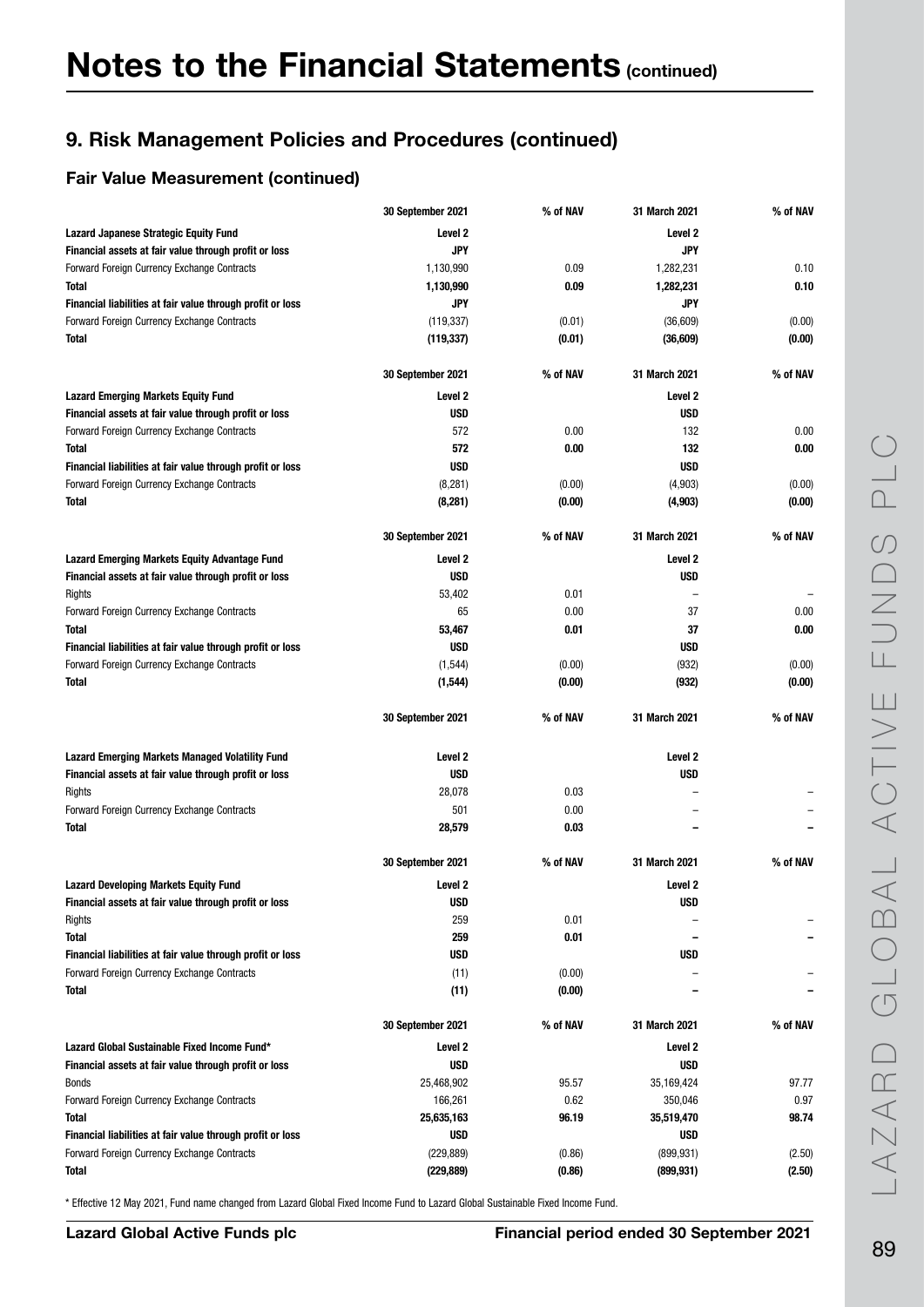#### Fair Value Measurement (continued)

Investments, whose values are based on quoted market prices in active markets, and therefore classified within level 1, include active listed equities and investment funds. The Funds do not adjust the quoted price for these instruments. Financial instruments that do not have quoted market prices but are valued based on market prices, dealer quotations or alternative pricing sources supported by observable inputs are classified within level 2, these include common stock, bonds, unlisted rights and forward foreign currency exchange contracts.

There are no level 3 securities held as at 30 September 2021 and 31 March 2021.

During the financial period ended 30 September 2021, none of the Funds' instruments were transferred between levels. During the financial year ended 31 March 2021, investment in REN - Redes Energeticas Nacionais SGPS SA held by Lazard Global Listed Infrastructure Equity Fund transferred from Level 2 to Level 1. Transfers are deemed to occur at the end of the financial period.

#### 10. Soft Commission Arrangements

The Investment Managers for the Company, in accordance with common market practice for investment managers entered into dealing arrangements with brokers whereby part of the dealing commissions paid to them are used to discharge the cost of investment related services supplied to them by the broker or by third parties. These services may be either market research or be related to the execution of trades on behalf of clients.

The Investment Managers place business with these counterparties including transactions relating to the Funds' investments. The Investment Managers will endeavour at all times to obtain best execution on all transactions for all clients including the Funds, and are satisfied that these arrangements are of benefit to the Funds.

### 11. Related Party Transactions

All material related party transactions with the Manager and Directors are included in Note 3 to the financial statements.

Andreas Hübner and Jeremy Taylor are full time executives of the Lazard Group as well as Directors of the Company. Andreas Hübner and Jeremy Taylor are not entitled to any Directors' fees from the Company.

All Directors of the Company are also Directors of the Manager.

Daniel Morrissey is a Director of the Company and is also a partner of William Fry (the Company's legal advisers). The partners of William Fry own Wilton Secretarial Limited (the "Secretary") and accordingly, Daniel Morrissey had a beneficial interest under the Companies Act 2014 in legal and secretarial fees paid to William Fry and the Secretary amounting to USD 211,953 for the financial period ended 30 September 2021 (30 September 2020: USD 358,791).

In the opinion of the Directors, the Investment Managers are related parties under FRS 102, Section 33 "Related Party Transaction". Please refer to Note 3 to the financial statements for details of arrangements between the Funds and the Investment Managers.

There is currently 1 subscriber share in issue and that is held by the Manager.

The following table details the related party investors by Fund as at 30 September 2021 and 31 March 2021:

| <b>Fund</b>                                     | <b>Investor Name</b>            | <b>Currency</b> | 30 September 2021        | % of NAV                 | 31 March 2021 | % of NAV |
|-------------------------------------------------|---------------------------------|-----------------|--------------------------|--------------------------|---------------|----------|
| Lazard Global Listed Infrastructure Equity Fund | Lazard & Co Services Limited    | GBP             | 1.353.206                | 0.09%                    | 1.245.029     | 0.09%    |
|                                                 | Lazard Asset Management Limited | <b>GBP</b>      | 1,484,588                | 0.10%                    | 1,308,831     | 0.09%    |
|                                                 | Lazard Group LLC                | <b>GBP</b>      | 4.749.177                | 0.32%                    | 4,639,170     | 0.33%    |
|                                                 | Lazard Asset Management LLC     | <b>GBP</b>      | 77.042                   | 0.01%                    | 72.233        | 0.01%    |
| Lazard Global Strategic Equity Fund***          | Lazard & Co Services Limited    | USD             | $\overline{\phantom{a}}$ | $\overline{\phantom{a}}$ | 1,769,320     | 12.68%   |
|                                                 | Lazard Asset Management Limited | <b>USD</b>      |                          |                          | 4.676.925     | 33.52%   |
|                                                 | Lazard Group LLC                | <b>USD</b>      |                          | $\overline{\phantom{a}}$ | 3.882.398     | 27.83%   |
|                                                 | Lazard Asset Management LLC     | USD             | 51.928                   | $0.00\%$                 | 21.637        | 0.16%    |
| Lazard Global Sustainable Equity Fund           | Lazard & Co Services Limited    | USD             | 1.880.421                | 2.10%                    | 1.164.911     | 3.10%    |
|                                                 | Lazard Asset Management Limited | USD             | 6.723.499                | 7.49%                    | 5.779.070     | 15.39%   |
|                                                 | Lazard Group LLC                | <b>USD</b>      | 4,533,624                | 5.05%                    | 3,848,151     | 10.25%   |
|                                                 | Lazard Asset Management LLC     | <b>USD</b>      | 2.281.381                | 2.54%                    | 3.442.935     | 9.17%    |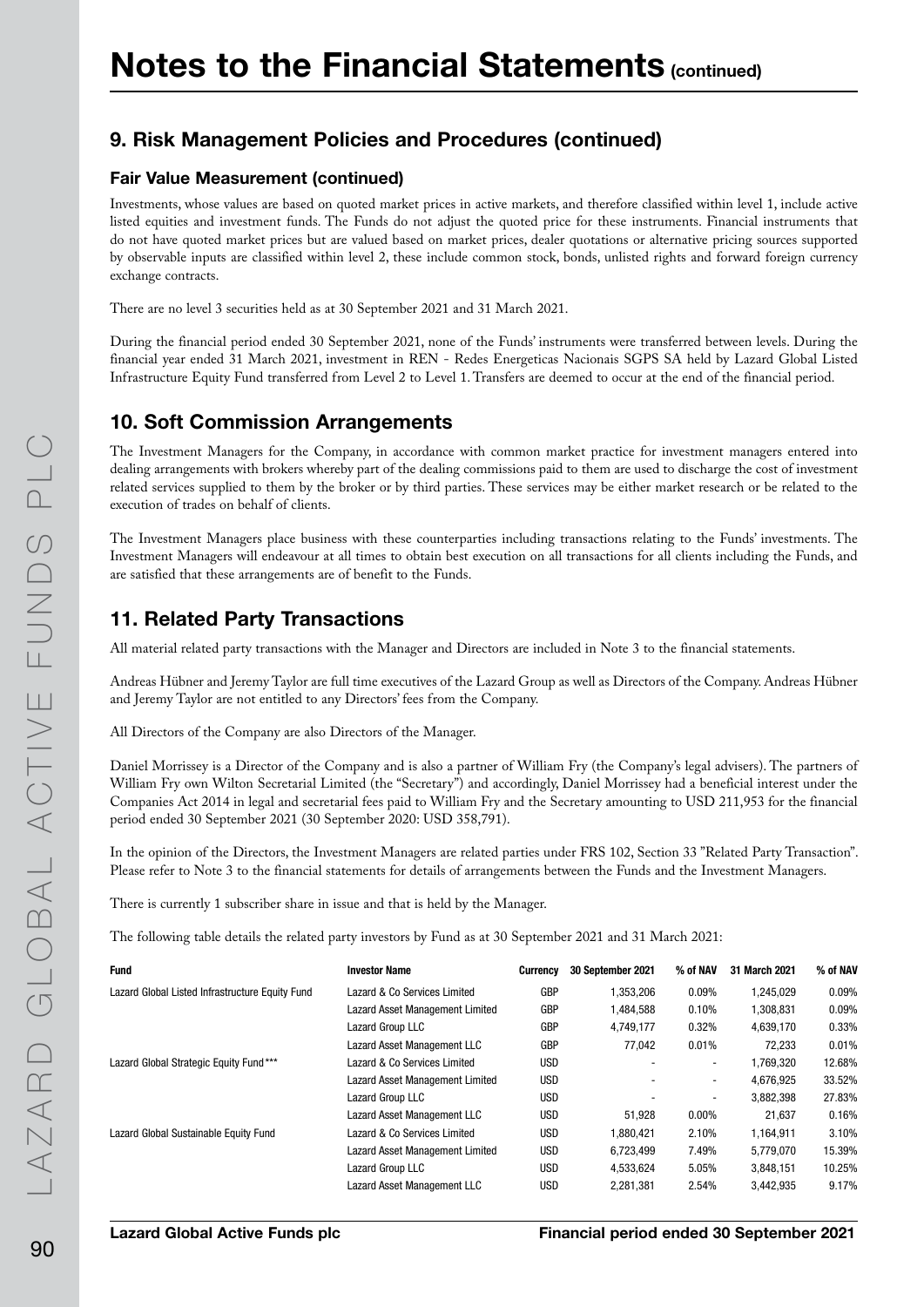# 11. Related Party Transactions (continued)

| <b>Fund</b>                                     | <b>Investor Name</b>               | Currency   | 30 September 2021 | % of NAV | 31 March 2021 | % of NAV |
|-------------------------------------------------|------------------------------------|------------|-------------------|----------|---------------|----------|
| Lazard Global Managed Volatility Fund           | Lazard & Co Services Limited       | <b>USD</b> | 949,768           | 2.28%    | 901,635       | 0.70%    |
|                                                 | Lazard Asset Management Limited    | <b>USD</b> | 1,463,788         | 3.52%    | 1,231,432     | 0.95%    |
|                                                 | Lazard Group LLC                   | <b>USD</b> | 1,992,091         | 4.79%    | 1,999,885     | 1.54%    |
|                                                 | Lazard Asset Management LLC        | <b>USD</b> | 17,731            | 0.04%    | 16,794        | 0.01%    |
| Lazard Global Thematic Fund                     | Lazard & Co Services Limited       | <b>USD</b> | 3,576,822         | 9.69%    | 2,615,471     | 8.66%    |
|                                                 | Lazard Asset Management Limited    | <b>USD</b> | 1,367,129         | 3.70%    | 1,036,700     | 3.43%    |
|                                                 | Lazard Group LLC                   | <b>USD</b> | 4,444,873         | 12.04%   | 3,655,906     | 12.10%   |
| Lazard Global Thematic Focus Fund               | Lazard Asset Management LLC        | <b>USD</b> | 59,481            | 0.03%    | 32,356        | 0.02%    |
| Lazard Global Equity Franchise Fund             | Lazard & Co Services Limited       | <b>USD</b> | 477,013           | 0.17%    | 365,808       | 0.12%    |
|                                                 | Lazard Asset Management Limited    | <b>USD</b> | 3,050,296         | 1.08%    | 2,431,249     | 0.82%    |
|                                                 | Lazard Group LLC                   | <b>USD</b> | 4,686,133         | 1.66%    | 2,973,537     | 1.01%    |
|                                                 | Lazard Asset Management LLC        | <b>USD</b> | 71,908            | 0.03%    | 21,740        | 0.01%    |
| Lazard Global Small Cap Fund**                  | Lazard Asset Management LLC        | <b>USD</b> | 36,855            | 0.13%    |               |          |
| Lazard European Equity Fund                     | Lazard & Co Services Limited       | <b>EUR</b> | 597,604           | 3.34%    | 436,737       | 2.66%    |
|                                                 | Lazard Asset Management Limited    | <b>EUR</b> | 1,354,843         | 7.58%    | 1,201,262     | 7.32%    |
|                                                 | Lazard Group LLC                   | <b>EUR</b> | 1,746,763         | 9.78%    | 1,211,179     | 7.38%    |
|                                                 | Lazard Asset Management LLC        | <b>EUR</b> | 47,171            | 0.26%    | 43,810        | 0.27%    |
| Lazard US Equity Concentrated Fund              | Lazard Asset Management LLC        | <b>USD</b> | 119,912           | 0.02%    | 112,413       | 0.02%    |
| Lazard Japanese Strategic Equity Fund           | Lazard & Co Services Limited       | <b>JPY</b> | 41,745,019        | 3.18%    | 40,562,796    | 3.27%    |
|                                                 | Lazard Asset Management Limited    | <b>JPY</b> | 163,586,741       | 12.47%   | 141,719,120   | 11.42%   |
|                                                 | Lazard Group LLC                   | <b>JPY</b> | 122,981,579       | 9.38%    | 101,169,650   | 8.15%    |
|                                                 | Lazard Asset Management LLC        | <b>JPY</b> | 14,353,785        | 1.09%    | 13,955,904    | 1.12%    |
| Lazard Emerging Markets Equity Fund             | Lazard Asset Management LLC        | <b>USD</b> | 46,778            | 0.01%    | 46,551        | 0.01%    |
| Lazard Emerging Markets Core Equity Fund        | Lazard & Co Services Limited       | <b>USD</b> | 301,090           | 3.65%    | 330,611       | 2.08%    |
|                                                 | Lazard Asset Management Limited    | <b>USD</b> | 1,075,547         | 13.05%   | 1,177,508     | 7.40%    |
|                                                 | Lazard Group LLC                   | <b>USD</b> | 1,690,692         | 20.52%   | 1,714,815     | 10.78%   |
|                                                 | Lazard Asset Management LLC        | <b>USD</b> | 62,782            | 0.76%    | 69,544        | 0.44%    |
| Lazard Emerging Markets Managed Volatility Fund | Lazard Asset Management LLC        | <b>USD</b> | 57,707            | 0.06%    | 57,838        | 0.04%    |
| Lazard Developing Markets Equity Fund           | Lazard & Co Services Limited       | <b>USD</b> | 852,331           | 13.87%   | 914,474       | 2.93%    |
|                                                 | Lazard Asset Management Limited    | <b>USD</b> | 929,384           | 15.12%   | 1,270,364     | 4.07%    |
|                                                 | Lazard Group LLC                   | <b>USD</b> | 1,447,151         | 23.54%   | 1,614,176     | 5.17%    |
|                                                 | Lazard Asset Management LLC        | <b>USD</b> | 51,369            | 0.84%    | 58,312        | 0.19%    |
| Lazard Global Sustainable Fixed Income Fund*    | Lazard & Co Services Limited       | <b>USD</b> | 7,206,024         | 27.04%   | 7,081,750     | 19.69%   |
|                                                 | Lazard Asset Management Limited    | <b>USD</b> | 5,656,167         | 21.23%   | 2,513,869     | 6.99%    |
|                                                 | Lazard Group LLC                   | <b>USD</b> | 8,503,391         | 31.91%   | 8,846,393     | 24.59%   |
|                                                 | <b>Lazard Asset Management LLC</b> | <b>USD</b> | 48.341            | 0.18%    | 48.452        | 0.13%    |

\* Effective 12 May 2021, Fund name changed from Lazard Global Fixed Income Fund to Lazard Global Sustainable Fixed Income Fund. \*\* The Fund is launched on 27 July 2021.

\*\*\* The Fund fully redeemed on 27 July 2021.

# 12. Connected Persons Transactions

In accordance with the requirements of the Central Bank UCITS Regulations 43(1), any transaction carried out with the Company by its management company or depositary, and the delegates or sub-delegates of such a management company or depositary (excluding any non-group company sub-custodians appointed by a depositary), and any associated or group company of such a management company, depositary, delegate or sub-delegate ("Connected Persons") must be carried out as if negotiated at arm's length. Such transactions must be in the best interests of the shareholders. In addition to those transactions, there are also transactions carried out by Connected Persons on behalf of the Company to which the Directors have no direct access and in respect of which the Directors must rely upon assurances from the Company's delegates that the Connected Persons carrying out those transactions do carry them out on a similar basis.

Shareholders should have regard to the governance structure of the Company as more particularly described in the Corporate Governance Statement section of the Directors' Report of the audited financial statements for the financial year ended 31 March 2021 and the roles and responsibilities of the Company's respective delegates subject to the overall supervision of the Directors. Further, shareholders should refer to the Prospectus which identifies many of the Connected Person transactions and the general nature of the contractual arrangements with the principal Connected Persons but it is not exhaustive of all Connected Persons transactions. Shareholders should also refer to the provisions of the Prospectus dealing with conflicts of interest.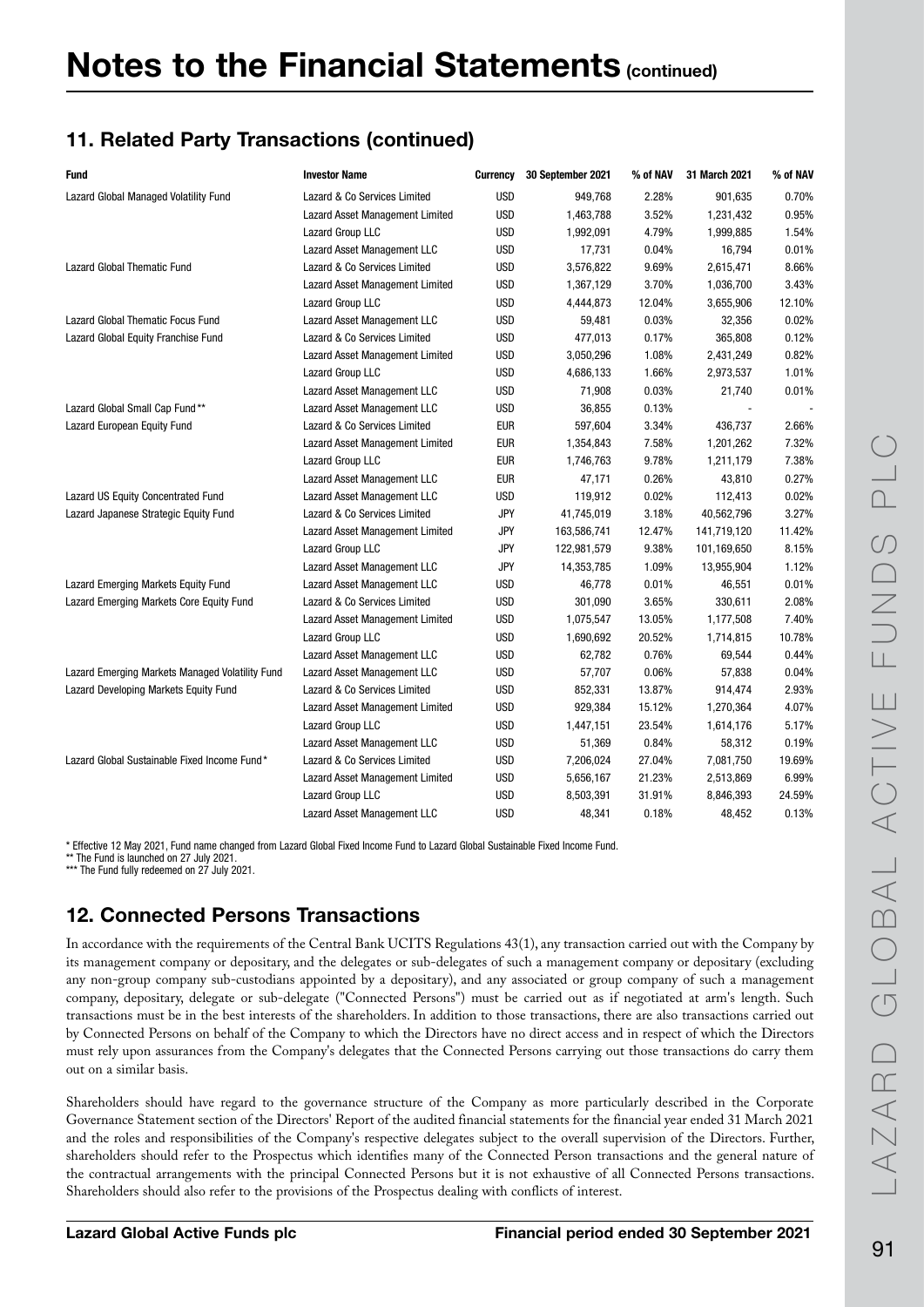### 12. Connected Persons Transactions (continued)

Therefore, having regard to confirmations from the Company's management and its relevant delegates, the Directors of the Company are satisfied that:

- (i) there are arrangements (as evidenced by written procedures documented by the Manager in place to ensure that the obligations described above are applied to all transactions with Connected Persons); and
- (ii) transactions with Connected Persons entered into during the financial period complied with these obligations, as attested by the Manager through regular updates to the Directors.

Details of fees paid to related parties and certain Connected Persons are set out in Notes 3 and 11 of the financial statements. However, shareholders should understand that not all "Connected Persons" are related parties as such latter expression is defined by Section 33 of FRS 102.

### 13. Credit Facility

On 20 November 2020, the Company entered into an unsecured credit facility ("Line of Credit") with The Bank of New York Mellon, London Branch, to be utilised on a temporary basis for short–term liquidity purposes. The maximum amount of the Line of Credit available is USD 25,000,000 and the amount utilised by any Fund may not exceed 10% of that Fund's Net Asset Value. Each Fund will pay a facility fee at the rate of 0.10% per annum on its pro–rata portion of the Line of Credit, which will be reflected as an expense in the Statement of Comprehensive Income. Interest on borrowings is charged at the applicable rate for the respective interest period plus a margin. During the financial period, USD 25,000,000 was drawdown from the Line of Credit on 2 August 2021 and repaid on 4 August 2021.

### 14. Distributions

During the financial period ended 30 September 2021 and 30 September 2020, distributions were paid on the following class of shares:

|                                                        | 30 September 2021                        |           |                               | 31 March 2021                    |             |                                      |                                  |
|--------------------------------------------------------|------------------------------------------|-----------|-------------------------------|----------------------------------|-------------|--------------------------------------|----------------------------------|
| <b>Class</b>                                           | <b>Currency of</b><br><b>Share Class</b> | Date      | Amount<br>(Class<br>Currency) | <b>Distribution</b><br>per Share | <b>Date</b> | <b>Amount</b><br>(Class<br>Currency) | <b>Distribution</b><br>per Share |
| <b>Lazard Global Listed Infrastructure Equity Fund</b> |                                          |           |                               |                                  |             |                                      |                                  |
| <b>B Dist USD Hedged</b>                               | <b>USD</b>                               | 01-Apr-21 | 16,465                        | 0.1190                           | 01-Apr-20   | 18,576                               | 0.1051                           |
| A Dist EUR Hedged                                      | <b>EUR</b>                               | 01-Apr-21 | 994,624                       | 0.0194                           | 01-Apr-20   | 1,092,295                            | 0.0170                           |
| A Dist GBP                                             | GBP                                      | 01-Apr-21 | 4,943,103                     | 0.0152                           | 01-Apr-20   | 5,362,253                            | 0.0148                           |
| A Dist USD Hedged                                      | <b>USD</b>                               | 01-Apr-21 | 275,137                       | 0.0278                           | 01-Apr-20   | 262,242                              | 0.0246                           |
| A Dist USD                                             | <b>USD</b>                               | 01-Apr-21 | 5,150                         | 0.0972                           | 01-Apr-20   | 3,831                                | 0.0854                           |
| <b>BP Dist USD</b>                                     | <b>USD</b>                               | 01-Apr-21 | 8,626                         | 0.0955                           | 01-Apr-20   | 4,319                                | 0.0848                           |
| BP Dist USD Hedged                                     | <b>USD</b>                               | 01-Apr-21 | 8,054                         | 0.0963                           | 01-Apr-20   | 6,434                                | 0.0881                           |
| C Dist EUR Hedged                                      | <b>EUR</b>                               | 01-Apr-21 | 1,967                         | 0.0985                           | 01-Apr-20   |                                      | $\overline{\phantom{a}}$         |
| C Dist GBP                                             | GBP                                      | 01-Apr-21 | 108,613                       | 0.0968                           | 01-Apr-20   |                                      | $\blacksquare$                   |
| C Dist USD Hedged                                      | <b>USD</b>                               | 01-Apr-21 | 91,025                        | 0.0958                           | 01-Apr-20   |                                      | $\blacksquare$                   |
| <b>Lazard Global Strategic Equity Fund</b>             |                                          |           |                               |                                  |             |                                      |                                  |
| <b>EA Dist GBP</b>                                     | GBP                                      | 01-Apr-21 | 313                           | 0.0169                           | 01-Apr-20   |                                      |                                  |
| <b>Lazard Global Managed Volatility Fund</b>           |                                          |           |                               |                                  |             |                                      |                                  |
| A Dist EUR                                             | <b>EUR</b>                               | 01-Apr-21 | 1,814                         | 0.7828                           | 01-Apr-20   | 72,615                               | 0.7244                           |
| <b>Lazard Global Thematic Fund</b>                     |                                          |           |                               |                                  |             |                                      |                                  |
| A Dist USD                                             | <b>USD</b>                               | 01-Apr-21 | 68,085                        | 4.7137                           | 01-Apr-20   | 6,245                                | 0.4459                           |
| A Dist GBP                                             | GBP                                      | 01-Apr-21 | 180,520                       | 3.4018                           | 01-Apr-20   | 21,417                               | 0.4047                           |
| <b>Lazard Global Thematic Focus Fund</b>               |                                          |           |                               |                                  |             |                                      |                                  |
| E Dist GBP                                             | GBP                                      | 01-Apr-21 | 22,763                        | 0.0348                           | 01-Apr-20   | 76                                   | 0.0012                           |
| E Dist USD                                             | <b>USD</b>                               | 01-Apr-21 | 18                            | 0.0389                           | 01-Apr-20   | 2                                    | 0.0155                           |
|                                                        |                                          |           |                               |                                  |             |                                      |                                  |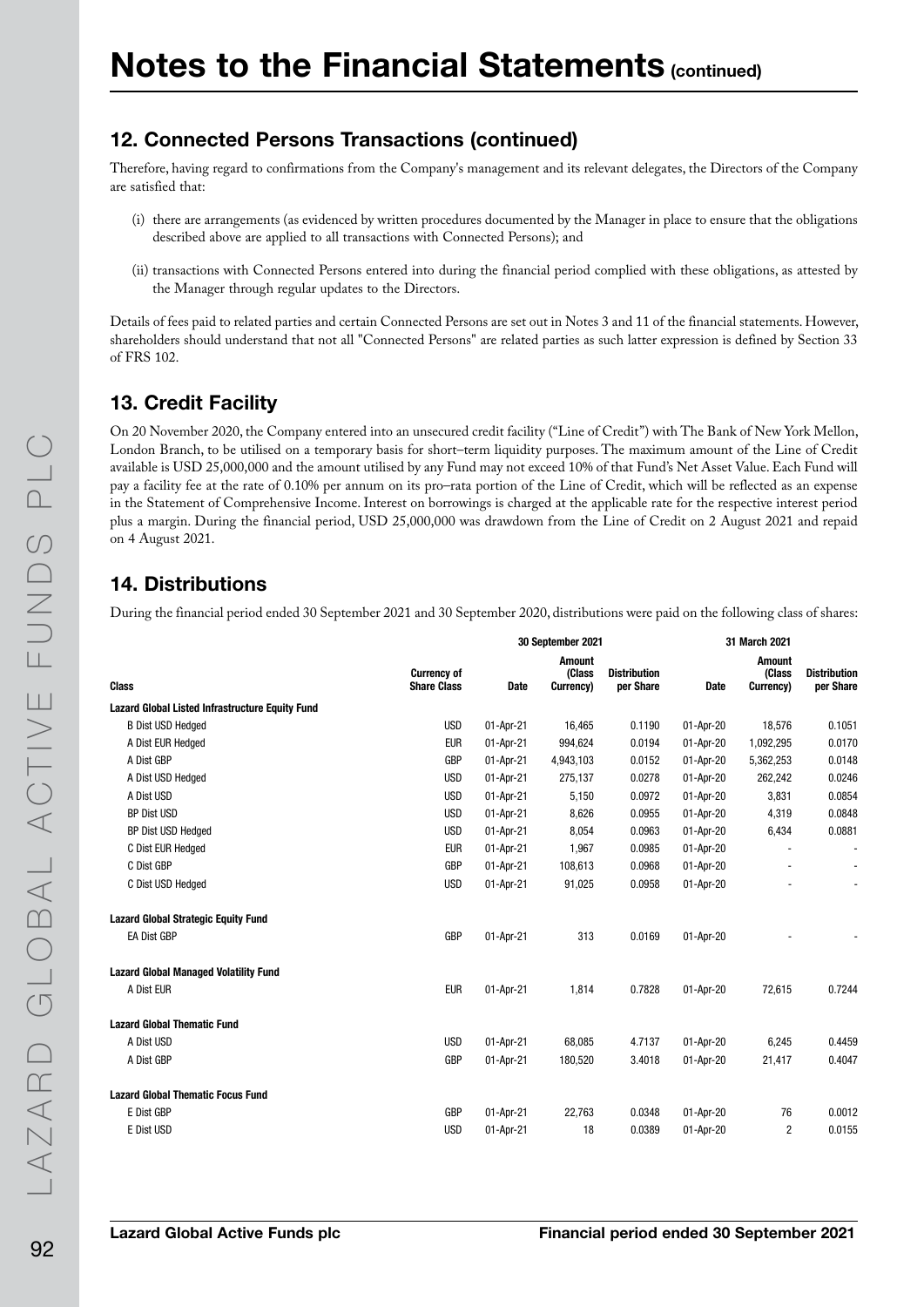### 14. Distributions (continued)

|                                                 | 30 September 2021                        |           |                                      | 31 March 2021                    |           |                                      |                                  |
|-------------------------------------------------|------------------------------------------|-----------|--------------------------------------|----------------------------------|-----------|--------------------------------------|----------------------------------|
| Class                                           | <b>Currency of</b><br><b>Share Class</b> | Date      | <b>Amount</b><br>(Class<br>Currency) | <b>Distribution</b><br>per Share | Date      | <b>Amount</b><br>(Class<br>Currency) | <b>Distribution</b><br>per Share |
| <b>Lazard Global Equity Franchise Fund</b>      |                                          |           |                                      |                                  |           |                                      |                                  |
| EA Dist GBP                                     | GBP                                      | 01-Apr-21 | 273,484                              | 0.5686                           | 01-Apr-20 | 334,163                              | 0.8757                           |
| C Dist GBP                                      | GBP                                      | 01-Apr-21 | 8,137                                | 0.5769                           | 01-Apr-20 | 17,607                               | 0.8909                           |
| A Dist EUR Hedged                               | <b>EUR</b>                               | 01-Apr-21 | 905                                  | 0.5030                           | 01-Apr-20 | 1,440                                | 0.7239                           |
| <b>EA Dist EUR</b>                              | <b>EUR</b>                               | 01-Apr-21 | 3,319                                | 0.6045                           | 01-Apr-20 | 6,638                                | 0.8924                           |
| <b>Lazard European Equity Fund</b>              |                                          |           |                                      |                                  |           |                                      |                                  |
| <b>B Dist EUR</b>                               | EUR                                      | 01-Apr-21 | 90,243                               | 0.0270                           | 01-Apr-20 | $\overline{a}$                       |                                  |
| C Dist GBP                                      | GBP                                      | 01-Apr-21 | 5,179                                | 0.0343                           | 01-Apr-20 | 182                                  | 0.0012                           |
| A Dist EUR                                      | <b>EUR</b>                               | 01-Apr-21 | 3,412                                | 0.0119                           | 01-Apr-20 | $\overline{a}$                       |                                  |
| A Dist USD                                      | <b>USD</b>                               | 01-Apr-21 | 180                                  | 0.1159                           | 01-Apr-20 |                                      |                                  |
| <b>BP Dist USD</b>                              | <b>USD</b>                               | 01-Apr-21 | 117                                  | 0.0761                           | 01-Apr-20 |                                      |                                  |
| <b>Lazard US Equity Concentrated Fund</b>       |                                          |           |                                      |                                  |           |                                      |                                  |
| C Dist USD                                      | <b>USD</b>                               | 01-Apr-21 | 3,326                                | 0.0988                           | 01-Apr-20 | 3,008                                | 0.1775                           |
| A Dist USD                                      | <b>USD</b>                               | 01-Apr-21 | 416                                  | 0.0215                           | 01-Apr-20 | 6,855                                | 0.1638                           |
| <b>Lazard Japanese Strategic Equity Fund</b>    |                                          |           |                                      |                                  |           |                                      |                                  |
| C Dist GBP Hedged                               | <b>GBP</b>                               | 01-Apr-21 | 39                                   | 1.3742                           | 01-Apr-20 | 63                                   | 2.6254                           |
| A Dist USD                                      | <b>USD</b>                               | 01-Apr-21 | 126                                  | 0.8125                           | 01-Apr-20 | 112                                  | 0.7329                           |
| <b>BP Dist USD</b>                              | <b>USD</b>                               | 01-Apr-21 | 54                                   | 0.3572                           | 01-Apr-20 | 49                                   | 0.3259                           |
| A Dist USD Hedged                               | <b>USD</b>                               | 01-Apr-21 | 132                                  | 0.8552                           | 01-Apr-20 | 110                                  | 0.7230                           |
| <b>BP Dist USD Hedged</b>                       | <b>USD</b>                               | 01-Apr-21 | 60                                   | 0.3962                           | 01-Apr-20 | 46                                   | 0.3027                           |
| <b>Lazard Emerging World Fund</b>               |                                          |           |                                      |                                  |           |                                      |                                  |
| <b>B Dist USD</b>                               | <b>USD</b>                               | 01-Apr-21 | 31,719                               | 0.1758                           | 01-Apr-20 | 19,956                               | 0.1074                           |
| C Dist USD                                      | <b>USD</b>                               | 01-Apr-21 | 49                                   | 0.0103                           | 01-Apr-20 | 1,056                                | 0.0071                           |
| <b>Lazard Emerging Markets Equity Fund</b>      |                                          |           |                                      |                                  |           |                                      |                                  |
| A Dist EUR                                      | EUR                                      | 01-Apr-21 | 272,011                              | 0.4851                           | 01-Apr-20 | 1,052,726                            | 0.7392                           |
| S Dist GBP                                      | GBP                                      | 01-Apr-21 | 12,596                               | 0.0061                           | 01-Apr-20 | 37,412                               | 0.0093                           |
| A Dist USD                                      | <b>USD</b>                               | 01-Apr-21 | 310,178                              | 0.5280                           | 01-Apr-20 | 724,928                              | 0.7567                           |
| S Dist USD                                      | <b>USD</b>                               | 01-Apr-21 | 14,340                               | 0.0054                           | 01-Apr-20 | 39,017                               | 0.0074                           |
| S Dist EUR                                      | <b>EUR</b>                               | 01-Apr-21 | 58                                   | 0.0049                           | 01-Apr-20 | 1,648                                | 0.0072                           |
| <b>BP Dist USD</b>                              | <b>USD</b>                               | 01-Apr-21 | 12                                   | 0.0074                           | 01-Apr-20 | $\overline{a}$                       |                                  |
| A Dist EUR Hedged                               | <b>EUR</b>                               | 01-Apr-21 | 53                                   | 0.0039                           | 01-Apr-20 | 72                                   | 0.0055                           |
| <b>Lazard Emerging Markets Core Equity Fund</b> |                                          |           |                                      |                                  |           |                                      |                                  |
| A Dist USD                                      | <b>USD</b>                               | 01-Apr-21 |                                      | $\frac{1}{2}$                    | 01-Apr-20 | 5                                    | 0.0314                           |
| C Dist GBP                                      | GBP                                      | 01-Apr-21 | $\overline{\mathbf{c}}$              | 0.0928                           | 01-Apr-20 | 5                                    | 0.1674                           |
| Lazard Global Sustainable Fixed Income Fund*    |                                          |           |                                      |                                  |           |                                      |                                  |
| <b>B Dist USD</b>                               | <b>USD</b>                               | 01-Apr-21 | 17,620                               | 0.6188                           | 01-Apr-20 | 22,964                               | 0.8012                           |
| A Dist USD                                      | <b>USD</b>                               | 01-Apr-21 | 102                                  | 0.8473                           | 01-Apr-20 | 123                                  | 1.0364                           |
| BP Dist USD                                     | <b>USD</b>                               | 01-Apr-21 | $38\,$                               | 0.3182                           | 01-Apr-20 | 63                                   | 0.5377                           |

\* Effective 12 May 2021, Fund name changed from Lazard Global Fixed Income Fund to Lazard Global Sustainable Fixed Income Fund.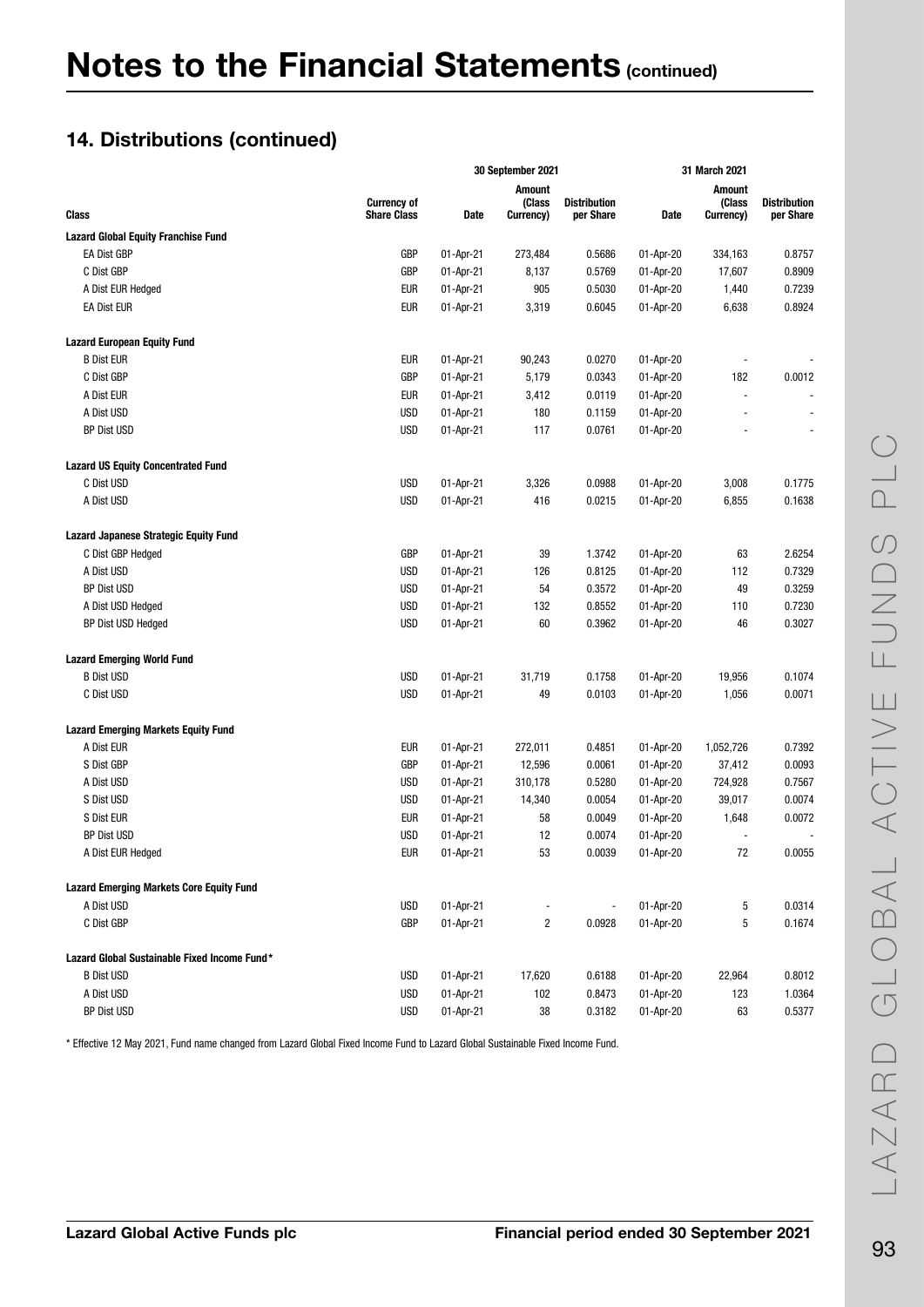### 15. Significant Events During the Financial Period

During the financial period ended 30 September 2021, the following share classes were launched:

| <b>Fund Name</b>                      | <b>Share Class</b> | <b>Launch Date</b> |
|---------------------------------------|--------------------|--------------------|
| Lazard Global Thematic Focus Fund     | C Acc EUR          | 21-Apr-21          |
| Lazard Global Equity Franchise Fund   | J Acc GBP          | 13-May-21          |
| Lazard Global Equity Franchise Fund   | J Dist GBP         | 24-May-21          |
| Lazard Global Sustainable Equity Fund | A Acc EUR          | 23-Jun-21          |
| Lazard Global Small Cap Fund          | A Acc USD          | 27-Jul-21          |
| Lazard Global Small Cap Fund          | EA Acc GBP         | 27-Jul-21          |
| Lazard Global Thematic Focus Fund     | <b>BP Acc USD</b>  | 17-Aug-21          |

During the financial period ended 30 September 2021, the following share class was relaunched:

| <b>Fund Name</b>                              | <b>Share Class</b> | Launch Date |
|-----------------------------------------------|--------------------|-------------|
| Lazard Emerging Markets Equity Advantage Fund | C Dist GBP         | 12-May-21   |

During the financial period ended 30 September 2021, the following share classes were fully redeemed:

| <b>Fund Name</b>                           | <b>Share Class</b> | <b>Termination Date</b> |
|--------------------------------------------|--------------------|-------------------------|
| Lazard Global Emerging Markets Equity Fund | S Dist EUR         | 17-May-21               |
| Lazard Global Fixed Income Fund            | A Acc EUR Hedged   | 26-May-21               |
| Lazard Global Strategic Equity Fund        | <b>EA Acc GBP</b>  | 28-Jul-21               |
| Lazard Global Strategic Equity Fund        | <b>EA Dist GBP</b> | 28-Jul-21               |
| Lazard Global Strategic Equity Fund        | A Acc USD          | 28-Jul-21               |
| Lazard Global Strategic Equity Fund        | A Acc GBP          | 28-Jul-21               |
| Lazard Global Strategic Equity Fund        | M Acc USD          | 28-Jul-21               |
|                                            |                    |                         |

An updated Prospectus of the Company was issued on 12 May 2021. The updates include (a) amendments to the share class details of certain sub-funds; (b) a change to the management fee of the J share classes in Lazard Global Equity Franchise Fund from 1.00% to "Up to 1.00%"; (c) update to the dealing cut-off time in respect of the Lazard Automations and Robotics Fund; and (d) removal of "establishment expenses" where the disclosure is no longer applicable to a particular sub-fund i.e. where establishment expenses have been fully amortised.

An updated Supplement in relation to the Lazard Global Sustainable Fixed Income Fund was issued on 12 May 2021. The most significant amendments were the change in name from Lazard Global Fixed Income Fund to Lazard Global Sustainable Fixed Income Fund, the introduction of sustainability risks and the change in the management fee rates of the following share classes:

| <b>Current Rates</b> |
|----------------------|
| 0.50%                |
| 0.50%                |
| 0.50%                |
| 0.50%                |
|                      |

Effective 13 May 2021, swing pricing mechanism were implemented to the Funds of the Company.

On 23 June 2021, a notification letter was issued to the shareholders of Lazard Global Strategic Equity Fund advising that the Company intend to close the Fund in the best interests of the Fund's shareholders on the basis that the Fund is no longer commercially viable due to the low assets under management, with no expectation of further asset gathering. Voluntary redemptions processed on 26 July 2021, followed by the compulsory redemptions on 27 July 2021. The Manager agreed to bear all the costs of closing the Fund. The Fund was fully redeemed on 27 July 2021.

Lazard Global Small Cap Fund was approved by the Central Bank on 23 June 2021 and was launched on 27 July 2021.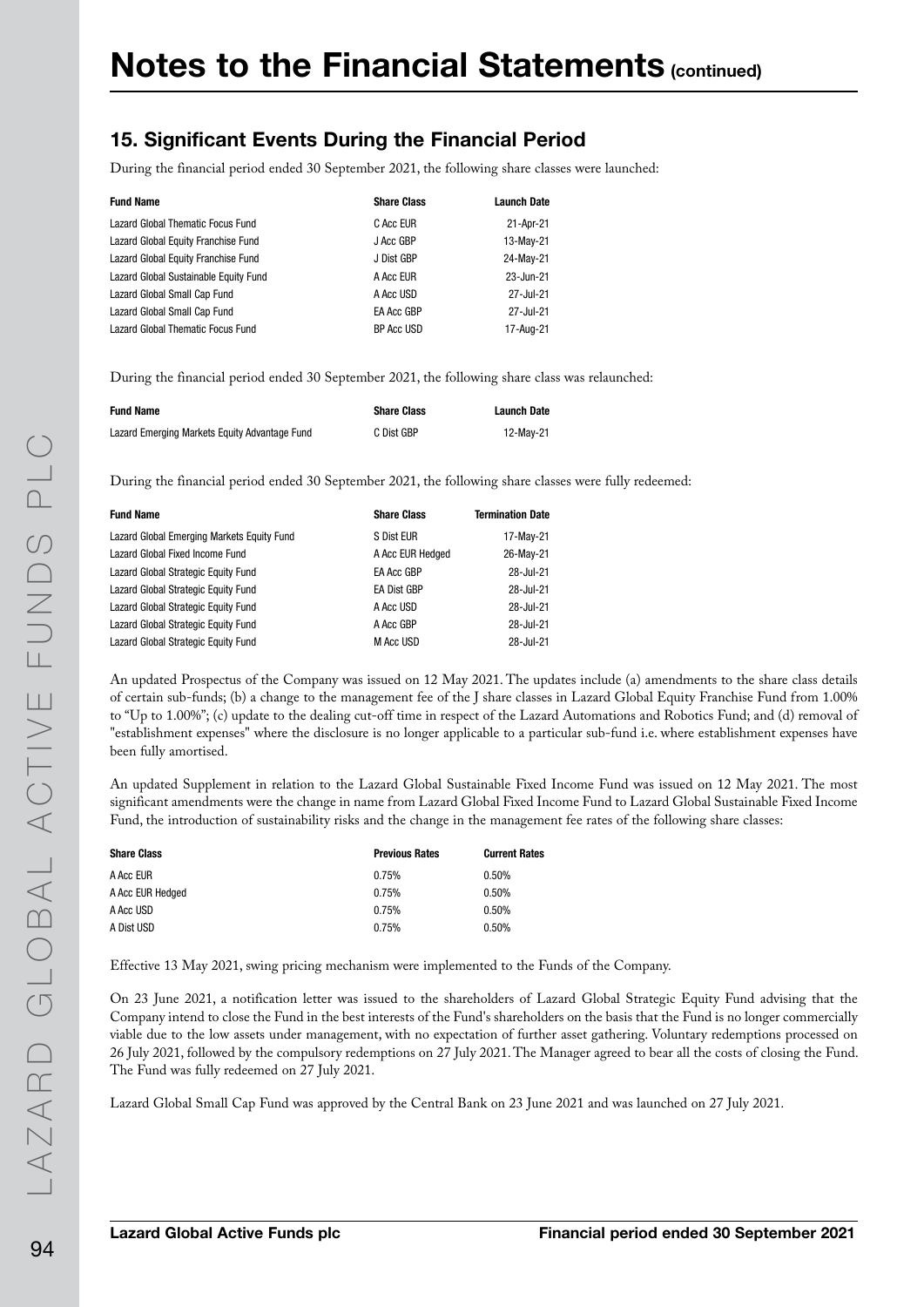# 15. Significant Events During the Financial Period (continued)

#### COVID-19

The coronavirus disease 2019 (COVID-19) global pandemic and the aggressive response taken by many governments or voluntarily imposed by private parties, including closing borders, restricting travel and imposing prolonged quarantines or similar restrictions, as well as the closure of, or operational changes to many retail and other business, has had negative impacts and in many cases severe negative impacts, on markets worldwide. It is not known how long such impacts, or any future impacts of other significant events described above, will or would last, but there could be a prolonged period of global economic slowdown, which may be expected to impact a Portfolio and its investments.

# 16. Significant Events Since the Financial Period End

Post financial period end dividend distributions were declared on 1 October 2021 as follows:

| <b>Class</b>                                    | <b>Currency of</b><br><b>Share Class</b> | <b>Date</b>     | <b>Amount (Class</b><br>Currency) | <b>Distribution</b><br>per Share |
|-------------------------------------------------|------------------------------------------|-----------------|-----------------------------------|----------------------------------|
| Lazard Global Listed Infrastructure Equity Fund |                                          |                 |                                   |                                  |
| <b>B Dist USD Hedged</b>                        | <b>USD</b>                               | 01-0ct-21       | 35,019                            | 0.2058                           |
| A Dist EUR Hedged                               | <b>EUR</b>                               | $01 - 0ct - 21$ | 808,981                           | 0.0350                           |
| A Dist GBP                                      | GBP                                      | 01-0ct-21       | 9,232,075                         | 0.0292                           |
| A Dist USD Hedged                               | <b>USD</b>                               | 01-0ct-21       | 525,604                           | 0.0487                           |
| A Dist USD                                      | <b>USD</b>                               | $01 - 0ct - 21$ | 23,512                            | 0.1821                           |
| <b>BP Dist USD</b>                              | <b>USD</b>                               | 01-Oct-21       | 16,269                            | 0.1784                           |
| <b>BP Dist USD Hedged</b>                       | <b>USD</b>                               | 01-0ct-21       | 8,200                             | 0.1718                           |
| C Dist EUR Hedged                               | <b>EUR</b>                               | $01 - 0ct - 21$ | 3,617                             | 0.1813                           |
| C Dist GBP                                      | GBP                                      | 01-Oct-21       | 298,373                           | 0.1857                           |
| C Dist USD Hedged                               | <b>USD</b>                               | 01-0ct-21       | 274,680                           | 0.1733                           |
| <b>Lazard Global Sustainable Equity Fund</b>    |                                          |                 |                                   |                                  |
| <b>EA Dist GBP</b>                              | GBP                                      | 01-0ct-21       | 15,963                            | 0.0566                           |
| <b>Lazard Global Managed Volatility Fund</b>    |                                          |                 |                                   |                                  |
| A Dist EUR                                      | <b>EUR</b>                               | $01 - 0ct - 21$ | 1,977                             | 0.8478                           |
| <b>Lazard Global Thematic Fund</b>              |                                          |                 |                                   |                                  |
| A Dist USD                                      | <b>USD</b>                               | 01-0ct-21       | 3,106                             | 0.1670                           |
| A Dist GBP                                      | GBP                                      | 01-0ct-21       | 6,641                             | 0.1234                           |
| <b>Lazard Global Thematic Focus Fund</b>        |                                          |                 |                                   |                                  |
| E Dist GBP                                      | GBP                                      | 01-0ct-21       | 280,012                           | 0.3436                           |
| E Dist USD                                      | <b>USD</b>                               | $01 - 0ct - 21$ | 177                               | 0.3935                           |
| <b>Lazard Global Equity Franchise Fund</b>      |                                          |                 |                                   |                                  |
| <b>EA Dist GBP</b>                              | GBP                                      | $01 - 0ct - 21$ | 471,086                           | 1.3395                           |
| C Dist GBP                                      | GBP                                      | 01-0ct-21       | 55,426                            | 1.3571                           |
| A Dist EUR Hedged                               | <b>EUR</b>                               | 01-0ct-21       | 2,179                             | 1.2105                           |
| <b>EA Dist EUR</b>                              | <b>EUR</b>                               | 01-0ct-21       | 4,410                             | 1.4104                           |
| J Dist GBP                                      | <b>GBP</b>                               | 01-0ct-21       | 136,725                           | 0.4818                           |
| <b>Lazard European Equity Fund</b>              |                                          |                 |                                   |                                  |
| <b>B</b> Dist EUR                               | <b>EUR</b>                               | $01 - 0ct - 21$ | 51,434                            | 0.0158                           |
| C Dist GBP                                      | <b>GBP</b>                               | 01-0ct-21       | 3,955                             | 0.0261                           |
| A Dist EUR                                      | <b>EUR</b>                               | 01-0ct-21       | 2,418                             | 0.0085                           |
| A Dist USD                                      | <b>USD</b>                               | 01-0ct-21       | 127                               | 0.0807                           |
| <b>BP Dist USD</b>                              | <b>USD</b>                               | $01 - 0ct - 21$ | 57                                | 0.0367                           |
| <b>Lazard US Equity Concentrated Fund</b>       |                                          |                 |                                   |                                  |
| C Dist USD                                      | <b>USD</b>                               | $01 - Oct-21$   | 45                                | 0.0015                           |
| A Dist USD                                      | <b>USD</b>                               | $01 - 0ct - 21$ | 22                                | 0.0012                           |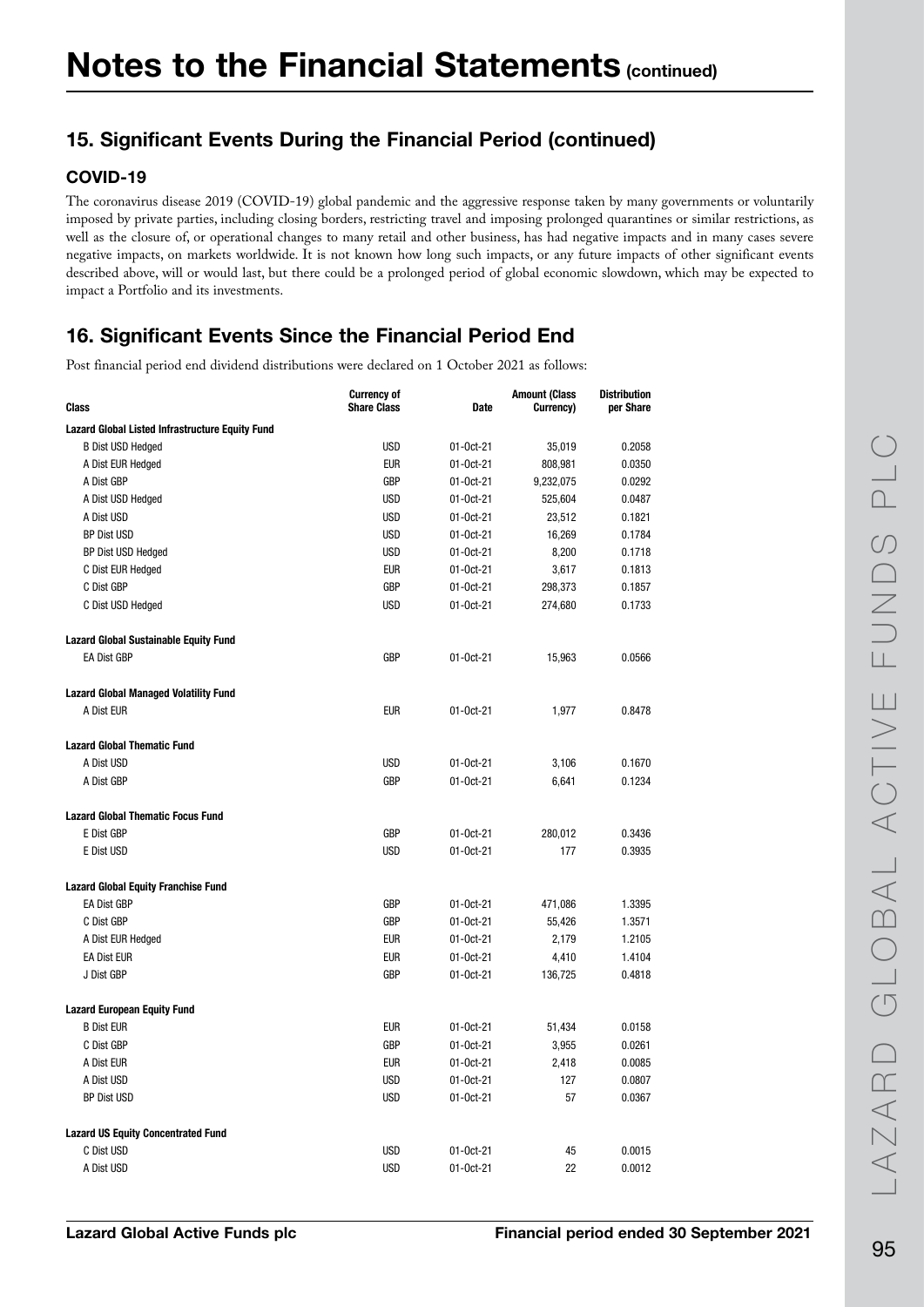## 16. Significant Events Since the Financial Period End (continued)

| <b>Class</b>                                         | <b>Currency of</b><br><b>Share Class</b> | <b>Date</b>     | <b>Amount (Class</b><br>Currency) | <b>Distribution</b><br>per Share |
|------------------------------------------------------|------------------------------------------|-----------------|-----------------------------------|----------------------------------|
| <b>Lazard Japanese Strategic Equity Fund</b>         |                                          |                 |                                   |                                  |
| C Dist GBP Hedged                                    | GBP                                      | $01 - 0ct - 21$ | 153                               | 0.9107                           |
| A Dist USD                                           | <b>USD</b>                               | 01-0ct-21       | 98                                | 0.6258                           |
| <b>BP Dist USD</b>                                   | <b>USD</b>                               | 01-0ct-21       | 18                                | 0.1153                           |
| A Dist USD Hedged                                    | <b>USD</b>                               | 01-0ct-21       | 100                               | 0.6416                           |
| <b>BP Dist USD Hedged</b>                            | <b>USD</b>                               | 01-0ct-21       | 16                                | 0.1041                           |
| <b>Lazard Emerging World Fund</b>                    |                                          |                 |                                   |                                  |
| <b>B Dist USD</b>                                    | <b>USD</b>                               | 01-0ct-21       | 39,509                            | 0.2197                           |
| C Dist USD                                           | <b>USD</b>                               | 01-0ct-21       | 57                                | 0.0121                           |
| <b>Lazard Emerging Markets Equity Fund</b>           |                                          |                 |                                   |                                  |
| A Dist EUR                                           | <b>EUR</b>                               | $01 - 0ct - 21$ | 325,822                           | 2.4376                           |
| S Dist GBP                                           | GBP                                      | $01 - 0ct - 21$ | 37,334                            | 0.0276                           |
| A Dist USD                                           | <b>USD</b>                               | 01-0ct-21       | 1,425,084                         | 2.6167                           |
| S Dist USD                                           | <b>USD</b>                               | 01-0ct-21       | 33,215                            | 0.0239                           |
| <b>BP Dist USD</b>                                   | <b>USD</b>                               | $01 - 0ct - 21$ | 265                               | 0.1691                           |
| A Dist EUR Hedged                                    | <b>EUR</b>                               | 01-0ct-21       | 267                               | 0.0198                           |
| <b>Lazard Emerging Markets Core Equity Fund</b>      |                                          |                 |                                   |                                  |
| A Dist USD                                           | <b>USD</b>                               | 01-0ct-21       | 124                               | 0.4797                           |
| C Dist GBP                                           | GBP                                      | $01 - 0ct - 21$ | 11                                | 0.6536                           |
| <b>BP Dist USD</b>                                   | <b>USD</b>                               | 01-0ct-21       | 10                                | 0.0644                           |
| <b>Lazard Emerging Markets Equity Advantage Fund</b> |                                          |                 |                                   |                                  |
| C Dist GBP                                           | <b>GBP</b>                               | $01 - 0ct - 21$ | 74                                | 1.6488                           |
| <b>Lazard Developing Markets Equity Fund</b>         |                                          |                 |                                   |                                  |
| A Dist EUR                                           | <b>EUR</b>                               | 01-0ct-21       | 49                                | 0.0489                           |
| C Dist USD                                           | <b>USD</b>                               | 01-0ct-21       | 43                                | 0.0511                           |
| C Dist GBP                                           | <b>GBP</b>                               | 01-0ct-21       | 2,099                             | 0.0465                           |
| A Dist USD                                           | <b>USD</b>                               | 01-0ct-21       | 1,010                             | 0.0362                           |
| Lazard Global Sustainable Fixed Income Fund          |                                          |                 |                                   |                                  |
| <b>B</b> Dist USD                                    | <b>USD</b>                               | 01-0ct-21       | 15,799                            | 0.5547                           |
| A Dist USD                                           | <b>USD</b>                               | 01-0ct-21       | 110                               | 0.9068                           |
| <b>BP Dist USD</b>                                   | <b>USD</b>                               | $01 - 0ct - 21$ | 120                               | 0.2562                           |

There are no other significant events since the financial period end.

### 17. Approval of the Financial Statements

The financial statements were approved by the Directors on 25 November 2021.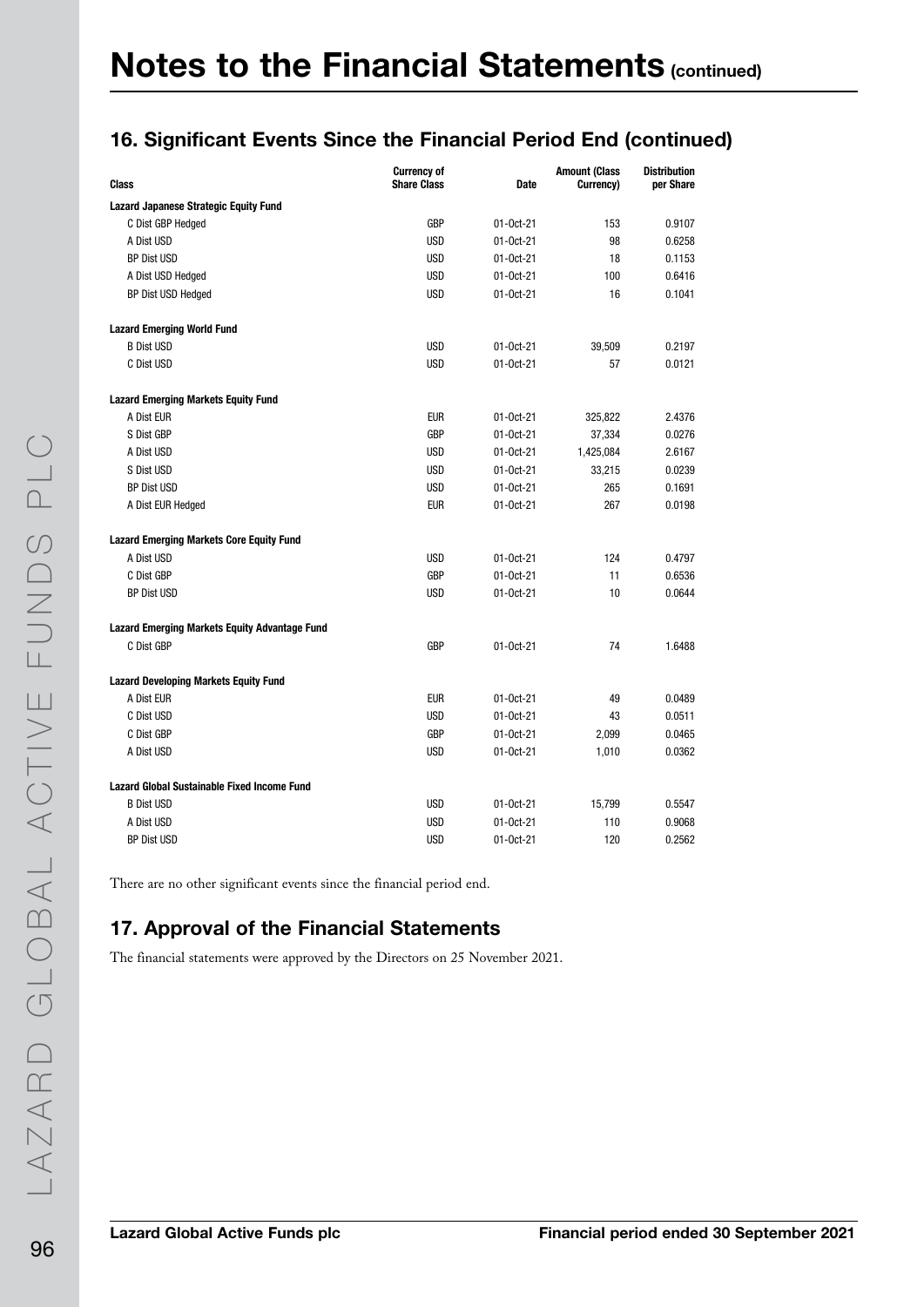# Lazard Global Listed Infrastructure Equity Fund

| <b>Shares</b>                                        | <b>Fair Value</b><br><b>GBP</b> | % of<br><b>NAV</b> | <b>Maturity</b><br><b>Date</b> | Amount<br>Bought                                                                  | <b>Amount</b><br>Sold | <b>Unrealised</b><br>Gain/(Loss)<br><b>GBP</b> | % of<br><b>NAV</b> |
|------------------------------------------------------|---------------------------------|--------------------|--------------------------------|-----------------------------------------------------------------------------------|-----------------------|------------------------------------------------|--------------------|
| Common Stock - 93.47% (31 March 2021: 92.66%)        |                                 |                    |                                | Open forward foreign currency exchange contracts - (0.33)% (31 March 2021: 0.31%) |                       |                                                |                    |
| Australia - 10.30% (31 March 2021: 9.97%)            |                                 |                    | 15/10/21                       | CHF 44,798,034                                                                    | GBP 35,375,776        | 312,552                                        | 0.02               |
| 12,284,609 Atlas Arteria Ltd                         | 42,251,112                      | 2.87               | 15/10/21                       | CHF 5,596                                                                         | GBP 4,462             | (3)                                            | (0.00)             |
| 28,651,090<br>Spark Infrastructure Group             | 43,025,721                      | 2.92               | 15/10/21                       | EUR 170,449,695                                                                   | GBP 146,485,912       | 88,635                                         | 0.00               |
| 8,824,949 Transurban Group                           | 66,406,715                      | 4.51               | 15/10/21                       | EUR 126,636                                                                       | GBP 109,348           | (451)                                          | (0.00)             |
|                                                      | 151,683,548                     | 10.30              | 15/10/21                       | GBP 4,999                                                                         | CHF 6,271             | 4                                              | 0.00               |
| Canada - 0.51% (31 March 2021: 0.41%)                |                                 |                    | 15/10/21                       | GBP 1,858,656                                                                     | CHF 2,352,217         | (15, 237)                                      | (0.00)             |
| 316,308 Atco Ltd/Canada                              | 7,530,525                       | 0.51               | 15/10/21                       | GBP 238,139                                                                       | CHF 301,394           | (1, 967)                                       | (0.00)             |
|                                                      |                                 |                    | 15/10/21                       | GBP 3,604,539                                                                     | EUR 4,177,117         | 12,515                                         | 0.00               |
| France - 8.86% (31 March 2021: 6.38%)                |                                 |                    | 15/10/21                       | GBP 5,157,135                                                                     | EUR 6,027,766         | (26, 312)                                      | (0.00)             |
| 3,170,374 Eutelsat Communications SA                 | 32,344,277                      | 2.20               | 15/10/21                       | GBP 238,088                                                                       | EUR 275,882           | 849                                            | 0.00               |
| 1,277,013 Vinci SA                                   | 98,173,296                      | 6.66               | 15/10/21                       | GBP 287,369                                                                       | EUR 335,900           | (1, 482)                                       | (0.00)             |
|                                                      | 130,517,573                     | 8.86               | 15/10/21                       | GBP 438,180                                                                       | JPY 65,614,379        | 594                                            | 0.00               |
| Hong Kong - 3.96% (31 March 2021: 4.06%)             |                                 |                    | 15/10/21                       | GBP 1,295,297                                                                     | JPY 196,311,041       | (13, 911)                                      | (0.00)             |
| 4,759,000 CK Infrastructure Holdings Ltd             | 19,623,680                      | 1.33               | 15/10/21                       | GBP 456,882                                                                       | USD 612,940           | 1,986                                          | 0.00               |
| 8,893,000 Power Assets Holdings Ltd                  | 38,680,784                      | 2.63               | 15/10/21                       | GBP 25,984,770                                                                    | USD 35,564,212        | (409, 432)                                     | (0.02)             |
|                                                      | 58,304,464                      | 3.96               | 15/10/21                       | GBP 814,687                                                                       | USD 1,115,428         | (13, 136)                                      | (0.00)             |
| Italy - 24.05% (31 March 2021: 26.88%)               |                                 |                    | 15/10/21                       | JPY 4,577,771,567                                                                 | GBP 30.176.920        | 352.473                                        | 0.03               |
| 5,065,035 Atlantia SpA                               | 71,065,816                      | 4.83               | 15/10/21                       | USD 467,403,787                                                                   | GBP 339,432,304       | 7,454,377                                      | 0.51               |
| 12,894,509 Hera SpA                                  | 39.090.205                      | 2.65               | 15/10/21                       | USD 215,960                                                                       | GBP 160,976           | (699)                                          | (0.00)             |
| 8,821,356 Italgas SpA                                | 41,919,983                      | 2.85               | 15/10/21                       | USD 44,724,434                                                                    | GBP 32,474,397        | 718,124                                        | 0.05               |
| 27,796,531<br>Snam SpA                               | 114,352,639                     | 7.76               | 22/12/21                       | AUD 15,553,524                                                                    | GBP 8,315,294         | 32,009                                         | 0.00               |
| 16,684,443 Terna - Rete Elettrica Nazionale          | 87,828,905                      | 5.96               | 22/12/21                       | GBP 156,430,287                                                                   | AUD 295,353,324       | (2,080,652)                                    | (0.15)             |
|                                                      | 354,257,548                     | 24.05              | 22/12/21                       | GBP 7,497,382                                                                     | CAD 13,165,062        | (215, 497)                                     | (0.02)             |
| Luxembourg - 2.17% (31 March 2021: 1.96%)            |                                 |                    | 22/12/21                       | GBP 14,120,880                                                                    | CHF 17,904,479        | (167,002)                                      | (0.01)             |
| 4,820,435 SES SA Receipt - Class A                   | 31,996,019                      | 2.17               | 22/12/21                       | GBP 680,334,635                                                                   | EUR 795,160,676       | (4, 414, 922)                                  | (0.29)             |
|                                                      |                                 |                    | 22/12/21                       | GBP 59,943,701                                                                    | HKD 643,292,019       | (1,386,058)                                    | (0.10)             |
| Portugal - 1.28% (31 March 2021: 1.23%)              |                                 |                    | 22/12/21                       | GBP 226,009,422                                                                   | USD 311,388,622       | (5,045,377)                                    | (0.35)             |
| 8,625,138 REN - Redes Energeticas Nacionais SGPS SA  | 18,876,068                      | 1.28               |                                |                                                                                   |                       |                                                |                    |
| Spain - 8.25% (31 March 2021: 7.95%)                 |                                 |                    | contracts                      | Unrealised gain on forward foreign currency exchange                              |                       | 8,974,118                                      | 0.61               |
| 5,644,178 Ferrovial SA                               | 121,489,796                     | 8.25               | contracts                      | Unrealised loss on forward foreign currency exchange                              |                       | (13,792,138)                                   | (0.94)             |
| Switzerland - 0.97% (31 March 2021: 0.00%)           |                                 |                    | contracts                      | Net unrealised loss on forward foreign currency exchange                          |                       | (4,818,020)                                    | (0.33)             |
| 107,552 Flughafen Zurich AG                          | 14,236,766                      | 0.97               |                                | Financial assets and financial liabilities at fair value                          |                       | 1,372,072,440                                  | 93.14              |
| United Kingdom - 18.14% (31 March 2021: 20.73%)      |                                 |                    | <b>Other Net Assets</b>        |                                                                                   |                       | 101,043,008                                    | 6.86               |
| 12,653,739 National Grid Plc                         | 111,711,434                     | 7.58               | <b>Net Assets</b>              |                                                                                   |                       | 1,473,115,448                                  | 100.00             |
| 2,411,238 Pennon Group Plc                           | 27,319,327                      | 1.85               |                                |                                                                                   |                       |                                                |                    |
| 2,398,830 Severn Trent Plc                           | 62,256,084                      | 4.23               |                                | The counterparties for the open forward foreign currency exchange contracts are:  |                       |                                                |                    |
| 6,841,370 United Utilities Group Plc                 | 66,019,946                      | 4.48               |                                | - BNP Paribas Securities Corp                                                     |                       |                                                |                    |
|                                                      | 267,306,791                     | 18.14              |                                | - Citigroup Global Markets Inc                                                    |                       |                                                |                    |
| United States - 14.98% (31 March 2021: 13.09%)       |                                 |                    | - HSBC Bank USA                |                                                                                   |                       |                                                |                    |
| 472,700 Ameren Corp                                  | 28,416,729                      | 1.93               |                                | - JPMorgan Chase Bank N.A.                                                        |                       |                                                |                    |
| 1,244,300 Consolidated Edison Inc                    | 67,035,577                      | 4.55               |                                | - RBC Capital Markets LLC                                                         |                       |                                                |                    |
| 3,151,097 CSX Corp                                   | 69,551,451                      | 4.72               |                                | - State Street Global Markets Corp.                                               |                       |                                                |                    |
| 156,832 Norfolk Southern Corp                        | 27,847,748                      | 1.89               |                                | - The Bank of New York Mellon                                                     |                       |                                                |                    |
| 518,400 Pinnacle West Capital Corp                   | 27,839,857                      | 1.89               |                                |                                                                                   |                       |                                                |                    |
|                                                      | 220,691,362                     | 14.98              | Analysis of Total Assets       |                                                                                   |                       |                                                | % of Total Assets  |
|                                                      |                                 |                    |                                | Transferable securities admitted to an official stock exchange listing or         |                       |                                                |                    |
| <b>Total Common Stock - (Cost GBP 1,350,480,399)</b> | 1,376,890,460                   | 93.47              |                                | traded on a regulated market                                                      |                       |                                                | 92.31              |
| <b>Total Investments - (Cost GBP 1,350,480,399)</b>  | 1,376,890,460                   | 93.47              |                                | Financial derivative instruments                                                  |                       |                                                | 0.60               |
|                                                      |                                 |                    | Other assets                   |                                                                                   |                       |                                                | 7.09               |
|                                                      |                                 |                    | <b>Total Assets</b>            |                                                                                   |                       |                                                | 100.00             |
|                                                      |                                 |                    |                                |                                                                                   |                       |                                                |                    |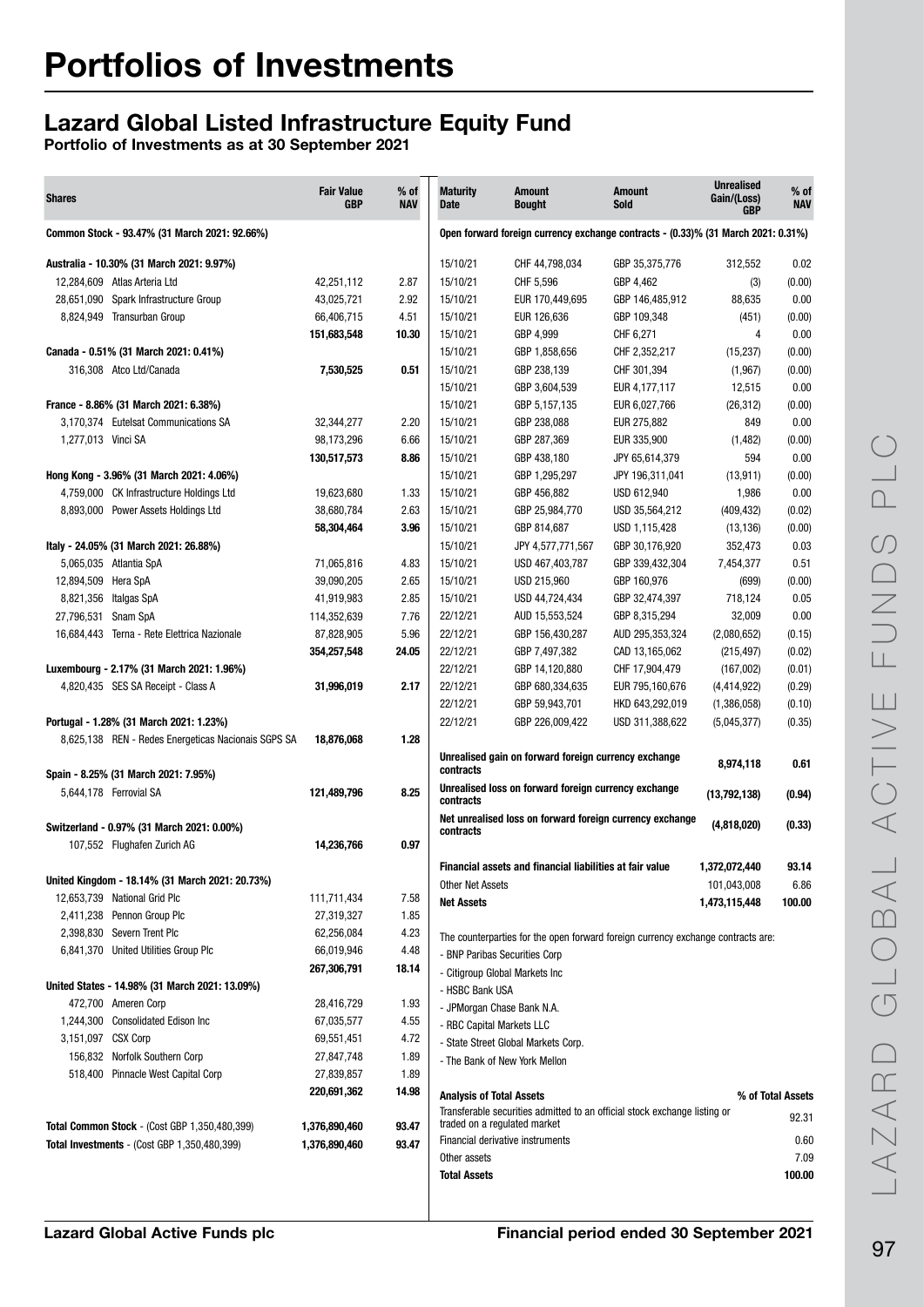# Lazard Global Sustainable Equity Fund

| <b>Shares</b>                                     | <b>Fair Value</b><br><b>USD</b> | $%$ of<br><b>NAV</b> | <b>Shares</b>                   |                                                                               | <b>Fair Value</b><br><b>USD</b> | $%$ of<br><b>NAV</b> |
|---------------------------------------------------|---------------------------------|----------------------|---------------------------------|-------------------------------------------------------------------------------|---------------------------------|----------------------|
| Common Stock - 98.44% (31 March 2021: 98.37%)     |                                 |                      |                                 | Common Stock - 98.44% (31 March 2021: 98.37%) (continued)                     |                                 |                      |
| Brazil - 1.10% (31 March 2021: 1.38%)             |                                 |                      |                                 | United Kingdom - 5.52% (31 March 2021: 5.45%)                                 |                                 |                      |
| 256,946 Banco Bradesco SA ADR                     | 984,103                         | 1.10                 |                                 | 61,227 GB Group Plc                                                           | 705,486                         | 0.79                 |
|                                                   |                                 |                      |                                 | 164,435 Genuit Group Plc                                                      | 1,535,578                       | 1.71                 |
| Denmark - 2.89% (31 March 2021: 3.07%)            |                                 |                      |                                 | 22,870 Halma Plc                                                              | 872,393                         | 0.97                 |
| 1,901 Genmab A/S                                  | 830,518                         | 0.92                 |                                 | 63.735 RELX Plc                                                               | 1,840,403                       | 2.05                 |
| 44,123 Vestas Wind Systems A/S                    | 1,766,535                       | 1.97                 |                                 |                                                                               | 4,953,860                       | 5.52                 |
|                                                   | 2,597,053                       | 2.89                 |                                 | United States - 59.17% (31 March 2021: 55.40%)                                |                                 |                      |
| France - 1.47% (31 March 2021: 1.44%)             |                                 |                      |                                 | 8,500 Accenture Plc - Class A                                                 | 2,719,320                       | 3.03                 |
| 12,315 Legrand SA                                 | 1,320,833                       | 1.47                 |                                 | 2,967 Adobe Inc                                                               | 1,708,161                       | 1.90                 |
|                                                   |                                 |                      |                                 | 14,770 Agilent Technologies Inc                                               | 2,326,718                       | 2.59                 |
| Germany - 4.60% (31 March 2021: 5.33%)            |                                 |                      |                                 | 8,814 Ball Corp                                                               | 792,996                         | 0.88                 |
| 12,879 HelloFresh SE                              | 1,192,348                       | 1.33                 |                                 | 39,203 Boston Scientific Corp                                                 | 1,701,018                       | 1.90                 |
| 33,363 Infineon Technologies AG                   | 1,371,532                       | 1.53                 |                                 | 26,074 Colgate-Palmolive Co                                                   | 1,970,673                       | 2.20                 |
| 7.197 Merck KGaA                                  | 1,565,060                       | 1.74                 |                                 | 7,974 Danaher Corp                                                            | 2,427,605                       | 2.70                 |
|                                                   | 4,128,940                       | 4.60                 |                                 | 3.405 Deere & Co                                                              | 1,140,913                       | 1.27                 |
| Hong Kong - 1.33% (31 March 2021: 1.60%)          |                                 |                      |                                 | 5,543 Ecolab Inc                                                              | 1,156,381                       | 1.29                 |
| 103,590 AIA Group Ltd                             | 1,192,754                       | 1.33                 |                                 | 4,940 Intuit Inc                                                              | 2,665,179                       | 2.97                 |
|                                                   |                                 |                      |                                 | 10,903 IQVIA Holdings Inc                                                     | 2,611,705                       | 2.91                 |
| India - 1.79% (31 March 2021: 2.16%)              |                                 |                      |                                 | 6,636 Laboratory Corp of America Holdings                                     | 1,867,636                       | 2.08                 |
| 22,020 HDFC Bank Ltd ADR                          | 1,609,442                       | 1.79                 |                                 | 16,353 Microsoft Corp                                                         | 4,610,238                       | 5.14                 |
|                                                   |                                 |                      |                                 | 9,410 MSA Safety Inc                                                          | 1,371,037                       | 1.53                 |
| Israel - 1.35% (31 March 2021: 1.51%)             |                                 |                      |                                 | 8,164 NVIDIA Corp                                                             | 1,691,254                       | 1.88                 |
| 10,708 Check Point Software Technologies Ltd      | 1,210,432                       | 1.35                 |                                 | 7,988 Prologis Inc (REIT)                                                     | 1,001,935                       | 1.12                 |
|                                                   |                                 |                      |                                 | 12,780 PTC Inc                                                                | 1,530,916                       | 1.71                 |
| Italy - 0.85% (31 March 2021: 1.00%)              |                                 |                      |                                 | 8,785 Rockwell Automation Inc                                                 | 2,583,141                       | 2.88                 |
| 68,400 Technogym SpA '144A'                       | 766,875                         | 0.85                 |                                 | 6,406 S&P Global Inc                                                          | 2,721,845                       | 3.03                 |
|                                                   |                                 |                      |                                 | 5,776 Thermo Fisher Scientific Inc                                            | 3,300,002                       | 3.68                 |
| Japan - 3.61% (31 March 2021: 3.45%)              |                                 |                      |                                 | 2,646 TopBuild Corp                                                           | 541,927                         | 0.60                 |
| 8,600 Shimano Inc                                 | 2,505,351                       | 2.79                 |                                 | 7,813 Trane Technologies Plc                                                  | 1,348,915                       | 1.50                 |
| 20,300 SMS Co Ltd                                 | 734,390                         | 0.82                 |                                 | 9,291 Visa Inc - Class A                                                      | 2,069,570                       | 2.31                 |
|                                                   | 3,239,741                       | 3.61                 |                                 | 14,657 Watts Water Technologies Inc - Class A                                 | 2,463,695                       | 2.75                 |
| Netherlands - 2.41% (31 March 2021: 2.24%)        |                                 |                      |                                 | 17,735 Xylem Inc/NY                                                           | 2,193,465                       | 2.44                 |
| 20,462 Wolters Kluwer NV                          | 2,162,904                       | 2.41                 |                                 | 13,329 Zoetis Inc                                                             | 2,587,692                       | 2.88                 |
|                                                   |                                 |                      |                                 |                                                                               | 53,103,937                      | 59.17                |
| Poland - 0.64% (31 March 2021: 0.72%)             |                                 |                      |                                 |                                                                               |                                 |                      |
| 34,787 InPost SA                                  | 573,821                         | 0.64                 |                                 | Total Common Stock - (Cost USD 80,872,093)                                    | 88,346,354                      | 98.44                |
|                                                   |                                 |                      |                                 | Total Investments - (Cost USD 80,872,093)                                     | 88,346,354                      | 98.44                |
| South Africa - 1.72% (31 March 2021: 1.72%)       |                                 |                      | <b>Other Net Assets</b>         |                                                                               | 1,401,221                       | 1.56                 |
| 83,697 Clicks Group Ltd                           | 1,540,891                       | 1.72                 | <b>Net Assets</b>               |                                                                               | 89,747,575                      | 100.00               |
| Sweden - 4.31% (31 March 2021: 3.84%)             |                                 |                      |                                 | ADR - American Depositary Receipt                                             |                                 |                      |
| 134,088 Hexagon AB                                | 2,066,056                       | 2.30                 |                                 |                                                                               |                                 |                      |
| 17,957 MIPS AB                                    | 1,800,830                       | 2.01                 |                                 | The counterparty for the open forward foreign currency exchange contracts is: |                                 |                      |
|                                                   | 3,866,886                       | 4.31                 |                                 | - The Bank of New York Mellon                                                 |                                 |                      |
| Switzerland - 2.83% (31 March 2021: 2.82%)        |                                 |                      |                                 |                                                                               |                                 |                      |
| 29.467 ABB Ltd                                    | 982,206                         | 1.10                 | <b>Analysis of Total Assets</b> |                                                                               |                                 | % of Total Assets    |
| 19,191 Alcon Inc                                  | 1,554,667                       | 1.73                 | traded on a regulated market    | Transferable securities admitted to an official stock exchange listing or     |                                 | 98.35                |
|                                                   | 2,536,873                       | 2.83                 | Other assets                    |                                                                               |                                 | 1.65                 |
| Taiwan - 2.85% (31 March 2021: 3.38%)             |                                 |                      | <b>Total Assets</b>             |                                                                               |                                 | 100.00               |
| 124,000 Taiwan Semiconductor Manufacturing Co Ltd | 2,557,009                       | 2.85                 |                                 |                                                                               |                                 |                      |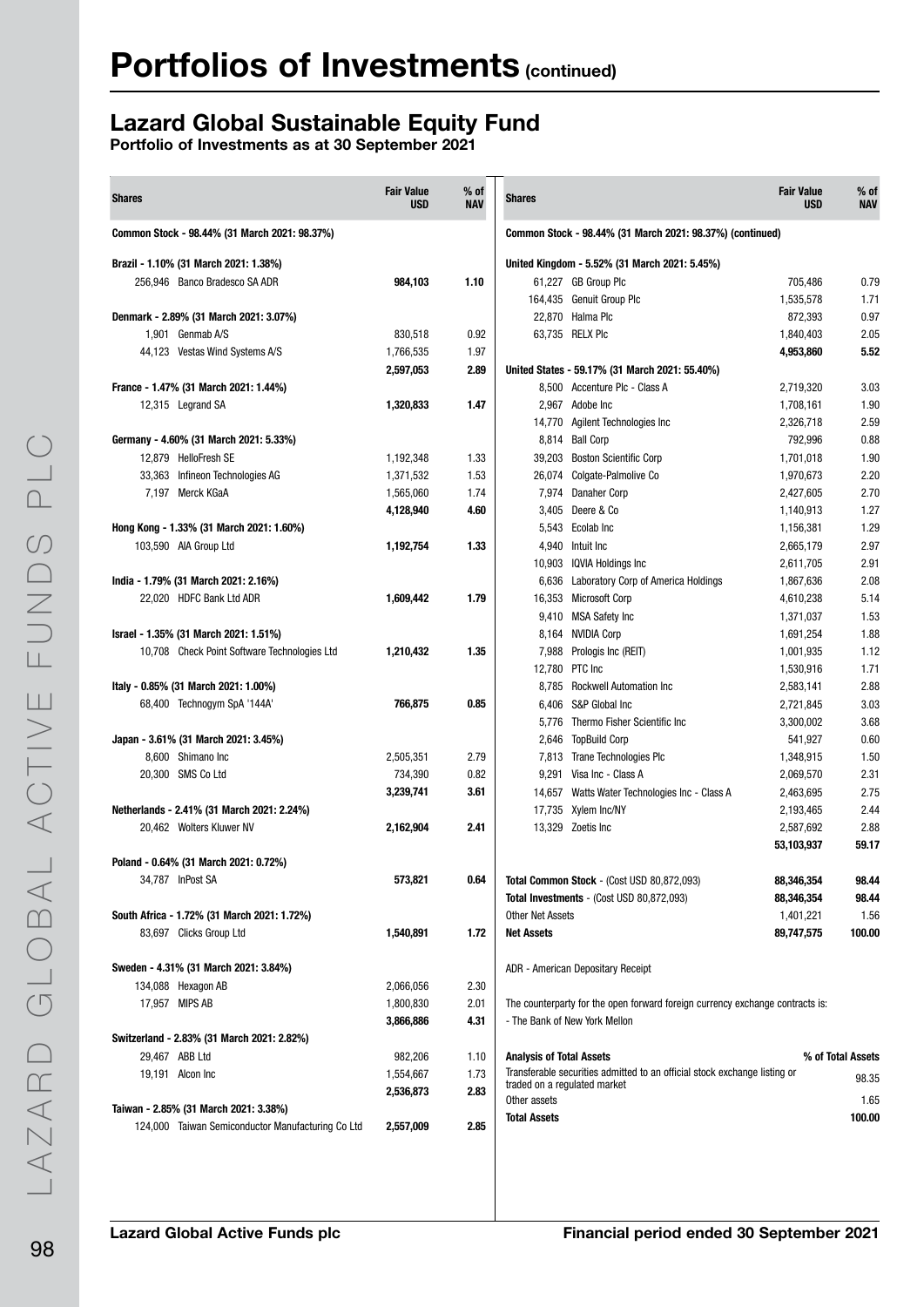# Lazard Global Managed Volatility Fund

| <b>Shares</b> |                                                     | <b>Fair Value</b><br><b>USD</b> | % of<br><b>NAV</b> | <b>Shares</b> |                                                           | <b>Fair Value</b><br><b>USD</b> | % of<br><b>NAV</b> |
|---------------|-----------------------------------------------------|---------------------------------|--------------------|---------------|-----------------------------------------------------------|---------------------------------|--------------------|
|               | Common Stock - 98.08% (31 March 2021: 98.09%)       |                                 |                    |               | Common Stock - 98.08% (31 March 2021: 98.09%) (continued) |                                 |                    |
|               | Australia - 2.56% (31 March 2021: 1.57%)            |                                 |                    |               | Japan - 12.58% (31 March 2021: 16.28%)                    |                                 |                    |
|               | 3,462 Ansell Ltd                                    | 84,881                          | 0.21               |               | 40 Advance Residence Investment Corp (REIT)               | 130,123                         | 0.31               |
|               | 29,635 Charter Hall Long Wale REIT (Units) (REIT)   | 105,292                         | 0.25               | 10,100        | Ajinomoto Co Inc                                          | 298,857                         | 0.72               |
| 564           | CSL Ltd                                             | 118,935                         | 0.29               | 4,500         | Benesse Holdings Inc                                      | 101,771                         | 0.24               |
|               | 18,603 Dexus (REIT)                                 | 145,250                         | 0.35               | 800           | Daito Trust Construction Co Ltd                           | 93,403                          | 0.22               |
| 9,539         | Fortescue Metals Group Ltd                          | 100,594                         | 0.24               | 6,300         | Daiwa House Industry Co Ltd                               | 210,399                         | 0.51               |
|               | 1.240 Rio Tinto Ltd                                 | 88,115                          | 0.21               |               | 136 Daiwa Securities Living Investments Corp (REIT)       | 136,071                         | 0.33               |
|               | 6,365 Rio Tinto Plc                                 | 420,256                         | 1.01               |               | 14,600 DCM Holdings Co Ltd                                | 141,592                         | 0.34               |
|               |                                                     | 1,063,323                       | 2.56               | 2,600         | <b>FUJIFILM Holdings Corp</b>                             | 224,198                         | 0.54               |
|               | Belgium - 1.53% (31 March 2021: 0.96%)              |                                 |                    | 31,300        | Hachijuni Bank Ltd/The                                    | 111,588                         | 0.27               |
|               | 2,375 Ageas SA/NV                                   | 117,540                         | 0.28               |               | 9,100 lida Group Holdings Co Ltd                          | 234,219                         | 0.56               |
|               | 662 Cofinimmo SA (REIT)                             | 99,915                          | 0.24               |               | 2,700 ITOCHU Corp                                         | 79,087                          | 0.19               |
| 4,526         | <b>Etablissements Franz Colruyt NV</b>              | 230,567                         | 0.55               | 1,700         | Iwatani Corp                                              | 99,934                          | 0.24               |
| 4,520         | Proximus SADP                                       | 89,363                          | 0.22               | 63            | Japan Logistics Fund Inc (REIT)                           | 187,231                         | 0.45               |
|               | 2,419 Warehouses De Pauw CVA (REIT)                 | 97,783                          | 0.24               | 53,700        | Japan Post Bank Co Ltd                                    | 459,584                         | 1.10               |
|               |                                                     | 635,168                         | 1.53               | 42,700        | Japan Post Holdings Co Ltd                                | 359,388                         | 0.86               |
|               | Canada - 6.02% (31 March 2021: 4.02%)               |                                 |                    | 33            | Japan Real Estate Investment Corp (REIT)                  | 197,673                         | 0.48               |
|               | 1,575 Canadian Pacific Railway Ltd                  | 102,850                         | 0.25               | 1,600         | Kao Corp                                                  | 95,331                          | 0.23               |
|               | 51 Constellation Software Inc/Canada                | 83,552                          | 0.20               | 12,400        | <b>KDDI Corp</b>                                          | 409,789                         | 0.98               |
| 6,881         | Empire Co Ltd                                       | 209,703                         | 0.51               | 3,200         | Kyudenko Corp                                             | 106,190                         | 0.26               |
| 12,180        | Hydro One Ltd '144A'                                | 287,915                         | 0.69               |               | 7,400 McDonald's Holdings Co Japan Ltd                    | 349,283                         | 0.84               |
|               | 7,038 Loblaw Cos Ltd                                | 482,985                         | 1.16               |               | 20,600 Mizuho Financial Group Inc                         | 290,006                         | 0.70               |
|               | 10,158 Metro Inc/CN                                 | 496,356                         | 1.19               | 5,400         | Nippon Telegraph & Telephone Corp                         | 149,283                         | 0.36               |
| 8,304         | Quebecor Inc                                        | 200,685                         | 0.48               | 11,000        | Osaka Gas Co Ltd                                          | 202,187                         | 0.49               |
|               | 5,784 Thomson Reuters Corp                          | 639,552                         | 1.54               | 15,300        | Rengo Co Ltd                                              | 119,602                         | 0.29               |
|               |                                                     | 2,503,598                       | 6.02               | 3,600         | Sankyo Co Ltd                                             | 89,722                          | 0.22               |
|               | Denmark - 1.97% (31 March 2021: 1.66%)              |                                 |                    | 14,400        | Tokyo Gas Co Ltd                                          | 268,171                         | 0.64               |
|               | 1,032 Coloplast A/S                                 | 161,755                         | 0.39               |               | 2,000 Unicharm Corp                                       | 88,704                          | 0.21               |
|               | 6,848 Novo Nordisk A/S                              | 658,676                         | 1.58               |               |                                                           | 5,233,386                       | 12.58              |
|               |                                                     | 820,431                         | 1.97               |               | Netherlands - 2.71% (31 March 2021: 1.46%)                |                                 |                    |
|               | Finland - 0.60% (31 March 2021: 0.22%)              |                                 |                    |               | 168 ASML Holding NV                                       | 123,930                         | 0.30               |
|               | 1,514 Elisa Oyj                                     | 94,000                          | 0.22               | 3,063         | Flow Traders '144A'                                       | 118,514                         | 0.28               |
|               | 4,408 Nokian Renkaat Oyi                            | 156,403                         | 0.38               | 8,806         | Koninklijke Ahold Delhaize NV                             | 291,950                         | 0.70               |
|               |                                                     | 250,403                         | 0.60               | 5,229         | Royal Dutch Shell Plc                                     | 115,519                         | 0.28               |
|               | France - 1.69% (31 March 2021: 1.38%)               |                                 |                    |               | 4,514 Wolters Kluwer NV                                   | 477,145                         | 1.15               |
|               | 703 Cie Generale des Etablissements Michelin SCA    | 107,890                         | 0.26               |               |                                                           | 1,127,058                       | 2.71               |
|               | 2,460 La Francaise des Jeux SAEM '144A'             | 126,544                         | 0.30               |               | Norway - 1.06% (31 March 2021: 1.52%)                     |                                 |                    |
|               | 227 L'Oreal SA                                      | 93,688                          | 0.23               |               | 18,793 Orkla ASA                                          | 172,226                         | 0.41               |
|               | 24,723 Orange SA                                    | 267,834                         | 0.64               |               | 15,967 Telenor ASA                                        | 268,189                         | 0.65               |
|               | 192 Sartorius Stedim Biotech                        | 107,172                         | 0.26               |               |                                                           | 440,415                         | 1.06               |
|               |                                                     | 703,128                         | 1.69               |               | Portugal - 0.24% (31 March 2021: 0.00%)                   |                                 |                    |
|               | Germany - 0.31% (31 March 2021: 0.00%)              |                                 |                    |               | 4,921 Jeronimo Martins SGPS SA                            | 97,991                          | 0.24               |
|               | 600 Merck KGaA                                      | 130,476                         | 0.31               |               |                                                           |                                 |                    |
|               |                                                     |                                 |                    |               | South Africa - 0.29% (31 March 2021: 0.00%)               |                                 |                    |
|               | Hong Kong - 0.62% (31 March 2021: 1.94%)            |                                 |                    |               | 3,451 Anglo American Plc                                  | 119,042                         | 0.29               |
|               | 26,000 Hysan Development Co Ltd                     | 84,614                          | 0.20               |               |                                                           |                                 |                    |
|               | 14,000 Sun Hung Kai Properties Ltd                  | 173,983                         | 0.42               |               | Spain - 0.36% (31 March 2021: 0.44%)                      |                                 |                    |
|               |                                                     | 258,597                         | 0.62               |               | 663 Corp Financiera Alba SA                               | 36,254                          | 0.09               |
|               | Israel - 0.26% (31 March 2021: 0.26%)               |                                 |                    |               | 11,379 Iberdrola SA                                       | 113,649                         | 0.27               |
|               | 92,032 Bezeq The Israeli Telecommunication Corp Ltd | 108,573                         | 0.26               |               |                                                           | 149,903                         | 0.36               |
|               |                                                     |                                 |                    |               |                                                           |                                 |                    |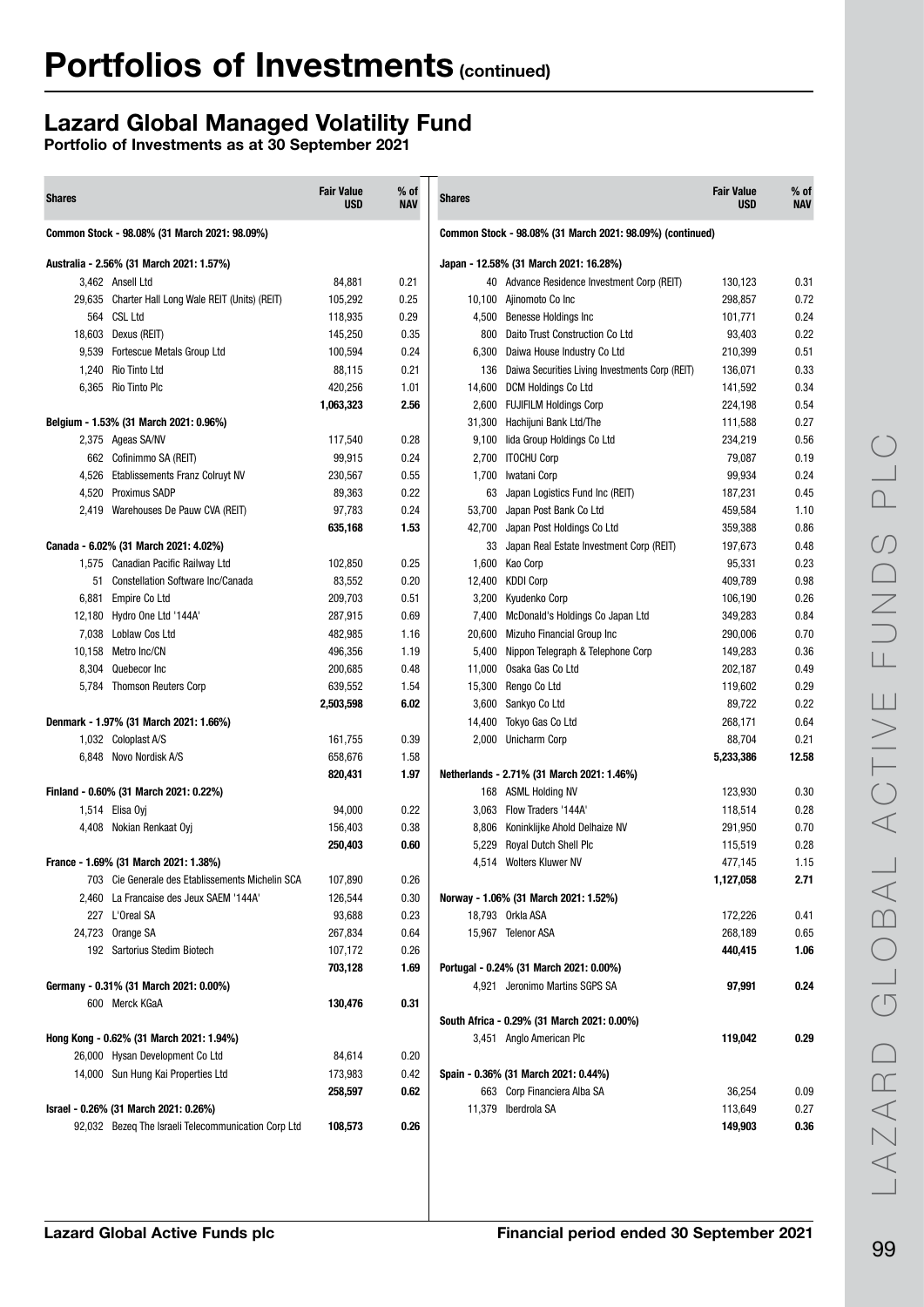# Lazard Global Managed Volatility Fund (continued)

| <b>Shares</b> |                                                           | <b>Fair Value</b><br><b>USD</b> | $%$ of<br><b>NAV</b> | <b>Shares</b> |                                                            | <b>Fair Value</b><br><b>USD</b> | $%$ of<br><b>NAV</b> |
|---------------|-----------------------------------------------------------|---------------------------------|----------------------|---------------|------------------------------------------------------------|---------------------------------|----------------------|
|               | Common Stock - 98.08% (31 March 2021: 98.09%) (continued) |                                 |                      |               | Common Stock - 98.08% (31 March 2021: 98.09%) (continued)  |                                 |                      |
|               | Sweden - 1.72% (31 March 2021: 1.39%)                     |                                 |                      |               | United States - 57.20% (31 March 2021: 57.35%) (continued) |                                 |                      |
|               | 12.171 Axfood AB                                          | 291,029                         | 0.70                 |               | 324 Chemed Corp                                            | 150,699                         | 0.36                 |
|               | 13,012 Swedish Match AB                                   | 114,117                         | 0.27                 |               | 716 Chubb Ltd                                              | 124,212                         | 0.30                 |
|               | 10,827 Telefonaktiebolaget LM Ericsson - Class B          | 122,371                         | 0.29                 |               | 1,912 Cigna Corp                                           | 382,706                         | 0.92                 |
|               | 3,790 Thule Group AB '144A'                               | 189,490                         | 0.46                 |               | 2,444 Cisco Systems Inc/Delaware                           | 133,027                         | 0.32                 |
|               |                                                           | 717,007                         | 1.72                 |               | 6,049 Colgate-Palmolive Co                                 | 457,183                         | 1.10                 |
|               | Switzerland - 3.65% (31 March 2021: 3.22%)                |                                 |                      |               | 1,458 Comcast Corp                                         | 81,546                          | 0.20                 |
|               | 959 PSP Swiss Property AG                                 | 115,370                         | 0.28                 |               | 329 Costco Wholesale Corp                                  | 147,836                         | 0.36                 |
|               | 1,895 Roche Holding AG                                    | 691,498                         | 1.66                 |               | 694 Crown Castle International Corp (REIT)                 | 120,284                         | 0.29                 |
|               | 952 Swisscom AG                                           | 546,632                         | 1.31                 |               | 2,802 CVS Health Corp                                      | 237,778                         | 0.57                 |
|               | 294 Tecan Group AG                                        | 165,909                         | 0.40                 |               | 413 Deckers Outdoor Corp                                   | 148,763                         | 0.36                 |
|               |                                                           | 1,519,409                       | 3.65                 | 268           | Deere & Co                                                 | 89,799                          | 0.22                 |
|               | United Kingdom - 2.71% (31 March 2021: 3.13%)             |                                 |                      |               | 849 Dillard's Inc                                          | 146,469                         | 0.35                 |
|               | 2,366 Experian Plc                                        | 98,286                          | 0.24                 |               | 1,868 Dolby Laboratories Inc - Class A                     | 164,384                         | 0.39                 |
|               | 1,495 Genus Plc                                           | 109,584                         | 0.26                 |               | 1,710 Dollar General Corp                                  | 362,759                         | 0.87                 |
|               | 5,249 GlaxoSmithKline Plc                                 | 99,077                          | 0.24                 |               | 1,335 Dominion Energy Inc                                  | 97,482                          | 0.23                 |
|               | 45,795 HSBC Holdings Plc                                  | 239,578                         | 0.58                 |               | 656 Domino's Pizza Inc                                     | 312,886                         | 0.75                 |
|               | 6,241 Imperial Brands Plc                                 | 130,246                         | 0.31                 |               | 1,127 Eli Lilly & Co                                       | 260,393                         | 0.63                 |
|               | 65,227 J Sainsbury Plc                                    | 249,773                         | 0.60                 | 361           | Everest Re Group Ltd                                       | 90,532                          | 0.22                 |
|               | 16,982 National Grid Plc                                  | 202,006                         | 0.48                 |               | 1,120 ExIService Holdings Inc                              | 137,894                         | 0.33                 |
|               |                                                           | 1,128,550                       | 2.71                 |               | 1,014 Extra Space Storage Inc (REIT)                       | 170,342                         | 0.41                 |
|               | United States - 57.20% (31 March 2021: 57.35%)            |                                 |                      | 237           | Facebook Inc - Class A                                     | 80,435                          | 0.19                 |
|               | 622 3M Co                                                 | 109,111                         | 0.26                 |               | 4,246 Flowers Foods Inc                                    | 100,333                         | 0.24                 |
| 675           | Accenture Plc - Class A                                   | 215,946                         | 0.52                 |               | 730 FTI Consulting Inc                                     | 98,331                          | 0.24                 |
| 424           | Adobe Inc                                                 | 244,105                         | 0.59                 | 199           | Generac Holdings Inc                                       | 81,325                          | 0.20                 |
|               | 892 Agilent Technologies Inc                              | 140,517                         | 0.34                 | 3,124         | General Mills Inc                                          | 186,878                         | 0.45                 |
|               | 850 Akamai Technologies Inc                               | 88,901                          | 0.21                 |               | 1,076 Graco Inc                                            | 75,288                          | 0.18                 |
| 967           | Allstate Corp/The                                         | 123,109                         | 0.30                 |               | 4,159 H&R Block Inc                                        | 103,975                         | 0.25                 |
| 48            | Alphabet Inc                                              | 127,935                         | 0.31                 |               | 1,888 Hartford Financial Services Group Inc/The            | 132,632                         | 0.32                 |
| 5,099         | Altria Group Inc                                          | 232,106                         | 0.56                 |               | 2,729 Hershey Co/The                                       | 461,883                         | 1.11                 |
| 1,525         | Amdocs Ltd                                                | 115,458                         | 0.28                 |               | 375 Home Depot Inc/The                                     | 123,097                         | 0.30                 |
|               | 377 AMERCO                                                | 243,553                         | 0.59                 | 2,667         | <b>Hormel Foods Corp</b>                                   | 109,347                         | 0.26                 |
| 1,506         | Ameren Corp                                               | 121,986                         | 0.29                 |               | 4,388 HP Inc                                               | 120,056                         | 0.29                 |
| 1,927         | American Electric Power Co Inc                            | 156,434                         | 0.38                 | 231           | <b>IDEXX Laboratories Inc</b>                              | 143,659                         | 0.35                 |
| 300           | American Tower Corp (REIT)                                | 79,623                          | 0.19                 |               | 396 Illumina Inc                                           | 160,622                         | 0.39                 |
|               | 815 American Water Works Co Inc                           | 137,768                         | 0.33                 |               | 3,354 Intel Corp                                           | 178,701                         | 0.43                 |
| 1,221         | AmerisourceBergen Corp - Class A                          | 145,848                         | 0.35                 |               | 2,825 Interpublic Group of Cos Inc/The                     | 103,593                         | 0.25                 |
| 568           | Amgen Inc                                                 | 120,785                         | 0.29                 |               | 266 Intuit Inc                                             | 143,510                         | 0.34                 |
| 1,801         | <b>AMN Healthcare Services Inc</b>                        | 206,665                         | 0.50                 |               | 1,285 J M Smucker Co/The                                   | 154,239                         | 0.37                 |
|               | 223 Anthem Inc                                            | 83,134                          | 0.20                 | 1,274         | Jack Henry & Associates Inc                                | 209,012                         | 0.50                 |
| 1,021         | Aon Plc                                                   | 291,771                         | 0.70                 |               | 3,562 John Wiley & Sons Inc                                | 185,972                         | 0.45                 |
|               | 1,417 Automatic Data Processing Inc                       | 283,287                         | 0.68                 |               | 3,214 Johnson & Johnson                                    | 519,061                         | 1.25                 |
| 107           | AutoZone Inc                                              | 181,685                         | 0.44                 | 1,541         | Kellogg Co                                                 | 98,501                          | 0.24                 |
| 1,075         | <b>Badger Meter Inc</b>                                   | 108,725                         | 0.26                 |               | 1,982 Keysight Technologies Inc                            | 325,623                         | 0.78                 |
| 2,380         | Bank of New York Mellon Corp/The                          | 123,379                         | 0.30                 |               | 4,076 Kroger Co/The                                        | 164,793                         | 0.40                 |
| 168           | <b>Bio-Rad Laboratories Inc</b>                           | 125,320                         | 0.30                 |               | 498 LHC Group Inc                                          | 78,141                          | 0.19                 |
| 3,623         | BJ's Wholesale Club Holdings Inc                          | 198,975                         | 0.48                 |               | 1,409 Life Storage Inc (REIT)                              | 161,669                         | 0.39                 |
|               | 3,597 Booz Allen Hamilton Holding Corp - Class A          | 285,422                         | 0.69                 | 285           | Martin Marietta Materials Inc                              | 97,379                          | 0.23                 |
| 2,105         | Bristol-Myers Squibb Co                                   | 124,553                         | 0.30                 | 917           | <b>McDonald's Corp</b>                                     | 221,098                         | 0.53                 |
|               | 7,818 Cabot Oil & Gas Corp                                | 170,120                         | 0.41                 |               | 6,462 MDU Resources Group Inc                              | 191,728                         | 0.46                 |
| 791           | Cadence Design Systems Inc                                | 119,789                         | 0.29                 |               | 3,056 Merck & Co Inc                                       | 229,536                         | 0.55                 |
|               |                                                           | 84,720                          | 0.20                 |               | Mettler-Toledo International Inc                           |                                 | 0.30                 |
| 684           | Cboe Global Markets Inc                                   |                                 |                      | 91            |                                                            | 125,340                         |                      |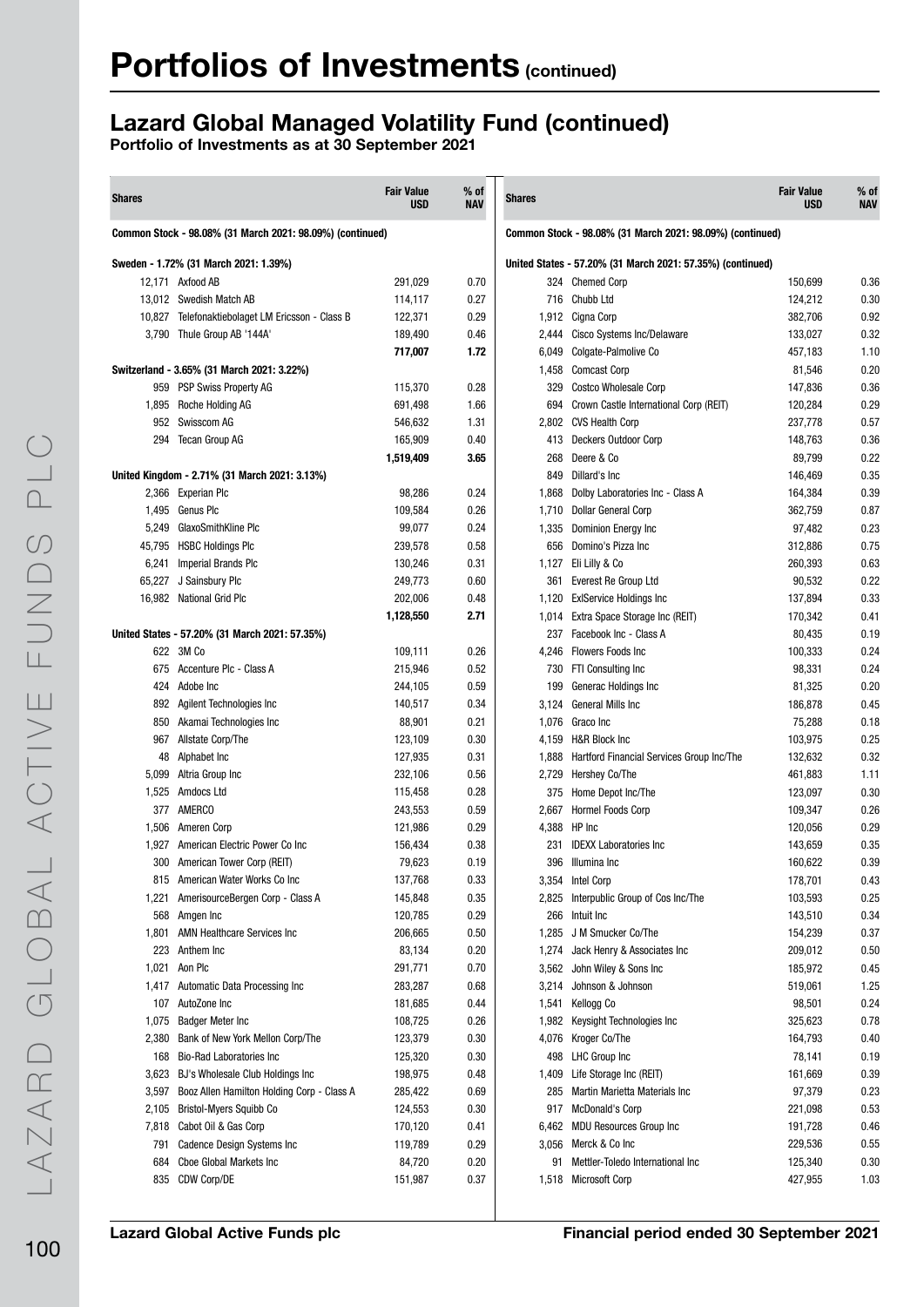# Lazard Global Managed Volatility Fund (continued)

| <b>Shares</b>           |                                                            | <b>Fair Value</b><br><b>USD</b> | $%$ of<br><b>NAV</b> | <b>Analysis of Total Assets</b>                                                                                           | % of Total Assets |
|-------------------------|------------------------------------------------------------|---------------------------------|----------------------|---------------------------------------------------------------------------------------------------------------------------|-------------------|
|                         | Common Stock - 98.08% (31 March 2021: 98.09%) (continued)  |                                 |                      | Transferable securities admitted to an official stock exchange listing or<br>traded on a regulated market<br>Other assets | 97.78<br>2.22     |
|                         | United States - 57.20% (31 March 2021: 57.35%) (continued) |                                 |                      | <b>Total Assets</b>                                                                                                       | 100.00            |
|                         | 585 ModivCare Inc                                          | 106,248                         | 0.26                 |                                                                                                                           |                   |
| 356                     | Monolithic Power Systems Inc                               | 172,546                         | 0.41                 |                                                                                                                           |                   |
|                         | 324 Moody's Corp                                           | 115,056                         | 0.28                 |                                                                                                                           |                   |
|                         | 951 Motorola Solutions Inc                                 | 220,936                         | 0.53                 |                                                                                                                           |                   |
|                         | 893 MYR Group Inc                                          | 88,853                          | 0.21                 |                                                                                                                           |                   |
| 2,261                   | New York Times Co/The                                      | 111,399                         | 0.27                 |                                                                                                                           |                   |
|                         |                                                            |                                 |                      |                                                                                                                           |                   |
| 1,341                   | <b>Newmont Corp</b>                                        | 72,816                          | 0.17                 |                                                                                                                           |                   |
|                         | 2,102 Oracle Corp                                          | 183,147                         | 0.44                 |                                                                                                                           |                   |
|                         | 173 O'Reilly Automotive Inc                                | 105,713                         | 0.25                 |                                                                                                                           |                   |
|                         | 1,043 OSI Systems Inc                                      | 98,876                          | 0.24                 |                                                                                                                           |                   |
|                         | 1,859 Paychex Inc                                          | 209,045                         | 0.50                 |                                                                                                                           |                   |
|                         | 3,808 PepsiCo Inc                                          | 572,761                         | 1.38                 |                                                                                                                           |                   |
|                         | 1,251 Philip Morris International Inc                      | 118,582                         | 0.28                 |                                                                                                                           |                   |
|                         | 2,815 Premier Inc - Class A                                | 109,109                         | 0.26                 |                                                                                                                           |                   |
|                         | 4,372 Procter & Gamble Co/The                              | 611,206                         | 1.47                 |                                                                                                                           |                   |
|                         | 1,227 Public Storage (REIT)                                | 364,542                         | 0.88                 |                                                                                                                           |                   |
|                         | 747 Quest Diagnostics Inc                                  | 108,547                         | 0.26                 |                                                                                                                           |                   |
| 897                     | <b>Quidel Corp</b>                                         | 126,612                         | 0.30                 |                                                                                                                           |                   |
| 158                     | Regeneron Pharmaceuticals Inc                              | 95,618                          | 0.23                 |                                                                                                                           |                   |
|                         | 1,222 Republic Services Inc - Class A                      | 146,713                         | 0.35                 |                                                                                                                           |                   |
| 699                     | ResMed Inc                                                 | 184,221                         | 0.44                 |                                                                                                                           |                   |
| 631                     | S&P Global Inc                                             | 268,106                         | 0.64                 |                                                                                                                           |                   |
| 735                     | SBA Communications Corp (REIT) - Class A                   | 242,969                         | 0.58                 |                                                                                                                           |                   |
| 6,076                   | Service Corp International/US                              | 366,140                         | 0.88                 |                                                                                                                           |                   |
|                         |                                                            |                                 |                      |                                                                                                                           |                   |
|                         | 2,285 Southwest Gas Holdings Inc                           | 152,821                         | 0.37                 |                                                                                                                           |                   |
|                         | 756 Stepan Co                                              | 85,383                          | 0.21                 |                                                                                                                           |                   |
| 499                     | <b>STERIS PIC</b>                                          | 101,936                         | 0.24                 |                                                                                                                           |                   |
| 532                     | Synopsys Inc                                               | 159,286                         | 0.38                 |                                                                                                                           |                   |
|                         | 1,142 Target Corp                                          | 261,255                         | 0.63                 |                                                                                                                           |                   |
| 530                     | Texas Instruments Inc                                      | 101,871                         | 0.24                 |                                                                                                                           |                   |
| 623                     | Thermo Fisher Scientific Inc                               | 355,939                         | 0.86                 |                                                                                                                           |                   |
| 889                     | <b>Tractor Supply Co</b>                                   | 180,120                         | 0.43                 |                                                                                                                           |                   |
| 661                     | <b>Travelers Cos Inc/The</b>                               | 100,479                         | 0.24                 |                                                                                                                           |                   |
| 861                     | <b>United Therapeutics Corp</b>                            | 158,923                         | 0.38                 |                                                                                                                           |                   |
|                         | 400 UnitedHealth Group Inc                                 | 156,296                         | 0.38                 |                                                                                                                           |                   |
|                         | 9,905 Verizon Communications Inc                           | 534,969                         | 1.29                 |                                                                                                                           |                   |
| 466                     | Vertex Pharmaceuticals Inc                                 | 84,528                          | 0.20                 |                                                                                                                           |                   |
|                         | 3,456 Walmart Inc                                          | 481,697                         | 1.16                 |                                                                                                                           |                   |
|                         | 483 Waters Corp                                            | 172,576                         | 0.41                 |                                                                                                                           |                   |
|                         | 704 Watts Water Technologies Inc - Class A                 | 118,335                         | 0.28                 |                                                                                                                           |                   |
|                         | 1,396 WD-40 Co                                             | 323,146                         | 0.78                 |                                                                                                                           |                   |
|                         | 2,583 WEC Energy Group Inc                                 | 227,821                         | 0.55                 |                                                                                                                           |                   |
|                         | 1,912 Werner Enterprises Inc                               | 84,644                          | 0.20                 |                                                                                                                           |                   |
|                         | 272 West Pharmaceutical Services Inc                       | 115,475                         | 0.28                 |                                                                                                                           |                   |
|                         | 87 White Mountains Insurance Group Ltd                     | 93,056                          | 0.22                 |                                                                                                                           |                   |
|                         | 2,099 Xcel Energy Inc                                      | 131,187                         | 0.32                 |                                                                                                                           |                   |
|                         | 2,346 Zoetis Inc                                           | 455,452                         | 1.09                 |                                                                                                                           |                   |
|                         |                                                            | 23,790,359                      | 57.20                |                                                                                                                           |                   |
|                         | Total Common Stock - (Cost USD 37,211,947)                 | 40,796,817                      | 98.08                |                                                                                                                           |                   |
|                         | Total Investments - (Cost USD 37,211,947)                  | 40,796,817                      | 98.08                |                                                                                                                           |                   |
| <b>Other Net Assets</b> |                                                            | 798,004                         | 1.92                 |                                                                                                                           |                   |
| <b>Net Assets</b>       |                                                            | 41,594,821                      | 100.00               |                                                                                                                           |                   |
|                         |                                                            |                                 |                      |                                                                                                                           |                   |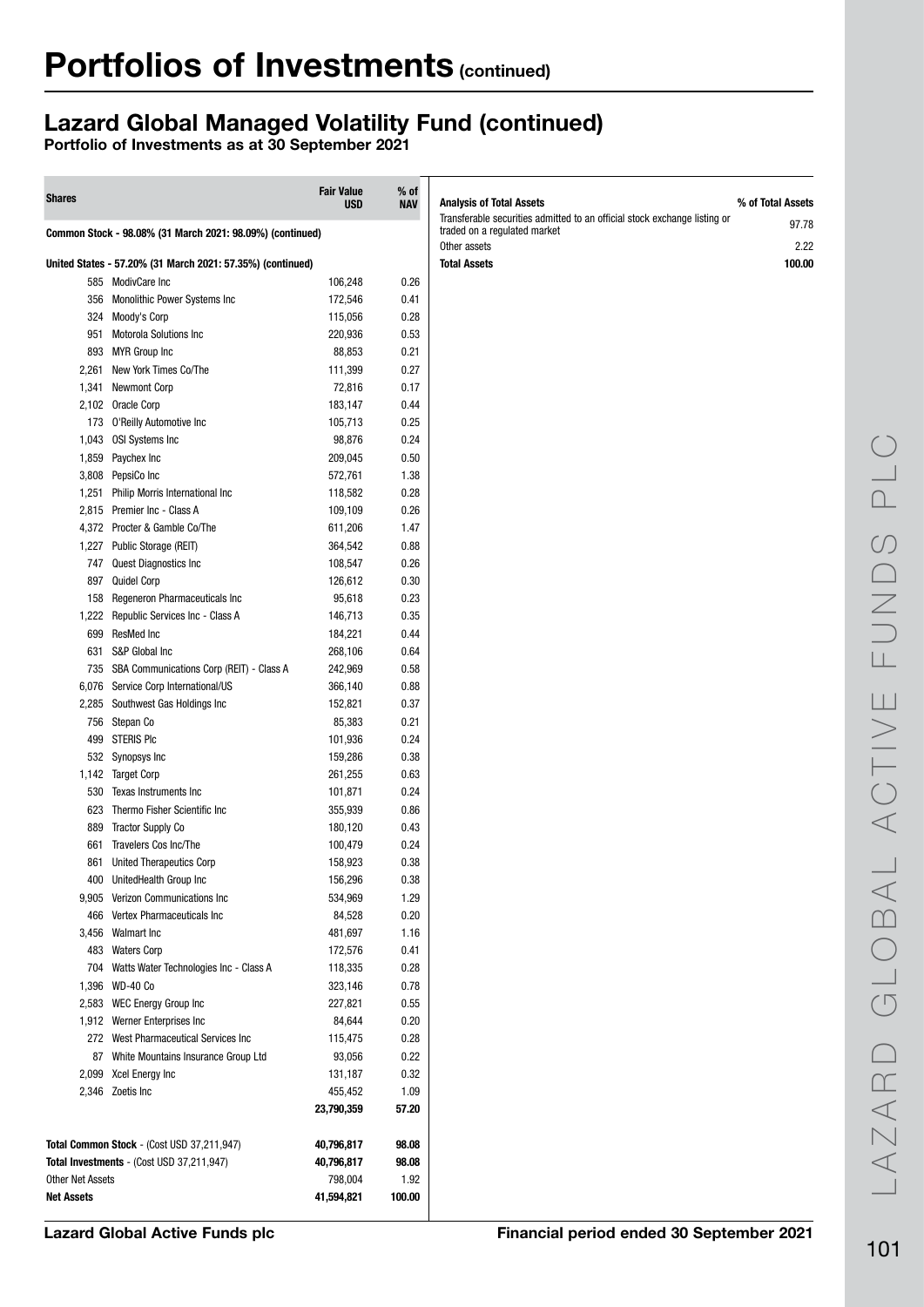# Lazard Global Thematic Fund

| <b>Shares</b> |                                                    | <b>Fair Value</b><br><b>USD</b> | % of<br><b>NAV</b> | <b>Shares</b> |                                                           | <b>Fair Value</b><br><b>USD</b> | % of<br><b>NAV</b> |
|---------------|----------------------------------------------------|---------------------------------|--------------------|---------------|-----------------------------------------------------------|---------------------------------|--------------------|
|               | Common Stock - 93.68% (31 March 2021: 97.31%)      |                                 |                    |               | Common Stock - 93.68% (31 March 2021: 97.31%) (continued) |                                 |                    |
|               | Canada - 2.95% (31 March 2021: 2.99%)              |                                 |                    |               | Norway - 1.31% (31 March 2021: 1.09%)                     |                                 |                    |
|               | 4,761 Agnico Eagle Mines Ltd (Units)               | 246,858                         | 0.67               |               | 18,924 Equinor ASA                                        | 482,249                         | 1.31               |
|               | 8,574 Barrick Gold Corp                            | 154,761                         | 0.42               |               |                                                           |                                 |                    |
|               | 6,168 Kirkland Lake Gold Ltd                       | 256,929                         | 0.69               |               | Singapore - 0.37% (31 March 2021: 0.40%)                  |                                 |                    |
|               | 6.639 Nutrien Ltd                                  | 430,406                         | 1.17               |               | 6,206 DBS Group Holdings Ltd                              | 137,810                         | 0.37               |
|               |                                                    | 1,088,954                       | 2.95               |               |                                                           |                                 |                    |
|               | China - 1.92% (31 March 2021: 3.15%)               |                                 |                    |               | Spain - 2.41% (31 March 2021: 3.18%)                      |                                 |                    |
|               | 1,452 Alibaba Group Holding Ltd ADR                | 214,969                         | 0.58               |               | 27,030 Iberdrola SA                                       | 269,965                         | 0.73               |
|               | 27,000 Ping An Insurance Group Co of China Ltd 'H' | 183,210                         | 0.50               |               | 9,912 Industria de Diseno Textil SA                       | 360,625                         | 0.98               |
|               | 5,300 Tencent Holdings Ltd                         | 310,762                         | 0.84               |               | 10,238 Siemens Gamesa Renewable Energy SA                 | 258,788                         | 0.70               |
|               |                                                    | 708,941                         | 1.92               |               |                                                           | 889,378                         | 2.41               |
|               | Denmark - 1.03% (31 March 2021: 1.15%)             |                                 |                    |               | Sweden - 2.04% (31 March 2021: 2.27%)                     |                                 |                    |
|               | 9,483 Vestas Wind Systems A/S                      | 379,667                         | 1.03               |               | 13,116 Assa Abloy AB                                      | 380,302                         | 1.03               |
|               |                                                    |                                 |                    |               | 24,185 Hexagon AB                                         | 372,648                         | 1.01               |
|               | France - 6.16% (31 March 2021: 5.19%)              |                                 |                    |               |                                                           | 752,950                         | 2.04               |
|               | 1,971 Air Liquide SA                               | 315,376                         | 0.85               |               | Switzerland - 0.94% (31 March 2021: 0.95%)                |                                 |                    |
|               | 6.004 Bureau Veritas SA                            | 184,275                         | 0.50               |               | 2,880 Nestle SA                                           | 346.521                         | 0.94               |
|               | 1,980 EssilorLuxottica SA                          | 378,611                         | 1.03               |               |                                                           |                                 |                    |
|               | 517 LVMH Moet Hennessy Louis Vuitton SE            | 369,690                         | 1.00               |               | Taiwan - 0.94% (31 March 2021: 1.09%)                     |                                 |                    |
|               | 1,839 Pernod Ricard SA                             | 402,167                         | 1.09               |               | 3,110 Taiwan Semiconductor Manufacturing Co Ltd ADR       | 347,231                         | 0.94               |
|               | 1,416 Remy Cointreau SA                            | 274,449                         | 0.74               |               |                                                           |                                 |                    |
|               | 7,301 TotalEnergies SE                             | 349,859                         | 0.95               |               | United Kingdom - 9.75% (31 March 2021: 9.34%)             |                                 |                    |
|               |                                                    | 2,274,427                       | 6.16               |               | 7,271 AVEVA Group Plc                                     | 351,160                         | 0.95               |
|               | Germany - 3.77% (31 March 2021: 3.82%)             |                                 |                    | 85,776 BP Plc |                                                           | 388,569                         | 1.05               |
|               | 2,932 Beiersdorf AG                                | 316,993                         | 0.86               |               | 8,683 Diageo Plc                                          | 418,373                         | 1.14               |
|               | 7,872 Infineon Technologies AG                     | 323,613                         | 0.88               |               | 2,798 Intertek Group Plc                                  | 186,794                         | 0.51               |
|               | 2,358 SAP SE                                       | 319,449                         | 0.86               |               | 1,493 Linde Plc                                           | 443,917                         | 1.20               |
|               | 6,648 Siemens Healthineers AG '144A'               | 432,588                         | 1.17               |               | 18,818 Prudential Plc                                     | 365,308                         | 0.99               |
|               |                                                    | 1,392,643                       | 3.77               |               | 3,444 Reckitt Benckiser Group Plc                         | 269,560                         | 0.73               |
|               | Hong Kong - 1.05% (31 March 2021: 0.96%)           |                                 |                    |               | 13,590 RELX Plc                                           | 391,629                         | 1.06               |
|               | 33,600 AIA Group Ltd                               | 386,877                         | 1.05               |               | 53,636 Rentokil Initial Plc                               | 420,212                         | 1.14               |
|               |                                                    |                                 |                    |               | 6,702 Unilever Plc                                        | 362,297                         | 0.98               |
|               | India - 2.98% (31 March 2021: 2.01%)               |                                 |                    |               |                                                           | 3,597,819                       | 9.75               |
|               | 5.536 HDFC Bank Ltd ADR                            | 404,626                         | 1.10               |               | United States - 50.06% (31 March 2021: 50.15%)            |                                 |                    |
|               | 15,743 ICICI Bank Ltd ADR                          | 297,070                         | 0.80               |               | 1.107 Accenture Plc - Class A                             | 354,151                         | 0.96               |
|               | 11,793 Reliance Industries Ltd                     | 398,809                         | 1.08               |               | 3,608 Activision Blizzard Inc                             | 279,223                         | 0.76               |
|               |                                                    | 1,100,505                       | 2.98               |               | 762 Adobe Inc                                             | 438,699                         | 1.19               |
|               | Indonesia - 1.54% (31 March 2021: 1.16%)           |                                 |                    |               | 137 Alphabet Inc                                          | 365,147                         | 0.99               |
|               | 130,500 Bank Central Asia Tbk PT                   | 319,203                         | 0.87               |               | 165 Alphabet Inc - Class A                                | 441,131                         | 1.20               |
|               | 929,491 Bank Rakyat Indonesia Persero Tbk PT       | 247,034                         | 0.67               | 101           | Amazon.com Inc                                            | 331,789                         | 0.90               |
|               |                                                    | 566,237                         | 1.54               |               | 2,592 Analog Devices Inc                                  | 434,108                         | 1.18               |
|               | Ireland - 0.51% (31 March 2021: 0.00%)             |                                 |                    |               | 2,610 Applied Materials Inc                               | 335,985                         | 0.91               |
|               | 1,385 Kerry Group Plc                              | 186,102                         | 0.51               |               | 1,843 Aptiv Plc                                           | 274,552                         | 0.74               |
|               |                                                    |                                 |                    |               | 1,247 Autodesk Inc                                        | 355,607                         | 0.96               |
|               | Japan - 2.94% (31 March 2021: 5.85%)               |                                 |                    |               | 5,114 AZEK Co Inc/The - Class A                           | 186,814                         | 0.51               |
|               | 1,100 FANUC Corp                                   | 240,805                         | 0.65               |               | 10,194 Bank of America Corp                               | 432,735                         | 1.17               |
|               | 11,800 Kansai Paint Co Ltd                         | 293,404                         | 0.80               |               | 9,307 Boston Scientific Corp                              | 403,831                         | 1.09               |
|               | 2,500 Kao Corp                                     | 148,955                         | 0.40               |               | 6,111 Coca-Cola Co/The                                    | 320,644                         | 0.87               |
|               | 3,600 Sony Group Corp                              | 400,901                         | 1.09               |               | 2,838 Colgate-Palmolive Co                                | 214,496                         | 0.58               |
|               |                                                    | 1,084,065                       | 2.94               |               | 1,659 Danaher Corp                                        | 505,066                         | 1.37               |
|               | Netherlands - 1.01% (31 March 2021: 2.56%)         |                                 |                    |               | 1,004 Deere & Co                                          | 336,410                         | 0.91               |
|               | 3,539 Wolters Kluwer NV                            | 374,084                         | 1.01               |               | 1,409 Ecolab Inc                                          | 293,946                         | 0.80<br>0.75       |
|               |                                                    |                                 |                    |               | 1,952 Electronic Arts Inc                                 | 277,672                         |                    |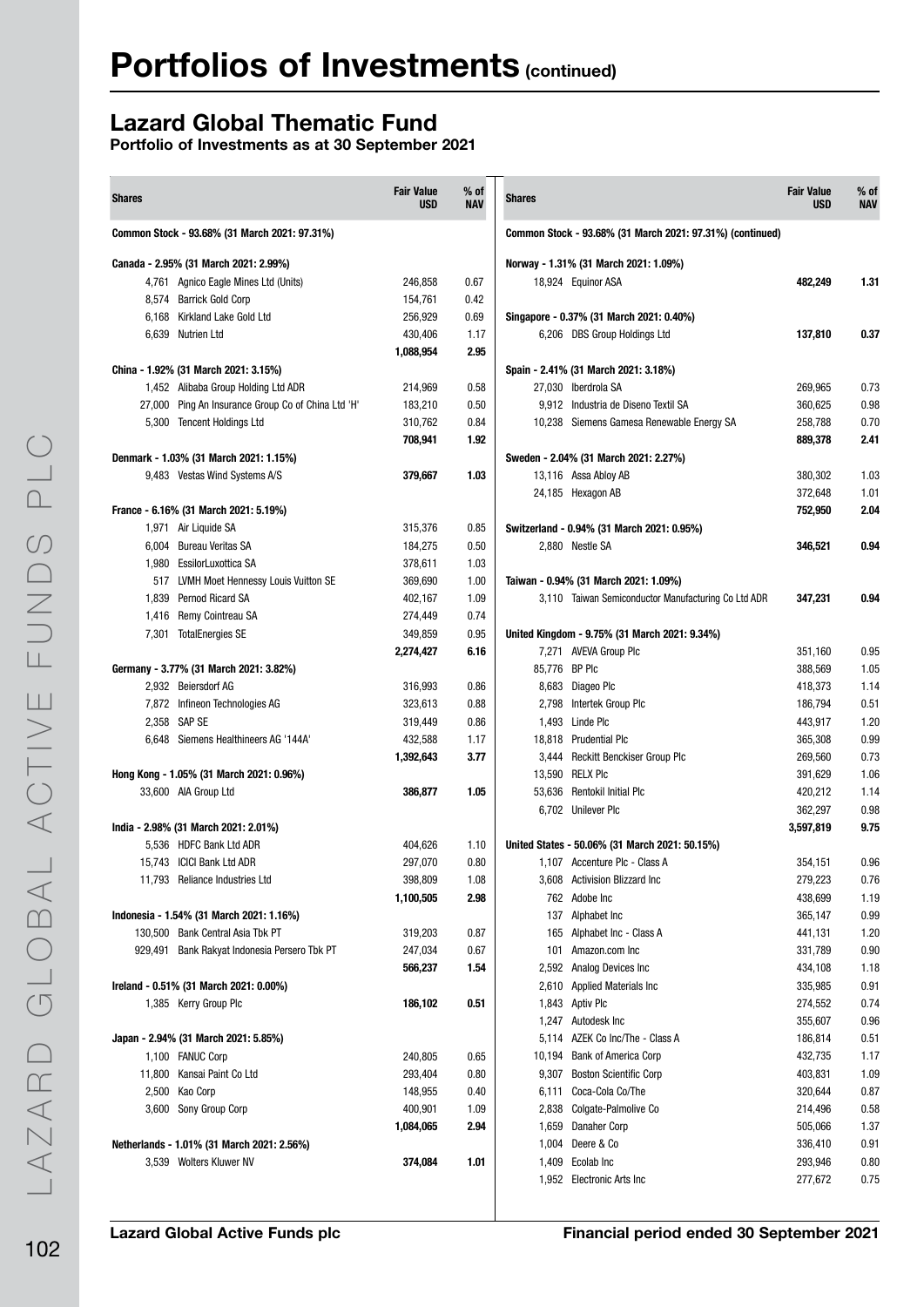# Lazard Global Thematic Fund (continued)

| <b>Shares</b>                   |                                                                           | <b>Fair Value</b><br><b>USD</b> | $%$ of<br><b>NAV</b> |
|---------------------------------|---------------------------------------------------------------------------|---------------------------------|----------------------|
|                                 | Common Stock - 93.68% (31 March 2021: 97.31%) (continued)                 |                                 |                      |
|                                 | United States - 50.06% (31 March 2021: 50.15%) (continued)                |                                 |                      |
|                                 | 3,049 Fidelity National Information Services Inc                          | 371,002                         | 1.01                 |
|                                 | 3,149 Intercontinental Exchange Inc                                       | 361,568                         | 0.98                 |
|                                 | 684 Intuit Inc                                                            | 369,025                         | 1.00                 |
|                                 | 1.687 IQVIA Holdings Inc                                                  | 404,104                         | 1.09                 |
|                                 | 2,097 Johnson & Johnson                                                   | 338,666                         | 0.92                 |
|                                 | 5,377 Johnson Controls International plc                                  | 366,066                         | 0.99                 |
|                                 | 2,510 Keysight Technologies Inc                                           | 412,368                         | 1.12                 |
|                                 | 1,641 Laboratory Corp of America Holdings                                 | 461,843                         | 1.25                 |
|                                 | 3,025 Live Nation Entertainment Inc                                       | 275,668                         | 0.75                 |
|                                 | 983 Mastercard Inc                                                        | 341,769                         | 0.93                 |
|                                 | 2,962 Medtronic Plc                                                       | 371,287                         | 1.01                 |
|                                 | 2.661 Microsoft Corp                                                      |                                 | 2.03                 |
|                                 |                                                                           | 750,189                         | 0.41                 |
|                                 | 2,816 Newmont Corp<br>4,133 NextEra Energy Inc                            | 152,941                         |                      |
|                                 |                                                                           | 324,523                         | 0.88                 |
|                                 | 1,924 NIKE Inc                                                            | 279,423                         | 0.76                 |
|                                 | 2,009 PNC Financial Services Group Inc/The                                | 393,041                         | 1.06                 |
|                                 | 2,052 PPG Industries Inc                                                  | 293,457                         | 0.80                 |
|                                 | 2,672 PTC Inc                                                             | 320,079                         | 0.87                 |
|                                 | 1,303 Rockwell Automation Inc                                             | 383,134                         | 1.04                 |
|                                 | 1,526 salesforce.com Inc                                                  | 413,882                         | 1.12                 |
|                                 | 2,729 Schneider Electric SE                                               | 453,726                         | 1.23                 |
|                                 | 1,461 Stryker Corp                                                        | 385,295                         | 1.04                 |
|                                 | 2,342 TE Connectivity Ltd                                                 | 321,369                         | 0.87                 |
| 2,461                           | Texas Instruments Inc                                                     | 473,029                         | 1.28                 |
| 838                             | Thermo Fisher Scientific Inc                                              | 478,775                         | 1.30                 |
|                                 | 3,231 Truist Financial Corp                                               | 189,498                         | 0.51                 |
|                                 | 943 UnitedHealth Group Inc                                                | 368,468                         | 1.00                 |
|                                 | 5,555 US Bancorp                                                          | 330,189                         | 0.89                 |
|                                 | 1,509 Visa Inc - Class A                                                  | 336,130                         | 0.91                 |
|                                 | 2,395 Walt Disney Co/The                                                  | 405,162                         | 1.10                 |
|                                 | 2,674 Waste Management Inc                                                | 399,389                         | 1.08                 |
|                                 | 1,886 Zoetis Inc.                                                         | 366,148                         | 0.99                 |
|                                 |                                                                           | 18,473,219                      | 50.06                |
|                                 | Total Common Stock - (Cost USD 24,755,315)                                | 34,569,679                      | 93.68                |
|                                 | Total Investments - (Cost USD 24,755,315)                                 | 34,569,679                      | 93.68                |
| <b>Other Net Assets</b>         |                                                                           | 2,333,426                       | 6.32                 |
| <b>Net Assets</b>               |                                                                           | 36,903,105                      | 100.00               |
|                                 |                                                                           |                                 |                      |
|                                 | ADR - American Depositary Receipt                                         |                                 |                      |
| <b>Analysis of Total Assets</b> |                                                                           |                                 | % of Total Assets    |
| traded on a regulated market    | Transferable securities admitted to an official stock exchange listing or |                                 | 89.22                |
| Other assets                    |                                                                           |                                 | 10.78                |
| <b>Total Assets</b>             |                                                                           |                                 | 100.00               |
|                                 |                                                                           |                                 |                      |
|                                 |                                                                           |                                 |                      |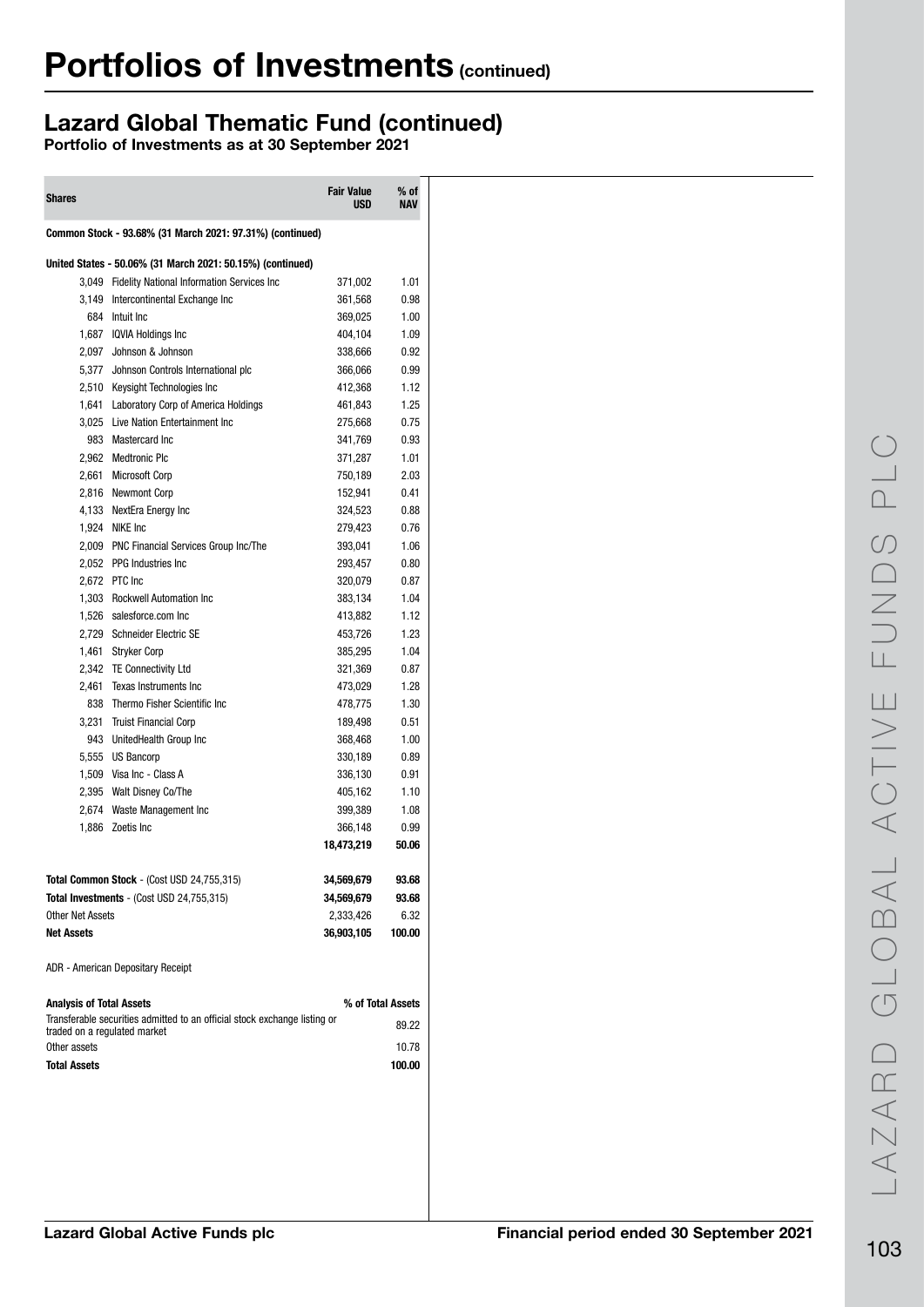# Lazard Global Thematic Focus Fund

| <b>Shares</b>    |                                                                         | <b>Fair Value</b><br>USD | $%$ of<br><b>NAV</b> | <b>Shares</b>                                                             | <b>Fair Value</b><br><b>USD</b> | $%$ of<br><b>NAV</b> |
|------------------|-------------------------------------------------------------------------|--------------------------|----------------------|---------------------------------------------------------------------------|---------------------------------|----------------------|
|                  | Common Stock - 97.86% (31 March 2021: 97.35%)                           |                          |                      | Common Stock - 97.86% (31 March 2021: 97.35%) (continued)                 |                                 |                      |
|                  | China - 3.58% (31 March 2021: 5.64%)                                    |                          |                      | United States - 56.98% (31 March 2021: 51.98%)                            |                                 |                      |
|                  | 13,899 Alibaba Group Holding Ltd ADR                                    | 2,057,747                | 1.09                 | 10,646 Accenture Plc - Class A                                            | 3,405,868                       | 1.81                 |
|                  | 245,500 Ping An Insurance Group Co of China Ltd 'H'                     | 1,665,854                | 0.89                 | 33,029 Activision Blizzard Inc                                            | 2,556,114                       | 1.36                 |
|                  | 51,500 Tencent Holdings Ltd                                             | 3,019,673                | 1.60                 | 7,299 Adobe Inc                                                           | 4,202,180                       | 2.23                 |
|                  |                                                                         | 6,743,274                | 3.58                 | 2,804 Alphabet Inc - Class A                                              | 7,496,550                       | 3.98                 |
|                  | France - 3.86% (31 March 2021: 6.16%)                                   |                          |                      | 918 Amazon.com Inc                                                        | 3.015.667                       | 1.60                 |
|                  | 19,288 EssilorLuxottica SA                                              | 3,688,204                | 1.96                 | 25,204 Analog Devices Inc                                                 | 4,221,166                       | 2.24                 |
|                  | 5,017 LVMH Moet Hennessy Louis Vuitton SE                               | 3,587,496                | 1.90                 | 26,115 Applied Materials Inc                                              | 3,361,784                       | 1.78                 |
|                  |                                                                         | 7,275,700                | 3.86                 | 17,407 Aptiv Plc                                                          | 2,593,121                       | 1.38                 |
|                  | Germany - 3.28% (31 March 2021: 3.33%)                                  |                          |                      | 12,067 Autodesk Inc                                                       | 3,441,146                       | 1.83                 |
|                  | 76,710 Infineon Technologies AG                                         | 3,153,500                | 1.67                 | 10,066 Deere & Co                                                         | 3,372,815                       | 1.79                 |
|                  | 22,324 SAP SE                                                           | 3,024,330                | 1.61                 | 19,470 Electronic Arts Inc                                                | 2,769,608                       | 1.47                 |
|                  |                                                                         | 6,177,830                | 3.28                 | 29,604 Fidelity National Information Services Inc                         | 3,602,215                       | 1.91                 |
|                  | Hong Kong - 1.99% (31 March 2021: 1.77%)                                |                          |                      | 16,841 Honeywell International Inc                                        | 3,575,007                       | 1.90                 |
|                  | 325,869 AIA Group Ltd                                                   | 3,752,115                | 1.99                 | 31,227 Intercontinental Exchange Inc                                      | 3,585,484                       | 1.90                 |
|                  |                                                                         |                          |                      | 6.640 Intuit Inc                                                          | 3,582,346                       | 1.90                 |
|                  | India - 5.57% (31 March 2021: 3.49%)                                    |                          |                      | 53,789 Johnson Controls International plc                                 | 3,661,955                       | 1.94                 |
|                  | 47,757 HDFC Bank Ltd ADR                                                | 3,490,559                | 1.85                 | 24,286 Keysight Technologies Inc                                          | 3,989,947                       | 2.12                 |
|                  | 160,147 ICICI Bank Ltd ADR                                              | 3,021,974                | 1.60                 | 28,851 Live Nation Entertainment Inc                                      | 2,629,192                       | 1.39                 |
|                  | 117,971 Reliance Industries Ltd                                         | 3,989,473                | 2.12                 | 9,835 Mastercard Inc                                                      | 3,419,433                       | 1.81                 |
|                  |                                                                         | 10,502,006               | 5.57                 | 23,038 Microsoft Corp                                                     | 6,494,873                       | 3.44                 |
|                  | Indonesia - 2.86% (31 March 2021: 2.02%)                                |                          |                      | 18,351 NIKE Inc                                                           | 2,665,116                       | 1.41                 |
|                  | 1,250,800 Bank Central Asia Tbk PT                                      | 3,059,462                | 1.62                 | 27,021 PTC Inc                                                            | 3,236,846                       | 1.72                 |
|                  | 8,768,838 Bank Rakyat Indonesia Persero Tbk PT                          | 2,330,521                | 1.24                 | 12,487 Rockwell Automation Inc                                            | 3,671,677                       | 1.95                 |
|                  |                                                                         | 5,389,983                | 2.86                 | 14,981 salesforce.com Inc                                                 | 4,063,147                       | 2.15                 |
|                  | Japan - 3.68% (31 March 2021: 5.33%)                                    |                          |                      | 26,580 Schneider Electric SE                                              | 4,419,219                       | 2.34                 |
|                  | 13,400 FANUC Corp                                                       | 2,933,441                | 1.55                 | 21,609 TE Connectivity Ltd                                                | 2,965,187                       | 1.57                 |
|                  | 36,306 Sony Group Corp ADR                                              | 4,014,718                | 2.13                 | 22,260 Texas Instruments Inc                                              | 4,278,595                       | 2.27                 |
|                  |                                                                         | 6,948,159                | 3.68                 | 14,943 Visa Inc - Class A                                                 | 3,328,553                       | 1.77                 |
|                  | Netherlands - 1.93% (31 March 2021: 3.70%)                              |                          |                      | 22,499 Walt Disney Co/The                                                 | 3,806,156                       | 2.02                 |
|                  | 34,462 Wolters Kluwer NV                                                | 3,642,752                | 1.93                 |                                                                           | 107,410,967                     | 56.98                |
|                  | Singapore - 0.70% (31 March 2021: 0.71%)                                |                          |                      | Total Common Stock - (Cost USD 156,194,469)                               | 184,468,043                     | 97.86                |
|                  | 59,115 DBS Group Holdings Ltd                                           | 1,312,702                | 0.70                 | Total Investments - (Cost USD 156,194,469)                                | 184,468,043                     | 97.86                |
|                  |                                                                         |                          |                      | Other Net Assets                                                          | 4,040,283                       | 2.14                 |
|                  | Spain - 1.80% (31 March 2021: 1.71%)                                    |                          |                      | <b>Net Assets</b>                                                         | 188,508,326                     | 100.00               |
|                  | 93,098 Industria de Diseno Textil SA                                    | 3,387,158                | 1.80                 |                                                                           |                                 |                      |
|                  |                                                                         |                          |                      | ADR - American Depositary Receipt                                         |                                 |                      |
|                  | Sweden - 3.93% (31 March 2021: 3.97%)                                   |                          |                      |                                                                           |                                 |                      |
|                  | 126,972 Assa Abloy AB                                                   | 3,681,589                | 1.95                 | <b>Analysis of Total Assets</b>                                           |                                 | % of Total Assets    |
|                  | 241,933 Hexagon AB                                                      | 3,727,755                | 1.98                 | Transferable securities admitted to an official stock exchange listing or |                                 | 91.19                |
|                  |                                                                         | 7,409,344                | 3.93                 | traded on a regulated market                                              |                                 |                      |
|                  | Taiwan - 1.84% (31 March 2021: 2.04%)                                   |                          |                      | Other assets                                                              |                                 | 8.81                 |
|                  | 31,064 Taiwan Semiconductor Manufacturing Co Ltd ADR                    | 3,468,296                | 1.84                 | <b>Total Assets</b>                                                       |                                 | 100.00               |
|                  |                                                                         |                          |                      |                                                                           |                                 |                      |
|                  | United Kingdom - 5.86% (31 March 2021: 5.50%)<br>72,744 AVEVA Group Plc | 3,513,246                | 1.86                 |                                                                           |                                 |                      |
|                  | 187,964 Prudential Plc                                                  | 3,648,882                | 1.94                 |                                                                           |                                 |                      |
|                  |                                                                         | 3,885,629                | 2.06                 |                                                                           |                                 |                      |
|                  |                                                                         |                          |                      |                                                                           |                                 |                      |
| 134,836 RELX Plc |                                                                         | 11,047,757               | 5.86                 |                                                                           |                                 |                      |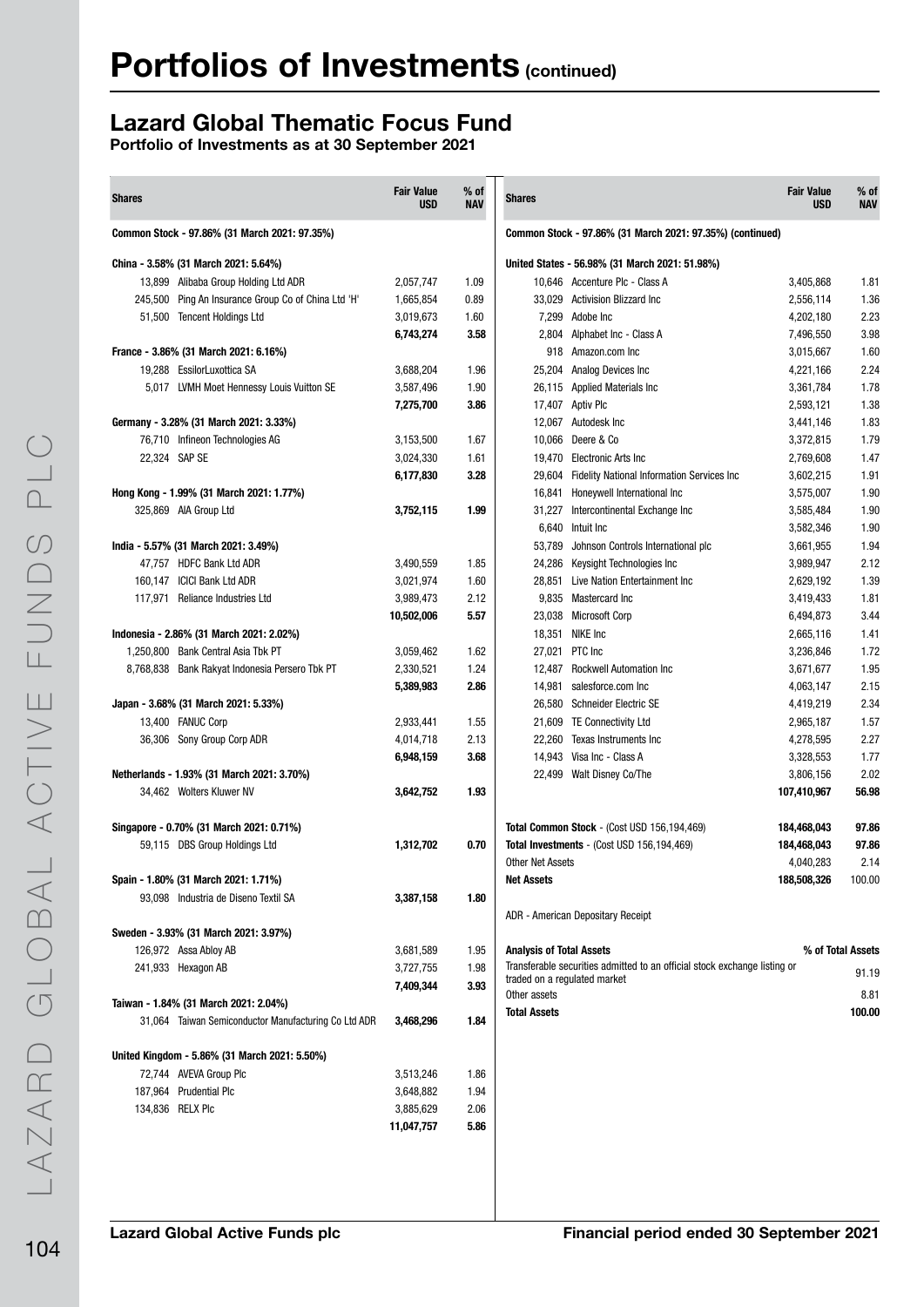# Lazard Global Equity Franchise Fund

| <b>Shares</b>                                                                   | <b>Fair Value</b><br><b>USD</b> | $%$ of<br><b>NAV</b> | <b>Maturity</b><br>Date         | <b>Amount</b><br><b>Bought</b>                                                      | <b>Amount</b><br><b>Sold</b>                                                  | <b>Unrealised</b><br>Gain/(Loss)<br><b>USD</b> | $%$ of<br><b>NAV</b> |
|---------------------------------------------------------------------------------|---------------------------------|----------------------|---------------------------------|-------------------------------------------------------------------------------------|-------------------------------------------------------------------------------|------------------------------------------------|----------------------|
| Common Stock - 96.33% (31 March 2021: 92.31%)                                   |                                 |                      |                                 | Open forward foreign currency exchange contracts - (0.00)% (31 March 2021: (0.00)%) |                                                                               |                                                |                      |
| Belgium - 1.96% (31 March 2021: 2.86%)                                          |                                 |                      | 15/10/21                        | EUR 214,312                                                                         | USD 253,552                                                                   | (5,231)                                        | (0.00)               |
| 98,253 Anheuser-Busch InBev SA/NV                                               | 5,549,170                       | 1.96                 | 15/10/21                        | <b>USD 9,770</b>                                                                    | EUR 8,296                                                                     | 158                                            | 0.00                 |
| France - 1.99% (31 March 2021: 8.22%)                                           |                                 |                      |                                 |                                                                                     | Unrealised gain on forward foreign currency exchange                          | 158                                            | 0.00                 |
| 54,331 Vinci SA                                                                 | 5,627,847                       | 1.99                 | contracts                       |                                                                                     |                                                                               |                                                |                      |
|                                                                                 |                                 |                      | contracts                       |                                                                                     | Unrealised loss on forward foreign currency exchange                          | (5,231)                                        | (0.00)               |
| Germany - 4.88% (31 March 2021: 5.49%)                                          |                                 |                      |                                 |                                                                                     | Net unrealised loss on forward foreign currency exchange                      |                                                |                      |
| 195,491 Fresenius Medical Care AG & Co KGaA                                     | 13,776,650                      | 4.88                 | contracts                       |                                                                                     |                                                                               | (5,073)                                        | (0.00)               |
| Italy - 7.03% (31 March 2021: 6.88%)                                            |                                 |                      |                                 | Financial assets and financial liabilities at fair value                            |                                                                               | 272,218,059                                    | 96.33                |
| 472,005 Atlantia SpA                                                            | 8,923,216                       | 3.16                 | <b>Other Net Assets</b>         |                                                                                     |                                                                               | 10,378,977                                     | 3.67                 |
| 1,500,383 Snam SpA                                                              | 8,316,762                       | 2.94                 | <b>Net Assets</b>               |                                                                                     |                                                                               | 282,597,036                                    | 100.00               |
| 370,539 Terna - Rete Elettrica Nazionale                                        | 2,628,187                       | 0.93                 |                                 |                                                                                     |                                                                               |                                                |                      |
|                                                                                 | 19,868,165                      | 7.03                 |                                 |                                                                                     | The counterparty for the open forward foreign currency exchange contracts is: |                                                |                      |
| Japan - 5.19% (31 March 2021: 0.00%)                                            |                                 |                      |                                 | - The Bank of New York Mellon                                                       |                                                                               |                                                |                      |
| 152,748 Secom Co Ltd                                                            | 11,084,025                      | 3.92                 |                                 |                                                                                     |                                                                               |                                                |                      |
| 209,100 USS Co Ltd                                                              | 3,577,327                       | 1.27                 | <b>Analysis of Total Assets</b> |                                                                                     |                                                                               |                                                | % of Total Assets    |
|                                                                                 | 14,661,352                      | 5.19                 |                                 | traded on a regulated market                                                        | Transferable securities admitted to an official stock exchange listing or     |                                                | 95.34                |
| Luxembourg - 4.28% (31 March 2021: 3.82%)<br>1,352,799 SES SA Receipt - Class A |                                 | 4.28                 |                                 | Financial derivative instruments                                                    |                                                                               |                                                | 0.00                 |
|                                                                                 | 12,098,723                      |                      | Other assets                    |                                                                                     |                                                                               |                                                | 4.66                 |
| Spain - 3.49% (31 March 2021: 3.82%)                                            |                                 |                      | <b>Total Assets</b>             |                                                                                     |                                                                               |                                                | 100.00               |
| 340,135 Ferrovial SA                                                            | 9,864,770                       | 3.49                 |                                 |                                                                                     |                                                                               |                                                |                      |
|                                                                                 |                                 |                      |                                 |                                                                                     |                                                                               |                                                |                      |
| United Kingdom - 4.63% (31 March 2021: 8.62%)                                   |                                 |                      |                                 |                                                                                     |                                                                               |                                                |                      |
| 1,098,687 National Grid Plc                                                     | 13,069,209                      | 4.63                 |                                 |                                                                                     |                                                                               |                                                |                      |
| United States - 62.88% (31 March 2021: 50.66%)                                  |                                 |                      |                                 |                                                                                     |                                                                               |                                                |                      |
| Cisco Systems Inc/Delaware<br>49,595                                            | 2,699,456                       | 0.95                 |                                 |                                                                                     |                                                                               |                                                |                      |
| 115,018 Cognizant Technology Solutions Corp                                     | 8,535,486                       | 3.02                 |                                 |                                                                                     |                                                                               |                                                |                      |
| 210,800<br><b>CVS Health Corp</b>                                               | 17,888,488                      | 6.33                 |                                 |                                                                                     |                                                                               |                                                |                      |
| 132,170 Dollar Tree Inc                                                         | 12,651,312                      | 4.48                 |                                 |                                                                                     |                                                                               |                                                |                      |
| 52,600 Fiserv Inc                                                               | 5,707,100                       | 2.02                 |                                 |                                                                                     |                                                                               |                                                |                      |
| 700,197 H&R Block Inc                                                           | 17,504,925                      | 6.19                 |                                 |                                                                                     |                                                                               |                                                |                      |
| 112,795 Henry Schein Inc                                                        | 8,590,467                       | 3.04                 |                                 |                                                                                     |                                                                               |                                                |                      |
| 659,035 International Game Technology Plc                                       | 17,345,801                      | 6.14                 |                                 |                                                                                     |                                                                               |                                                |                      |
| 84,230 McKesson Corp                                                            | 16,793,777                      | 5.94                 |                                 |                                                                                     |                                                                               |                                                |                      |
| 299,312 MEDNAX Inc                                                              | 8,509,440                       | 3.01                 |                                 |                                                                                     |                                                                               |                                                |                      |
| 65,137 Medtronic Plc                                                            | 8,164,923                       | 2.89                 |                                 |                                                                                     |                                                                               |                                                |                      |
| 868,066<br>Nielsen Holdings Plc                                                 | 16,658,187                      | 5.89                 |                                 |                                                                                     |                                                                               |                                                |                      |
| 196,774<br>Omnicom Group Inc                                                    | 14,258,244                      | 5.05                 |                                 |                                                                                     |                                                                               |                                                |                      |
| 127,758<br>Stericycle Inc                                                       | 8,683,711                       | 3.07                 |                                 |                                                                                     |                                                                               |                                                |                      |
| 215,105<br>Tapestry Inc<br>25,826 Visa Inc - Class A                            | 7,963,187                       | 2.82                 |                                 |                                                                                     |                                                                               |                                                |                      |
|                                                                                 | 5,752,742<br>177,707,246        | 2.04<br>62.88        |                                 |                                                                                     |                                                                               |                                                |                      |
|                                                                                 |                                 |                      |                                 |                                                                                     |                                                                               |                                                |                      |
| Total Common Stock - (Cost USD 254,414,353)                                     | 272,223,132                     | 96.33                |                                 |                                                                                     |                                                                               |                                                |                      |
| Total Investments - (Cost USD 254,414,353)                                      | 272,223,132                     | 96.33                |                                 |                                                                                     |                                                                               |                                                |                      |
|                                                                                 |                                 |                      |                                 |                                                                                     |                                                                               |                                                |                      |
|                                                                                 |                                 |                      |                                 |                                                                                     |                                                                               |                                                |                      |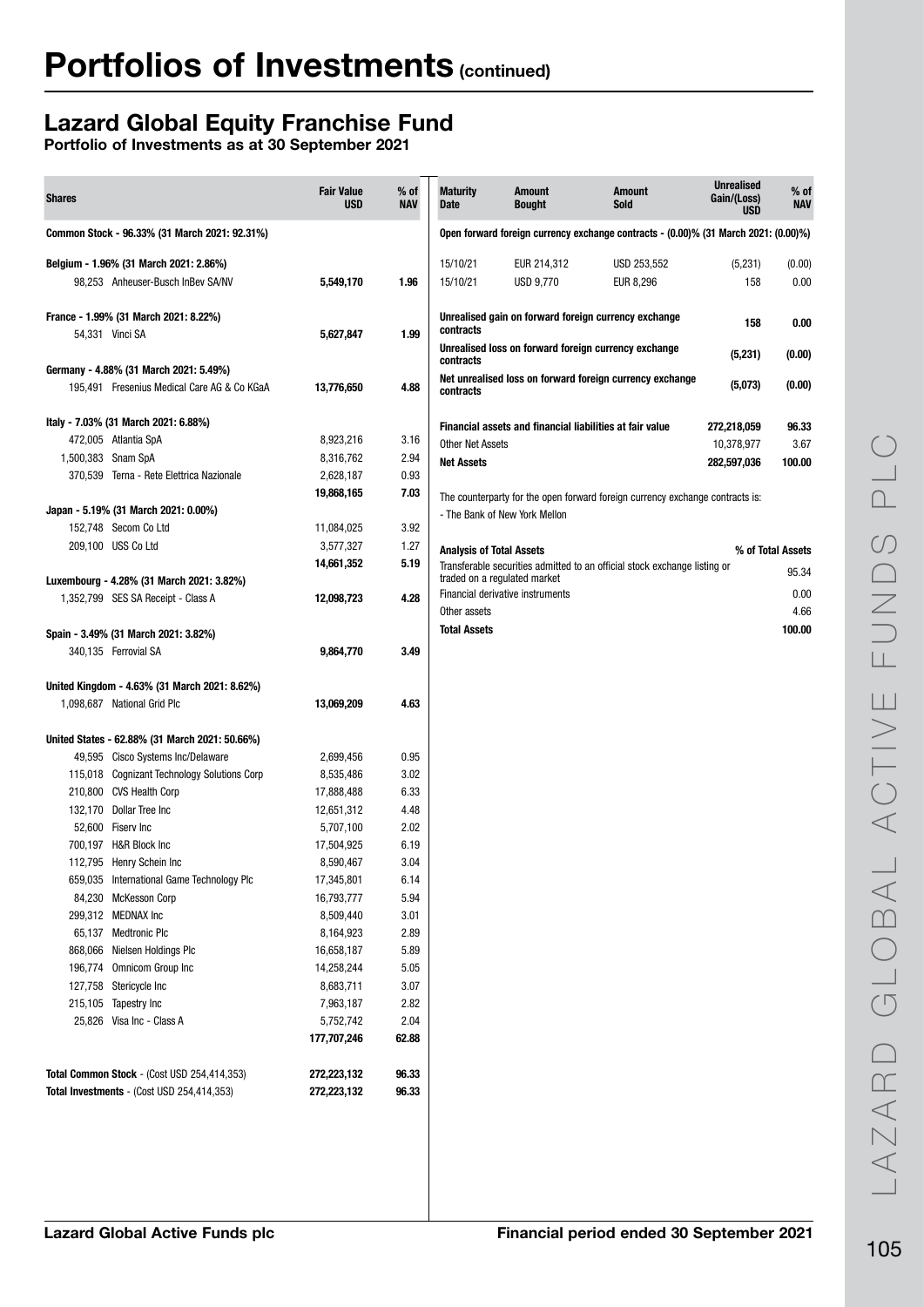# Lazard Global Small Cap Fund\*

| <b>Shares</b>          |                                                                                   | <b>Fair Value</b><br><b>USD</b> | $%$ of<br><b>NAV</b> | <b>Shares</b>          |                                                     | <b>Fair Value</b><br>USD | $%$ of<br><b>NAV</b> |
|------------------------|-----------------------------------------------------------------------------------|---------------------------------|----------------------|------------------------|-----------------------------------------------------|--------------------------|----------------------|
| Common Stock - 96.76%  |                                                                                   |                                 |                      |                        | Common Stock - 96.76% (continued)                   |                          |                      |
| <b>Belgium - 1.31%</b> |                                                                                   |                                 |                      | Spain - 2.32%          |                                                     |                          |                      |
|                        | 6,612 Shurgard Self Storage SA                                                    | 363,041                         | 1.31                 |                        | 81.452 Bankinter SA                                 | 476,811                  | 1.73                 |
|                        |                                                                                   |                                 |                      | 83,713                 | Linea Directa Aseguradora SA Cia de Seguros         | 164,367                  | 0.59                 |
| Canada - 6.20%         |                                                                                   |                                 |                      |                        | y Reaseguros                                        |                          |                      |
|                        | 2,927 Descartes Systems Group Inc/The                                             | 238,257                         | 0.86                 |                        |                                                     | 641,178                  | 2.32                 |
| 21,842                 | Dream Industrial Real Estate Investment                                           | 279,365                         | 1.01                 | <b>Sweden - 1.26%</b>  |                                                     |                          |                      |
|                        | Trust (REIT)                                                                      |                                 |                      |                        | 7,922 Nordnet AB publ<br>32,615 Stillfront Group AB | 142,319                  | 0.51<br>0.75         |
|                        | 5,165 Nexus Real Estate Investment Trust (Units)<br>6,990 Spin Master Corp '144A' | 52,075<br>226,876               | 0.19<br>0.82         |                        |                                                     | 206,878<br>349,197       | 1.26                 |
|                        | 10,676 Stelco Holdings Inc                                                        | 312,883                         | 1.13                 | United Kingdom - 5.15% |                                                     |                          |                      |
|                        | 52,443 StorageVault Canada Inc                                                    | 255,883                         | 0.93                 |                        | 41,216 Auto Trader Group Plc '144A'                 | 326,138                  | 1.18                 |
|                        | 21,166 Summit Industrial Income REIT (Units) (REIT)                               | 348,258                         | 1.26                 |                        | 39,352 Britvic Plc                                  | 470,638                  | 1.70                 |
|                        |                                                                                   | 1,713,597                       | 6.20                 |                        | 28,994 JD Sports Fashion Plc                        | 408,204                  | 1.48                 |
| China - 0.87%          |                                                                                   |                                 |                      |                        | 14,458 Pennon Group Plc                             | 218,942                  | 0.79                 |
|                        | 237,000 Nexteer Automotive Group Ltd                                              | 241,627                         | 0.87                 |                        |                                                     | 1,423,922                | 5.15                 |
|                        |                                                                                   |                                 |                      | United States - 52.27% |                                                     |                          |                      |
| <b>Germany - 5.22%</b> |                                                                                   |                                 |                      |                        | 7,283 Adaptive Biotechnologies Corp                 | 247,549                  | 0.90                 |
|                        | 50,325 Aroundtown SA                                                              | 347,677                         | 1.26                 |                        | 3,470 Armstrong World Industries Inc                | 331,281                  | 1.20                 |
|                        | 4,027 Dermapharm Holding SE                                                       | 388,993                         | 1.41                 |                        | 4,525 Atkore Inc                                    | 393,313                  | 1.42                 |
|                        | 23,248 flatexDEGIRO AG                                                            | 494,788                         | 1.79                 |                        | 3,954 BRP Inc                                       | 365,997                  | 1.32                 |
|                        | 7,171 TeamViewer AG '144A'                                                        | 211,450                         | 0.76                 |                        | 15,510 Cactus Inc                                   | 585,037                  | 2.12                 |
|                        |                                                                                   | 1,442,908                       | 5.22                 |                        | 1,973 Carlisle Cos Inc                              | 392,213                  | 1.42                 |
| Ireland - 2.30%        |                                                                                   |                                 |                      |                        | 3,200 Certara Inc                                   | 105,920                  | 0.38                 |
|                        | 72,624 Dalata Hotel Group Plc                                                     | 341,571                         | 1.24                 |                        | 5,173 Ciena Corp                                    | 265,634                  | 0.96                 |
|                        | 1,117 ICON Plc                                                                    | 292,676                         | 1.06                 |                        | 8,720 Columbus McKinnon Corp/NY                     | 421,612                  | 1.53                 |
|                        |                                                                                   | 634,247                         | 2.30                 |                        | 9,753 Commerce Bancshares Inc/MO                    | 679,589                  | 2.46                 |
| Italy - 4.41%          |                                                                                   |                                 |                      |                        | 2,900 Dolby Laboratories Inc - Class A              | 255,200                  | 0.92                 |
|                        | 9,247 Banca Generali SpA                                                          | 405,540                         | 1.47                 |                        | 3,080 Eagle Materials Inc                           | 403,973                  | 1.46                 |
|                        | 60,556 Italgas SpA                                                                | 387,739                         | 1.40                 |                        | 8,986 East West Bancorp Inc                         | 696,774                  | 2.52                 |
|                        | 16,762 Stevanato Group SpA                                                        | 424,246                         | 1.54                 |                        | 8,124 Envista Holdings Corp                         | 339,664                  | 1.23                 |
|                        |                                                                                   | 1,217,525                       | 4.41                 |                        | 14,328 Exelixis Inc                                 | 302,894                  | 1.10                 |
| Japan - 10.87%         |                                                                                   |                                 |                      |                        | 1.505 F5 Networks Inc                               | 299,164                  | 1.08                 |
|                        | 6,200 Ariake Japan Co Ltd                                                         | 390,256                         | 1.41                 |                        | 29,075 Gates Industrial Corp Plc                    | 473,050                  | 1.71                 |
|                        | 16,200 ARTERIA Networks Corp                                                      | 239,235                         | 0.87                 |                        | 824 Helen of Troy Ltd                               | 185,136                  | 0.67                 |
|                        | 8,760 Daiseki Co Ltd                                                              | 382,851                         | 1.39                 |                        | 5,401 Ingevity Corp                                 | 385,469                  | 1.39                 |
|                        | 8,200 Digital Garage Inc                                                          | 376,035                         | 1.36                 |                        | 2,390 Innospec Inc                                  | 201,286                  | 0.73                 |
|                        | 5,500 JAFCO Group Co Itd                                                          | 352,962                         | 1.28                 |                        | 2,355 J2 Global Inc                                 | 321,740                  | 1.16                 |
|                        | 4,300 Open House Co Ltd                                                           | 251,745                         | 0.91                 |                        | 7,489 Kohl's Corp                                   | 352,657                  | 1.28                 |
|                        | 14,800 Ryohin Keikaku Co Ltd                                                      | 329,272                         | 1.19                 |                        | 13,235 Leslie's Inc                                 | 271,847                  | 0.98                 |
|                        | 8,000 Seria Co Ltd                                                                | 279,702                         | 1.01                 |                        | 5,538 Malibu Boats Inc - Class A                    | 387,549                  | 1.40                 |
|                        | 13,500 TechnoPro Holdings Inc                                                     | 401,040                         | 1.45                 |                        | 2,628 MKS Instruments Inc                           | 396,592                  | 1.44                 |
|                        |                                                                                   | 3,003,098                       | 10.87                |                        | 1,061 Morningstar Inc                               | 274,831                  | 0.99                 |
| Netherlands - 3.76%    |                                                                                   |                                 |                      |                        | 18,958 N-Able Inc                                   | 235,269                  | 0.85                 |
|                        | 8,240 Aalberts NV                                                                 | 470,565                         | 1.71                 |                        | 26,642 National Energy Services Reunited Corp       | 333,558                  | 1.21                 |
|                        | 11,377 Arcadis NV                                                                 | 567,194                         | 2.05                 |                        | 8,302 National Storage Affiliates Trust (REIT)      | 438,263                  | 1.59                 |
|                        |                                                                                   | 1,037,759                       | 3.76                 |                        | 7,067 Neenah Inc                                    | 329,393                  | 1.19                 |
| Norway - 0.07%         |                                                                                   |                                 |                      |                        | 23,050 Ortho Clinical Diagnostics Holdings Plc      | 425,964                  | 1.54                 |
|                        | 1,074 Crayon Group Holding ASA '144A'                                             | 20,068                          | 0.07                 |                        | 7,864 Parsons Corp                                  | 265,489                  | 0.96                 |
|                        |                                                                                   |                                 |                      |                        | 2,592 Pegasystems Inc                               | 329,443                  | 1.19                 |
| South Korea - 0.75%    |                                                                                   |                                 |                      |                        | 18,812 PGT Innovations Inc                          | 359,309                  | 1.30                 |
|                        | 3,245 KoMiCo Ltd                                                                  | 208,119                         | 0.75                 |                        | 2,959 Phreesia Inc                                  | 182,570                  | 0.66                 |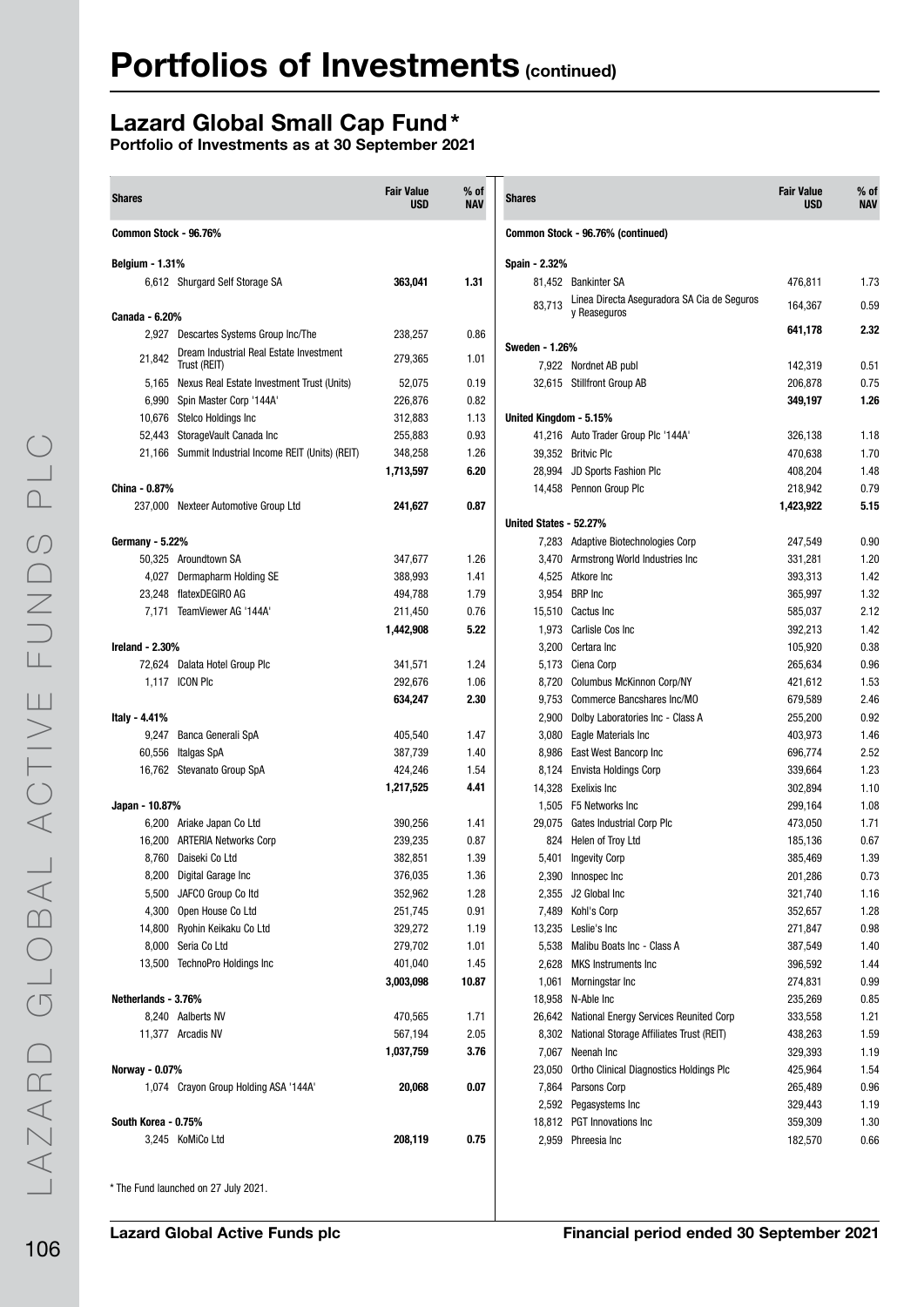# Lazard Global Small Cap Fund\* (continued)

Portfolio of Investments as at 30 September 2021

| <b>Shares</b>                     |                                                                                                           | <b>Fair Value</b><br><b>USD</b> | $%$ of<br><b>NAV</b> |  |  |  |  |
|-----------------------------------|-----------------------------------------------------------------------------------------------------------|---------------------------------|----------------------|--|--|--|--|
| Common Stock - 96.76% (continued) |                                                                                                           |                                 |                      |  |  |  |  |
|                                   | United States - 52.27% (continued)                                                                        |                                 |                      |  |  |  |  |
| 7,780                             | Plymouth Industrial REIT Inc (REIT)                                                                       | 176.995                         | 0.64                 |  |  |  |  |
|                                   | 4,529 Remitly Global Inc                                                                                  | 166.214                         | 0.60                 |  |  |  |  |
|                                   | 9,373 SolarWinds Corp                                                                                     | 156,810                         | 0.57                 |  |  |  |  |
|                                   | 2,004 United Therapeutics Corp                                                                            | 369,898                         | 1.34                 |  |  |  |  |
|                                   | 12,734 US Foods Holding Corp                                                                              | 441,360                         | 1.60                 |  |  |  |  |
|                                   | 16,069 Utz Brands Inc                                                                                     | 275,262                         | 1.00                 |  |  |  |  |
|                                   | 1.040 Valmont Industries Inc                                                                              | 244,525                         | 0.88                 |  |  |  |  |
|                                   | 4,935 Wyndham Hotels & Resorts Inc                                                                        | 380,933                         | 1.38                 |  |  |  |  |
|                                   |                                                                                                           | 14,447,226                      | 52.27                |  |  |  |  |
|                                   | Total Common Stock - (Cost USD 27,025,481)                                                                | 26,743,512                      | 96.76                |  |  |  |  |
|                                   | Total Investments - (Cost USD 27,025,481)                                                                 | 26,743,512                      | 96.76                |  |  |  |  |
| Other Net Assets                  |                                                                                                           | 895,675                         | 3.24                 |  |  |  |  |
| <b>Net Assets</b>                 |                                                                                                           | 27,639,187                      | 100.00               |  |  |  |  |
| <b>Analysis of Total Assets</b>   |                                                                                                           |                                 | % of Total Assets    |  |  |  |  |
|                                   | Transferable securities admitted to an official stock exchange listing or<br>traded on a regulated market |                                 | 96.57                |  |  |  |  |
| Other assets                      |                                                                                                           |                                 | 3.43                 |  |  |  |  |
| <b>Total Assets</b>               |                                                                                                           |                                 | 100.00               |  |  |  |  |
|                                   |                                                                                                           |                                 |                      |  |  |  |  |
|                                   |                                                                                                           |                                 |                      |  |  |  |  |

\* The Fund launched on 27 July 2021.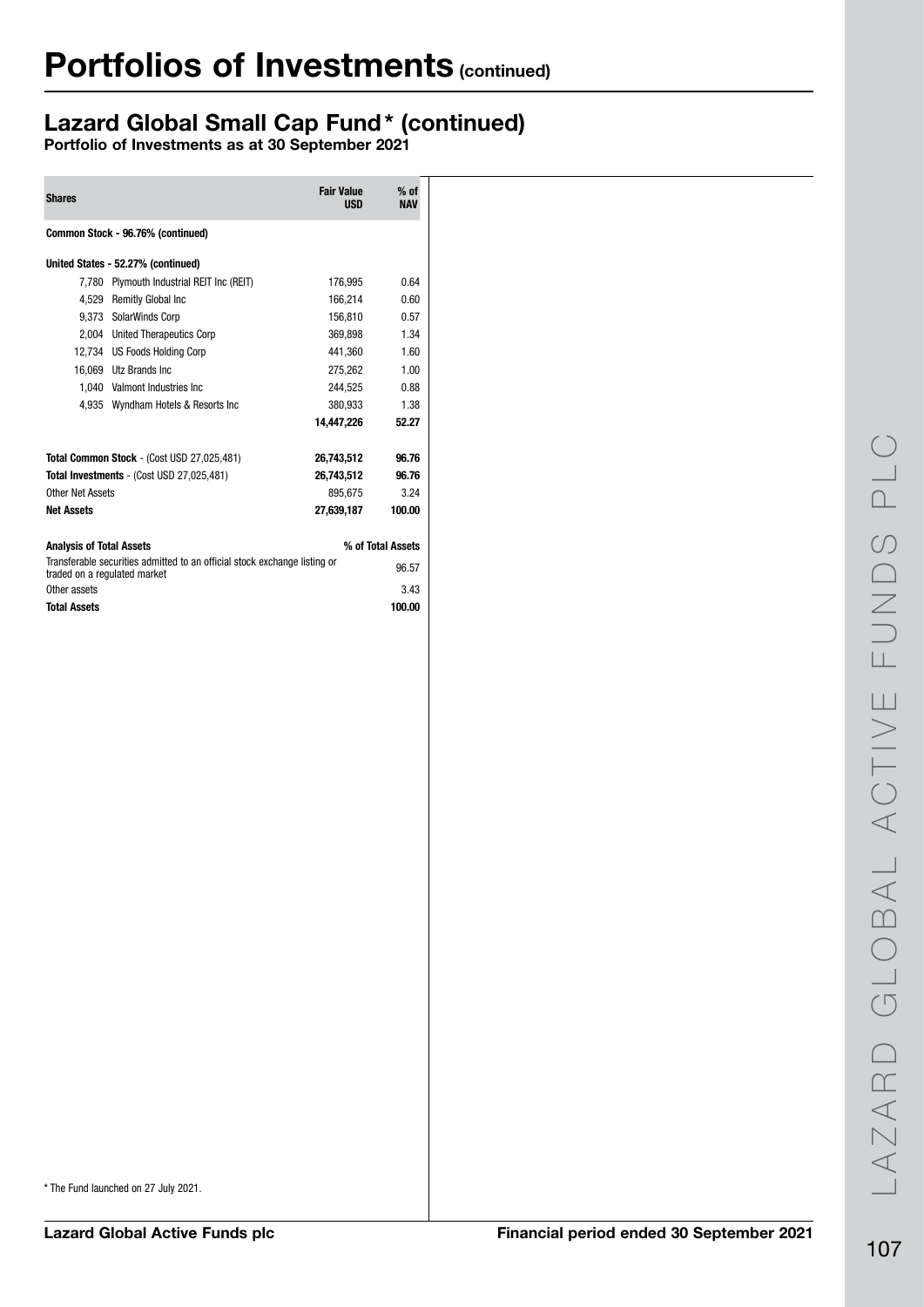# Lazard European Equity Fund

| <b>Shares</b>   |                                                             | <b>Fair Value</b><br><b>EUR</b> | % of<br><b>NAV</b> | <b>Shares</b>                                             | <b>Fair Value</b><br><b>EUR</b> | % of<br><b>NAV</b> |
|-----------------|-------------------------------------------------------------|---------------------------------|--------------------|-----------------------------------------------------------|---------------------------------|--------------------|
|                 | Common Stock - 98.02% (31 March 2021: 95.11%)               |                                 |                    | Common Stock - 98.02% (31 March 2021: 95.11%) (continued) |                                 |                    |
|                 | Austria - 1.53% (31 March 2021: 1.29%)                      |                                 |                    | Italy - 1.58% (31 March 2021: 4.18%)                      |                                 |                    |
|                 | 5,031 BAWAG Group AG '144A'                                 | 272,385                         | 1.53               | 33,707 BFF Bank SpA '144A'                                | 282,717                         | 1.58               |
|                 | Belgium - 1.81% (31 March 2021: 0.00%)                      |                                 |                    | Netherlands - 9.06% (31 March 2021: 6.52%)                |                                 |                    |
|                 | 4,817 Azelis Group NV                                       | 131,023                         | 0.73               | 4.336 Akzo Nobel NV                                       | 407,606                         | 2.28               |
|                 | 1,534 D'ieteren Group                                       | 192,864                         | 1.08               | 618 ASML Holding NV                                       | 393,561                         | 2.20               |
|                 |                                                             | 323,887                         | 1.81               | Koninklijke DSM NV<br>2,699                               | 465,726                         | 2.61               |
|                 | China - 0.86% (31 March 2021: 1.24%)                        |                                 |                    | 15,250 Universal Music Group NV                           | 352,504                         | 1.97               |
|                 | 2,269 Prosus NV                                             | 154,273                         | 0.86               | Norway - 1.36% (31 March 2021: 0.71%)                     | 1,619,397                       | 9.06               |
|                 | Denmark - 7.88% (31 March 2021: 5.70%)                      |                                 |                    | 11,008 Equinor ASA                                        | 242,172                         | 1.36               |
|                 | 2,920 Carlsberg AS                                          | 410,074                         | 2.29               |                                                           |                                 |                    |
|                 | 658 Genmab A/S                                              | 248,171                         | 1.39               | Poland - 0.90% (31 March 2021: 1.13%)                     |                                 |                    |
|                 | 4,186 Novo Nordisk A/S                                      | 347,588                         | 1.95               | 11.310 InPost SA                                          | 161.057                         | 0.90               |
|                 | 11,624 Vestas Wind Systems A/S                              | 401,764                         | 2.25               |                                                           |                                 |                    |
|                 |                                                             | 1,407,597                       | 7.88               | Portugal - 2.01% (31 March 2021: 3.34%)                   |                                 |                    |
|                 | Finland - 2.04% (31 March 2021: 0.76%)                      |                                 |                    | 31,635 EDP - Energias de Portugal SA                      | 143,262                         | 0.80               |
|                 | 32,937 Nordea Bank Abp - Class A                            | 364,922                         | 2.04               | 22,056 Galp Energia SGPS SA                               | 215,637                         | 1.21               |
|                 |                                                             |                                 |                    |                                                           | 358,899                         | 2.01               |
|                 | France - 29.03% (31 March 2021: 24.70%)                     |                                 |                    | Saudi Arabia - 0.78% (31 March 2021: 0.61%)               |                                 |                    |
|                 | 4,516 Air Liquide SA                                        | 623,811                         | 3.49               | 1,261 Delivery Hero SE '144A'                             | 139,403                         | 0.78               |
|                 | 2,582 Alstom SA                                             | 84,573                          | 0.47               |                                                           |                                 |                    |
| 20,840 AXA SA   |                                                             | 500,512                         | 2.80               | Spain - 3.29% (31 March 2021: 3.11%)                      |                                 |                    |
|                 | 5,318 BNP Paribas SA                                        | 294,079                         | 1.65               | 81,950 Banco Santander SA                                 | 256,254                         | 1.43               |
|                 | 8,918 Bureau Veritas SA                                     | 236,293                         | 1.32               | 4,927 Industria de Diseno Textil SA                       | 154,752                         | 0.87               |
|                 | 2,185 Capgemini SE                                          | 392,295                         | 2.20               | 36,146 Mediaset Espana Comunicacion SA                    | 176,887                         | 0.99               |
| 32,935 Engie SA |                                                             | 373,165                         | 2.09               |                                                           | 587,893                         | 3.29               |
|                 | 3,135 Eurazeo SE                                            | 254,356                         | 1.42               | Sweden - 2.16% (31 March 2021: 3.37%)                     |                                 |                    |
|                 | 382 Kering SA                                               | 234,548                         | 1.31               | 9,033 Hexagon AB                                          | 120,155                         | 0.67               |
|                 | 2,311 Legrand SA<br>633 LVMH Moet Hennessy Louis Vuitton SE | 213,979                         | 1.20<br>2.19       | 13,480 Sandvik AB                                         | 265,586                         | 1.49               |
|                 | 18,958 Orange SA                                            | 390,759<br>177,302              | 0.99               | Switzerland - 13.39% (31 March 2021: 12.64%)              | 385,741                         | 2.16               |
|                 | 1,411 Pernod Ricard SA                                      | 266,385                         | 1.49               | 18,218 ABB Ltd                                            | 524,234                         | 2.93               |
| 6,439 Sanofi    |                                                             | 535,113                         | 3.00               | 6,696 Alcon Inc                                           | 468,288                         | 2.62               |
|                 | 6,693 SPIE SA                                               | 130,905                         | 0.73               | 8,698 Novartis AG                                         | 616,038                         | 3.45               |
|                 | 11,568 TotalEnergies SE                                     | 478,550                         | 2.68               | 2,489 Roche Holding AG                                    | 784,087                         | 4.39               |
|                 |                                                             | 5,186,625                       | 29.03              |                                                           | 2,392,647                       | 13.39              |
|                 | Germany - 11.51% (31 March 2021: 15.80%)                    |                                 |                    | United Kingdom - 6.11% (31 March 2021: 7.21%)             |                                 |                    |
|                 | 1,458 adidas AG                                             | 396,621                         | 2.22               | 13,421 Allfunds Group Plc                                 | 222,811                         | 1.25               |
|                 | 2,649 Continental AG                                        | 250,712                         | 1.40               | 6,861 Coca-Cola Europacific Partners Plc                  | 324,423                         | 1.81               |
|                 | 4,718 Covestro AG '144A'                                    | 279,742                         | 1.57               | 9,866 RELX Plc                                            | 245,943                         | 1.38               |
|                 | 1,721 CTS Eventim AG & Co KGaA                              | 112,419                         | 0.63               | 6,407 Unilever Plc                                        | 298,336                         | 1.67               |
|                 | 6,035 Infineon Technologies AG                              | 214,179                         | 1.20               |                                                           | 1,091,513                       | 6.11               |
|                 | 1,257 KION Group AG                                         | 101,546                         | 0.57               |                                                           |                                 |                    |
|                 | 1,906 MTU Aero Engines AG                                   | 372,055                         | 2.08               | Total Common Stock - (Cost EUR 15,380,936)                | 17,513,841                      | 98.02              |
|                 | 1,806 Scout24 AG '144A'                                     | 108,222                         | 0.60               | Preferred Stock - 1.80% (31 March 2021: 3.65%)            |                                 |                    |
|                 | 452 Vitesco Technologies Group AG                           | 23,052                          | 0.13               | Germany - 1.80% (31 March 2021: 3.65%)                    |                                 |                    |
|                 | 3,816 Vonovia SE                                            | 198,033                         | 1.11               | 3,731 Porsche Automobil Holding SE - Preference           | 320,982                         | 1.80               |
|                 |                                                             | 2,056,581                       | 11.51              |                                                           |                                 |                    |
|                 | Ireland - 2.72% (31 March 2021: 2.80%)                      |                                 |                    | Total Preferred Stock - (Cost EUR 244,604)                | 320,982                         | 1.80               |
|                 | 2,323 Kerry Group Plc                                       | 268,496                         | 1.50               | Total Investments - (Cost EUR 15,625,540)                 | 17,834,823                      | 99.82              |
|                 | 13,366 Ryanair Holdings Plc                                 | 217,636                         | 1.22               | Other Net Assets                                          | 31,712                          | 0.18               |
|                 |                                                             | 486,132                         | 2.72               | <b>Net Assets</b>                                         | 17,866,535                      | 100.00             |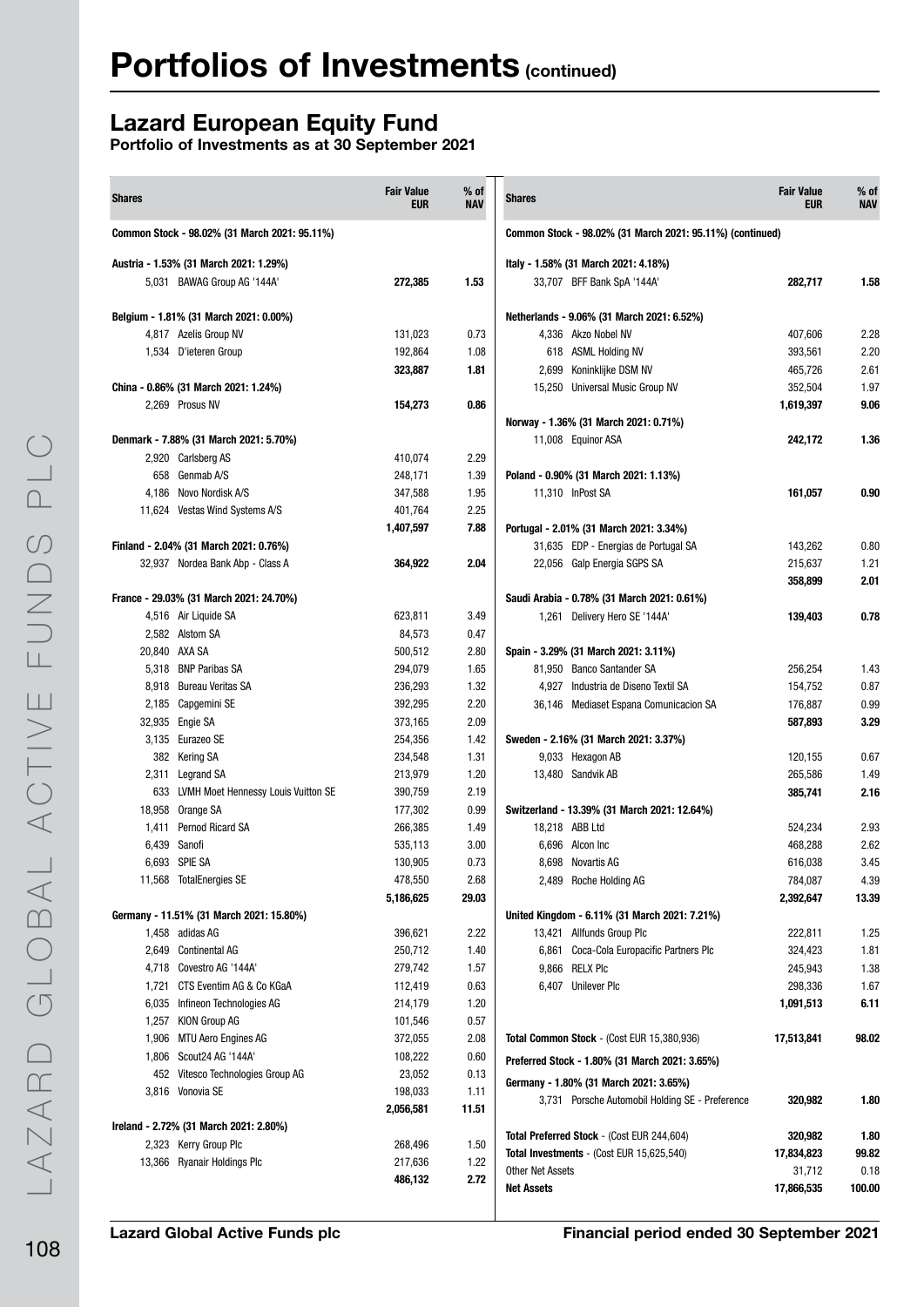## Lazard European Equity Fund (continued)

| <b>Analysis of Total Assets</b>                                                                           | % of Total Assets |
|-----------------------------------------------------------------------------------------------------------|-------------------|
| Transferable securities admitted to an official stock exchange listing or<br>traded on a regulated market | 98.47             |
| Other assets                                                                                              | 1.53              |
| <b>Total Assets</b>                                                                                       | 100.00            |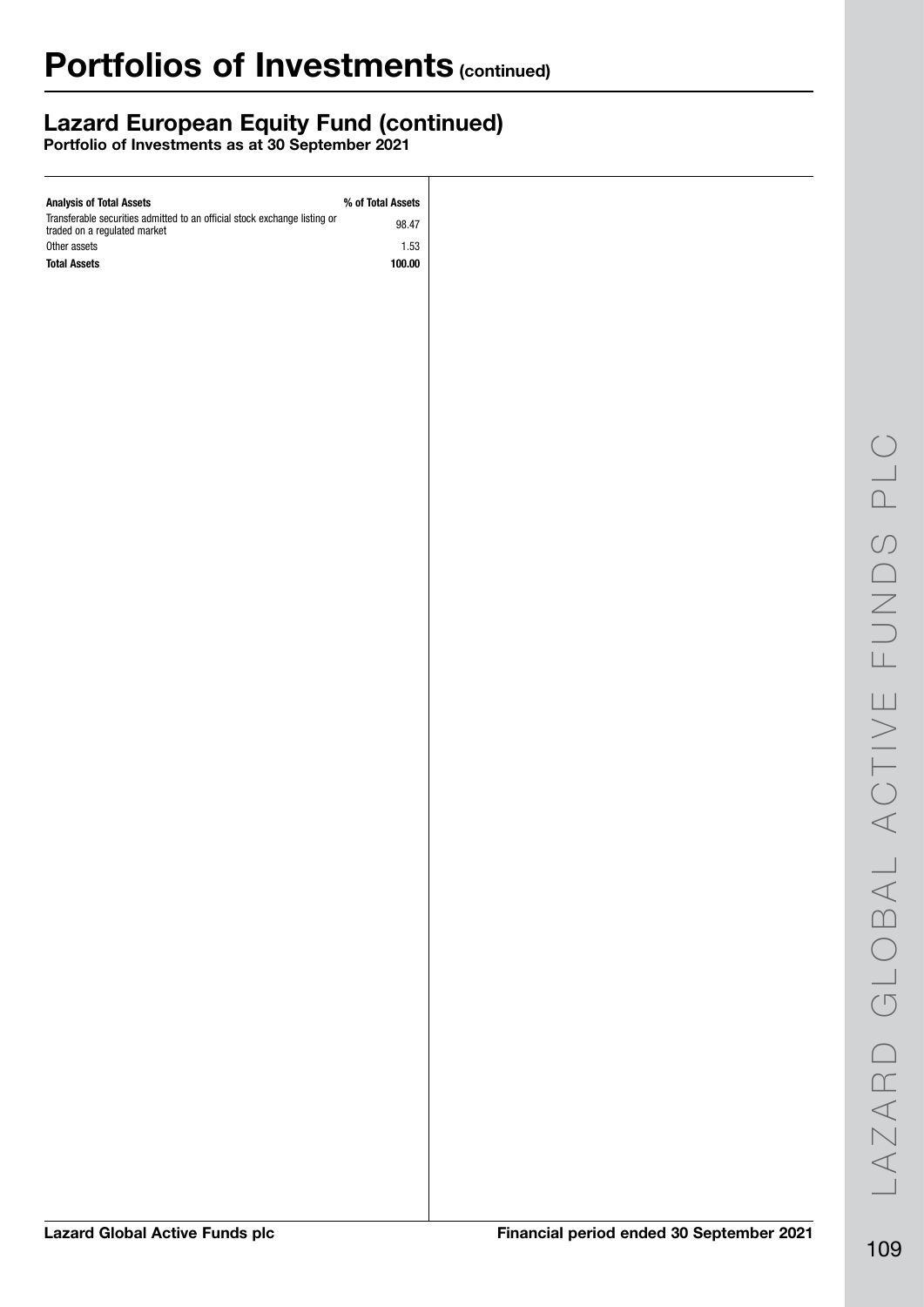### Lazard Pan-European Small Cap Fund

| <b>Shares</b>                                                     | <b>Fair Value</b><br><b>EUR</b> | $%$ of<br><b>NAV</b> | <b>Shares</b> |                                                             | <b>Fair Value</b><br><b>EUR</b> | % of<br><b>NAV</b> |
|-------------------------------------------------------------------|---------------------------------|----------------------|---------------|-------------------------------------------------------------|---------------------------------|--------------------|
| Common Stock - 98.52% (31 March 2021: 97.56%)                     |                                 |                      |               | Common Stock - 98.52% (31 March 2021: 97.56%) (continued)   |                                 |                    |
| Austria - 1.47% (31 March 2021: 1.36%)                            |                                 |                      |               | Jersey - 1.83% (31 March 2021: 1.71%)                       |                                 |                    |
| 27,532 BAWAG Group AG '144A'                                      | 1,490,620                       | 1.47                 |               | 216,315 JTC Plc '144A'                                      | 1,861,052                       | 1.83               |
| Belgium - 3.51% (31 March 2021: 4.46%)                            |                                 |                      |               | Luxembourg - 0.70% (31 March 2021: 0.00%)                   |                                 |                    |
| 48,722 Fagron                                                     | 819,335                         | 0.81                 |               | 45,979 Novem Group SA                                       | 708,077                         | 0.70               |
| 23,411 Kinepolis Group NV                                         | 1,309,965                       | 1.29                 |               |                                                             |                                 |                    |
| 30,307 Shurgard Self Storage SA                                   | 1,436,560                       | 1.41                 |               | Netherlands - 10.22% (31 March 2021: 9.00%)                 |                                 |                    |
|                                                                   | 3,565,860                       | 3.51                 |               | 32,652 Aalberts NV                                          | 1,609,754                       | 1.58               |
| Denmark - 1.49% (31 March 2021: 1.45%)                            |                                 |                      |               | 46,175 Arcadis NV                                           | 1,987,324                       | 1.96               |
| 14,537 Royal Unibrew A/S                                          | 1,511,151                       | 1.49                 |               | 7,465 ASM International NV                                  | 2,516,193                       | 2.48               |
|                                                                   |                                 |                      |               | 47,461 CTP NV '144A'                                        | 892,491                         | 0.88               |
| Finland - 3.26% (31 March 2021: 2.92%)                            |                                 |                      |               | 10,289 Euronext NV '144A'                                   | 1,002,338                       | 0.98               |
| 78,415 Anora Group Oyj                                            | 785,374                         | 0.77                 |               | 18,455 Signify NV '144A'                                    | 791,547                         | 0.78               |
| 74,895 Kemira Ovi                                                 | 992,112                         | 0.98                 |               | 59,580 Van Lanschot Kempen NV Dutch Cert                    | 1,581,996                       | 1.56               |
| 48,056 Kojamo Oyj                                                 | 857,089                         | 0.85                 |               |                                                             | 10,381,643                      | 10.22              |
| 87,814 Puuilo Oyi                                                 | 671,075                         | 0.66                 |               | Norway - 1.30% (31 March 2021: 1.06%)                       |                                 |                    |
|                                                                   | 3,305,650                       | 3.26                 |               | 81,999 Crayon Group Holding ASA '144A'                      | 1,322,711                       | 1.30               |
| France - 1.58% (31 March 2021: 1.64%)                             |                                 |                      |               |                                                             |                                 |                    |
| 12,605 Gaztransport Et Technigaz SA                               | 813,045                         | 0.80                 |               | Spain - 3.71% (31 March 2021: 3.53%)                        |                                 |                    |
| 26.647 Rubis SCA                                                  | 796,781                         | 0.78                 |               | 329,294 Bankinter SA                                        | 1,664,126                       | 1.64               |
|                                                                   | 1,609,826                       | 1.58                 |               | 46,893 Fluidra SA                                           | 1,599,559                       | 1.58               |
| Germany - 19.38% (31 March 2021: 17.38%)<br>203,605 Aroundtown SA | 1,214,335                       | 1.20                 | 294,464       | Linea Directa Aseguradora SA Cia de Seguros<br>y Reaseguros | 499,129                         | 0.49               |
| 46,915 Bike24 Holding AG                                          | 1,082,798                       | 1.07                 |               |                                                             | 3,762,814                       | 3.71               |
| 31,138 Cherry AG                                                  | 996,416                         | 0.98                 |               | Sweden - 10.22% (31 March 2021: 9.80%)                      |                                 |                    |
| 11,503 CompuGroup Medical SE & Co KgaA                            | 817,727                         | 0.81                 |               | 75,798 Arjo AB                                              | 807,296                         | 0.80               |
| 31,721 Covestro AG '144A'                                         | 1,880,818                       | 1.85                 |               | 37,687 Cary Group AB                                        | 330,761                         | 0.33               |
| Dermapharm Holding SE<br>28,311                                   | 2,360,875                       | 2.32                 |               | 48,617 Cibus Nordic Real Estate AB                          | 992,640                         | 0.98               |
| 99,376 flatexDEGIRO AG                                            | 1,825,883                       | 1.80                 |               | 15,089 Getinge AB                                           | 518,007                         | 0.51               |
| 17,025 Friedrich Vorwerk Group SE                                 | 733,418                         | 0.72                 |               | 83,690 Hexpol AB                                            | 820,236                         | 0.81               |
| 38,471 JOST Werke AG '144A'                                       | 1,880,481                       | 1.85                 |               | 213,043 Karnov Group AB                                     | 1,121,047                       | 1.10               |
| 10,697 LEG Immobilien SE                                          | 1,306,541                       | 1.29                 |               | 51,293 Lindab International AB                              | 1,117,909                       | 1.10               |
| 17,668 Montana Aerospace AG '144A'                                | 543,748                         | 0.54                 |               | 195,446 Nobina AB '144A'                                    | 1,510,643                       | 1.49               |
| 8,944 Nagarro SE                                                  | 1,354,442                       | 1.33                 |               | 19,284 Nordic Entertainment Group AB - Class B              | 894,249                         | 0.88               |
| 12,213 Scout24 AG '144A'                                          | 731,850                         | 0.72                 |               | 32,806 Nordnet AB publ                                      | 508,791                         | 0.50               |
| 730,321 Sirius Real Estate Ltd                                    | 1,110,721                       | 1.09                 |               | 60,721 SkiStar AB                                           | 1,080,890                       | 1.06               |
| 18,104 Stabilus SA                                                | 1,096,045                       | 1.08                 |               | 122,483 Stillfront Group AB                                 | 670,702                         | 0.66               |
| 29,002 TeamViewer AG '144A'                                       | 738,267                         | 0.73                 |               |                                                             | 10,373,171                      | 10.22              |
|                                                                   | 19,674,365                      | 19.38                |               | Switzerland - 2.61% (31 March 2021: 3.70%)                  |                                 |                    |
| Ireland - 1.34% (31 March 2021: 1.32%)                            |                                 |                      |               | 688 Bystronic AG                                            | 800,921                         | 0.79               |
| 334,852 Dalata Hotel Group Plc                                    | 1,359,599                       | 1.34                 |               | 1,009 Siegfried Holding AG                                  | 770,583                         | 0.76               |
|                                                                   |                                 |                      |               | 1,501 Swissquote Group Holding SA                           | 237,017                         | 0.23               |
| Italy - 9.66% (31 March 2021: 8.29%)                              |                                 |                      |               | 9,219 Zehnder Group AG                                      | 841,901                         | 0.83               |
| 34,379 Banca Generali SpA                                         | 1,301,619                       | 1.28                 |               |                                                             | 2,650,422                       | 2.61               |
| 30,918 De' Longhi SpA                                             | 959,428                         | 0.94                 |               | United Kingdom - 26.24% (31 March 2021: 29.03%)             |                                 |                    |
| 92,569 Illimity Bank SpA                                          | 1,260,679                       | 1.24                 |               | 72,326 3i Group Plc                                         | 1,075,498                       | 1.06               |
| 245,344 Italgas SpA                                               | 1,356,175                       | 1.34                 |               | 262,426 Ascential Plc                                       | 1,250,221                       | 1.23               |
| 8,423 Sesa SpA                                                    | 1,314,290                       | 1.29                 |               | 176,930 Auto Trader Group Plc '144A'                        | 1,208,634                       | 1.19               |
| 71,372 Stevanato Group SpA                                        | 1,559,473                       | 1.54                 |               | 109,483 Britvic Plc                                         | 1,130,380                       | 1.11               |
| 57,069 Tinexta Spa                                                | 2,060,640                       | 2.03                 |               | 121,944 Bytes Technology Group Plc                          | 715,203                         | 0.70               |
|                                                                   | 9,812,304                       | 9.66                 |               | 318,911 ConvaTec Group Plc '144A'                           | 801,151                         | 0.79               |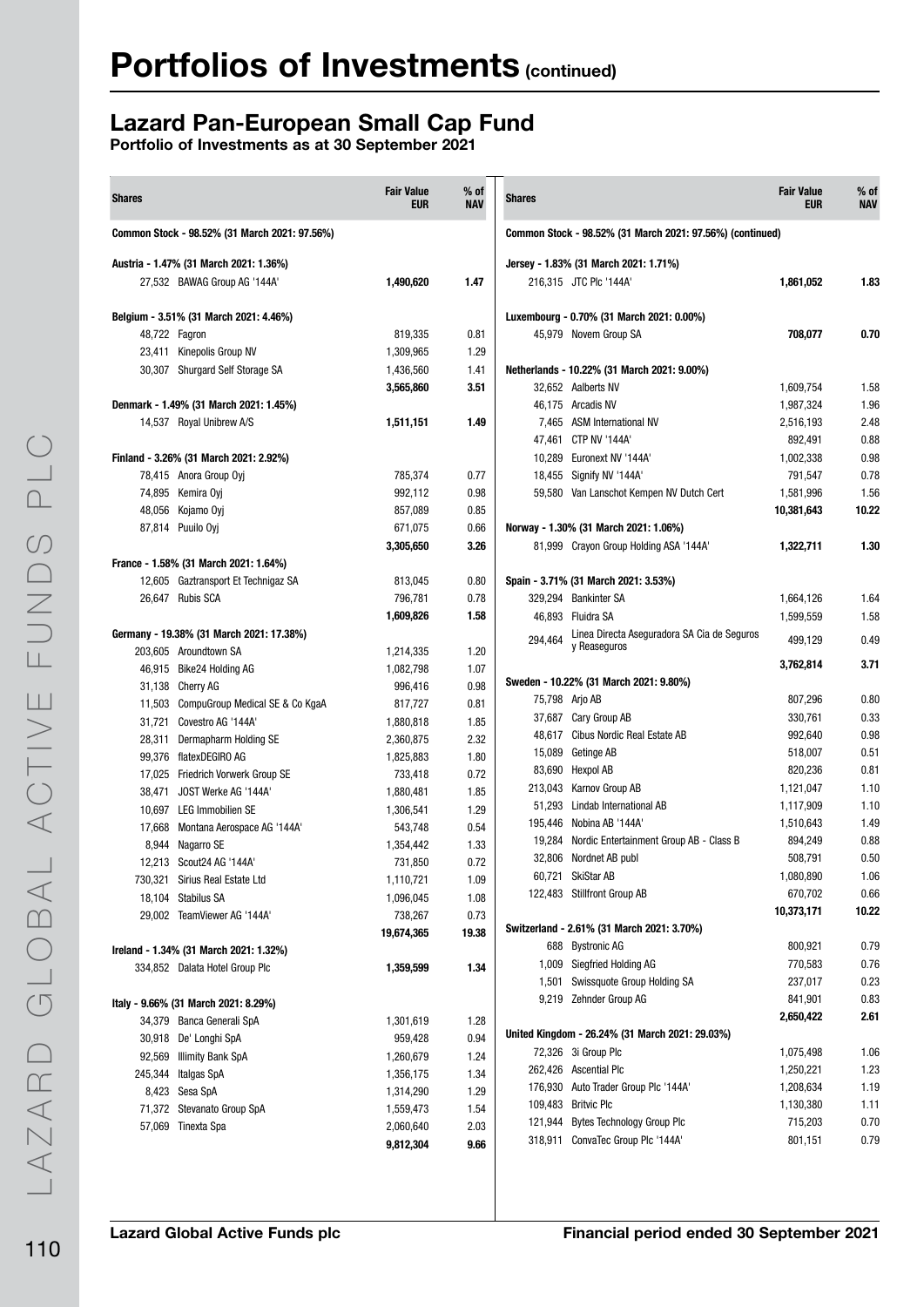## Lazard Pan-European Small Cap Fund (continued)

| <b>Shares</b>                |                                                                           | <b>Fair Value</b><br><b>EUR</b> | $%$ of<br><b>NAV</b> |
|------------------------------|---------------------------------------------------------------------------|---------------------------------|----------------------|
|                              | Common Stock - 98.52% (31 March 2021: 97.56%) (continued)                 |                                 |                      |
|                              | United Kingdom - 26.24% (31 March 2021: 29.03%) (continued)               |                                 |                      |
|                              | 119,315 Electrocomponents Plc                                             | 1,482,019                       | 1.46                 |
|                              | 34,436 Gamma Communications Plc                                           | 733,026                         | 0.72                 |
| 54,711                       | <b>GB Group PIc</b>                                                       | 544.224                         | 0.54                 |
| 187,536                      | Genuit Group Plc                                                          | 1,511,889                       | 1.49                 |
| 47,673                       | <b>Greggs PIc</b>                                                         | 1,616,406                       | 1.59                 |
| 90.360 IMI PIC               |                                                                           | 1,738,184                       | 1.71                 |
| 743,974 ITV Plc              |                                                                           | 911,007                         | 0.90                 |
| 112.405                      | <b>JD Sports Fashion Plc</b>                                              | 1,366,195                       | 1.34                 |
| 74,238                       | JET2 Plc                                                                  | 1,104,049                       | 1.09                 |
|                              | 230,116 On the Beach Group Plc '144A'                                     | 1,023,441                       | 1.01                 |
|                              | 58,109 Pennon Group Plc                                                   | 759,665                         | 0.75                 |
|                              | 299,585 Reach Plc                                                         | 1,214,740                       | 1.20                 |
| 107,388                      | <b>Smart Metering Systems Plc</b>                                         | 1,039,730                       | 1.02                 |
| 310,332                      | <b>Synthomer Plc</b>                                                      | 1,776,919                       | 1.75                 |
|                              | 441.254 Volution Group Plc                                                | 2,518,638                       | 2.48                 |
|                              | 57,836 Weir Group Plc/The                                                 | 1,127,923                       | 1.11                 |
|                              |                                                                           | 26,649,142                      | 26.24                |
|                              | Total Common Stock - (Cost EUR 75,644,887)                                | 100,038,407                     | 98.52                |
|                              | Total Investments - (Cost EUR 75,644,887)                                 | 100,038,407                     | 98.52                |
| Other Net Assets             |                                                                           | 1,500,617                       | 1.48                 |
| <b>Net Assets</b>            |                                                                           | 101,539,024                     | 100.00               |
| Analvsis of Total Assets     |                                                                           |                                 | % of Total Assets    |
| traded on a regulated market | Transferable securities admitted to an official stock exchange listing or |                                 | 97.65                |
| Other assets                 |                                                                           |                                 | 2.35                 |
| <b>Total Assets</b>          |                                                                           |                                 | 100.00               |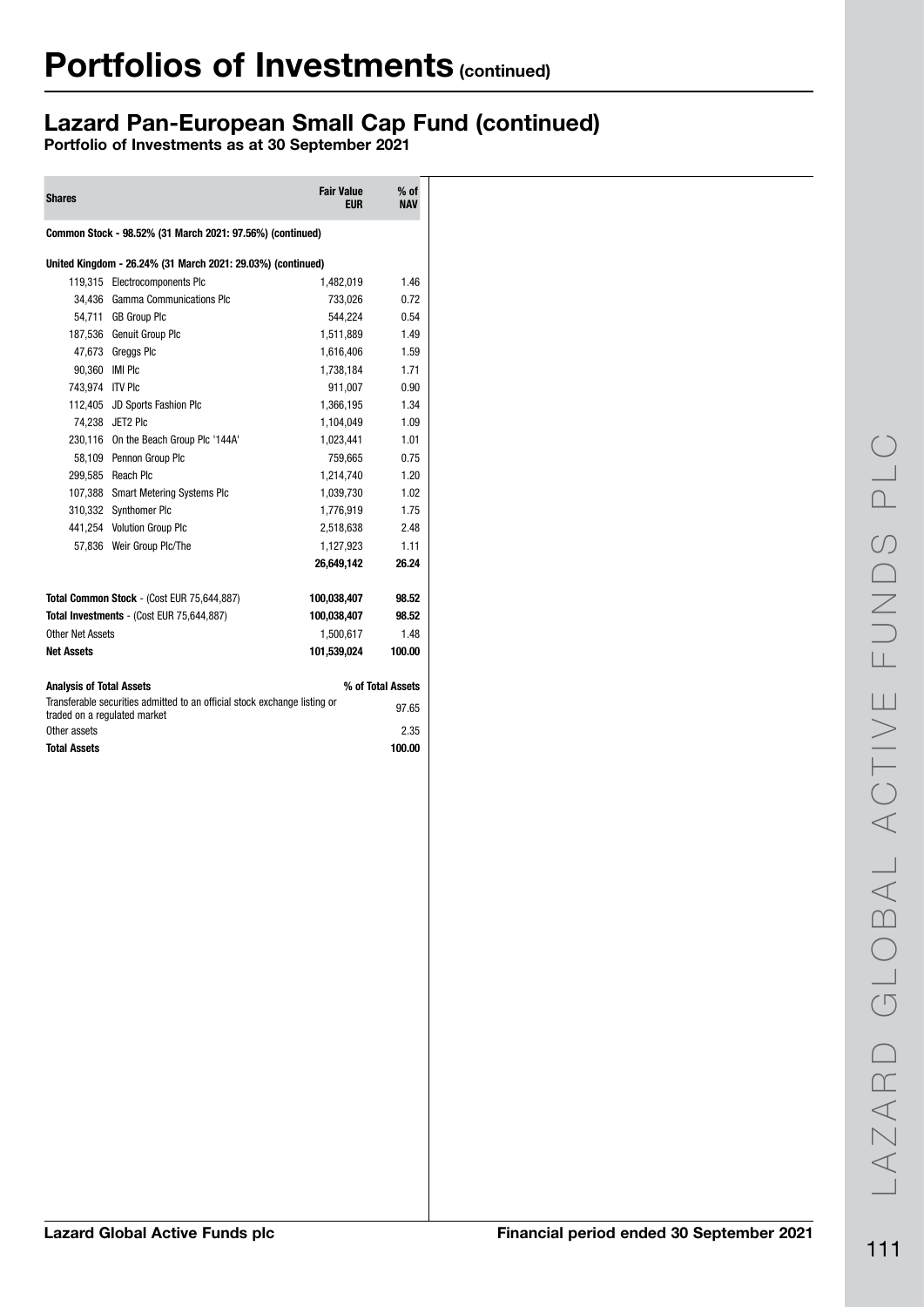### Lazard US Equity Concentrated Fund

| 2.23<br>3.09<br>5.32<br>1.50<br>4.27<br>2.31<br>8.08<br>3.08 | Common Stock - 93.93% (31 March 2021: 98.45%) (continued)<br>Total Common Stock - (Cost USD 469,833,133)<br>93.93<br>638,662,288<br>93.93<br>Total Investments - (Cost USD 469,833,133)<br>638,662,288<br><b>Unrealised</b><br><b>Maturity</b><br><b>Amount</b><br>% of<br><b>Amount</b><br>Gain/(Loss)<br><b>Bought</b><br><b>Sold</b><br><b>NAV</b><br><b>Date</b> |
|--------------------------------------------------------------|----------------------------------------------------------------------------------------------------------------------------------------------------------------------------------------------------------------------------------------------------------------------------------------------------------------------------------------------------------------------|
|                                                              |                                                                                                                                                                                                                                                                                                                                                                      |
|                                                              |                                                                                                                                                                                                                                                                                                                                                                      |
|                                                              |                                                                                                                                                                                                                                                                                                                                                                      |
|                                                              |                                                                                                                                                                                                                                                                                                                                                                      |
|                                                              |                                                                                                                                                                                                                                                                                                                                                                      |
|                                                              |                                                                                                                                                                                                                                                                                                                                                                      |
|                                                              |                                                                                                                                                                                                                                                                                                                                                                      |
|                                                              | <b>USD</b>                                                                                                                                                                                                                                                                                                                                                           |
|                                                              | Open forward foreign currency exchange contracts - (0.33)% (31 March 2021: (0.17)%)                                                                                                                                                                                                                                                                                  |
|                                                              |                                                                                                                                                                                                                                                                                                                                                                      |
|                                                              | 15/10/21<br>EUR 95,188,933<br>USD 112,601,953<br>(2,307,571)<br>(0.34)                                                                                                                                                                                                                                                                                               |
|                                                              | 15/10/21<br>USD 6,752,969<br>EUR 5,755,145<br>0.01<br>84,545                                                                                                                                                                                                                                                                                                         |
|                                                              |                                                                                                                                                                                                                                                                                                                                                                      |
|                                                              | Unrealised gain on forward foreign currency exchange<br>84,545<br>0.01<br>contracts                                                                                                                                                                                                                                                                                  |
| 4.28                                                         | Unrealised loss on forward foreign currency exchange                                                                                                                                                                                                                                                                                                                 |
| 2.90                                                         | (2,307,571)<br>(0.34)<br>contracts                                                                                                                                                                                                                                                                                                                                   |
| 7.18                                                         | Net unrealised loss on forward foreign currency exchange                                                                                                                                                                                                                                                                                                             |
|                                                              | (2,223,026)<br>(0.33)<br>contracts                                                                                                                                                                                                                                                                                                                                   |
| 4.83                                                         |                                                                                                                                                                                                                                                                                                                                                                      |
|                                                              | Financial assets and financial liabilities at fair value<br>636,439,262<br>93.60                                                                                                                                                                                                                                                                                     |
|                                                              | <b>Other Net Assets</b><br>6.40<br>43,520,804                                                                                                                                                                                                                                                                                                                        |
| 5.90                                                         | 100.00<br><b>Net Assets</b><br>679,960,066                                                                                                                                                                                                                                                                                                                           |
|                                                              |                                                                                                                                                                                                                                                                                                                                                                      |
|                                                              | The counterparty for the open forward foreign currency exchange contracts is:                                                                                                                                                                                                                                                                                        |
| 2.13                                                         | - The Bank of New York Mellon                                                                                                                                                                                                                                                                                                                                        |
| 8.05                                                         |                                                                                                                                                                                                                                                                                                                                                                      |
| 10.18                                                        | % of Total Assets<br><b>Analysis of Total Assets</b>                                                                                                                                                                                                                                                                                                                 |
|                                                              | Transferable securities admitted to an official stock exchange listing or<br>92.80                                                                                                                                                                                                                                                                                   |
| 1.99                                                         | traded on a regulated market                                                                                                                                                                                                                                                                                                                                         |
|                                                              | Financial derivative instruments<br>0.01                                                                                                                                                                                                                                                                                                                             |
|                                                              | Other assets<br>7.19                                                                                                                                                                                                                                                                                                                                                 |
| 7.71                                                         | <b>Total Assets</b><br>100.00                                                                                                                                                                                                                                                                                                                                        |
|                                                              |                                                                                                                                                                                                                                                                                                                                                                      |
| 1.58                                                         |                                                                                                                                                                                                                                                                                                                                                                      |
| 1.42                                                         |                                                                                                                                                                                                                                                                                                                                                                      |
| 10.71                                                        |                                                                                                                                                                                                                                                                                                                                                                      |
|                                                              |                                                                                                                                                                                                                                                                                                                                                                      |
| 4.06                                                         |                                                                                                                                                                                                                                                                                                                                                                      |
| 1.00                                                         |                                                                                                                                                                                                                                                                                                                                                                      |
| 4.35                                                         |                                                                                                                                                                                                                                                                                                                                                                      |
| 9.41                                                         |                                                                                                                                                                                                                                                                                                                                                                      |
|                                                              |                                                                                                                                                                                                                                                                                                                                                                      |
| 3.60                                                         |                                                                                                                                                                                                                                                                                                                                                                      |
| 3.00                                                         |                                                                                                                                                                                                                                                                                                                                                                      |
| 6.60                                                         |                                                                                                                                                                                                                                                                                                                                                                      |
|                                                              |                                                                                                                                                                                                                                                                                                                                                                      |
| 6.32                                                         |                                                                                                                                                                                                                                                                                                                                                                      |
| 4.10                                                         |                                                                                                                                                                                                                                                                                                                                                                      |
| 10.42                                                        |                                                                                                                                                                                                                                                                                                                                                                      |
|                                                              |                                                                                                                                                                                                                                                                                                                                                                      |
|                                                              |                                                                                                                                                                                                                                                                                                                                                                      |
| 0.67                                                         |                                                                                                                                                                                                                                                                                                                                                                      |
| 7.98                                                         |                                                                                                                                                                                                                                                                                                                                                                      |
| 8.65                                                         |                                                                                                                                                                                                                                                                                                                                                                      |
|                                                              |                                                                                                                                                                                                                                                                                                                                                                      |
|                                                              |                                                                                                                                                                                                                                                                                                                                                                      |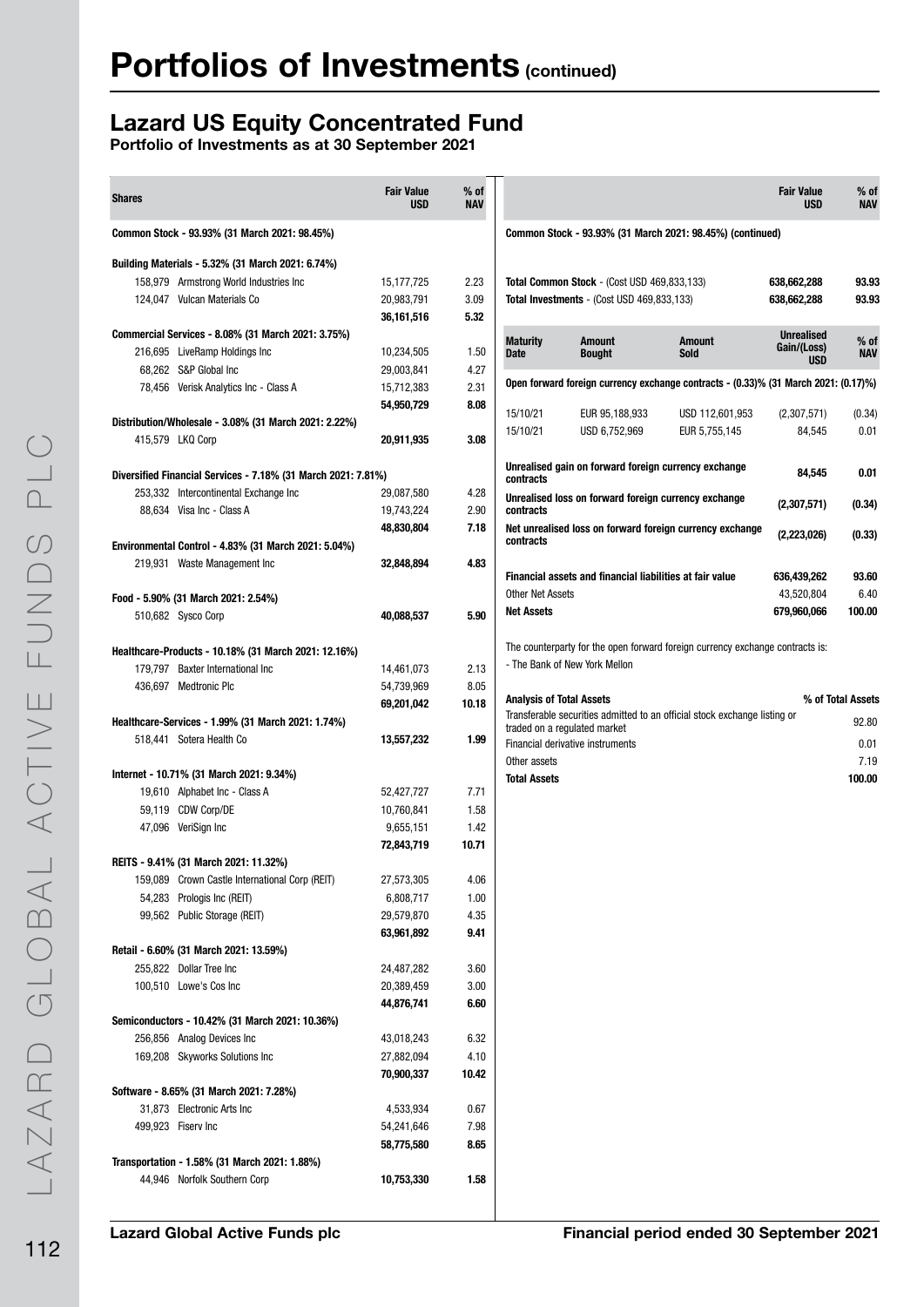## Lazard Japanese Strategic Equity Fund

| <b>Shares</b>                                                                      | <b>Fair Value</b><br><b>JPY</b> | $%$ of<br><b>NAV</b> | <b>Shares</b>           |                                                                          |                                                                                 | <b>Fair Value</b><br><b>JPY</b>  | $%$ of<br>NAV |
|------------------------------------------------------------------------------------|---------------------------------|----------------------|-------------------------|--------------------------------------------------------------------------|---------------------------------------------------------------------------------|----------------------------------|---------------|
| Common Stock - 99.05% (31 March 2021: 98.06%)                                      |                                 |                      |                         |                                                                          | Common Stock - 99.05% (31 March 2021: 98.06%) (continued)                       |                                  |               |
| Auto Manufacturers - 3.10% (31 March 2021: 3.21%)                                  |                                 |                      |                         | Pharmaceuticals - 2.36% (31 March 2021: 2.61%)                           |                                                                                 |                                  |               |
| 8,200 Suzuki Motor Corp                                                            | 40,678,431                      | 3.10                 |                         | 8,400 Takeda Pharmaceutical Co Ltd                                       |                                                                                 | 30,989,136                       | 2.36          |
| Auto Parts & Equipment - 3.78% (31 March 2021: 3.99%)                              |                                 |                      |                         | Private Equity - 2.72% (31 March 2021: 3.99%)                            |                                                                                 |                                  |               |
| 6,800 Denso Corp                                                                   | 49,612,860                      | 3.78                 |                         | 5,000 JAFCO Group Co Itd                                                 |                                                                                 | 35,711,705                       | 2.72          |
| Banks - 9.50% (31 March 2021: 9.35%)                                               |                                 |                      |                         | Real Estate - 1.60% (31 March 2021: 6.14%)                               |                                                                                 |                                  |               |
| 110,900 Mitsubishi UFJ Financial Group Inc                                         | 72,061,645                      | 5.50                 |                         | 16.900 Hulic Co Ltd                                                      |                                                                                 | 20,969,145                       | 1.60          |
| 33,440 Mizuho Financial Group Inc                                                  | 52,394,095                      | 4.00                 |                         |                                                                          |                                                                                 |                                  |               |
|                                                                                    | 124,455,740                     | 9.50                 |                         | Retail - 1.81% (31 March 2021: 1.67%)                                    |                                                                                 |                                  |               |
| Building Materials - 2.56% (31 March 2021: 0.00%)                                  |                                 |                      |                         | 7,000 Sundrug Co Ltd                                                     |                                                                                 | 23,773,398                       | 1.81          |
| 1,400 Daikin Industries Ltd                                                        | 33,513,610                      | 2.56                 |                         |                                                                          |                                                                                 |                                  |               |
|                                                                                    |                                 |                      |                         | Semiconductors - 3.74% (31 March 2021: 3.82%)                            |                                                                                 |                                  |               |
| Chemicals - 7.28% (31 March 2021: 7.98%)                                           |                                 |                      |                         | 1,000 Tokyo Electron Ltd                                                 |                                                                                 | 49,059,109                       | 3.74          |
| 3,400 Nitto Denko Corp                                                             | 26,965,491                      | 2.06                 |                         |                                                                          |                                                                                 |                                  |               |
| 2,300 Shin-Etsu Chemical Co Ltd                                                    | 43,174,534                      | 3.29                 |                         | Telecommunications - 6.07% (31 March 2021: 4.01%)                        |                                                                                 |                                  |               |
| 11,600 Ube Industries Ltd                                                          | 25,341,932                      | 1.93                 |                         | 12,700 Nippon Telegraph & Telephone Corp                                 |                                                                                 | 39,074,812                       | 2.98          |
|                                                                                    | 95,481,957                      | 7.28                 |                         | 6,300 SoftBank Group Corp                                                |                                                                                 | 40,518,106                       | 3.09          |
| Distribution/Wholesale - 3.96% (31 March 2021: 3.67%)                              |                                 |                      |                         |                                                                          |                                                                                 | 79,592,918                       | 6.07          |
| 14,900 Mitsubishi Corp                                                             | 51,875,925                      | 3.96                 |                         | Toys/Games/Hobbies - 1.65% (31 March 2021: 2.49%)<br>400 Nintendo Co Ltd |                                                                                 | 21,656,178                       | 1.65          |
| Diversified Financial Services - 5.74% (31 March 2021: 6.10%)                      |                                 |                      |                         |                                                                          |                                                                                 |                                  |               |
| 51,400 Nomura Holdings Inc                                                         | 28,117,563                      | 2.14                 |                         | Transportation - 4.16% (31 March 2021: 0.00%)                            |                                                                                 |                                  |               |
| 22,700 ORIX Corp                                                                   | 47,213,223                      | 3.60                 |                         | 2,000 Mitsui OSK Lines Ltd                                               |                                                                                 | 15,000,204                       | 1.14          |
|                                                                                    | 75,330,786                      | 5.74                 |                         | 28,000 Seibu Holdings Inc                                                |                                                                                 | 39,633,087                       | 3.02          |
| Electric - 2.34% (31 March 2021: 2.06%)                                            |                                 |                      |                         |                                                                          |                                                                                 | 54,633,291                       | 4.16          |
| 28,400 Kansai Electric Power Co Inc/The                                            | 30,673,658                      | 2.34                 |                         |                                                                          |                                                                                 |                                  |               |
|                                                                                    |                                 |                      |                         | <b>Total Common Stock - (Cost JPY 1,009,683,181)</b>                     |                                                                                 | 1,299,037,833                    | 99.05         |
| Hand/Machine Tools - 5.58% (31 March 2021: 5.71%)                                  |                                 |                      |                         | <b>Total Investments - (Cost JPY 1,009,683,181)</b>                      |                                                                                 | 1,299,037,833                    | 99.05         |
| 1,200 Disco Corp                                                                   | 37,384,235                      | 2.85                 |                         |                                                                          |                                                                                 |                                  |               |
| 5,900 Makita Corp                                                                  | 35,833,905                      | 2.73                 | <b>Maturity</b>         | <b>Amount</b>                                                            | <b>Amount</b>                                                                   | <b>Unrealised</b><br>Gain/(Loss) | $%$ of        |
|                                                                                    | 73,218,140                      | 5.58                 | <b>Date</b>             | <b>Bought</b>                                                            | Sold                                                                            | <b>JPY</b>                       | NAV           |
| Home Builders - 3.15% (31 March 2021: 2.86%)<br>11,100 Daiwa House Industry Co Ltd | 41,257,286                      | 3.15                 |                         |                                                                          | Open forward foreign currency exchange contracts - 0.08% (31 March 2021: 0.10%) |                                  |               |
|                                                                                    |                                 |                      | 15/10/21                | GBP 33,637                                                               | JPY 5,114,932                                                                   | (71, 100)                        | (0.01)        |
| Home Furnishings - 5.10% (31 March 2021: 4.98%)                                    |                                 |                      | 15/10/21                | JPY 168,437                                                              | GBP 1,128                                                                       | (641)                            | (0.00)        |
| 5,400 Sony Group Corp                                                              | 66,927,441                      | 5.10                 | 15/10/21                | JPY 2,712,025                                                            | USD 24,798                                                                      | (47, 596)                        | (0.00)        |
|                                                                                    |                                 |                      | 15/10/21                | USD 726,383                                                              | JPY 79,734,148                                                                  | 1,100,470                        | 0.09          |
| Insurance - 4.60% (31 March 2021: 3.10%)                                           |                                 |                      | 15/10/21                | USD 20,145                                                               | JPY 2,211,196                                                                   | 30,520                           | 0.00          |
| 24,900 Dai-ichi Life Holdings Inc                                                  | 60,341,158                      | 4.60                 |                         |                                                                          |                                                                                 |                                  |               |
| Iron/Steel - 3.25% (31 March 2021: 3.08%)                                          |                                 |                      |                         | Unrealised gain on forward foreign currency exchange                     |                                                                                 | 1,130,990                        | 0.09          |
| 21,400 Nippon Steel Corp                                                           | 42,624,925                      | 3.25                 | contracts               |                                                                          |                                                                                 |                                  |               |
|                                                                                    |                                 |                      | contracts               | Unrealised loss on forward foreign currency exchange                     |                                                                                 | (119, 337)                       | (0.01)        |
| Machinery-Construction & Mining - 8.41% (31 March 2021: 9.25%)                     |                                 |                      |                         |                                                                          | Net unrealised gain on forward foreign currency exchange                        | 1,011,653                        | 0.08          |
| 9,900 Hitachi Ltd                                                                  | 65,331,132                      | 4.98                 | contracts               |                                                                          |                                                                                 |                                  |               |
| 16,800 Komatsu Ltd                                                                 | 44,959,340                      | 3.43                 |                         | Financial assets and financial liabilities at fair value                 |                                                                                 |                                  |               |
|                                                                                    | 110,290,472                     | 8.41                 | <b>Other Net Assets</b> |                                                                          |                                                                                 | 1,300,049,486<br>11,442,687      | 99.13<br>0.87 |
| Machinery-Diversified - 2.60% (31 March 2021: 2.97%)                               |                                 |                      | <b>Net Assets</b>       |                                                                          |                                                                                 | 1,311,492,173                    | 100.00        |
| 1,400 FANUC Corp                                                                   | 34,109,578                      | 2.60                 |                         |                                                                          |                                                                                 |                                  |               |
|                                                                                    |                                 |                      |                         |                                                                          | The counterparty for the open forward foreign currency exchange contracts is:   |                                  |               |
| Oil & Gas - 3.99% (31 March 2021: 3.18%)                                           |                                 |                      |                         | - The Bank of New York Mellon                                            |                                                                                 |                                  |               |
| 60,000 Inpex Corp                                                                  | 52,260,986                      | 3.99                 |                         |                                                                          |                                                                                 |                                  |               |
|                                                                                    |                                 |                      |                         |                                                                          |                                                                                 |                                  |               |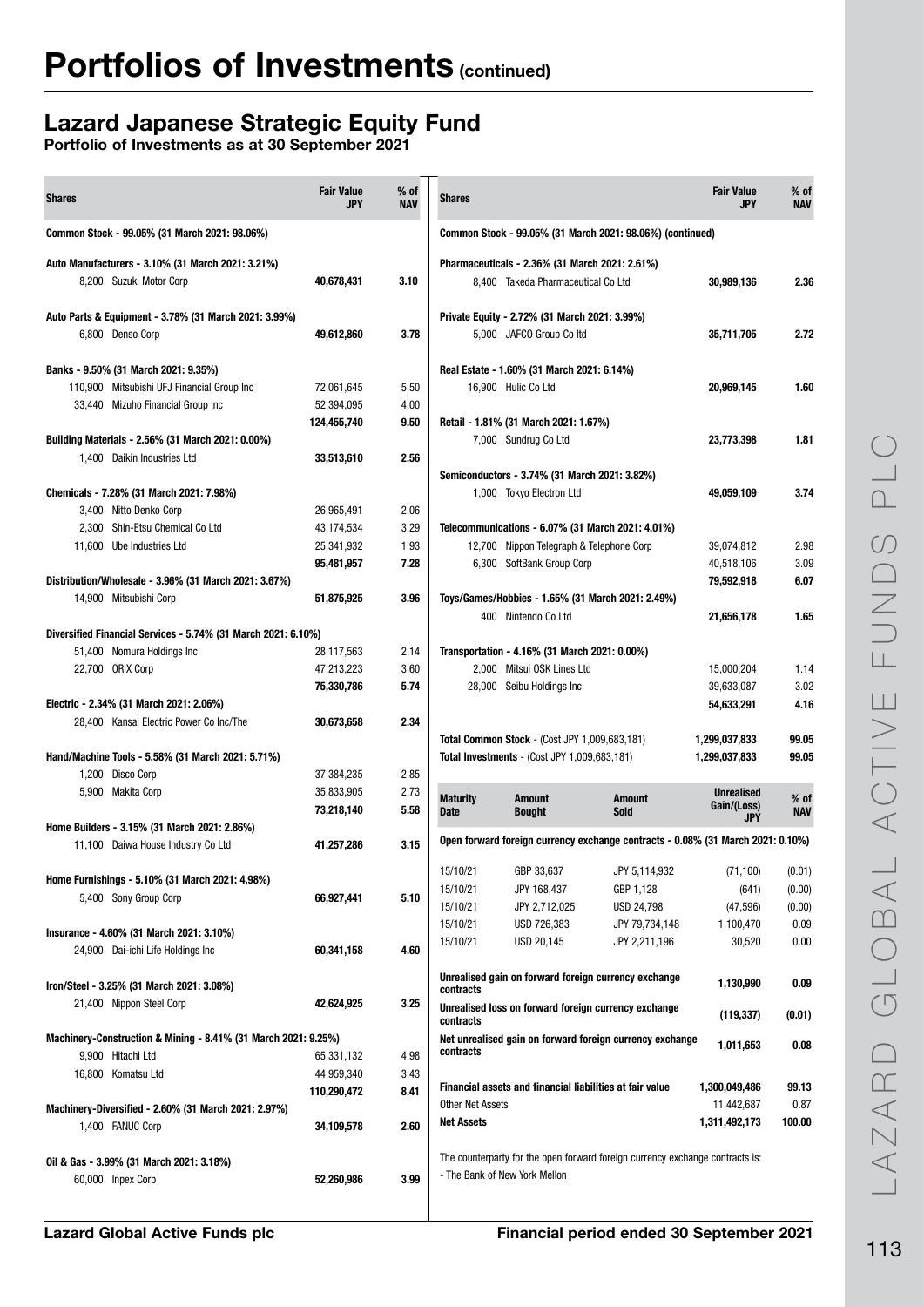## Lazard Japanese Strategic Equity Fund (continued)

| <b>Analysis of Total Assets</b>                                                                           | % of Total Assets |
|-----------------------------------------------------------------------------------------------------------|-------------------|
| Transferable securities admitted to an official stock exchange listing or<br>traded on a regulated market | 98.72             |
| Financial derivative instruments                                                                          | 0.09              |
| Other assets                                                                                              | 1.19              |
| <b>Total Assets</b>                                                                                       | 100.00            |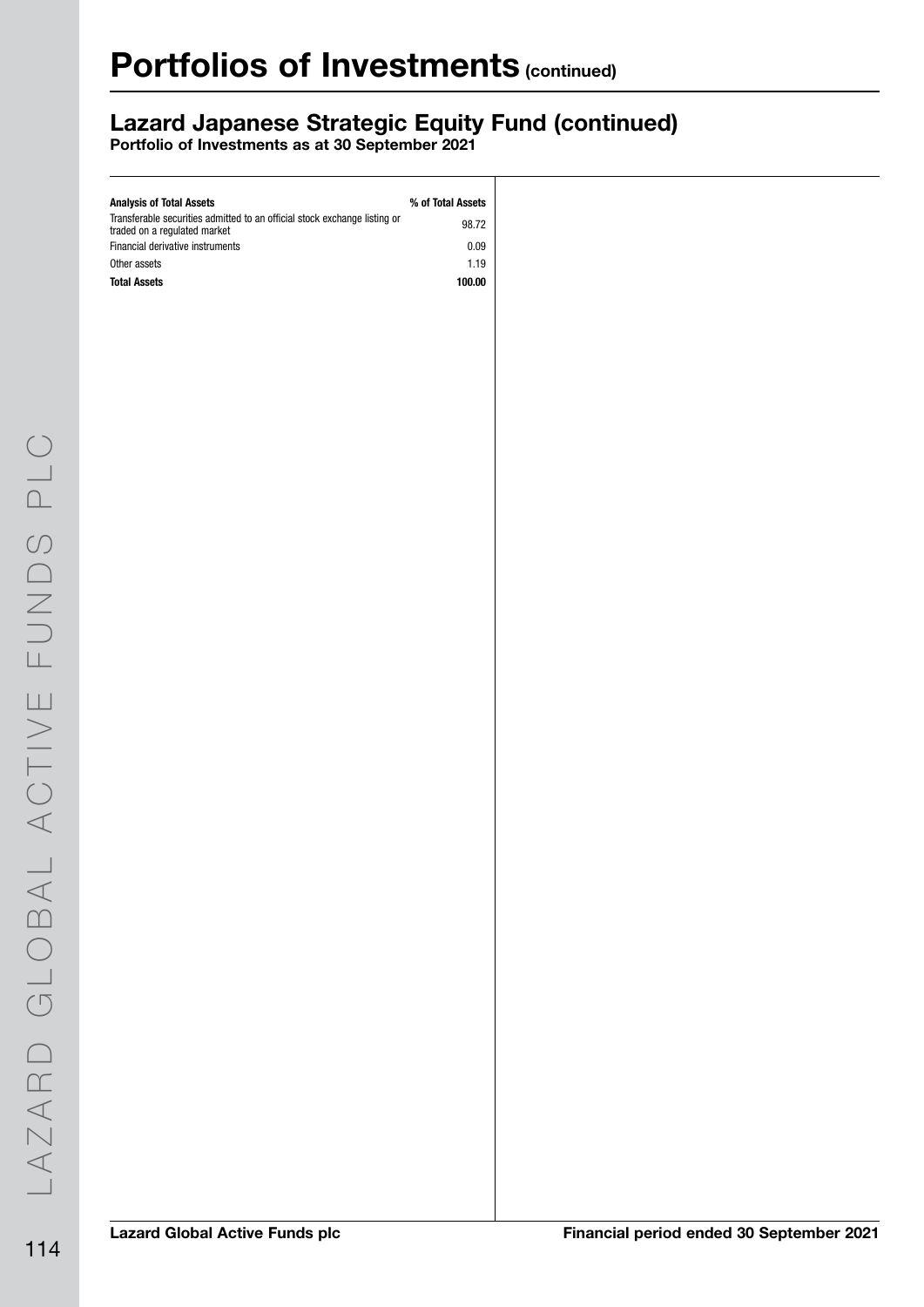### Lazard Emerging World Fund

| <b>Shares</b>                                                                                             | <b>Fair Value</b><br><b>USD</b> | $%$ of<br><b>NAV</b> | <b>Shares</b>                                                                             | <b>Fair Value</b><br><b>USD</b> | $%$ of<br>NAV  |
|-----------------------------------------------------------------------------------------------------------|---------------------------------|----------------------|-------------------------------------------------------------------------------------------|---------------------------------|----------------|
| Common Stock - 21.83% (31 March 2021: 22.01%)                                                             |                                 |                      | Common Stock - 21.83% (31 March 2021: 22.01%) (continued)                                 |                                 |                |
| Bermuda - 0.34% (31 March 2021: 0.29%)                                                                    |                                 |                      | United Kingdom - 52.56% (31 March 2021: 52.66%) (continued)                               |                                 |                |
| 5,632 Ocean Wilsons Holdings Ltd                                                                          | 74,368                          | 0.34                 | 523,060 Templeton Emerging Markets Investment Trust Plc                                   | 1,268,588                       | 5.76           |
|                                                                                                           |                                 |                      | 161,038 Utilico Emerging Markets Trust Plc/The Fund                                       | 475,192                         | 2.16           |
| Brazil - 1.02% (31 March 2021: 0.90%)                                                                     |                                 |                      | 45,603 Vietnam Enterprise Investments Ltd                                                 | 436,263                         | 1.98           |
| 10.090 Cosan SA ADR                                                                                       | 169,008                         | 0.77                 | 126,848 VinaCapital Vietnam Opportunity Fund Ltd                                          | 781,082                         | 3.55           |
| 50,080 GP Investments Ltd BDR - Class B                                                                   | 56,556                          | 0.25                 |                                                                                           | 11,576,363                      | 52.56          |
|                                                                                                           | 225,564                         | 1.02                 | United States - 13.27% (31 March 2021: 13.13%)                                            |                                 |                |
| China - 11.32% (31 March 2021: 8.58%)                                                                     |                                 |                      | 27,633 Aberdeen Emerging Markets Equity Income Fund Inc                                   | 229,907                         | 1.04           |
| China Merchants China Direct Investments Ltd<br>161,588                                                   | 191,590                         | 0.87                 | 12,362 ASA Gold and Precious Metals Ltd                                                   | 233,518                         | 1.06           |
| CITIC Securities Co Ltd 'H'<br>426,000                                                                    | 1,085,710                       | 4.93                 | 8,522 Central and Eastern Europe Fund Inc                                                 | 246,030                         | 1.12           |
| 15,211 Prosus NV                                                                                          | 1,215,587                       | 5.52                 | 6,379 China Fund Inc/The                                                                  | 162,218                         | 0.74           |
|                                                                                                           | 2,492,887                       | 11.32                | 6,414 First Trust Aberdeen Emerging Opportunity Fund                                      | 93,003                          | 0.42           |
| Georgia - 0.47% (31 March 2021: 0.00%)                                                                    |                                 |                      | 12,050<br>India Fund Inc/The                                                              | 278,234                         | 1.26           |
| 12,865 Georgia Capital Plc                                                                                | 104,006                         | 0.47                 | 7,131<br>Korea Fund Inc/The                                                               | 292,014                         | 1.33           |
|                                                                                                           |                                 |                      | 10,312 Mexico Fund Inc/The                                                                | 153,133                         | 0.69           |
| Indonesia - 1.47% (31 March 2021: 1.29%)                                                                  |                                 |                      | 11,308<br>Morgan Stanley China A Share Fund Inc                                           | 237,355                         | 1.08           |
| 901.600 First Pacific Co Ltd                                                                              | 324,291                         | 1.47                 | Morgan Stanley India Investment Fund Inc<br>3,940                                         | 108,705                         | 0.49           |
|                                                                                                           |                                 |                      | Taiwan Fund Inc/The/MD<br>9,496<br>30,915 Templeton Dragon Fund Inc                       | 334,354<br>555,543              | 1.52<br>2.52   |
| Romania - 2.31% (31 March 2021: 2.52%)<br>24,405 Fondul Proprietatea SA GDR                               | 507.624                         | 2.31                 |                                                                                           | 2,924,014                       | 13.27          |
|                                                                                                           |                                 |                      |                                                                                           |                                 |                |
| South Africa - 1.26% (31 March 2021: 4.81%)                                                               |                                 |                      | Total Investment in Exchange Traded Investment Funds -                                    |                                 |                |
| 1,669 Naspers Ltd                                                                                         | 276,261                         | 1.26                 | (Cost USD 9,151,830)                                                                      | 14,500,377                      | 65.83          |
|                                                                                                           |                                 |                      |                                                                                           |                                 |                |
| South Korea - 2.63% (31 March 2021: 2.76%)                                                                |                                 |                      | Preferred Stock - 9.75% (31 March 2021: 9.92%)                                            |                                 |                |
| 2,558 SK Inc                                                                                              | 579,007                         | 2.63                 | Brazil - 2.05% (31 March 2021: 1.85%)                                                     |                                 |                |
|                                                                                                           |                                 |                      | 9,939 Bradespar SA - Preference                                                           | 95,398                          | 0.43           |
| Sweden - 1.01% (31 March 2021: 0.86%)                                                                     |                                 |                      | 174,500 Itausa SA - Preference                                                            | 356,963                         | 1.62           |
| 13,578 Eastnine AB                                                                                        | 223,343                         | 1.01                 |                                                                                           | 452,361                         | 2.05           |
|                                                                                                           |                                 |                      | South Korea - 7.70% (31 March 2021: 8.07%)                                                |                                 |                |
| Total Common Stock - (Cost USD 4,212,943)                                                                 | 4,807,351                       | 21.83                | 28,854 Samsung Electronics Co Ltd - Preference                                            | 1,696,147                       | 7.70           |
| Investment in Exchange Traded Investment Funds - 65.83% (31 March 2021: 65.98%)*                          |                                 |                      |                                                                                           |                                 |                |
|                                                                                                           |                                 |                      | Total Preferred Stock - (Cost USD 1,541,013)<br>Total Investments - (Cost USD 14,905,786) | 2,148,508<br>21,456,236         | 9.75<br>97.41  |
| United Kingdom - 52.56% (31 March 2021: 52.66%)                                                           |                                 |                      | Other Net Assets                                                                          | 570,241                         | 2.59           |
| 49,237 Aberdeen Emerging Markets Investment Co Ltd                                                        | 475,008                         | 2.16                 | <b>Net Assets</b>                                                                         | 22,026,477                      | 100.00         |
| 56,101 Aberdeen New Dawn Investment Trust Plc                                                             | 239,622                         | 1.09                 |                                                                                           |                                 |                |
| Aberdeen New India Investment Trust Plc<br>76,537                                                         | 680,631                         | 3.09                 | <b>ADR</b> - American Depositary Receipt                                                  |                                 |                |
| 34,052<br>Aberdeen New Thai Investment Trust Plc                                                          | 199,585                         | 0.91                 | GDR - Global Depositary Receipt                                                           |                                 |                |
| 30,386<br>Africa Opportunity Fund Ltd                                                                     | 26,740                          | 0.12                 | <b>BDR</b> - Brazil Depositary Receipt                                                    |                                 |                |
| 89,397<br>Asia Dragon Trust Plc<br>8,160                                                                  | 602,268<br>87,189               | 2.73<br>0.40         | * Classified based on country of primary exchange listing                                 |                                 |                |
| Barings Emerging EMEA Opportunities Plc<br>75,537<br><b>BlackRock Latin American Investment Trust Plc</b> | 352,154                         | 1.60                 |                                                                                           |                                 |                |
| 15,180<br><b>BlackRock World Mining Trust Plc</b>                                                         | 107,176                         | 0.49                 | <b>Analysis of Total Assets</b>                                                           | % of Total Assets               |                |
| 5,543<br>Fidelity Asian Values Plc                                                                        | 36,148                          | 0.16                 | Transferable securities admitted to an official stock exchange listing or                 |                                 | 31.44          |
| <b>Fidelity China Special Situations Plc</b><br>330,198                                                   | 1,405,912                       | 6.38                 | traded on a regulated market                                                              |                                 |                |
| 63,042<br>Genesis Emerging Markets Fund Ltd                                                               | 737,303                         | 3.35                 | Investment funds                                                                          |                                 | 65.55          |
| 200,536<br>India Capital Growth Fund Ltd                                                                  | 336,402                         | 1.53                 | Other assets<br><b>Total Assets</b>                                                       |                                 | 3.01<br>100.00 |
| 80,708<br><b>INVESCO Asia Trust Plc</b>                                                                   | 377,348                         | 1.71                 |                                                                                           |                                 |                |
| 856,960<br>JPMorgan Emerging Markets Investment Trust plc                                                 | 1,491,831                       | 6.77                 |                                                                                           |                                 |                |
| 12,095<br>JPMorgan Indian Investment Trust Plc/Fund                                                       | 135,426                         | 0.61                 |                                                                                           |                                 |                |
| 67,508<br>JPMorgan Russian Securities plc                                                                 | 767,705                         | 3.48                 |                                                                                           |                                 |                |
| Macau Property Opportunities Fund Ltd<br>84,187                                                           | 64,090                          | 0.29                 |                                                                                           |                                 |                |
| 63,155 Schroder AsiaPacific Fund Plc                                                                      | 492,700                         | 2.24                 |                                                                                           |                                 |                |
|                                                                                                           |                                 |                      |                                                                                           |                                 |                |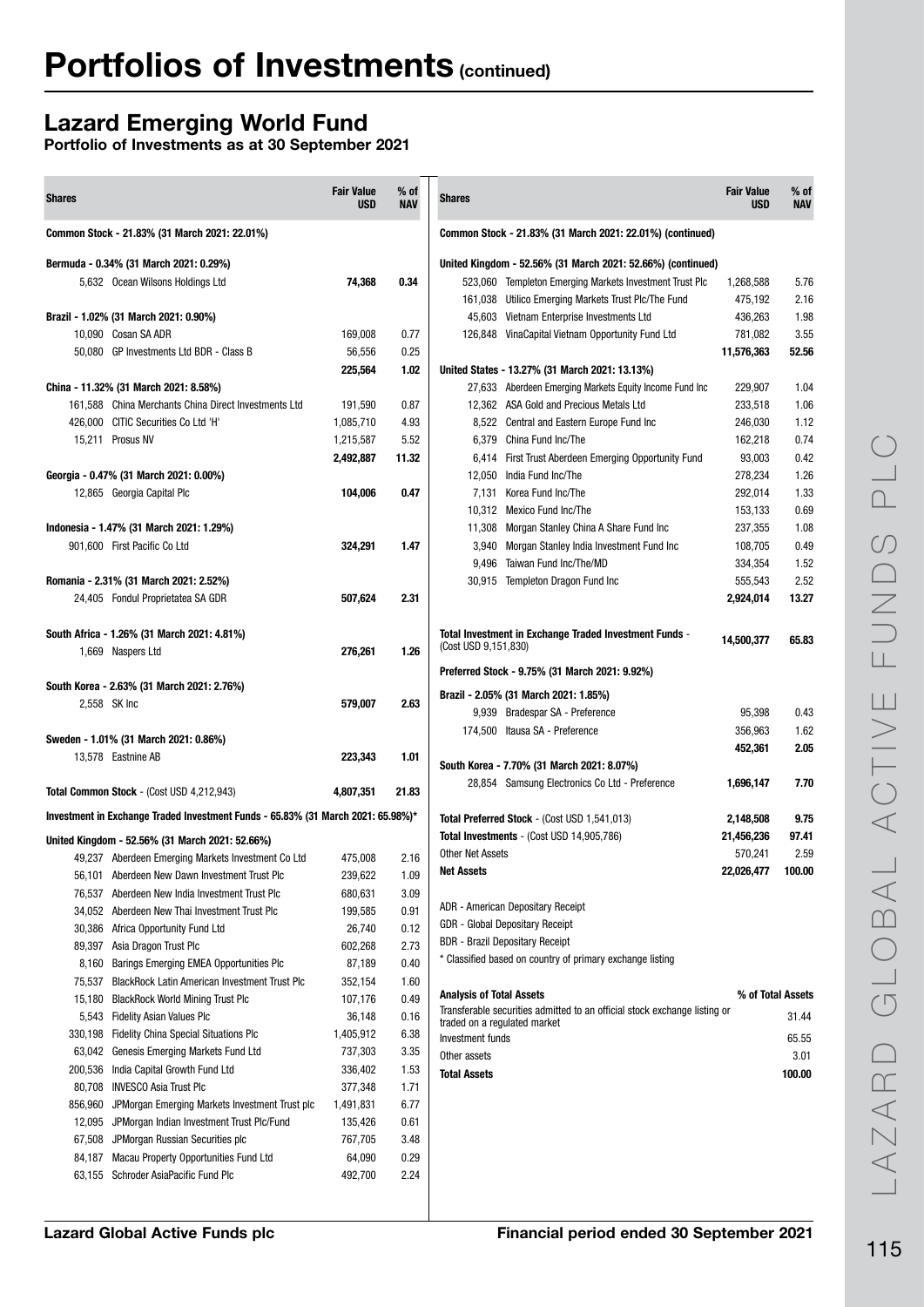### Lazard Emerging Markets Equity Fund

| <b>Shares</b>    |                                                          | <b>Fair Value</b><br><b>USD</b> | $%$ of<br><b>NAV</b> | <b>Shares</b> |                                                           | <b>Fair Value</b><br><b>USD</b> | $%$ of<br><b>NAV</b> |
|------------------|----------------------------------------------------------|---------------------------------|----------------------|---------------|-----------------------------------------------------------|---------------------------------|----------------------|
|                  | Common Stock - 92.91% (31 March 2021: 93.47%)            |                                 |                      |               | Common Stock - 92.91% (31 March 2021: 93.47%) (continued) |                                 |                      |
|                  | Austria - 0.70% (31 March 2021: 0.00%)                   |                                 |                      |               | Indonesia - 4.54% (31 March 2021: 3.90%) (continued)      |                                 |                      |
|                  | 91,019 Mondi Plc                                         | 2,224,728                       | 0.70                 |               | 253.685 Telkom Indonesia Persero Tbk PT ADR               | 6.443.599                       | 2.04                 |
|                  |                                                          |                                 |                      |               |                                                           | 14,383,582                      | 4.54                 |
|                  | Brazil - 6.98% (31 March 2021: 5.80%)                    |                                 |                      |               | Mexico - 4.67% (31 March 2021: 6.52%)                     |                                 |                      |
|                  | 1,124,776 Banco do Brasil SA                             | 5,969,066                       | 1.89                 |               | 260,795 America Movil SAB de CV ADR                       | 4,608,247                       | 1.46                 |
|                  | 1,131,187 BB Seguridade Participacoes SA                 | 4,144,001                       | 1.31                 |               | 672.274 Grupo Financiero Banorte SAB de CV                | 4,317,680                       | 1.36                 |
| 1,913,964 CCR SA |                                                          | 4,112,085                       | 1.30                 |               | 857,440 Grupo Mexico SAB de CV                            | 3,422,450                       | 1.08                 |
|                  | 300,800 Engie Brasil Energia SA                          | 2,069,132                       | 0.65                 |               | 1,478,400 Kimberly-Clark de Mexico SAB de CV              | 2,434,456                       | 0.77                 |
|                  | 544,900 Petrobras Distribuidora SA                       | 2,350,403                       | 0.74                 |               |                                                           | 14,782,833                      | 4.67                 |
|                  | 332,506 Petroleo Brasileiro SA ADR                       | 3,438,112                       | 1.09                 |               | Portugal - 2.02% (31 March 2021: 1.09%)                   |                                 |                      |
|                  |                                                          | 22,082,799                      | 6.98                 |               | 563,583 Galp Energia SGPS SA                              | 6,382,583                       | 2.02                 |
|                  | China - 19.45% (31 March 2021: 16.85%)                   |                                 |                      |               |                                                           |                                 |                      |
|                  | 455,547 AAC Technologies Holdings Inc                    | 2,162,690                       | 0.68                 |               | Russia - 10.13% (31 March 2021: 9.01%)                    |                                 |                      |
|                  | 1,232,000 A-Living Smart City Services Co Ltd 'H' '144A' | 4,361,680                       | 1.38                 |               | 146,977 Alrosa PJSC                                       | 268,612                         | 0.09                 |
|                  | 859,747 Anhui Conch Cement Co Ltd 'H'                    | 4,624,516                       | 1.46                 |               | 517,705 Gazprom PJSC ADR                                  | 5,096,018                       | 1.61                 |
|                  | 16,078,419 China Construction Bank Corp 'H'              | 11,405,241                      | 3.61                 |               | 96.790 LUKOIL PJSC ADR                                    | 9,214,922                       | 2.91                 |
|                  | 742,500 China Merchants Bank Co Ltd 'H'                  | 5,893,251                       | 1.86                 |               | 645,745 Mobile TeleSystems PJSC ADR                       | 6,224,982                       | 1.97                 |
|                  | 2,331,151 China Shenhua Energy Co Ltd 'H'                | 5,444,983                       | 1.72                 |               | 1,552,745 Sberbank of Russia PJSC                         | 7,275,890                       | 2.30                 |
|                  | 1,572,000 China Vanke Co Ltd 'H'                         | 4,296,681                       | 1.36                 |               | 123,079 X5 Retail Group NV GDR                            | 3,967,749                       | 1.25                 |
|                  | 508,200 Gree Electric Appliances Inc of Zhuhai 'A'       | 3,054,822                       | 0.97                 |               |                                                           | 32,048,173                      | 10.13                |
|                  | 740,000 Hengan International Group Co Ltd                | 3,963,418                       | 1.25                 |               | South Africa - 6.95% (31 March 2021: 7.30%)               |                                 |                      |
|                  | 272,000 Huayu Automotive Systems Co Ltd 'A'              | 957,009                         | 0.30                 |               | 95,600 Anglo American Plc                                 | 3,297,709                       | 1.04                 |
|                  | 766,000 Lenovo Group Ltd                                 | 821,717                         | 0.26                 |               | 263,919 Bidvest Group Ltd/The                             | 3,411,401                       | 1.08                 |
|                  | 751,500 Ping An Insurance Group Co of China Ltd 'H'      | 5,099,345                       | 1.61                 |               | 1,928,067 Life Healthcare Group Holdings Ltd              | 2,916,020                       | 0.92                 |
|                  | 1,941,053 Sinopharm Group Co Ltd 'H'                     | 5,041,579                       | 1.59                 |               | 431,048 Nedbank Group Ltd                                 | 4,975,150                       | 1.57                 |
|                  | 1,166,000 Tingyi Cayman Islands Holding Corp             | 2,166,560                       | 0.69                 |               | 564,756 Sanlam Ltd                                        | 2,396,708                       | 0.76                 |
|                  | 1,081,844 Weichai Power Co Ltd 'H'                       | 2,240,844                       | 0.71                 |               | 288,620 Standard Bank Group Ltd                           | 2,740,687                       | 0.87                 |
|                  |                                                          | 61,534,336                      | 19.45                |               | 234,485 Vodacom Group Ltd                                 | 2,242,485                       | 0.71                 |
|                  | Egypt - 1.15% (31 March 2021: 1.06%)                     |                                 |                      |               |                                                           | 21,980,160                      | 6.95                 |
|                  | 1,365,078 Commercial International Bank Egypt SAE GDR    | 3,648,548                       | 1.15                 |               | South Korea - 13.25% (31 March 2021: 15.30%)              |                                 |                      |
|                  |                                                          |                                 |                      |               | 63,629 Coway Co Ltd                                       | 3,959,197                       | 1.25                 |
|                  | Greece - 0.97% (31 March 2021: 0.68%)                    |                                 |                      |               | 17,951 Hyundai Mobis Co Ltd                               | 3,783,354                       | 1.20                 |
|                  | 198,138 OPAP SA                                          | 3,056,377                       | 0.97                 |               | 119,617 KB Financial Group Inc                            | 5,561,962                       | 1.76                 |
|                  |                                                          |                                 |                      |               | 51,558 KT&G Corp                                          | 3,518,103                       | 1.11                 |
|                  | Hong Kong - 1.14% (31 March 2021: 0.90%)                 |                                 |                      |               | 178,228 Samsung Electronics Co Ltd                        | 11,092,696                      | 3.50                 |
|                  | 331,700 ASM Pacific Technology Ltd                       | 3,612,172                       | 1.14                 |               | 146,866 Shinhan Financial Group Co Ltd                    | 4,932,904                       | 1.56                 |
|                  |                                                          |                                 |                      |               | 105,194 SK Hynix Inc                                      | 9,070,929                       | 2.87                 |
|                  | Hungary - 1.86% (31 March 2021: 1.97%)                   |                                 |                      |               |                                                           | 41,919,145                      | 13.25                |
|                  | 100,510 OTP Bank Nyrt                                    | 5,892,302                       | 1.86                 |               | Taiwan - 9.18% (31 March 2021: 8.93%)                     |                                 |                      |
|                  |                                                          |                                 |                      |               | 1,438,000 ASE Technology Holding Co Ltd                   | 5,597,652                       | 1.77                 |
|                  | India - 6.47% (31 March 2021: 9.17%)                     |                                 |                      |               | 95,000 Globalwafers Co Ltd                                | 2,683,569                       | 0.85                 |
|                  | 290,579 Axis Bank Ltd                                    | 2,993,586                       | 0.95                 |               | 1,307,540 Hon Hai Precision Industry Co Ltd               | 4,886,505                       | 1.54                 |
|                  | 45,638 Bajaj Auto Ltd                                    | 2,341,752                       | 0.74                 |               | 334,000 Novatek Microelectronics Corp                     | 4,849,062                       | 1.53                 |
|                  | 292,180 Bharat Petroleum Corp Ltd                        | 1,698,857                       | 0.54                 |               | 1,600,000 Quanta Computer Inc                             | 4,440,597                       | 1.40                 |
|                  | 964,231 Coal India Ltd                                   | 2,384,924                       | 0.75                 |               | 139,132 Taiwan Semiconductor Manufacturing Co Ltd         | 2,869,046                       | 0.91                 |
|                  | 59,990 Hero MotoCorp Ltd                                 | 2,272,417                       | 0.72                 |               | 120,000 Wiwynn Corp                                       | 3,730,354                       | 1.18                 |
|                  | 1,072,719 Indus Towers Ltd                               | 4,413,747                       | 1.39                 |               |                                                           | 29,056,785                      | 9.18                 |
|                  | 184,328 Petronet LNG Ltd                                 | 588,775                         | 0.19                 |               | Thailand - 1.83% (31 March 2021: 2.54%)                   |                                 |                      |
| 398,142 UPL Ltd  |                                                          | 3,768,405                       | 1.19                 |               | 735,100 Kasikornbank PCL (Foreign Market)                 | 2,870,934                       | 0.91                 |
|                  |                                                          | 20,462,463                      | 6.47                 |               | 244,950 Siam Cement PCL/The (Foreign Market)              | 2,910,299                       | 0.92                 |
|                  | Indonesia - 4.54% (31 March 2021: 3.90%)                 |                                 |                      |               |                                                           | 5,781,233                       | 1.83                 |
|                  | 7,562,000 Astra International Tbk PT                     | 2,888,982                       | 0.91                 |               | United Kingdom - 1.62% (31 March 2021: 2.45%)             |                                 |                      |
|                  | 11,885,864 Bank Mandiri Persero Tbk PT                   | 5,051,001                       | 1.59                 |               | 95,311 Unilever Plc                                       | 5,140,859                       | 1.62                 |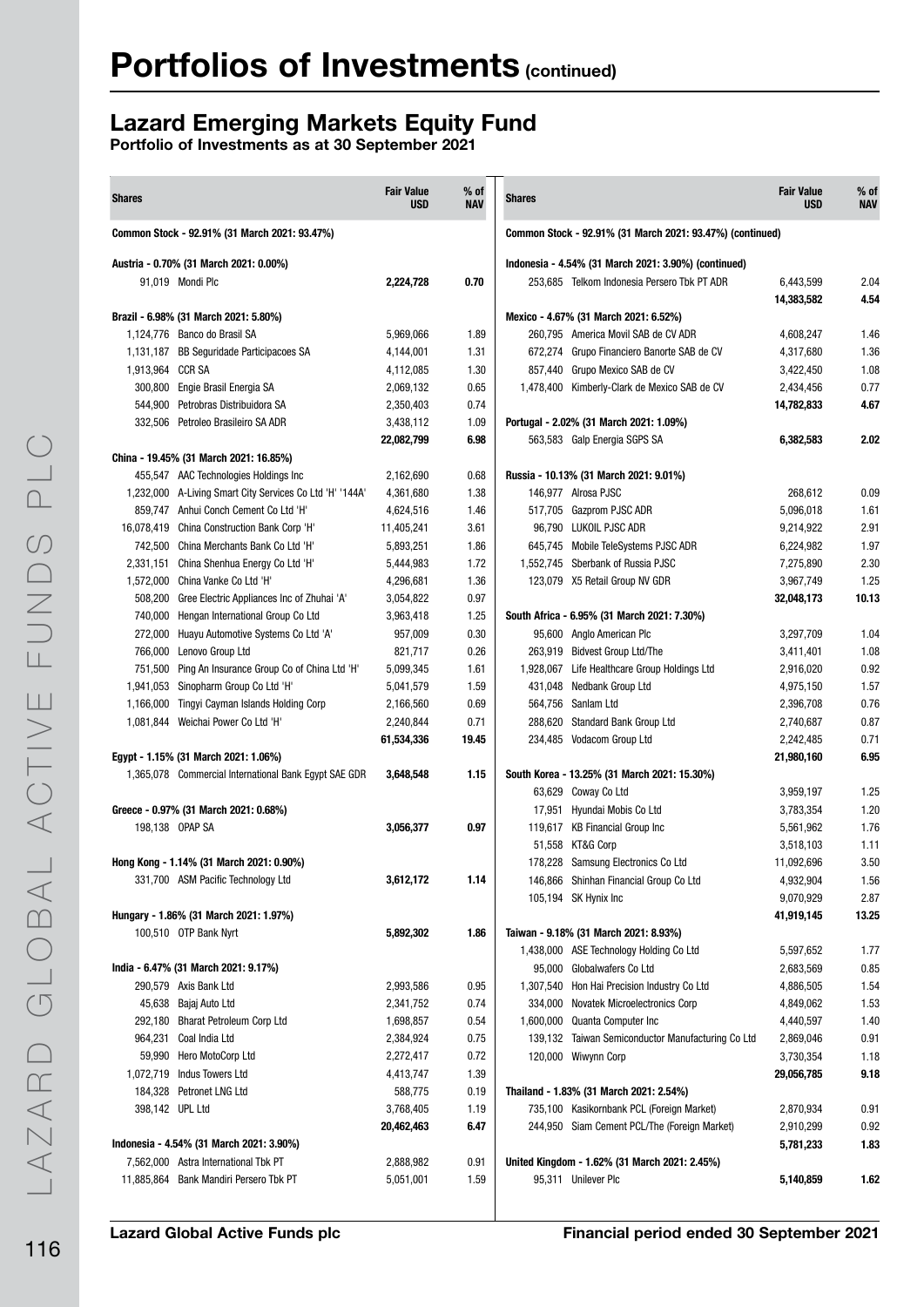## Lazard Emerging Markets Equity Fund (continued)

| <b>Shares</b>                                                                  |                                                           |                                                                                     | <b>Fair Value</b><br>USD                | % of<br><b>NAV</b> |  |  |
|--------------------------------------------------------------------------------|-----------------------------------------------------------|-------------------------------------------------------------------------------------|-----------------------------------------|--------------------|--|--|
|                                                                                |                                                           | Common Stock - 92.91% (31 March 2021: 93.47%) (continued)                           |                                         |                    |  |  |
|                                                                                | <b>Total Common Stock</b> - (Cost USD 285,362,130)        |                                                                                     | 293,989,078                             | 92.91              |  |  |
| Investment in Exchange Traded Investment Funds - 4.84% (31 March 2021: 5.02%)* |                                                           |                                                                                     |                                         |                    |  |  |
|                                                                                | United Kingdom - 4.84% (31 March 2021: 5.02%)             |                                                                                     |                                         |                    |  |  |
|                                                                                | Vanguard FTSE Emerging Markets UCITS                      | 214,887 iShares Core MSCI EM IMI UCITS ETF - ETF                                    | 7,727,336                               | 2.44               |  |  |
| 112,313                                                                        | ETF - ETF                                                 |                                                                                     | 7,599,659                               | 2.40               |  |  |
|                                                                                |                                                           |                                                                                     | 15,326,995                              | 4.84               |  |  |
|                                                                                |                                                           | <b>Total Investment in Exchange Traded Investment Funds</b>                         | 15,326,995                              | 4.84               |  |  |
| - (Cost USD 10,177,698)                                                        | <b>Total Investments</b> - (Cost USD 295,539,828)         |                                                                                     | 309,316,073                             | 97.75              |  |  |
|                                                                                |                                                           |                                                                                     |                                         |                    |  |  |
| <b>Maturity</b><br><b>Date</b>                                                 | <b>Amount</b><br><b>Bought</b>                            | <b>Amount</b><br>Sold                                                               | <b>Unrealised</b><br>Gain/(Loss)<br>USD | % of<br><b>NAV</b> |  |  |
|                                                                                |                                                           | Open forward foreign currency exchange contracts - (0.00)% (31 March 2021: (0.00)%) |                                         |                    |  |  |
|                                                                                |                                                           |                                                                                     |                                         |                    |  |  |
| 08/10/21<br>15/10/21                                                           | CNH 1,240,752<br>EUR 341,237                              | USD 192,011<br>USD 403,668                                                          | 416<br>(8, 281)                         | 0.00<br>(0.00)     |  |  |
| 15/10/21                                                                       | USD 12,850                                                | EUR 10,955                                                                          | 156                                     | 0.00               |  |  |
|                                                                                |                                                           |                                                                                     |                                         |                    |  |  |
| contracts                                                                      | Unrealised gain on forward foreign currency exchange      |                                                                                     | 572                                     | 0.00               |  |  |
| contracts                                                                      | Unrealised loss on forward foreign currency exchange      |                                                                                     | (8,281)                                 | (0.00)             |  |  |
| contracts                                                                      |                                                           | Net unrealised loss on forward foreign currency exchange                            | (7,709)                                 | (0.00)             |  |  |
|                                                                                | Financial assets and financial liabilities at fair value  |                                                                                     | 309,308,364                             | 97.75              |  |  |
| <b>Other Net Assets</b>                                                        |                                                           |                                                                                     | 7,128,865                               | 2.25               |  |  |
| <b>Net Assets</b>                                                              |                                                           |                                                                                     | 316,437,229                             | 100.00             |  |  |
|                                                                                | <b>ADR</b> - American Depositary Receipt                  |                                                                                     |                                         |                    |  |  |
|                                                                                | GDR - Global Depositary Receipt                           |                                                                                     |                                         |                    |  |  |
|                                                                                | * Classified based on country of primary exchange listing |                                                                                     |                                         |                    |  |  |
|                                                                                |                                                           | The counterparty for the open forward foreign currency exchange contracts is:       |                                         |                    |  |  |
| - The Bank of New York Mellon                                                  |                                                           |                                                                                     |                                         |                    |  |  |
| <b>Analysis of Total Assets</b>                                                |                                                           |                                                                                     |                                         | % of Total Assets  |  |  |
| traded on a regulated market                                                   |                                                           | Transferable securities admitted to an official stock exchange listing or           |                                         | 92.08              |  |  |
| Investment funds                                                               |                                                           |                                                                                     |                                         | 4.80               |  |  |
| Financial derivative instruments                                               |                                                           |                                                                                     |                                         | 0.00               |  |  |
| Other assets                                                                   |                                                           |                                                                                     |                                         | 3.12               |  |  |
| <b>Total Assets</b>                                                            |                                                           |                                                                                     |                                         | 100.00             |  |  |
|                                                                                |                                                           |                                                                                     |                                         |                    |  |  |
|                                                                                |                                                           |                                                                                     |                                         |                    |  |  |
|                                                                                |                                                           |                                                                                     |                                         |                    |  |  |
|                                                                                |                                                           |                                                                                     |                                         |                    |  |  |
|                                                                                |                                                           |                                                                                     |                                         |                    |  |  |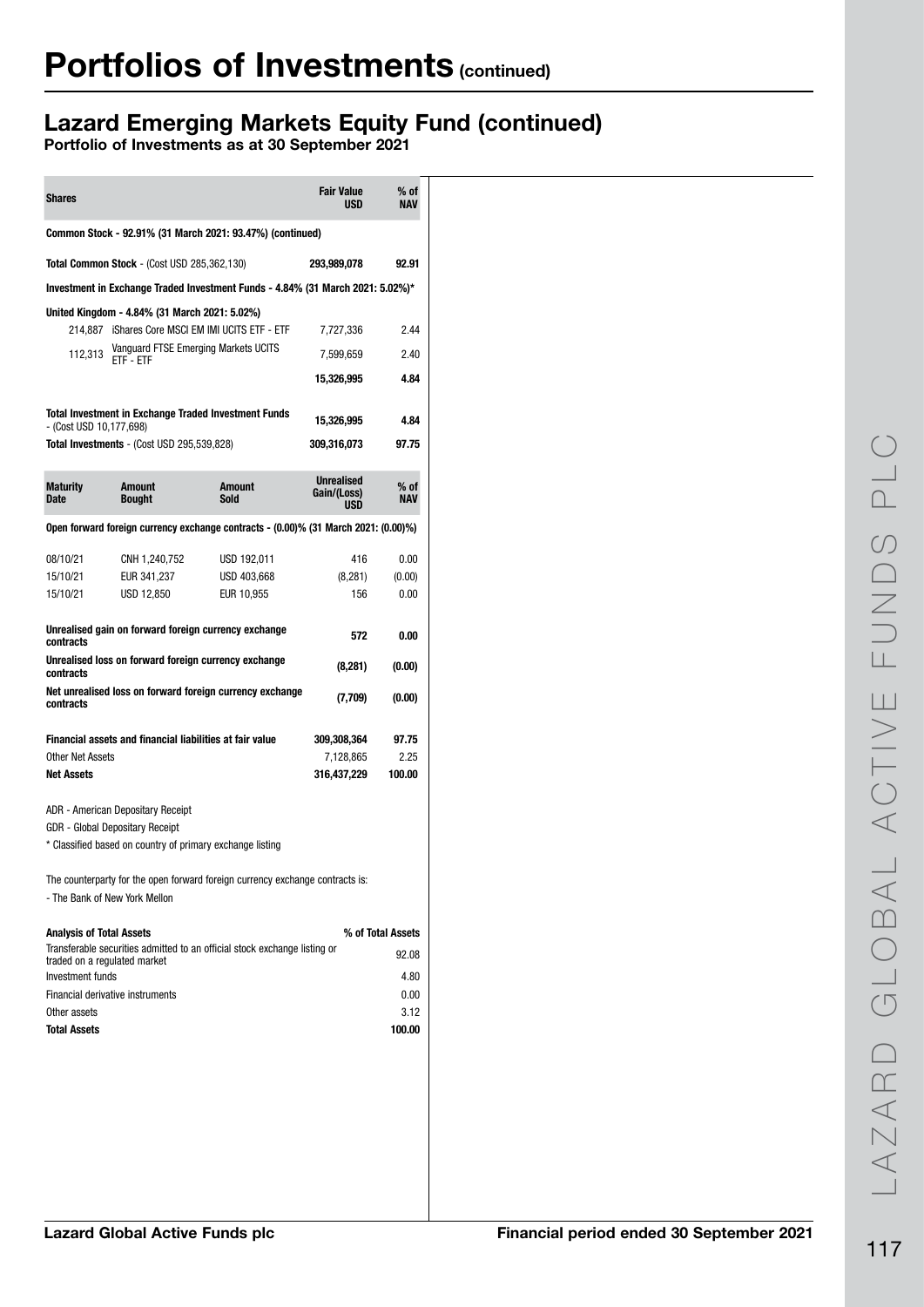## Lazard Emerging Markets Core Equity Fund

| <b>Shares</b>  |                                                                                           | <b>Fair Value</b><br><b>USD</b> | $%$ of<br><b>NAV</b> | <b>Shares</b> |                                                                            | <b>Fair Value</b><br><b>USD</b> | $%$ of<br><b>NAV</b> |
|----------------|-------------------------------------------------------------------------------------------|---------------------------------|----------------------|---------------|----------------------------------------------------------------------------|---------------------------------|----------------------|
|                | Common Stock - 99.92% (31 March 2021: 97.89%)                                             |                                 |                      |               | Common Stock - 99.92% (31 March 2021: 97.89%) (continued)                  |                                 |                      |
|                | Argentina - 1.12% (31 March 2021: 0.89%)                                                  |                                 |                      |               | India - 12.72% (31 March 2021: 10.27%)                                     |                                 |                      |
|                | 55 MercadoLibre Inc                                                                       | 92,367                          | 1.12                 |               | 3,957 HDFC Bank Ltd ADR                                                    | 289,217                         | 3.51                 |
|                |                                                                                           |                                 |                      |               | 28,823 Hindalco Industries Ltd                                             | 188,750                         | 2.29                 |
|                | Austria - 1.62% (31 March 2021: 0.00%)                                                    |                                 |                      |               | 7,491 Infosys Ltd ADR                                                      | 166,675                         | 2.02                 |
|                | 5.473 Mondi Plc                                                                           | 133,774                         | 1.62                 |               | 702 Maruti Suzuki India Ltd                                                | 69,312                          | 0.84                 |
|                |                                                                                           |                                 |                      |               | 20,366 Motherson Sumi Systems Ltd                                          | 61,325                          | 0.75                 |
|                | Brazil - 7.14% (31 March 2021: 5.81%)                                                     |                                 |                      |               | 4,380 Reliance Industries Ltd                                              | 148,120                         | 1.80                 |
|                | 1,840 Azul SA ADR                                                                         | 36,910                          | 0.45                 |               | 13.151 UPL Ltd                                                             | 124,474                         | 1.51                 |
|                | 18,832 Banco BTG Pactual SA (Units)                                                       | 87,006                          | 1.06                 |               |                                                                            | 1,047,873                       | 12.72                |
|                | 12,800 Banco do Brasil SA                                                                 | 67,928                          | 0.82                 |               | Indonesia - 1.42% (31 March 2021: 1.24%)                                   |                                 |                      |
|                | 27,300 CCR SA                                                                             | 58,653                          | 0.71                 |               | 158,400 Bank Mandiri Persero Tbk PT                                        | 67,314                          | 0.82                 |
|                | 10,932 Itau Unibanco Holding SA ADR                                                       | 57,612                          | 0.70                 |               | 1,966 Telkom Indonesia Persero Tbk PT ADR                                  | 49,936                          | 0.60                 |
|                | 13,538 Lojas Renner SA                                                                    | 85,567                          | 1.04                 |               |                                                                            | 117,250                         | 1.42                 |
|                | 22,174 Pet Center Comercio e Participacoes SA                                             | 95,525                          | 1.16                 |               | Mexico - 4.12% (31 March 2021: 3.77%)                                      |                                 |                      |
|                | 17,436 Rumo SA                                                                            | 53,758                          | 0.65                 |               | 14,490 Arca Continental SAB de CV                                          | 88,366                          | 1.07                 |
|                | 5,794 Telefonica Brasil SA ADR                                                            | 44,961                          | 0.55                 |               | 13.583 Cemex SAB de CV ADR                                                 | 97,390                          | 1.18                 |
|                |                                                                                           | 587,920                         | 7.14                 |               | 738 Grupo Aeroportuario del Pacifico SAB de CV ADR                         | 85,844                          | 1.04                 |
|                | Canada - 0.93% (31 March 2021: 0.82%)                                                     |                                 |                      |               | 10,581 Grupo Financiero Banorte SAB de CV                                  | 67,956                          | 0.83                 |
|                | 4,193 Parex Resources Inc                                                                 | 76,273                          | 0.93                 |               |                                                                            | 339,556                         | 4.12                 |
|                |                                                                                           |                                 |                      |               | Philippines - 0.91% (31 March 2021: 0.80%)                                 |                                 |                      |
|                | China - 32.03% (31 March 2021: 35.51%)                                                    |                                 |                      |               | 34,630 BDO Unibank Inc                                                     | 74,834                          | 0.91                 |
|                | 4,827 21 Vianet Group Inc ADR                                                             | 83,555                          | 1.01                 |               |                                                                            |                                 |                      |
|                | 1,800 Alibaba Group Holding Ltd                                                           | 33,480                          | 0.41                 |               | Poland - 1.93% (31 March 2021: 2.05%)                                      |                                 |                      |
|                | 1,936 Alibaba Group Holding Ltd ADR                                                       | 286,625                         | 3.48                 |               | 595 CD Projekt SA                                                          | 28,524                          | 0.35                 |
|                | 808 Bilibili Inc ADR                                                                      | 53,465                          | 0.65                 |               | 3,287 KGHM Polska Miedz SA                                                 | 130,130                         | 1.58                 |
| 23,000         | Budweiser Brewing Co APAC Ltd '144A'                                                      | 57,893                          | 0.70                 |               |                                                                            | 158,654                         | 1.93                 |
|                | 16,000 China Gas Holdings Ltd                                                             | 47,181                          | 0.57                 |               | Russia - 6.77% (31 March 2021: 5.21%)                                      |                                 |                      |
|                | 12,000 China Mengniu Dairy Co Ltd                                                         | 77,197                          | 0.94                 |               | 4,745 Fix Price Group Ltd GDR                                              | 42,322                          | 0.51                 |
|                | 41,349 China National Building Material Co Ltd 'H'                                        | 55,786                          | 0.68                 |               | 2,600 LUKOIL PJSC ADR                                                      | 247,534                         | 3.01                 |
|                | 350,772 Industrial & Commercial Bank of China Ltd 'H'                                     | 193,644                         | 2.35                 |               | 10,211 Sberbank of Russia PJSC ADR                                         | 189,723                         | 2.30                 |
| 7,500          | Innovent Biologics Inc '144A'                                                             | 72,563                          | 0.88                 |               | 985 Yandex NV - Class A                                                    | 78,494                          | 0.95                 |
| 1,528          | JD.com Inc ADR                                                                            | 110,383                         | 1.34                 |               |                                                                            | 558,073                         | 6.77                 |
| 1,160          | Joinn Laboratories China Co Ltd 'H' '144A'                                                | 15,699                          | 0.19                 |               | South Africa - 1.25% (31 March 2021: 1.45%)                                |                                 |                      |
| 1,599          | Kingsoft Cloud Holdings Ltd ADR                                                           | 45,284                          | 0.55                 |               | 2,365 Anglo American Plc                                                   | 81,581                          | 0.99                 |
|                | 4,300 Midea Group Co Ltd 'A'                                                              | 46,431                          | 0.56                 |               | 131 Naspers Ltd                                                            | 21,587                          | 0.26                 |
|                | 2,000 NetEase Inc                                                                         | 34,357                          | 0.42                 |               |                                                                            | 103,168                         | 1.25                 |
| 879            | NetEase Inc ADR                                                                           | 75,067                          | 0.91                 |               | South Korea - 11.34% (31 March 2021: 13.29%)                               |                                 |                      |
|                | 62,610 PICC Property & Casualty Co Ltd 'H'<br>Ping An Insurance Group Co of China Ltd 'H' | 60,410                          | 0.73                 |               | 995 DB Insurance Co Ltd                                                    | 52,824                          | 0.64                 |
| 16,500         |                                                                                           | 111,962                         | 1.36                 |               | 126 LG Chem Ltd                                                            | 82,303                          | 1.00                 |
|                | 913 Prosus NV                                                                             | 71,907                          | 0.87                 |               | 222 NAVER Corp                                                             | 72,337                          | 0.88                 |
| 4,500<br>6,428 | Remegen Co Ltd 'H' '144A'<br>Shenzhou International Group Holdings Ltd                    | 56,818                          | 0.69                 |               | 108 NCSoft Corp<br>556 Orion Corp/Republic of Korea                        | 54,679                          | 0.66<br>0.66         |
|                | <b>Tencent Holdings Ltd</b>                                                               | 134,360                         | 1.63                 |               |                                                                            | 54,666                          | 5.38                 |
| 8,200          |                                                                                           | 480,802                         | 5.84<br>0.23         |               | 7,128 Samsung Electronics Co Ltd<br>157 Samsung SDI Co Ltd                 | 443,638                         |                      |
| 2,646          | <b>Tencent Music Entertainment Group ADR</b><br>Wuliangye Yibin Co Ltd 'A'                | 19,184                          |                      |               |                                                                            | 94,445                          | 1.15                 |
| 3,000          | 6,500 Wuxi Biologics Cayman Inc '144A'                                                    | 102,142<br>105,062              | 1.24<br>1.27         |               | 924 SK Hynix Inc                                                           | 79,677<br>934,569               | 0.97<br>11.34        |
|                | 8,660 Wuxi Lead Intelligent Equipment Co Ltd 'A'                                          | 92,547                          |                      |               | Taiwan - 13.77% (31 March 2021: 12.34%)                                    |                                 |                      |
|                | 1,500 Yum China Holdings Inc                                                              | 87,165                          | 1.12<br>1.06         |               | 6,000 Accton Technology Corp                                               |                                 | 0.69                 |
|                |                                                                                           |                                 | 0.35                 |               | 2,966 Eclat Textile Co Ltd                                                 | 56,412                          | 0.78                 |
|                | 270 Zai Lab Ltd ADR                                                                       | 28,455                          |                      |               |                                                                            | 64,142                          | 0.72                 |
|                |                                                                                           | 2,639,424                       | 32.03                |               | 13,000 Micro-Star International Co Ltd<br>3,000 Realtek Semiconductor Corp | 59,425                          | 0.64                 |
|                | Hong Kong - 1.43% (31 March 2021: 1.89%)                                                  |                                 |                      |               |                                                                            | 52,869                          |                      |
|                | 6,000 Techtronic Industries Co Ltd                                                        | 117,621                         | 1.43                 |               | 341 Sea Ltd ADR                                                            | 108,687                         | 1.32                 |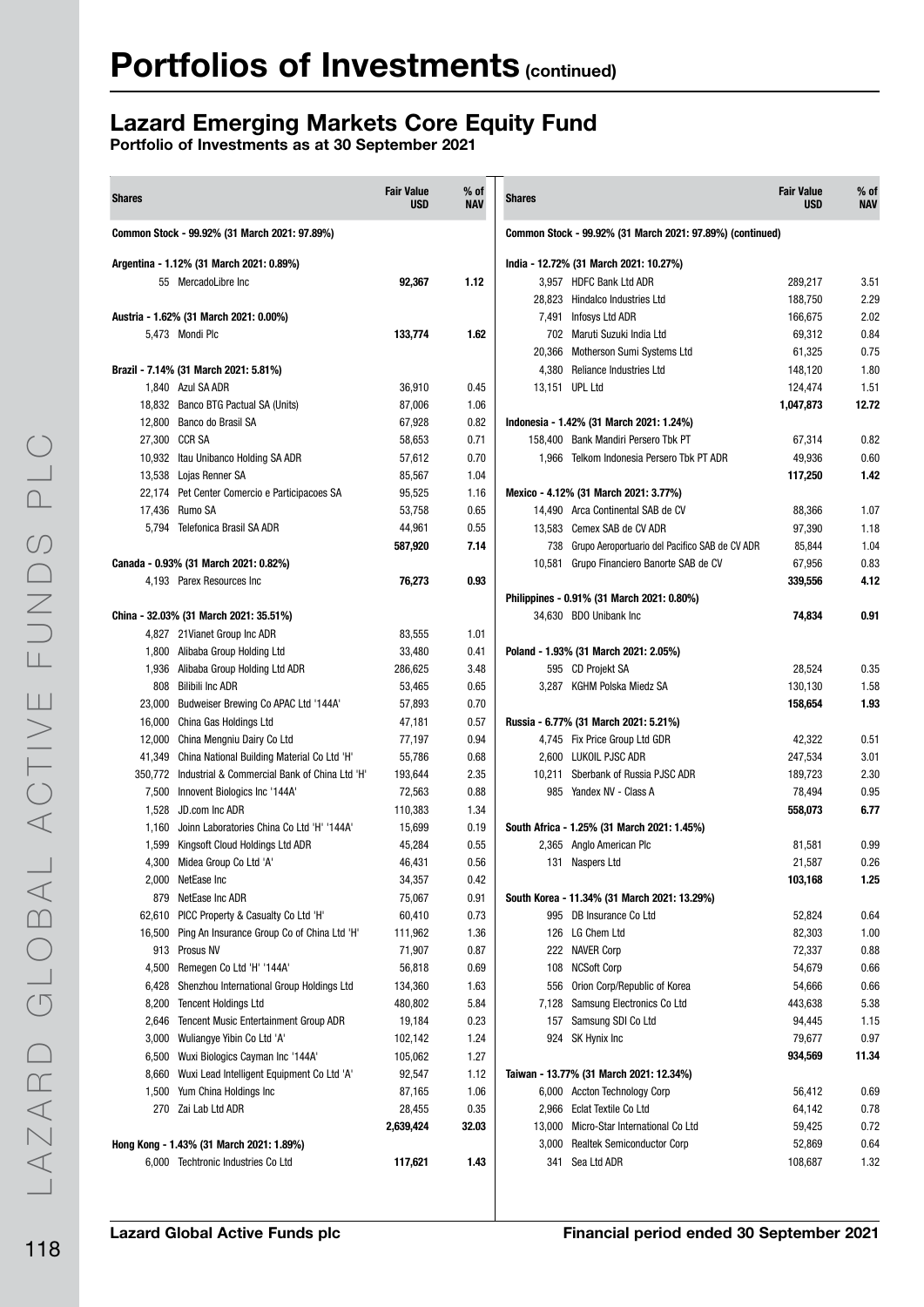## Lazard Emerging Markets Core Equity Fund (continued)

| <b>Shares</b>                                                                                             | <b>Fair Value</b><br><b>USD</b> | $%$ of<br><b>NAV</b> |
|-----------------------------------------------------------------------------------------------------------|---------------------------------|----------------------|
| Common Stock - 99.92% (31 March 2021: 97.89%) (continued)                                                 |                                 |                      |
| Taiwan - 13.77% (31 March 2021: 12.34%) (continued)                                                       |                                 |                      |
| 11,000 Taiwan Semiconductor Manufacturing Co Ltd                                                          | 226.831                         | 2.75                 |
| 5,069 Taiwan Semiconductor Manufacturing Co Ltd ADR                                                       | 565,954                         | 6.87                 |
|                                                                                                           | 1,134,320                       | 13.77                |
| United Kingdom - 1.42% (31 March 2021: 2.55%)                                                             |                                 |                      |
| 2.157 Unilever Plc ADR                                                                                    | 116,953                         | 1.42                 |
| Total Common Stock - (Cost USD 6,603,718)                                                                 | 8,232,629                       | 99.92                |
| Total Investments - (Cost USD 6,603,718)                                                                  | 8,232,629                       | 99.92                |
| Other Net Assets                                                                                          | 6,617                           | 0.08                 |
| <b>Net Assets</b>                                                                                         | 8,239,246                       | 100.00               |
| <b>ADR</b> - American Depositary Receipt                                                                  |                                 |                      |
| <b>GDR</b> - Global Depositary Receipt                                                                    |                                 |                      |
| <b>Analysis of Total Assets</b>                                                                           |                                 | % of Total Assets    |
| Transferable securities admitted to an official stock exchange listing or<br>traded on a regulated market |                                 | 98.34                |
| Other assets                                                                                              |                                 | 1.66                 |
| <b>Total Assets</b>                                                                                       |                                 | 100.00               |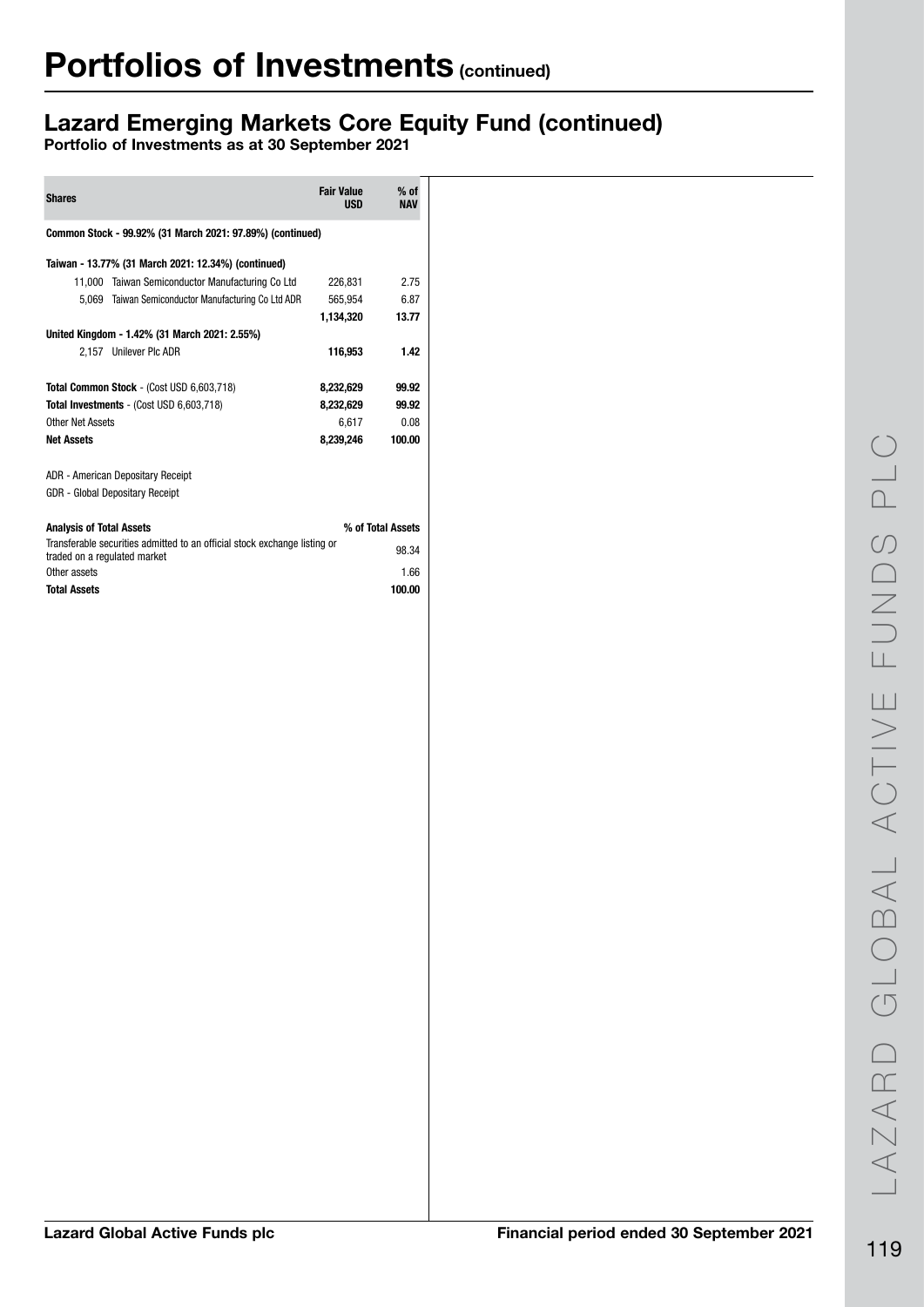## Lazard Emerging Markets Equity Advantage Fund

| <b>Shares</b>   |                                                        | <b>Fair Value</b><br><b>USD</b> | $%$ of<br><b>NAV</b> | <b>Shares</b> |                                                           | <b>Fair Value</b><br><b>USD</b> | % of<br><b>NAV</b> |
|-----------------|--------------------------------------------------------|---------------------------------|----------------------|---------------|-----------------------------------------------------------|---------------------------------|--------------------|
|                 | Common Stock - 98.30% (31 March 2021: 98.12%)          |                                 |                      |               | Common Stock - 98.30% (31 March 2021: 98.12%) (continued) |                                 |                    |
|                 | Brazil - 3.27% (31 March 2021: 3.53%)                  |                                 |                      |               | China - 33.35% (31 March 2021: 38.69%) (continued)        |                                 |                    |
|                 | 201,400 B3 SA - Brasil Bolsa Balcao                    | 471,163                         | 0.13                 |               | 1,956,000 Lenovo Group Ltd                                | 2,098,275                       | 0.57               |
|                 | 614,900 Banco Santander Brasil SA                      | 3,993,761                       | 1.09                 |               | 71,467 LexinFintech Holdings Ltd ADR                      | 420,941                         | 0.11               |
|                 | 93,500 Cia Siderurgica Nacional SA                     | 493,276                         | 0.13                 |               | 21,275 Li Auto Inc ADR                                    | 559,320                         | 0.15               |
|                 | 229,600 Marfrig Global Foods SA                        | 1,081,860                       | 0.29                 |               | 346,500 Li Ning Co Ltd                                    | 3,997,211                       | 1.09               |
|                 | 282,558 Petroleo Brasileiro SA ADR                     | 2,921,650                       | 0.80                 |               | 109.700 Meituan '144A'                                    | 3,425,581                       | 0.93               |
| 218,600 Vale SA |                                                        | 3,060,381                       | 0.83                 |               | 6,945 NetEase Inc ADR                                     | 593,103                         | 0.16               |
|                 |                                                        | 12,022,091                      | 3.27                 | 787.000       | New China Life Insurance Co Ltd 'H'                       | 2,317,984                       | 0.63               |
|                 | Chile - 1.05% (31 March 2021: 0.45%)                   |                                 |                      |               | 30,719 NIO Inc ADR                                        | 1,094,518                       | 0.30               |
| 139,625 CAP SA  |                                                        | 1,484,419                       | 0.40                 |               | 128,000 Nongfu Spring Co Ltd 'H' '144A'                   | 647,199                         | 0.18               |
|                 | 658,537 Cencosud SA                                    | 1,273,540                       | 0.35                 | 66,396        | Oppein Home Group Inc 'A'                                 | 1,339,052                       | 0.36               |
|                 | 35,034 Cia Cervecerias Unidas SA ADR                   | 605,738                         | 0.16                 | 6,298,000     | PetroChina Co Ltd 'H'                                     | 2,948,100                       | 0.80               |
|                 | 145,610 Falabella SA                                   | 510,030                         | 0.14                 | 35,600        | PharmaBlock Sciences Nanjing Inc 'A'                      | 1,123,752                       | 0.31               |
|                 |                                                        | 3,873,727                       | 1.05                 | 70,200        | Pharmaron Beijing Co Ltd 'H' '144A'                       | 1,668,148                       | 0.45               |
|                 | China - 33.35% (31 March 2021: 38.69%)                 |                                 |                      | 11,801        | Pinduoduo Inc ADR                                         | 1,069,997                       | 0.29               |
|                 | 30,557 360 DigiTech Inc ADR                            | 620,918                         | 0.17                 |               | 219,500 Ping An Insurance Group Co of China Ltd 'H'       | 1,489,429                       | 0.40               |
|                 | 3,505,000 Agricultural Bank of China Ltd 'H'           | 1,198,253                       | 0.33                 |               | 371,000 Q Technology Group Co Ltd                         | 527,839                         | 0.14               |
|                 | 83,244 Alibaba Group Holding Ltd ADR                   | 12,324,274                      | 3.35                 |               | 94,983 Shenzhen Inovance Technology Co Ltd 'A'            | 928,365                         | 0.25               |
|                 | 180,600 Anhui Guangxin Agrochemical Co Ltd 'A'         | 906,952                         | 0.25                 | 878.700       | Shenzhen Overseas Chinese Town Co Ltd 'A'                 | 1,021,006                       | 0.28               |
|                 | 17,983 Baidu Inc ADR                                   | 2,764,886                       | 0.75                 |               | 7,000 Silergy Corp                                        | 1,027,968                       | 0.28               |
|                 | 834,100 Bank of Beijing Co Ltd 'A'                     | 564,061                         | 0.15                 |               | 391,000 Sinotruk Hong Kong Ltd                            | 579,398                         | 0.16               |
|                 | 9,453,000 Bank of China Ltd 'H'                        | 3,328,011                       | 0.91                 | 40,600        | Sunny Optical Technology Group Co Ltd                     | 1,065,326                       | 0.29               |
| 5,339,000       | Bank of Communications Co Ltd 'H'                      | 3,149,306                       | 0.86                 | 251,400       | <b>Tencent Holdings Ltd</b>                               | 14,740,695                      | 4.01               |
| 424,200         | Baoshan Iron & Steel Co Ltd 'A'                        | 569,734                         | 0.15                 | 534,000       | Topsports International Holdings Ltd '144A'               | 602,609                         | 0.16               |
| 190,800         | Beijing New Building Materials Plc 'A'                 | 936,524                         | 0.25                 | 66,000        | Tsingtao Brewery Co Ltd 'H'                               | 515,016                         | 0.14               |
| 2,118,000       | Bosideng International Holdings Ltd                    | 1,495,193                       | 0.41                 | 62,235        | Vipshop Holdings Ltd ADR                                  | 693,298                         | 0.19               |
| 53,500          | BYD Co Ltd 'H'                                         | 1,652,274                       | 0.45                 | 58,900        | WuXi AppTec Co Ltd 'H' '144A'                             | 1,374,945                       | 0.37               |
| 2,243,000       | China CITIC Bank Corp Ltd 'H'                          | 1,012,077                       | 0.28                 | 136,500       | Wuxi Biologics Cayman Inc '144A'                          | 2,206,294                       | 0.60               |
|                 | 4,476,000 China Construction Bank Corp 'H'             | 3,175,055                       | 0.86                 | 726,000       | Yadea Group Holdings Ltd '144A'                           | 1,176,238                       | 0.32               |
| 1,887,500       | China Galaxy Securities Co Ltd 'H'                     | 1,092,784                       | 0.30                 | 1,256,400     | Yuexiu Property Co Ltd                                    | 1,178,586                       | 0.32               |
|                 | 246,300 China Jushi Co Ltd 'A'                         | 669,007                         | 0.18                 |               | 37,854 Yum China Holdings Inc                             | 2,199,696                       | 0.60               |
| 1,038,000       | China Longyuan Power Group Corp Ltd 'H'                | 2,536,386                       | 0.69                 | 26,894        | Zhejiang Orient Gene Biotech Co Ltd 'A'                   | 652,273                         | 0.18               |
| 658,000         | China Medical System Holdings Ltd                      | 1,189,265                       | 0.32                 | 147,000       | Zhongsheng Group Holdings Ltd                             | 1,181,503                       | 0.32               |
| 106.000         | China Meidong Auto Holdings Ltd                        | 530,602                         | 0.14                 | 466,100       | Zhuzhou Kibing Group Co Ltd 'A'                           | 1,233,475                       | 0.34               |
|                 | 95,500 China Merchants Bank Co Ltd 'H'                 | 757,987                         | 0.21                 |               |                                                           | 122,602,436                     | 33.35              |
|                 | 2,178,000 China Modern Dairy Holdings Ltd              | 406,728                         | 0.11                 |               | Greece - 0.73% (31 March 2021: 0.81%)                     |                                 |                    |
| 4,600,000       | China Petroleum & Chemical Corp 'H'                    | 2,263,964                       | 0.62                 |               | 113,516 Hellenic Telecommunications Organization SA       | 2,121,600                       | 0.58               |
|                 | 148,000 China Resources Beer Holdings Co Ltd           | 1,091,508                       | 0.30                 |               | 201,895 National Bank of Greece SA                        | 561,632                         | 0.15               |
|                 | 4,268,000 China Tower Corp Ltd 'H' '144A'              | 558,734                         | 0.15                 |               |                                                           | 2,683,232                       | 0.73               |
|                 | 937,500 China Yongda Automobiles Services Holdings Ltd | 1,349,596                       | 0.37                 |               | Hong Kong - 0.67% (31 March 2021: 0.66%)                  |                                 |                    |
|                 | Chinese Universe Publishing and Media Group            |                                 |                      |               | 6,966,000 CP Pokphand Co Ltd                              | 864,625                         | 0.23               |
| 1,733,106       | Co Ltd 'A'                                             | 2,782,881                       | 0.76                 |               | 650,000 Kingboard Laminates Holdings Ltd                  | 1,059,691                       | 0.29               |
|                 | 73,000 Chongqing Brewery Co Ltd 'A'                    | 1,467,771                       | 0.40                 |               | 454,000 Nine Dragons Paper Holdings Ltd                   | 555,146                         | 0.15               |
|                 | 8,200 Contemporary Amperex Technology Co Ltd 'A'       | 668,810                         | 0.18                 |               |                                                           | 2,479,462                       | 0.67               |
|                 | 1,112,350 COSCO SHIPPING Holdings Co Ltd 'H'           | 1,684,181                       | 0.46                 |               | Hungary - 0.30% (31 March 2021: 1.40%)                    |                                 |                    |
| 94,000          | Country Garden Services Holdings Co Ltd                | 737,685                         | 0.20                 |               | 130,408 MOL Hungarian Oil & Gas Plc                       | 1,084,694                       | 0.30               |
| 1,821,840       | <b>CSPC Pharmaceutical Group Ltd</b>                   | 2,162,702                       | 0.59                 |               |                                                           |                                 |                    |
|                 | 276,540 Daan Gene Co Ltd 'A'                           | 794,034                         | 0.22                 |               | India - 11.91% (31 March 2021: 9.90%)                     |                                 |                    |
| 64,000          | <b>ENN Energy Holdings Ltd</b>                         | 1,048,057                       | 0.28                 |               | 89,664 Adani Ports & Special Economic Zone Ltd            | 885,893                         | 0.24               |
| 2,112,000       | Industrial & Commercial Bank of China Ltd 'H'          | 1,165,930                       | 0.32                 |               | 32,789 Astral Ltd                                         | 950,770                         | 0.26               |
| 35,194          | JD.com Inc ADR                                         | 2,542,415                       | 0.69                 |               |                                                           |                                 |                    |
| 84,800          | Jiangsu Hengli Hydraulic Co Ltd 'A'                    | 1,111,728                       | 0.30                 |               | 66,102 Axis Bank Ltd                                      | 680,992                         | 0.19               |
| 254,000         | Kingboard Holdings Ltd                                 | 1,141,876                       | 0.31                 |               | 615,887 Bank of Baroda                                    | 671,449                         | 0.18               |
|                 | 1,398,000 Kunlun Energy Co Ltd                         | 1,453,147                       | 0.40                 |               | 131,473 Cipla Ltd/India                                   | 1,742,328                       | 0.47               |
|                 |                                                        |                                 |                      |               | 95,097 Container Corp Of India Ltd                        | 897,913                         | 0.24               |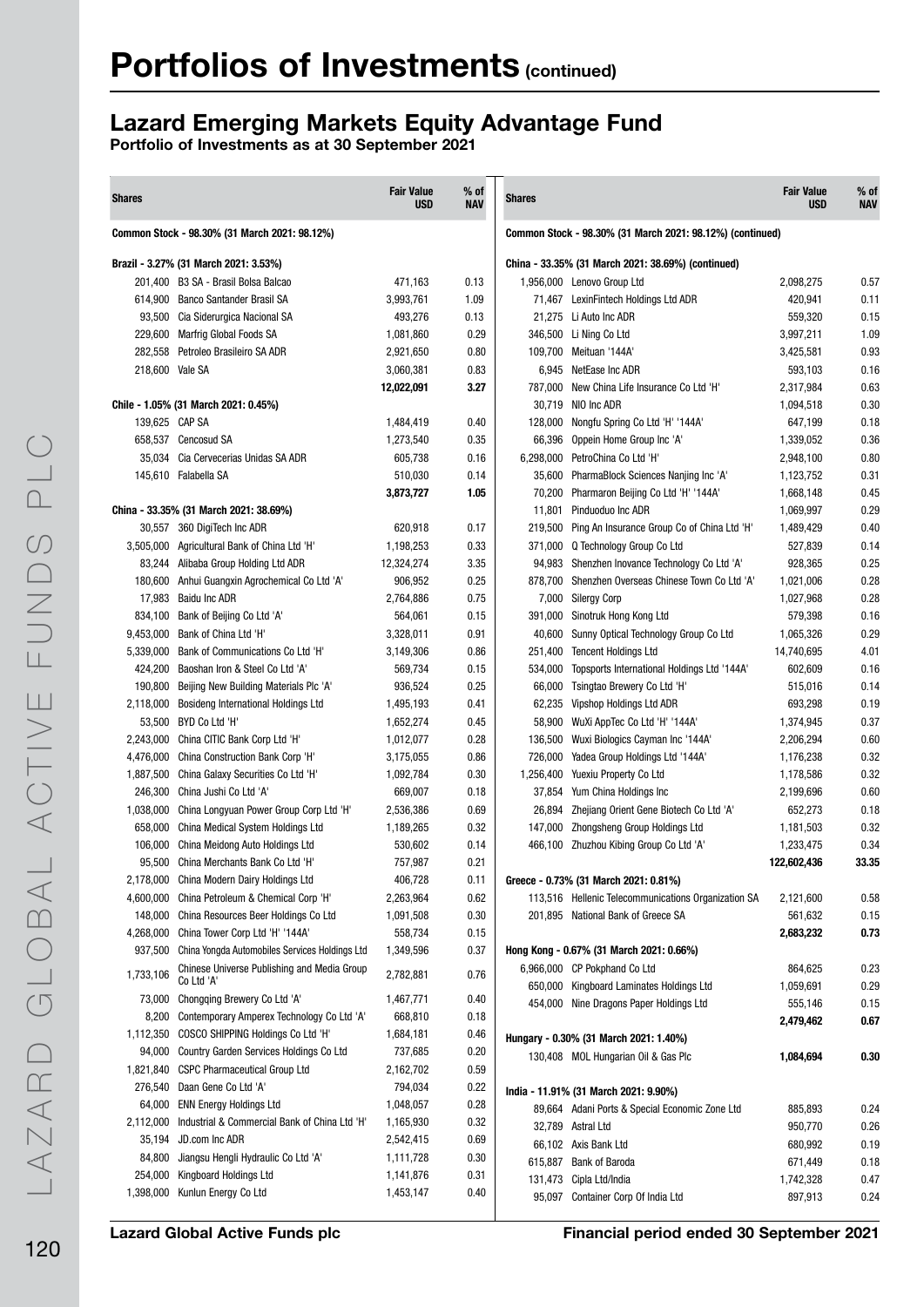## Lazard Emerging Markets Equity Advantage Fund (continued)

| <b>Shares</b> |                                                           | <b>Fair Value</b><br><b>USD</b> | % of<br><b>NAV</b> | <b>Shares</b>   |                                                                              | <b>Fair Value</b><br><b>USD</b> | $%$ of<br>NAV |
|---------------|-----------------------------------------------------------|---------------------------------|--------------------|-----------------|------------------------------------------------------------------------------|---------------------------------|---------------|
|               | Common Stock - 98.30% (31 March 2021: 98.12%) (continued) |                                 |                    |                 | Common Stock - 98.30% (31 March 2021: 98.12%) (continued)                    |                                 |               |
|               | India - 11.91% (31 March 2021: 9.90%) (continued)         |                                 |                    |                 | Qatar - 0.35% (31 March 2021: 0.00%)                                         |                                 |               |
|               | 24,254 Deepak Nitrite Ltd                                 | 781,735                         | 0.21               |                 | 304.528 Industries Qatar QSC                                                 | 1,291,600                       | 0.35          |
|               | 37,761 Escorts Ltd                                        | 747,272                         | 0.20               |                 |                                                                              |                                 |               |
|               | 296,185 Firstsource Solutions Ltd                         | 774,662                         | 0.21               |                 | Russia - 3.86% (31 March 2021: 2.95%)                                        |                                 |               |
|               | 384,382 GAIL India Ltd                                    | 809,431                         | 0.22               |                 | 22,074 LUKOIL PJSC ADR                                                       | 2,101,562                       | 0.57          |
|               | 132,069 HCL Technologies Ltd                              | 2,268,228                       | 0.62               |                 | 44,083 Magnit PJSC GDR                                                       | 738,754                         | 0.20          |
|               | 30,392 Housing Development Finance Corp Ltd               | 1,112,188                       | 0.30               |                 | 52,778 PhosAgro PJSC GDR                                                     | 1,192,015                       | 0.33          |
|               | 107,137 ICICI Bank Ltd                                    | 1,007,060                       | 0.27               |                 | 62,542 Ros Agro Plc GDR                                                      | 923,650                         | 0.25          |
| 207,845       | Indiabulls Housing Finance Ltd                            | 638,700                         | 0.17               |                 | 254,452 Rosneft Oil Co PJSC GDR                                              | 2,121,476                       | 0.58          |
| 191,452       | Infosys Ltd ADR                                           | 4,259,807                       | 1.16               |                 | 244,798 Sberbank of Russia PJSC ADR                                          | 4,548,404                       | 1.24          |
| 42,874        | JB Chemicals & Pharmaceuticals Ltd                        | 1,063,197                       | 0.29               |                 | 43,383 Severstal PAO GDR                                                     | 903,606                         | 0.25          |
| 46,855        | Laurus Labs Ltd '144A'                                    | 386,069                         | 0.11               |                 | 876,000 United Co RUSAL International PJSC                                   | 819,566                         | 0.22          |
| 464,908       | Oil & Natural Gas Corp Ltd                                | 900,957                         | 0.25               |                 | 10,341 Yandex NV - Class A                                                   | 824,074                         | 0.22          |
| 28.815        | Polycab India Ltd                                         | 927,512                         | 0.25               |                 |                                                                              | 14,173,107                      | 3.86          |
| 1,417,900     | Punjab National Bank                                      | 763,785                         | 0.21               |                 | Saudi Arabia - 2.41% (31 March 2021: 0.95%)                                  |                                 |               |
| 35,717        | Reliance Industries Ltd GDR '144A'                        | 2,414,312                       | 0.66               |                 | 71,781 Al Rajhi Bank                                                         | 2,346,227                       | 0.64          |
|               | 1,772 Shree Cement Ltd                                    | 687,798                         | 0.19               |                 | 132,283 Arriyadh Development Co                                              | 969,053                         | 0.26          |
|               | 10,488 SRF Ltd                                            | 1,583,171                       | 0.43               | 17,082          | Dr Sulaiman Al Habib Medical Services                                        | 791,645                         | 0.22          |
|               | 468,927 State Bank of India                               | 2,864,306                       | 0.78               |                 | Group Co                                                                     |                                 |               |
| 85,867        | <b>Tata Consultancy Services Ltd</b>                      | 4,348,053                       | 1.18               | 15,293          | Jarir Marketing Co                                                           | 854,722                         | 0.23          |
| 40,817        | <b>Tata Motors Ltd ADR</b>                                | 914,709                         | 0.25               | 23,519          | Leejam Sports Co JSC                                                         | 654,982                         | 0.18          |
| 77,811        | <b>Tata Steel Ltd</b>                                     | 1,326,429                       | 0.36               | 11,689          | <b>Mouwasat Medical Services Co</b>                                          | 563,749                         | 0.15          |
| 58,826        | Tech Mahindra Ltd                                         | 1,089,301                       | 0.30               | 118,670         | Saudi Industrial Services Co                                                 | 1,355,360                       | 0.37          |
| 18,176        | <b>UltraTech Cement Ltd</b>                               | 1,809,546                       | 0.49               |                 | 22,814 Saudi Telecom Co                                                      | 772,820                         | 0.21          |
| 122,775       | Vedanta Ltd ADR                                           | 1,876,002                       | 0.51               |                 | 14,391 United Electronics Co                                                 | 546,911                         | 0.15          |
|               | 218,201 Wipro Ltd ADR                                     | 1,926,715                       | 0.52               |                 |                                                                              | 8,855,469                       | 2.41          |
|               | 8,303 WNS Holdings Ltd ADR                                | 679,185                         | 0.19               |                 | South Africa - 2.28% (31 March 2021: 2.45%)                                  |                                 | 0.20          |
|               |                                                           | 43,789,475                      | 11.91              |                 | 74,393 Absa Group Ltd                                                        | 748,860                         |               |
|               | Indonesia - 0.51% (31 March 2021: 0.94%)                  |                                 |                    | 5,633<br>42,880 | Anglo American Platinum Ltd<br>Impala Platinum Holdings Ltd                  | 487,502<br>479,752              | 0.13<br>0.13  |
|               | 4,406,000 Kalbe Farma Tbk PT                              | 437,516                         | 0.12               |                 | 96,709 MTN Group Ltd                                                         | 907,642                         | 0.25          |
|               | 5.630.400 Telkom Indonesia Persero Tbk PT                 | 1,445,214                       | 0.39               |                 | 14,265 Naspers Ltd                                                           | 2,350,701                       | 0.64          |
|               |                                                           | 1,882,730                       | 0.51               |                 | 33,514 Northam Platinum Holdings Ltd                                         | 399,086                         | 0.11          |
|               | Malaysia - 1.00% (31 March 2021: 1.16%)                   |                                 |                    | 239,656         | Sibanye Stillwater Ltd                                                       | 738,496                         | 0.20          |
|               | 157,900 Hong Leong Financial Group Bhd                    | 688,104                         | 0.19               |                 |                                                                              |                                 | 0.62          |
|               | 2,106,200 Inari Amertron Bhd                              | 1,842,223                       |                    |                 |                                                                              |                                 |               |
|               |                                                           |                                 | 0.50               |                 | 238,362 Vodacom Group Ltd                                                    | 2,279,562                       |               |
|               | 1,189,700 Public Bank Bhd                                 | 1,154,816                       | 0.31               |                 |                                                                              | 8,391,601                       | 2.28          |
|               |                                                           | 3,685,143                       | 1.00               |                 | South Korea - 13.22% (31 March 2021: 13.80%)                                 |                                 |               |
|               | Mexico - 2.12% (31 March 2021: 1.81%)                     |                                 |                    |                 | 13,646 AfreecaTV Co Ltd                                                      | 1,715,397                       | 0.47          |
|               | 147,700 Arca Continental SAB de CV                        | 900,733                         | 0.25               |                 | 141,099 BNK Financial Group Inc                                              | 1,037,692                       | 0.28          |
|               | 54,057 Coca-Cola Femsa SAB de CV ADR                      | 3,041,787                       | 0.83               |                 | 99,723 Daewoo Engineering & Construction Co Ltd<br>9.816 DB Insurance Co Ltd | 561,039                         | 0.15          |
| 115,100       | Qualitas Controladora SAB de CV                           | 527,448                         | 0.14               | 125,700         | Hana Financial Group Inc                                                     | 521,124<br>4,851,869            | 0.14<br>1.32  |
| 27,258        | Ternium SA ADR                                            | 1,153,014                       | 0.31               | 44,640          | Hankook Tire & Technology Co Ltd                                             | 1,606,337                       | 0.44          |
|               | 633,100 Wal-Mart de Mexico SAB de CV                      | 2,150,973                       | 0.59               |                 | 31,805 HMM Co Ltd                                                            | 894,868                         | 0.24          |
|               |                                                           | 7,773,955                       | 2.12               |                 | 1,260 Hyosung TNC Corp                                                       | 679,423                         | 0.19          |
|               | Philippines - 0.60% (31 March 2021: 0.41%)                |                                 |                    | 1,886           | Hyundai Mobis Co Ltd                                                         | 397,494                         | 0.11          |
| 362,940       | International Container Terminal Services Inc             | 1,386,646                       | 0.38               | 5,557           | Kakao Corp                                                                   | 544,381                         | 0.15          |
|               | 943,290 Metropolitan Bank & Trust Co                      | 805,627                         | 0.22               | 30,866          | Kia Corp                                                                     | 2,085,480                       | 0.57          |
|               |                                                           | 2,192,273                       | 0.60               | 97,556          | Korean Reinsurance Co                                                        | 781,159                         | 0.21          |
|               | Poland - 1.20% (31 March 2021: 0.98%)                     |                                 |                    | 148,141 KT Corp |                                                                              | 4,042,347                       | 1.10          |
|               | 17,375 KGHM Polska Miedz SA                               | 687,868                         | 0.19               |                 | 6,253 Kumho Petrochemical Co Ltd                                             | 991,406                         | 0.27          |
|               | 82,469 Polski Koncern Naftowy ORLEN SA                    | 1,700,424                       | 0.46               | 10,107          | LG Electronics Inc                                                           | 1,072,257                       | 0.29          |
|               | 1,240,155 Polskie Gornictwo Naftowe i Gazownictwo SA      | 2,013,634<br>4,401,926          | 0.55<br>1.20       |                 | 439 LG Household & Health Care Ltd                                           | 493,458                         | 0.13          |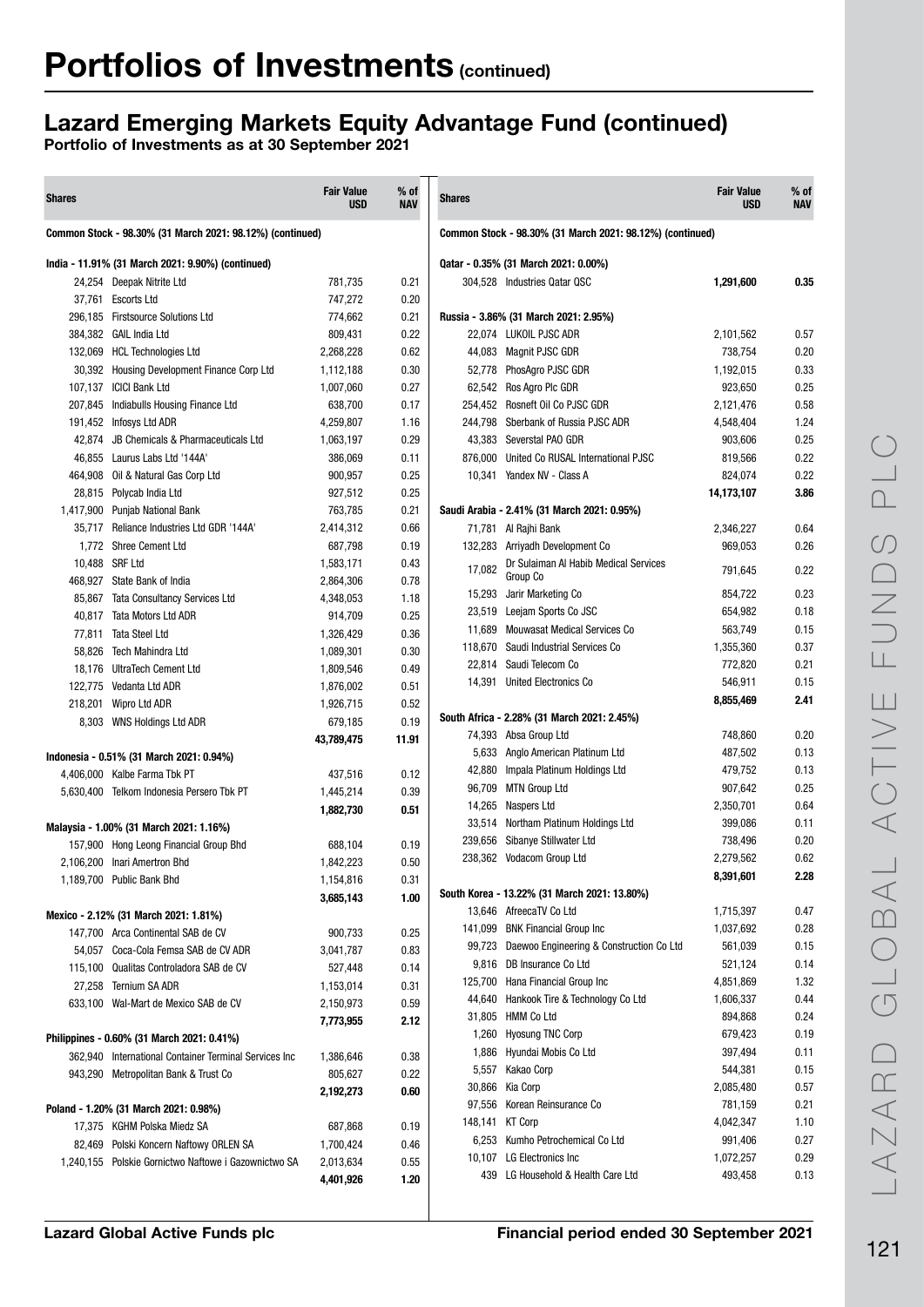## Lazard Emerging Markets Equity Advantage Fund (continued)

| <b>Shares</b> |                                                             | <b>Fair Value</b><br><b>USD</b> | % of<br><b>NAV</b> | <b>Shares</b>                   |                                                          |                                                                                     | <b>Fair Value</b><br><b>USD</b>  | % of<br><b>NAV</b> |
|---------------|-------------------------------------------------------------|---------------------------------|--------------------|---------------------------------|----------------------------------------------------------|-------------------------------------------------------------------------------------|----------------------------------|--------------------|
|               | Common Stock - 98.30% (31 March 2021: 98.12%) (continued)   |                                 |                    |                                 |                                                          | Common Stock - 98.30% (31 March 2021: 98.12%) (continued)                           |                                  |                    |
|               | South Korea - 13.22% (31 March 2021: 13.80%) (continued)    |                                 |                    |                                 |                                                          | United Arab Emirates - 1.00% (31 March 2021: 0.12%)                                 |                                  |                    |
| 3,738         | LG Innotek Co Ltd                                           | 647,251                         | 0.18               |                                 | 368,290 Abu Dhabi Commercial Bank PJSC                   |                                                                                     | 748,188                          | 0.20               |
| 14,390        | Osstem Implant Co Ltd                                       | 1,612,219                       | 0.44               |                                 | 2,149,087 Aldar Properties PJSC                          |                                                                                     | 2,386,483                        | 0.65               |
|               | 3,613 POSCO                                                 | 1,004,181                       | 0.27               |                                 |                                                          | 84,641 Emirates Telecommunications Group Co PJSC                                    | 553,839                          | 0.15               |
|               | 14,577 Samsung Electro-Mechanics Co Ltd                     | 2,144,394                       | 0.58               |                                 |                                                          |                                                                                     | 3,688,510                        | 1.00               |
| 177,554       | Samsung Electronics Co Ltd                                  | 11,050,748                      | 3.01               |                                 |                                                          |                                                                                     |                                  |                    |
| 4,147         | Samsung Electronics Co Ltd GDR                              | 6,446,220                       | 1.75               |                                 | Total Common Stock - (Cost USD 356,272,754)              |                                                                                     | 361,350,010                      | 98.30              |
| 17,430        | Samsung Life Insurance Co Ltd                               | 1,070,790                       | 0.29               |                                 | Preferred Stock - 0.28% (31 March 2021: 0.00%)           |                                                                                     |                                  |                    |
| 15,679        | Samsung Securities Co Ltd                                   | 626,349                         | 0.17               |                                 |                                                          |                                                                                     |                                  |                    |
|               | 20,038 SK Hynix Inc                                         | 1,727,886                       | 0.47               |                                 | Brazil - 0.28% (31 March 2021: 0.00%)                    |                                                                                     |                                  |                    |
|               |                                                             | 48,605,769                      | 13.22              |                                 |                                                          | 393,500 Cia Energetica de Minas Gerais - Preference                                 | 1,013,783                        | 0.28               |
|               | Taiwan - 15.32% (31 March 2021: 15.07%)                     |                                 |                    |                                 |                                                          |                                                                                     |                                  |                    |
|               | 636,000 Adimmune Corp                                       | 1,181,324                       | 0.32               |                                 | Total Preferred Stock - (Cost USD 1,057,513)             |                                                                                     | 1,013,783                        | 0.28               |
|               | 927,000 Cathay Financial Holding Co Ltd                     | 1,897,852                       | 0.52               |                                 | Rights - 0.01% (31 March 2021: 0.00%)                    |                                                                                     |                                  |                    |
| 70,000        | Chailease Holding Co Ltd                                    | 615,091                         | 0.17               |                                 | Taiwan - 0.01% (31 March 2021: 0.00%)                    |                                                                                     |                                  |                    |
| 403,000       | Delta Electronics Inc                                       | 3,625,486                       | 0.99               | 85,585                          | Fubon Financial Holding Co Ltd Rights                    |                                                                                     | 53,402                           | 0.01               |
| 2,366,139     | E.Sun Financial Holding Co Ltd                              | 2,223,778                       | 0.60               |                                 | 19/10/2021                                               |                                                                                     |                                  |                    |
|               | 235,000 Evergreen Marine Corp Taiwan Ltd                    | 1,032,941                       | 0.28               |                                 |                                                          |                                                                                     |                                  |                    |
| 345,000       | Formosa Plastics Corp                                       | 1,387,169                       | 0.38               |                                 | <b>Total Rights</b> - (Cost USD $-$ )                    |                                                                                     | 53,402                           | 0.01               |
| 2,103,600     | Fubon Financial Holding Co Ltd                              | 5,738,159                       | 1.56               |                                 | Total Investments - (Cost USD 357,330,267)               |                                                                                     | 362,417,195                      | 98.59              |
| 781,000       | Nan Ya Plastics Corp                                        | 2,532,494                       | 0.69               |                                 |                                                          |                                                                                     |                                  |                    |
| 58,000        | Nan Ya Printed Circuit Board Corp                           | 893,450                         | 0.24               | <b>Maturity</b>                 | Amount                                                   | Amount                                                                              | <b>Unrealised</b><br>Gain/(Loss) | % of               |
| 177,000       | Nantex Industry Co Ltd                                      | 572,767                         | 0.15               | <b>Date</b>                     | <b>Bought</b>                                            | <b>Sold</b>                                                                         | <b>USD</b>                       | <b>NAV</b>         |
| 51,000        | Nien Made Enterprise Co Ltd                                 | 720,929                         | 0.20               |                                 |                                                          | Open forward foreign currency exchange contracts - (0.00)% (31 March 2021: (0.00)%) |                                  |                    |
| 75,000        | Novatek Microelectronics Corp                               | 1,088,861                       | 0.30               |                                 |                                                          |                                                                                     |                                  |                    |
| 63,000        | <b>Pegavision Corp</b>                                      | 1,175,028                       | 0.32               | 15/10/21                        | EUR 63,517                                               | USD 75,140                                                                          | (1, 544)                         | (0.00)             |
|               | 2,364,000 SinoPac Financial Holdings Co Ltd                 | 1,171,965                       | 0.32               | 15/10/21                        | <b>USD 4,862</b>                                         | EUR 4,140                                                                           | 65                               | 0.00               |
| 1,142,000     | Taiwan Semiconductor Manufacturing Co Ltd                   | 23,549,225                      | 6.41               |                                 |                                                          |                                                                                     |                                  |                    |
| 215,000       | Unimicron Technology Corp                                   | 1,000,826                       | 0.27<br>0.36       |                                 |                                                          | Unrealised gain on forward foreign currency exchange                                | 65                               | 0.00               |
| 588,000       | United Microelectronics Corp<br>Wan Hai Lines Ltd           | 1,341,728                       | 0.21               | contracts                       |                                                          |                                                                                     |                                  |                    |
| 107,000       |                                                             | 762,519                         | 1.03               | contracts                       |                                                          | Unrealised loss on forward foreign currency exchange                                | (1, 544)                         | (0.00)             |
|               | 4,312,280 Yuanta Financial Holding Co Ltd                   | 3,795,517<br>56,307,109         | 15.32              |                                 |                                                          | Net unrealised loss on forward foreign currency exchange                            |                                  |                    |
|               | Thailand - 2.06% (31 March 2021: 1.23%)                     |                                 |                    | contracts                       |                                                          |                                                                                     | (1, 479)                         | (0.00)             |
|               | 9,360,600 Chularat Hospital PCL NVDR                        | 1,035,385                       | 0.28               |                                 |                                                          |                                                                                     |                                  |                    |
|               | 506,200 Com7 PCL NVDR                                       | 1,003,437                       | 0.27               |                                 | Financial assets and financial liabilities at fair value |                                                                                     | 362,415,716                      | 98.59              |
| 666,000       | Hana Microelectronics PCL NVDR                              | 1,549,938                       | 0.42               | Other Net Assets                |                                                          |                                                                                     | 5,182,066                        | 1.41               |
| 343,100       | Kasikornbank PCL NVDR                                       | 1,346,397                       | 0.37               | <b>Net Assets</b>               |                                                          |                                                                                     | 367,597,782                      | 100.00             |
|               | 618,500 Mega Lifesciences PCL NVDR                          | 908,698                         | 0.25               |                                 |                                                          |                                                                                     |                                  |                    |
|               | PTT Exploration & Production PCL (Foreign                   |                                 |                    |                                 | ADR - American Depositary Receipt                        |                                                                                     |                                  |                    |
| 336,900       | Market)                                                     | 1,169,965                       | 0.32               |                                 | GDR - Global Depositary Receipt                          |                                                                                     |                                  |                    |
|               | 547,200 Sri Trang Agro-Industry PCL (Foreign Market)        | 541,783                         | 0.15               |                                 | <b>NVDR</b> - Non-voting Depositary Receipt              |                                                                                     |                                  |                    |
|               |                                                             | 7,555,603                       | 2.06               |                                 |                                                          |                                                                                     |                                  |                    |
|               | Turkey - 1.09% (31 March 2021: 0.81%)                       |                                 |                    |                                 |                                                          | The counterparty for the open forward foreign currency exchange contracts is:       |                                  |                    |
|               | 394,846 Anadolu Efes Biracilik Ve Malt Sanayii AS           | 949,812                         | 0.26               |                                 | - The Bank of New York Mellon                            |                                                                                     |                                  |                    |
|               | 74.357 Coca-Cola Icecek AS                                  | 708,592                         | 0.19               |                                 |                                                          |                                                                                     |                                  |                    |
|               | 36,055 Ford Otomotiv Sanayi AS                              | 676,946                         | 0.18               | <b>Analysis of Total Assets</b> |                                                          |                                                                                     |                                  | % of Total Assets  |
| 737,443       | Kardemir Karabuk Demir Celik Sanayi ve<br><b>Ticaret AS</b> | 534,391                         | 0.15               |                                 | traded on a regulated market                             | Transferable securities admitted to an official stock exchange listing or           |                                  | 94.68              |
| 260,598       | Turkcell Iletisim Hizmetleri AS                             | 449,165                         | 0.12               |                                 | Financial derivative instruments                         |                                                                                     |                                  | 0.00               |
|               | 665,695 Turkiye Garanti Bankasi AS                          | 691,192                         | 0.19               | Other assets                    |                                                          |                                                                                     |                                  | 5.32               |
|               |                                                             | 4,010,098                       | 1.09               | <b>Total Assets</b>             |                                                          |                                                                                     |                                  | 100.00             |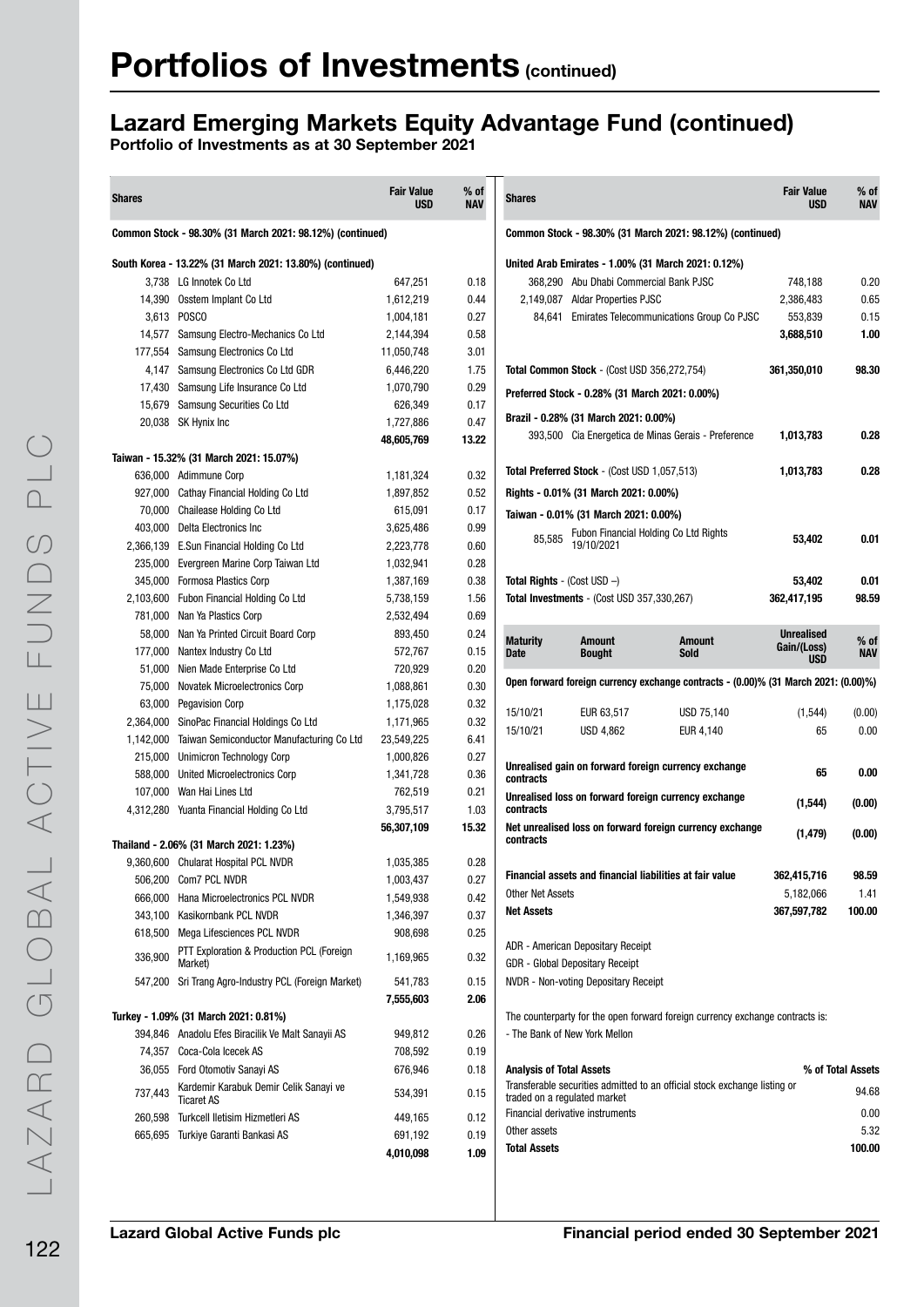## Lazard Emerging Markets Managed Volatility Fund

| <b>Shares</b> |                                                           | <b>Fair Value</b><br><b>USD</b> | % of<br>NAV | <b>Shares</b> |                                                           | <b>Fair Value</b><br><b>USD</b> | % of<br>NAV  |
|---------------|-----------------------------------------------------------|---------------------------------|-------------|---------------|-----------------------------------------------------------|---------------------------------|--------------|
|               | Common Stock - 99.43% (31 March 2021: 97.35%)             |                                 |             |               | Common Stock - 99.43% (31 March 2021: 97.35%) (continued) |                                 |              |
|               | Brazil - 1.55% (31 March 2021: 2.41%)                     |                                 |             |               | China - 28.11% (31 March 2021: 35.67%) (continued)        |                                 |              |
|               | 94,000 EDP - Energias do Brasil SA                        | 316,915                         | 0.33        | 206,600       | Suzhou Gold Mantis Construction Decoration                | 202,212                         | 0.21         |
|               | 29,000 Engie Brasil Energia SA                            | 199,484                         | 0.20        |               | Co Ltd 'A'                                                |                                 |              |
|               | 126,200 Telefonica Brasil SA                              | 993,472                         | 1.02        | 1,992,358     | TangShan Port Group Co Ltd 'A'                            | 859,059                         | 0.89         |
|               |                                                           | 1,509,871                       | 1.55        | 12,700        | <b>Tencent Holdings Ltd</b>                               | 744,657                         | 0.77         |
|               | Chile - 1.78% (31 March 2021: 0.50%)                      |                                 |             | 1,007,304     | Youngor Group Co Ltd 'A'                                  | 1,000,384                       | 1.03         |
| 19,579 CAP SA |                                                           | 208,154                         | 0.21        | 166,800       | Yuexiu Property Co Ltd                                    | 156,469                         | 0.16         |
|               | 557,938 Cencosud SA                                       | 1,078,992                       | 1.11        | 27,455        | Yum China Holdings Inc                                    | 1,595,410                       | 1.64         |
|               | 127,262 Falabella SA                                      | 445,762                         | 0.46        | 214,475       | Zhejiang Weixing New Building Materials Co Ltd 'A'        | 557,540                         | 0.57<br>0.34 |
|               |                                                           | 1,732,908                       | 1.78        | 40,500        | Zhongsheng Group Holdings Ltd                             | 325,516<br>27,295,866           | 28.11        |
|               | China - 28.11% (31 March 2021: 35.67%)                    |                                 |             |               | Greece - 0.78% (31 March 2021: 0.99%)                     |                                 |              |
|               | 10,005 51job Inc ADR                                      | 695,648                         | 0.72        |               | 40,594 Hellenic Telecommunications Organization SA        | 758,697                         | 0.78         |
|               | 2,526,000 Agricultural Bank of China Ltd 'H'              | 863,562                         | 0.89        |               |                                                           |                                 |              |
|               | 3,567 Alibaba Group Holding Ltd ADR                       | 528,094                         | 0.54        |               | Hungary - 1.55% (31 March 2021: 2.10%)                    |                                 |              |
|               | 4,237,000 Bank of China Ltd 'H'                           | 1,491,673                       | 1.54        |               | 82,133 MOL Hungarian Oil & Gas Plc                        | 683,157                         | 0.70         |
| 1,149,000     | Bank of Communications Co Ltd 'H'                         | 677,758                         | 0.70        |               | 30,233 Richter Gedeon Nyrt                                | 822,937                         | 0.85         |
| 743,380       | Bank of Jiangsu Co Ltd 'A'                                | 671,212                         | 0.69        |               |                                                           | 1,506,094                       | 1.55         |
| 224,200       | Beijing Yanjing Brewery Co Ltd 'A'                        | 227,361                         | 0.23        |               | India - 14.48% (31 March 2021: 7.26%)                     |                                 |              |
| 18,000        | BGI Genomics Co Ltd 'A'                                   | 244,999                         | 0.25        |               | 33,491 Adani Ports & Special Economic Zone Ltd            | 330,896                         | 0.34         |
| 1,166,000     | China CITIC Bank Corp Ltd 'H'                             | 526,117                         | 0.54        | 65,001        | Ambuja Cements Ltd                                        | 350,075                         | 0.36         |
| 1,170,000     | China Construction Bank Corp 'H'                          | 829,941                         | 0.86        | 10,151        | Bajaj Auto Ltd                                            | 520,862                         | 0.54         |
| 716,000       | China Railway Group Ltd 'H'                               | 356,259                         | 0.37        |               | 33,694 Colgate-Palmolive India Ltd                        | 753,014                         | 0.77         |
| 137,400       | China Resources Double Crane Pharmaceutical<br>Co Ltd 'A' | 249,556                         | 0.26        |               | 80,003 Dabur India Ltd                                    | 664,610                         | 0.68         |
| 579,060       | China South Publishing & Media Group Co Ltd 'A'           | 804,729                         | 0.83        |               | 24,318 Divi's Laboratories Ltd                            | 1,565,213                       | 1.61         |
| 160,700       | China Vanke Co Ltd 'H'                                    | 439,234                         | 0.45        |               | 92,773 HCL Technologies Ltd                               | 1,593,336                       | 1.64         |
|               | Chinese Universe Publishing and Media Group               |                                 |             |               | 10,578 Hero MotoCorp Ltd                                  | 400,694                         | 0.41         |
| 1,022,300     | Co Ltd 'A'                                                | 1,641,526                       | 1.69        | 57,101        | Indian Energy Exchange Ltd '144A'                         | 491,801                         | 0.51         |
| 20,300        | Chongqing Brewery Co Ltd 'A'                              | 408,161                         | 0.42        | 76,337        | Infosys Ltd ADR                                           | 1,698,498                       | 1.75         |
| 268,320       | Daan Gene Co Ltd 'A'                                      | 770,432                         | 0.79        | 251           | <b>MRF Ltd</b>                                            | 267,740                         | 0.28         |
| 186,250       | Foxconn Industrial Internet Co Ltd 'A'                    | 334,212                         | 0.34        |               | 1,474 Nestle India Ltd                                    | 384,339                         | 0.40         |
|               | 8,200 G-bits Network Technology Xiamen Co Ltd 'A'         | 497,750                         | 0.51        |               | 4.914 Oracle Financial Services Software Ltd              | 301,383                         | 0.31         |
| 8,837         | Gigadevice Semiconductor Beijing Inc 'A'                  | 197,117                         | 0.20        |               | 4,373 Persistent Systems Ltd                              | 219,134                         | 0.23         |
| 206,100       | Guangzhou Haige Communications Group Inc Co 'A'           | 326,331                         | 0.34        |               | 4,118 SRF Ltd                                             | 621,615                         | 0.64         |
|               | 900,000 Huadian Power International Corp Ltd 'H'          | 372,561                         | 0.38        |               | 36,188 Tata Consultancy Services Ltd                      | 1,832,454                       | 1.89         |
|               | 326.500 Huafa Industrial Co Ltd Zhuhai 'A'                | 288,570                         | 0.30        |               | 55,402 Tech Mahindra Ltd                                  | 1,025,897                       | $1.06$       |
|               | 1,026,000 Industrial & Commercial Bank of China Ltd 'H'   | 566,404                         | 0.58        |               | 81,302 Wipro Ltd ADR                                      | 717,897                         | 0.74         |
| 206,000       | Jiangsu Expressway Co Ltd 'H'                             | 208,545                         | 0.22        |               | 3,865 WNS Holdings Ltd ADR                                | 316,157                         | 0.32         |
| 300,979       | Jointown Pharmaceutical Group Co Ltd 'A'                  | 721,935                         | 0.74        |               |                                                           | 14,055,615                      | 14.48        |
|               | 64,000 Lao Feng Xiang Co Ltd 'A'                          | 459,913                         | 0.47        |               | Indonesia - 0.27% (31 March 2021: 0.98%)                  |                                 |              |
| 64,900        | Maccura Biotechnology Co Ltd 'A'                          | 290,150                         | 0.30        |               | 1,004,200 Telkom Indonesia Persero Tbk PT                 | 257,759                         | 0.27         |
| 176,700       | New China Life Insurance Co Ltd 'H'                       | 520,442                         | 0.54        |               |                                                           |                                 |              |
| 45,800        | Oppein Home Group Inc 'A'                                 | 923,679                         | 0.95        |               | Malaysia - 2.14% (31 March 2021: 4.06%)                   |                                 |              |
| 1,342,000     | People's Insurance Co Group of China Ltd/The 'H'          | 416,384                         | 0.43        |               | 337,100 CIMB Group Holdings Bhd                           | 384,077                         | 0.40         |
| 46,000        | Ping An Insurance Group Co of China Ltd 'H'               | 312,135                         | 0.32        |               | 615,500 Inari Amertron Bhd                                | 538,357                         | 0.55         |
| 590,000       | Postal Savings Bank of China Co Ltd 'H' '144A'            | 406,792                         | 0.42        |               | 207,300 Petronas Chemicals Group Bhd                      | 429,365                         | 0.44         |
| 1,129,500     | Shanghai International Port Group Co Ltd 'A'              | 1,059,076                       | 1.09        |               | 1,346,600 Sime Darby Bhd                                  | 726,535                         | 0.75         |
| 199,522       | Shanghai Kehua Bio-Engineering Co Ltd 'A'                 | 405,888                         | 0.42        |               |                                                           | 2,078,334                       | 2.14         |
| 152,900       | Shanghai Pharmaceuticals Holding Co Ltd 'H'               | 294,803                         | 0.30        |               | Mexico - 5.60% (31 March 2021: 3.87%)                     |                                 |              |
| 111,300       | Shengyi Technology Co Ltd 'A'                             | 370,923                         | 0.38        |               | 712,800 America Movil SAB de CV                           | 630,561                         | 0.65         |
| 260,000       | Shenzhen Expressway Co Ltd 'H'                            | 257,674                         | 0.27        |               | 155,600 Arca Continental SAB de CV                        | 948,910                         | 0.98         |
| 227,000       | Shenzhen International Holdings Ltd                       | 291,821                         | 0.30        | 15,621        | Coca-Cola Femsa SAB de CV ADR                             | 878,994                         | 0.91         |
| 537,600       | Shenzhen Overseas Chinese Town Co Ltd 'A'                 | 624,665                         | 0.64        | 197,400       | Grupo Bimbo SAB de CV                                     | 555,052                         | 0.57         |
|               | 130,800 Sunflower Pharmaceutical Group Co Ltd 'A'         | 280,587                         | 0.29        |               | 146,700 Kimberly-Clark de Mexico SAB de CV                | 241,568                         | 0.25         |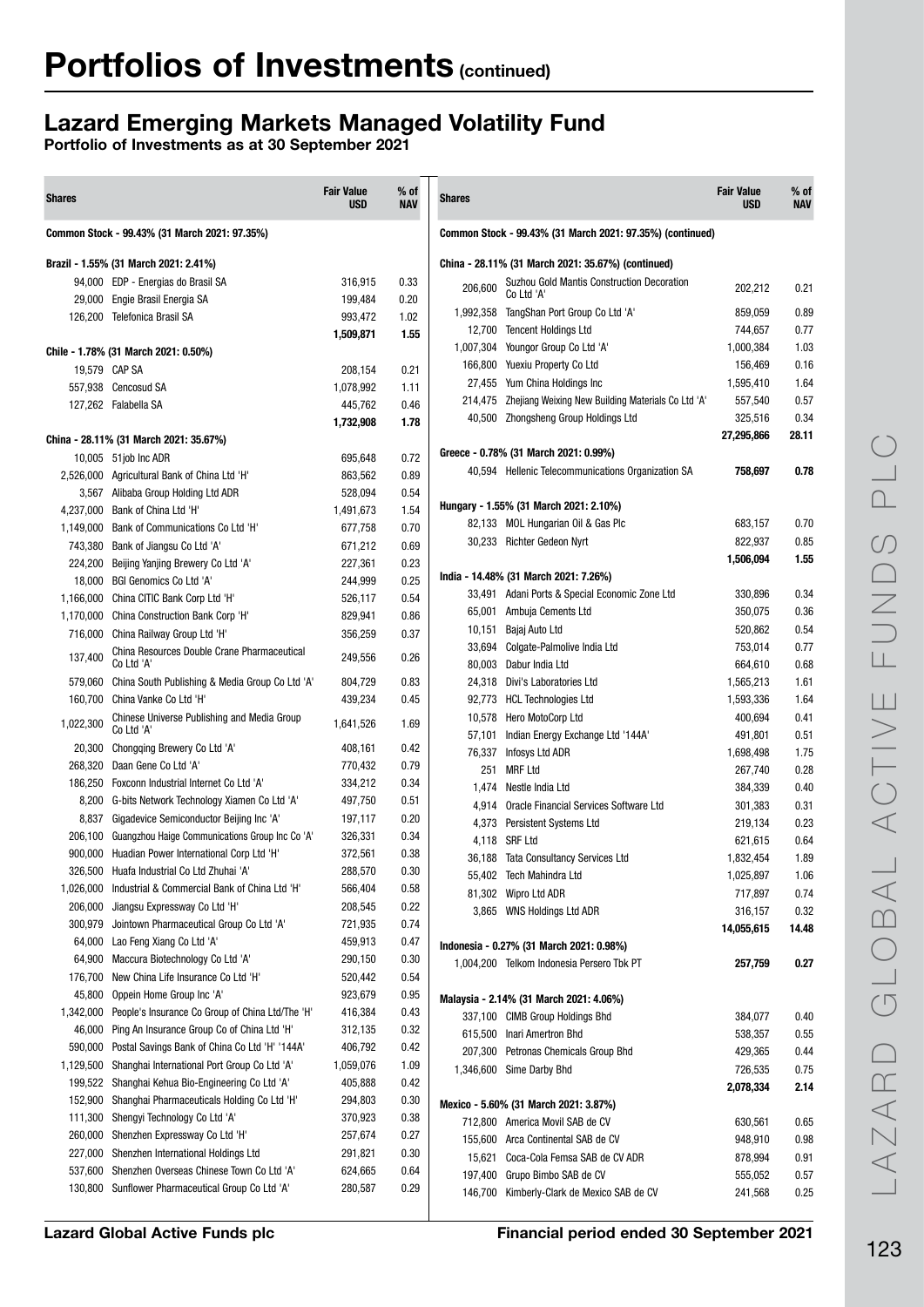## Lazard Emerging Markets Managed Volatility Fund (continued)

| <b>Shares</b> |                                                                             | <b>Fair Value</b><br><b>USD</b> | $%$ of<br><b>NAV</b> | <b>Shares</b>                         |                                                                | <b>Fair Value</b><br><b>USD</b> | $%$ of<br><b>NAV</b> |
|---------------|-----------------------------------------------------------------------------|---------------------------------|----------------------|---------------------------------------|----------------------------------------------------------------|---------------------------------|----------------------|
|               | Common Stock - 99.43% (31 March 2021: 97.35%) (continued)                   |                                 |                      |                                       | Common Stock - 99.43% (31 March 2021: 97.35%) (continued)      |                                 |                      |
|               | Mexico - 5.60% (31 March 2021: 3.87%) (continued)                           |                                 |                      |                                       | Taiwan - 16.71% (31 March 2021: 21.08%) (continued)            |                                 |                      |
|               | 641,500 Wal-Mart de Mexico SAB de CV                                        | 2,179,513                       | 2.24                 |                                       | 334,000 Asia Cement Corp                                       | 543,086                         | 0.56                 |
|               |                                                                             | 5,434,598                       | 5.60                 | 85,000                                | Asustek Computer Inc                                           | 987,666                         | 1.02                 |
|               | Philippines - 0.42% (31 March 2021: 1.23%)                                  |                                 |                      | 967,000                               | Cathay Financial Holding Co Ltd                                | 1,979,744                       | 2.04                 |
|               | 105,550 International Container Terminal Services Inc                       | 403,263                         | 0.42                 | 200,000                               | Cheng Shin Rubber Industry Co Ltd                              | 253,055                         | 0.26                 |
|               |                                                                             |                                 |                      | 395,000                               | <b>Chicony Electronics Co Ltd</b>                              | 1,085,288                       | 1.12                 |
|               | Poland - 0.81% (31 March 2021: 0.38%)                                       |                                 |                      | 452,000                               | China Life Insurance Co Ltd/Taiwan                             | 464,481                         | 0.48                 |
|               | 115,245 Orange Polska SA                                                    | 232,547                         | 0.24                 | 233,000                               | Chunghwa Telecom Co Ltd                                        | 921,580                         | 0.95                 |
|               | 26,844 Polski Koncern Naftowy ORLEN SA                                      | 553,495                         | 0.57                 |                                       | 88,000 Delta Electronics Inc                                   | 791,670                         | 0.82                 |
|               |                                                                             | 786,042                         | 0.81                 | 40,000                                | Feng TAY Enterprise Co Ltd                                     | 305,661                         | 0.31                 |
|               | Russia - 3.19% (31 March 2021: 2.18%)                                       |                                 |                      | 175,000                               | Formosa Chemicals & Fibre Corp                                 | 522,021                         | 0.54                 |
|               | 2,466 LUKOIL PJSC ADR                                                       | 234,776                         | 0.24                 |                                       | 79,000 Formosa Plastics Corp                                   | 317,642                         | 0.33                 |
|               | 11,747 Magnit PJSC GDR                                                      | 196,859                         | 0.20                 |                                       | 807,400 Fubon Financial Holding Co Ltd                         | 2,202,410                       | 2.27                 |
|               | 24,285 PhosAgro PJSC GDR                                                    | 548,488                         | 0.57                 | 106.600                               | Great Wall Enterprise Co Ltd                                   | 208,419                         | 0.21                 |
| 12,868        | Polymetal International PIc                                                 | 217,925                         | 0.22                 | 12,000                                | International Games System Co Ltd                              | 279,236                         | 0.29                 |
|               | 66.134 Rosneft Oil Co PJSC GDR                                              | 551,388                         | 0.57                 | 358,000                               | Lite-On Technology Corp                                        | 800,150                         | 0.82                 |
|               | 20,838 Sberbank of Russia PJSC ADR<br>11,483 Severstal PAO GDR              | 387,175                         | 0.40<br>0.25         | 36,000                                | Makalot Industrial Co Ltd<br>70,000 President Chain Store Corp | 315,879                         | 0.33<br>0.72         |
|               | 22,392 X5 Retail Group NV GDR                                               | 239,175<br>721,860              | 0.74                 |                                       | 1,441,000 SinoPac Financial Holdings Co Ltd                    | 702,523<br>714,383              | 0.74                 |
|               |                                                                             | 3,097,646                       | 3.19                 | 34,000                                | Taiwan Semiconductor Manufacturing Co Ltd                      | 701,115                         | 0.72                 |
|               | Saudi Arabia - 2.89% (31 March 2021: 2.05%)                                 |                                 |                      | 221,000                               | Teco Electric and Machinery Co Ltd                             | 244,963                         | 0.25                 |
|               | 53,750 Arriyadh Development Co                                              | 393,751                         | 0.41                 | 165,000                               | Uni-President Enterprises Corp                                 | 401,285                         | 0.41                 |
|               | 6,306 Jarir Marketing Co                                                    | 352,441                         | 0.36                 |                                       | 1,105,920 Yuanta Financial Holding Co Ltd                      | 973,392                         | 1.00                 |
|               | 62,842 Mobile Telecommunications Co Saudi Arabia                            | 234,538                         | 0.24                 |                                       |                                                                | 16,219,954                      | 16.71                |
| 27,859        | Saudi Basic Industries Corp                                                 | 944,953                         | 0.97                 |                                       | Thailand - 3.29% (31 March 2021: 0.94%)                        |                                 |                      |
|               | 11,587 Saudi Telecom Co                                                     | 392,507                         | 0.41                 |                                       | 488,900 Bangkok Chain Hospital PCL NVDR                        | 307,623                         | 0.32                 |
|               | 5,392 United Electronics Co                                                 | 204,916                         | 0.21                 |                                       | 133,700 Com7 PCL NVDR                                          | 265,033                         | 0.27                 |
|               | 21,313 United International Transportation Co                               | 281,546                         | 0.29                 |                                       | 159,800 Hana Microelectronics PCL NVDR                         | 371,892                         | 0.38                 |
|               |                                                                             | 2,804,652                       | 2.89                 | 528,700                               | Home Product Center PCL (Foreign Market)                       | 212,511                         | 0.22                 |
|               | South Africa - 1.39% (31 March 2021: 2.08%)                                 |                                 |                      |                                       | 119,900 Muangthai Capital PCL NVDR                             | 204,238                         | 0.21                 |
|               | 40,822 MultiChoice Group                                                    | 308,977                         | 0.32                 |                                       | 98,100 PTT Exploration & Production PCL (Foreign Market)       | 340,675                         | 0.35                 |
|               | 18,482 Shoprite Holdings Ltd (Units)                                        | 218,857                         | 0.22                 |                                       | 228,700 PTT PCL NVDR                                           | 262,711                         | 0.27                 |
|               | 85,829 Vodacom Group Ltd                                                    | 820,821                         | 0.85                 |                                       | 84,100 Siam Cement PCL/The (Foreign Market)                    | 999,209                         | 1.03                 |
|               |                                                                             | 1,348,655                       | 1.39                 |                                       | 235,300 Sri Trang Agro-Industry PCL (Foreign Market)           | 232,970                         | 0.24                 |
|               | South Korea - 10.23% (31 March 2021: 7.13%)                                 |                                 |                      |                                       |                                                                | 3,196,862                       | 3.29                 |
|               | 7,865 Coway Co Ltd                                                          | 489,385                         | 0.51                 |                                       | Turkey - 1.36% (31 March 2021: 2.15%)                          |                                 |                      |
|               | 2,079 DB Insurance Co Ltd                                                   | 110,373                         | 0.11                 |                                       | 56,524 Arcelik AS                                              | 207,323                         | 0.21                 |
|               | 9,086 GS Retail Co Ltd                                                      | 247,568                         | 0.26                 |                                       | 56,046 BIM Birlesik Magazalar AS                               | 402,844                         | 0.42                 |
|               | 19,895 Hana Financial Group Inc                                             | 767,923                         | 0.79                 |                                       | 409,747 Turkcell Iletisim Hizmetleri AS                        | 706,237                         | 0.73                 |
|               | 12,585 Hankook Tire & Technology Co Ltd                                     | 452,862                         | 0.47                 |                                       |                                                                | 1,316,404                       | 1.36                 |
|               | 6,625 KEPCO Plant Service & Engineering Co Ltd                              | 213,029                         | 0.22                 |                                       | United Arab Emirates - 2.88% (31 March 2021: 0.00%)            |                                 |                      |
|               | 9,633 Kia Corp                                                              | 650,859                         | 0.67                 |                                       | 799,856 Abu Dhabi National Oil Co for Distribution PJSC        | 908,394                         | 0.94                 |
|               | 41,990 Korean Reinsurance Co                                                | 336,226                         | 0.35                 |                                       | 1,419,907 Aldar Properties PJSC                                | 1,576,755                       | 1.62                 |
|               | 53,156 KT Corp                                                              | 1,450,476                       | 1.49                 |                                       | 48,081 Emirates Telecommunications Group Co PJSC               | 314,613                         | 0.32                 |
|               | 4,995 KT&G Corp                                                             | 340,838                         | 0.35                 |                                       |                                                                | 2,799,762                       | 2.88                 |
|               | 748 LG Household & Health Care Ltd                                          | 840,790                         | 0.87                 |                                       | Total Common Stock - (Cost USD 91,360,201)                     | 96,531,929                      |                      |
|               | 5,959 S-1 Corp                                                              | 419,772                         | 0.43<br>0.87         |                                       |                                                                |                                 | 99.43                |
|               | 5,765 Samsung Electro-Mechanics Co Ltd<br>30,767 Samsung Electronics Co Ltd | 848,078                         | 1.97                 |                                       | Rights - 0.03% (31 March 2021: 0.00%)                          |                                 |                      |
|               | 3,102 SK Telecom Co Ltd                                                     | 1,914,901<br>845,867            | 0.87                 |                                       | Taiwan - 0.03% (31 March 2021: 0.00%)                          |                                 |                      |
|               |                                                                             | 9,928,947                       | 10.23                |                                       | 44,999 Fubon Financial Holding Co Ltd Rights 19/10/2021        | 28,078                          | 0.03                 |
|               | Taiwan - 16.71% (31 March 2021: 21.08%)                                     |                                 |                      |                                       |                                                                |                                 |                      |
|               | 131,000 Adimmune Corp                                                       | 243,323                         | 0.25                 | <b>Total Rights</b> - (Cost USD $-$ ) |                                                                | 28,078                          | 0.03                 |
|               | 20,000 Advantech Co Ltd                                                     | 260,982                         | 0.27                 |                                       | Total Investments - (Cost USD 91,360,201)                      | 96,560,007                      | 99.46                |
|               |                                                                             |                                 |                      |                                       |                                                                |                                 |                      |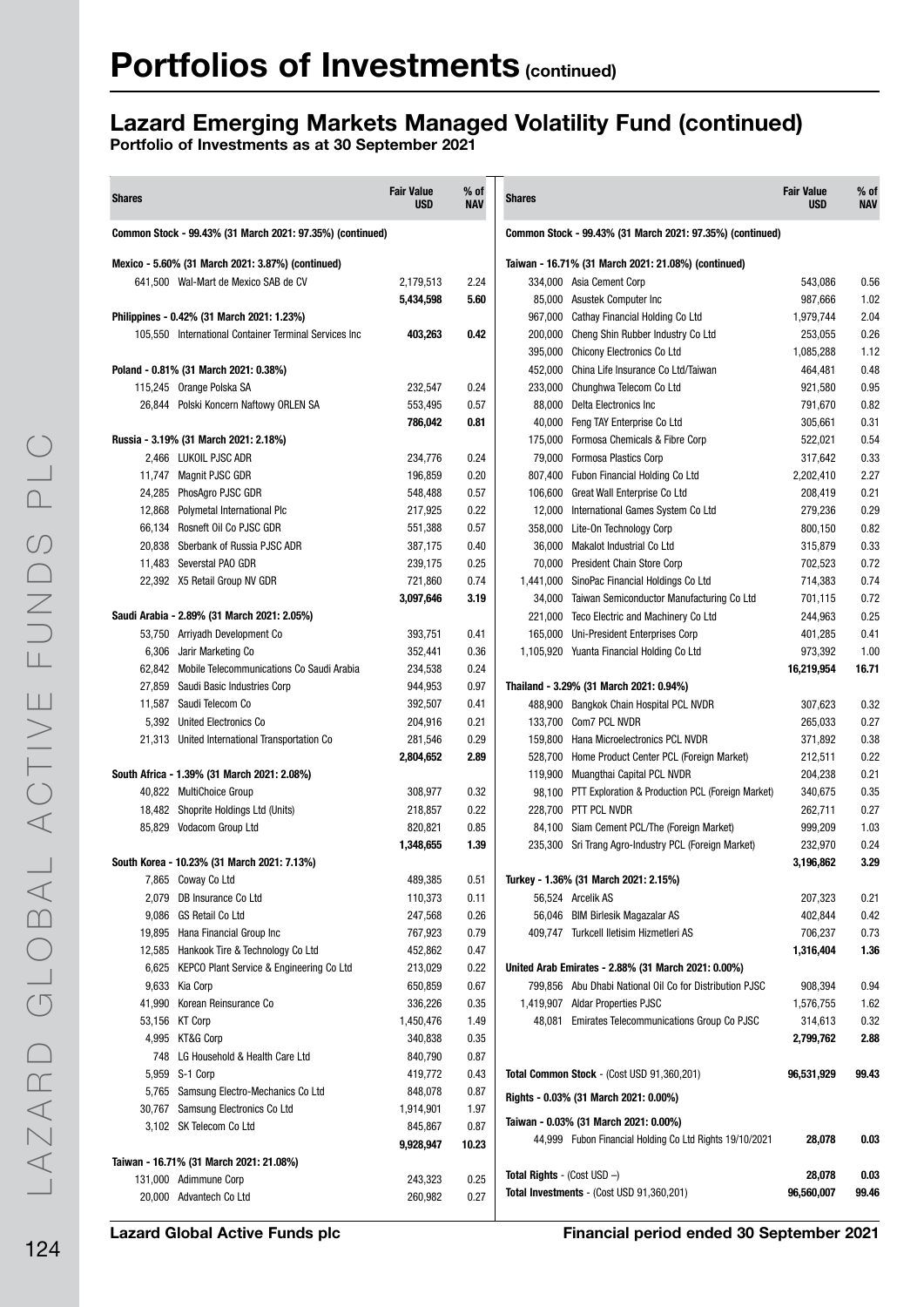## Lazard Emerging Markets Managed Volatility Fund (continued)

| <b>Maturity</b><br><b>Date</b>                                           | <b>Amount</b><br><b>Bought</b>                                               | <b>Amount</b><br><b>Sold</b>                                                      | <b>Unrealised</b><br>Gain/(Loss)<br><b>USD</b> | % of<br><b>NAV</b> |  |  |  |  |  |  |
|--------------------------------------------------------------------------|------------------------------------------------------------------------------|-----------------------------------------------------------------------------------|------------------------------------------------|--------------------|--|--|--|--|--|--|
|                                                                          |                                                                              | Open forward foreign currency exchange contracts - (0.00)% (31 March 2021: 0.00%) |                                                |                    |  |  |  |  |  |  |
| 08/10/21                                                                 | CNH 1,327,718                                                                | USD 205,413                                                                       | 501                                            | 0.00               |  |  |  |  |  |  |
| Unrealised gain on forward foreign currency exchange<br>501<br>contracts |                                                                              |                                                                                   |                                                |                    |  |  |  |  |  |  |
| Total unrealised gain on forward foreign currency<br>exchange contracts  | 501                                                                          | 0.00                                                                              |                                                |                    |  |  |  |  |  |  |
|                                                                          | <b>Financial assets at fair value</b>                                        |                                                                                   | 96,560,508                                     | 99.46              |  |  |  |  |  |  |
| Other Net Assets                                                         |                                                                              | 527,749                                                                           | 0.54                                           |                    |  |  |  |  |  |  |
| <b>Net Assets</b>                                                        |                                                                              |                                                                                   | 97,088,257                                     | 100.00             |  |  |  |  |  |  |
|                                                                          | <b>NVDR</b> - Non-voting Depositary Receipt<br>- The Bank of New York Mellon | The counterparty for the open forward foreign currency exchange contracts is:     |                                                |                    |  |  |  |  |  |  |
| <b>Analysis of Total Assets</b>                                          |                                                                              |                                                                                   |                                                | % of Total Assets  |  |  |  |  |  |  |
| traded on a regulated market                                             |                                                                              | Transferable securities admitted to an official stock exchange listing or         |                                                | 91.92              |  |  |  |  |  |  |
|                                                                          | Financial derivative instruments                                             |                                                                                   |                                                | 0.00               |  |  |  |  |  |  |
| Other assets<br><b>Total Assets</b>                                      |                                                                              |                                                                                   |                                                | 8.08<br>100.00     |  |  |  |  |  |  |
|                                                                          |                                                                              |                                                                                   |                                                |                    |  |  |  |  |  |  |
|                                                                          |                                                                              |                                                                                   |                                                |                    |  |  |  |  |  |  |
|                                                                          |                                                                              |                                                                                   |                                                |                    |  |  |  |  |  |  |
|                                                                          |                                                                              |                                                                                   |                                                |                    |  |  |  |  |  |  |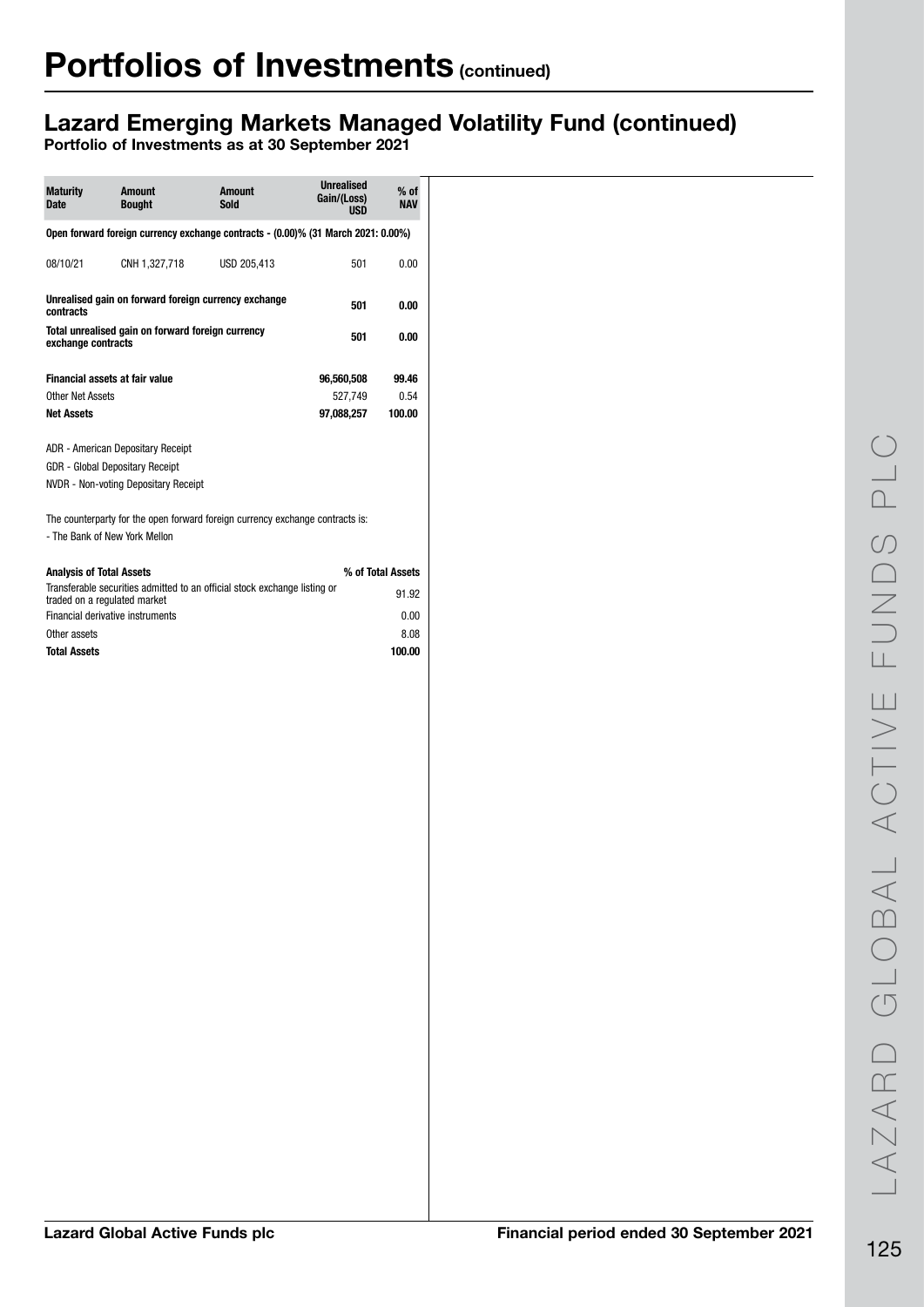### Lazard Developing Markets Equity Fund

| <b>Shares</b> |                                               | <b>Fair Value</b><br><b>USD</b> | $%$ of<br><b>NAV</b> | <b>Shares</b>                         |                                                           | <b>Fair Value</b><br><b>USD</b> | $%$ of<br><b>NAV</b> |
|---------------|-----------------------------------------------|---------------------------------|----------------------|---------------------------------------|-----------------------------------------------------------|---------------------------------|----------------------|
|               | Common Stock - 97.86% (31 March 2021: 95.97%) |                                 |                      |                                       | Common Stock - 97.86% (31 March 2021: 95.97%) (continued) |                                 |                      |
|               | Brazil - 4.77% (31 March 2021: 3.81%)         |                                 |                      |                                       | Philippines - 2.34% (31 March 2021: 1.66%)                |                                 |                      |
|               | 26.944 Banco Bradesco SA ADR                  | 103,196                         | 1.68                 |                                       | 33,505 BDO Unibank Inc                                    | 72,403                          | 1.18                 |
|               | 18,816 Dexco SA                               | 58,634                          | 0.95                 |                                       | 18,729 International Container Terminal Services Inc      | 71,556                          | 1.16                 |
|               | 1,403 Pagseguro Digital Ltd - Class A         | 72,563                          | 1.18                 |                                       |                                                           | 143,959                         | 2.34                 |
|               | 19,152 Rumo SA                                | 59,048                          | 0.96                 |                                       | Poland - 0.99% (31 March 2021: 0.59%)                     |                                 |                      |
|               |                                               | 293,441                         | 4.77                 |                                       | 3,703 InPost SA                                           | 61,082                          | 0.99                 |
|               | China - 21.64% (31 March 2021: 30.15%)        |                                 |                      |                                       |                                                           |                                 |                      |
|               | 1,000 Airtac International Group              | 31,298                          | 0.51                 |                                       | Russia - 8.09% (31 March 2021: 5.40%)                     |                                 |                      |
|               | 1,935 Alibaba Group Holding Ltd ADR           | 286,477                         | 4.66                 |                                       | 7,785 Fix Price Group Ltd GDR                             | 69,436                          | 1.13                 |
|               | 22,400 China Gas Holdings Ltd                 | 66,053                          | 1.08                 |                                       | 3,421 Mail.Ru Group Ltd GDR                               | 69,885                          | 1.14                 |
|               | 15,800 Chow Tai Seng Jewellery Co Ltd 'A'     | 48,647                          | 0.79                 |                                       | 258 Novatek PJSC GDR                                      | 67,095                          | 1.09                 |
|               | 11,100 GoerTek Inc 'A'                        | 73,676                          | 1.20                 |                                       | 40,799 Sberbank of Russia PJSC                            | 191,032                         | 3.11                 |
|               | 7,700 Jiangsu King's Luck Brewery JSC Ltd 'A' | 54,118                          | 0.88                 |                                       | 1,250 Yandex NV - Class A                                 | 99,613                          | 1.62                 |
|               | 34,000 Minth Group Ltd                        | 115,734                         | 1.88                 |                                       |                                                           | 497,061                         | 8.09                 |
| 9,913         | Ping An Insurance Group Co of China Ltd 'H'   | 67,265                          | 1.09                 |                                       | South Africa - 5.39% (31 March 2021: 3.27%)               |                                 |                      |
|               | 4,532 Tencent Holdings Ltd                    | 265,731                         | 4.32                 |                                       | 1,315 Capitec Bank Holdings Ltd                           | 158,900                         | 2.59                 |
|               | 3,667 Trip.com Group Ltd ADR                  | 112,760                         | 1.84                 |                                       | 6,395 Foschini Group Ltd/The                              | 57,838                          | 0.94                 |
|               | 1,006 Weibo Corp ADR                          | 47,775                          | 0.78                 |                                       | 12,038 Standard Bank Group Ltd                            | 114,311                         | 1.86                 |
|               | 1,500 Wullangye Yibin Co Ltd 'A'              | 51,071                          | 0.83                 |                                       |                                                           | 331,049                         | 5.39                 |
|               | Xiabuxiabu Catering Management China Holdings |                                 |                      |                                       | South Korea - 12.55% (31 March 2021: 14.14%)              |                                 |                      |
| 34,000        | Co Ltd '144A'                                 | 33,234                          | 0.54                 |                                       | 555 CJ Logistics Corp                                     | 71,295                          | 1.16                 |
|               | 9,500 Zhongsheng Group Holdings Ltd           | 76,356                          | 1.24                 |                                       | 130 NAVER Corp                                            | 42,360                          | 0.69                 |
|               |                                               | 1,330,195                       | 21.64                |                                       | 69 NCSoft Corp                                            | 34,933                          | 0.57                 |
|               | Colombia - 2.36% (31 March 2021: 1.92%)       |                                 |                      |                                       | 5,958 Samsung Electronics Co Ltd                          | 370,819                         | 6.03                 |
|               | 4,196 Bancolombia SA ADR                      | 145,265                         | 2.36                 |                                       | 1,822 SK Hynix Inc                                        | 157,112                         | 2.56                 |
|               |                                               |                                 |                      |                                       | 2,832 WONIK IPS Co Ltd                                    | 94,794                          | 1.54                 |
|               | Hong Kong - 1.02% (31 March 2021: 1.25%)      |                                 |                      |                                       |                                                           | 771,313                         | 12.55                |
|               | 3,194 Techtronic Industries Co Ltd            | 62,614                          | 1.02                 |                                       | Taiwan - 15.22% (31 March 2021: 14.53%)                   |                                 |                      |
|               |                                               |                                 |                      |                                       | 36,769 ASE Technology Holding Co Ltd                      | 143,129                         | 2.33                 |
|               | Hungary - 0.81% (31 March 2021: 0.00%)        |                                 |                      |                                       | 10,000 Bizlink Holding Inc                                | 79,776                          | 1.30                 |
|               | 1,824 Richter Gedeon Nyrt                     | 49,649                          | 0.81                 |                                       | 12,000 Chroma ATE Inc                                     | 75,157                          | 1.22                 |
|               |                                               |                                 |                      |                                       | 9,152 Hiwin Technologies Corp                             | 100,516                         | 1.63                 |
|               | India - 12.87% (31 March 2021: 9.45%)         |                                 |                      |                                       | 3,000 Lotes Co Ltd                                        | 59,209                          | 0.96                 |
|               | 808 Bajaj Finance Ltd                         | 82,948                          | 1.35                 |                                       | 2.000 MediaTek Inc                                        | 64,466                          | 1.05                 |
|               | 1,896 HDFC Bank Ltd ADR                       | 138,579                         | 2.25                 |                                       | 8,400 RichWave Technology Corp                            | 70,598                          | 1.15                 |
|               | 13,364 ICICI Bank Ltd ADR                     | 252,179                         | 4.10                 |                                       | 1,520 Silicon Motion Technology Corp ADR                  | 104,850                         | 1.71                 |
|               | 17,303 Motherson Sumi Systems Ltd             | 52,102                          | 0.85                 |                                       | 11,527 Taiwan Semiconductor Manufacturing Co Ltd          | 237,679                         | 3.87                 |
|               | 1,859 Mphasis Ltd                             | 77,271                          | 1.26                 |                                       |                                                           | 935,380                         | 15.22                |
|               | 3,379 Reliance Industries Ltd                 | 114,269                         | 1.86                 |                                       | United States - 1.25% (31 March 2021: 0.00%)              |                                 |                      |
|               | 7,788 UPL Ltd                                 | 73,713                          | 1.20                 |                                       | 33,000 JS Global Lifestyle Co Ltd '144A'                  | 76,606                          | 1.25                 |
|               |                                               | 791,061                         | 12.87                |                                       |                                                           |                                 |                      |
|               | Indonesia - 3.45% (31 March 2021: 2.71%)      |                                 |                      |                                       | Zambia - 1.70% (31 March 2021: 1.56%)                     |                                 |                      |
|               | 36,900 Bank Central Asia Tbk PT               | 90,258                          | 1.47                 |                                       | 5,641 First Quantum Minerals Ltd                          | 104,439                         | 1.70                 |
|               | 459,163 Bank Rakyat Indonesia Persero Tbk PT  | 122,033                         | 1.98                 |                                       |                                                           |                                 |                      |
|               |                                               | 212,291                         | 3.45                 |                                       |                                                           |                                 |                      |
|               | Mexico - 2.77% (31 March 2021: 2.11%)         |                                 |                      |                                       | <b>Total Common Stock</b> - (Cost USD 4,914,823)          | 6,015,567                       | 97.86                |
|               | 26,556 Grupo Financiero Banorte SAB de CV     | 170,556                         | 2.77                 |                                       |                                                           |                                 |                      |
|               |                                               |                                 |                      |                                       | Rights - 0.01% (31 March 2021: 0.00%)                     |                                 |                      |
|               | Peru - 0.64% (31 March 2021: 1.35%)           |                                 |                      |                                       | Taiwan - 0.01% (31 March 2021: 0.00%)                     |                                 |                      |
|               | 357 Credicorp Ltd                             | 39,606                          | 0.64                 |                                       | 46 Airtac International Group Rights 22/10/2021           | 259                             | 0.01                 |
|               |                                               |                                 |                      | <b>Total Rights</b> - (Cost USD $-$ ) |                                                           | 259                             | 0.01                 |
|               |                                               |                                 |                      |                                       | Total Investments - (Cost USD 4,914,823)                  | 6,015,826                       | 97.87                |
|               |                                               |                                 |                      |                                       |                                                           |                                 |                      |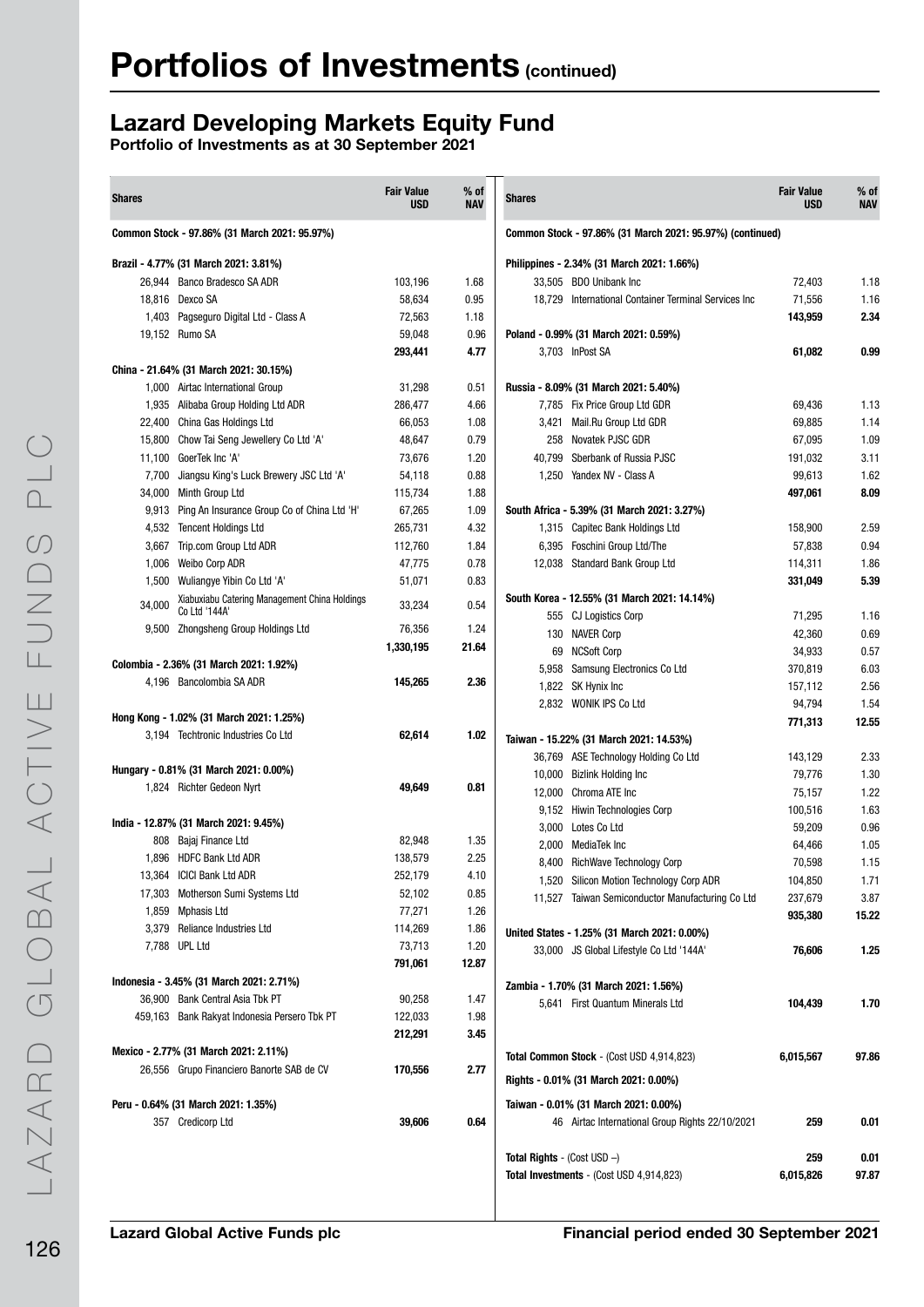## Lazard Developing Markets Equity Fund (continued)

| <b>Maturity</b><br><b>Date</b>        | <b>Amount</b><br><b>Bought</b>                                       | <b>Amount</b><br><b>Sold</b>                                                      | <b>Unrealised</b><br>Gain/(Loss)<br><b>USD</b> | $%$ of<br><b>NAV</b> |
|---------------------------------------|----------------------------------------------------------------------|-----------------------------------------------------------------------------------|------------------------------------------------|----------------------|
|                                       |                                                                      | Open forward foreign currency exchange contracts - (0.00)% (31 March 2021: 0.00%) |                                                |                      |
| 08/10/21                              | USD 5,025                                                            | CNH 32,474                                                                        | (11)                                           | (0.00)               |
| contracts                             |                                                                      | Unrealised loss on forward foreign currency exchange                              | (11)                                           | (0.00)               |
| exchange contracts                    | Total unrealised loss on forward foreign currency                    |                                                                                   | (11)                                           | 0.00                 |
|                                       | Financial assets and financial liabilities at fair value             |                                                                                   | 6,015,815                                      | 97.87                |
| Other Net Assets<br><b>Net Assets</b> |                                                                      |                                                                                   | 131,100<br>6,146,915                           | 2.13<br>100.00       |
|                                       | ADR - American Depositary Receipt<br>GDR - Global Depositary Receipt | The counterparty for the open forward foreign currency exchange contracts is:     |                                                |                      |
|                                       | - The Bank of New York Mellon                                        |                                                                                   |                                                |                      |
| <b>Analysis of Total Assets</b>       |                                                                      | Transferable securities admitted to an official stock exchange listing or         |                                                | % of Total Assets    |
| traded on a regulated market          |                                                                      |                                                                                   |                                                | 96.30                |
| Other assets<br><b>Total Assets</b>   |                                                                      |                                                                                   |                                                | 3.70<br>100.00       |
|                                       |                                                                      |                                                                                   |                                                |                      |
|                                       |                                                                      |                                                                                   |                                                |                      |
|                                       |                                                                      |                                                                                   |                                                |                      |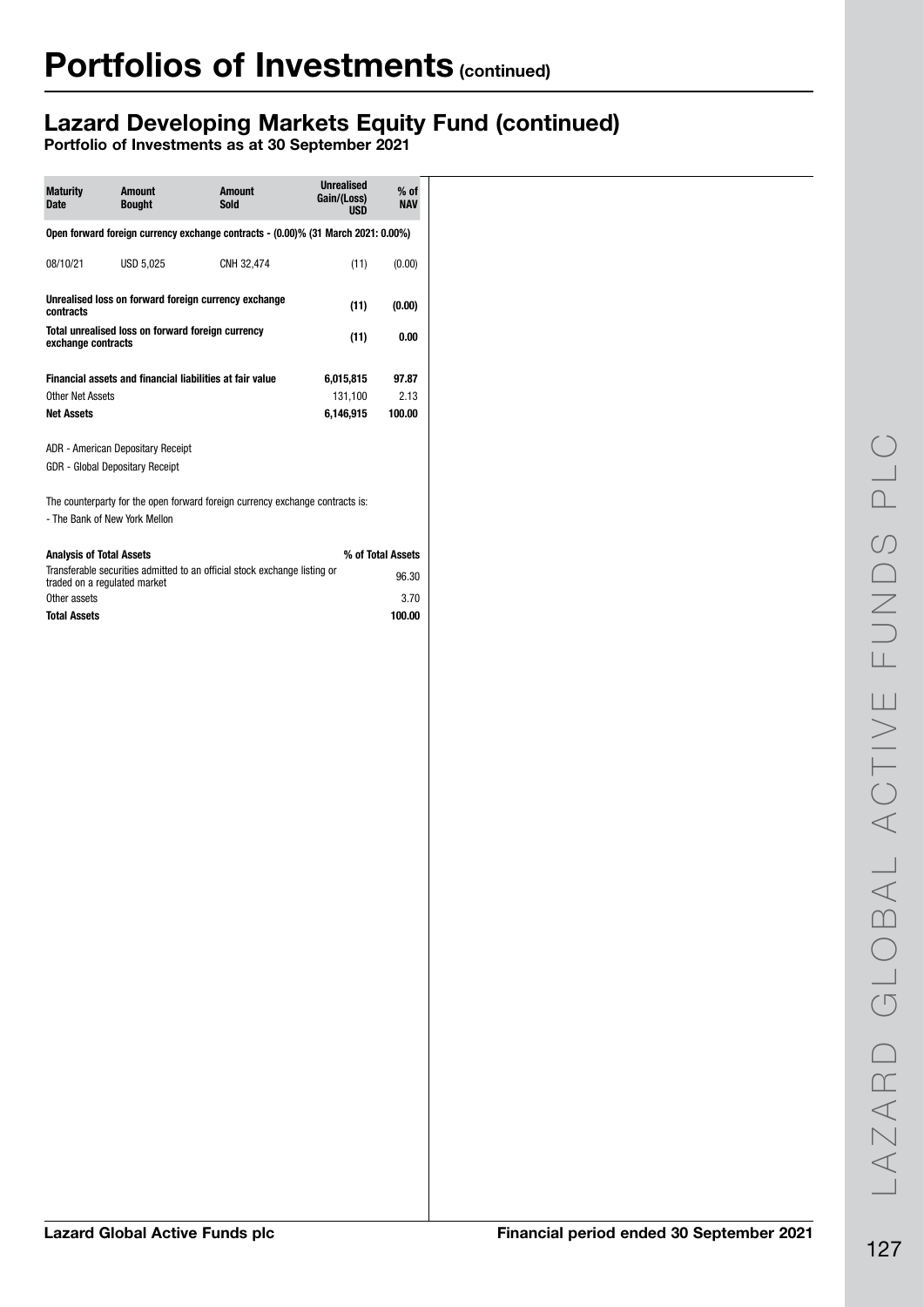### Lazard Global Sustainable Fixed Income Fund\*

| <b>Principal</b><br>Amount |                                                             | Coupon<br>Rate<br>% | <b>Maturity</b><br>Date | Fair<br>Value<br><b>USD</b> | $%$ of<br><b>NAV</b> | <b>Principal</b><br><b>Amount</b> |                                                                                           | <b>Coupon</b><br>Rate<br>% | <b>Maturity</b><br><b>Date</b> | Fair<br>Value<br><b>USD</b> | $%$ of<br><b>NAV</b> |
|----------------------------|-------------------------------------------------------------|---------------------|-------------------------|-----------------------------|----------------------|-----------------------------------|-------------------------------------------------------------------------------------------|----------------------------|--------------------------------|-----------------------------|----------------------|
|                            | Bonds - 95.57% (31 March 2021: 97.77%)                      |                     |                         |                             |                      |                                   | Bonds - 95.57% (31 March 2021: 97.77%) (continued)                                        |                            |                                |                             |                      |
|                            | Australia - 1.98% (31 March 2021: 3.79%)                    |                     |                         |                             |                      |                                   | Mexico - 1.47% (31 March 2021: 1.58%)                                                     |                            |                                |                             |                      |
|                            | 380,000 New South Wales Treasury Corp                       | 1.250               | 20/11/30                | 264,332                     | 0.99                 |                                   | 4,940,000 Mexican Bonos                                                                   | 7.500                      | 03/06/27                       | 243,351                     | 0.91                 |
|                            | 380,000 Queensland Treasury Corp '144A'                     | 1.250               | 10/03/31                | 263,033                     | 0.99                 | 98,000                            | Mexico Government International                                                           | 6.750                      | 06/02/24                       | 149,714                     | 0.56                 |
|                            |                                                             |                     |                         | 527,365                     | 1.98                 |                                   | Bond 'GMTN'                                                                               |                            |                                |                             |                      |
|                            | Bahamas - 1.04% (31 March 2021: 1.18%)                      |                     |                         |                             |                      |                                   |                                                                                           |                            |                                | 393,065                     | 1.47                 |
| 307,000                    | <b>Bahamas Government International</b><br>Bond 'REGS'      | 6.950               | 20/11/29                | 277,838                     | 1.04                 | 100,000                           | Morocco - 0.40% (31 March 2021: 1.04%)<br>Morocco Government International<br>Bond 'REGS' | 1.500                      | 27/11/31                       | 107,595                     | 0.40                 |
|                            | Bermuda - 3.38% (31 March 2021: 2.95%)                      |                     |                         |                             |                      |                                   |                                                                                           |                            |                                |                             |                      |
| 905,000                    | Bermuda Government International                            | 2.375               | 20/08/30                | 900,475                     | 3.38                 |                                   | Multi-National - 10.23% (31 March 2021: 8.85%)                                            |                            |                                |                             |                      |
|                            | Bond 'REGS'                                                 |                     |                         |                             |                      | 173,000                           | Asian Development Bank 'GMTN'                                                             | 2.125                      | 19/03/25                       | 181,658                     | 0.68                 |
|                            |                                                             |                     |                         |                             |                      | 160,000                           | European Bank for Reconstruction                                                          | 1.625                      | 27/09/24                       | 164,904                     | 0.62                 |
|                            | Canada - 7.13% (31 March 2021: 5.89%)                       |                     |                         |                             |                      | 335,000                           | & Development<br>European Investment Bank 'REGS'                                          | 1.000                      | 28/01/28                       | 256,453                     | 0.96                 |
| 405,000                    | Canadian Imperial Bank of Commerce                          | 0.950               | 23/10/25                | 401.868                     | 1.51                 | 4,780,000,000                     | Inter-American Development Bank                                                           | 7.875                      | 14/03/23                       | 349,146                     | 1.31                 |
| 162,000                    | <b>City of Vancouver</b>                                    | 2.900               | 20/11/25                | 136,295                     | 0.51                 |                                   | International Bank for                                                                    |                            |                                |                             |                      |
| 355,000                    | <b>Export Development Canada</b>                            | 1.650               | 31/07/24                | 286,611                     | 1.08                 | 390,000                           | <b>Reconstruction &amp; Development</b>                                                   | 2.500                      | 03/08/23                       | 318.678                     | 1.20                 |
| 150,000                    | Province of British Columbia Canada                         | 3.200<br>2.500      | 18/06/44                | 129.529                     | 0.49                 | 150,000                           | International Bank for                                                                    | 1.900                      | 16/01/25                       | 121,900                     | 0.46                 |
| 250,000<br>530,000         | Province of Quebec Canada<br>Province of Quebec Canada      | 1.850               | 20/04/26<br>13/02/27    | 266,779<br>429,049          | 1.00<br>1.61         |                                   | <b>Reconstruction &amp; Development</b>                                                   |                            |                                |                             |                      |
| 305,000                    | Rogers Communications Inc                                   | 3.250               | 01/05/29                | 248,983                     | 0.93                 | 135,000                           | International Bank for<br><b>Reconstruction &amp; Development</b>                         | 1.125                      | 13/09/28                       | 132,470                     | 0.50                 |
|                            |                                                             |                     |                         | 1,899,114                   | 7.13                 |                                   | International Bank for                                                                    |                            |                                |                             |                      |
|                            | Chile - 3.32% (31 March 2021: 4.06%)                        |                     |                         |                             |                      | 3,050,000                         | <b>Reconstruction &amp; Development</b>                                                   | 1.250                      | 16/03/26                       | 344,654                     | 1.29                 |
|                            | Bonos de la Tesoreria de la                                 |                     |                         |                             |                      |                                   | 'EMTN'                                                                                    |                            |                                |                             |                      |
| 105,000,000                | Republica en pesos                                          | 4.500               | 01/03/26                | 126,670                     | 0.48                 | 350,000                           | International Bank for Reconstruction<br>& Development 'MTN'                              | 2.900                      | 26/11/25                       | 274,040                     | 1.03                 |
| 500,000,000                | Bonos de la Tesoreria de la                                 | 2.300               | 01/10/28                | 512,673                     | 1.93                 | 325,000                           | International Finance Corp 'GMTN'                                                         | 2.125                      | 07/04/26                       | 342,139                     | 1.28                 |
|                            | Republica en pesos '144A'                                   |                     |                         |                             |                      | 360,000                           | International Finance Corp 'MTN'                                                          | 1.500                      | 15/04/35                       | 239,167                     | 0.90                 |
| 210,000                    | Chile Government International Bond                         | 0.830               | 02/07/31                | 242,898<br>882,241          | 0.91<br>3.32         |                                   |                                                                                           |                            |                                | 2,725,209                   | 10.23                |
|                            | Colombia - 1.02% (31 March 2021: 0.69%)                     |                     |                         |                             |                      |                                   | Netherlands - 2.95% (31 March 2021: 1.09%)                                                |                            |                                |                             |                      |
|                            | Colombia Government International                           |                     |                         |                             |                      | 300,000                           | ING Groep NV 'EMTN' FRN                                                                   | 1.125                      | 07/12/28                       | 392,943                     | 1.47                 |
| 879,000,000                | Bond                                                        | 9.850               | 28/06/27                | 270,662                     | 1.02                 | 400,000                           | Nederlandse Waterschapsbank                                                               | 0.500                      | 02/12/25                       | 393,978                     | 1.48                 |
|                            |                                                             |                     |                         |                             |                      |                                   | NV 'REGS'                                                                                 |                            |                                |                             |                      |
|                            | Czech Republic - 2.91% (31 March 2021: 2.93%)               |                     |                         |                             |                      |                                   |                                                                                           |                            |                                | 786,921                     | 2.95                 |
|                            | 17,130,000 Czech Republic Government Bond                   | 2.000               | 13/10/33                | 775,520                     | 2.91                 |                                   | New Zealand - 3.33% (31 March 2021: 2.34%)                                                |                            |                                |                             |                      |
|                            |                                                             |                     |                         |                             |                      | 360,000                           | Housing New Zealand Ltd 'MTN'                                                             | 3.420                      | 18/10/28                       | 266,745                     | 1.00                 |
| 225,000                    | Germany - 2.49% (31 March 2021: 3.07%)<br>Daimler AG 'EMTN' | 0.750               | 10/09/30                | 267,980                     | 1.00                 | 775,000                           | New Zealand Local Government<br><b>Funding Agency Bond</b>                                | 1.500                      | 20/04/29                       | 504.377                     | 1.89                 |
|                            | 387,000 Kreditanstalt fuer Wiederaufbau                     | 1.750               | 14/09/29                | 396,116                     | 1.49                 |                                   | New Zealand Local Government                                                              |                            |                                |                             |                      |
|                            |                                                             |                     |                         | 664,096                     | 2.49                 | 190.000                           | <b>Funding Agency Bond</b>                                                                | 2.000                      | 15/04/37                       | 116,011                     | 0.44                 |
|                            | Hungary - 3.40% (31 March 2021: 3.35%)                      |                     |                         |                             |                      |                                   |                                                                                           |                            |                                | 887,133                     | 3.33                 |
|                            | 77,560,000 Hungary Government Bond                          | 2.750               | 22/12/26                | 250,924                     | 0.94                 |                                   | Norway - 1.75% (31 March 2021: 3.00%)                                                     |                            |                                |                             |                      |
| 62,610,000                 | <b>Hungary Government Bond</b>                              | 3.000               | 27/10/27                | 204,028                     | 0.77                 |                                   | 4,000,000 City of Oslo Norway                                                             | 2.350                      | 04/09/24                       | 467,414                     | 1.75                 |
| 83,560,000                 | Hungary Government Bond                                     | 2.250               | 20/04/33                | 243,955                     | 0.91                 |                                   |                                                                                           |                            |                                |                             |                      |
| 170,000                    | <b>Hungary Government International</b>                     | 1.750               | 05/06/35                |                             | 0.78                 |                                   | Panama - 2.07% (31 March 2021: 0.98%)                                                     |                            |                                |                             |                      |
|                            | Bond                                                        |                     |                         | 207,215                     |                      | 140,000                           | Panama Government International<br>Bond                                                   | 8.875                      | 30/09/27                       | 191,800                     | 0.72                 |
|                            |                                                             |                     |                         | 906,122                     | 3.40                 |                                   | Panama Government International                                                           |                            |                                |                             |                      |
|                            | Italy - 0.98% (31 March 2021: 1.72%)                        |                     |                         |                             |                      | 330,000                           | Bond                                                                                      | 3.875                      | 17/03/28                       | 360,113                     | 1.35                 |
| 220,000                    | Italy Buoni Poliennali Del Tesoro<br>'144A                  | 1.450               | 01/03/36                | 262,497                     | 0.98                 |                                   |                                                                                           |                            |                                | 551,913                     | 2.07                 |
|                            |                                                             |                     |                         |                             |                      |                                   | Peru - 0.85% (31 March 2021: 1.35%)                                                       |                            |                                |                             |                      |
|                            | Japan - 1.95% (31 March 2021: 1.14%)                        |                     |                         |                             |                      |                                   | 967,000 Peru Government Bond                                                              | 6.150                      | 12/08/32                       | 227,115                     | 0.85                 |
|                            | Japan International Cooperation                             |                     |                         |                             |                      |                                   |                                                                                           |                            |                                |                             |                      |
| 200,000                    | Agency                                                      | 2.125               | 20/10/26                | 209,044                     | 0.78                 |                                   | Poland - 0.96% (31 March 2021: 2.03%)                                                     |                            |                                |                             |                      |
| 310,000                    | Japan International Cooperation                             | 1.750               | 28/04/31                | 310,630                     | 1.17                 |                                   | 955,000 Republic of Poland Government Bond                                                | 2.750                      | 25/10/29                       | 255,171                     | 0.96                 |
|                            | Agency                                                      |                     |                         |                             |                      |                                   |                                                                                           |                            |                                |                             |                      |
|                            |                                                             |                     |                         | 519,674                     | 1.95                 |                                   |                                                                                           |                            |                                |                             |                      |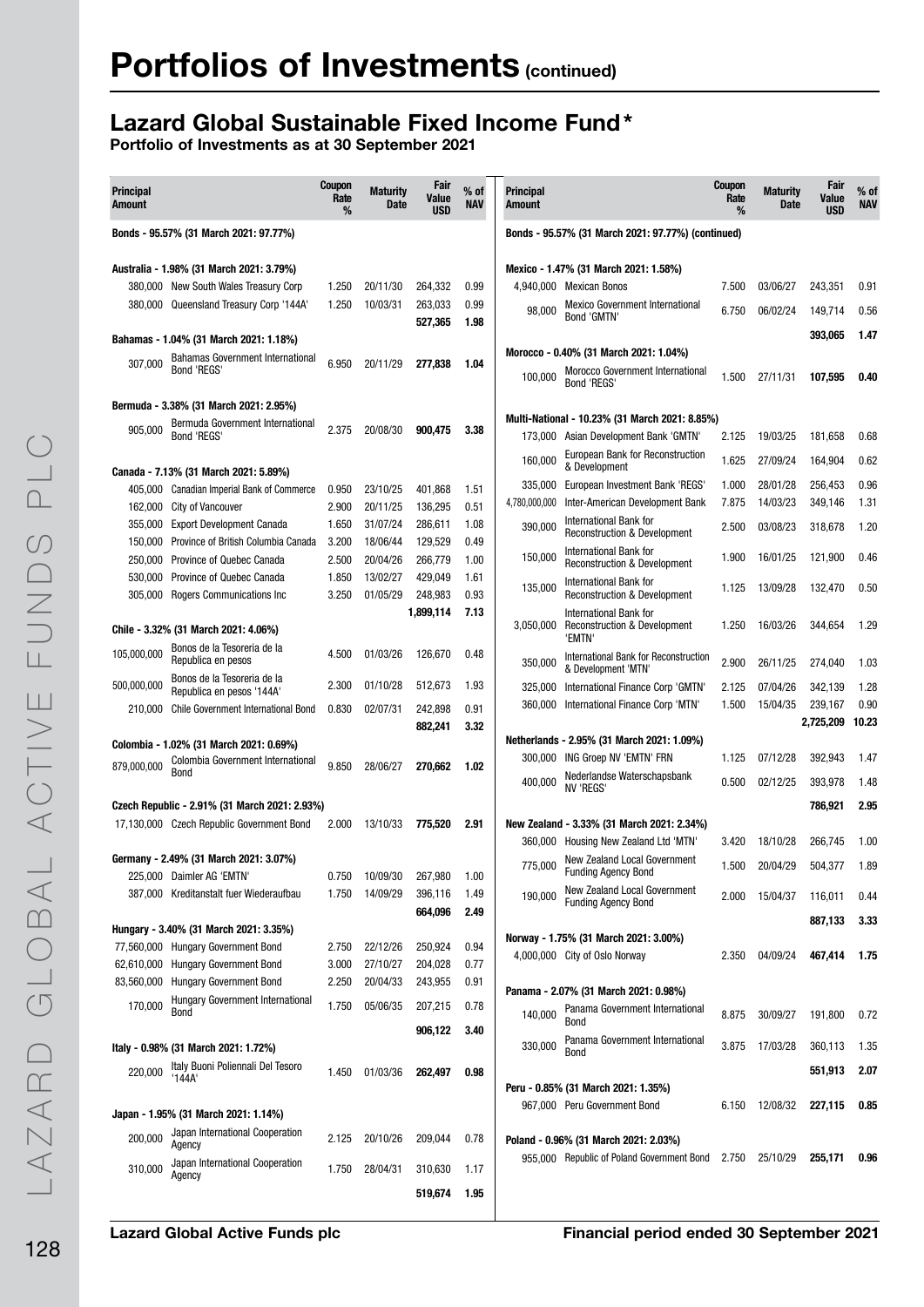## Lazard Global Sustainable Fixed Income Fund\* (continued)

| <b>Principal</b><br><b>Amount</b> |                                                                               | <b>Coupon</b><br>Rate<br>% | <b>Maturity</b><br>Date | Fair<br>Value<br><b>USD</b> | $%$ of<br>NAV | <b>Principal</b><br>Amount |                                                                                     | Coupon<br>Rate               | <b>Maturity</b><br>Date<br>% | Fair<br>Value<br><b>USD</b> | % of<br><b>NAV</b> |
|-----------------------------------|-------------------------------------------------------------------------------|----------------------------|-------------------------|-----------------------------|---------------|----------------------------|-------------------------------------------------------------------------------------|------------------------------|------------------------------|-----------------------------|--------------------|
|                                   | Bonds - 95.57% (31 March 2021: 97.77%) (continued)                            |                            |                         |                             |               |                            | Bonds - 95.57% (31 March 2021: 97.77%) (continued)                                  |                              |                              |                             |                    |
|                                   | Romania - 3.36% (31 March 2021: 4.05%)                                        |                            |                         |                             |               |                            | United States - 30.16% (31 March 2021: 30.45%) (continued)                          |                              |                              |                             |                    |
| 1.940.000                         | Romania Government Bond                                                       | 4.750                      | 24/02/25                | 473,041                     | 1.78          |                            | 255,000 Schneider Electric SE 'REGS'                                                | 2.950                        | 27/09/22                     | 261,451                     | 0.98               |
| 1,055,000                         | Romania Government Bond                                                       | 3.650                      | 24/09/31                | 233,008                     | 0.87          |                            | 115,000 Sealed Air Corp 'REGS'                                                      | 4.875                        | 01/12/22                     | 119,616                     | 0.45               |
| 145,000                           | Romanian Government                                                           | 3.875                      | 29/10/35                | 188,768                     | 0.71          |                            | 145,000 Service Corp International/US                                               | 4.625                        | 15/12/27                     | 152,250                     | 0.57               |
|                                   | International Bond 'REGS'                                                     |                            |                         |                             |               | 210,000                    | <b>Starbucks Corp</b>                                                               | 4.450                        | 15/08/49                     | 256,525                     | 0.96               |
|                                   |                                                                               |                            |                         | 894,817                     | 3.36          |                            | 225,000 State of California                                                         | 4.500                        | 01/04/33                     | 262,052                     | 0.98               |
|                                   | Singapore - 0.97% (31 March 2021: 0.99%)                                      |                            |                         |                             |               | 55,000                     | State of California                                                                 | 7.550                        | 01/04/39                     | 92,786                      | 0.35               |
|                                   | 301,000 Singapore Government Bond                                             | 3.375                      | 01/09/33                | 259,676                     | 0.97          | 295,000                    | Toyota Motor Credit Corp 'MTN'                                                      | 2.150                        | 13/02/30                     | 299,513                     | 1.12               |
|                                   |                                                                               |                            |                         |                             |               | 145,000                    | United Rentals North America Inc                                                    | 4.875                        | 15/01/28                     | 153,485                     | 0.58               |
|                                   | Spain - 1.01% (31 March 2021: 1.03%)                                          |                            |                         |                             |               |                            | 330,000 Verizon Communications Inc                                                  | 3.875                        | 08/02/29                     | 370,044                     | 1.39               |
|                                   | 235,000 Spain Government Bond '144A'                                          | 1.000                      | 30/07/42                | 268,584                     | 1.01          | 140,000 Visa Inc           |                                                                                     | 0.750                        | 15/08/27                     | 136,327                     | 0.51               |
|                                   |                                                                               |                            |                         |                             |               |                            |                                                                                     |                              |                              | 8,036,473                   | 30.16              |
|                                   | Switzerland - 0.10% (31 March 2021: 0.08%)                                    |                            |                         |                             |               |                            |                                                                                     |                              |                              |                             |                    |
|                                   | 20.000 ABB Finance USA Inc                                                    | 4.375                      | 08/05/42                | 25,491                      | 0.10          |                            | <b>Total Bonds</b> - (Cost USD 26,023,150)                                          |                              |                              | 25,468,902                  | 95.57              |
|                                   |                                                                               |                            |                         |                             |               |                            | Total Investments - (Cost USD 26,023,150)                                           |                              |                              | 25,468,902                  | 95.57              |
|                                   | Thailand - 0.96% (31 March 2021: 0.00%)<br>9,360,000 Thailand Government Bond | 1.585                      | 17/12/35                | 256,685                     | 0.96          |                            |                                                                                     |                              |                              |                             |                    |
|                                   |                                                                               |                            |                         |                             |               | <b>Maturity</b>            | <b>Amount</b>                                                                       | <b>Amount</b>                | Gain/(Loss)                  | <b>Unrealised</b>           | % of               |
|                                   | United Kingdom - 5.40% (31 March 2021: 4.69%)                                 |                            |                         |                             |               | Date                       | <b>Bought</b>                                                                       | <b>Sold</b>                  |                              | <b>USD</b>                  | <b>NAV</b>         |
|                                   | 245,000 Ashtead Capital Inc 'REGS'                                            | 4.250                      | 01/11/29                | 269,083                     | 1.01          |                            | Open forward foreign currency exchange contracts - (0.24)% (31 March 2021: (1.53)%) |                              |                              |                             |                    |
| 240,000                           | <b>Tesco Corporate Treasury Services</b><br>PIC 'EMTN'                        | 2.750                      | 27/04/30                | 339,853                     | 1.27          | 15/10/21                   | EUR 113,335                                                                         | USD 134,115                  |                              | (2,795)                     | (0.01)             |
| 350,000                           | Unilever Capital Corp                                                         | 1.375                      | 14/09/30                | 334,528                     | 1.26          | 15/10/21                   | USD 1,338                                                                           | EUR 1,143                    |                              | 13                          | 0.00               |
| 100,000                           | United Kingdom Gilt                                                           | 0.875                      | 31/07/33                | 131,547                     | 0.49          | 15/10/21                   | USD 1,600                                                                           | EUR 1,382                    |                              | (1)                         | (0.00)             |
| 170,000                           | United Kingdom Gilt                                                           | 1.750                      | 07/09/37                | 243,809                     | 0.92          | 20/10/21                   | AUD 565,380                                                                         | USD 420,152                  |                              | (11, 374)                   | (0.05)             |
| 88,000                            | United Kingdom Gilt                                                           | 1.500                      | 22/07/47                | 121,216                     | 0.45          | 20/10/21                   | CAD 184,851                                                                         | USD 145,800                  |                              | 139                         | 0.00               |
|                                   |                                                                               |                            |                         | 1,440,036                   | 5.40          | 20/10/21                   | CAD 916,644                                                                         | USD 732,460                  |                              | (8,774)                     | (0.03)             |
|                                   | United States - 30.16% (31 March 2021: 30.45%)                                |                            |                         |                             |               | 20/10/21                   | CHF 253,259                                                                         | USD 277,184                  |                              | (5,297)                     | (0.01)             |
|                                   | 285,000 Adobe Inc                                                             | 2.300                      | 01/02/30                | 294,650                     | 1.11          | 20/10/21                   | CNH 6,850,574                                                                       | USD 1,049,520                |                              | 11,159                      | 0.04               |
|                                   | 285,000 Alphabet Inc                                                          | 1.100                      | 15/08/30                | 268,877                     | 1.01          | 20/10/21                   | CZK 705,717                                                                         | USD 32,400                   |                              | (163)                       | (0.00)             |
| 260,000                           | Amazon.com Inc                                                                | 3.150                      | 22/08/27                | 285,881                     | 1.07          | 20/10/21                   | EUR 4,022,212                                                                       | USD 4,759,904                |                              | (98, 965)                   | (0.38)             |
| 240.000                           | American Express Credit Corp 'MTN'                                            | 3.300                      | 03/05/27                | 266,419                     | 1.00          | 20/10/21                   | GBP 509,499                                                                         | USD 702,609                  |                              | (16,091)                    | (0.06)             |
|                                   | 270,000 Apple Inc                                                             | 3.000                      | 20/06/27                | 295,617                     | 1.11          | 20/10/21                   | HUF 20,631,109                                                                      | USD 68,200                   |                              | (1,753)                     | (0.01)             |
| 125,000                           | <b>Ball Corp</b>                                                              | 4.875                      | 15/03/26                | 138,281                     | 0.52          | 20/10/21                   | JPY 428,304,560                                                                     | USD 3,896,779                |                              | (47, 883)                   | (0.18)             |
|                                   | 340,000 Bank of America Corp FRN                                              | 1.978                      | 15/09/27                | 268,087                     | 1.01          | 20/10/21                   | MXN 3,630,278                                                                       | USD 179,885                  |                              | (4, 547)                    | (0.01)             |
|                                   | 160,000 Bank of America Corp 'MTN' FRN                                        | 1.486                      | 19/05/24                | 162,406                     | 0.61          | 20/10/21                   | NZD 54,651                                                                          | USD 37,800                   |                              | (76)                        | (0.00)             |
|                                   | 100,000 Clean Harbors Inc 'REGS'                                              | 4.875                      | 15/07/27                | 103,875                     | 0.39          | 20/10/21                   | PLN 1,145,677                                                                       | USD 291,387                  |                              | (3, 339)                    | (0.01)             |
|                                   | 200,000 Constellation Brands Inc                                              | 4.250                      | 01/05/23                | 211,375                     | 0.79          | 20/10/21                   | RON 666,526                                                                         | USD 158,736                  |                              | (2,896)                     | (0.02)             |
|                                   | 380,000 Dell International LLC / EMC Corp                                     | 5.300                      | 01/10/29                | 459,381                     | 1.72          | 20/10/21                   | RUB 6,276,839                                                                       | USD 83,133                   |                              | 2,842                       | 0.01               |
| 275,000                           | Goldman Sachs Group Inc/The FRN                                               | 1.992                      | 27/01/32                | 264,775                     | 0.99          | 20/10/21                   | SEK 1,134,156                                                                       | USD 132,001                  |                              | (2, 430)                    | (0.01)             |
| 200,000                           | Home Depot Inc/The                                                            | 5.875                      | 16/12/36                | 281,986                     | 1.06          | 20/10/21                   | SGD 88,235                                                                          | USD 65,049                   |                              | (68)                        | (0.00)             |
| 310,000                           | John Deere Financial Inc                                                      | 2.410                      | 14/01/25                | 252,793                     | 0.95          | 20/10/21                   | USD 1,104,761                                                                       | AUD 1,489,124                |                              | 28,103                      | 0.11               |
| 170,000                           | Johnson Controls International plc<br>/ Tyco Fire & Security Finance SCA      | 1.750                      | 15/09/30                | 165,037                     | 0.62          | 20/10/21<br>20/10/21       | USD 2,489,890<br>USD 403,813                                                        | CAD 3,120,582<br>CAD 516,324 |                              | 26,204<br>(3,823)           | 0.10<br>(0.01)     |
| 305,000                           | JPMorgan Chase & Co FRN                                                       | 3.540                      | 01/05/28                | 333,634                     | 1.25          | 20/10/21                   | USD 134,900                                                                         | CNH 886,707                  |                              | (2, 389)                    | (0.01)             |
| 125,000                           | Kimberly-Clark Corp                                                           | 3.200                      | 25/04/29                | 137,209                     | 0.51          | 20/10/21                   | USD 678,124                                                                         | CZK 14,754,937               |                              | 4,120                       | 0.01               |
|                                   | 305,000 McDonald's Corp                                                       | 3.125                      | 04/03/25                | 253,998                     | 0.95          | 20/10/21                   | USD 773,461                                                                         | EUR 656,648                  |                              | 12,538                      | 0.05               |
| 174,000                           | <b>Microsoft Corp</b>                                                         | 3.500                      | 15/11/42                | 200,264                     | 0.75          | 20/10/21                   | USD 775,511                                                                         | GBP 566,411                  |                              | 12,309                      | 0.05               |
| 255,000                           | <b>Morgan Stanley</b>                                                         | 3.625                      | 20/01/27                | 281,244                     | 1.06          | 20/10/21                   | USD 658,387                                                                         | HUF 200,280,678              |                              | 13,343                      | 0.05               |
|                                   | 120,000 Mueller Water Products Inc 'REGS'                                     | 4.000                      | 15/06/29                | 124,374                     | 0.47          | 20/10/21                   | USD 185,765                                                                         | MXN 3,752,721                |                              | 4,513                       | 0.01               |
|                                   | 190,000 PepsiCo Inc                                                           | 2.875                      | 15/10/49                | 193,208                     | 0.73          | 20/10/21                   | USD 781,839                                                                         | NOK 6,863,443                |                              | (3, 174)                    | (0.01)             |
|                                   | 265,000 Pfizer Inc                                                            | 2.625                      | 01/04/30                | 279,711                     | 1.05          | 20/10/21                   | USD 777,843                                                                         | NZD 1,121,001                |                              | 4,053                       | 0.01               |
|                                   | 145,000 Procter & Gamble Co/The                                               | 1.200                      | 29/10/30                | 137,857                     | 0.52          | 20/10/21                   | USD 499,538                                                                         | PLN 1,936,311                |                              | 12,707                      | 0.05               |
|                                   | 290,000 Prologis LP                                                           | 1.250                      | 15/10/30                | 271,485                     | 1.02          | 20/10/21                   | USD 516,519                                                                         | RON 2,170,719                |                              | 8,986                       | 0.03               |
|                                   |                                                                               |                            |                         |                             |               |                            |                                                                                     |                              |                              |                             |                    |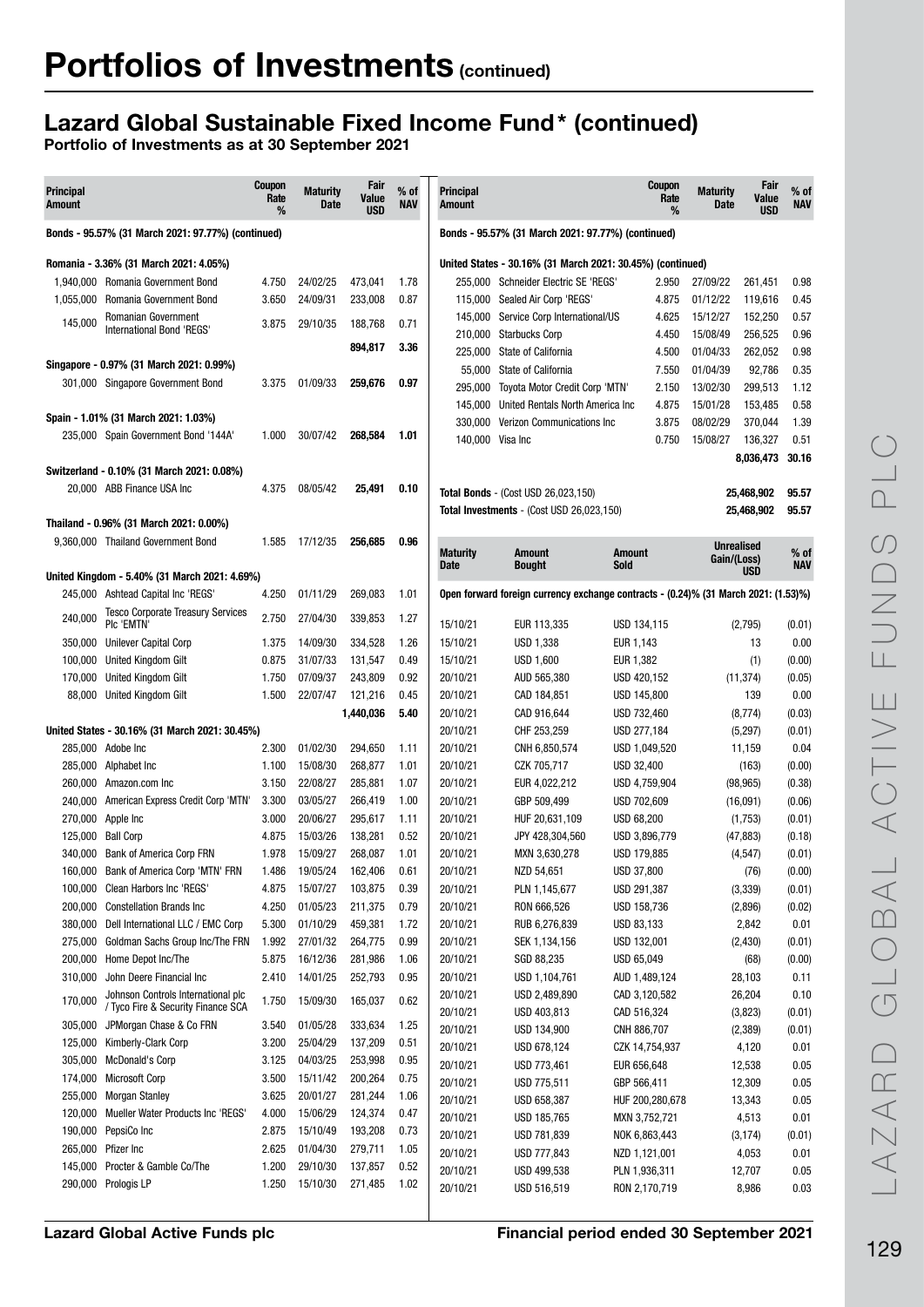## Lazard Global Sustainable Fixed Income Fund\* (continued)

| <b>Maturity</b><br><b>Date</b>                                                       | <b>Amount</b><br><b>Bought</b>                                                                                                                                                    | <b>Amount</b><br>Sold | <b>Unrealised</b><br>Gain/(Loss)<br><b>USD</b> | $%$ of<br><b>NAV</b> |  |  |  |  |  |
|--------------------------------------------------------------------------------------|-----------------------------------------------------------------------------------------------------------------------------------------------------------------------------------|-----------------------|------------------------------------------------|----------------------|--|--|--|--|--|
| (continued)                                                                          | Open forward foreign currency exchange contracts - (0.24)% (31 March 2021: (1.53)%)                                                                                               |                       |                                                |                      |  |  |  |  |  |
| 20/10/21                                                                             | USD 223,723                                                                                                                                                                       | SGD 303,464           | 235                                            | 0.00                 |  |  |  |  |  |
| 20/10/21                                                                             | USD 53,170                                                                                                                                                                        | SGD 72,732            | (394)                                          | (0.00)               |  |  |  |  |  |
| 20/10/21                                                                             | USD 43,189                                                                                                                                                                        | THB 1,413,050         | 1,432                                          | 0.01                 |  |  |  |  |  |
| 05/11/21                                                                             | KRW 306,387,332                                                                                                                                                                   | USD 266.040           | (7, 492)                                       | (0.03)               |  |  |  |  |  |
| 05/11/21                                                                             | USD 208,597                                                                                                                                                                       | COP 816,789,550       | (5, 345)                                       | (0.02)               |  |  |  |  |  |
| 05/11/21                                                                             | USD 212,006                                                                                                                                                                       | PEN 862,651           | 3,558                                          | 0.01                 |  |  |  |  |  |
| 29/11/21                                                                             | PHP 5,831,328                                                                                                                                                                     | USD 113,087           | 164                                            | 0.00                 |  |  |  |  |  |
| 03/12/21                                                                             | CNH 6,477,507                                                                                                                                                                     | USD 995,026           | 4,380                                          | 0.02                 |  |  |  |  |  |
| 13/01/22                                                                             | USD 623,147                                                                                                                                                                       | CLP 497,583,697       | 15,369                                         | 0.06                 |  |  |  |  |  |
| 28/01/22                                                                             | INR 8,882,762                                                                                                                                                                     | USD 118,779           | (820)                                          | (0.00)               |  |  |  |  |  |
| 28/01/22                                                                             | USD 52,411                                                                                                                                                                        | IDR 759,703,608       | 94                                             | 0.00                 |  |  |  |  |  |
| Unrealised gain on forward foreign currency exchange<br>166,261<br>0.62<br>contracts |                                                                                                                                                                                   |                       |                                                |                      |  |  |  |  |  |
| Unrealised loss on forward foreign currency exchange<br>(229, 889)<br>contracts      |                                                                                                                                                                                   |                       |                                                |                      |  |  |  |  |  |
| contracts                                                                            | Net unrealised loss on forward foreign currency exchange                                                                                                                          |                       | (63,628)                                       | (0.24)               |  |  |  |  |  |
|                                                                                      | Financial assets and financial liabilities at fair value                                                                                                                          |                       | 25,405,274                                     | 95.33                |  |  |  |  |  |
| <b>Other Net Assets</b>                                                              |                                                                                                                                                                                   |                       | 1,243,022                                      | 4.67                 |  |  |  |  |  |
| <b>Net Assets</b>                                                                    |                                                                                                                                                                                   |                       | 26,648,296                                     | 100.00               |  |  |  |  |  |
| - HSBC Bank USA<br>- Morgan Stanley                                                  | The counterparties for the open forward foreign currency exchange contracts are:<br>- Citigroup Global Markets Inc<br>- JPMorgan Chase Bank N.A.<br>- The Bank of New York Mellon |                       |                                                |                      |  |  |  |  |  |
| <b>Analysis of Total Assets</b>                                                      |                                                                                                                                                                                   |                       |                                                | % of Total Assets    |  |  |  |  |  |
|                                                                                      | Transferable securities admitted to an official stock exchange listing or                                                                                                         |                       |                                                | 94.15                |  |  |  |  |  |
|                                                                                      | traded on a regulated market<br>Financial derivative instruments                                                                                                                  |                       |                                                | 0.61                 |  |  |  |  |  |
| Other assets                                                                         |                                                                                                                                                                                   |                       |                                                | 5.24                 |  |  |  |  |  |
| <b>Total Assets</b>                                                                  |                                                                                                                                                                                   |                       |                                                | 100.00               |  |  |  |  |  |
|                                                                                      | * Effective 12 May 2021, Fund name changed from Lazard Global Fixed Income Fund to<br>Lazard Global Sustainable Fixed Income Fund.                                                |                       |                                                |                      |  |  |  |  |  |
|                                                                                      |                                                                                                                                                                                   |                       |                                                |                      |  |  |  |  |  |
|                                                                                      |                                                                                                                                                                                   |                       |                                                |                      |  |  |  |  |  |
|                                                                                      |                                                                                                                                                                                   |                       |                                                |                      |  |  |  |  |  |
|                                                                                      |                                                                                                                                                                                   |                       |                                                |                      |  |  |  |  |  |
|                                                                                      |                                                                                                                                                                                   |                       |                                                |                      |  |  |  |  |  |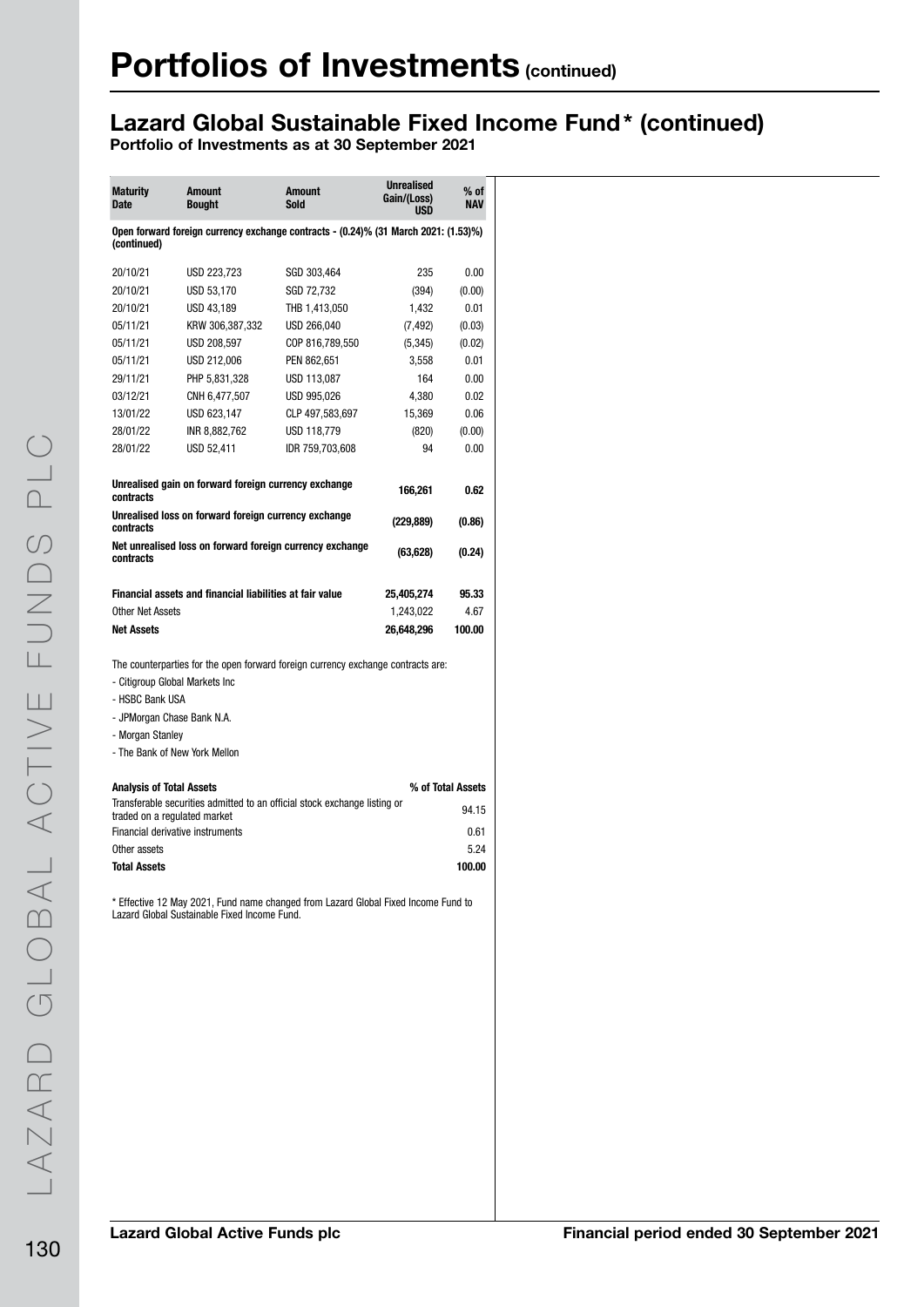# Statement of Major Changes in Investments

In accordance with the Central Bank UCITS Regulations, a statement of largest changes in the composition of the Portfolios of Investments during the reporting year is provided to ensure that shareholders can identify changes in the investments held by the Funds. These are defined as the aggregate purchases and sales of an investment (including maturities but excluding repurchase agreements, overnight discount notes and time deposits, which are employed chiefly as a means of seeking to ensure efficient portfolio management) exceeding 1.00% of the total value of purchases and sales for the financial year. At a minimum, the largest 20 purchases and sales are listed. If the Fund entered into less than 20 purchases or sales during the reporting year, then all transactions are presented.

## Lazard Global Listed Infrastructure Equity Fund

| <b>COST</b><br><b>ALL ACQUISITIONS</b> |            | <b>ALL DISPOSALS</b>             | <b>PROCEEDS</b> |
|----------------------------------------|------------|----------------------------------|-----------------|
|                                        | <b>GBP</b> |                                  | <b>GBP</b>      |
| Vinci SA                               | 34,217,516 | Pennon Group Plc                 | 33,584,013      |
| Pinnacle West Capital Corp             | 31,672,805 | Norfolk Southern Corp            | 30,745,781      |
| <b>Consolidated Edison Inc.</b>        | 21,838,929 | <b>ASTM SpA</b>                  | 28,422,206      |
| Norfolk Southern Corp                  | 16,629,824 | National Grid Plc                | 13,789,884      |
| Flughafen Zurich AG                    | 13,130,614 | <b>Ferrovial SA</b>              | 7,696,361       |
| Atlantia SpA                           | 7,066,678  | Snam SpA                         | 6,189,400       |
| <b>CSX Corp</b>                        | 6,717,733  | Severn Trent Plc                 | 6,103,694       |
| <b>Transurban Group</b>                | 3,081,210  | Terna - Rete Elettrica Nazionale | 5,940,883       |
| Atco Ltd/Canada                        | 2,918,617  | <b>Transurban Group</b>          | 3,170,427       |
| Severn Trent Plc                       | 2,851,536  | United Utilities Group Plc       | 2,960,208       |
| Terna - Rete Elettrica Nazionale       | 1,669,301  | Atlantia SpA                     | 2,851,702       |
| <b>CK Infrastructure Holdings Ltd</b>  | 1,018,368  | Spark Infrastructure Group       | 1,830,516       |
| Snam SpA                               | 372,395    | Ameren Corp                      | 1,609,309       |
|                                        |            | Atco Ltd/Canada                  | 1,160,545       |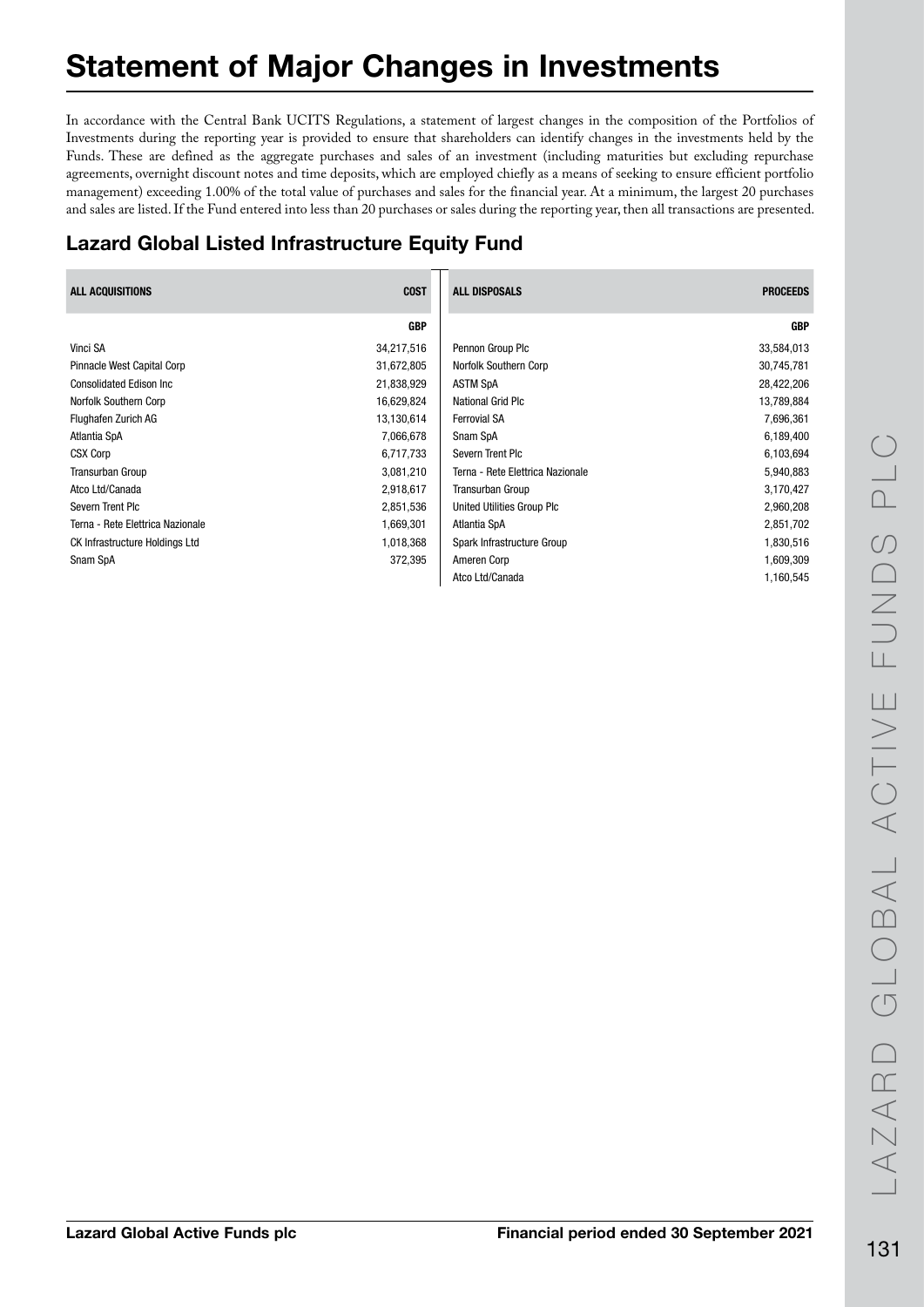#### Lazard Global Strategic Equity Fund\*

| <b>ACQUISITIONS</b><br><b>COST</b><br><b>DISPOSALS</b><br><b>PROCEEDS</b><br><b>USD</b><br><b>USD</b><br>adidas AG<br>264,067<br><b>Microsoft Corp</b><br>751,583<br>223,394<br>674,026<br><b>Continental AG</b><br>Alphabet Inc - Class A<br>Las Vegas Sands Corp<br>187,994<br><b>IQVIA Holdings Inc</b><br>503,694<br>406,204<br>Analog Devices Inc<br>101,227<br>Intercontinental Exchange Inc<br>S&P Global Inc<br>395,215<br>Synopsys Inc<br>81,002<br>77,048<br><b>RELX PIC</b><br>395,115<br>Visa Inc - Class A<br>MetroMile Inc<br>368,958<br>34,983<br>Adobe Inc<br>THG PIC<br>31,777<br>American Express Co<br>328,722<br>322,822<br><b>Microsoft Corp</b><br>15,394<br>Danaher Corp<br>Alphabet Inc - Class A<br>14,609<br>Thermo Fisher Scientific Inc<br>320,642<br>Visa Inc - Class A<br>315,961<br><b>IQVIA Holdings Inc</b><br>11,084<br>312,330<br>S&P Global Inc<br>8,804<br><b>BayCurrent Consulting Inc</b><br>8,781<br>Vivendi SE<br>304,163<br>Intercontinental Exchange Inc<br>Aon Plc<br>296,118<br><b>RELX PIC</b><br>8,667<br>294,542<br><b>Tencent Holdings Ltd</b><br>7,767<br>Alibaba Group Holding Ltd ADR<br>288,565<br>Adobe Inc<br>7,719<br><b>Bank of America Corp</b><br>Vivendi SE<br>7,333<br>Analog Devices Inc<br>282,654<br>7,296<br>278,451<br>American Express Co<br>Partners Group Holding AG<br>Aon Plc<br>6,986<br>276,826<br>adidas AG<br>6,942<br>275,540<br>Danaher Corp<br>Synopsys Inc<br>273,385<br>Intuit Inc<br>Genmab A/S<br>272,015<br>Dollar General Corp<br>263,814<br><b>ITV PIC</b><br>253,941<br>253,891<br>Applied Materials Inc<br>Merck KGaA<br>250,717<br>Coca-Cola Co/The<br>241,892<br>UnitedHealth Group Inc<br>238,420<br><b>HDFC Bank Ltd ADR</b><br>235,421<br>Accenture Plc - Class A<br>234,693<br>AIA Group Ltd<br>231,663<br>Koninklijke DSM NV<br>228,581<br>Nintendo Co Ltd<br>227,330<br>Volkswagen AG<br>224,477<br><b>Medtronic Plc</b><br>222,708<br>Rio Tinto Plc<br>219,148<br>ABB Ltd<br>219,019<br>218,154<br><b>Continental AG</b><br>214,923<br><b>Amphenol Corp</b><br><b>Fidelity National Information Services Inc.</b><br>214,281<br>211,007<br><b>Toromont Industries Ltd</b><br>209,179<br><b>Tencent Holdings Ltd</b><br>Siemens Gamesa Renewable Energy SA<br>207,385<br>187,244<br>Zoetis Inc<br>Linde Plc<br>186,478<br>Infineon Technologies AG<br>180,258<br>Enel SpA<br>179,259<br>SK Hynix Inc<br>167,100<br>Clarivate Plc<br>166,973 |  |  |
|--------------------------------------------------------------------------------------------------------------------------------------------------------------------------------------------------------------------------------------------------------------------------------------------------------------------------------------------------------------------------------------------------------------------------------------------------------------------------------------------------------------------------------------------------------------------------------------------------------------------------------------------------------------------------------------------------------------------------------------------------------------------------------------------------------------------------------------------------------------------------------------------------------------------------------------------------------------------------------------------------------------------------------------------------------------------------------------------------------------------------------------------------------------------------------------------------------------------------------------------------------------------------------------------------------------------------------------------------------------------------------------------------------------------------------------------------------------------------------------------------------------------------------------------------------------------------------------------------------------------------------------------------------------------------------------------------------------------------------------------------------------------------------------------------------------------------------------------------------------------------------------------------------------------------------------------------------------------------------------------------------------------------------------------------------------------------------------------------------------------------------------------------------------------------------------------------------------------------------------------------------------------------------------------------------------------------------------------------------------------------------------------------------------------------------------------|--|--|
|                                                                                                                                                                                                                                                                                                                                                                                                                                                                                                                                                                                                                                                                                                                                                                                                                                                                                                                                                                                                                                                                                                                                                                                                                                                                                                                                                                                                                                                                                                                                                                                                                                                                                                                                                                                                                                                                                                                                                                                                                                                                                                                                                                                                                                                                                                                                                                                                                                            |  |  |
|                                                                                                                                                                                                                                                                                                                                                                                                                                                                                                                                                                                                                                                                                                                                                                                                                                                                                                                                                                                                                                                                                                                                                                                                                                                                                                                                                                                                                                                                                                                                                                                                                                                                                                                                                                                                                                                                                                                                                                                                                                                                                                                                                                                                                                                                                                                                                                                                                                            |  |  |
|                                                                                                                                                                                                                                                                                                                                                                                                                                                                                                                                                                                                                                                                                                                                                                                                                                                                                                                                                                                                                                                                                                                                                                                                                                                                                                                                                                                                                                                                                                                                                                                                                                                                                                                                                                                                                                                                                                                                                                                                                                                                                                                                                                                                                                                                                                                                                                                                                                            |  |  |
|                                                                                                                                                                                                                                                                                                                                                                                                                                                                                                                                                                                                                                                                                                                                                                                                                                                                                                                                                                                                                                                                                                                                                                                                                                                                                                                                                                                                                                                                                                                                                                                                                                                                                                                                                                                                                                                                                                                                                                                                                                                                                                                                                                                                                                                                                                                                                                                                                                            |  |  |
|                                                                                                                                                                                                                                                                                                                                                                                                                                                                                                                                                                                                                                                                                                                                                                                                                                                                                                                                                                                                                                                                                                                                                                                                                                                                                                                                                                                                                                                                                                                                                                                                                                                                                                                                                                                                                                                                                                                                                                                                                                                                                                                                                                                                                                                                                                                                                                                                                                            |  |  |
|                                                                                                                                                                                                                                                                                                                                                                                                                                                                                                                                                                                                                                                                                                                                                                                                                                                                                                                                                                                                                                                                                                                                                                                                                                                                                                                                                                                                                                                                                                                                                                                                                                                                                                                                                                                                                                                                                                                                                                                                                                                                                                                                                                                                                                                                                                                                                                                                                                            |  |  |
|                                                                                                                                                                                                                                                                                                                                                                                                                                                                                                                                                                                                                                                                                                                                                                                                                                                                                                                                                                                                                                                                                                                                                                                                                                                                                                                                                                                                                                                                                                                                                                                                                                                                                                                                                                                                                                                                                                                                                                                                                                                                                                                                                                                                                                                                                                                                                                                                                                            |  |  |
|                                                                                                                                                                                                                                                                                                                                                                                                                                                                                                                                                                                                                                                                                                                                                                                                                                                                                                                                                                                                                                                                                                                                                                                                                                                                                                                                                                                                                                                                                                                                                                                                                                                                                                                                                                                                                                                                                                                                                                                                                                                                                                                                                                                                                                                                                                                                                                                                                                            |  |  |
|                                                                                                                                                                                                                                                                                                                                                                                                                                                                                                                                                                                                                                                                                                                                                                                                                                                                                                                                                                                                                                                                                                                                                                                                                                                                                                                                                                                                                                                                                                                                                                                                                                                                                                                                                                                                                                                                                                                                                                                                                                                                                                                                                                                                                                                                                                                                                                                                                                            |  |  |
|                                                                                                                                                                                                                                                                                                                                                                                                                                                                                                                                                                                                                                                                                                                                                                                                                                                                                                                                                                                                                                                                                                                                                                                                                                                                                                                                                                                                                                                                                                                                                                                                                                                                                                                                                                                                                                                                                                                                                                                                                                                                                                                                                                                                                                                                                                                                                                                                                                            |  |  |
|                                                                                                                                                                                                                                                                                                                                                                                                                                                                                                                                                                                                                                                                                                                                                                                                                                                                                                                                                                                                                                                                                                                                                                                                                                                                                                                                                                                                                                                                                                                                                                                                                                                                                                                                                                                                                                                                                                                                                                                                                                                                                                                                                                                                                                                                                                                                                                                                                                            |  |  |
|                                                                                                                                                                                                                                                                                                                                                                                                                                                                                                                                                                                                                                                                                                                                                                                                                                                                                                                                                                                                                                                                                                                                                                                                                                                                                                                                                                                                                                                                                                                                                                                                                                                                                                                                                                                                                                                                                                                                                                                                                                                                                                                                                                                                                                                                                                                                                                                                                                            |  |  |
|                                                                                                                                                                                                                                                                                                                                                                                                                                                                                                                                                                                                                                                                                                                                                                                                                                                                                                                                                                                                                                                                                                                                                                                                                                                                                                                                                                                                                                                                                                                                                                                                                                                                                                                                                                                                                                                                                                                                                                                                                                                                                                                                                                                                                                                                                                                                                                                                                                            |  |  |
|                                                                                                                                                                                                                                                                                                                                                                                                                                                                                                                                                                                                                                                                                                                                                                                                                                                                                                                                                                                                                                                                                                                                                                                                                                                                                                                                                                                                                                                                                                                                                                                                                                                                                                                                                                                                                                                                                                                                                                                                                                                                                                                                                                                                                                                                                                                                                                                                                                            |  |  |
|                                                                                                                                                                                                                                                                                                                                                                                                                                                                                                                                                                                                                                                                                                                                                                                                                                                                                                                                                                                                                                                                                                                                                                                                                                                                                                                                                                                                                                                                                                                                                                                                                                                                                                                                                                                                                                                                                                                                                                                                                                                                                                                                                                                                                                                                                                                                                                                                                                            |  |  |
|                                                                                                                                                                                                                                                                                                                                                                                                                                                                                                                                                                                                                                                                                                                                                                                                                                                                                                                                                                                                                                                                                                                                                                                                                                                                                                                                                                                                                                                                                                                                                                                                                                                                                                                                                                                                                                                                                                                                                                                                                                                                                                                                                                                                                                                                                                                                                                                                                                            |  |  |
|                                                                                                                                                                                                                                                                                                                                                                                                                                                                                                                                                                                                                                                                                                                                                                                                                                                                                                                                                                                                                                                                                                                                                                                                                                                                                                                                                                                                                                                                                                                                                                                                                                                                                                                                                                                                                                                                                                                                                                                                                                                                                                                                                                                                                                                                                                                                                                                                                                            |  |  |
|                                                                                                                                                                                                                                                                                                                                                                                                                                                                                                                                                                                                                                                                                                                                                                                                                                                                                                                                                                                                                                                                                                                                                                                                                                                                                                                                                                                                                                                                                                                                                                                                                                                                                                                                                                                                                                                                                                                                                                                                                                                                                                                                                                                                                                                                                                                                                                                                                                            |  |  |
|                                                                                                                                                                                                                                                                                                                                                                                                                                                                                                                                                                                                                                                                                                                                                                                                                                                                                                                                                                                                                                                                                                                                                                                                                                                                                                                                                                                                                                                                                                                                                                                                                                                                                                                                                                                                                                                                                                                                                                                                                                                                                                                                                                                                                                                                                                                                                                                                                                            |  |  |
|                                                                                                                                                                                                                                                                                                                                                                                                                                                                                                                                                                                                                                                                                                                                                                                                                                                                                                                                                                                                                                                                                                                                                                                                                                                                                                                                                                                                                                                                                                                                                                                                                                                                                                                                                                                                                                                                                                                                                                                                                                                                                                                                                                                                                                                                                                                                                                                                                                            |  |  |
|                                                                                                                                                                                                                                                                                                                                                                                                                                                                                                                                                                                                                                                                                                                                                                                                                                                                                                                                                                                                                                                                                                                                                                                                                                                                                                                                                                                                                                                                                                                                                                                                                                                                                                                                                                                                                                                                                                                                                                                                                                                                                                                                                                                                                                                                                                                                                                                                                                            |  |  |
|                                                                                                                                                                                                                                                                                                                                                                                                                                                                                                                                                                                                                                                                                                                                                                                                                                                                                                                                                                                                                                                                                                                                                                                                                                                                                                                                                                                                                                                                                                                                                                                                                                                                                                                                                                                                                                                                                                                                                                                                                                                                                                                                                                                                                                                                                                                                                                                                                                            |  |  |
|                                                                                                                                                                                                                                                                                                                                                                                                                                                                                                                                                                                                                                                                                                                                                                                                                                                                                                                                                                                                                                                                                                                                                                                                                                                                                                                                                                                                                                                                                                                                                                                                                                                                                                                                                                                                                                                                                                                                                                                                                                                                                                                                                                                                                                                                                                                                                                                                                                            |  |  |
|                                                                                                                                                                                                                                                                                                                                                                                                                                                                                                                                                                                                                                                                                                                                                                                                                                                                                                                                                                                                                                                                                                                                                                                                                                                                                                                                                                                                                                                                                                                                                                                                                                                                                                                                                                                                                                                                                                                                                                                                                                                                                                                                                                                                                                                                                                                                                                                                                                            |  |  |
|                                                                                                                                                                                                                                                                                                                                                                                                                                                                                                                                                                                                                                                                                                                                                                                                                                                                                                                                                                                                                                                                                                                                                                                                                                                                                                                                                                                                                                                                                                                                                                                                                                                                                                                                                                                                                                                                                                                                                                                                                                                                                                                                                                                                                                                                                                                                                                                                                                            |  |  |
|                                                                                                                                                                                                                                                                                                                                                                                                                                                                                                                                                                                                                                                                                                                                                                                                                                                                                                                                                                                                                                                                                                                                                                                                                                                                                                                                                                                                                                                                                                                                                                                                                                                                                                                                                                                                                                                                                                                                                                                                                                                                                                                                                                                                                                                                                                                                                                                                                                            |  |  |
|                                                                                                                                                                                                                                                                                                                                                                                                                                                                                                                                                                                                                                                                                                                                                                                                                                                                                                                                                                                                                                                                                                                                                                                                                                                                                                                                                                                                                                                                                                                                                                                                                                                                                                                                                                                                                                                                                                                                                                                                                                                                                                                                                                                                                                                                                                                                                                                                                                            |  |  |
|                                                                                                                                                                                                                                                                                                                                                                                                                                                                                                                                                                                                                                                                                                                                                                                                                                                                                                                                                                                                                                                                                                                                                                                                                                                                                                                                                                                                                                                                                                                                                                                                                                                                                                                                                                                                                                                                                                                                                                                                                                                                                                                                                                                                                                                                                                                                                                                                                                            |  |  |
|                                                                                                                                                                                                                                                                                                                                                                                                                                                                                                                                                                                                                                                                                                                                                                                                                                                                                                                                                                                                                                                                                                                                                                                                                                                                                                                                                                                                                                                                                                                                                                                                                                                                                                                                                                                                                                                                                                                                                                                                                                                                                                                                                                                                                                                                                                                                                                                                                                            |  |  |
|                                                                                                                                                                                                                                                                                                                                                                                                                                                                                                                                                                                                                                                                                                                                                                                                                                                                                                                                                                                                                                                                                                                                                                                                                                                                                                                                                                                                                                                                                                                                                                                                                                                                                                                                                                                                                                                                                                                                                                                                                                                                                                                                                                                                                                                                                                                                                                                                                                            |  |  |
|                                                                                                                                                                                                                                                                                                                                                                                                                                                                                                                                                                                                                                                                                                                                                                                                                                                                                                                                                                                                                                                                                                                                                                                                                                                                                                                                                                                                                                                                                                                                                                                                                                                                                                                                                                                                                                                                                                                                                                                                                                                                                                                                                                                                                                                                                                                                                                                                                                            |  |  |
|                                                                                                                                                                                                                                                                                                                                                                                                                                                                                                                                                                                                                                                                                                                                                                                                                                                                                                                                                                                                                                                                                                                                                                                                                                                                                                                                                                                                                                                                                                                                                                                                                                                                                                                                                                                                                                                                                                                                                                                                                                                                                                                                                                                                                                                                                                                                                                                                                                            |  |  |
|                                                                                                                                                                                                                                                                                                                                                                                                                                                                                                                                                                                                                                                                                                                                                                                                                                                                                                                                                                                                                                                                                                                                                                                                                                                                                                                                                                                                                                                                                                                                                                                                                                                                                                                                                                                                                                                                                                                                                                                                                                                                                                                                                                                                                                                                                                                                                                                                                                            |  |  |
|                                                                                                                                                                                                                                                                                                                                                                                                                                                                                                                                                                                                                                                                                                                                                                                                                                                                                                                                                                                                                                                                                                                                                                                                                                                                                                                                                                                                                                                                                                                                                                                                                                                                                                                                                                                                                                                                                                                                                                                                                                                                                                                                                                                                                                                                                                                                                                                                                                            |  |  |
|                                                                                                                                                                                                                                                                                                                                                                                                                                                                                                                                                                                                                                                                                                                                                                                                                                                                                                                                                                                                                                                                                                                                                                                                                                                                                                                                                                                                                                                                                                                                                                                                                                                                                                                                                                                                                                                                                                                                                                                                                                                                                                                                                                                                                                                                                                                                                                                                                                            |  |  |
|                                                                                                                                                                                                                                                                                                                                                                                                                                                                                                                                                                                                                                                                                                                                                                                                                                                                                                                                                                                                                                                                                                                                                                                                                                                                                                                                                                                                                                                                                                                                                                                                                                                                                                                                                                                                                                                                                                                                                                                                                                                                                                                                                                                                                                                                                                                                                                                                                                            |  |  |
|                                                                                                                                                                                                                                                                                                                                                                                                                                                                                                                                                                                                                                                                                                                                                                                                                                                                                                                                                                                                                                                                                                                                                                                                                                                                                                                                                                                                                                                                                                                                                                                                                                                                                                                                                                                                                                                                                                                                                                                                                                                                                                                                                                                                                                                                                                                                                                                                                                            |  |  |
|                                                                                                                                                                                                                                                                                                                                                                                                                                                                                                                                                                                                                                                                                                                                                                                                                                                                                                                                                                                                                                                                                                                                                                                                                                                                                                                                                                                                                                                                                                                                                                                                                                                                                                                                                                                                                                                                                                                                                                                                                                                                                                                                                                                                                                                                                                                                                                                                                                            |  |  |
|                                                                                                                                                                                                                                                                                                                                                                                                                                                                                                                                                                                                                                                                                                                                                                                                                                                                                                                                                                                                                                                                                                                                                                                                                                                                                                                                                                                                                                                                                                                                                                                                                                                                                                                                                                                                                                                                                                                                                                                                                                                                                                                                                                                                                                                                                                                                                                                                                                            |  |  |
|                                                                                                                                                                                                                                                                                                                                                                                                                                                                                                                                                                                                                                                                                                                                                                                                                                                                                                                                                                                                                                                                                                                                                                                                                                                                                                                                                                                                                                                                                                                                                                                                                                                                                                                                                                                                                                                                                                                                                                                                                                                                                                                                                                                                                                                                                                                                                                                                                                            |  |  |
|                                                                                                                                                                                                                                                                                                                                                                                                                                                                                                                                                                                                                                                                                                                                                                                                                                                                                                                                                                                                                                                                                                                                                                                                                                                                                                                                                                                                                                                                                                                                                                                                                                                                                                                                                                                                                                                                                                                                                                                                                                                                                                                                                                                                                                                                                                                                                                                                                                            |  |  |
|                                                                                                                                                                                                                                                                                                                                                                                                                                                                                                                                                                                                                                                                                                                                                                                                                                                                                                                                                                                                                                                                                                                                                                                                                                                                                                                                                                                                                                                                                                                                                                                                                                                                                                                                                                                                                                                                                                                                                                                                                                                                                                                                                                                                                                                                                                                                                                                                                                            |  |  |
|                                                                                                                                                                                                                                                                                                                                                                                                                                                                                                                                                                                                                                                                                                                                                                                                                                                                                                                                                                                                                                                                                                                                                                                                                                                                                                                                                                                                                                                                                                                                                                                                                                                                                                                                                                                                                                                                                                                                                                                                                                                                                                                                                                                                                                                                                                                                                                                                                                            |  |  |
|                                                                                                                                                                                                                                                                                                                                                                                                                                                                                                                                                                                                                                                                                                                                                                                                                                                                                                                                                                                                                                                                                                                                                                                                                                                                                                                                                                                                                                                                                                                                                                                                                                                                                                                                                                                                                                                                                                                                                                                                                                                                                                                                                                                                                                                                                                                                                                                                                                            |  |  |
|                                                                                                                                                                                                                                                                                                                                                                                                                                                                                                                                                                                                                                                                                                                                                                                                                                                                                                                                                                                                                                                                                                                                                                                                                                                                                                                                                                                                                                                                                                                                                                                                                                                                                                                                                                                                                                                                                                                                                                                                                                                                                                                                                                                                                                                                                                                                                                                                                                            |  |  |
|                                                                                                                                                                                                                                                                                                                                                                                                                                                                                                                                                                                                                                                                                                                                                                                                                                                                                                                                                                                                                                                                                                                                                                                                                                                                                                                                                                                                                                                                                                                                                                                                                                                                                                                                                                                                                                                                                                                                                                                                                                                                                                                                                                                                                                                                                                                                                                                                                                            |  |  |
|                                                                                                                                                                                                                                                                                                                                                                                                                                                                                                                                                                                                                                                                                                                                                                                                                                                                                                                                                                                                                                                                                                                                                                                                                                                                                                                                                                                                                                                                                                                                                                                                                                                                                                                                                                                                                                                                                                                                                                                                                                                                                                                                                                                                                                                                                                                                                                                                                                            |  |  |
|                                                                                                                                                                                                                                                                                                                                                                                                                                                                                                                                                                                                                                                                                                                                                                                                                                                                                                                                                                                                                                                                                                                                                                                                                                                                                                                                                                                                                                                                                                                                                                                                                                                                                                                                                                                                                                                                                                                                                                                                                                                                                                                                                                                                                                                                                                                                                                                                                                            |  |  |
|                                                                                                                                                                                                                                                                                                                                                                                                                                                                                                                                                                                                                                                                                                                                                                                                                                                                                                                                                                                                                                                                                                                                                                                                                                                                                                                                                                                                                                                                                                                                                                                                                                                                                                                                                                                                                                                                                                                                                                                                                                                                                                                                                                                                                                                                                                                                                                                                                                            |  |  |
|                                                                                                                                                                                                                                                                                                                                                                                                                                                                                                                                                                                                                                                                                                                                                                                                                                                                                                                                                                                                                                                                                                                                                                                                                                                                                                                                                                                                                                                                                                                                                                                                                                                                                                                                                                                                                                                                                                                                                                                                                                                                                                                                                                                                                                                                                                                                                                                                                                            |  |  |
|                                                                                                                                                                                                                                                                                                                                                                                                                                                                                                                                                                                                                                                                                                                                                                                                                                                                                                                                                                                                                                                                                                                                                                                                                                                                                                                                                                                                                                                                                                                                                                                                                                                                                                                                                                                                                                                                                                                                                                                                                                                                                                                                                                                                                                                                                                                                                                                                                                            |  |  |

LAZARD GLOBAL ACTIVE FUNDS PLC LAZARD GLOBAL ACTIVE FUNDS PLC 132

\* The Fund fully redeemed on 27 July 2021.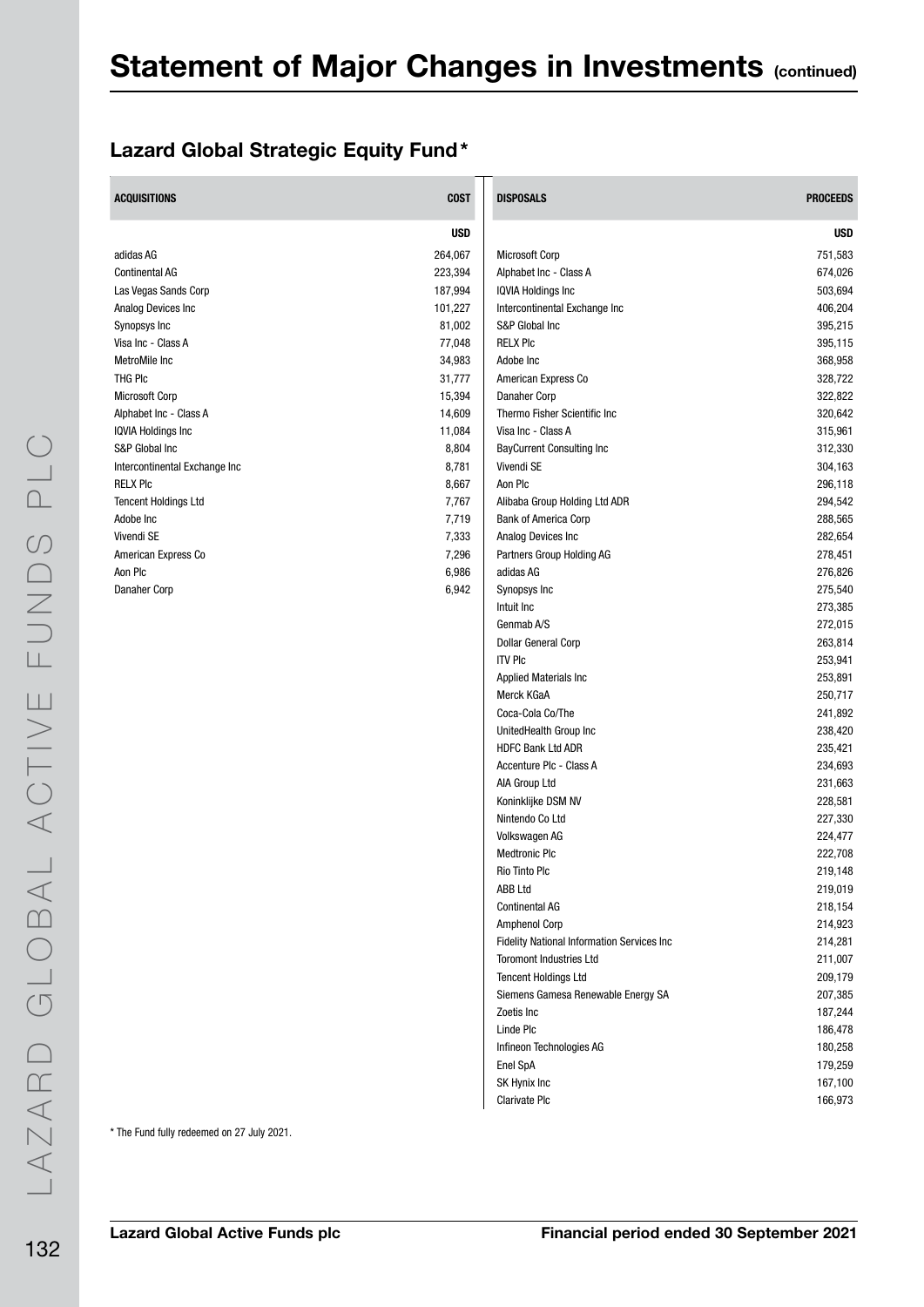### Lazard Global Sustainable Equity Fund

| <b>ACQUISITIONS</b>                          | <b>COST</b> | <b>DISPOSALS</b>                             | <b>PROCEEDS</b> |
|----------------------------------------------|-------------|----------------------------------------------|-----------------|
|                                              | <b>USD</b>  |                                              | <b>USD</b>      |
| <b>Microsoft Corp</b>                        | 3,071,066   | Siemens Gamesa Renewable Energy SA           | 591,301         |
| Thermo Fisher Scientific Inc                 | 1,971,251   | <b>Microsoft Corp</b>                        | 404,441         |
| Accenture Plc - Class A                      | 1,763,339   | Taiwan Semiconductor Manufacturing Co Ltd    | 274,397         |
| <b>IQVIA Holdings Inc.</b>                   | 1,757,480   | TeamViewer AG '144A'                         | 265,043         |
| S&P Global Inc                               | 1,747,256   | Thermo Fisher Scientific Inc                 | 262,687         |
| <b>Rockwell Automation Inc</b>               | 1,745,530   | IQVIA Holdings Inc                           | 256,262         |
| Intuit Inc                                   | 1,704,908   | S&P Global Inc                               | 239,904         |
| Zoetis Inc                                   | 1,697,831   | Accenture Plc - Class A                      | 238,399         |
| Taiwan Semiconductor Manufacturing Co Ltd    | 1,623,551   | Zoetis Inc                                   | 229,870         |
| <b>NVIDIA Corp</b>                           | 1,616,832   | <b>Rockwell Automation Inc</b>               | 227,832         |
| Agilent Technologies Inc                     | 1,587,977   | Colgate-Palmolive Co                         | 213,953         |
| Danaher Corp                                 | 1,582,143   | Intuit Inc                                   | 211,546         |
| Shimano Inc                                  | 1,537,887   | Visa Inc - Class A                           | 209,443         |
| Watts Water Technologies Inc - Class A       | 1,517,618   | Shimano Inc                                  | 203,649         |
| Xylem Inc/NY                                 | 1,489,406   | Xylem Inc/NY                                 | 203,138         |
| <b>Wolters Kluwer NV</b>                     | 1,450,494   | Danaher Corp                                 | 199,201         |
| Hexagon AB                                   | 1,406,114   | <b>Agilent Technologies Inc</b>              | 194,553         |
| Visa Inc - Class A                           | 1,351,185   | <b>Wolters Kluwer NV</b>                     | 194,065         |
| Colgate-Palmolive Co                         | 1,268,200   | Watts Water Technologies Inc - Class A       | 192,132         |
| Laboratory Corp of America Holdings          | 1,256,175   | Laboratory Corp of America Holdings          | 177,096         |
| Adobe Inc                                    | 1,210,846   | <b>RELX PIC</b>                              | 166,409         |
| <b>RELX PIC</b>                              | 1,185,575   | PTC Inc                                      | 166,111         |
| <b>MIPS AB</b>                               | 1,164,422   | <b>Boston Scientific Corp</b>                | 164,810         |
| Vestas Wind Systems A/S                      | 1,114,644   | Vestas Wind Systems A/S                      | 164,725         |
| Genuit Group Plc                             | 1,104,102   | <b>HDFC Bank Ltd ADR</b>                     | 157,244         |
| <b>Boston Scientific Corp</b>                | 1,095,718   | <b>MSA Safety Inc</b>                        | 152,513         |
| <b>HDFC Bank Ltd ADR</b>                     | 1,075,036   | Hexagon AB                                   | 151,288         |
| PTC Inc                                      | 1,053,764   | <b>Clicks Group Ltd</b>                      | 148,527         |
| Merck KGaA                                   | 1,051,983   | Adobe Inc                                    | 147,593         |
| Clicks Group Ltd                             | 1,037,154   | Genuit Group Plc                             | 139,864         |
| <b>Trane Technologies Plc</b>                | 971,746     | <b>Trane Technologies Plc</b>                | 139,480         |
| Alcon Inc                                    | 963,884     | <b>MIPS AB</b>                               | 134,061         |
| <b>MSA Safety Inc</b>                        | 934,144     | Alcon Inc                                    | 130,124         |
| <b>HelloFresh SE</b>                         | 897,699     | AIA Group Ltd                                | 129,788         |
| Legrand SA                                   | 872,955     | Infineon Technologies AG                     | 128,704         |
| Infineon Technologies AG                     | 870,308     | Legrand SA                                   | 128,238         |
| <b>Check Point Software Technologies Ltd</b> | 846,807     | Merck KGaA                                   | 126,910         |
| Deere & Co                                   | 798,288     | <b>Check Point Software Technologies Ltd</b> | 124,542         |
| AIA Group Ltd                                | 787,949     | Deere & Co                                   | 120,741         |
| Ecolab Inc                                   | 774,626     | Banco Bradesco SA ADR                        | 120,622         |
| Banco Bradesco SA ADR                        | 726,540     | Ecolab Inc                                   | 117,416         |
| <b>ABB Ltd</b>                               | 685,009     | <b>HelloFresh SE</b>                         | 115,735         |
| Prologis Inc (REIT)                          | 650,269     | <b>ABB Ltd</b>                               | 97,239          |
| <b>TopBuild Corp</b>                         | 628,114     | Prologis Inc (REIT)                          | 92,661          |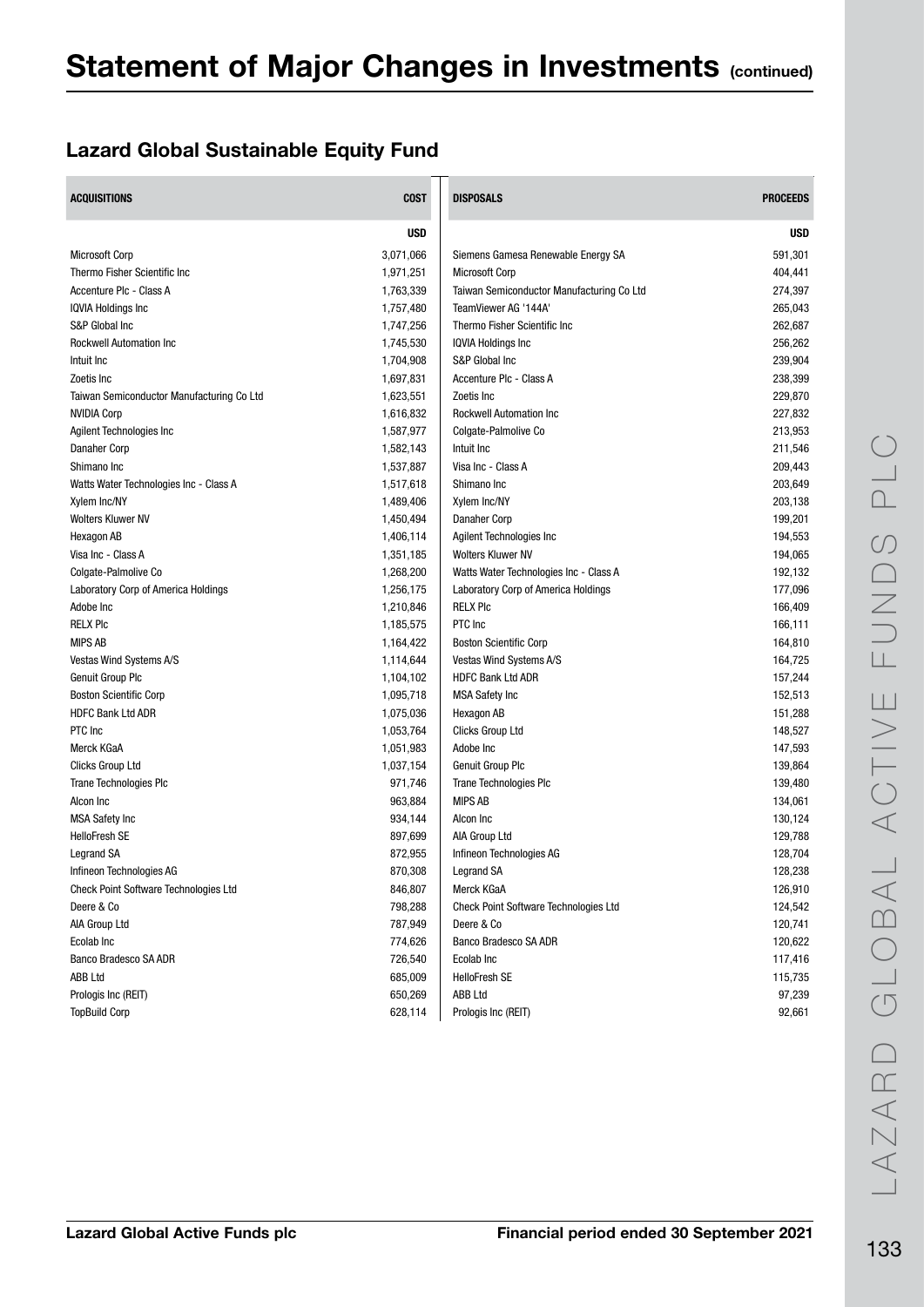### Lazard Global Managed Volatility Fund

| <b>ACQUISITIONS</b>                    | <b>COST</b> | <b>DISPOSALS</b>                | <b>PROCEEDS</b> |
|----------------------------------------|-------------|---------------------------------|-----------------|
|                                        | <b>USD</b>  |                                 | <b>USD</b>      |
| <b>Thomson Reuters Corp</b>            | 1,814,556   | Novo Nordisk A/S                | 1,739,437       |
| Mizuho Financial Group Inc             | 1,356,079   | Republic Services Inc - Class A | 1,573,574       |
| <b>Rio Tinto Plc</b>                   | 1,283,437   | Roche Holding AG                | 1,540,845       |
| Cigna Corp                             | 1,078,079   | Kimberly-Clark Corp             | 1,516,931       |
| Metro Inc/CN                           | 1,002,313   | <b>Target Corp</b>              | 1,503,363       |
| Nokian Renkaat Oyj                     | 1,001,735   | <b>Thomson Reuters Corp</b>     | 1,473,807       |
| <b>Microsoft Corp</b>                  | 966,743     | Procter & Gamble Co/The         | 1,442,442       |
| <b>KDDI Corp</b>                       | 911,454     | Cigna Corp                      | 1,384,854       |
| Daiwa House Industry Co Ltd            | 856,504     | <b>Dollar General Corp</b>      | 1,375,531       |
| Swisscom AG                            | 788,221     | Empire Co Ltd                   | 1,284,389       |
| Adobe Inc                              | 778,118     | Johnson & Johnson               | 1,283,790       |
| Loblaw Cos Ltd                         | 774,074     | Swisscom AG                     | 1,262,709       |
| <b>Wolters Kluwer NV</b>               | 753,900     | Verizon Communications Inc.     | 1,253,174       |
| <b>AMERCO</b>                          | 705,571     | Clorox Co/The                   | 1,229,689       |
| Crown Castle International Corp (REIT) | 697,128     | <b>Walmart Inc</b>              | 1,178,991       |
| lida Group Holdings Co Ltd             | 694,654     | Thule Group AB '144A'           | 1,177,132       |
| Anthem Inc                             | 684,028     | Metro Inc/CN                    | 1,172,276       |
| <b>WD-40 Co</b>                        | 682,042     | Kellogg Co                      | 1,166,607       |
| John Wiley & Sons Inc                  | 650,697     | <b>Wolters Kluwer NV</b>        | 1,163,443       |
| Japan Post Holdings Co Ltd             | 626,622     | Automatic Data Processing Inc   | 1,142,359       |
| Unicharm Corp                          | 619,805     |                                 |                 |
| <b>National Grid Plc</b>               | 595,831     |                                 |                 |
| Hershey Co/The                         | 585,881     |                                 |                 |
| Zoetis Inc                             | 551,079     |                                 |                 |
| American Electric Power Co Inc         | 545,971     |                                 |                 |
| Hydro One Ltd '144A'                   | 495,163     |                                 |                 |
| <b>Chemed Corp</b>                     | 490,895     |                                 |                 |
| Thule Group AB '144A'                  | 486,572     |                                 |                 |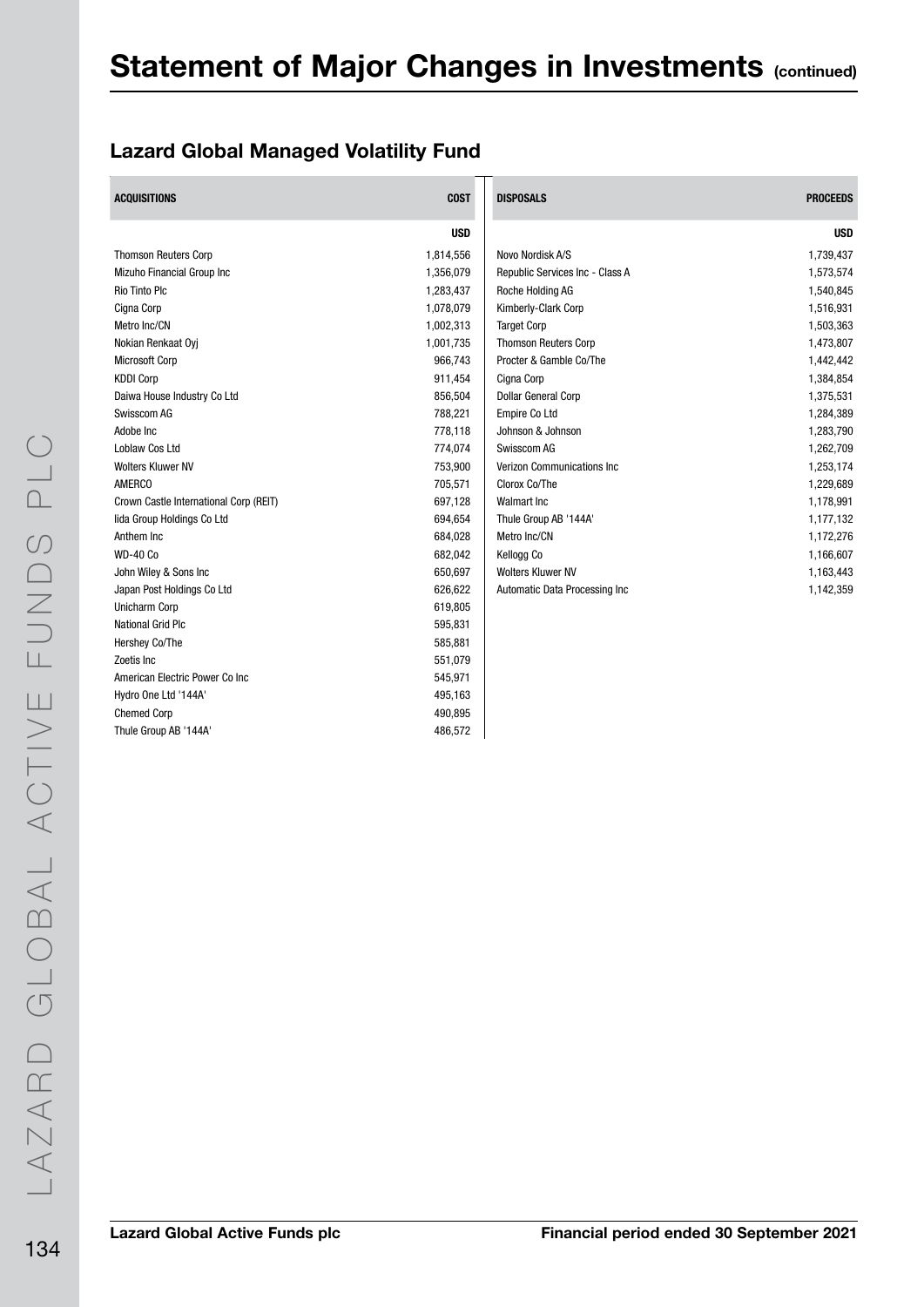### Lazard Global Thematic Fund

| <b>ACQUISITIONS</b>                                | <b>COST</b> | <b>DISPOSALS</b>                                   | <b>PROCEEDS</b> |
|----------------------------------------------------|-------------|----------------------------------------------------|-----------------|
|                                                    | <b>USD</b>  |                                                    | <b>USD</b>      |
| Air Liquide SA                                     | 342.672     | Apple Inc                                          | 539,400         |
| <b>TotalEnergies SE</b>                            | 340,846     | <b>ASML Holding NV</b>                             | 460,713         |
| <b>Reliance Industries Ltd</b>                     | 332,593     | Aon Plc                                            | 449,833         |
| <b>Electronic Arts Inc.</b>                        | 282.356     | <b>Sysmex Corp</b>                                 | 284,712         |
| <b>NIKE Inc</b>                                    | 282,106     | LVMH Moet Hennessy Louis Vuitton SE                | 256,291         |
| Live Nation Entertainment Inc                      | 277,345     | Seven & i Holdings Co Ltd                          | 246,740         |
| <b>Fidelity National Information Services Inc.</b> | 240,112     | <b>Royal Dutch Shell Plc</b>                       | 220,887         |
| <b>LVMH Moet Hennessy Louis Vuitton SE</b>         | 212,416     | Nexon Co Ltd                                       | 217,549         |
| Intertek Group Plc                                 | 188.731     | <b>Chevron Corp</b>                                | 210,483         |
| AZEK Co Inc/The - Class A                          | 188.490     | Johnson Controls International plc                 | 127,731         |
| Kerry Group Plc                                    | 187,773     | Intuit Inc                                         | 115,562         |
| <b>Bureau Veritas SA</b>                           | 186.152     | Accenture Plc - Class A                            | 101,699         |
| Keysight Technologies Inc                          | 127,877     | <b>Fidelity National Information Services Inc.</b> | 90,936          |
| <b>AVEVA Group PIC</b>                             | 122,816     | Alphabet Inc                                       | 88,979          |
| AIA Group Ltd                                      | 121,235     | Hexagon AB                                         | 77,201          |
| <b>Bank Central Asia Tbk PT</b>                    | 116.702     | <b>IQVIA Holdings Inc.</b>                         | 74,224          |
| UnitedHealth Group Inc                             | 97,991      | PPG Industries Inc.                                | 71,743          |
| Bank Rakyat Indonesia Persero Tbk PT               | 92,168      | <b>Applied Materials Inc.</b>                      | 64,435          |
| <b>Microsoft Corp</b>                              | 88,301      | <b>Barrick Gold Corp</b>                           | 42,491          |
| Autodesk Inc                                       | 73,650      | Agnico Eagle Mines Ltd (Units)                     | 34,812          |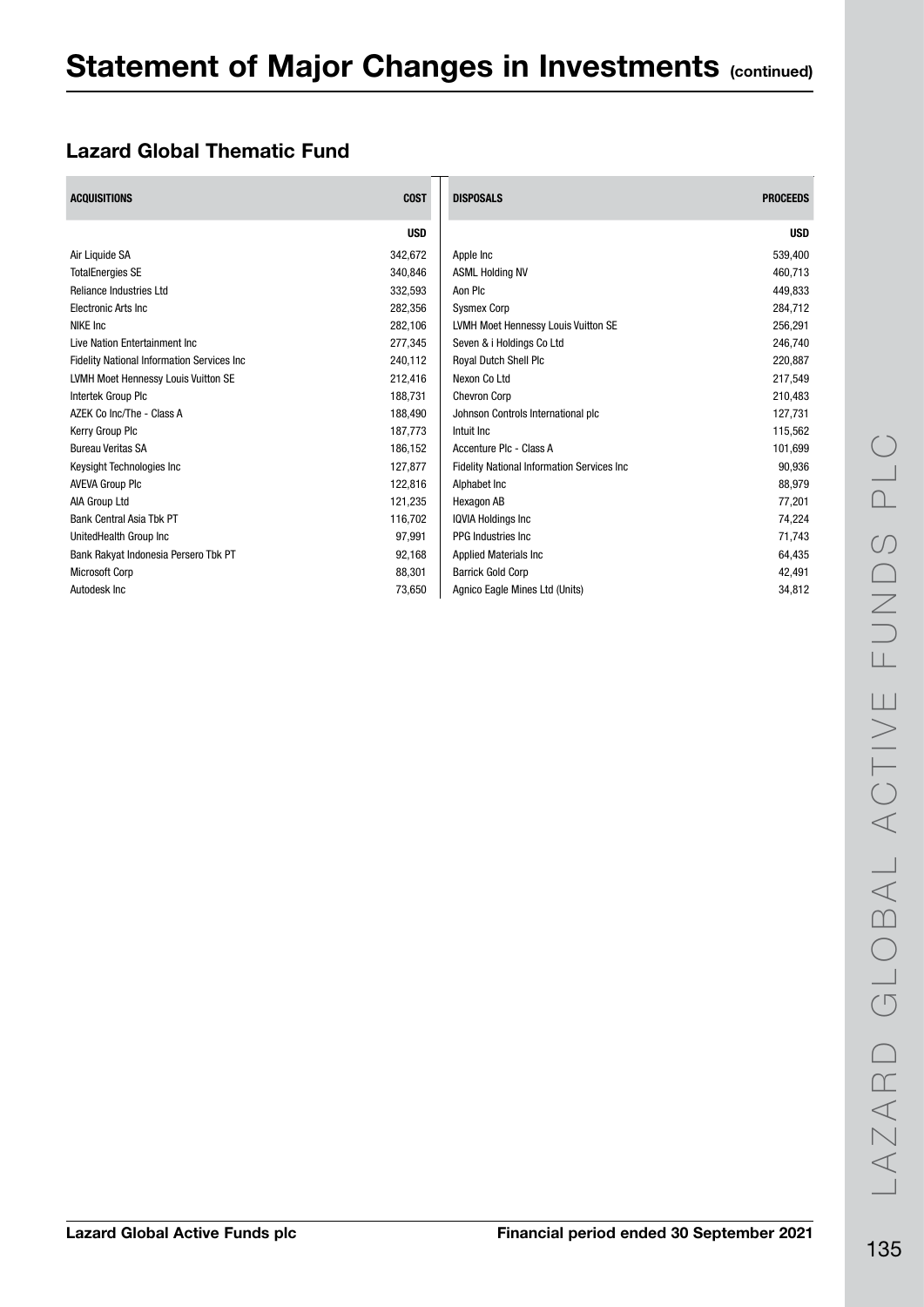### Lazard Global Thematic Focus Fund

| <b>ACQUISITIONS</b>                           | <b>COST</b> | ALL DISPOSALS                       | <b>PROCEEDS</b> |
|-----------------------------------------------|-------------|-------------------------------------|-----------------|
|                                               | <b>USD</b>  |                                     | <b>USD</b>      |
| Honeywell International Inc                   | 3,638,769   | Apple Inc                           | 4,535,741       |
| Reliance Industries Ltd                       | 3,353,698   | <b>ASML Holding NV</b>              | 4,377,528       |
| <b>Electronic Arts Inc</b>                    | 2,806,189   | Aon Plc                             | 4,365,297       |
| NIKE Inc                                      | 2,690,712   | LVMH Moet Hennessy Louis Vuitton SE | 2,369,184       |
| Live Nation Entertainment Inc                 | 2,645,184   | Nexon Co Ltd                        | 1,887,423       |
| LVMH Moet Hennessy Louis Vuitton SE           | 2,379,862   | Johnson Controls International plc  | 1,156,521       |
| Fidelity National Information Services Inc    | 1,629,525   | Intuit Inc                          | 822,403         |
| <b>AVEVA Group PIc</b>                        | 1,445,460   | Accenture Plc - Class A             | 766,551         |
| Keysight Technologies Inc                     | 1,437,375   | Applied Materials Inc               | 669,276         |
| Alphabet Inc - Class A                        | 1,345,302   | Alphabet Inc - Class A              | 637,427         |
| AIA Group Ltd                                 | 1,336,831   | Hexagon AB                          | 324,996         |
| Bank Central Asia Tbk PT                      | 1,303,065   | Jackson Financial Inc               | 131,538         |
| <b>Microsoft Corp</b>                         | 1,096,026   |                                     |                 |
| Bank Rakyat Indonesia Persero Tbk PT          | 1,007,201   |                                     |                 |
| Autodesk Inc                                  | 972,208     |                                     |                 |
| Mastercard Inc                                | 919,647     |                                     |                 |
| Johnson Controls International plc            | 788,836     |                                     |                 |
| <b>Schneider Electric SE</b>                  | 784,266     |                                     |                 |
| Apple Inc                                     | 759,590     |                                     |                 |
| Texas Instruments Inc                         | 755,370     |                                     |                 |
| Analog Devices Inc                            | 743,350     |                                     |                 |
| Walt Disney Co/The                            | 715,447     |                                     |                 |
| <b>Applied Materials Inc</b>                  | 715,095     |                                     |                 |
| Adobe Inc                                     | 708,433     |                                     |                 |
| <b>Prudential Plc</b>                         | 704,714     |                                     |                 |
| Assa Abloy AB                                 | 704,176     |                                     |                 |
| Intuit Inc                                    | 684,391     |                                     |                 |
| <b>Tencent Holdings Ltd</b>                   | 675,080     |                                     |                 |
| Accenture Plc - Class A                       | 674,964     |                                     |                 |
| <b>RELX PIC</b>                               | 668,385     |                                     |                 |
| Sony Group Corp ADR                           | 668,307     |                                     |                 |
| Deere & Co                                    | 658,723     |                                     |                 |
| Intercontinental Exchange Inc                 | 644,679     |                                     |                 |
| salesforce.com Inc                            | 642,008     |                                     |                 |
| PTC Inc                                       | 636,758     |                                     |                 |
| Taiwan Semiconductor Manufacturing Co Ltd ADR | 636,254     |                                     |                 |
| <b>Wolters Kluwer NV</b>                      | 624,014     |                                     |                 |
| HDFC Bank Ltd ADR                             | 621,762     |                                     |                 |
| Industria de Diseno Textil SA                 | 620,721     |                                     |                 |
| EssilorLuxottica SA                           | 618,840     |                                     |                 |
| <b>Rockwell Automation Inc.</b>               | 618,305     |                                     |                 |
| Visa Inc - Class A                            | 611,295     |                                     |                 |
| Aon Plc                                       | 587,653     |                                     |                 |
| <b>FANUC Corp</b>                             | 578,497     |                                     |                 |
| SAP SE                                        | 564,971     |                                     |                 |
| Infineon Technologies AG                      | 556,612     |                                     |                 |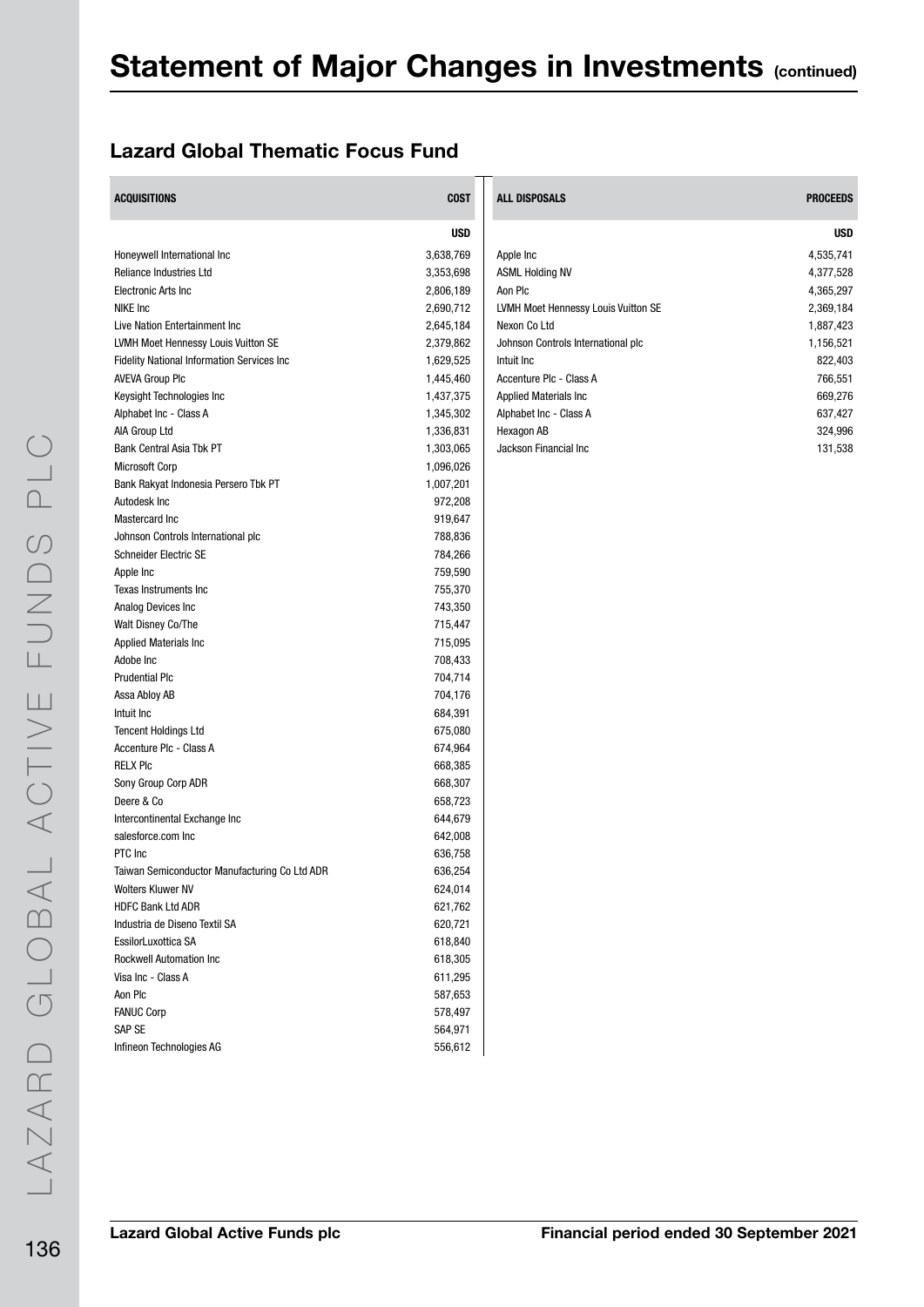### Lazard Global Equity Franchise Fund

| <b>ACQUISITIONS</b>                        | <b>COST</b> | <b>DISPOSALS</b>                           | <b>PROCEEDS</b> |
|--------------------------------------------|-------------|--------------------------------------------|-----------------|
|                                            | <b>USD</b>  |                                            | <b>USD</b>      |
| Dollar Tree Inc.                           | 13,611,213  | <b>Bureau Veritas SA</b>                   | 11,036,272      |
| Secom Co Ltd                               | 12,802,700  | <b>United Utilities Group Plc</b>          | 10,873,616      |
| <b>National Grid Plc</b>                   | 8,840,934   | EssilorLuxottica SA                        | 10,855,189      |
| Anheuser-Busch InBev SA/NV                 | 6,356,049   | Anheuser-Busch InBev SA/NV                 | 10,401,822      |
| Visa Inc - Class A                         | 6,272,439   | Cisco Systems Inc/Delaware                 | 8,467,166       |
| International Game Technology Plc          | 6,094,708   | Terna - Rete Elettrica Nazionale           | 7,819,518       |
| <b>McKesson Corp</b>                       | 5,896,716   | National Grid Plc                          | 7,419,191       |
| <b>Fisery Inc</b>                          | 5,770,205   | <b>Consolidated Edison Inc.</b>            | 6,887,281       |
| <b>Cognizant Technology Solutions Corp</b> | 5,616,900   | <b>Transurban Group</b>                    | 6,588,830       |
| <b>USS Co Ltd</b>                          | 5,034,194   | Smith & Nephew Plc                         | 6,236,039       |
| Tapestry Inc                               | 4,446,914   | Oracle Corp                                | 6,073,438       |
| Nielsen Holdings Plc                       | 4,422,469   | <b>McKesson Corp</b>                       | 5,737,666       |
| Atlantia SpA                               | 4,417,650   | Vinci SA                                   | 4,329,452       |
| Terna - Rete Elettrica Nazionale           | 4,220,284   | <b>Ferrovial SA</b>                        | 3,988,722       |
| Stericycle Inc                             | 3,834,534   | H&R Block Inc                              | 3,495,842       |
| Henry Schein Inc                           | 3,336,660   | <b>CVS Health Corp</b>                     | 3,236,714       |
| <b>Medtronic Plc</b>                       | 2,194,047   | <b>Medtronic Plc</b>                       | 2,718,416       |
| EssilorLuxottica SA                        | 2,086,913   | <b>Cognizant Technology Solutions Corp</b> | 2,657,778       |
| Omnicom Group Inc                          | 2,072,484   | Fresenius Medical Care AG & Co KGaA        | 2,452,449       |
| Vinci SA                                   | 1,911,287   | <b>MEDNAX Inc.</b>                         | 2,405,267       |
| Cisco Systems Inc/Delaware                 | 1,631,889   | SES SA Receipt - Class A                   | 2,144,716       |
| SES SA Receipt - Class A                   | 1,595,526   | Snam SpA                                   | 1,566,639       |
|                                            |             | International Game Technology Plc          | 1,560,111       |
|                                            |             | Omnicom Group Inc                          | 1,502,265       |
|                                            |             | <b>USS Co Ltd</b>                          | 1,462,216       |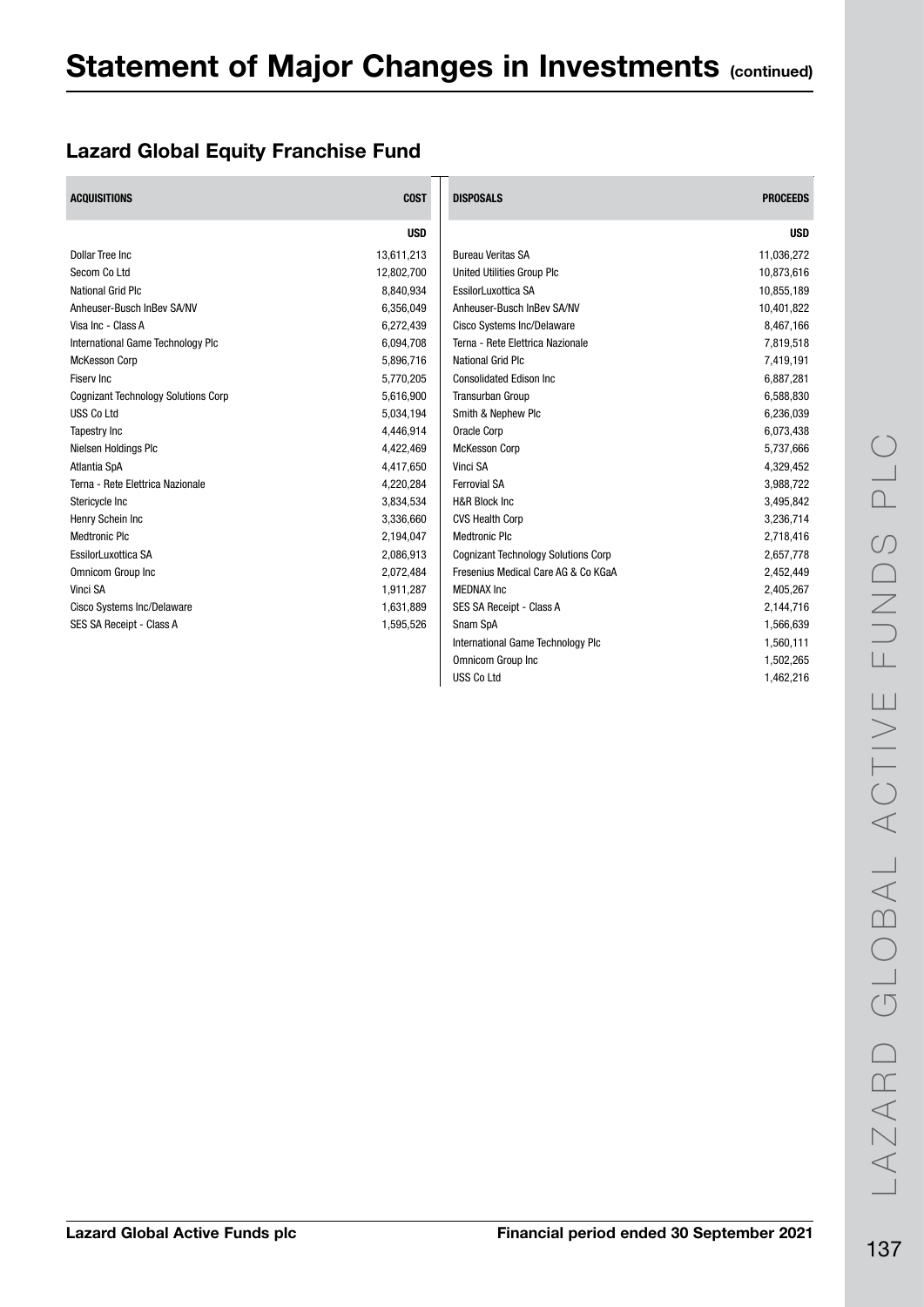### Lazard Global Small Cap Fund\*

| <b>ACQUISITIONS</b>                                  | <b>COST</b>        | <b>ALL DISPOSALS</b>                               | <b>PROCEEDS</b> |
|------------------------------------------------------|--------------------|----------------------------------------------------|-----------------|
|                                                      | <b>USD</b>         |                                                    | <b>USD</b>      |
| Commerce Bancshares Inc/MO                           | 703,918            | WPT Industrial Real Estate Investment Trust (REIT) | 482,331         |
| flatexDEGIRO AG                                      | 680,643            | <b>Hillman Solutions Corp</b>                      | 272,584         |
| East West Bancorp Inc                                | 640,253            | PTC Inc                                            | 227,981         |
| Cactus Inc                                           | 601,030            | Getinge AB                                         | 199,093         |
| <b>Britvic Plc</b>                                   | 526,268            | <b>CMC Materials Inc.</b>                          | 197,649         |
| Gates Industrial Corp Plc                            | 510,934            | <b>Stelco Holdings Inc</b>                         | 160,878         |
| Aalberts NV                                          | 505,332            | <b>Sterling Check Corp</b>                         | 95,084          |
| National Storage Affiliates Trust (REIT)             | 503,731            | Thoughtworks Holding Inc                           | 84,298          |
| <b>Arcadis NV</b>                                    | 489,180            | Summit Industrial Income REIT (Units) (REIT)       | 69,903          |
| Ortho Clinical Diagnostics Holdings Plc              | 484,740            |                                                    |                 |
| Stelco Holdings Inc                                  | 471,448            | Weber Inc                                          | 68,638          |
| <b>Ingevity Corp</b>                                 | 447,407            | National Storage Affiliates Trust (REIT)           | 50,681          |
| <b>Bankinter SA</b>                                  | 439,952            | Descartes Systems Group Inc/The                    | 49,727          |
| <b>US Foods Holding Corp</b>                         | 437,926            | <b>ICON PIC</b>                                    | 44,081          |
| Malibu Boats Inc - Class A                           | 424,695            | Pennon Group Plc                                   | 40,311          |
| WPT Industrial Real Estate Investment Trust (REIT)   | 418,028            | Cactus Inc                                         | 26,709          |
| Eagle Materials Inc                                  | 412,556            | J2 Global Inc                                      | 24,285          |
| <b>MKS</b> Instruments Inc                           | 411,624            | Phreesia Inc                                       | 24,090          |
| <b>PGT</b> Innovations Inc                           | 410,959            | Dutch Bros Inc                                     | 6,689           |
| Italgas SpA                                          | 406,036            |                                                    |                 |
| <b>Columbus McKinnon Corp/NY</b>                     | 396,423            |                                                    |                 |
| Carlisle Cos Inc                                     | 393,791            |                                                    |                 |
| Aroundtown SA                                        | 391,348            |                                                    |                 |
| Summit Industrial Income REIT (Units) (REIT)         | 382,773            |                                                    |                 |
| Banca Generali SpA                                   | 379,057            |                                                    |                 |
| Kohl's Corp<br>Ariake Japan Co Ltd                   | 375,723<br>374,402 |                                                    |                 |
| <b>United Therapeutics Corp</b>                      | 373,445            |                                                    |                 |
| Auto Trader Group Plc '144A'                         | 372,259            |                                                    |                 |
| JD Sports Fashion Plc                                | 372,124            |                                                    |                 |
| Armstrong World Industries Inc                       | 369,035            |                                                    |                 |
| J2 Global Inc                                        | 365,859            |                                                    |                 |
| Digital Garage Inc                                   | 364,923            |                                                    |                 |
| Shurgard Self Storage SA                             | 363,063            |                                                    |                 |
| Wyndham Hotels & Resorts Inc                         | 349,299            |                                                    |                 |
| Pegasystems Inc                                      | 347,328            |                                                    |                 |
| Neenah Inc                                           | 344,907            |                                                    |                 |
| Utz Brands Inc                                       | 343,032            |                                                    |                 |
| <b>Envista Holdings Corp</b>                         | 340,639            |                                                    |                 |
| National Energy Services Reunited Corp               | 337,019            |                                                    |                 |
| Daiseki Co Ltd                                       | 336,841            |                                                    |                 |
| TechnoPro Holdings Inc                               | 335,046            |                                                    |                 |
| Stevanato Group SpA                                  | 333,534            |                                                    |                 |
| Dalata Hotel Group Plc                               | 329,444            |                                                    |                 |
| <b>BRP</b> Inc                                       | 323,375            |                                                    |                 |
| JAFCO Group Co Itd                                   | 322,496            |                                                    |                 |
| Atkore Inc                                           | 322,452            |                                                    |                 |
| Leslie's Inc                                         | 320,484            |                                                    |                 |
| F5 Networks Inc                                      | 307,893            |                                                    |                 |
| Dermapharm Holding SE                                | 306,680            |                                                    |                 |
| Parsons Corp                                         | 306,146            |                                                    |                 |
| Pennon Group Plc                                     | 296,196            |                                                    |                 |
| Ciena Corp                                           | 292,068            |                                                    |                 |
| Ryohin Keikaku Co Ltd                                | 291,789            |                                                    |                 |
| Seria Co Ltd                                         | 291,446            |                                                    |                 |
| Dream Industrial Real Estate Investment Trust (REIT) | 291,005            |                                                    |                 |

\* The Fund launched on 27 July 2021.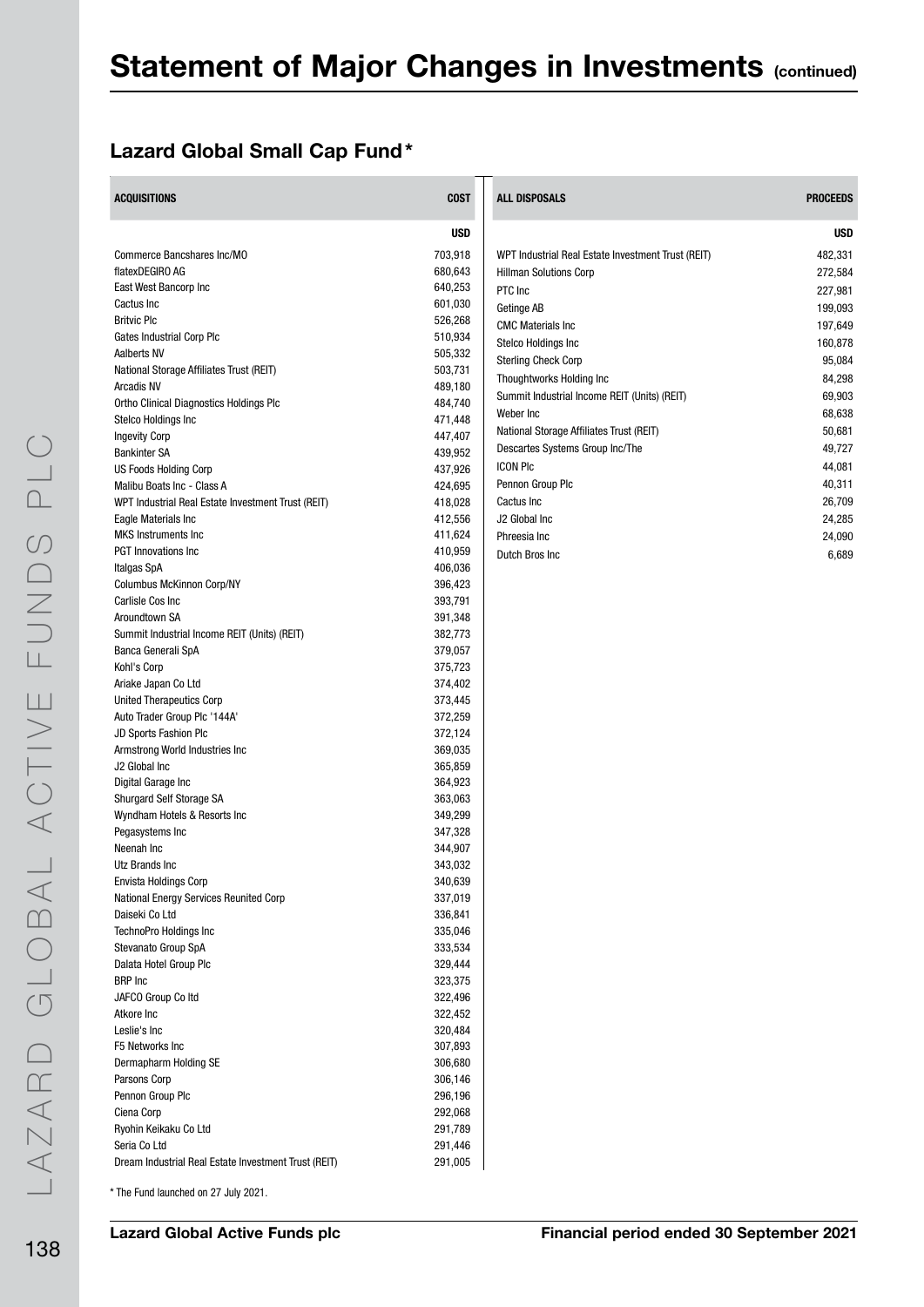### Lazard European Equity Fund

| <b>ACQUISITIONS</b>                 | <b>COST</b> | <b>DISPOSALS</b>                          | <b>PROCEEDS</b> |
|-------------------------------------|-------------|-------------------------------------------|-----------------|
|                                     | <b>EUR</b>  |                                           | <b>EUR</b>      |
| Air Liquide SA                      | 668,930     | Deutsche Wohnen SE                        | 514,534         |
| <b>TotalEnergies SE</b>             | 548,821     | Enel SpA                                  | 436,164         |
| Roche Holding AG                    | 444,988     | Linde Plc                                 | 384,275         |
| Novo Nordisk A/S                    | 381,114     | Vonovia SE                                | 344,329         |
| Allfunds Group Plc                  | 272,441     | Vivendi SE                                | 327,230         |
| LVMH Moet Hennessy Louis Vuitton SE | 257,491     | Porsche Automobil Holding SE - Preference | 269,039         |
| <b>Bureau Veritas SA</b>            | 242,718     | LVMH Moet Hennessy Louis Vuitton SE       | 248,449         |
| Universal Music Group NV            | 231,247     | Symrise AG                                | 242,512         |
| <b>Legrand SA</b>                   | 226,691     | Galp Energia SGPS SA                      | 201,939         |
| Vonovia SE                          | 209,867     | <b>Novartis AG</b>                        | 189,187         |
| Infineon Technologies AG            | 205,898     | KION Group AG                             | 183,805         |
| Mediaset Espana Comunicacion SA     | 188,031     | Amundi SA '144A'                          | 178,371         |
| <b>Kering SA</b>                    | 174,891     | Industria de Diseno Textil SA             | 177,246         |
| Nordea Bank Abp - Class A           | 163,961     | Givaudan SA                               | 159,910         |
| Capgemini SE                        | 158,583     | Knorr-Bremse AG                           | 151,770         |
| <b>MTU Aero Engines AG</b>          | 150,008     | <b>BNP Paribas SA</b>                     | 150,287         |
| D'ieteren Group                     | 146.002     | <b>Kering SA</b>                          | 147,669         |
| Azelis Group NV                     | 130,473     | Pepco Group NV '144A'                     | 142,667         |
| Pepco Group NV '144A'               | 113,886     | Allfunds Group Plc                        | 134,505         |
| Alcon Inc                           | 108,874     | Alstom SA                                 | 127,154         |
| CTS Eventim AG & Co KGaA            | 102,171     | Hexagon AB                                | 113,622         |
| Covestro AG '144A'                  | 101.196     | TeamViewer AG '144A'                      | 111,609         |
| <b>Continental AG</b>               | 101,111     | VAT Group AG                              | 102,920         |
| Akzo Nobel NV                       | 98,258      | <b>Pernod Ricard SA</b>                   | 96,602          |
| <b>Equinor ASA</b>                  | 76,951      | <b>TotalEnergies SE</b>                   | 95,536          |
|                                     |             | Covestro AG '144A'                        | 68,599          |
|                                     |             | <b>ASML Holding NV</b>                    | 61,450          |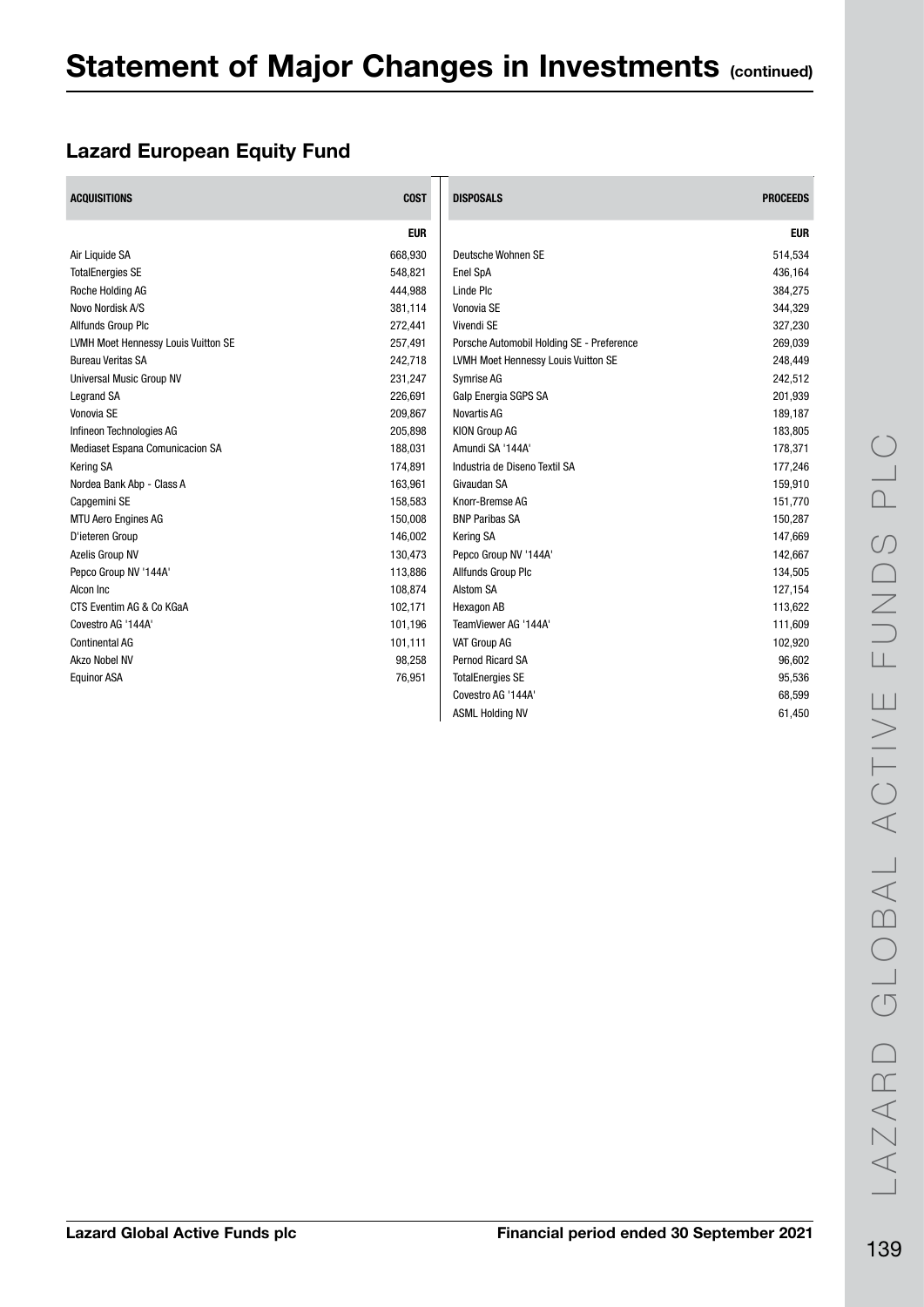### Lazard Pan-European Small Cap Fund

| <b>ACQUISITIONS</b>          | <b>COST</b> | <b>DISPOSALS</b>                   | <b>PROCEEDS</b> |
|------------------------------|-------------|------------------------------------|-----------------|
|                              | <b>EUR</b>  |                                    | <b>EUR</b>      |
| Stevanato Group SpA          | 1,235,003   | Swissquote Group Holding SA        | 1,424,626       |
| <b>ITV PIC</b>               | 1,117,794   | <b>Bellway Plc</b>                 | 1,069,369       |
| Sirius Real Estate Ltd       | 1,115,910   | Allfunds Group Plc                 | 978,572         |
| Reach Plc                    | 1,025,929   | El.En. SpA                         | 976,676         |
| Cibus Nordic Real Estate AB  | 1,009,525   | Dechra Pharmaceuticals Plc         | 966,245         |
| <b>Cherry AG</b>             | 1,000,696   | Big Yellow Group Plc (REIT)        | 956,106         |
| Signify NV '144A'            | 986,617     | PATRIZIA AG                        | 887,046         |
| Zehnder Group AG             | 865,999     | <b>Barco NV</b>                    | 867,164         |
| <b>Bystronic AG</b>          | 807,743     | Getinge AB                         | 843,259         |
| <b>CTP NV '144A'</b>         | 784,499     | Corticeira Amorim SGPS SA          | 802,218         |
| Novem Group SA               | 762,310     | Merlin Properties Socimi SA (REIT) | 765,770         |
| Allfunds Group Plc           | 752,250     | Pennon Group Plc                   | 607,500         |
| Bike24 Holding AG            | 706,104     | Cembra Money Bank AG               | 573,734         |
| Puuilo Oyi                   | 583,889     | Logitech International SA          | 522,258         |
| <b>Bankinter SA</b>          | 537,184     | Meltwater Holding BV               | 455,599         |
| Covestro AG '144A'           | 514,925     | <b>Smart Metering Systems Plc</b>  | 432,690         |
| Friedrich Vorwerk Group SE   | 428,498     | <b>Encavis AG</b>                  | 412,550         |
| Montana Aerospace AG '144A'  | 418,332     | <b>Volution Group Plc</b>          | 395,296         |
| <b>Mister Spex SE</b>        | 335,425     | <b>Mister Spex SE</b>              | 324,286         |
| <b>Rubis SCA</b>             | 292,454     | Victorian Plumbing Group Plc       | 315,991         |
| Victorian Plumbing Group Plc | 285,803     | Siegfried Holding AG               | 271,002         |
| Dalata Hotel Group Plc       | 272,060     | Bridgepoint Group Plc '144A'       | 268,848         |
| Nobina AB '144A'             | 261,466     | <b>Tinexta Spa</b>                 | 257,635         |
| Cary Group AB                | 260,421     | Karnov Group AB                    | 229,305         |
| <b>Synthomer Plc</b>         | 256,609     | <b>ASM International NV</b>        | 219,367         |
| De' Longhi SpA               | 256,573     |                                    |                 |
| <b>LEG Immobilien SE</b>     | 225,261     |                                    |                 |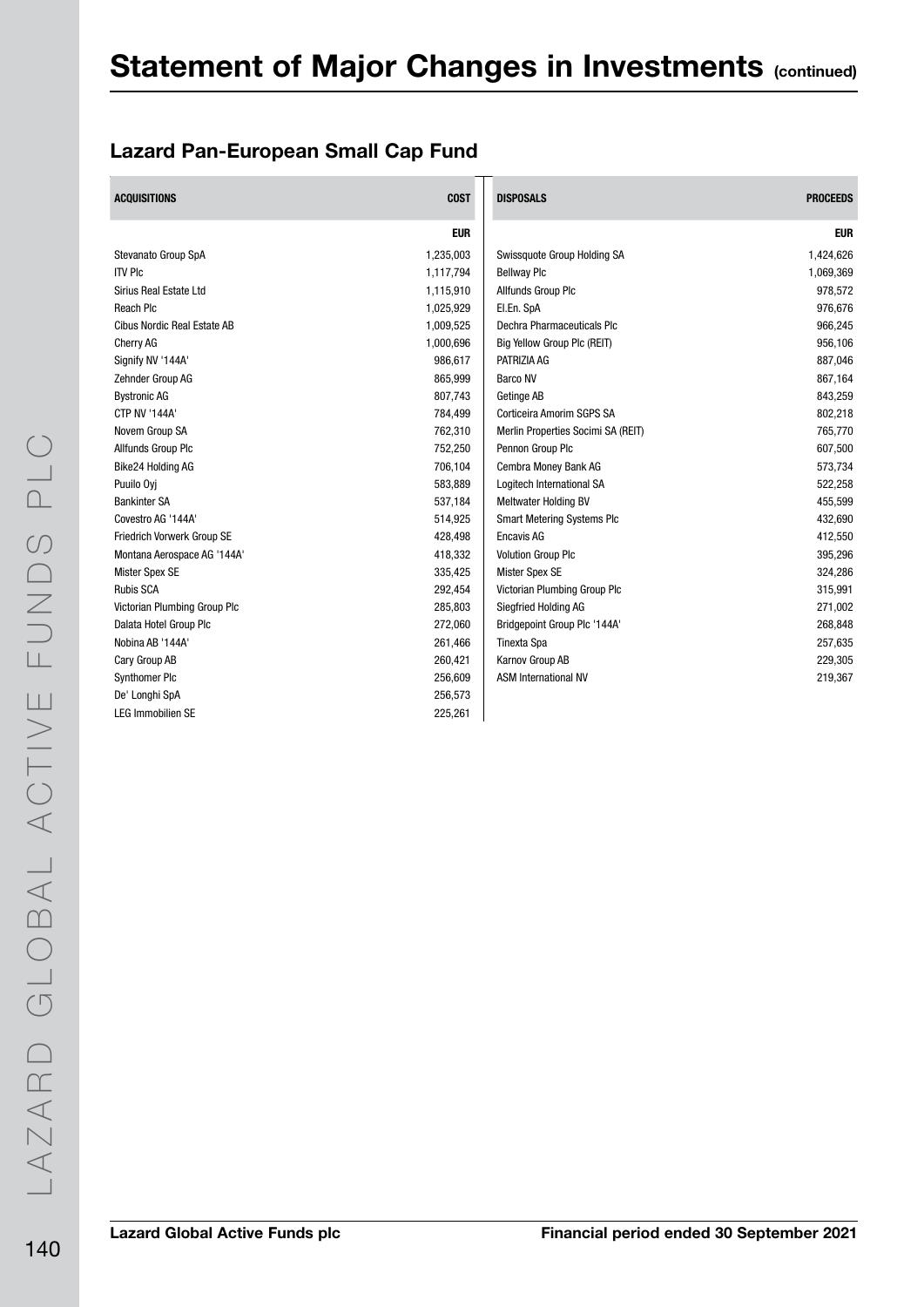### Lazard US Equity Concentrated Fund

| <b>ACQUISITIONS</b>                    | <b>COST</b> | <b>DISPOSALS</b>               | <b>PROCEEDS</b> |
|----------------------------------------|-------------|--------------------------------|-----------------|
|                                        | <b>USD</b>  |                                | <b>USD</b>      |
| <b>Sysco Corp</b>                      | 24,087,085  | <b>McDonald's Corp</b>         | 28,932,799      |
| <b>Fisery Inc</b>                      | 17,065,955  | Zebra Technologies Corp        | 17,091,156      |
| Verisk Analytics Inc - Class A         | 13,948,220  | <b>Starbucks Corp</b>          | 14,192,218      |
| LiveRamp Holdings Inc                  | 10,493,552  | Public Storage (REIT)          | 12,587,716      |
| Dollar Tree Inc.                       | 6,641,969   | Baxter International Inc.      | 10,889,522      |
| <b>Skyworks Solutions Inc</b>          | 5,049,189   | Lowe's Cos Inc                 | 7,574,368       |
| LKQ Corp                               | 4,329,825   | Armstrong World Industries Inc | 7,170,945       |
| Sotera Health Co                       | 2,092,146   | Prologis Inc (REIT)            | 6,791,135       |
| VeriSign Inc                           | 2,035,080   | Waste Management Inc           | 4,771,941       |
| <b>Medtronic Plc</b>                   | 1,089,167   | Visa Inc - Class A             | 3,579,741       |
| Alphabet Inc - Class A                 | 916,137     | <b>Brunswick Corp/DE</b>       | 2,536,100       |
| Analog Devices Inc                     | 847.426     | <b>Vulcan Materials Co</b>     | 2,354,539       |
| Public Storage (REIT)                  | 741,895     | CDW Corp/DE                    | 2,244,858       |
| Waste Management Inc                   | 676,834     | <b>Medtronic Plc</b>           | 720,263         |
| Intercontinental Exchange Inc          | 601,173     | Alphabet Inc - Class A         | 709,427         |
| Crown Castle International Corp (REIT) | 578,132     | Fisery Inc                     | 683,690         |
| <b>McDonald's Corp</b>                 | 540,118     | Analog Devices Inc             | 560,472         |
| Lowe's Cos Inc                         | 521,852     | S&P Global Inc                 | 390,472         |
| <b>Baxter International Inc.</b>       | 519,619     | <b>Skyworks Solutions Inc</b>  | 381,050         |
| S&P Global Inc                         | 518,470     | Intercontinental Exchange Inc  | 379,591         |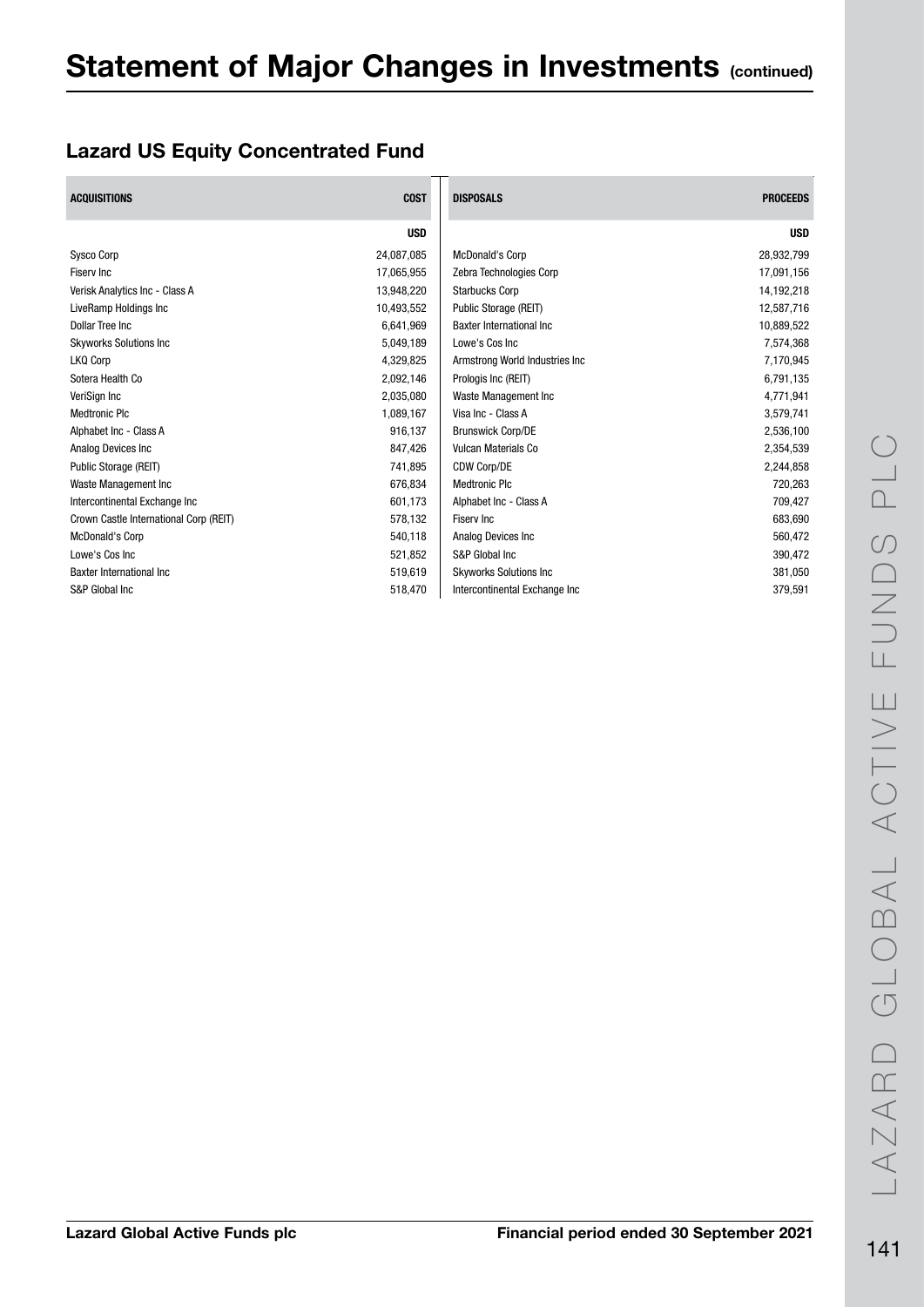### Lazard Japanese Strategic Equity Fund

| <b>ACQUISITIONS</b>                | <b>COST</b> | <b>DISPOSALS</b>                   | <b>PROCEEDS</b> |
|------------------------------------|-------------|------------------------------------|-----------------|
|                                    | <b>JPY</b>  |                                    | <b>JPY</b>      |
| Nippon Telegraph & Telephone Corp  | 41,247,334  | Tokyu Fudosan Holdings Corp        | 38,027,705      |
| Seibu Holdings Inc                 | 37,143,827  | Rengo Co Ltd                       | 22,322,230      |
| Daikin Industries Ltd              | 36,725,894  | JAFCO Group Co Itd                 | 20,711,070      |
| Mitsui OSK Lines Ltd               | 12,962,686  | <b>Hulic Co Ltd</b>                | 20,103,489      |
| Dai-ichi Life Holdings Inc         | 10,244,883  | Hitachi Ltd                        | 12,633,958      |
| SoftBank Group Corp                | 8,618,945   | <b>Makita Corp</b>                 | 7,331,380       |
| Kansai Electric Power Co Inc/The   | 7,977,058   | Nippon Steel Corp                  | 7,037,816       |
| Nippon Steel Corp                  | 7,797,570   | Komatsu Ltd                        | 6,774,245       |
| Komatsu Ltd                        | 7,725,892   | Nintendo Co Ltd                    | 6,436,418       |
| Sundrug Co Ltd                     | 7,240,332   | <b>ORIX Corp</b>                   | 5,528,550       |
| <b>Inpex Corp</b>                  | 7,064,490   | Ube Industries Ltd                 | 3,957,585       |
| Shin-Etsu Chemical Co Ltd          | 6,358,907   | Denso Corp                         | 1,441,080       |
| Disco Corp                         | 3,111,555   | Sony Group Corp                    | 1,098,451       |
| Mitsubishi UFJ Financial Group Inc | 2,541,940   | SoftBank Group Corp                | 990,505         |
| Sony Group Corp                    | 2,284,641   | Mitsubishi UFJ Financial Group Inc | 950,085         |
| Denso Corp                         | 2,170,884   | Mizuho Financial Group Inc         | 790,105         |
| Mizuho Financial Group Inc         | 2,014,307   | Daiwa House Industry Co Ltd        | 654,673         |
| Mitsubishi Corp                    | 1,841,920   | Mitsubishi Corp                    | 617,691         |
| Suzuki Motor Corp                  | 1,786,692   | Dai-ichi Life Holdings Inc         | 601,349         |
| Hitachi Ltd                        | 1,673,836   | <b>Inpex Corp</b>                  | 538,731         |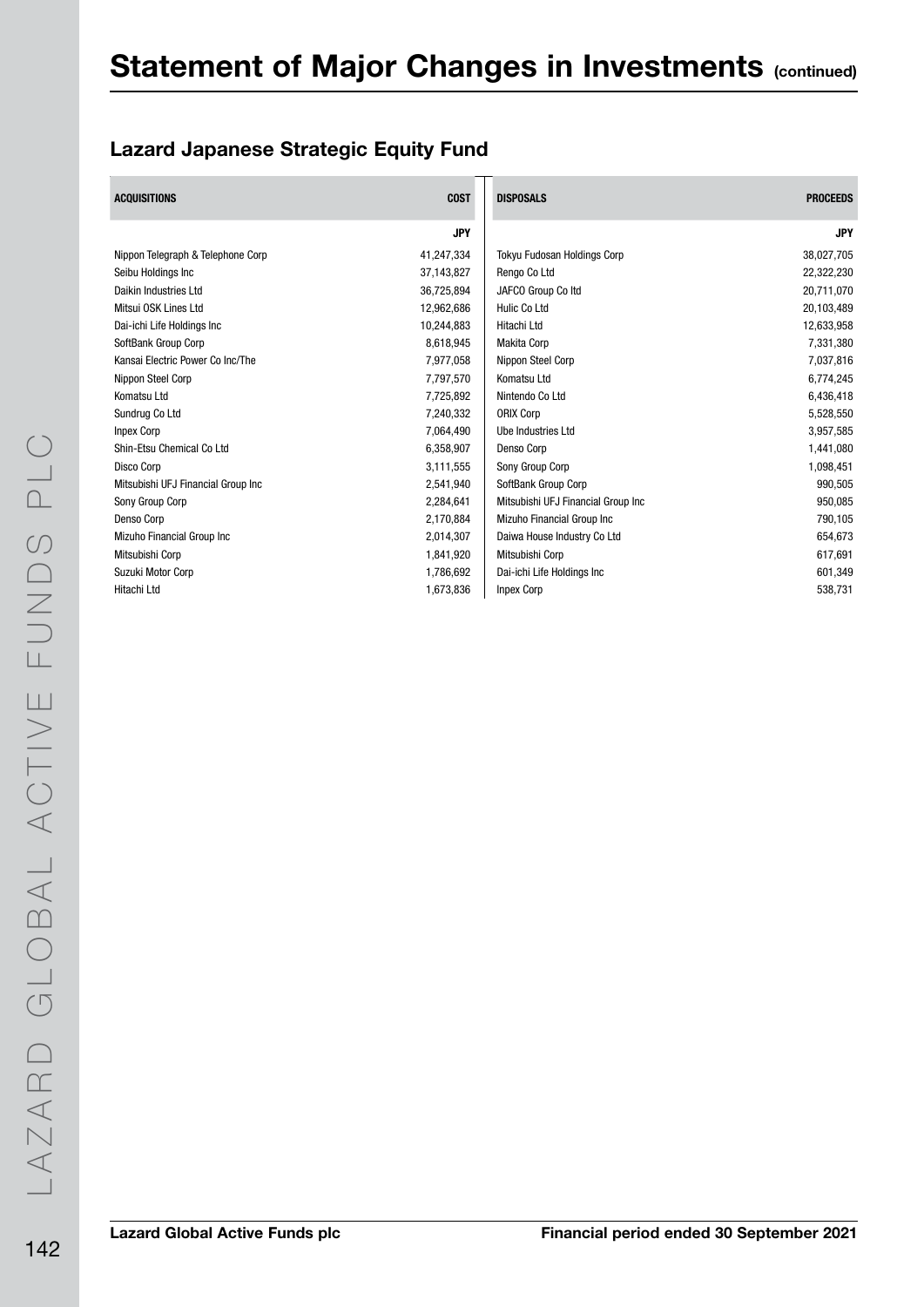### Lazard Emerging World Fund

| ALL ACQUISITIONS                        | <b>COST</b> | <b>ALL DISPOSALS</b>                    | <b>PROCEEDS</b> |
|-----------------------------------------|-------------|-----------------------------------------|-----------------|
|                                         | <b>USD</b>  |                                         | <b>USD</b>      |
| Georgia Capital Plc                     | 116,025     | <b>BlackRock World Mining Trust Plc</b> | 97.660          |
| Prosus NV                               | 103,362     | <b>Fondul Proprietatea SA GDR</b>       | 88,699          |
| CITIC Securities Co Ltd 'H'             | 59,814      | <b>HSBC China Dragon Fund</b>           | 47,532          |
| Schroder AsiaPacific Fund Plc           | 15.438      | <b>Fidelity Asian Values Plc</b>        | 24,232          |
| India Capital Growth Fund Ltd           | 6,349       | Africa Opportunity Fund Ltd             | 8,831           |
| Barings Emerging EMEA Opportunities PIC | 6.257       | Eastnine AB                             | 3,322           |
| <b>BlackRock World Mining Trust Plc</b> | 3,018       |                                         |                 |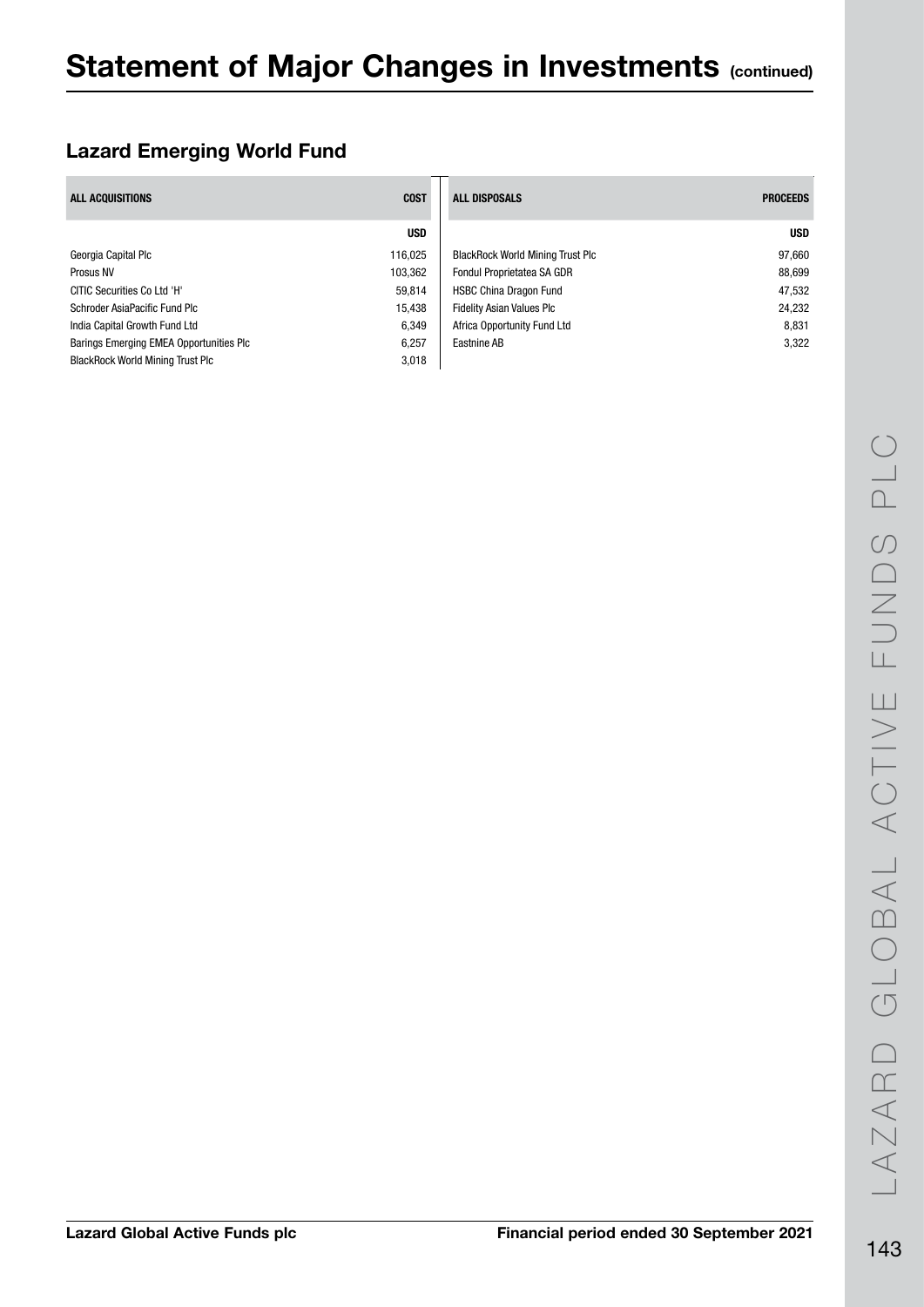### Lazard Emerging Markets Equity Fund

| <b>ACQUISITIONS</b>                            | <b>COST</b> | <b>DISPOSALS</b>                     | <b>PROCEEDS</b> |
|------------------------------------------------|-------------|--------------------------------------|-----------------|
|                                                | <b>USD</b>  |                                      | <b>USD</b>      |
| A-Living Smart City Services Co Ltd 'H' '144A' | 5,284,785   | Alrosa PJSC                          | 5,150,485       |
| Petroleo Brasileiro SA ADR                     | 4,128,189   | Oil & Natural Gas Corp Ltd           | 3,635,854       |
| Gree Electric Appliances Inc of Zhuhai 'A'     | 4,016,229   | America Movil SAB de CV ADR          | 3,194,231       |
| ASE Technology Holding Co Ltd                  | 3,703,930   | <b>Tata Consultancy Services Ltd</b> | 2,851,924       |
| LUKOIL PJSC ADR                                | 2,864,847   | Shoprite Holdings Ltd (Units)        | 2,785,489       |
| Galp Energia SGPS SA                           | 2,737,573   | <b>Ternium SA ADR</b>                | 2,745,793       |
| Quanta Computer Inc                            | 2,584,603   | <b>OTP Bank Nyrt</b>                 | 2,636,106       |
| Ping An Insurance Group Co of China Ltd 'H'    | 2,350,199   | Power Grid Corp of India Ltd         | 2,628,137       |
| X5 Retail Group NV GDR                         | 2,102,096   | Magnit PJSC GDR                      | 2,213,258       |
| China Construction Bank Corp 'H'               | 2,095,692   | Sberbank of Russia PJSC              | 2,129,597       |
| China Vanke Co Ltd 'H'                         | 1,483,041   | Catcher Technology Co Ltd            | 1,856,006       |
| <b>ASM Pacific Technology Ltd</b>              | 1,369,897   | Axis Bank Ltd                        | 1,801,968       |
| BB Seguridade Participacoes SA                 | 1,247,217   | <b>LUKOIL PJSC ADR</b>               | 1,737,382       |
| Telkom Indonesia Persero Tbk PT ADR            | 1,236,879   | <b>UPL Ltd</b>                       | 1,690,607       |
| Wiwynn Corp                                    | 1,068,372   | Infosys Ltd ADR                      | 1,666,380       |
| Gazprom PJSC ADR                               | 966,053     | Grupo Mexico SAB de CV               | 1,606,109       |
| Huayu Automotive Systems Co Ltd 'A'            | 964,782     | Siam Cement PCL/The (Foreign Market) | 1,564,614       |
| Magnit PJSC GDR                                | 890,074     | Petrobras Distribuidora SA           | 974,410         |
| Mobile TeleSystems PJSC ADR                    | 837,227     | <b>Globalwafers Co Ltd</b>           | 883,206         |
| Lenovo Group Ltd                               | 826,708     | China Merchants Bank Co Ltd 'H'      | 852,350         |
| <b>Indus Towers Ltd</b>                        | 733,949     | Coal India Ltd                       | 624,998         |
| Banco do Brasil SA                             | 588,867     | Samsung Electronics Co Ltd           | 623,882         |
| Hero MotoCorp Ltd                              | 588,197     | China Shenhua Energy Co Ltd 'H'      | 582,922         |
| Anhui Conch Cement Co Ltd 'H'                  | 574,021     | SK Hynix Inc                         | 570,731         |
| Petronet LNG Ltd                               | 569,682     |                                      |                 |
| AAC Technologies Holdings Inc                  | 566,824     |                                      |                 |
| <b>OPAP SA</b>                                 | 564.976     |                                      |                 |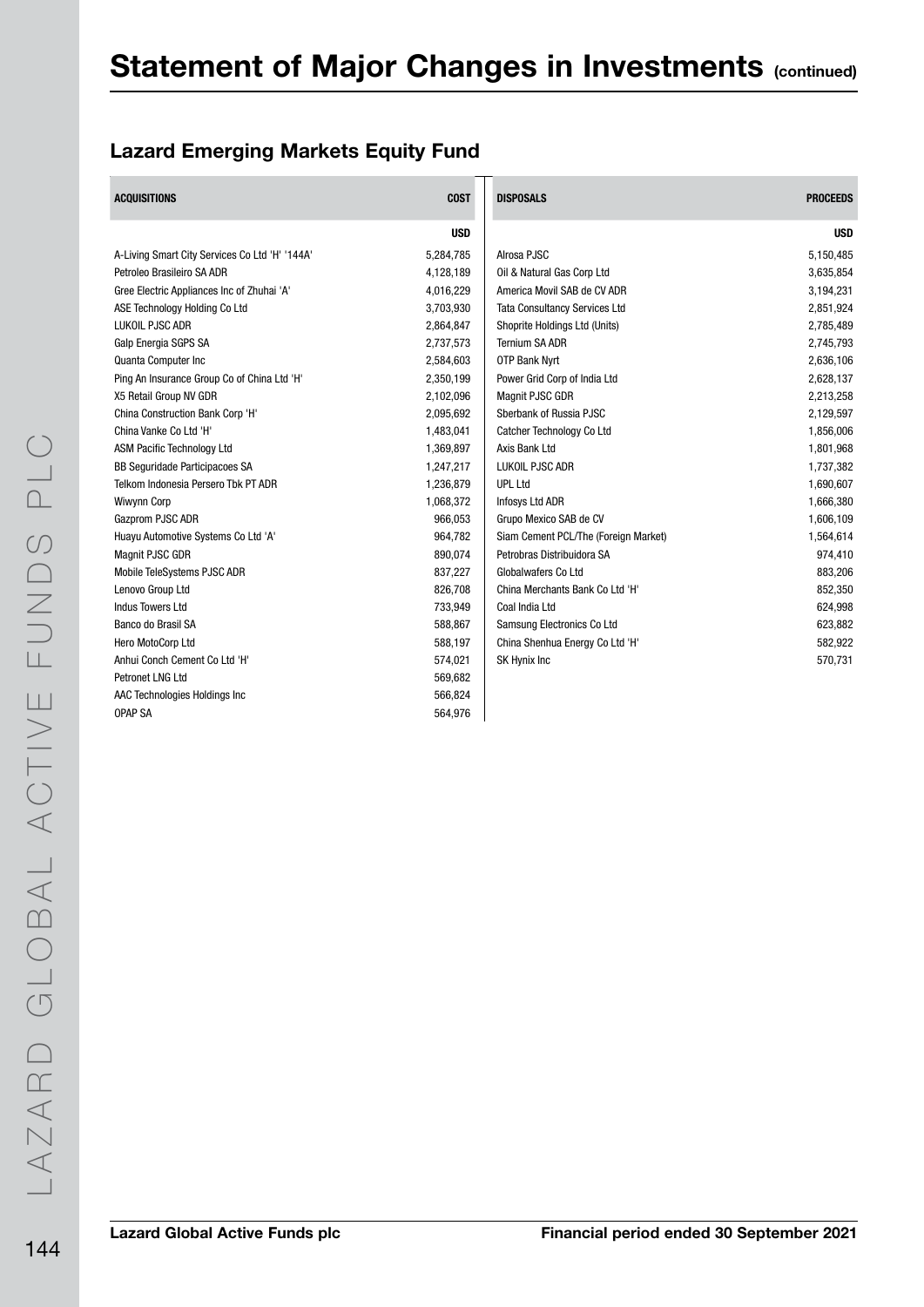# Lazard Emerging Markets Core Equity Fund

| <b>ACQUISITIONS</b>                            | <b>COST</b> | <b>DISPOSALS</b>                                  | <b>PROCEEDS</b> |
|------------------------------------------------|-------------|---------------------------------------------------|-----------------|
|                                                | <b>USD</b>  |                                                   | <b>USD</b>      |
| Cemex SAB de CV ADR                            | 120,251     | Taiwan Semiconductor Manufacturing Co Ltd ADR     | 622,810         |
| Sea Ltd ADR                                    | 102,124     | <b>Tencent Holdings Ltd</b>                       | 527,951         |
| <b>Realtek Semiconductor Corp</b>              | 87,554      | Samsung Electronics Co Ltd                        | 516,189         |
| Anglo American Plc                             | 85,278      | Alibaba Group Holding Ltd ADR                     | 330,288         |
| Innovent Biologics Inc '144A'                  | 82,901      | Taiwan Semiconductor Manufacturing Co Ltd         | 235,386         |
| China Mengniu Dairy Co Ltd                     | 78,686      | SK Hynix Inc                                      | 234,288         |
| Remegen Co Ltd 'H' '144A'                      | 67,994      | <b>HDFC Bank Ltd ADR</b>                          | 232,800         |
| <b>Eclat Textile Co Ltd</b>                    | 65,587      | <b>Techtronic Industries Co Ltd</b>               | 212,832         |
| Lojas Renner SA                                | 60,588      | China National Building Material Co Ltd 'H'       | 200,013         |
| Taiwan Semiconductor Manufacturing Co Ltd ADR  | 52,202      | <b>Ternium SA ADR</b>                             | 194,229         |
| <b>CCR SA</b>                                  | 51,655      | Industrial & Commercial Bank of China Ltd 'H'     | 192,068         |
| <b>LG Chem Ltd</b>                             | 49,596      | <b>LUKOIL PJSC ADR</b>                            | 167,046         |
| <b>Mondi Plc</b>                               | 46,756      | Ping An Insurance Group Co of China Ltd 'H'       | 146,658         |
| Zai Lab Ltd ADR                                | 46.679      | <b>NCSoft Corp</b>                                | 139,610         |
| Micro-Star International Co Ltd                | 46,399      | <b>KGHM Polska Miedz SA</b>                       | 139,175         |
| Alibaba Group Holding Ltd ADR                  | 43,540      | Sberbank of Russia PJSC ADR                       | 128,515         |
| Samsung Electronics Co Ltd                     | 38,045      | Shenzhou International Group Holdings Ltd         | 121,242         |
| <b>Tencent Holdings Ltd</b>                    | 37,377      | Micro-Star International Co Ltd                   | 118,950         |
| Samsung SDI Co Ltd                             | 36,234      | Infosys Ltd ADR                                   | 114,891         |
| Arca Continental SAB de CV                     | 35,275      | Largan Precision Co Ltd                           | 107,138         |
| Grupo Aeroportuario del Pacifico SAB de CV ADR | 28,694      | Wuliangye Yibin Co Ltd 'A'                        | 106,410         |
| Taiwan Semiconductor Manufacturing Co Ltd      | 21,901      | <b>Mondi Plc</b>                                  | 105,082         |
| 21 Vianet Group Inc ADR                        | 21,868      | <b>UPL Ltd</b>                                    | 101,782         |
| <b>HDFC Bank Ltd ADR</b>                       | 18,620      | <b>Unilever PIc ADR</b>                           | 100,583         |
|                                                |             | Banco BTG Pactual SA (Units)                      | 97,521          |
|                                                |             | Gruma SAB de CV                                   | 95,888          |
|                                                |             | <b>Reliance Industries Ltd</b>                    | 95,379          |
|                                                |             | JD.com Inc ADR                                    | 93,715          |
|                                                |             | New Oriental Education & Technology Group Inc ADR | 93,685          |
|                                                |             | 21 Vianet Group Inc ADR                           | 87,312          |

Wuxi Biologics Cayman Inc '144A' 81,257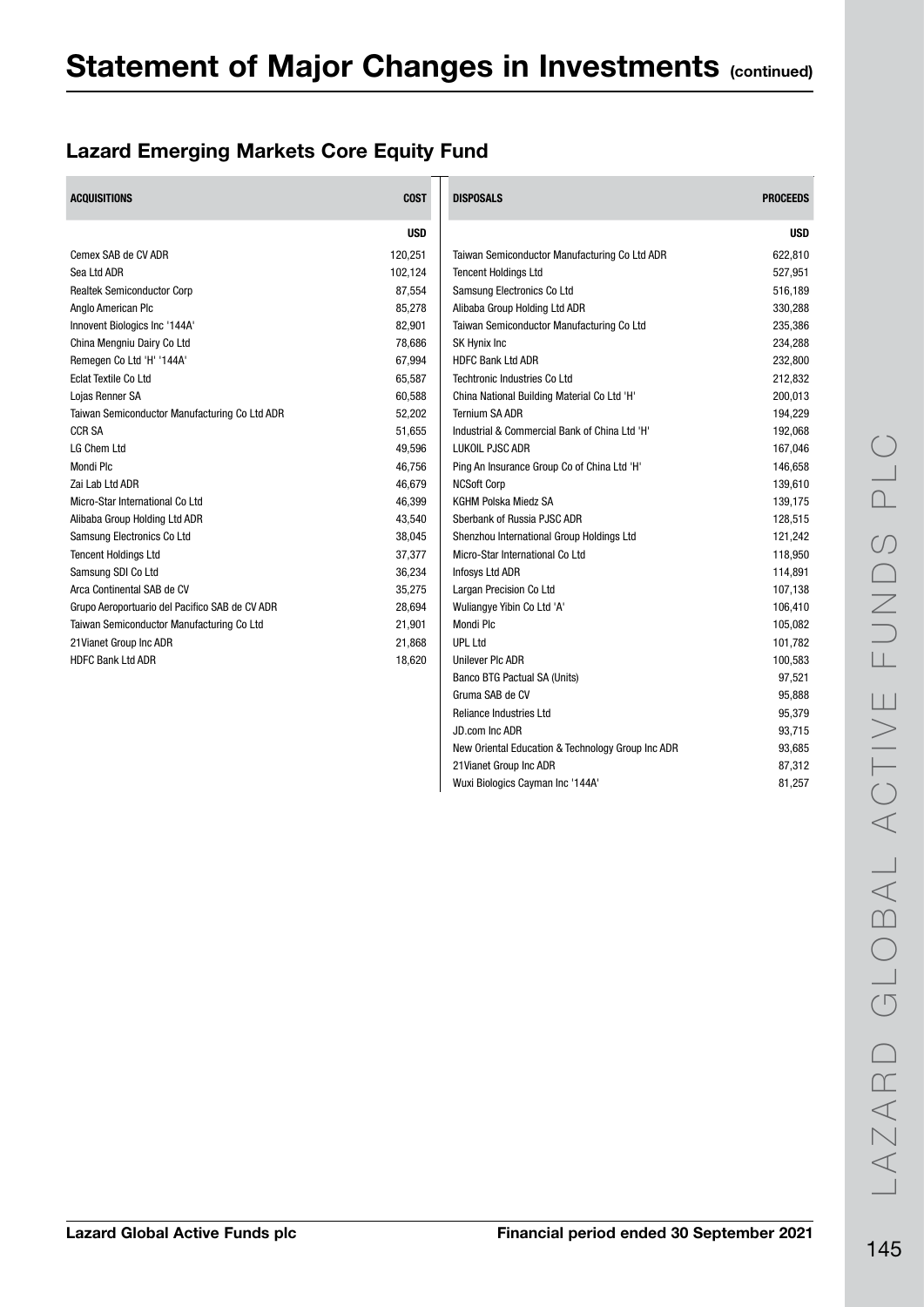# Lazard Emerging Markets Equity Advantage Fund

| <b>ACQUISITIONS</b>                       | <b>COST</b> | <b>DISPOSALS</b>                                       | <b>PROCEEDS</b> |
|-------------------------------------------|-------------|--------------------------------------------------------|-----------------|
|                                           | <b>USD</b>  |                                                        | <b>USD</b>      |
| Taiwan Semiconductor Manufacturing Co Ltd | 26,401,133  | Taiwan Semiconductor Manufacturing Co Ltd ADR          | 26,183,349      |
| Fubon Financial Holding Co Ltd            | 5,538,999   | Wan Hai Lines Ltd                                      | 5,521,914       |
| <b>KT Corp</b>                            | 3,109,142   | <b>Richter Gedeon Nyrt</b>                             | 4,121,457       |
| Coca-Cola Femsa SAB de CV ADR             | 3,077,489   | China Minsheng Banking Corp Ltd                        | 3,390,946       |
| Lenovo Group Ltd                          | 2,741,806   | <b>LOTTE Fine Chemical Co Ltd</b>                      | 3,196,186       |
| PetroChina Co Ltd 'H'                     | 2,732,928   | <b>Tata Consultancy Services Ltd</b>                   | 3,165,420       |
| Jarir Marketing Co                        | 2,637,254   | China Literature Ltd '144A'                            | 3,077,422       |
| State Bank of India                       | 2,608,544   | Bank of Communications Co Ltd 'H'                      | 2,929,184       |
| China Petroleum & Chemical Corp 'H'       | 2,467,355   | Bajaj Auto Ltd                                         | 2,516,206       |
| Nan Ya Plastics Corp                      | 2,427,946   | Ping An Insurance Group Co of China Ltd 'H'            | 2,491,715       |
| <b>Aldar Properties PJSC</b>              | 2,403,298   | Taiwan Semiconductor Manufacturing Co Ltd              | 2,372,914       |
| Samsung Electro-Mechanics Co Ltd          | 2,363,833   | Yuanta Financial Holding Co Ltd                        | 2,017,645       |
| Sunac China Holdings Ltd                  | 2,293,409   | E.Sun Financial Holding Co Ltd                         | 2,015,730       |
| Kia Corp                                  | 2,279,623   | Jarir Marketing Co                                     | 1,921,930       |
| Kingboard Laminates Holdings Ltd          | 2,202,012   | Tian Di Science & Technology Co Ltd                    | 1,850,919       |
| Wuxi Biologics Cayman Inc '144A'          | 2,180,220   | Chinese Universe Publishing and Media Group Co Ltd 'A' | 1,807,217       |
| Bank of China Ltd 'H'                     | 2,086,749   | Mirae Asset Securities Co Ltd                          | 1,770,951       |
| Cencosud SA                               | 2,028,749   | Shenzhou International Group Holdings Ltd              | 1,697,012       |
| New China Life Insurance Co Ltd 'H'       | 2,012,859   | Hero MotoCorp Ltd                                      | 1,690,642       |
| Chongqing Brewery Co Ltd 'A'              | 1,912,947   | Micro-Star International Co Ltd                        | 1,639,474       |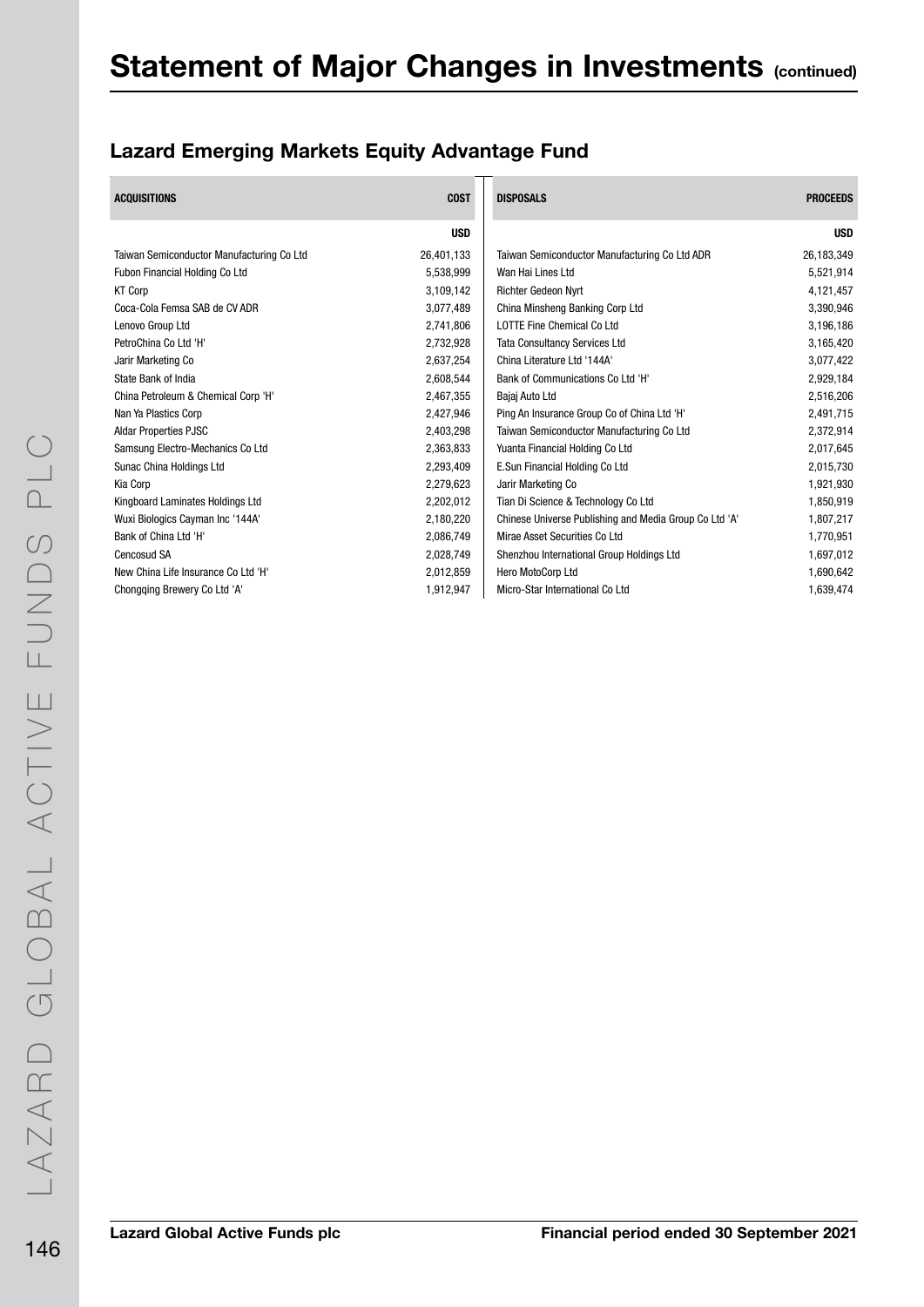# Lazard Emerging Markets Managed Volatility Fund

| <b>ACQUISITIONS</b>                                    | <b>COST</b> | <b>DISPOSALS</b>                                   | <b>PROCEEDS</b> |
|--------------------------------------------------------|-------------|----------------------------------------------------|-----------------|
|                                                        | <b>USD</b>  |                                                    | <b>USD</b>      |
| Abu Dhabi National Oil Co for Distribution PJSC        | 2,080,447   | Yuanta Financial Holding Co Ltd                    | 2,087,707       |
| <b>KT Corp</b>                                         | 1,751,050   | Vodacom Group Ltd                                  | 1,767,926       |
| Divi's Laboratories Ltd                                | 1,630,038   | Taiwan Semiconductor Manufacturing Co Ltd          | 1,696,584       |
| <b>Aldar Properties PJSC</b>                           | 1,531,263   | KT&G Corp                                          | 1,676,890       |
| Siam Cement PCL/The (Foreign Market)                   | 1,424,040   | China Life Insurance Co Ltd/Taiwan                 | 1,514,395       |
| Chinese Universe Publishing and Media Group Co Ltd 'A' | 1,381,660   | Youngor Group Co Ltd 'A'                           | 1,478,272       |
| Zhejiang Weixing New Building Materials Co Ltd 'A'     | 1,365,148   | Shandong Hi-speed Co Ltd                           | 1,443,032       |
| Colgate-Palmolive India Ltd                            | 1,310,119   | Infosys Ltd ADR                                    | 1,442,486       |
| Rosneft Oil Co PJSC GDR                                | 1,136,311   | <b>KT Corp</b>                                     | 1,358,168       |
| <b>Tech Mahindra Ltd</b>                               | 1,034,844   | Synnex Technology International Corp               | 1,344,633       |
| Jointown Pharmaceutical Group Co Ltd 'A'               | 1,012,683   | Fubon Financial Holding Co Ltd                     | 1,270,143       |
| Saudi Basic Industries Corp                            | 963,848     | Wipro Ltd ADR                                      | 1,235,882       |
| Samsung Electro-Mechanics Co Ltd                       | 943,327     | SinoPac Financial Holdings Co Ltd                  | 1,232,591       |
| Chunghwa Telecom Co Ltd                                | 934,481     | <b>Tata Consultancy Services Ltd</b>               | 1,176,771       |
| Shanghai International Port Group Co Ltd 'A'           | 893,277     | Asia Cement Corp                                   | 1,160,730       |
| Cencosud SA                                            | 862,391     | <b>Telefonica Brasil SA</b>                        | 1,144,975       |
| Coca-Cola Femsa SAB de CV ADR                          | 839,240     | Shanghai Pharmaceuticals Holding Co Ltd 'H'        | 1,079,153       |
| Hero MotoCorp Ltd                                      | 819,993     | Unilever Indonesia Tbk PT                          | 1,056,083       |
| Shijiazhuang Yiling Pharmaceutical Co Ltd              | 798,833     | Abu Dhabi National Oil Co for Distribution PJSC    | 1,053,819       |
| Shenzhen Overseas Chinese Town Co Ltd 'A'              | 791,608     | Bank of Jiangsu Co Ltd 'A'                         | 1,035,151       |
| Kia Corp                                               | 714,845     | Wal-Mart de Mexico SAB de CV                       | 987,652         |
| People's Insurance Co Group of China Ltd/The 'H'       | 689,806     | TangShan Port Group Co Ltd 'A'                     | 968,625         |
| PhosAgro PJSC GDR                                      | 677,768     | Zhejiang Weixing New Building Materials Co Ltd 'A' | 945,165         |
| Dabur India Ltd                                        | 646,845     | Bank of Communications Co Ltd 'H'                  | 934,740         |
| Formosa Chemicals & Fibre Corp                         | 624,377     | Winning Health Technology Group Co Ltd             | 928,100         |
| Asia Cement Corp                                       | 618,732     |                                                    |                 |
| Petronas Chemicals Group Bhd                           | 601,169     |                                                    |                 |
| Industrial & Commercial Bank of China Ltd 'H'          | 584,695     |                                                    |                 |
| Ourpalm Co Ltd                                         | 584.026     |                                                    |                 |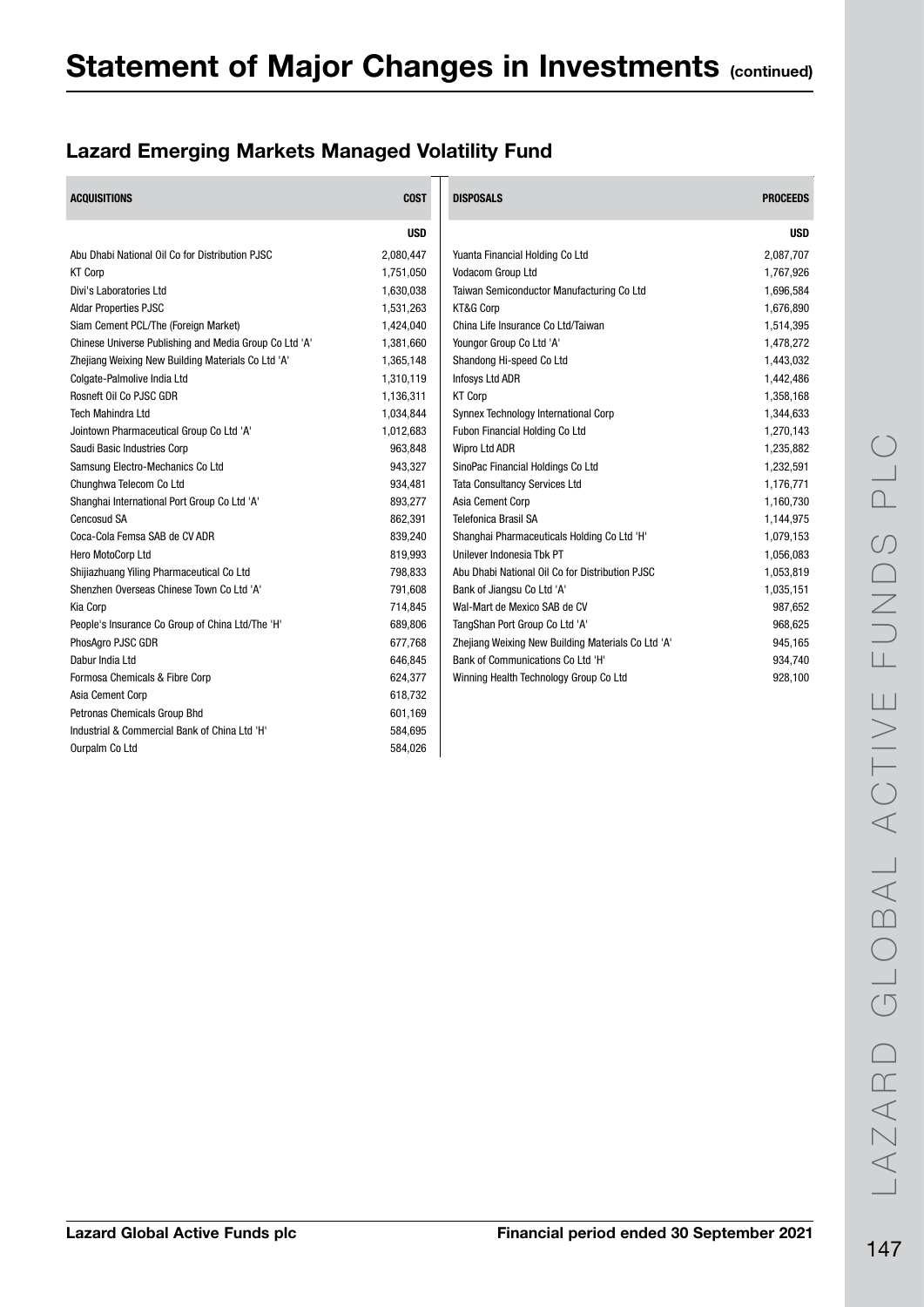### Lazard Developing Markets Equity Fund

| <b>ACQUISITIONS</b>                               | <b>COST</b> | <b>DISPOSALS</b>                             | <b>PROCEEDS</b> |
|---------------------------------------------------|-------------|----------------------------------------------|-----------------|
|                                                   | <b>USD</b>  |                                              | <b>USD</b>      |
| Alibaba Group Holding Ltd ADR                     | 401,397     | <b>Tencent Holdings Ltd</b>                  | 1,524,349       |
| Bajaj Finance Ltd                                 | 273,301     | Samsung Electronics Co Ltd                   | 1,369,911       |
| New Oriental Education & Technology Group Inc ADR | 238,373     | Alibaba Group Holding Ltd ADR                | 1,107,927       |
| <b>Reliance Industries Ltd</b>                    | 228,221     | <b>ICICI Bank Ltd ADR</b>                    | 843,641         |
| Foschini Group Ltd/The                            | 202,082     | Taiwan Semiconductor Manufacturing Co Ltd    | 798,636         |
| GoerTek Inc 'A'                                   | 162,169     | Sberbank of Russia PJSC                      | 621,701         |
| JS Global Lifestyle Co Ltd '144A'                 | 160,987     | Grupo Financiero Banorte SAB de CV           | 611,793         |
| Ping An Insurance Group Co of China Ltd 'H'       | 155,315     | SK Hynix Inc                                 | 601,926         |
| <b>NAVER Corp</b>                                 | 139,273     | Capitec Bank Holdings Ltd                    | 550,015         |
| Yandex NV - Class A                               | 125,341     | WONIK IPS Co Ltd                             | 524,367         |
| <b>Richter Gedeon Nyrt</b>                        | 106,580     | ASE Technology Holding Co Ltd                | 511,446         |
| Rumo SA                                           | 105,702     | <b>HDFC Bank Ltd ADR</b>                     | 505,275         |
| Minth Group Ltd                                   | 101,544     | Hiwin Technologies Corp                      | 488,153         |
| <b>RichWave Technology Corp</b>                   | 94,442      | Ping An Insurance Group Co of China Ltd 'H'  | 479,107         |
| CJ Logistics Corp                                 | 91,238      | Bancolombia SA ADR                           | 458,667         |
| ASE Technology Holding Co Ltd                     | 87,798      | Minth Group Ltd                              | 434,138         |
| Pagseguro Digital Ltd - Class A                   | 83,453      | Banco Bradesco SA ADR                        | 425,050         |
| China Gas Holdings Ltd                            | 83,097      | <b>First Quantum Minerals Ltd</b>            | 421,297         |
| Lojas Americanas SA - Preference                  | 71,194      | <b>Tencent Music Entertainment Group ADR</b> | 413,452         |
| Lotes Co Ltd                                      | 63,900      | Trip.com Group Ltd ADR                       | 408,850         |
| <b>InPost SA</b>                                  | 62,040      | <b>UPL Ltd</b>                               | 401,597         |
| Wuliangye Yibin Co Ltd 'A'                        | 47,172      | Chroma ATE Inc                               | 382,237         |
| <b>SJM Holdings Ltd</b>                           | 41,107      | Standard Bank Group Ltd                      | 376,125         |
|                                                   |             | <b>SJM Holdings Ltd</b>                      | 372,807         |
|                                                   |             | NetEase Inc ADR                              | 369,153         |
|                                                   |             | Silicon Motion Technology Corp ADR           | 360,103         |
|                                                   |             | <b>Credicorp Ltd</b>                         | 356,429         |
|                                                   |             | <b>Techtronic Industries Co Ltd</b>          | 354,287         |
|                                                   |             | Bank Rakyat Indonesia Persero Tbk PT         | 354,178         |
|                                                   |             | Reliance Industries Ltd                      | 340,822         |
|                                                   |             | Weibo Corp ADR                               | 317,546         |
|                                                   |             | <b>NCSoft Corp</b>                           | 317,316         |
|                                                   |             | Zhongsheng Group Holdings Ltd                | 288,383         |
|                                                   |             | CJ Logistics Corp                            | 286,126         |
|                                                   |             | <b>Bank Central Asia Tbk PT</b>              | 284,428         |
|                                                   |             | Largan Precision Co Ltd                      | 283,323         |
|                                                   |             | Shriram Transport Finance Co Ltd             | 281,206         |
|                                                   |             | China Gas Holdings Ltd                       | 270,471         |
|                                                   |             | <b>Mphasis Ltd</b>                           | 258,625         |
|                                                   |             | Duratex SA                                   | 258,300         |
|                                                   |             | <b>RichWave Technology Corp</b>              | 257,716         |
|                                                   |             | <b>Bizlink Holding Inc</b>                   | 256,754         |
|                                                   |             | Mail.Ru Group Ltd GDR                        | 255,786         |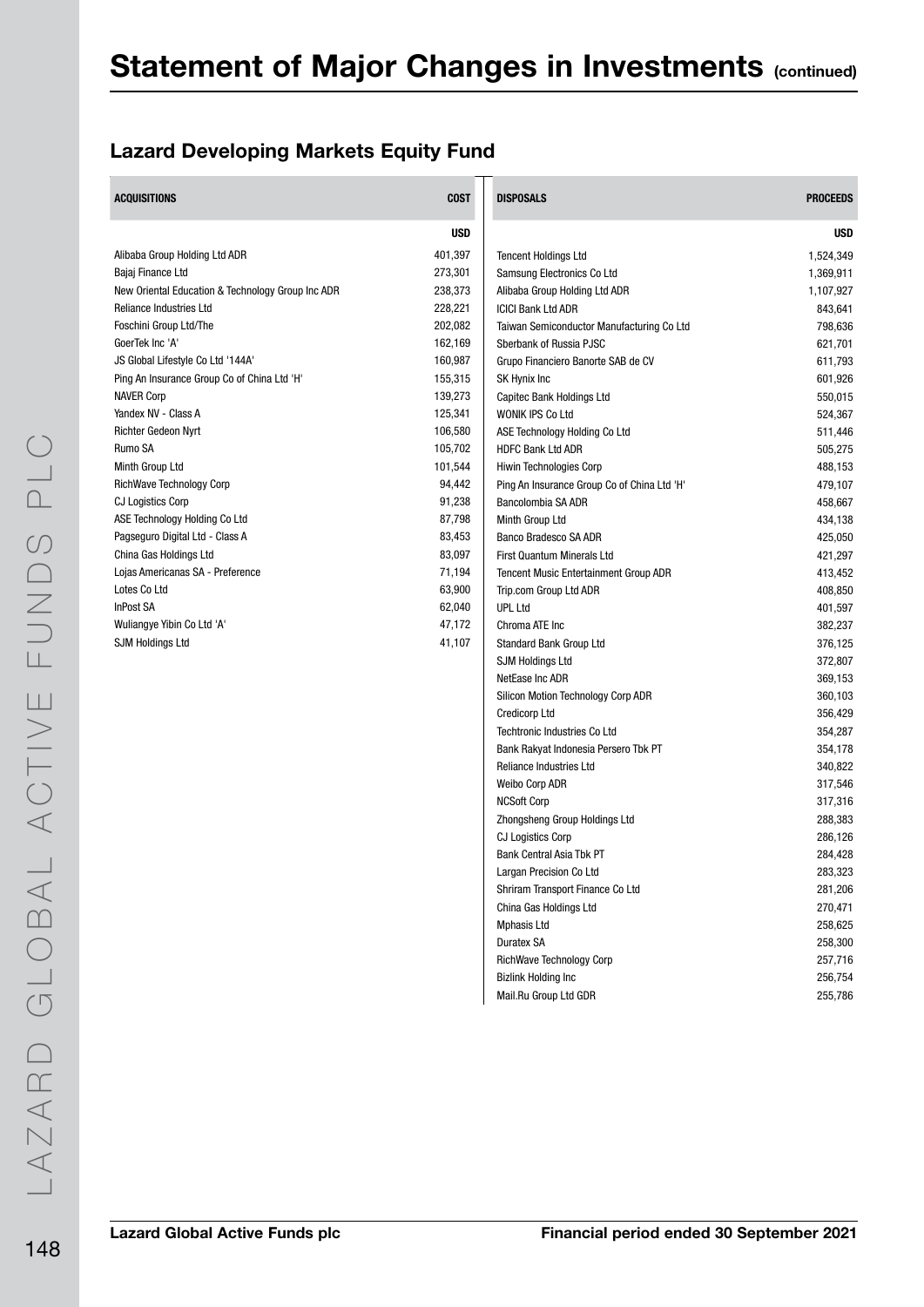#### Lazard Global Sustainable Fixed Income Fund\*

| <b>ACQUISITIONS</b>                                                                            | <b>COST</b> | <b>DISPOSALS</b>                                                             | <b>PROCEEDS</b> |
|------------------------------------------------------------------------------------------------|-------------|------------------------------------------------------------------------------|-----------------|
|                                                                                                | <b>USD</b>  |                                                                              | <b>USD</b>      |
| New Zealand Local Government Funding Agency Bond 1.500% due<br>20/04/2029                      | 591,123     | New Zealand Local Government Funding Agency Bond 4.500% due<br>15/04/2027    | 697,809         |
| Export Development Canada 1.650% due 31/07/2024                                                | 447,194     | United States Treasury Note/Bond 2.875% due 15/08/2028                       | 574,901         |
| European Investment Bank 'REGS' 1.000% due 28/01/2028                                          | 416,820     | Czech Republic Government Bond 2.000% due 13/10/2033                         | 486,004         |
| ING Groep NV 'EMTN' FRN 1.125% due 07/12/2028                                                  | 407,168     | Croatia Government International Bond 'REGS' 5.500%                          | 434,128         |
| International Bank for Reconstruction & Development 'EMTN' 1.250%<br>due 16/03/2026            | 367,637     | Spain Government Bond '144A' 1.200%                                          | 429,423         |
| Panama Government International Bond 3.875% due 17/03/2028                                     | 363,660     | Romanian Government International Bond 'REGS' 2.375%                         | 419,517         |
| Housing New Zealand Ltd 'MTN' 3.420% due 18/10/2028                                            | 320,561     | Bank of America Corp 'GMTN' 3.248% due 21/10/2027                            | 418,890         |
| Japan International Cooperation Agency 1.750% due 28/04/2031                                   | 306,844     | Republic of Poland Government Bond 2.500% due 25/07/2027                     | 413,143         |
| Spain Government Bond '144A' 1.000% due 30/07/2042                                             | 280,609     | Citigroup Inc FRN 1.560% due 04/05/2021                                      | 399,618         |
| Thailand Government Bond 1.585% due 17/12/2035                                                 | 271,940     | Hungary Government Bond 2.500% due 24/10/2024                                | 383,471         |
| Ashtead Capital Inc 'REGS' 4.250% due 01/11/2029                                               | 270,603     | United States Treasury Note/Bond - When Issued 0.625% due<br>15/08/2030      | 373,945         |
| Bank of America Corp FRN 1.978% due 15/09/2027                                                 | 267,404     | Bermuda Government International Bond 'REGS' 2.375% due                      | 370,350         |
| Hungary Government Bond 2.250% due 20/04/2033                                                  | 262,210     | 20/08/2030                                                                   |                 |
| Romania Government Bond 3.650% due 24/09/2031                                                  | 258,768     | Romania Government Bond 4.000% due 27/10/2021                                | 366,141         |
| Johnson Controls International plc / Tyco Fire & Security Finance SCA<br>1.750% due 15/09/2030 | 219,188     | Bonos de la Tesoreria de la Republica en pesos 0.000% due<br>01/03/2026      | 365,795         |
| Romanian Government International Bond 'REGS' 3.875% due                                       | 202,222     | City of Oslo Norway FRN 0.750% due 06/05/2026                                | 364,807         |
| 29/10/2035                                                                                     |             | Panama Government International Bond 8.875% due 30/09/2027                   | 353,252         |
| Bermuda Government International Bond 'REGS' 2.375% due                                        | 201,398     | Canadian Imperial Bank of Commerce 0.950% due 23/10/2025                     | 310,647         |
| 20/08/2030                                                                                     |             | Romania Government Bond 4.750% due 24/02/2025                                | 302,616         |
| Panama Government International Bond 8.875% due 30/09/2027                                     | 191,821     | Telstra Corp Ltd 'GMTN' 4.000%                                               | 269,379         |
| Czech Republic Government Bond 2.000% due 13/10/2033                                           | 158,362     | Morocco Government International Bond 'REGS' 4.250%                          | 260,000         |
| Bonos de la Tesoreria de la Republica en pesos 0.000% due<br>01/03/2026                        | 146,700     | Province of Quebec Canada 1.850% due 13/02/2027                              | 256,047         |
| Visa Inc 0.750% due 15/08/2027                                                                 | 136,452     | Peru Government Bond 6.150% due 12/08/2032                                   | 250,149         |
| United Kingdom Gilt 0.875% due 31/07/2033                                                      | 136,398     | City of Oslo Norway 2.350% due 04/09/2024                                    | 248,131         |
| Province of British Columbia Canada 3.200% due 18/06/2044                                      | 135,849     | African Development Bank 0.750% due 03/04/2023                               | 247,257         |
| Canadian Imperial Bank of Commerce 0.950% due 23/10/2025                                       | 135,088     | International Bank for Reconstruction & Development 2.500% due<br>03/08/2023 | 246,278         |
| International Bank for Reconstruction & Development 1.125% due<br>13/09/2028                   | 134,379     | Republic of Italy Government International Bond 6.875% due<br>27/09/2023     | 245,299         |
| Inter-American Development Bank 7.875% due 14/03/2023                                          | 128,561     | Province of Quebec Canada 2.500% due 20/04/2026                              | 236,524         |
| Mueller Water Products Inc 'REGS' 4.000% due 15/06/2029                                        | 123,014     | Kreditanstalt fuer Wiederaufbau 1.750% due 14/09/2029                        | 233,313         |
| Clean Harbors Inc 'REGS' 4.875% due 15/07/2027                                                 | 121,607     | Vietnam Government International Bond 'REGS' 4.800%                          | 223,642         |
|                                                                                                |             | United Kingdom Gilt 1.750% due 07/09/2037                                    | 221,497         |
|                                                                                                |             | Johnson & Johnson 3.625% due 03/03/2037                                      | 216,531         |
|                                                                                                |             | Asian Development Bank 'GMTN' 2.125% due 19/03/2025                          | 211,948         |
|                                                                                                |             | Philippine Government International Bond 3.900% due 26/11/2022               | 209,004         |
|                                                                                                |             | BMW Finance NV 'EMTN' 0.875%                                                 | 205,629         |
|                                                                                                |             | Ashtead Capital Inc 4.125% due 15/08/2025                                    | 204,126         |
|                                                                                                |             | Japan Bank for International Cooperation 0.625% due 22/05/2023               | 201,273         |
|                                                                                                |             | New South Wales Treasury Corp 2.000% due 08/03/2033                          | 200,596         |

\* Effective 12 May 2021, Fund name changed from Lazard Global Fixed Income Fund to Lazard Global Sustainable Fixed Income Fund.

JPMorgan Chase & Co FRN 3.540% due 01/05/2028 198,655